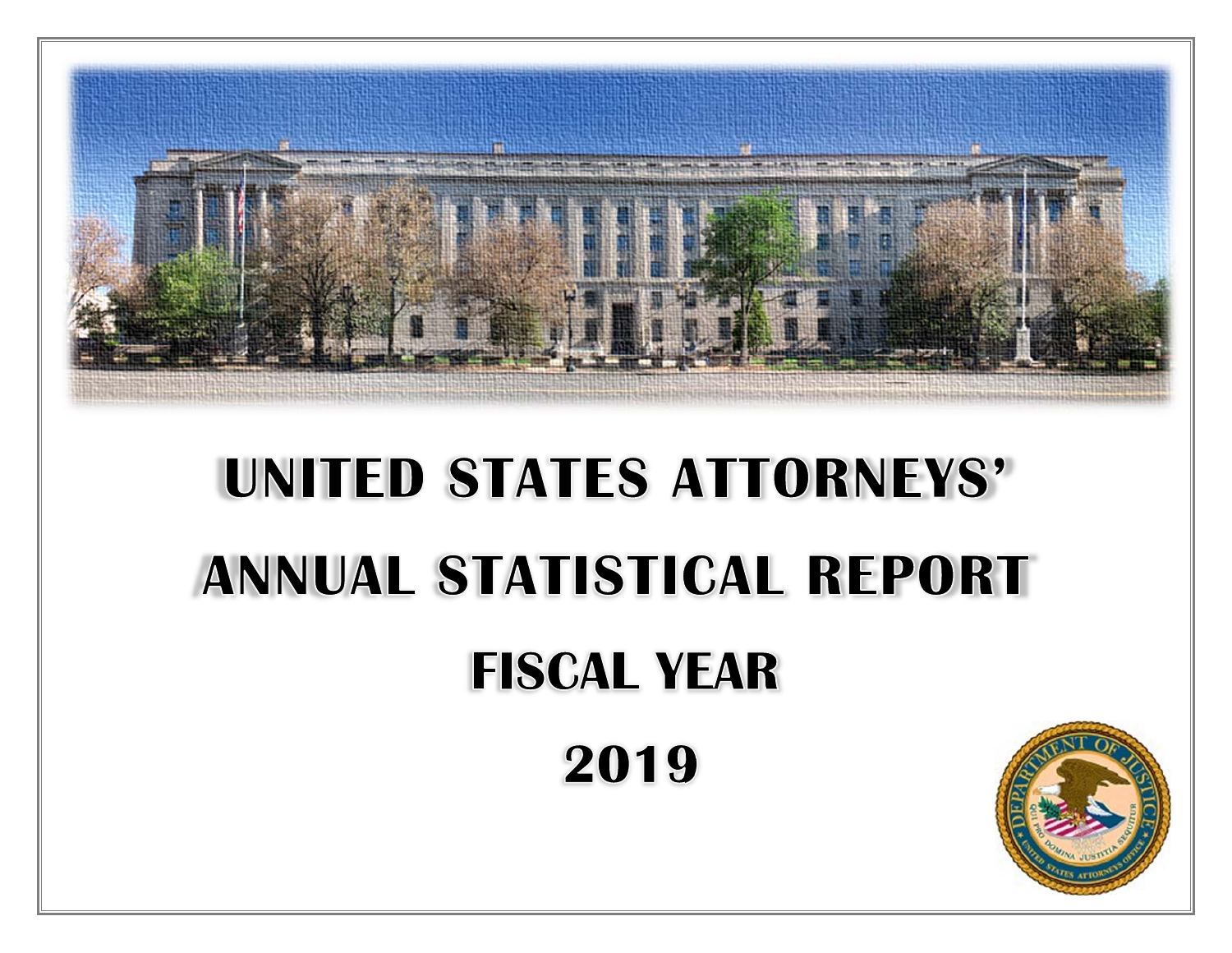#### **DETAILED STATISTICAL TABLES**

- 2**Table 1**: Criminal Cases Handled by United States Attorneys
- 5 **Table 2A**: Disposition of Criminal Cases and Defendants in United States District Court
- 8 **Table 2B**: Disposition of Criminal Cases and Defendants in United States Magistrate Proceedings
- 11 **Table 3A**: Criminal Cases and Defendants in United States District Court
- 13 **Table 3B**: Criminal Cases and Defendants in United States District Court – All Occurrences
- 15 **Table 3C**: Criminal Cases in Which a Firearms Offense was Charged Under 18 U.S.C. § 922 or 924
- 16 **Table 3D**: Criminal Cases and Defendants in United States District Court by Referring Agency
- 17 **Table 4**: Civil Cases Handled by United States Attorneys
- 20 **Table 5**: Civil Matters and Cases by Cause of Action
- 22 **Table 6**: Civil Matters and Cases by Referring Agency
- 24 **Table 7**: Appeals Filed/Responded to and Closed by United States Attorneys
- 27 **Table 8A**: Criminal Debts Owed to the United States
- 30 **Table 8B**: Criminal Debts Owed to Third Parties
- 33 **Table 8C**: Debt Collection: Criminal Total
- 36 **Table 8D**: Debt Collection: Civil Total
- 39 **Table 8E**: Debt Collection: Grand Total
- 42 **Table 8F**: Criminal Debts in Suspense
- 45 **Table 9**: United States Attorneys' Court‐Related Work Hours
- 48 **Table 10**: Criminal Matters Pending Aged by Date Received
- 51 **Table 11**: Criminal Cases Pending Aged by Date Received
- 54 **Table 12**: Civil Matters Pending Aged by Date Received
- 57 **Table 13**: Civil Cases Pending Aged by Date Received
- 60 **Table 14**: Criminal Matters Declined – Immediate and Later Declinations by Reason
- 61 **Table 15**: Criminal Matters Declined – Immediate and Later Declinations by Agency
- 62 **Table 16**: Asset Forfeiture Actions Handled by United States Attorneys
- 65 **Table 17**: District of Columbia Superior Court Matters and Cases Handled by the United States Attorney's Office
- 66 **Tables 18A through 18D**: Intellectual Property Report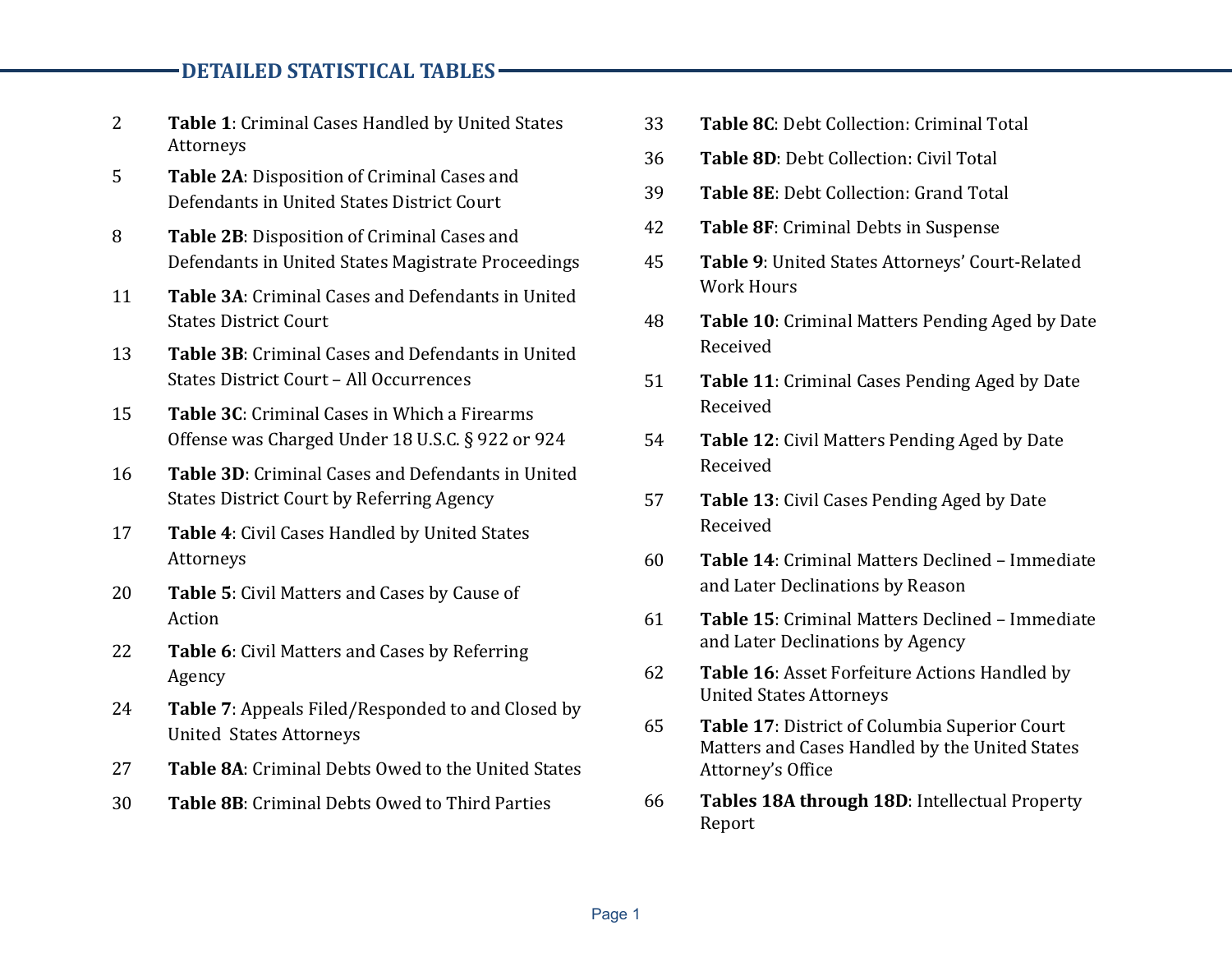|                      |         |          |                                          |         | Table 1                                                  |             |                                          |         |                  |             |                                                 |              |
|----------------------|---------|----------|------------------------------------------|---------|----------------------------------------------------------|-------------|------------------------------------------|---------|------------------|-------------|-------------------------------------------------|--------------|
|                      |         |          |                                          |         | <b>Criminal Cases Handled by United States Attorneys</b> |             |                                          |         |                  |             |                                                 |              |
|                      |         |          |                                          |         | Fiscal Year Ended September 30, 2019                     |             |                                          |         |                  |             |                                                 |              |
|                      |         |          |                                          |         |                                                          |             |                                          |         |                  |             |                                                 |              |
|                      |         |          | <b>Criminal Cases in</b>                 |         |                                                          |             | Criminal Defendants in                   |         |                  |             | Criminal Defendants in                          |              |
|                      |         |          | ----- United States District Court ----- |         |                                                          |             | ----- United States District Court ----- |         |                  |             | ----- United States Magistrate Proceedings ---- |              |
|                      | Begin   |          |                                          | End     | <b>Begin</b>                                             |             |                                          | End     | Begin            |             |                                                 | End          |
| <b>District</b>      | Pending | Filed 1/ | Terminated 2/                            | Pending | Pending                                                  | Filed<br>1/ | Terminated 2/                            | Pending | Pending          | Filed       | Terminated 3/                                   | Pending      |
| Alabama, Middle      | 235     | 186      | 213                                      | 208     | 326                                                      | 202         | 278                                      | 254     | 25               | 9           | 11                                              | 21           |
| Alabama, Northern    | 465     | 573      | 483                                      | 556     | 546                                                      | 706         | 569                                      | 686     | 44               | 56          | 60                                              | 44           |
| Alabama, Southern    | 288     | 317      | 339                                      | 265     | 357                                                      | 416         | 398                                      | 377     | $\overline{7}$   | $\mathbf 0$ | $\overline{7}$                                  | $\mathbf{1}$ |
| Alaska               | 235     | 155      | 181                                      | 211     | 320                                                      | 191         | 239                                      | 272     | $\boldsymbol{9}$ | 13          | 24                                              | 13           |
| Arizona              | 3,469   | 4,060    | 3,584                                    | 3,949   | 4,198                                                    | 4,415       | 3,944                                    | 4,671   | 1,218            | 26,288      | 23,278                                          | 3,811        |
| Arkansas, Eastern    | 540     | 659      | 437                                      | 765     | 959                                                      | 835         | 630                                      | 1,168   | 11               | 18          | 9                                               | 17           |
| Arkansas, Western    | 192     | 234      | 218                                      | 205     | 252                                                      | 315         | 286                                      | 278     | 19               | 30          | 16                                              | 28           |
| California, Central  | 2,698   | 1,010    | 858                                      | 2,783   | 5,096                                                    | 1,712       | 1,328                                    | 5,353   | 1,471            | 857         | 726                                             | 1,559        |
| California, Eastern  | 874     | 358      | 366                                      | 867     | 1,464                                                    | 562         | 563                                      | 1,461   | 350              | 157         | 116                                             | 364          |
| California, Northern | 1,549   | 485      | 360                                      | 1,492   | 2,569                                                    | 671         | 431                                      | 2,470   | 566              | 56          | 80                                              | 581          |
| California, Southern | 3,689   | 5,165    | 5,140                                    | 3,629   | 4,904                                                    | 5,975       | 5,634                                    | 5,092   | 2,252            | 8,878       | 8,978                                           | 1,696        |
| Colorado             | 632     | 458      | 415                                      | 674     | 872                                                      | 600         | 570                                      | 906     | 163              | 79          | 65                                              | 180          |
| Connecticut          | 432     | 306      | 229                                      | 507     | 734                                                      | 522         | 382                                      | 926     | 89               | 53          | 61                                              | 73           |
| Delaware             | 109     | 130      | 117                                      | 124     | 134                                                      | 142         | 137                                      | 142     | 26               | 13          | 12                                              | 14           |
| District of Columbia | 542     | 395      | 284                                      | 639     | 876                                                      | 455         | 375                                      | 946     | 48               | 125         | 84                                              | 94           |
| Florida, Middle      | 1,439   | 1,256    | 1,248                                    | 1,449   | 1,939                                                    | 1,638       | 1,627                                    | 1,956   | 104              | 100         | 56                                              | 146          |
| Florida, Northern    | 320     | 302      | 250                                      | 377     | 419                                                      | 370         | 328                                      | 465     | 30               | 11          | 8                                               | 18           |
| Florida, Southern    | 4,204   | 1,535    | 1,595                                    | 4,102   | 6,471                                                    | 2,074       | 2,180                                    | 6,278   | 192              | 95          | 78                                              | 206          |
| Georgia, Middle      | 317     | 317      | 232                                      | 388     | 584                                                      | 443         | 412                                      | 595     | 37               | 18          | 19                                              | 34           |
| Georgia, Northern    | 722     | 493      | 450                                      | 760     | 1,308                                                    | 729         | 616                                      | 1,386   | 180              | 84          | 85                                              | 184          |
| Georgia, Southern    | 235     | 431      | 327                                      | 343     | 355                                                      | 644         | 492                                      | 514     | 75               | 72          | 76                                              | 70           |
| Guam                 | 97      | 52       | 46                                       | 99      | 117                                                      | 57          | 55                                       | 115     | 5                | 3           | 3                                               | 5            |
| Hawaii               | 198     | 153      | 143                                      | 202     | 293                                                      | 204         | 193                                      | 295     | 743              | 370         | 657                                             | 481          |
| Idaho                | 287     | 369      | 313                                      | 347     | 381                                                      | 430         | 392                                      | 424     | $\overline{7}$   | 13          | 12                                              | 8            |
| Illinois, Central    | 359     | 274      | 231                                      | 378     | 476                                                      | 332         | 281                                      | 501     | 19               | 14          | 16                                              | 15           |
| Illinois, Northern   | 1,747   | 727      | 405                                      | 2,004   | 2,650                                                    | 974         | 528                                      | 2,970   | 473              | 59          | 31                                              | 456          |
| Illinois, Southern   | 247     | 218      | 233                                      | 235     | 310                                                      | 332         | 303                                      | 341     | $\overline{7}$   | 14          | 12                                              | 10           |
| Indiana, Northern    | 470     | 321      | 347                                      | 455     | 657                                                      | 392         | 444                                      | 617     | 17               | 15          | 17                                              | 14           |
| Indiana, Southern    | 495     | 471      | 331                                      | 642     | 763                                                      | 611         | 468                                      | 918     | 80               | 67          | 35                                              | 83           |
| Iowa, Northern       | 364     | 377      | 385                                      | 365     | 426                                                      | 428         | 452                                      | 414     | 19               | 17          | 12                                              | 21           |
| Iowa, Southern       | 401     | 389      | 401                                      | 392     | 517                                                      | 534         | 523                                      | 541     | $5\phantom{1}$   | 3           | $\overline{4}$                                  | 5            |
| Kansas               | 511     | 385      | 360                                      | 527     | 753                                                      | 521         | 504                                      | 759     | 16               | 18          | 14                                              | 20           |
| Kentucky, Eastern    | 322     | 405      | 372                                      | 356     | 569                                                      | 638         | 608                                      | 605     | 8                | 13          | $\overline{7}$                                  | 15           |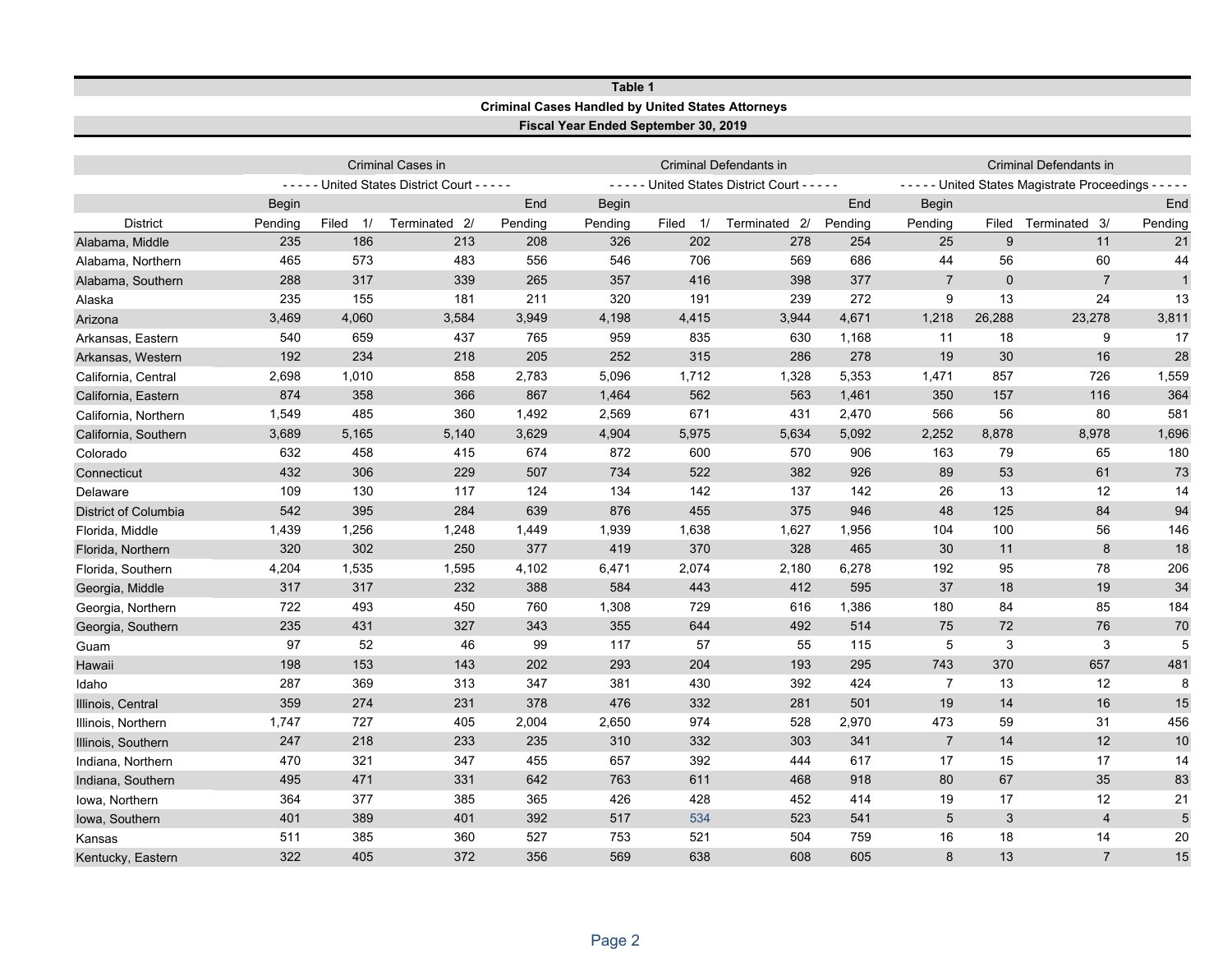|                          |         |             |                                          |         | Table 1 (Continued) |                        |                                          |         |                |                |                                                          |                |
|--------------------------|---------|-------------|------------------------------------------|---------|---------------------|------------------------|------------------------------------------|---------|----------------|----------------|----------------------------------------------------------|----------------|
|                          |         |             | Criminal Cases in                        |         |                     |                        | Criminal Defendants in                   |         |                |                | Criminal Defendants in                                   |                |
|                          |         |             | ----- United States District Court ----- |         |                     |                        | ----- United States District Court ----- |         |                |                | - - - - - United States Magistrate Proceedings - - - - - |                |
|                          | Begin   |             |                                          | End     | Begin               |                        |                                          | End     | Begin          |                |                                                          | End            |
| <b>District</b>          | Pending | Filed<br>1/ | Terminated 2/                            | Pending | Pending             | Filed<br>$\frac{1}{2}$ | Terminated 2/                            | Pending | Pending        | Filed          | Terminated 3/                                            | Pending        |
| Kentucky, Western        | 444     | 322         | 224                                      | 516     | 680                 | 405                    | 277                                      | 765     | 29             | 55             | 53                                                       | 21             |
| Louisiana, Eastern       | 329     | 246         | 195                                      | 371     | 575                 | 343                    | 314                                      | 572     | 30             | 20             | 24                                                       | 31             |
| Louisiana, Middle        | 219     | 160         | 212                                      | 166     | 360                 | 217                    | 305                                      | 263     | 6              | 6              | 3                                                        | 6              |
| Louisiana, Western       | 250     | 312         | 279                                      | 286     | 404                 | 399                    | 377                                      | 429     | 221            | 217            | 215                                                      | 192            |
| Maine                    | 166     | 208         | 165                                      | 226     | 227                 | 295                    | 198                                      | 340     | 27             | 71             | 45                                                       | 53             |
| Maryland                 | 812     | 479         | 474                                      | 808     | 1,286               | 762                    | 736                                      | 1,304   | 138            | 25             | 34                                                       | 130            |
| Massachusetts            | 838     | 499         | 361                                      | 948     | 1,220               | 658                    | 489                                      | 1,351   | 99             | 117            | 60                                                       | 160            |
| Michigan, Eastern        | 964     | 661         | 778                                      | 897     | 1,569               | 908                    | 1,107                                    | 1,424   | 327            | 189            | 140                                                      | 338            |
| Michigan, Western        | 288     | 330         | 331                                      | 302     | 400                 | 420                    | 444                                      | 397     | 43             | 10             | 38                                                       | 21             |
| Minnesota                | 453     | 259         | 153                                      | 547     | 697                 | 385                    | 201                                      | 864     | 42             | $\overline{4}$ | $\mathbf{1}$                                             | 43             |
| Mississippi, Northern    | 162     | 148         | 162                                      | 148     | 232                 | 210                    | 240                                      | 202     | 27             | 33             | 22                                                       | 40             |
| Mississippi, Southern    | 418     | 522         | 404                                      | 536     | 568                 | 641                    | 483                                      | 723     | 14             | 29             | 36                                                       | 9              |
| Missouri, Eastern        | 1,104   | 1,171       | 983                                      | 1,298   | 1,546               | 1,444                  | 1,255                                    | 1,751   | 21             | 9              | 12                                                       | 20             |
| Missouri, Western        | 970     | 665         | 590                                      | 1,035   | 1,482               | 971                    | 797                                      | 1,627   | 30             | 43             | 28                                                       | 33             |
| Montana                  | 308     | 334         | 335                                      | 307     | 383                 | 410                    | 421                                      | 373     | $\overline{4}$ | 10             | $\overline{4}$                                           | 8              |
| Nebraska                 | 560     | 519         | 523                                      | 594     | 703                 | 597                    | 624                                      | 722     | 11             | 5              | $\overline{7}$                                           | 11             |
| Nevada                   | 708     | 344         | 417                                      | 630     | 1,098               | 427                    | 532                                      | 979     | 480            | 210            | 153                                                      | 540            |
| New Hampshire            | 194     | 233         | 180                                      | 251     | 271                 | 291                    | 223                                      | 340     | 23             | 31             | 17                                                       | 27             |
| New Jersey               | 960     | 610         | 301                                      | 1,227   | 1,147               | 684                    | 326                                      | 1,460   | 460            | 285            | 100                                                      | 587            |
| <b>New Mexico</b>        | 1,700   | 4,283       | 3,931                                    | 2,077   | 2,078               | 4,435                  | 4,084                                    | 2,461   | 741            | 4,566          | 4,129                                                    | 852            |
| New York, Eastern        | 2,295   | 556         | 538                                      | 2,091   | 3,730               | 801                    | 830                                      | 3,324   | 771            | 174            | 156                                                      | 724            |
| New York, Northern       | 433     | 324         | 279                                      | 466     | 596                 | 405                    | 345                                      | 636     | 205            | 510            | 401                                                      | 246            |
| New York, Southern       | 4,807   | 858         | 717                                      | 4,769   | 8,674               | 1,462                  | 1,410                                    | 8,307   | 1,221          | 299            | 168                                                      | 1,265          |
| New York, Western        | 454     | 382         | 384                                      | 427     | 699                 | 491                    | 518                                      | 637     | 219            | 214            | 104                                                      | 246            |
| North Carolina, Eastern  | 729     | 788         | 614                                      | 915     | 909                 | 1,037                  | 799                                      | 1,163   | 59             | 16             | 13                                                       | 63             |
| North Carolina, Middle   | 347     | 512         | 447                                      | 413     | 446                 | 616                    | 570                                      | 494     | $\mathbf{3}$   | 10             | $\overline{4}$                                           | 11             |
| North Carolina, Western  | 525     | 466         | 450                                      | 551     | 753                 | 561                    | 608                                      | 716     | 26             | 39             | 36                                                       | 33             |
| <b>North Dakota</b>      | 275     | 225         | 230                                      | 270     | 465                 | 337                    | 357                                      | 445     | $\overline{7}$ | 18             | 12                                                       | 10             |
| Northern Mariana Islands | 20      | 14          | 13                                       | 22      | 26                  | 19                     | 18                                       | 29      | 9              | $\mathbf 0$    | 4                                                        | 4              |
| Ohio, Northern           | 635     | 726         | 692                                      | 702     | 1,011               | 1,061                  | 983                                      | 1,142   | 58             | 48             | 36                                                       | 50             |
| Ohio, Southern           | 610     | 506         | 427                                      | 668     | 936                 | 754                    | 585                                      | 1,080   | 214            | 160            | 154                                                      | 176            |
| Oklahoma, Eastern        | 80      | 91          | 84                                       | 91      | 105                 | 146                    | 107                                      | 148     | 5              | 2              | $\overline{4}$                                           | $\overline{4}$ |
| Oklahoma, Northern       | 162     | 235         | 199                                      | 202     | 241                 | 358                    | 255                                      | 348     | $\overline{7}$ | 12             | 11                                                       | 10             |
| Oklahoma, Western        | 239     | 310         | 254                                      | 291     | 376                 | 439                    | 343                                      | 468     | 313            | 234            | 260                                                      | 221            |
| Oregon                   | 668     | 559         | 497                                      | 733     | 903                 | 722                    | 624                                      | 997     | 160            | 85             | 53                                                       | 148            |
|                          |         |             |                                          |         |                     |                        |                                          |         |                |                |                                                          |                |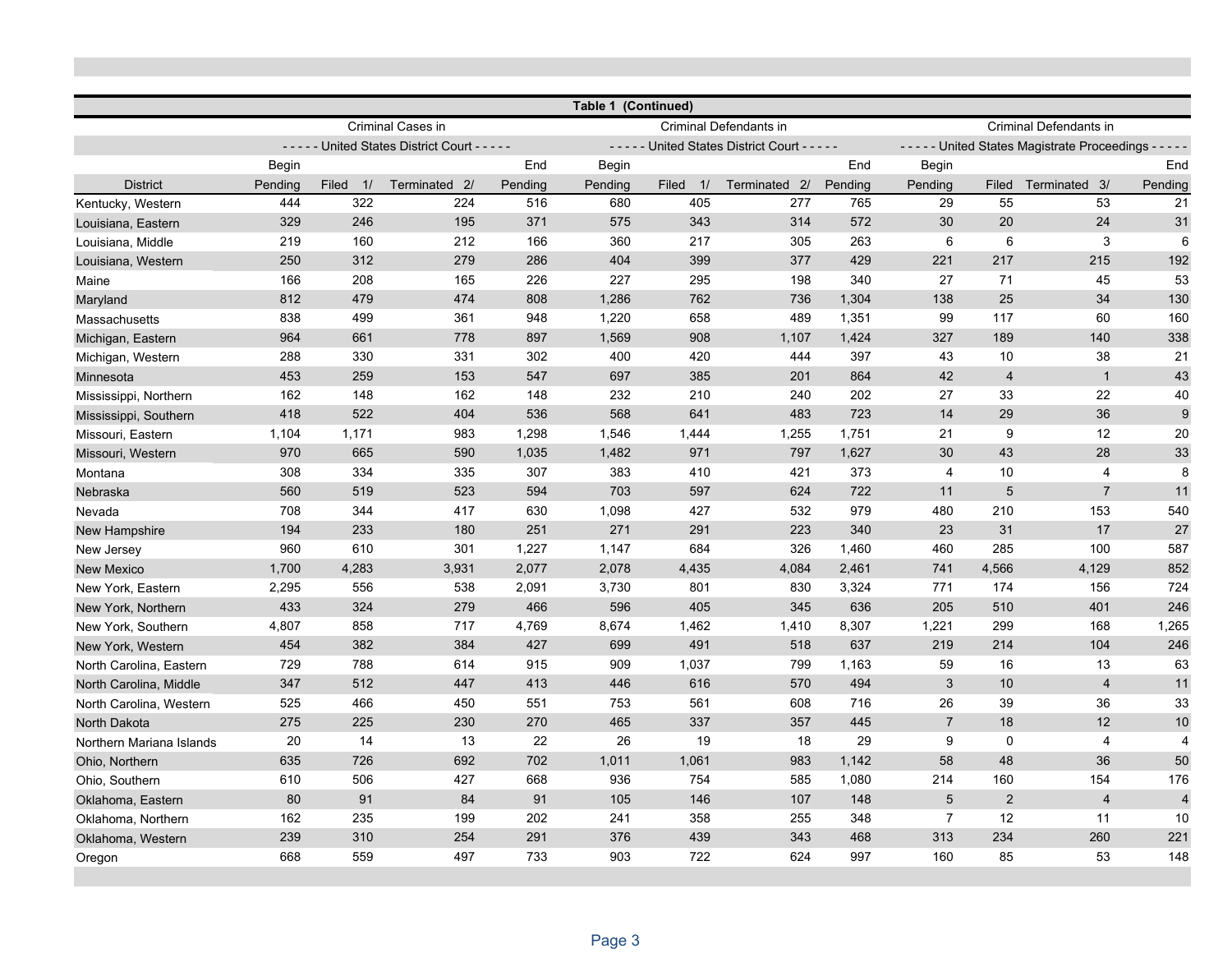|                         |         |             |                                          |         | Table 1 (Continued) |          |                                          |         |                |                |                                                                                                                                                                                                                                                                                                                                                                                                              |                |  |  |
|-------------------------|---------|-------------|------------------------------------------|---------|---------------------|----------|------------------------------------------|---------|----------------|----------------|--------------------------------------------------------------------------------------------------------------------------------------------------------------------------------------------------------------------------------------------------------------------------------------------------------------------------------------------------------------------------------------------------------------|----------------|--|--|
|                         |         |             | Criminal Cases in                        |         |                     |          | Criminal Defendants in                   |         |                |                |                                                                                                                                                                                                                                                                                                                                                                                                              |                |  |  |
|                         |         |             | ----- United States District Court ----- |         |                     |          | ----- United States District Court ----- |         |                |                | Criminal Defendants in<br>- - - - - United States Magistrate Proceedings - - - -<br>Filed<br>Terminated 3/<br>$6\phantom{1}6$<br>$\overline{2}$<br>5<br>5<br>25<br>17<br>74<br>43<br>45<br>27<br>17<br>36<br>3<br>8<br>17<br>10<br>13<br>4<br>12<br>21<br>68<br>36<br>175<br>112<br>31,565<br>14,665<br>31<br>54<br>49<br>49<br>30<br>22<br>2,260<br>2,065<br>281<br>252<br>31<br>47<br>226<br>336<br>5<br>6 |                |  |  |
|                         | Begin   |             |                                          | End     | <b>Begin</b>        |          |                                          | End     | Begin          |                |                                                                                                                                                                                                                                                                                                                                                                                                              | End            |  |  |
| <b>District</b>         | Pending | Filed<br>1/ | Terminated 2/                            | Pending | Pending             | Filed 1/ | Terminated 2/                            | Pending | Pending        |                |                                                                                                                                                                                                                                                                                                                                                                                                              | Pending        |  |  |
| Pennsylvania, Eastern   | 956     | 669         | 507                                      | 1,056   | 1,376               | 894      | 666                                      | 1,477   | 23             |                |                                                                                                                                                                                                                                                                                                                                                                                                              | 16             |  |  |
| Pennsylvania, Middle    | 612     | 319         | 359                                      | 585     | 1,032               | 422      | 528                                      | 940     | 14             |                |                                                                                                                                                                                                                                                                                                                                                                                                              | 11             |  |  |
| Pennsylvania, Western   | 668     | 444         | 301                                      | 802     | 977                 | 665      | 430                                      | 1,212   | 20             |                |                                                                                                                                                                                                                                                                                                                                                                                                              | 24             |  |  |
| Puerto Rico             | 1,250   | 776         | 833                                      | 1,192   | 2,850               | 1,163    | 1,368                                    | 2,592   | 66             |                |                                                                                                                                                                                                                                                                                                                                                                                                              | 82             |  |  |
| Rhode Island            | 161     | 122         | 125                                      | 159     | 193                 | 150      | 153                                      | 191     | 17             |                |                                                                                                                                                                                                                                                                                                                                                                                                              | 40             |  |  |
| South Carolina          | 1,010   | 552         | 712                                      | 832     | 1,579               | 952      | 1,127                                    | 1,384   | 31             |                |                                                                                                                                                                                                                                                                                                                                                                                                              | 41             |  |  |
| South Dakota            | 528     | 483         | 481                                      | 533     | 632                 | 576      | 587                                      | 627     | $\overline{4}$ |                |                                                                                                                                                                                                                                                                                                                                                                                                              | $\overline{7}$ |  |  |
| Tennessee. Eastern      | 524     | 603         | 569                                      | 589     | 874                 | 1,061    | 874                                      | 1,114   | 6              |                |                                                                                                                                                                                                                                                                                                                                                                                                              | 10             |  |  |
| Tennessee, Middle       | 439     | 311         | 188                                      | 538     | 657                 | 375      | 283                                      | 710     | 25             |                |                                                                                                                                                                                                                                                                                                                                                                                                              | 23             |  |  |
| Tennessee, Western      | 525     | 465         | 462                                      | 537     | 809                 | 680      | 673                                      | 834     | 27             |                |                                                                                                                                                                                                                                                                                                                                                                                                              | 19             |  |  |
| Texas, Eastern          | 560     | 583         | 444                                      | 695     | 1,284               | 1,012    | 793                                      | 1,505   | 19             |                |                                                                                                                                                                                                                                                                                                                                                                                                              | 52             |  |  |
| Texas, Northern         | 1,076   | 1,332       | 1,188                                    | 1,226   | 2,099               | 1,870    | 1,881                                    | 2,061   | 129            |                |                                                                                                                                                                                                                                                                                                                                                                                                              | 140            |  |  |
| Texas, Southern         | 4,529   | 8,113       | 6,848                                    | 5,789   | 6,449               | 9,319    | 7,741                                    | 7,959   | 642            | 32,067         |                                                                                                                                                                                                                                                                                                                                                                                                              | 892            |  |  |
| Texas, Western          | 5,263   | 9,081       | 8,890                                    | 5,465   | 6,654               | 10,007   | 9,795                                    | 6,872   | 1,659          | 15,535         |                                                                                                                                                                                                                                                                                                                                                                                                              | 2,061          |  |  |
| Utah                    | 737     | 693         | 653                                      | 842     | 928                 | 839      | 787                                      | 1,064   | 195            |                |                                                                                                                                                                                                                                                                                                                                                                                                              | 105            |  |  |
| Vermont                 | 193     | 170         | 150                                      | 218     | 248                 | 224      | 204                                      | 281     | 39             |                |                                                                                                                                                                                                                                                                                                                                                                                                              | 21             |  |  |
| Virgin Islands          | 118     | 102         | 96                                       | 118     | 176                 | 144      | 140                                      | 175     | 22             |                |                                                                                                                                                                                                                                                                                                                                                                                                              | 20             |  |  |
| Virginia, Eastern       | 998     | 854         | 833                                      | 979     | 1,456               | 1,098    | 1,034                                    | 1,445   | 1,875          |                |                                                                                                                                                                                                                                                                                                                                                                                                              | 2,002          |  |  |
| Virginia, Western       | 178     | 256         | 180                                      | 254     | 265                 | 410      | 264                                      | 411     | 90             |                |                                                                                                                                                                                                                                                                                                                                                                                                              | 94             |  |  |
| Washington, Eastern     | 360     | 290         | 302                                      | 357     | 530                 | 377      | 418                                      | 489     | 21             |                |                                                                                                                                                                                                                                                                                                                                                                                                              | 31             |  |  |
| Washington, Western     | 380     | 288         | 286                                      | 367     | 605                 | 386      | 407                                      | 557     | 554            |                |                                                                                                                                                                                                                                                                                                                                                                                                              | 434            |  |  |
| West Virginia, Northern | 172     | 219         | 170                                      | 219     | 343                 | 368      | 274                                      | 437     | 6              |                |                                                                                                                                                                                                                                                                                                                                                                                                              | $\overline{2}$ |  |  |
| West Virginia, Southern | 239     | 305         | 189                                      | 359     | 313                 | 377      | 237                                      | 470     | 9              | 10             | 22                                                                                                                                                                                                                                                                                                                                                                                                           | 6              |  |  |
| Wisconsin, Eastern      | 293     | 196         | 183                                      | 301     | 512                 | 298      | 275                                      | 525     | 28             | $\overline{4}$ | 11                                                                                                                                                                                                                                                                                                                                                                                                           | 29             |  |  |
| Wisconsin, Western      | 150     | 178         | 165                                      | 161     | 192                 | 209      | 195                                      | 204     | $\overline{2}$ | $\overline{2}$ | $\overline{7}$                                                                                                                                                                                                                                                                                                                                                                                               | 3              |  |  |
| Wyoming                 | 114     | 185         | 182                                      | 116     | 143                 | 209      | 221                                      | 133     | 790            | 167            | 217                                                                                                                                                                                                                                                                                                                                                                                                          | 85             |  |  |
| <b>All Districts</b>    | 74,843  | 69,412      | 63,012                                   | 80,365  | 112,567             | 87.266   | 79,310                                   | 118.646 | 20,678         | 96,572         | 90,805                                                                                                                                                                                                                                                                                                                                                                                                       | 22,870         |  |  |

1/ INCLUDES 146 CASES/149 DEFENDANTS INITIATED BY TRANSFER UNDER RULE 20.

2/ INCLUDES 161 CASES/198 DEFENDANTS TERMINATED BY TRANSFER UNDER RULE 20 AND 18 CASES/128 DEFENDANTS DISMISSED BECAUSE OF SUPERSEDING INDICTMENT OR INFORMATION.

3/ INCLUDES 652 CASES/652 DEFENDANTS TERMINATED BY TRANSFER UNDER RULE 20 AND 2 CASES/2 DEFENDANTS DISMISSED BECAUSE OF SUPERSEDING INDICTMENT OR INFORMATION.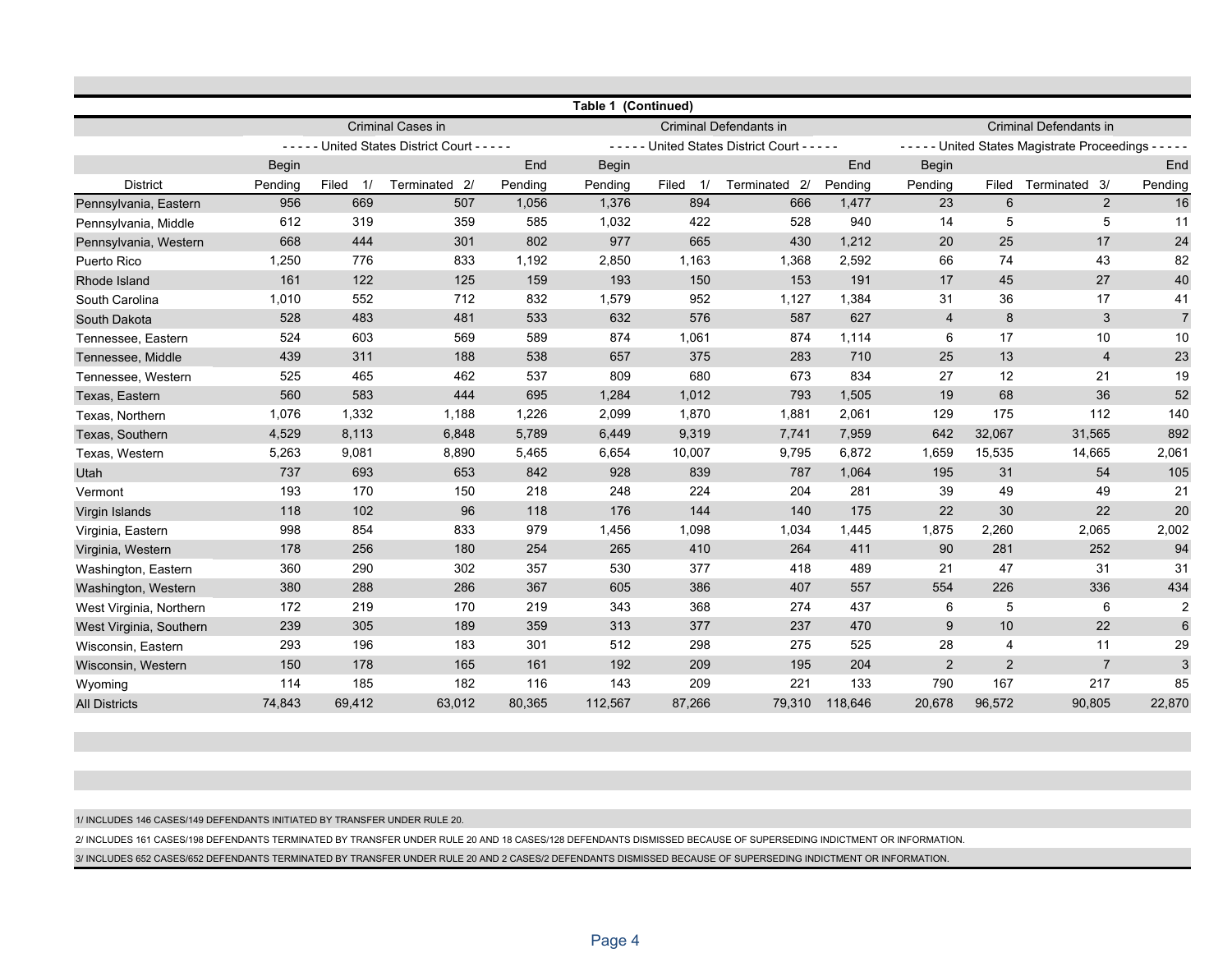| Table 2A                                                                     |
|------------------------------------------------------------------------------|
| Disposition of Criminal Cases and Defendants in United States District Court |
| Fiscal Year Ended September 30, 2019                                         |

|                      |           |                     | - Criminal Cases - - - - - - - - - - |                 |                |           |                | Criminal Defendants - - - - - - - - - - |                |                         | - - - Disposition - - - |                         |
|----------------------|-----------|---------------------|--------------------------------------|-----------------|----------------|-----------|----------------|-----------------------------------------|----------------|-------------------------|-------------------------|-------------------------|
|                      |           | Not                 |                                      |                 |                |           | Not            |                                         |                |                         | After Court             | After Jury              |
| <b>District</b>      | Guilty 1/ | Guilty 2/           | Dismissed                            | Rule 20         | Other 3/       | Guilty 1/ | Guilty 2/      | Dismissed                               | Rule 20        | Other 3/                | <b>Trials</b>           | <b>Trials</b>           |
| Alabama, Middle      | 191       | 3                   | 17                                   | $\mathbf{1}$    | $\overline{1}$ | 241       | 5              | 30                                      | $\mathbf{1}$   | $\mathbf{1}$            | $\mathbf{1}$            | 11                      |
| Alabama, Northern    | 448       | $\mathbf{0}$        | 20                                   | $\mathbf{1}$    | 14             | 526       | 3              | 23                                      | $\mathbf{1}$   | 16                      | $\mathbf{0}$            | 21                      |
| Alabama, Southern    | 324       | $\mathbf{1}$        | 14                                   | 0               | $\mathbf 0$    | 377       | 2              | 17                                      | 0              | $\overline{2}$          | $\overline{2}$          | 12                      |
| Alaska               | 176       | $\mathbf{0}$        | $\overline{4}$                       | $\mathbf 0$     | $\mathbf{1}$   | 231       | $\mathbf 0$    | 5                                       | $\mathbf 0$    | 3                       | 3                       | $\overline{\mathbf{4}}$ |
| Arizona              | 3,443     | $\overline{2}$      | 137                                  | 0               | $\overline{2}$ | 3,771     | $\overline{c}$ | 168                                     | 0              | 3                       | 6                       | 26                      |
| Arkansas, Eastern    | 392       | $\mathbf{0}$        | 42                                   | 3               | $\mathbf 0$    | 564       | 2              | 49                                      | 5              | 10                      | 3                       | $\,6$                   |
| Arkansas, Western    | 200       | $\sqrt{3}$          | 11                                   | 1               | 3              | 258       | 3              | 20                                      | $\overline{c}$ | 3                       | 0                       | 4                       |
| California, Central  | 767       | 2                   | 72                                   | $6\phantom{1}$  | 11             | 1,149     | 15             | 143                                     | $\,6\,$        | 15                      | 11                      | 117                     |
| California, Eastern  | 342       | $\mathbf 0$         | 23                                   | $\mathbf{1}$    | $\mathbf 0$    | 524       | 0              | 37                                      | $\mathbf{1}$   | -1                      | 0                       | 20                      |
| California, Northern | 323       | 2                   | 32                                   | 2               | $\overline{1}$ | 376       | $\overline{2}$ | 37                                      | $\overline{2}$ | 14                      | 4                       | $10$                    |
| California, Southern | 4,559     | 9                   | 559                                  | 0               | 13             | 4,916     | 9              | 692                                     | $\overline{c}$ | 15                      | 22                      | 61                      |
| Colorado             | 384       | $\mathsf{O}\xspace$ | 29                                   | 2               | $\mathbf 0$    | 508       | $\mathbf{1}$   | 59                                      | $\overline{2}$ | $\mathbf 0$             | $\overline{2}$          | 16                      |
| Connecticut          | 213       | $\mathbf{1}$        | 15                                   | 0               | $\mathbf 0$    | 349       | $\mathbf{1}$   | 30                                      | $\pmb{0}$      | $\overline{\mathbf{c}}$ | 0                       | 5                       |
| Delaware             | 110       | 2                   | $\overline{4}$                       | $\mathbf{1}$    | $\mathbf 0$    | 126       | 2              | $\overline{7}$                          | $\mathbf{1}$   | $\mathbf{1}$            | $\mathbf 0$             | $\sqrt{5}$              |
| District of Columbia | 231       | $\overline{5}$      | 38                                   | 4               | 6              | 289       | 6              | 62                                      | 4              | 14                      | 10                      | 19                      |
| Florida, Middle      | 1,209     | $\overline{4}$      | 29                                   | 3               | 3              | 1,579     | $\overline{7}$ | 34                                      | 4              | 3                       | 16                      | 68                      |
| Florida, Northern    | 238       | $\mathbf 0$         | 10                                   | $\overline{2}$  | $\mathbf 0$    | 307       | $\mathbf{1}$   | 17                                      | 3              | $\mathbf 0$             | 0                       | 20                      |
| Florida, Southern    | 1,525     | 10                  | 55                                   | $\mathfrak{Z}$  | $\sqrt{2}$     | 2,069     | 12             | 91                                      | $\mathsf 3$    | $\sqrt{5}$              | $\mathbf{1}$            | 93                      |
| Georgia, Middle      | 199       | $\overline{4}$      | 22                                   | 0               | $\overline{7}$ | 348       | $\overline{7}$ | 41                                      | $\mathbf{1}$   | 15                      | 0                       | 25                      |
| Georgia, Northern    | 405       | $\mathbf 0$         | 43                                   | $\mathbf{1}$    | $\mathbf{1}$   | 535       | $\mathbf{1}$   | 75                                      | $\overline{2}$ | $\sqrt{3}$              | $\mathbf 0$             | 16                      |
| Georgia, Southern    | 301       | $\mathbf{1}$        | 21                                   | $\overline{2}$  | $\overline{2}$ | 444       | $\overline{c}$ | 40                                      | $\overline{2}$ | $\overline{4}$          | 0                       | $\overline{7}$          |
| Guam                 | 37        | 2                   | $\sqrt{5}$                           | $\mathbf{1}$    | $\overline{1}$ | 41        | $\mathbf{3}$   | $9\,$                                   | $\overline{1}$ | $\mathbf{1}$            | $\mathbf 0$             | $\overline{\mathbf{4}}$ |
| Hawaii               | 113       | $\pmb{0}$           | $30\,$                               | 0               | $\mathbf 0$    | 156       | 0              | 37                                      | $\mathbf 0$    | $\mathbf 0$             | 0                       | 6                       |
| Idaho                | 300       | $\mathbf 0$         | 11                                   | 2               | $\mathbf 0$    | 375       | $\mathbf 0$    | 14                                      | $\overline{2}$ | $\mathbf{1}$            | $\mathbf 0$             | $\boldsymbol{7}$        |
| Illinois, Central    | 215       | $\mathbf 0$         | 15                                   | $\mathbf{1}$    | $\mathbf 0$    | 260       | 0              | 15                                      | $\mathbf{1}$   | 5                       | 1                       | 6                       |
| Illinois, Northern   | 364       | $\mathbf{1}$        | 32                                   | $5\phantom{.0}$ | 3              | 465       | $\mathbf{1}$   | 50                                      | 5              | $\overline{7}$          | $\mathbf{1}$            | 19                      |
| Illinois, Southern   | 224       | $\mathbf 0$         | 9                                    | 0               | $\mathbf 0$    | 291       | 0              | 11                                      | $\mathbf{1}$   | $\mathbf 0$             | $\mathbf{1}$            | 5                       |
| Indiana, Northern    | 309       | $\mathbf{0}$        | 35                                   | 2               | $\mathbf{1}$   | 400       | $\mathbf{1}$   | 40                                      | $\overline{2}$ | $\mathbf{1}$            | $\mathbf 0$             | 13                      |
| Indiana, Southern    | 318       | 0                   | 9                                    | 4               | $\mathbf 0$    | 441       | 0              | 22                                      | 4              | $\mathbf{1}$            | $\mathbf{1}$            | 15                      |
| Iowa, Northern       | 364       | $\mathbf 0$         | 19                                   | $\overline{2}$  | $\mathbf 0$    | 426       | $\mathbf 1$    | 23                                      | $\overline{2}$ | $\mathbf 0$             | $\overline{2}$          | 15                      |
| lowa, Southern       | 389       | 4                   | 8                                    | 0               | $\mathbf 0$    | 503       | 4              | 15                                      | 0              | $\mathbf{1}$            | $\mathbf{1}$            | 20                      |
| Kansas               | 296       | $\overline{1}$      | 44                                   | $\mathbf{1}$    | 18             | 406       | $\mathbf 1$    | 57                                      | $\overline{2}$ | 38                      | 2                       | 9                       |
| Kentucky, Eastern    | 357       | $\mathbf 0$         | 12                                   | 2               | $\overline{1}$ | 574       | $\overline{4}$ | 19                                      | 4              | $\overline{7}$          | $\mathbf{1}$            | 41                      |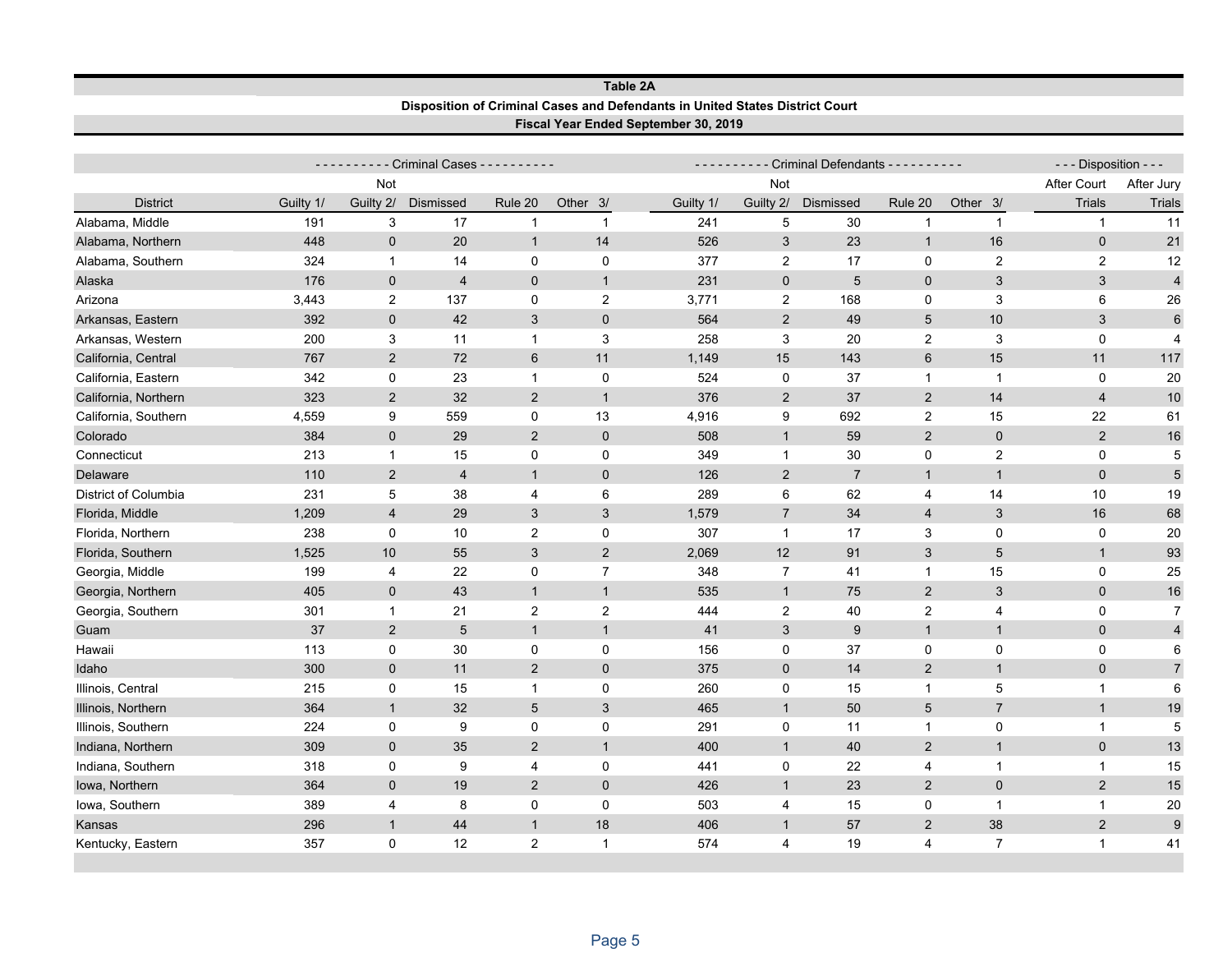|                                         |            |                             |                                      |                           |                   | Table 2A (Continued) |                     |                                         |                                           |                             |                         |                  |
|-----------------------------------------|------------|-----------------------------|--------------------------------------|---------------------------|-------------------|----------------------|---------------------|-----------------------------------------|-------------------------------------------|-----------------------------|-------------------------|------------------|
|                                         |            |                             |                                      |                           |                   |                      |                     |                                         |                                           |                             |                         |                  |
|                                         |            |                             | ---------- Criminal Cases ---------- |                           |                   |                      | .                   | - Criminal Defendants - - - - - - - - - |                                           |                             | - - - Disposition - - - |                  |
|                                         |            | <b>Not</b>                  |                                      |                           |                   |                      | <b>Not</b>          |                                         |                                           |                             | <b>After Court</b>      | After Jury       |
| <b>District</b>                         | Guilty 1/  | Guilty 2/                   | Dismissed                            | Rule 20<br>$\overline{2}$ | Other 3/          | Guilty 1/            | Guilty 2/           | Dismissed                               | Rule 20                                   | Other 3/                    | <b>Trials</b>           | Trials           |
| Kentucky, Western                       | 212        | $\mathbf{1}$<br>$\mathbf 0$ | 9<br>14                              | $\mathbf{1}$              | $\mathbf{0}$<br>0 | 259<br>288           | $\overline{2}$<br>0 | 14                                      | $\overline{2}$<br>$\overline{\mathbf{4}}$ | $\mathbf{0}$<br>$\mathbf 0$ | 8<br>$\mathbf 0$        | 10               |
| Louisiana, Eastern                      | 180<br>187 | $\mathbf{0}$                | 25                                   | $\mathbf{0}$              | $\Omega$          | 263                  | $\pmb{0}$           | 22<br>41                                | $\mathbf 0$                               | $\mathbf{1}$                | $\overline{2}$          | 11<br>10         |
| Louisiana, Middle<br>Louisiana, Western | 262        | $\mathbf{1}$                | 15                                   | $\mathbf{1}$              | $\mathbf 0$       | 356                  | $\overline{c}$      | 17                                      | $\overline{c}$                            | $\mathbf 0$                 | 1                       | 15               |
| Maine                                   | 157        | $\mathbf{0}$                | 8                                    | $\mathbf{0}$              | $\mathbf{0}$      | 184                  | $\mathbf 0$         | 10                                      | $\mathbf 0$                               | $\overline{4}$              | $\mathbf{1}$            | $\overline{7}$   |
| Maryland                                | 452        | $\overline{4}$              | 16                                   | $\mathbf{1}$              | $\overline{1}$    | 704                  | 4                   | 26                                      | $\mathbf{1}$                              | $\mathbf{1}$                | 0                       | 29               |
| Massachusetts                           | 346        | $\overline{2}$              | 11                                   | 2                         | $\mathbf 0$       | 467                  | 6                   | 13                                      | $\overline{2}$                            | $\mathbf{1}$                | $\mathbf 0$             | 28               |
| Michigan, Eastern                       | 726        | 3                           | 46                                   | 2                         | $\mathbf{1}$      | 1,025                | 4                   | 69                                      | $\overline{2}$                            | $\overline{7}$              | 0                       | 27               |
| Michigan, Western                       | 312        | 3                           | 13                                   | 2                         | $\mathbf{1}$      | 419                  | 6                   | 14                                      | 3                                         | $\overline{c}$              | $\mathbf{1}$            | 23               |
| Minnesota                               | 138        | $\mathbf{1}$                | 14                                   | $\pmb{0}$                 | $\mathbf 0$       | 177                  | 3                   | 20                                      | $\pmb{0}$                                 | $\mathbf{1}$                | 0                       | $\boldsymbol{9}$ |
| Mississippi, Northern                   | 148        | 2                           | 12                                   | $\pmb{0}$                 | $\mathbf 0$       | 222                  | $\overline{2}$      | 16                                      | $\mathbf 0$                               | $\mathbf 0$                 | $\mathbf{1}$            | $\overline{2}$   |
| Mississippi, Southern                   | 371        | $\overline{4}$              | 27                                   | $\mathbf{1}$              | $\mathbf{1}$      | 429                  | 5                   | 44                                      | $\overline{2}$                            | 3                           | 4                       | 15               |
| Missouri, Eastern                       | 926        | $\mathbf{0}$                | 55                                   | $\mathbf{1}$              | $\mathbf{1}$      | 1,178                | $\mathbf 0$         | 74                                      | $\mathbf{1}$                              | $\overline{2}$              | 5                       | $\,6\,$          |
| Missouri, Western                       | 565        | 5                           | 17                                   | 3                         | $\mathbf 0$       | 758                  | 8                   | 27                                      | 3                                         | $\mathbf{1}$                | 13                      | 23               |
| Montana                                 | 313        | $\overline{4}$              | 15                                   | 3                         | $\mathbf 0$       | 392                  | 5                   | 20                                      | $\overline{4}$                            | $\mathbf 0$                 | 3                       | 15               |
| Nebraska                                | 490        | $\mathbf 0$                 | 28                                   | 3                         | 2                 | 584                  | $\overline{c}$      | 32                                      | 3                                         | 3                           | 0                       | 17               |
| Nevada                                  | 375        | $\mathbf{1}$                | 38                                   | 3                         | $\mathbf{0}$      | 468                  | $\mathbf{1}$        | 60                                      | 3                                         | $\overline{0}$              | $\mathbf 0$             | 11               |
| New Hampshire                           | 163        | 4                           | 10                                   | 3                         | 0                 | 199                  | 4                   | 16                                      | $\mathsf 3$                               | $\mathbf{1}$                | $\mathbf 1$             | 6                |
| New Jersey                              | 291        | $\mathbf{1}$                | $\boldsymbol{9}$                     | $\pmb{0}$                 | $\mathbf{0}$      | 306                  | 3                   | 17                                      | $\mathbf 0$                               | $\pmb{0}$                   | $\mathbf 0$             | 10               |
| New Mexico                              | 3,879      | $\boldsymbol{2}$            | 49                                   | $\mathbf{1}$              | $\mathbf 0$       | 4,010                | $\overline{c}$      | 69                                      | $\overline{\mathbf{c}}$                   | $\mathbf{1}$                | 0                       | 6                |
| New York, Eastern                       | 499        | $\overline{2}$              | 33                                   | 2                         | $\overline{2}$    | 763                  | $\overline{4}$      | 50                                      | $\overline{2}$                            | 11                          | $6\phantom{.}$          | 28               |
| New York, Northern                      | 261        | $\mathbf{1}$                | 14                                   | $\mathbf{1}$              | $\overline{2}$    | 313                  | $\mathbf{1}$        | 23                                      | $\mathbf{1}$                              | $\overline{7}$              | $\mathbf{1}$            | 14               |
| New York, Southern                      | 666        | 2                           | 30                                   | 17                        | $\overline{2}$    | 1,320                | 8                   | 56                                      | 17                                        | 9                           | $\mathbf{1}$            | 63               |
| New York, Western                       | 367        | $\overline{c}$              | 12                                   | $\overline{2}$            | $\mathbf{1}$      | 490                  | 5                   | 18                                      | $\overline{2}$                            | 3                           | 0                       | 25               |
| North Carolina, Eastern                 | 594        | $\overline{4}$              | 12                                   | $\overline{4}$            | $\mathbf{0}$      | 775                  | $\overline{4}$      | 15                                      | $\overline{4}$                            | $\mathbf{1}$                | 6                       | 27               |
| North Carolina, Middle                  | 389        | $\mathbf{1}$                | 44                                   | $\mathbf{1}$              | 12                | 494                  | 3                   | 59                                      | $\mathbf{1}$                              | 13                          | 0                       | 10               |
| North Carolina, Western                 | 402        | 2                           | 40                                   | $\overline{4}$            | $\overline{2}$    | 525                  | $\overline{2}$      | 67                                      | $\overline{4}$                            | 10                          | $\overline{0}$          | 12               |
| North Dakota                            | 214        | $\overline{2}$              | 12                                   | $\mathbf{1}$              | $\mathbf{1}$      | 338                  | $\overline{2}$      | 15                                      | $\mathbf{1}$                              | $\mathbf{1}$                | $\mathbf 1$             | 12               |
| Northern Mariana Islands                | 11         | $\mathbf{0}$                | $\overline{2}$                       | $\mathbf{0}$              | $\mathbf 0$       | 15                   | 0                   | 3                                       | $\mathbf 0$                               | $\mathbf 0$                 | $\mathbf{0}$            | $\mathbf 0$      |
| Ohio, Northern                          | 670        | $\overline{4}$              | 17                                   | $\mathbf{1}$              | $\mathbf 0$       | 956                  | 4                   | 22                                      | $\mathbf{1}$                              | $\mathbf 0$                 | 5                       | 40               |
| Ohio, Southern                          | 400        | $\overline{0}$              | 22                                   | $\overline{4}$            | $\mathbf{1}$      | 545                  | $\overline{0}$      | 31                                      | $\overline{4}$                            | 5                           | $\overline{2}$          | $6\phantom{1}6$  |
| Oklahoma, Eastern                       | 79         | $\mathbf 0$                 | $\overline{4}$                       | $\mathbf 0$               | $\mathbf{1}$      | 100                  | $\mathbf{1}$        | 5                                       | $\mathbf 0$                               | $\mathbf{1}$                | $\mathbf{1}$            | $\overline{7}$   |
| Oklahoma, Northern                      | 178        | $\mathbf{1}$                | 19                                   | $\mathbf{1}$              | $\mathbf{0}$      | 218                  | $\mathbf{1}$        | 35                                      | $\mathbf{1}$                              | $\mathbf{0}$                | $\mathbf{1}$            | $\sqrt{5}$       |
| Oklahoma, Western                       | 236        | $\mathbf{1}$                | 16                                   | $\mathbf{1}$              | $\mathbf 0$       | 318                  | $\mathbf{1}$        | 21                                      | $\mathbf{1}$                              | $\boldsymbol{2}$            | $\overline{7}$          | $\boldsymbol{9}$ |
| Oregon                                  | 426        | $\mathbf 0$                 | 69                                   | 2                         | $\mathbf{0}$      | 524                  | $\mathbf{1}$        | 96                                      | $\overline{2}$                            | $\mathbf{1}$                | $\overline{2}$          | 10               |
|                                         |            |                             |                                      |                           |                   |                      |                     |                                         |                                           |                             |                         |                  |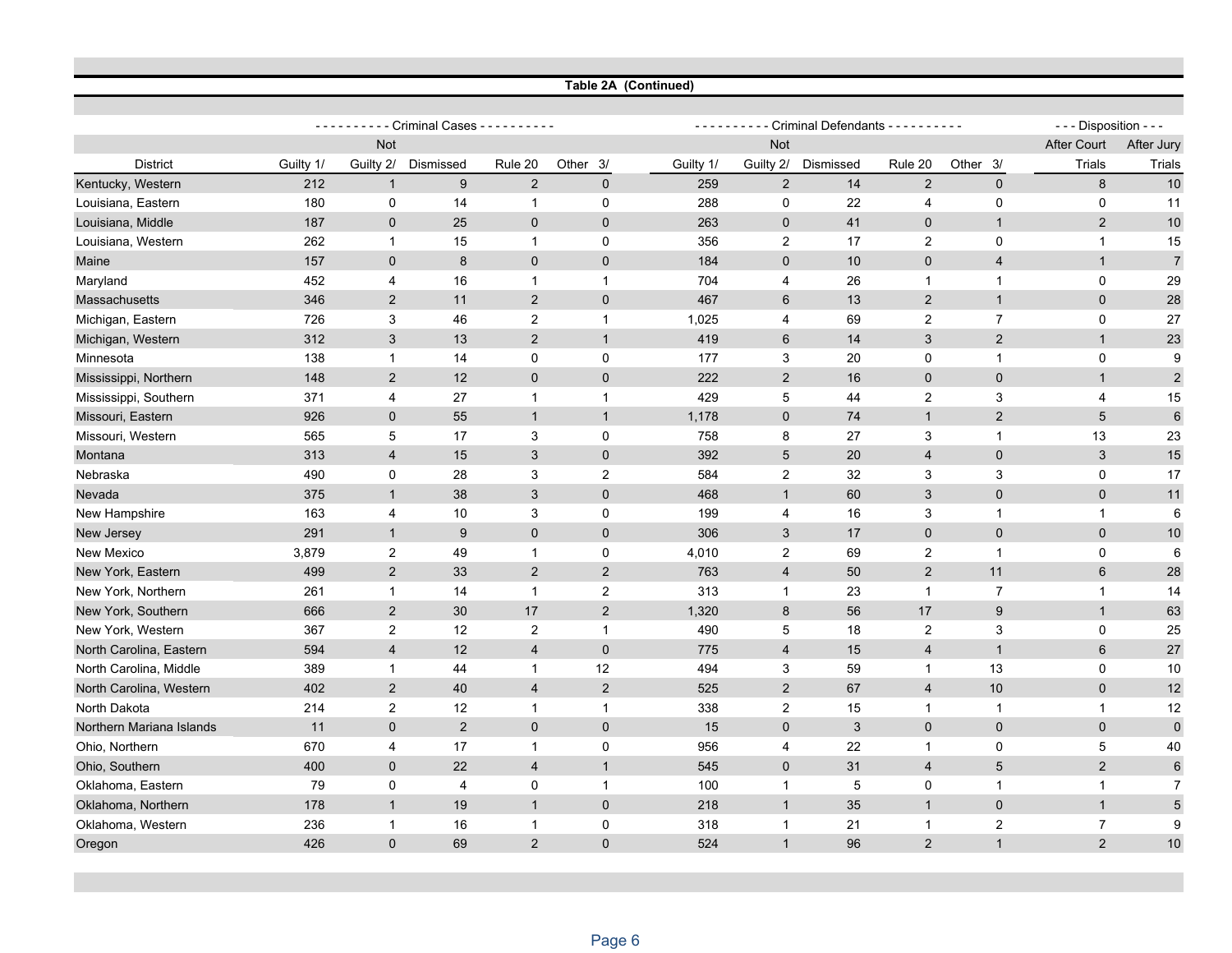|                         |           |                |                    |                |                     | <b>Table 2A (Continued)</b> |                |                       |                |                  |                         |                |
|-------------------------|-----------|----------------|--------------------|----------------|---------------------|-----------------------------|----------------|-----------------------|----------------|------------------|-------------------------|----------------|
|                         |           |                |                    |                |                     |                             |                |                       |                |                  |                         |                |
|                         |           |                | Criminal Cases - - | <u>.</u>       |                     |                             |                | Criminal Defendants - | .              |                  | - - - Disposition - - - |                |
|                         |           | Not            |                    |                |                     |                             | Not            |                       |                |                  | After Court             | After Jury     |
| <b>District</b>         | Guilty 1/ | Guilty 2/      | Dismissed          | Rule 20        | Other <sub>3/</sub> | Guilty 1/                   | Guilty 2/      | <b>Dismissed</b>      | Rule 20        | Other<br>3/      | <b>Trials</b>           | <b>Trials</b>  |
| Pennsylvania, Eastern   | 462       | 3              | 40                 | $\mathbf{1}$   | $\mathbf{1}$        | 601                         | 6              | 55                    | $\mathbf 1$    | 3                | 0                       | 34             |
| Pennsylvania, Middle    | 345       | $\mathbf{1}$   | 11                 | $\overline{2}$ | $\mathbf 0$         | 503                         | $\mathbf{1}$   | 22                    | 2              | $\mathbf 0$      | $\overline{2}$          | 28             |
| Pennsylvania, Western   | 275       | $\mathbf 0$    | 25                 | $\mathbf{1}$   | $\mathbf 0$         | 397                         | 1              | 31                    | $\mathbf 1$    | $\pmb{0}$        | 4                       | $\mathbf{Q}$   |
| Puerto Rico             | 769       | $\overline{7}$ | 57                 | $\mathbf{0}$   | $\mathbf{0}$        | 1,235                       | 9              | 122                   | $\mathbf{1}$   | $\mathbf{1}$     | $\mathbf{0}$            | 29             |
| Rhode Island            | 116       | $\mathbf{1}$   | 6                  | $\mathbf 0$    | 2                   | 137                         | $\mathbf{1}$   | 8                     | $\mathbf 0$    | $\overline{7}$   | $\mathbf 0$             | 3              |
| South Carolina          | 659       | 3              | 48                 | 2              | $\mathbf 0$         | 1,037                       | 5              | 83                    | $\overline{2}$ | $\mathbf 0$      | 5                       | 25             |
| South Dakota            | 445       | 6              | 28                 | $\Omega$       | $\overline{2}$      | 540                         | 8              | 36                    | $\Omega$       | 3                | 4                       | 33             |
| Tennessee, Eastern      | 526       | $\Omega$       | 34                 | 2              | $\overline{7}$      | 818                         | $\mathbf{0}$   | 43                    | 3              | 10               | $\mathbf{0}$            | 22             |
| Tennessee, Middle       | 177       | $\mathbf{1}$   | 8                  | 2              | $\mathbf 0$         | 257                         | 3              | 16                    | $\overline{4}$ | 3                | $\mathbf 0$             | 14             |
| Tennessee, Western      | 413       | $\overline{2}$ | 41                 | 3              | $\mathbf{3}$        | 594                         | 3              | 67                    | $\overline{4}$ | $\sqrt{5}$       | $\overline{4}$          | 15             |
| Texas, Eastern          | 419       | $\mathbf 0$    | 24                 | $\mathbf{1}$   | $\mathbf 0$         | 736                         | 0              | 48                    | 3              | 6                | 1                       | 10             |
| Texas, Northern         | 1,136     | 2              | 45                 | 2              | $\mathbf{3}$        | 1,783                       | 2              | 84                    | $\overline{4}$ | $\boldsymbol{8}$ | 3                       | 24             |
| Texas, Southern         | 6,636     | 8              | 191                | 2              | 11                  | 7,447                       | 11             | 258                   | $\overline{2}$ | 23               | 15                      | 45             |
| Texas, Western          | 8,730     | $\overline{4}$ | 148                | $\overline{7}$ | $\mathbf{1}$        | 9,603                       | $\overline{7}$ | 173                   | 8              | $\overline{4}$   | 64                      | 24             |
| Utah                    | 609       | $\mathbf 0$    | 38                 | $\overline{4}$ | $\overline{2}$      | 715                         | 0              | 61                    | 6              | 5                | 0                       | $\overline{c}$ |
| Vermont                 | 142       | $\mathbf{0}$   | $\overline{4}$     | $\mathbf{1}$   | 3                   | 187                         | $\mathbf 0$    | $\overline{7}$        | $\overline{1}$ | $\boldsymbol{9}$ | $\pmb{0}$               | 4              |
| Virgin Islands          | 76        | $\overline{4}$ | 13                 | $\Omega$       | 3                   | 110                         | 4              | 20                    | $\Omega$       | 6                | 3                       | 18             |
| Virginia, Eastern       | 796       | 5              | 30                 | 2              | $\mathbf 0$         | 981                         | 9              | 40                    | $\overline{2}$ | $\overline{2}$   | 23                      | 46             |
| Virginia, Western       | 170       | $\mathbf 0$    | $6\phantom{1}$     | $\mathbf{1}$   | 3                   | 247                         | 0              | 13                    | $\mathbf 1$    | 3                | $\overline{7}$          | 10             |
| Washington, Eastern     | 254       | $\mathbf{1}$   | 45                 | $\mathbf{0}$   | 2                   | 359                         | $\mathbf{1}$   | 56                    | $\mathbf 0$    | $\overline{2}$   | $\mathbf{1}$            | 5              |
| Washington, Western     | 241       | $\mathbf{1}$   | 42                 | 2              | $\mathbf 0$         | 351                         | 1              | 50                    | 5              | $\pmb{0}$        | 2                       | $\overline{7}$ |
| West Virginia, Northern | 156       | $\overline{2}$ | 11                 | $\mathbf 0$    | $\mathbf{1}$        | 244                         | 5              | 23                    | $\mathbf 0$    | $\overline{2}$   | $\mathbf 0$             | 11             |
| West Virginia, Southern | 170       | $\mathbf{1}$   | $\overline{7}$     | $\mathbf 0$    | 11                  | 199                         | 3              | 9                     | $\mathbf{1}$   | 25               | 1                       | 10             |
| Wisconsin, Eastern      | 171       | $\mathbf{0}$   | 11                 | $\mathbf{1}$   | $\mathbf 0$         | 256                         | $\pmb{0}$      | 18                    | $\mathbf{1}$   | $\pmb{0}$        | $\mathbf{1}$            | 5              |
| Wisconsin, Western      | 157       | $\mathbf{1}$   | 5                  | 2              | $\mathbf 0$         | 186                         | $\overline{2}$ | 5                     | $\overline{2}$ | $\mathbf 0$      | 0                       | 5              |
| Wyoming                 | 167       | $\Omega$       | 15                 | $\Omega$       | $\Omega$            | 204                         | $\Omega$       | 17                    | $\Omega$       | $\mathbf 0$      | 5                       | $\overline{4}$ |
| <b>All Districts</b>    | 59,368    | 170            | 3,136              | 161            | 177                 | 73,934                      | 276            | 4,491                 | 198            | 411              | 309                     | 1,716          |

1/ PLEASE NOTE, "GUILTY DISPOSITIONS" REPRESENT SENTENCED DEFENDANTS. THE UNDERLYING GUILTY DISPOSITION, PRIOR TO SENTENCING, MAY HAVE RESULTED FROM A GUILTY PLEA OR A GUILTY VERDICT

OBTAINED IN A PRIOR FISCAL YEAR.

2/ INLCLUDES 6 VERDICTS OF NOT GUILTY BY REASON OF INSANITY INVOLVING 6 DEFENDANTS.

3/ INCLUDES TRANSFERS, DISMISSALS OTHER THAN BY COURT, PRETRIAL DIVERSIONS, AND PROCEEDINGS SUSPENDED INDEFINITELY BY COURT.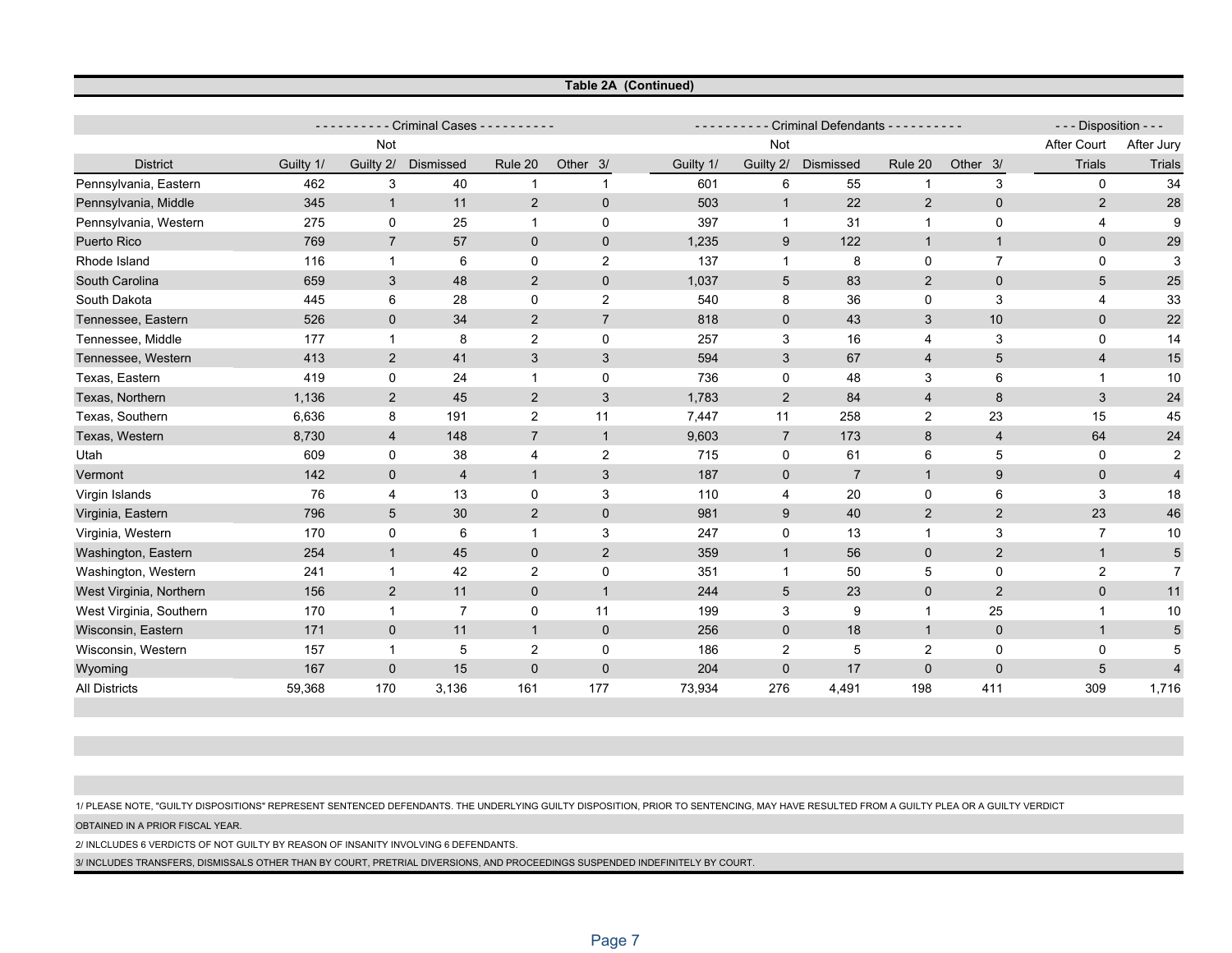|                      |                |              |                                      |                |                | Table zo                                                                             |                |                                         |                |                |                         |                |
|----------------------|----------------|--------------|--------------------------------------|----------------|----------------|--------------------------------------------------------------------------------------|----------------|-----------------------------------------|----------------|----------------|-------------------------|----------------|
|                      |                |              |                                      |                |                | Disposition of Criminal Cases and Defendants in United States Magistrate Proceedings |                |                                         |                |                |                         |                |
|                      |                |              |                                      |                |                | Fiscal Year Ended September 30, 2019                                                 |                |                                         |                |                |                         |                |
|                      |                |              | - Criminal Cases - - - - - - - - - - |                |                |                                                                                      |                | - Criminal Defendants - - - - - - - - - |                |                | - - - Disposition - - - |                |
|                      |                | Not          |                                      |                |                |                                                                                      | Not            |                                         |                |                | After Court             | After Jury     |
| <b>District</b>      | Guilty         | Guilty       | Dismissed                            | Rule 20        | Other 1/       | Guilty                                                                               | Guilty         | Dismissed                               | Rule 20        | Other 1/       | <b>Trials</b>           | <b>Trials</b>  |
| Alabama, Middle      | 5              | $\mathbf 0$  | 3                                    | $\mathbf{1}$   | $\mathbf 0$    | 5                                                                                    | $\mathbf 0$    | 3                                       | $\mathbf{1}$   | 2              | $\mathbf 0$             | $\mathbf{1}$   |
| Alabama, Northern    | 29             | $\sqrt{2}$   | 24                                   | $\mathbf 0$    | 3              | 29                                                                                   | $\overline{2}$ | 24                                      | $\mathbf 0$    | $\sqrt{5}$     | $\mathbf 0$             | $\mathbf 1$    |
| Alabama, Southern    | $\mathbf{1}$   | 0            | 0                                    | 0              | $\pmb{0}$      | 6                                                                                    | $\mathbf 0$    | 0                                       | $\mathbf 0$    | $\mathbf{1}$   | $\mathbf 0$             | $\mathbf 0$    |
| Alaska               | $\overline{2}$ | $\mathbf 0$  | $\mathbf{1}$                         | 3              | $\mathbf{1}$   | $\overline{2}$                                                                       | $\mathbf 0$    | $\mathbf{1}$                            | 3              | 18             | $\mathbf 0$             | $\Omega$       |
| Arizona              | 21,558         | 0            | 1,564                                | 0              | 13             | 21,628                                                                               | 0              | 1,578                                   | 0              | $72\,$         | $\mathbf 0$             | $\mathbf 0$    |
| Arkansas, Eastern    | $\mathbf 0$    | $\mathbf 0$  | $\overline{4}$                       | $\mathbf 0$    | $\mathbf 0$    | $\pmb{0}$                                                                            | $\mathbf 0$    | $\overline{\mathbf{4}}$                 | $\mathbf 0$    | 5              | $\mathbf 0$             | $\mathbf 0$    |
| Arkansas, Western    | $\mathbf 1$    | 0            | $\mathbf{1}$                         | 2              | $\overline{7}$ | $\overline{2}$                                                                       | $\mathbf 0$    | $\mathbf{1}$                            | $\overline{2}$ | 11             | $\mathbf 0$             | $\mathbf 0$    |
| California, Central  | $\overline{2}$ | $\mathbf 0$  | 62                                   | 578            | 24             | $\overline{4}$                                                                       | $\mathbf 0$    | 68                                      | 578            | 76             | $\mathbf{0}$            | $\mathbf 0$    |
| California, Eastern  | 36             | 4            | 35                                   | $\mathbf 1$    | 3              | 39                                                                                   | $\overline{4}$ | 38                                      | $\overline{1}$ | 34             | 12                      | $\overline{2}$ |
| California, Northern | 50             | $\mathbf{1}$ | 20                                   | $\mathbf{0}$   | 3              | 50                                                                                   | $\mathbf{1}$   | 23                                      | $\mathbf{0}$   | $6\phantom{1}$ | $\overline{4}$          | $\mathbf 0$    |
| California, Southern | 7,576          | 3            | 1,226                                | 26             | 43             | 7,591                                                                                | 3              | 1,299                                   | 26             | 59             | 33                      | $\mathbf{1}$   |
| Colorado             | 23             | $\mathbf{1}$ | $\boldsymbol{9}$                     | 11             | $9\,$          | 26                                                                                   | $\mathbf{1}$   | 13                                      | 11             | 14             | $\mathbf{1}$            | $\pmb{0}$      |
| Connecticut          | 2              | 0            | 12                                   | 8              | 6              | $\overline{2}$                                                                       | 0              | 13                                      | 9              | 37             | 0                       | $\Omega$       |
| Delaware             | $\mathbf{1}$   | 0            | $\mathbf{1}$                         | $\overline{1}$ | $\mathbf{1}$   | $\mathbf{1}$                                                                         | $\mathbf 0$    | 2                                       | $\overline{1}$ | 8              | $\mathbf{0}$            | $\mathbf{0}$   |
| District of Columbia | 4              | 0            | 18                                   | 17             | 12             | 4                                                                                    | $\overline{1}$ | 19                                      | 17             | 43             | $\sqrt{3}$              | 0              |
| Florida, Middle      | $\mathbf{1}$   | $\mathbf 0$  | $\overline{7}$                       | $6\phantom{1}$ | 17             | $\mathbf{1}$                                                                         | $\mathbf 0$    | 11                                      | $6\phantom{1}$ | 38             | $\mathbf 0$             | $\Omega$       |
| Florida, Northern    | 4              | $\mathbf{1}$ | $\mathbf{1}$                         | 0              | $\mathbf{1}$   | $\overline{4}$                                                                       | $\mathbf{1}$   | $\mathbf{1}$                            | 0              | $\overline{2}$ | 0                       | $\mathbf 1$    |
| Florida, Southern    | $\Omega$       | $\mathbf 0$  | 19                                   | $\bf 8$        | 26             | $\mathbf{1}$                                                                         | $\pmb{0}$      | 29                                      | 8              | 40             | $\mathbf 0$             | $\pmb{0}$      |
| Georgia, Middle      | 9              | 0            | 2                                    | $\mathbf{1}$   | $\overline{7}$ | 9                                                                                    | $\mathbf 0$    | $\overline{2}$                          | $\mathbf 1$    | $\overline{7}$ | $\mathbf 0$             | 0              |
| Georgia, Northern    | 9              | 0            | 11                                   | $\mathbf{0}$   | 30             | 9                                                                                    | $\mathbf 0$    | 19                                      | $\mathbf{0}$   | 57             | $\overline{2}$          | $\mathbf 0$    |
| Georgia, Southern    | 24             | 0            | 30                                   | 0              | 21             | 25                                                                                   | 0              | 30                                      | 0              | 21             | $\mathbf 0$             | 0              |
| Guam                 | $\overline{2}$ | 0            | $\pmb{0}$                            | $\mathbf{0}$   | $\mathbf{1}$   | $\overline{2}$                                                                       | $\mathbf 0$    | $\mathbf 0$                             | $\mathbf{0}$   | $\mathbf{1}$   | $\mathbf 0$             | $\mathbf 0$    |
| Hawaii               | 122            | 0            | 514                                  | $\mathbf{1}$   | 3              | 131                                                                                  | 0              | 517                                     | $\mathbf{1}$   | 8              | $\overline{c}$          | $\mathbf 0$    |
| Idaho                | $\mathbf{1}$   | $\mathbf 0$  | $\mathbf{1}$                         | 3              | $\overline{2}$ | $\overline{2}$                                                                       | $\mathbf 0$    | $\mathbf{1}$                            | 3              | $6\phantom{1}$ | $\mathbf 0$             | $\mathbf{0}$   |
| Illinois, Central    | $\mathbf 0$    | 0            | 3                                    | 0              | $\mathbf 0$    | $\mathbf 0$                                                                          | $\mathbf 0$    | 4                                       | 0              | 12             | $\mathbf 0$             | $\Omega$       |
| Illinois, Northern   | $\overline{2}$ | 0            | 14                                   | $\overline{2}$ | 3              | $\overline{4}$                                                                       | $\mathbf 0$    | 21                                      | $\overline{2}$ | $\overline{4}$ | $\mathbf{0}$            | $\Omega$       |
| Illinois, Southern   | $\mathbf{1}$   | 0            | $\mathbf{1}$                         | 2              | 6              | $\overline{1}$                                                                       | 0              | 1                                       | $\overline{c}$ | 8              | $\mathbf 0$             | 0              |
| Indiana, Northern    | $\mathbf{1}$   | $\mathbf 0$  | $\overline{4}$                       | $\pmb{0}$      | $\mathbf{1}$   | $\mathbf{1}$                                                                         | $\mathbf 0$    | 5                                       | $\mathbf 0$    | 11             | $\pmb{0}$               | $\bf 0$        |
| Indiana, Southern    | 0              | 0            | 4                                    | $\mathbf{1}$   | 4              | $\mathbf 0$                                                                          | $\mathbf 0$    | 9                                       | $\mathbf{1}$   | 25             | $\mathbf 0$             | $\mathbf 0$    |
| Iowa, Northern       | $\mathbf{1}$   | $\mathbf 0$  | 3                                    | $\mathbf{0}$   | $\mathbf 0$    | $\mathbf{1}$                                                                         | $\mathbf 0$    | 3                                       | $\mathbf 0$    | 8              | $\mathbf 0$             | $\mathbf 0$    |
| lowa, Southern       | 0              | 0            | $\mathbf{1}$                         | 0              | $\mathbf 0$    | $\mathbf 0$                                                                          | 0              | $\mathbf{1}$                            | 0              | 3              | $\mathbf 0$             | $\mathbf 0$    |
| Kansas               | $\mathbf{0}$   | $\mathbf{0}$ | 3                                    | $\overline{2}$ | 3              | $\mathbf{0}$                                                                         | 0              | $\overline{4}$                          | $\overline{2}$ | 8              | $\mathbf{0}$            | $\pmb{0}$      |
| Kentucky, Eastern    | $\overline{1}$ | $\Omega$     | $\Omega$                             | $\Omega$       | $\mathbf 1$    | $\overline{1}$                                                                       | $\Omega$       | $\blacktriangleleft$                    | $\Omega$       | 5              | $\Omega$                | $\Omega$       |

### **Table 2B**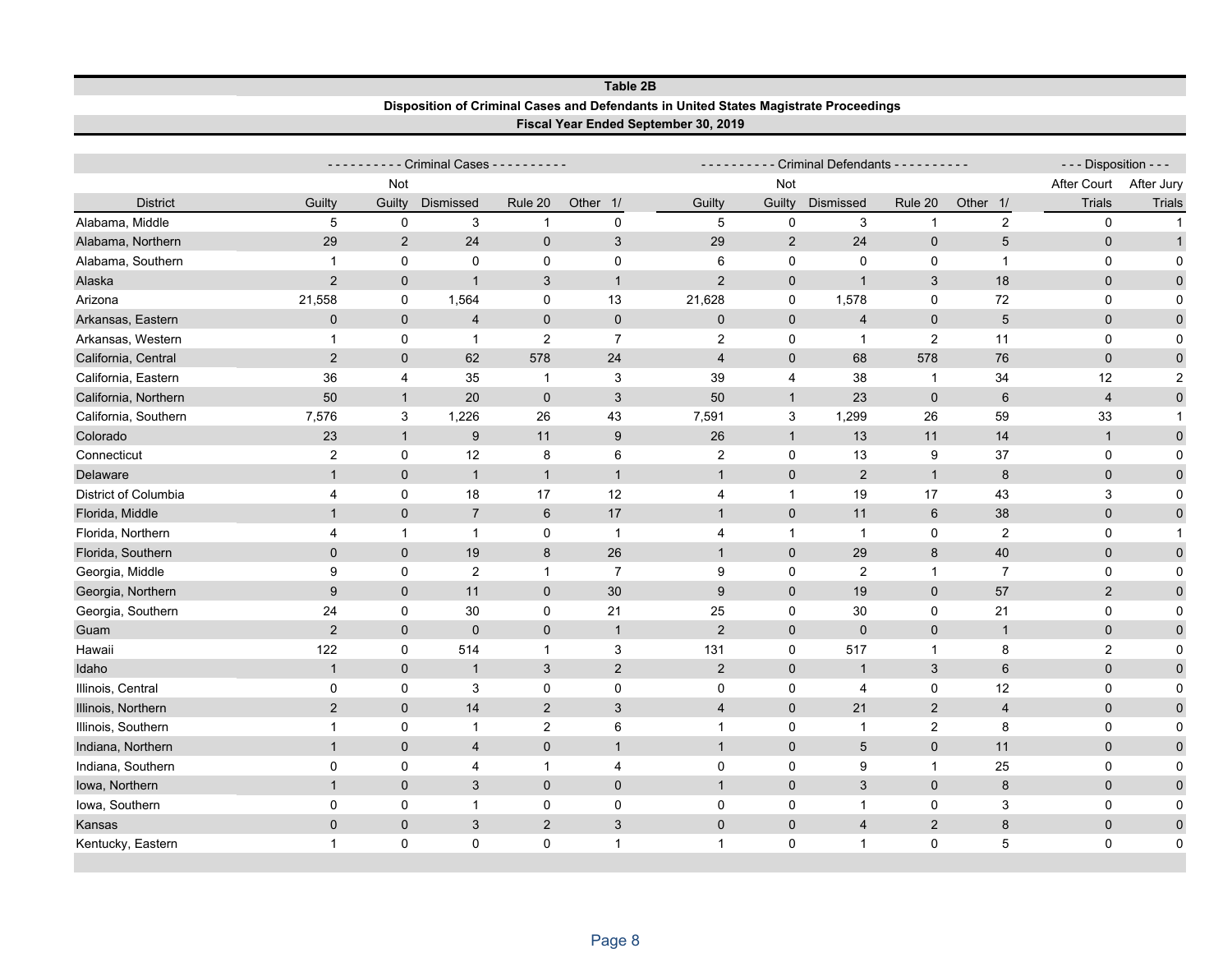|                          |                |                     |                                     |                | Table 2B (Continued) |                         |                        |                                       |                |                |                         |                |
|--------------------------|----------------|---------------------|-------------------------------------|----------------|----------------------|-------------------------|------------------------|---------------------------------------|----------------|----------------|-------------------------|----------------|
|                          |                |                     | --------- Criminal Cases ---------- |                |                      |                         |                        | Criminal Defendants - - - - - - - - - |                |                | - - - Disposition - - - |                |
|                          |                | <b>Not</b>          |                                     |                |                      |                         | <u>.</u><br><b>Not</b> |                                       |                |                | After Court             | After Jury     |
| <b>District</b>          | Guilty         | Guilty              | Dismissed                           | Rule 20        | Other 1/             | Guilty                  | Guilty                 | Dismissed                             | Rule 20        | Other 1/       | <b>Trials</b>           | Trials         |
| Kentucky, Western        | 44             | $\mathbf 0$         | $\mathbf{3}$                        | $\mathbf 0$    | $\mathbf{3}$         | 45                      | $\mathbf 0$            | 3                                     | $\mathbf 0$    | $\overline{5}$ | $\mathbf 0$             | $\mathbf{0}$   |
| Louisiana, Eastern       | $\overline{c}$ | 0                   | 3                                   | 0              | 0                    | $\overline{c}$          | 0                      | 3                                     | 0              | 19             | 0                       | $\mathbf 0$    |
| Louisiana, Middle        | $\mathbf{0}$   | $\mathbf 0$         | $\pmb{0}$                           | $\overline{2}$ | $\overline{1}$       | $\mathbf 0$             | $\mathbf 0$            | $\pmb{0}$                             | $\overline{2}$ | $\overline{1}$ | $\pmb{0}$               | $\mathbf 0$    |
| Louisiana, Western       | 185            | 0                   | 20                                  | 4              | $\mathbf 0$          | 185                     | $\mathbf 0$            | 21                                    | 8              | $\overline{1}$ | $\boldsymbol{2}$        | $\mathbf 0$    |
| Maine                    | 11             | $\pmb{0}$           | $\overline{2}$                      | $\mathbf 0$    | $\overline{1}$       | 11                      | $\mathsf{O}\xspace$    | 3                                     | $\mathbf 0$    | 31             | $\pmb{0}$               | $\mathbf 0$    |
| Maryland                 | 3              | 3                   | $\mathbf 0$                         | $\mathbf{1}$   | $\mathbf 0$          | $\overline{\mathbf{4}}$ | 3                      | $\overline{2}$                        | $\mathbf{1}$   | 24             | $\pmb{0}$               | $\overline{c}$ |
| Massachusetts            | $\overline{1}$ | $\pmb{0}$           | $\mathbf{1}$                        | $\overline{1}$ | $\mathbf 0$          | $\mathfrak{3}$          | $\mathbf 0$            | $\overline{1}$                        | $\overline{1}$ | 55             | $\pmb{0}$               | $\pmb{0}$      |
| Michigan, Eastern        | 6              | $\mathbf 0$         | 55                                  | $\overline{c}$ | 31                   | $\boldsymbol{7}$        | $\pmb{0}$              | 70                                    | $\overline{c}$ | 61             | 1                       | $\Omega$       |
| Michigan, Western        | 6              | $\mathbf{0}$        | $\overline{2}$                      | $\mathbf{0}$   | $\overline{1}$       | $\overline{7}$          | $\mathbf{0}$           | 2                                     | $\mathbf{0}$   | 29             | $\mathbf 0$             | $\mathbf 0$    |
| Minnesota                | $\mathbf{1}$   | $\mathbf 0$         | 0                                   | $\mathbf 0$    | $\mathbf 0$          | $\mathbf{1}$            | $\mathbf 0$            | $\mathbf 0$                           | $\mathbf 0$    | $\mathbf 0$    | $\mathbf 0$             | $\mathbf 0$    |
| Mississippi, Northern    | 15             | $\mathbf{0}$        | $\mathbf{0}$                        | $\mathbf{0}$   | $\mathbf{0}$         | 21                      | $\mathbf 0$            | $\mathbf{1}$                          | $\mathbf{0}$   | $\mathbf 0$    | $\mathbf{1}$            | $\mathbf 0$    |
| Mississippi, Southern    | 3              | $\mathbf 0$         | 3                                   | 5              | $\overline{4}$       | 3                       | $\mathbf 0$            | 5                                     | 5              | 23             | $\mathbf 0$             | $\mathbf 0$    |
| Missouri, Eastern        | $\mathbf{0}$   | $\mathbf{0}$        | 3                                   | $\overline{1}$ | $\mathbf 0$          | $\mathbf 0$             | $\mathbf{0}$           | $\overline{4}$                        | $\mathbf{1}$   | $\overline{7}$ | $\mathbf 0$             | $\mathbf 0$    |
| Missouri, Western        | 3              | $\mathbf 0$         | 4                                   | 11             | 4                    | 3                       | 0                      | 4                                     | 11             | 10             | $\pmb{0}$               | $\mathbf 0$    |
| Montana                  | $\mathbf{3}$   | $\mathbf{1}$        | $\mathbf{0}$                        | $\mathbf 0$    | $\mathbf 0$          | 3                       | $\mathbf{1}$           | $\mathbf 0$                           | $\mathbf 0$    | $\mathbf 0$    | $\overline{2}$          | $\mathbf 0$    |
| Nebraska                 | $\mathbf 0$    | $\mathbf 0$         | $\mathbf{1}$                        | $\overline{2}$ | $\mathbf 0$          | $\mathbf 0$             | 0                      | $\overline{2}$                        | $\overline{2}$ | 3              | $\pmb{0}$               | $\mathbf 0$    |
| Nevada                   | 99             | $\mathsf{O}\xspace$ | 24                                  | 14             | $\overline{1}$       | 100                     | $\mathbf 0$            | 24                                    | 14             | 15             | 3                       | $\mathbf 0$    |
| New Hampshire            | $\mathbf 0$    | 0                   | 5                                   | 0              | 11                   | $\mathbf 0$             | 0                      | 5                                     | 0              | 12             | 0                       | $\mathbf 0$    |
| New Jersey               | $\mathbf{3}$   | $\mathbf 0$         | $\overline{7}$                      | $\mathbf{0}$   | $\overline{1}$       | $\overline{4}$          | $\mathbf 0$            | 12                                    | $\mathbf{0}$   | 84             | $\mathbf 0$             | $\mathbf 0$    |
| <b>New Mexico</b>        | 3,893          | $\overline{c}$      | 131                                 | 0              | 12                   | 3,901                   | $\overline{2}$         | 142                                   | 0              | 84             | 10                      | $\mathbf 0$    |
| New York, Eastern        | $\mathbf{1}$   | 2                   | 35                                  | $\mathbf{1}$   | 29                   | $\mathbf{1}$            | $\overline{2}$         | 58                                    | $\overline{1}$ | 94             | $\mathbf 0$             | $\mathbf 0$    |
| New York, Northern       | 355            | 0                   | 9                                   | 0              | 16                   | 355                     | 0                      | 11                                    | 0              | 35             | $\mathbf{1}$            | $\mathbf 0$    |
| New York, Southern       | 36             | $\mathbf 0$         | 56                                  | 2              | 8                    | 36                      | $\mathbf 0$            | 75                                    | $\overline{2}$ | 55             | $\mathbf 0$             | $\mathbf 0$    |
| New York, Western        | 22             | 0                   | 9                                   | 4              | 9                    | 26                      | 0                      | 16                                    | 4              | 58             | 0                       | $\mathbf 0$    |
| North Carolina, Eastern  | $\mathbf 0$    | $\mathbf 0$         | $\overline{4}$                      | $\mathbf{0}$   | 2                    | $\mathbf 0$             | $\mathsf{O}\xspace$    | $\,6\,$                               | $\mathbf 0$    | $\overline{7}$ | $\pmb{0}$               | $\mathbf{0}$   |
| North Carolina, Middle   | $\mathbf 0$    | $\mathbf 0$         | $\mathbf 0$                         | 0              | $\mathbf 0$          | 0                       | 0                      | $\pmb{0}$                             | 0              | 4              | $\pmb{0}$               | $\mathbf 0$    |
| North Carolina, Western  | $\overline{5}$ | $\mathbf 0$         | $\overline{7}$                      | $\mathbf 0$    | $\overline{1}$       | $\,6\,$                 | $\mathbf 0$            | $\overline{7}$                        | $\mathbf 0$    | 23             | $\mathbf{1}$            | $\mathbf 0$    |
| North Dakota             | 9              | 0                   | $\mathbf{1}$                        | 0              | 0                    | 9                       | 0                      | $\overline{2}$                        | 0              | $\mathbf{1}$   | 0                       | 0              |
| Northern Mariana Islands | $\overline{0}$ | $\mathsf{O}\xspace$ | $\mathfrak{S}$                      | $\mathbf 0$    | $\mathbf 0$          | $\Omega$                | $\pmb{0}$              | $\overline{4}$                        | $\mathbf 0$    | $\mathbf 0$    | $\pmb{0}$               | $\mathbf 0$    |
| Ohio, Northern           | $\overline{4}$ | $\pmb{0}$           | 3                                   | $\overline{2}$ | 10                   | $\overline{7}$          | 0                      | 6                                     | $\overline{2}$ | 21             | $\pmb{0}$               | $\Omega$       |
| Ohio, Southern           | 44             | $\mathbf 0$         | 34                                  | $\bf 8$        | 25                   | 47                      | $\mathbf 0$            | 41                                    | $\bf 8$        | 58             | $\mathbf 0$             | $\Omega$       |
| Oklahoma, Eastern        | $\mathbf{1}$   | $\pmb{0}$           | $\mathbf{1}$                        | $\mathbf 0$    | $\pmb{0}$            | $\sqrt{2}$              | $\pmb{0}$              | $\mathbf 1$                           | $\mathbf 0$    | $\overline{1}$ | $\pmb{0}$               | $\mathbf 0$    |
| Oklahoma, Northern       | $\mathbf{1}$   | $\pmb{0}$           | $\mathbf{0}$                        | 2              | $\sqrt{2}$           | $\mathbf{1}$            | $\pmb{0}$              | $\mathbf{0}$                          | 2              | $\, 8$         | $\mathbf 0$             | $\pmb{0}$      |
| Oklahoma, Western        | 160            | $\mathbf{1}$        | 78                                  | $\,$ 5 $\,$    | 8                    | 162                     | $\mathbf{1}$           | 78                                    | $\,$ 5 $\,$    | 14             | $\boldsymbol{2}$        | $\mathbf 0$    |
| Oregon                   | $\overline{1}$ | $\mathbf{1}$        | 18                                  | 6              | 3                    | $\mathbf{1}$            | $\mathbf{1}$           | 23                                    | 6              | 22             | $\overline{1}$          | $\mathbf{0}$   |
|                          |                |                     |                                     |                |                      |                         |                        |                                       |                |                |                         |                |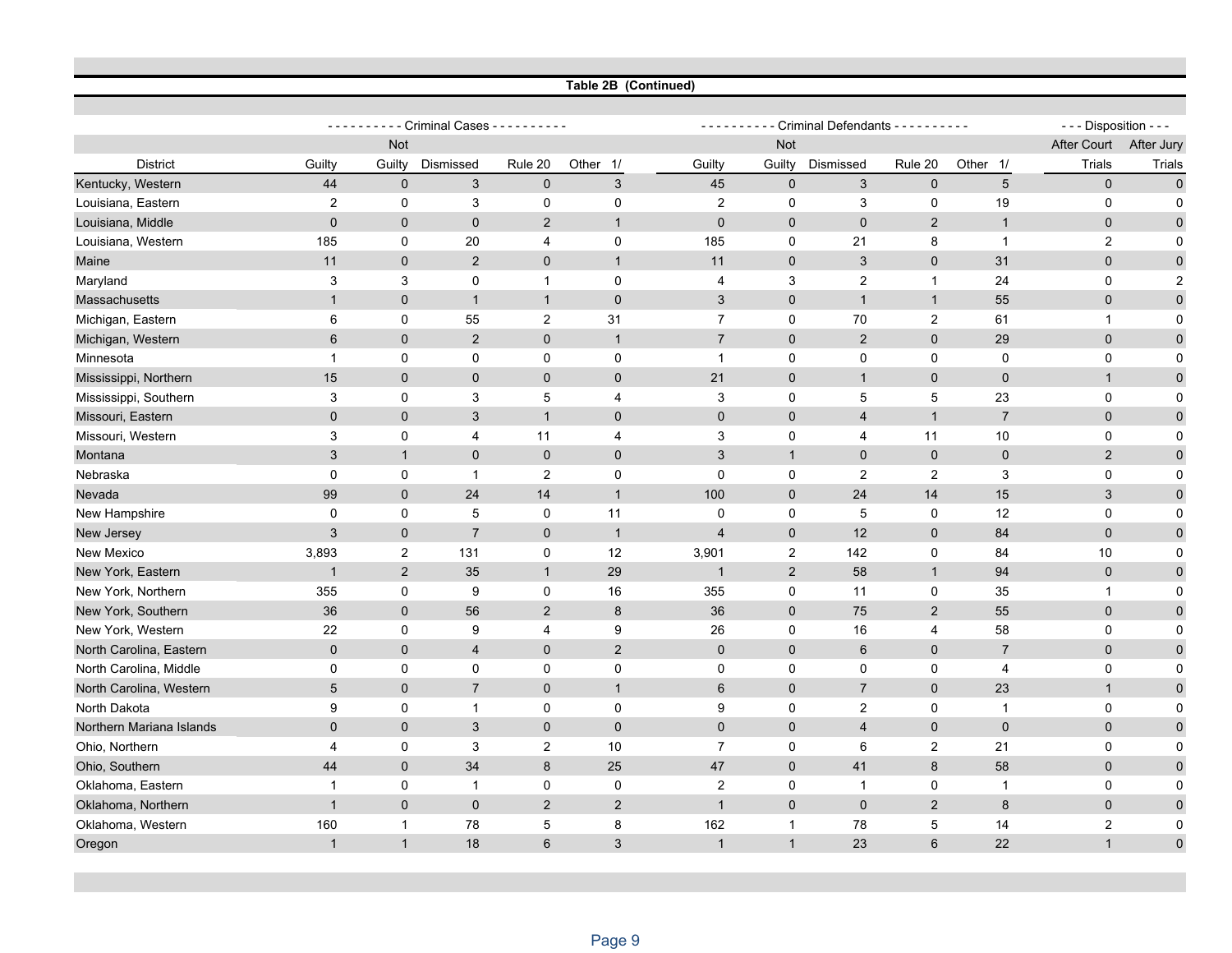#### **Table 2B (Continued)**

|                         |                | --------    | - Criminal Cases - - - - - - - - - |              |                 | <u>.</u>       |              | Criminal Defendants - - - - - - - - - |              |                | - - - Disposition - - - |              |
|-------------------------|----------------|-------------|------------------------------------|--------------|-----------------|----------------|--------------|---------------------------------------|--------------|----------------|-------------------------|--------------|
|                         |                | Not         |                                    |              |                 |                | Not          |                                       |              |                | After Court             | After Jury   |
| <b>District</b>         | Guilty         | Guilty      | Dismissed                          | Rule 20      | Other 1/        | Guilty         | Guilty       | Dismissed                             | Rule 20      | Other 1/       | <b>Trials</b>           | Trials       |
| Pennsylvania, Eastern   | 0              | $\mathbf 0$ | $\mathbf 0$                        | $\mathbf 0$  | $\mathbf 0$     | 0              | $\mathbf 0$  | $\mathbf 0$                           | $\Omega$     | $\overline{2}$ | 0                       | $\Omega$     |
| Pennsylvania, Middle    | $\mathbf{0}$   | $\mathbf 0$ | 4                                  | $\mathbf 0$  | $\mathbf 0$     | $\mathbf 0$    | $\mathbf 0$  | 4                                     | $\mathbf 0$  | $\mathbf 1$    | $\mathbf 0$             | $\mathbf 0$  |
| Pennsylvania, Western   | 0              | 0           | 4                                  |              | 0               | 0              | 0            | 4                                     |              | 12             | 0                       | $\Omega$     |
| Puerto Rico             | 6              | $\mathbf 0$ | 10                                 | 15           | 4               | 6              | $\mathbf 0$  | 12                                    | 15           | 10             | $\mathbf 0$             | $\mathbf 0$  |
| Rhode Island            | 1              | 0           | 3                                  | 4            | 0               | 1              | 0            | 4                                     | 4            | 18             | 0                       | 0            |
| South Carolina          | 1              | $\mathbf 0$ | $\mathbf{1}$                       | $\mathbf{1}$ | $\overline{2}$  | 2              | $\mathbf 0$  | 1                                     | $\mathbf{1}$ | 13             | 0                       | $\mathbf 0$  |
| South Dakota            | 1              | 0           | $\overline{c}$                     | $\mathbf 0$  | $\mathbf 0$     | 1              | 0            | 2                                     | 0            | $\mathbf 0$    | 0                       | 0            |
| Tennessee, Eastern      | $\Omega$       | $\mathbf 0$ | 3                                  | $\mathbf{0}$ | $\overline{2}$  | $\mathbf{0}$   | $\mathbf 0$  | $\overline{4}$                        | $\mathbf{0}$ | 6              | $\mathbf{0}$            | $\mathbf 0$  |
| Tennessee, Middle       | $\Omega$       | 0           | $\overline{c}$                     | $\mathbf 0$  | $\mathbf 0$     | 0              | 0            | $\overline{2}$                        | 0            | $\overline{2}$ | 0                       | 0            |
| Tennessee, Western      | 4              | $\mathbf 0$ | $\mathbf{1}$                       | 2            | $\mathbf 0$     | 16             | $\mathbf 0$  | $\overline{2}$                        | 3            | $\mathbf 0$    | $\mathbf 0$             | $\mathbf{0}$ |
| Texas, Eastern          | $\Omega$       | 0           | $\overline{2}$                     | 5            | $\overline{4}$  | $\Omega$       | 0            | $\overline{2}$                        | 5            | 29             | $\Omega$                | $\Omega$     |
| Texas, Northern         | $\overline{4}$ | $\mathbf 0$ | 19                                 | $\mathbf{1}$ | 10              | $6\phantom{1}$ | $\mathbf 0$  | 28                                    | $\mathbf{1}$ | 77             | $\mathbf 0$             | $\mathbf{0}$ |
| Texas, Southern         | 30,608         | 1           | 800                                | 13           | 34              | 30,628         | $\mathbf{1}$ | 845                                   | 15           | 76             | 10                      | $\Omega$     |
| Texas, Western          | 14,325         | 3           | 194                                | 23           | 54              | 14,334         | 3            | 208                                   | 26           | 94             | 35                      | $\Omega$     |
| Utah                    | 18             | 0           | 6                                  | 4            | 7               | 19             | 0            | 6                                     | 4            | 25             | 0                       | 0            |
| Vermont                 | 8              | $\mathbf 0$ | 5                                  | 2            | $6\phantom{1}6$ | 22             | $\mathbf 0$  | 14                                    | 2            | 11             | $\mathbf 0$             | $\Omega$     |
| Virgin Islands          | 6              | 0           | 5                                  | -1           | 6               | $\overline{7}$ | 0            | 5                                     | -1           | 9              | 0                       | 0            |
| Virginia, Eastern       | 1,177          | 3           | 825                                | 3            | $\overline{7}$  | 1,184          | 3            | 826                                   | 3            | 49             | 62                      |              |
| Virginia, Western       | 115            | 0           | 96                                 |              | 32              | 115            | 0            | 98                                    |              | 38             | 8                       | $\Omega$     |
| Washington, Eastern     | $\overline{2}$ | $\pmb{0}$   | $\mathbf{1}$                       | $\mathbf{0}$ | 19              | $\overline{2}$ | $\mathbf 0$  | $\overline{2}$                        | $\mathbf{0}$ | 27             | $\mathbf 0$             | $\mathbf{0}$ |
| Washington, Western     | 78             | 0           | 241                                | -1           | $\overline{4}$  | 78             | 0            | 244                                   | 1            | 13             | 3                       | 0            |
| West Virginia, Northern | $\mathbf{1}$   | $\mathbf 0$ | $\mathbf 1$                        | $\mathbf 0$  | 4               | $\mathbf{1}$   | $\mathbf 0$  | 1                                     | $\mathbf 0$  | $\overline{4}$ | $\mathbf 0$             | $\Omega$     |
| West Virginia, Southern | 0              | 0           | 3                                  | $\Omega$     | -1              | 0              | 0            | 4                                     | $\Omega$     | 18             | 0                       | $\Omega$     |
| Wisconsin, Eastern      | $\mathbf{0}$   | $\pmb{0}$   | $\overline{2}$                     | $\mathbf 0$  | $\overline{1}$  | $\mathbf 0$    | 0            | $\overline{2}$                        | $\mathbf 0$  | 9              | $\mathbf 0$             | $\mathbf{0}$ |
| Wisconsin, Western      | 4              | 0           | $\overline{2}$                     | $\mathbf 0$  | $\mathbf 0$     | 5              | 0            | $\overline{2}$                        | 0            | $\mathbf 0$    | 1                       | 0            |
| Wyoming                 | 173            | $\mathbf 0$ | 36                                 | 2            | 3               | 173            | $\mathbf 0$  | 38                                    | 2            | $\overline{4}$ | 3                       | $\mathbf 0$  |
| <b>All Districts</b>    | 80,917         | 29          | 6,388                              | 826          | 634             | 81,134         | 30           | 6,737                                 | 837          | 2,067          | 203                     | 9            |

1/ INCLUDES TRANSFERS, DISMISSALS OTHER THAN BY COURT, PRETRIAL DIVERSIONS, AND PROCEEDINGS SUSPENDED INDEFINITELY BY COURT.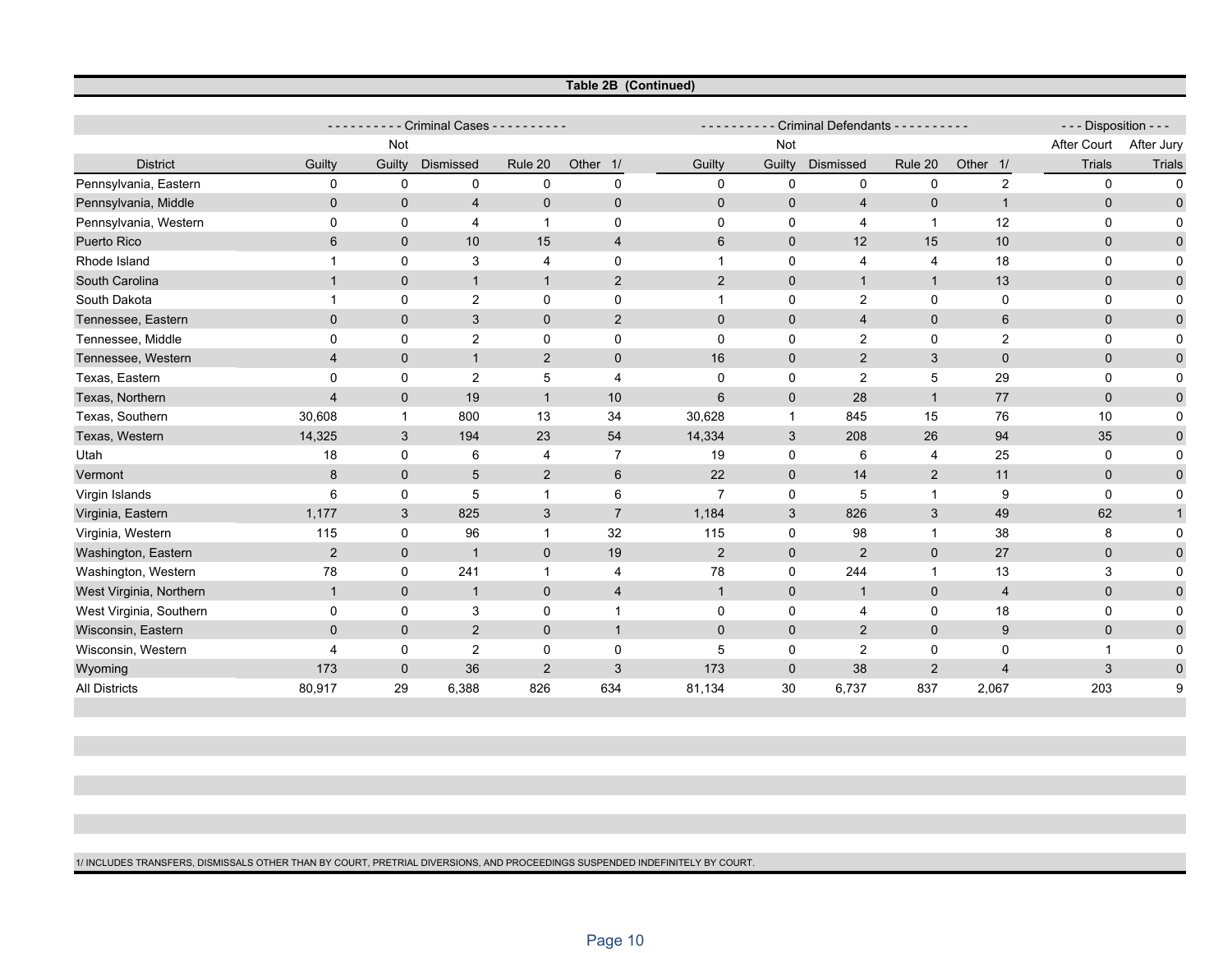#### **Table 3A Criminal Cases and Defendants in United States District Court Fiscal Year Ended September 30, 2019**

|                                                          |                | $---$ Cases - - - - - |                | - - - - - Defendants - - - - - |             |                         | ---------- Disposition ---------- |                         |                           |
|----------------------------------------------------------|----------------|-----------------------|----------------|--------------------------------|-------------|-------------------------|-----------------------------------|-------------------------|---------------------------|
| Program Category                                         | 1/<br>Filed    | Terminated 2/         | Filed          | 1/ Terminated 2/               |             | Guilty 3/ Not Guilty 4/ | Dismissed 5/                      | Rule 20                 | Other                     |
| <b>Assimilated Crimes</b>                                | 132            | 166                   | 137            | 175                            | 139         | $\mathbf{1}$            | 35                                | $\mathbf{0}$            | $\mathbf{0}$              |
| <b>Civil Rights Prosecutions</b>                         | 168            | 146                   | 251            | 202                            | 180         | 8                       | 13                                | 0                       | $\mathbf 1$               |
| Hate Crimes Arising out of Terrorist Attacks on the U.S. | $\overline{1}$ | $\mathbf{0}$          | $\overline{1}$ | $\mathbf{0}$                   | $\mathbf 0$ | $\mathbf 0$             | $\mathbf{0}$                      | $\mathbf 0$             | $\Omega$                  |
| <b>Government Regulatory Offenses - Total</b>            | 709            | 665                   | 1,143          | 1,027                          | 906         | $6\phantom{a}$          | 94                                | $\overline{\mathbf{4}}$ | 17                        |
| Counterfeiting                                           | 168            | 195                   | 266            | 302                            | 284         | $\mathbf{1}$            | 16                                | $\mathbf{1}$            | $\mathbf 0$               |
| <b>Customs Violations - Duty</b>                         | 17             | 14                    | 36             | 19                             | 15          | 0                       | 4                                 | $\mathbf 0$             | $\Omega$                  |
| <b>Customs Violations - Currency</b>                     | 45             | 49                    | 62             | 64                             | 47          | $\mathbf{1}$            | 13                                | $\Omega$                | $\ensuremath{\mathsf{3}}$ |
| <b>Energy Pricing and Related Fraud</b>                  | $\mathbf 0$    | 0                     | $\mathbf 0$    | $\mathbf 0$                    | $\mathbf 0$ | 0                       | $\mathbf 0$                       | 0                       | $\mathbf 0$               |
| <b>Environmental Offenses</b>                            | 153            | 148                   | 232            | 229                            | 209         | $\overline{2}$          | 15                                | $\mathbf{1}$            | $\sqrt{2}$                |
| Health and Safety Violations                             | 10             | 9                     | 16             | 9                              | 9           | $\mathbf 0$             | $\mathbf 0$                       | $\mathbf 0$             | $\mathbf 0$               |
| Money Laundering - Narcotics                             | 72             | 70                    | 149            | 122                            | 104         | $\mathbf 0$             | 16                                | $\mathbf{1}$            | $\mathbf{1}$              |
| Money Laundering - Other                                 | 134            | 74                    | 230            | 137                            | 117         | $\mathbf 0$             | 12                                | 0                       | 8                         |
| Trafficking in Contraband Cigarettes                     | 5              | 18                    | 9              | 28                             | 23          | 2                       | $\overline{2}$                    | $\mathbf 0$             | $\mathbf{1}$              |
| <b>Export Enforcement General</b>                        | 44             | 24                    | 60             | 36                             | 34          | 0                       | 2                                 | $\mathbf 0$             | $\mathbf 0$               |
| <b>Other Regulatory Offenses</b>                         | 61             | 64                    | 83             | 81                             | 64          | 0                       | 14                                | $\mathbf{1}$            | $\sqrt{2}$                |
| Immigration                                              | 30,665         | 29,220                | 31,933         | 30,251                         | 29,116      | 19                      | 1,075                             | 11                      | 30                        |
| <b>Internal Security Offenses</b>                        | 29             | 16                    | 42             | 20                             | 17          | $\overline{2}$          | $\mathbf{1}$                      | $\mathbf 0$             | $\pmb{0}$                 |
| <b>Interstate Theft</b>                                  | 38             | 47                    | 62             | 91                             | 78          | $\mathbf 1$             | 11                                | 0                       | $\mathbf{1}$              |
| <b>Labor Management Offenses - Total</b>                 | 36             | 20                    | 44             | 30                             | 28          | $\bf{0}$                | $\overline{2}$                    | $\bf{0}$                | $\mathbf{0}$              |
| Corruption - Bribery                                     | 11             | 3                     | 14             | 9                              | 8           | $\mathbf 0$             | $\mathbf{1}$                      | 0                       | $\Omega$                  |
| Corruption - Pension Benefit                             | $\mathbf{3}$   | $\mathbf 0$           | 3              | $\overline{0}$                 | $\mathbf 0$ | $\overline{0}$          | $\mathbf 0$                       | $\mathbf 0$             | $\mathbf 0$               |
| Labor Racketeering                                       | 3              | 3                     | $\overline{7}$ | 6                              | 6           | 0                       | 0                                 | 0                       | $\Omega$                  |
| <b>Other Labor Offenses</b>                              | 19             | 14                    | 20             | 15                             | 14          | $\mathbf{0}$            | $\mathbf{1}$                      | $\mathbf{0}$            | $\Omega$                  |
| <b>All Drug Offenses - Total</b>                         | 13,704         | 11,422                | 24,552         | 21,439                         | 19,671      | 67                      | 1,473                             | 40                      | 188                       |
| Organized Crime Drug Enforcement Task Force              | 2,789          | 2,396                 | 7,821          | 7,508                          | 6,768       | 25                      | 603                               | $\overline{7}$          | 105                       |
| Non-OCDETF Drugs - Subtotal                              | 10,915         | 9,026                 | 16,731         | 13,931                         | 12,903      | 42                      | 870                               | 33                      | 83                        |
| <b>Drug Dealing</b>                                      | 10,842         | 8,946                 | 16,648         | 13,835                         | 12,821      | 41                      | 859                               | 32                      | 82                        |
| Drug Possession                                          | 73             | 80                    | 83             | 96                             | 82          | $\overline{1}$          | 11                                | $\mathbf{1}$            | $\mathbf{1}$              |
| <b>Official Corruption - Total</b>                       | 353            | 311                   | 485            | 433                            | 396         | 6                       | 27                                | $\mathbf{1}$            | $\mathbf{3}$              |
| <b>Federal Procurement</b>                               | 13             | 17                    | 25             | 23                             | 18          | $\mathbf 0$             | 5                                 | $\mathbf 0$             | 0                         |
| <b>Federal Program</b>                                   | 37             | 31                    | 40             | 35                             | 30          | 0                       | $5\overline{)}$                   | $\mathbf{0}$            | $\mathbf 0$               |
| <b>Federal Law Enforcement</b>                           | 40             | 41                    | 59             | 49                             | 48          | $\mathbf 0$             | $\mathbf{1}$                      | $\mathbf 0$             | $\Omega$                  |
| <b>Federal Corruption Other</b>                          | 68             | 50                    | 80             | 65                             | 58          | 0                       | $\overline{4}$                    | $\mathbf{1}$            | $\sqrt{2}$                |
| <b>Local Corruption</b>                                  | 109            | 83                    | 147            | 123                            | 117         | $\overline{c}$          | 4                                 | $\mathbf 0$             | $\mathbf 0$               |
| <b>State Corruption</b>                                  | 36             | 37                    | 50             | 69                             | 62          | 3                       | 3                                 | $\mathbf 0$             | $\mathbf{1}$              |
| Other Official Corruption                                | 50             | 52                    | 84             | 69                             | 63          | $\overline{1}$          | 5                                 | $\mathbf 0$             | $\mathbf 0$               |
|                                                          |                |                       |                |                                |             |                         |                                   |                         |                           |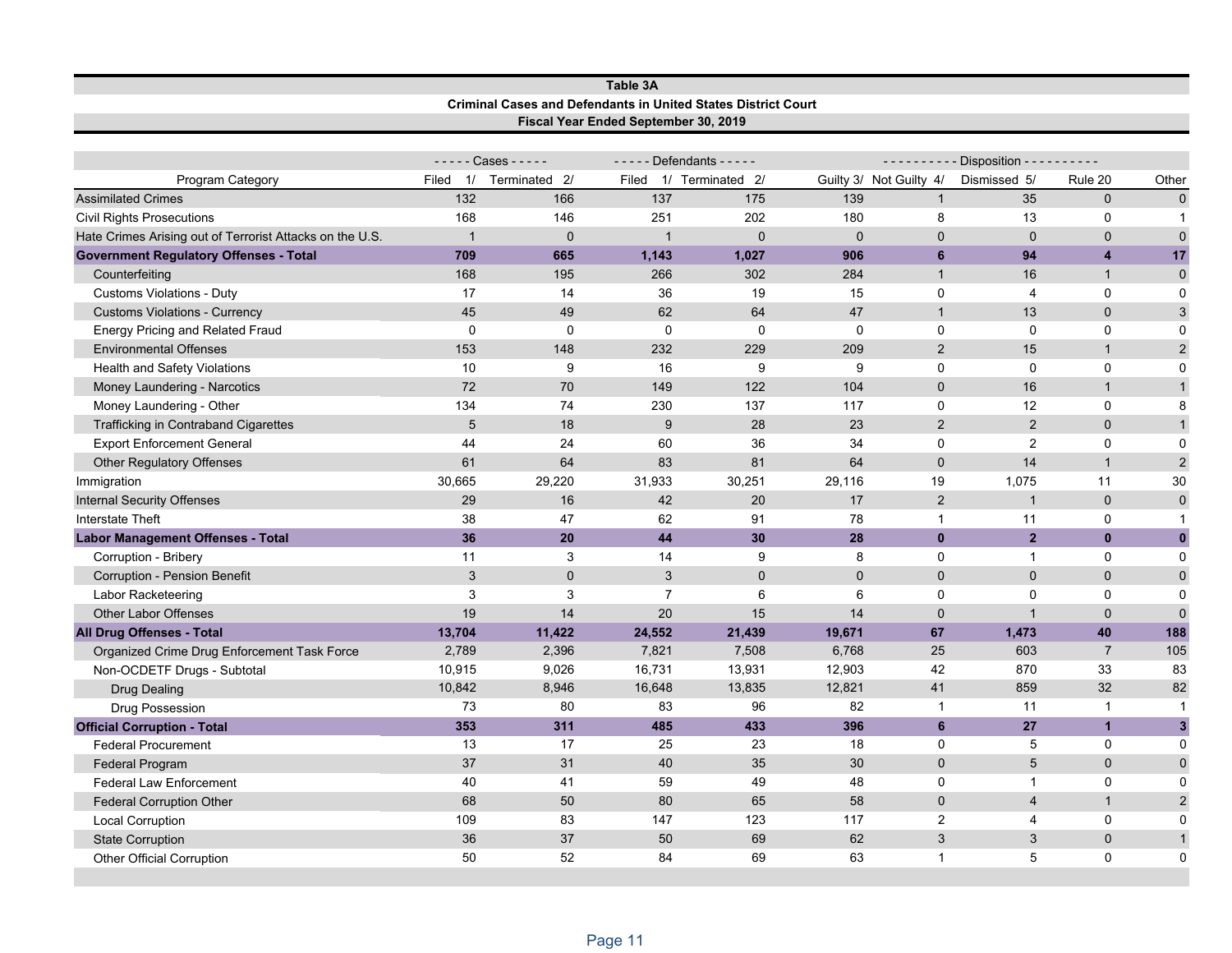|                                                                           |                       |                | Table 3A (Continued)   |                  |        |                         |                                 |                 |                |
|---------------------------------------------------------------------------|-----------------------|----------------|------------------------|------------------|--------|-------------------------|---------------------------------|-----------------|----------------|
|                                                                           |                       |                |                        |                  |        |                         |                                 |                 |                |
|                                                                           | $---$ Cases - - - - - |                | $---$ Defendants $---$ |                  |        |                         | Disposition - - - - - - - - - - |                 |                |
| Program Category                                                          | 1/<br>Filed           | Terminated 2/  | Filed                  | 1/ Terminated 2/ |        | Guilty 3/ Not Guilty 4/ | Dismissed 5/                    | Rule 20         | Other          |
| <b>Organized Crime</b>                                                    | 130                   | 107            | 318                    | 327              | 286    | $\overline{4}$          | 32                              | $\mathbf{0}$    | $\sqrt{5}$     |
| Terrorism/National Security Critical Infrastructure                       | 195                   | 146            | 246                    | 197              | 148    | 1                       | 38                              | 4               | 6              |
| <b>Theft - Total</b>                                                      | 826                   | 811            | 991                    | 1,064            | 982    | $\overline{\mathbf{3}}$ | 71                              | $\overline{2}$  | $6\phantom{a}$ |
| Checks/Postal                                                             | 517                   | 521            | 610                    | 697              | 644    | $\mathbf{1}$            | 48                              | $\mathbf{1}$    | 3              |
| <b>Motor Vehicle Theft</b>                                                | 53                    | 44             | 91                     | 79               | 71     | $\mathbf{1}$            | $5\phantom{.0}$                 | $\mathbf{0}$    | $\mathbf 2$    |
| Theft of Government Property                                              | 256                   | 246            | 290                    | 288              | 267    | $\mathbf{1}$            | 18                              | $\overline{1}$  | $\overline{1}$ |
| <b>Violent Crime - Total</b>                                              | 15,899                | 13,840         | 18,215                 | 15,923           | 14,689 | 101                     | 971                             | 59              | 103            |
| Violent Crime in Indian Country                                           | 788                   | 786            | 848                    | 859              | 777    | 13                      | 69                              | $\mathbf 0$     | $\Omega$       |
| <b>Other Violent Crime</b>                                                | 15,111                | 13,054         | 17,367                 | 15,064           | 13,912 | 88                      | 902                             | 59              | 103            |
| Non-Violent Crime in Indian Country                                       | 111                   | 122            | 137                    | 154              | 139    | 4                       | 10                              | $\Omega$        | $\overline{1}$ |
| <b>White Collar Crime - Total</b>                                         | 4,557                 | 4,160          | 6,544                  | 5,907            | 5,339  | 42                      | 456                             | 46              | 24             |
| <b>Advance Fee Schemes</b>                                                | 28                    | 42             | 40                     | 51               | 45     | 0                       | 5                               | $\Omega$        | -1             |
| <b>Fraud Against Business Institutions</b>                                | 240                   | 254            | 371                    | 366              | 346    | $\mathbf{1}$            | 15                              | $\sqrt{2}$      | $\overline{2}$ |
| <b>Antitrust Violations</b>                                               | 20                    | 30             | 28                     | 38               | 30     | 3                       | $\overline{2}$                  | 3               | $\mathbf 0$    |
| <b>Bank Fraud and Embezzlement</b>                                        | 489                   | 417            | 707                    | 644              | 574    | 2                       | 63                              | 2               | 3              |
| <b>Bankruptcy Fraud</b>                                                   | 57                    | 37             | 84                     | 44               | 35     | 0                       | 8                               | $\mathbf{1}$    | $\mathbf 0$    |
| <b>Commodities Fraud</b>                                                  | 17                    | $\overline{4}$ | 29                     | 9                | 8      | $\mathbf{1}$            | $\mathbf{0}$                    | $\mathbf{0}$    | $\mathbf 0$    |
| <b>Computer Fraud</b>                                                     | 207                   | 130            | 355                    | 179              | 164    | $\Omega$                | $\overline{7}$                  | 5               | 3              |
| <b>Consumer Fraud</b>                                                     | 100                   | 86             | 150                    | 131              | 122    | $\pmb{0}$               | $\overline{7}$                  | $\mathbf{1}$    | $\mathbf{1}$   |
| Corporate Fraud                                                           | 56                    | 50             | 74                     | 73               | 68     | $\overline{2}$          | $\overline{2}$                  | $\mathbf{1}$    | $\Omega$       |
| <b>Federal Procurement Fraud</b>                                          | 53                    | 41             | 85                     | 63               | 49     | $\mathbf{1}$            | 11                              | $\mathbf{0}$    | $\overline{2}$ |
| Federal Program Fraud                                                     | 480                   | 487            | 581                    | 577              | 521    | 6                       | 45                              | $\mathbf{1}$    | $\overline{4}$ |
| <b>Health Care Fraud</b>                                                  | 485                   | 374            | 814                    | 601              | 528    | 8                       | 63                              | 2               | $\overline{0}$ |
| <b>Insurance Fraud</b>                                                    | 17                    | 21             | 25                     | 39               | 33     | 0                       | 6                               | $\mathbf 0$     | $\mathbf{0}$   |
| <b>Other Investment Fraud</b>                                             | 75                    | 93             | 98                     | 116              | 94     | 3                       | 18                              | $\mathbf{1}$    | $\mathbf 0$    |
| <b>Securities Fraud</b>                                                   | 127                   | 88             | 193                    | 147              | 132    | $\mathbf{1}$            | 13                              | $\mathbf 0$     | $\mathbf 1$    |
| <b>Tax Fraud</b>                                                          | 467                   | 481            | 576                    | 588              | 536    | 3                       | 42                              | $5\phantom{.0}$ | $\overline{2}$ |
| Intellectual Property Violations                                          | 18                    | 20             | 30                     | 27               | 25     | $\mathbf{1}$            | $\overline{1}$                  | $\mathbf 0$     | $\mathbf 0$    |
| <b>Identity Theft</b>                                                     | 300                   | 267            | 428                    | 379              | 353    | $\pmb{0}$               | 19                              | $\,6\,$         | $\mathbf{1}$   |
| Aggravated Identity Theft                                                 | 371                   | 367            | 589                    | 546              | 506    | 2                       | 36                              | 2               | $\Omega$       |
| Mortgage Fraud                                                            | 20                    | 35             | 36                     | 73               | 63     | $\mathbf{1}$            | $\bf 8$                         | $\mathbf{1}$    | $\mathbf 0$    |
| Other Fraud                                                               | 930                   | 836            | 1,251                  | 1,216            | 1,107  | $\overline{7}$          | 85                              | 13              | $\overline{4}$ |
| All Other                                                                 | 1,859                 | 1,813          | 2,165                  | 2,070            | 1,820  | 11                      | 182                             | 31              | 26             |
| Totals                                                                    | 69,412                | 63,012         | 87,266                 | 79,310           | 73,934 | 276                     | 4,491                           | 198             | 411            |
| 1/ INCLUDES 146 CASES/149 DEFENDANTS INITIATED BY TRANSFER UNDER RULE 20. |                       |                |                        |                  |        |                         |                                 |                 |                |
| 2/ INCLUDES 161 CASES/198 DEFENDANTS TERMINATED BY TRANSFER UNDER RULE 20 |                       |                |                        |                  |        |                         |                                 |                 |                |

3/ PLEASE NOTE, "GUILTY DISPOSITIONS" REPRESENT SENTENCED DEFENDANTS. THE UNDERLYING GUILTY DISPOSITION, PRIOR TO SENTENCING, MAY HAVE RESULTED FROM A GUILTY PLEA OR A GUILTY VERDICT

OBTAINED IN A PRIOR FISCAL YEAR.

4/ INCLUDES 6 VERDICTS OF NOT GUILTY BY REASON OF INSANITY INVOLVING 6 DEFENDANTS.

5/ INCLUDES TRANSFERS, DISMISSALS OTHER THAN BY COURT, PRETRIAL DIVERSIONS, AND PROCEEDINGS SUSPENDED INDEFINITELY BY COURT.

DATA ON THIS TABLE DOES NOT INCLUDE MAGISTRATE PROCEEDINGS.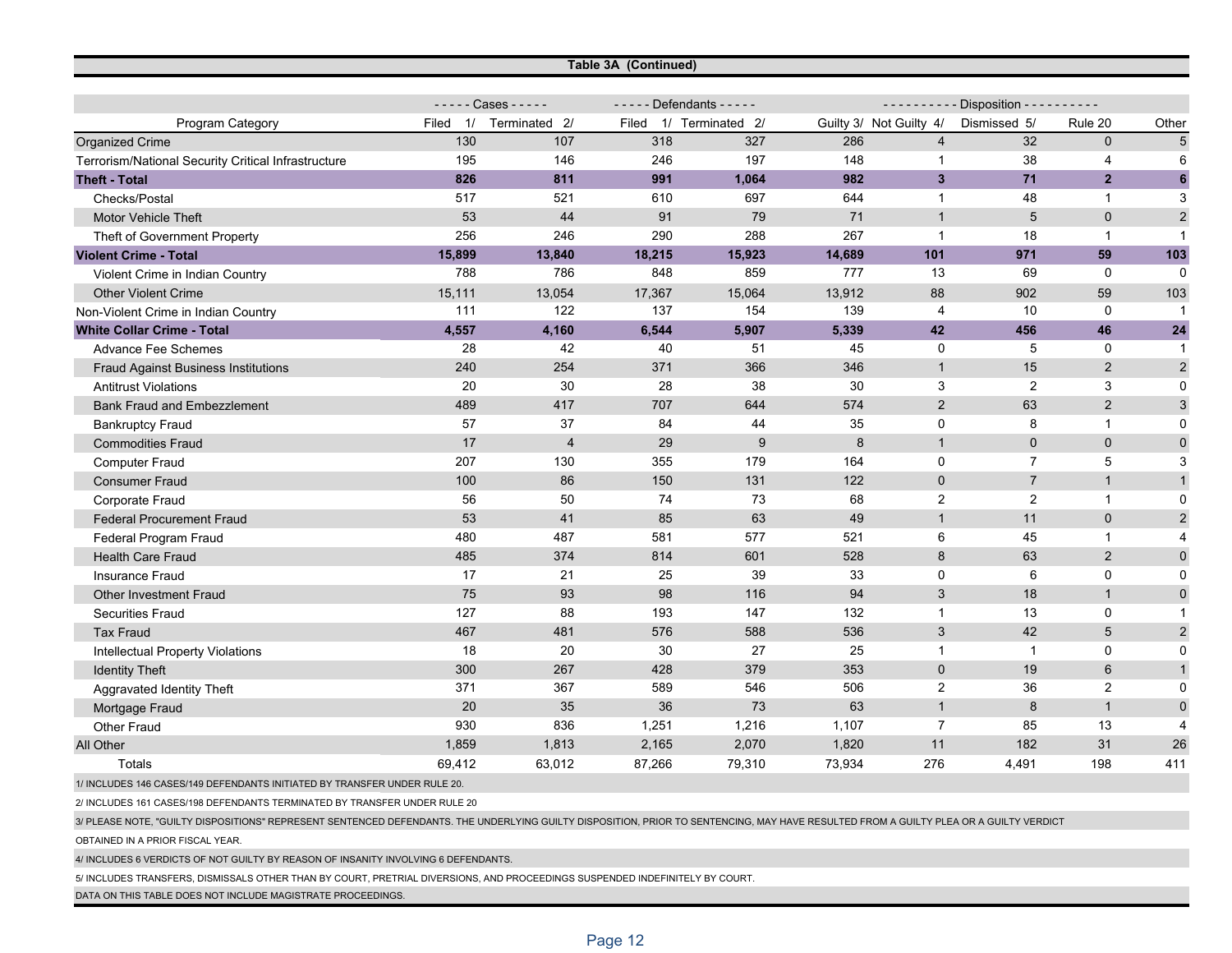|                                                          |                       |                | Fiscal Year Ended September 30, 2019 | Criminal Cases and Defendants in United States District Court - All Occurrences* |              |                |                                   |                     |                |
|----------------------------------------------------------|-----------------------|----------------|--------------------------------------|----------------------------------------------------------------------------------|--------------|----------------|-----------------------------------|---------------------|----------------|
|                                                          | $---$ Cases - - - - - |                | - - - - - Defendants - - - - -       |                                                                                  |              |                | ---------- Disposition ---------- |                     |                |
| Program Category                                         | Filed                 | Terminated     | Filed                                | Terminated                                                                       | Guilty       | Not Guilty     | Dismissed                         | Rule 20             | Other          |
| <b>Assimilated Crimes</b>                                | 141                   | 179            | 147                                  | 188                                                                              | 151          | $\overline{1}$ | 35                                | $\mathbf{1}$        | $\mathbf 0$    |
| <b>Civil Rights Prosecutions</b>                         | 185                   | 159            | 272                                  | 238                                                                              | 213          | 8              | 15                                | $\mathbf 0$         | $\overline{2}$ |
| Hate Crimes Arising out of Terrorist Attacks on the U.S. | $\overline{1}$        | $\overline{2}$ | $\mathbf{1}$                         | 2                                                                                | 2            | $\mathbf{0}$   | $\mathbf{0}$                      | $\mathbf{0}$        | $\Omega$       |
| <b>Government Regulatory Offenses</b>                    |                       |                |                                      |                                                                                  |              |                |                                   |                     |                |
| Counterfeiting                                           | 183                   | 209            | 283                                  | 329                                                                              | 304          | $\mathbf{1}$   | 23                                | $\mathbf{1}$        | $\mathbf 0$    |
| <b>Customs Violations - Duty</b>                         | 20                    | 16             | 40                                   | 21                                                                               | 16           | $\mathbf 0$    | 5                                 | $\mathbf 0$         | $\mathbf 0$    |
| <b>Customs Violations - Currency</b>                     | 51                    | 56             | 68                                   | 76                                                                               | 55           | $\mathbf{1}$   | 17                                | $\mathbf{0}$        | 3              |
| <b>Energy Pricing and Related Fraud</b>                  | $\mathbf{1}$          | $\mathbf{1}$   | $\mathbf{1}$                         | $\mathbf{1}$                                                                     | $\mathbf{1}$ | $\mathbf 0$    | 0                                 | $\mathbf 0$         | $\Omega$       |
| <b>Environmental Offenses</b>                            | 157                   | 152            | 237                                  | 237                                                                              | 217          | $\overline{2}$ | 15                                | $\mathbf{1}$        | $\overline{2}$ |
| <b>Health and Safety Violations</b>                      | 11                    | 11             | 17                                   | 14                                                                               | 12           | $\mathbf 0$    | 0                                 | $\mathsf{O}\xspace$ | $\overline{2}$ |
| Money Laundering - Narcotics                             | 176                   | 117            | 537                                  | 344                                                                              | 298          | $\mathbf{1}$   | 42                                | $\overline{2}$      | $\mathbf{1}$   |
| Money Laundering - Other                                 | 190                   | 103            | 358                                  | 198                                                                              | 171          | $\mathbf 0$    | 18                                | $\mathbf 0$         | 9              |
| Trafficking in Contraband Cigarettes                     | 8                     | 20             | 43                                   | 44                                                                               | 34           | 2              | $\overline{7}$                    | $\mathbf{0}$        | $\mathbf{1}$   |
| <b>Export Enforcement General</b>                        | 49                    | 31             | 72                                   | 46                                                                               | 43           | 0              | 3                                 | $\mathbf 0$         | $\mathbf 0$    |
| <b>Other Regulatory Offenses</b>                         | 82                    | 91             | 109                                  | 117                                                                              | 96           | $\mathbf 0$    | 18                                | $\mathbf{1}$        | $\overline{2}$ |
| Immigration                                              | 30,966                | 29,452         | 32,317                               | 30,588                                                                           | 29,421       | 23             | 1,102                             | 11                  | 31             |
| <b>Internal Security Offenses</b>                        | 36                    | 20             | 49                                   | 25                                                                               | 22           | $\overline{2}$ | $\overline{1}$                    | $\mathbf 0$         | $\mathbf 0$    |
| Interstate Theft                                         | 46                    | 51             | 76                                   | 101                                                                              | 88           | $\mathbf{1}$   | 11                                | $\mathbf 0$         | $\mathbf{1}$   |
| <b>Labor Management Offenses</b>                         |                       |                |                                      |                                                                                  |              |                |                                   |                     |                |
| Corruption - Bribery                                     | 12                    | 3              | 17                                   | 9                                                                                | 8            | $\mathbf 0$    | $\mathbf{1}$                      | $\mathbf 0$         | 0              |
| Corruption - Pension Benefit                             | $\mathbf{3}$          | $\mathbf{1}$   | 3                                    | $\mathbf{1}$                                                                     | $\mathbf{1}$ | $\mathbf 0$    | $\mathbf 0$                       | $\mathbf 0$         | $\mathbf 0$    |
| Labor Racketeering                                       | 3                     | $\mathbf{3}$   | $\overline{7}$                       | 6                                                                                | 6            | $\mathbf 0$    | 0                                 | $\mathbf 0$         | $\Omega$       |
| <b>Other Labor Offenses</b>                              | 21                    | 16             | 27                                   | 17                                                                               | 15           | $\mathbf 0$    | 2                                 | $\mathbf{0}$        | $\mathbf 0$    |
| <b>All Drug Offenses</b>                                 |                       |                |                                      |                                                                                  |              |                |                                   |                     |                |
| Organized Crime Drug Enforcement Task Force              | 3,254                 | 2,676          | 9,177                                | 8,161                                                                            | 7,361        | 27             | 649                               | $9\,$               | 115            |
| Non-OCDETF Drugs                                         |                       |                |                                      |                                                                                  |              |                |                                   |                     |                |
| Drug Dealing                                             | 12,393                | 10,047         | 19,643                               | 15,946                                                                           | 14,778       | 47             | 988                               | 35                  | 98             |
| Drug Possession                                          | 161                   | 137            | 193                                  | 176                                                                              | 156          | $\sqrt{2}$     | 15                                | $\mathbf{1}$        | $\overline{2}$ |
| <b>Official Corruption</b>                               |                       |                |                                      |                                                                                  |              |                |                                   |                     |                |
| <b>Federal Procurement</b>                               | 13                    | 17             | 25                                   | 25                                                                               | 18           | $\pmb{0}$      | $\overline{7}$                    | 0                   | $\mathbf 0$    |
| <b>Federal Program</b>                                   | 48                    | 37             | 53                                   | 41                                                                               | 36           | $\mathbf 0$    | $\sqrt{5}$                        | $\mathbf 0$         | $\mathbf 0$    |
| <b>Federal Law Enforcement</b>                           | 43                    | 46             | 68                                   | 54                                                                               | 53           | $\mathbf 0$    | $\mathbf{1}$                      | $\mathbf 0$         | $\Omega$       |
| <b>Federal Corruption Other</b>                          | 87                    | 62             | 99                                   | 79                                                                               | 70           | $\mathbf 0$    | 5                                 | $\mathbf{1}$        | 3              |
| <b>Local Corruption</b>                                  | 119                   | 89             | 159                                  | 133                                                                              | 127          | 2              | 4                                 | $\mathbf 0$         | 0              |
| <b>State Corruption</b>                                  | 40                    | 40             | 54                                   | 86                                                                               | 78           | $\mathsf 3$    | $\overline{4}$                    | $\mathbf 0$         | $\mathbf{1}$   |
| <b>Other Official Corruption</b>                         | 61                    | 62             | 112                                  | 79                                                                               | 71           | 3              | $\sqrt{5}$                        | $\mathbf 0$         | $\Omega$       |

**Table 3B**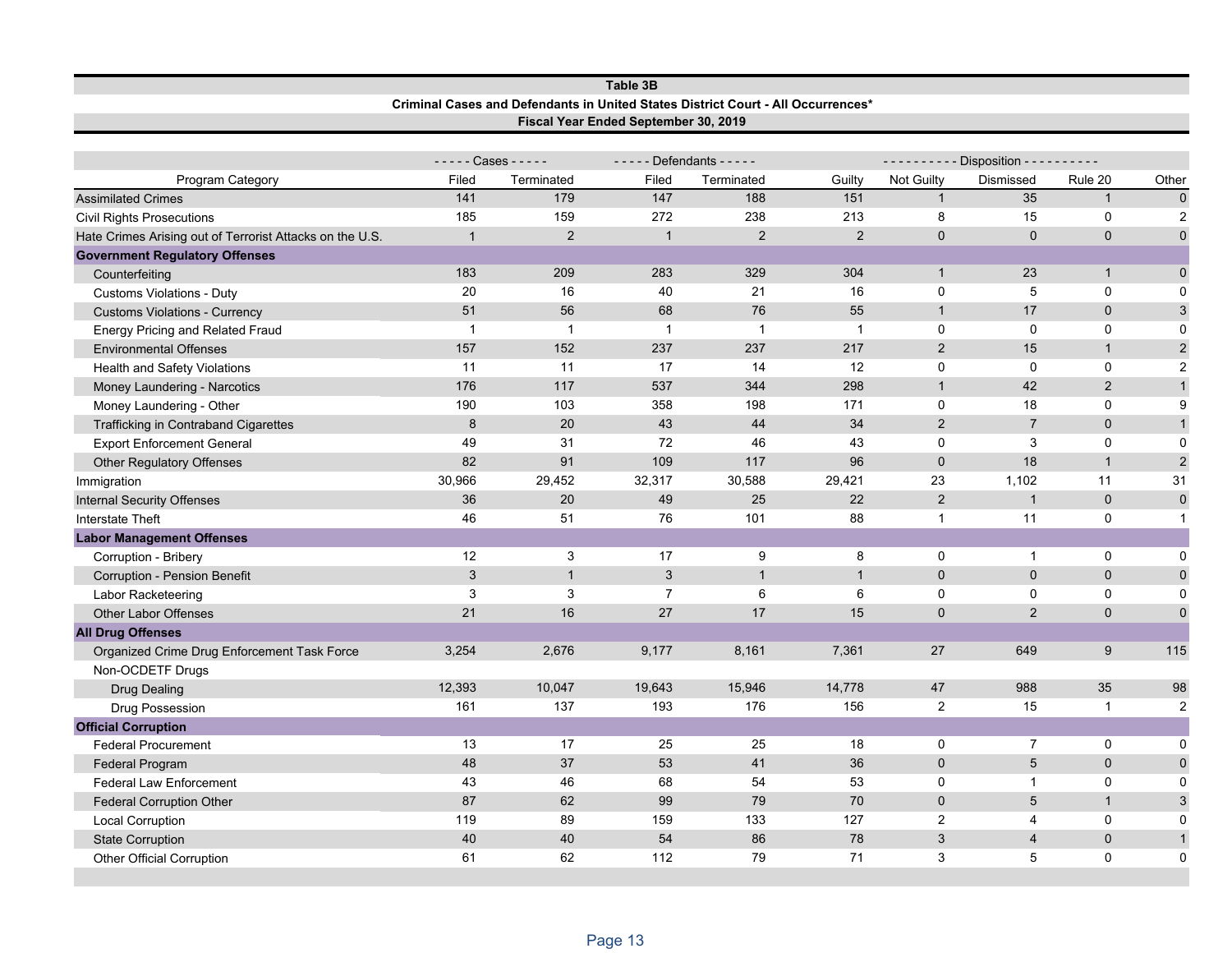|                                                     |                           |                | Table 3B (Continued)       |            |        |                |                                  |                |                |
|-----------------------------------------------------|---------------------------|----------------|----------------------------|------------|--------|----------------|----------------------------------|----------------|----------------|
|                                                     |                           |                |                            |            |        |                |                                  |                |                |
|                                                     | - - - - - Cases - - - - - |                | $---$ Defendants - - - - - |            |        |                | --------- Disposition ---------- |                |                |
| Program Category                                    | Filed                     | Terminated     | Filed                      | Terminated | Guilty | Not Guilty     | Dismissed                        | Rule 20        | Other          |
| Organized Crime                                     | 213                       | 160            | 592                        | 567        | 497    | 5              | 53                               | $\mathbf 0$    | 12             |
| Terrorism/National Security Critical Infrastructure | 225                       | 161            | 287                        | 230        | 181    | $\mathbf{1}$   | 38                               | $\overline{4}$ | 6              |
| <b>Theft</b>                                        |                           |                |                            |            |        |                |                                  |                |                |
| Checks/Postal                                       | 580                       | 570            | 689                        | 792        | 733    | $\mathbf{1}$   | 54                               | $\mathbf{1}$   | 3              |
| <b>Motor Vehicle Theft</b>                          | 64                        | 49             | 103                        | 92         | 84     | $\mathbf{1}$   | 5                                | $\mathbf 0$    | $\overline{2}$ |
| Theft of Government Property                        | 284                       | 277            | 325                        | 328        | 301    | $\mathbf{1}$   | 21                               | $\overline{2}$ | 3              |
| <b>Violent Crime</b>                                |                           |                |                            |            |        |                |                                  |                |                |
| Violent Crime in Indian Country                     | 862                       | 875            | 930                        | 952        | 862    | 13             | 76                               | $\mathbf{0}$   | $\mathbf{1}$   |
| Other Violent Crime                                 | 17,476                    | 14,886         | 21,616                     | 18,413     | 17,014 | 103            | 1,108                            | 60             | 128            |
| Non-Violent Crime in Indian Country                 | 252                       | 251            | 330                        | 334        | 296    | $\overline{4}$ | 32                               | $\mathbf 0$    | $\sqrt{2}$     |
| <b>White Collar Crime</b>                           |                           |                |                            |            |        |                |                                  |                |                |
| <b>Advance Fee Schemes</b>                          | 48                        | 65             | 70                         | 79         | 72     | $\mathbf 0$    | 6                                | $\mathbf 0$    | $\overline{1}$ |
| <b>Fraud Against Business Institutions</b>          | 275                       | 279            | 432                        | 416        | 392    | $\mathbf{1}$   | 18                               | $\overline{2}$ | 3              |
| <b>Antitrust Violations</b>                         | 21                        | 32             | 29                         | 41         | 33     | 3              | 2                                | 3              | $\mathbf 0$    |
| <b>Bank Fraud and Embezzlement</b>                  | 561                       | 495            | 802                        | 771        | 690    | 2              | 73                               | $\overline{2}$ | 4              |
| <b>Bankruptcy Fraud</b>                             | 63                        | 40             | 93                         | 50         | 41     | $\mathbf 0$    | $\bf 8$                          | $\mathbf{1}$   | $\mathbf 0$    |
| <b>Commodities Fraud</b>                            | 19                        | $\overline{7}$ | 33                         | 13         | 12     | $\mathbf{1}$   | 0                                | 0              | $\mathbf 0$    |
| <b>Computer Fraud</b>                               | 265                       | 168            | 528                        | 240        | 215    | $\mathbf 0$    | 17                               | 5              | 3              |
| <b>Consumer Fraud</b>                               | 131                       | 111            | 200                        | 170        | 157    | 0              | 10                               | $\overline{2}$ | $\mathbf{1}$   |
| Corporate Fraud                                     | 75                        | 63             | 97                         | 88         | 80     | 3              | $\overline{4}$                   | $\mathbf{1}$   | $\mathbf 0$    |
| <b>Federal Procurement Fraud</b>                    | 56                        | 44             | 94                         | 67         | 53     | $\mathbf{1}$   | 11                               | 0              | $\overline{2}$ |
| Federal Program Fraud                               | 518                       | 525            | 628                        | 618        | 559    | 6              | 48                               | $\mathbf{1}$   | $\overline{4}$ |
| <b>Health Care Fraud</b>                            | 532                       | 404            | 878                        | 646        | 568    | 9              | 67                               | $\overline{2}$ | $\mathbf 0$    |
| <b>Insurance Fraud</b>                              | 28                        | 27             | 37                         | 48         | 42     | $\mathbf 0$    | 6                                | $\mathbf 0$    | $\mathbf 0$    |
| Other Investment Fraud                              | 87                        | 103            | 112                        | 131        | 108    | 3              | 19                               | $\mathbf{1}$   | $\mathbf 0$    |
| <b>Securities Fraud</b>                             | 130                       | 94             | 197                        | 154        | 139    | $\mathbf{1}$   | 13                               | $\mathbf 0$    | $\mathbf{1}$   |
| <b>Tax Fraud</b>                                    | 500                       | 512            | 619                        | 640        | 586    | 3              | 44                               | 5              | $\overline{2}$ |
| <b>Intellectual Property Violations</b>             | 29                        | 31             | 75                         | 41         | 37     | $\mathbf{1}$   | $\mathbf{1}$                     | $\mathbf 0$    | $\overline{2}$ |
| <b>Identity Theft</b>                               | 404                       | 345            | 583                        | 503        | 471    | $\mathbf 0$    | 24                               | $\overline{7}$ | $\mathbf{1}$   |
| Aggravated Identity Theft                           | 549                       | 563            | 857                        | 873        | 815    | $\overline{2}$ | 52                               | $\overline{4}$ | $\mathbf 0$    |
| Mortgage Fraud                                      | 31                        | 39             | 47                         | 88         | 74     | $\mathbf{1}$   | 12                               | $\mathbf{1}$   | 0              |
| <b>Other Fraud</b>                                  | 1,120                     | 975            | 1,560                      | 1,448      | 1,319  | $9\,$          | 96                               | 17             | $\overline{7}$ |
| All Other                                           | 2,834                     | 2,636          | 3,838                      | 3,701      | 3,340  | 16             | 264                              | 33             | 48             |

\*CASEVIEW CAN CAPTURE MORE THAN ONE PROGRAM AREA IN A SINGLE CASE THROUGH THE USE OF MULTIPLE PROGRAM CATEGORY CODES. MULTIPLE CODING RESULTS IN A MORE ACCURATE DEPICTION OF THE NATURE ANDCOMPLEXITY OF OUR CRIMINAL CASES AND ENABLES THE EXECUTIVE OFFICE FOR UNITED STATES ATTORNEYS (EOUSA) TO IDENTIFY ALL CASES THAT INVOLVE A PARTICULAR SUBJECT MATTER, REGARDLESS OF WHETHER IT IS ENTERED AS A PRIMARY OR SUBSEQUENT CODE. AN ALL OCCURRENCE REPORT SHOWS HOW OFTEN CERTAIN PROGRAM CATEGORY CODES ARE ENTERED WHETHER THEY ARE PRIMARY OR TERTIARY. DATA ON THIS TABLE DOES NOT INCLUDE MAGISTRATE PROCEEDINGS.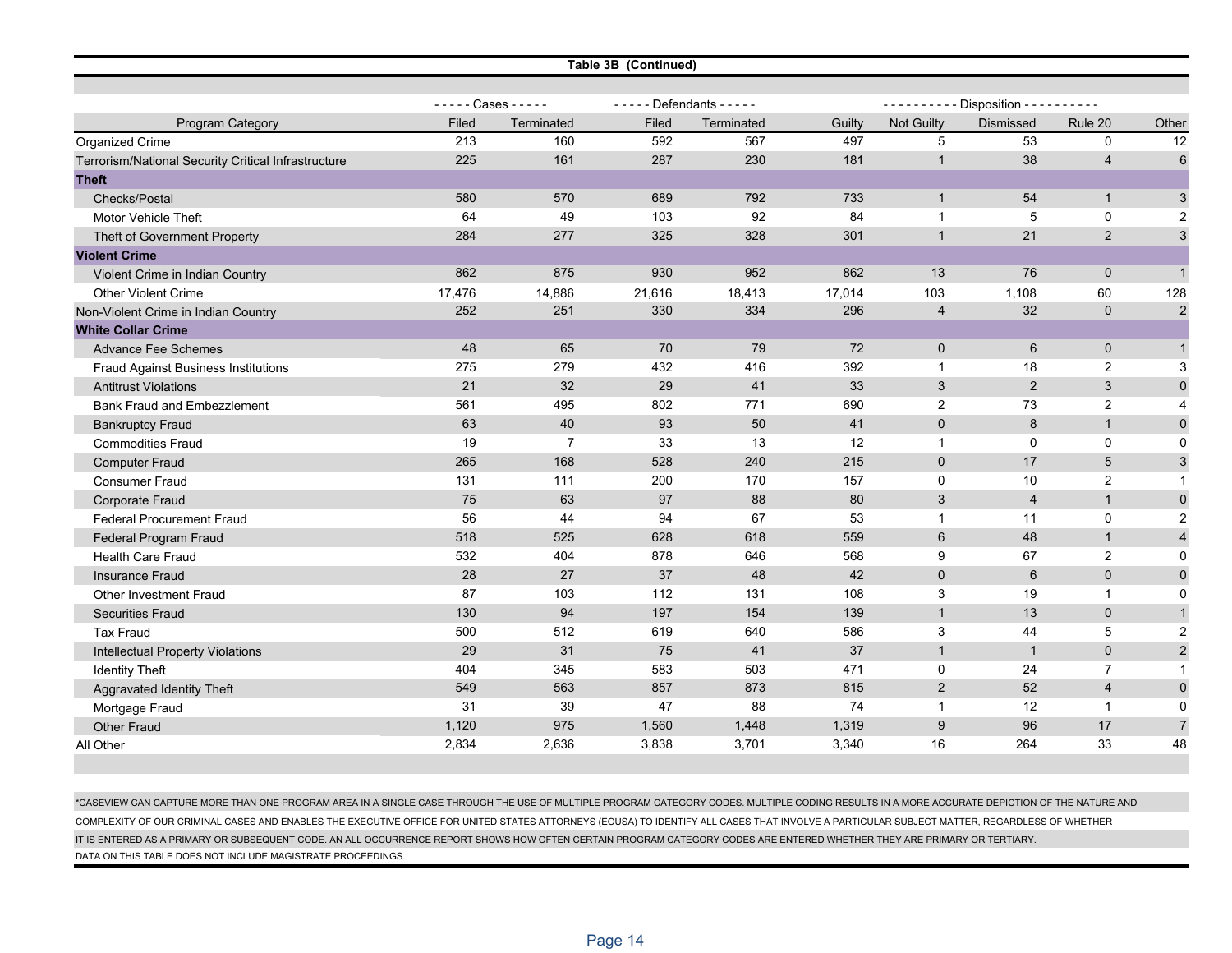|         |                   |                  |                        |                  |                         | Table 3C                             |                                                                                      |               |            |               |  |
|---------|-------------------|------------------|------------------------|------------------|-------------------------|--------------------------------------|--------------------------------------------------------------------------------------|---------------|------------|---------------|--|
|         |                   |                  |                        |                  |                         |                                      | Criminal Cases in Which a Firearms Offense was Charged Under 18 U.S.C. § 922 or 924* |               |            |               |  |
|         |                   |                  |                        |                  |                         | Fiscal Year Ended September 30, 2019 |                                                                                      |               |            |               |  |
|         |                   |                  |                        |                  |                         |                                      |                                                                                      |               |            |               |  |
|         |                   |                  |                        |                  |                         |                                      |                                                                                      |               |            |               |  |
|         |                   |                  |                        |                  |                         |                                      |                                                                                      | Percentage of |            | Percentage of |  |
|         |                   |                  |                        |                  |                         | Percentage of                        | Defendants                                                                           | Defendants    | Guilty     | Guilty        |  |
|         | ----- Cases ----- |                  | ----- Defendants ----- |                  | <b>Defendants</b>       | Defendants                           | Guilty of                                                                            | Guilty of     | Defendants | Defendants    |  |
|         |                   |                  |                        |                  | Guilty of               | Guilty of                            | Firearms or                                                                          | Firearms or   | Sentenced  | Sentenced     |  |
|         |                   | Filed Terminated |                        | Filed Terminated | <b>Firearms Offense</b> | Firearms Offense                     | Other Offense                                                                        | Other Offense | to Prison  | to Prison     |  |
| FY 2000 | 6,281             | 5,258            | 8,054                  | 6,859            | 5,012                   | 73.1%                                | 6,113                                                                                | 89.1%         | 5,656      | 92.5%         |  |
| FY 2001 | 7,041             | 6,096            | 8,845                  | 7,776            | 5,927                   | 76.2%                                | 7,031                                                                                | 90.4%         | 6,515      | 92.7%         |  |
| FY 2002 | 8,534             | 6,861            | 10,634                 | 8,727            | 6,678                   | 76.5%                                | 7,747                                                                                | 88.8%         | 7,186      | 92.8%         |  |
| FY 2003 | 10,556            | 8,534            | 13,037                 | 10,612           | 8,290                   | 78.1%                                | 9,558                                                                                | 90.1%         | 8,868      | 92.8%         |  |
| FY 2004 | 11,067            | 9,926            | 12,962                 | 11,858           | 9,303                   | 78.5%                                | 10,728                                                                               | 90.5%         | 10,032     | 93.5%         |  |
| FY 2005 | 10,841            | 10,685           | 13,062                 | 12,788           | 10,170                  | 79.5%                                | 11,646                                                                               | 91.1%         | 10,894     | 93.5%         |  |
| FY 2006 | 10,425            | 10,954           | 12,479                 | 13,163           | 10,466                  | 79.5%                                | 12,112                                                                               | 92.0%         | 11,332     | 93.6%         |  |
| FY 2007 | 10,079            | 10,364           | 12,087                 | 12,594           | 9,975                   | 79.2%                                | 11,583                                                                               | 92.0%         | 10,814     | 93.4%         |  |
| FY 2008 | 9,869             | 10,278           | 11,974                 | 12,403           | 9,788                   | 78.9%                                | 11,409                                                                               | 92.0%         | 10,583     | 92.8%         |  |
| FY 2009 | 9,322             | 9,876            | 11,722                 | 12,219           | 9,669                   | 79.1%                                | 11,276                                                                               | 92.3%         | 10,361     | 91.9%         |  |
| FY 2010 | 8,973             | 9,155            | 11,421                 | 11,305           | 9,136                   | 80.8%                                | 10,468                                                                               | 92.6%         | 9,633      | 92.0%         |  |
| FY 2011 | 8,982             | 9,088            | 11,811                 | 11,599           | 9,163                   | 79.0%                                | 10,771                                                                               | 92.9%         | 9,915      | 92.1%         |  |
| FY 2012 | 9,047             | 8,809            | 11.728                 | 11,446           | 8,845                   | 77.3%                                | 10,545                                                                               | 92.1%         | 9,742      | 92.4%         |  |
| FY 2013 | 9,147             | 8,949            | 11,674                 | 11,513           | 8,978                   | 78.0%                                | 10,643                                                                               | 92.4%         | 9,895      | 93.0%         |  |
| FY 2014 | 8,078             | 8,789            | 10,263                 | 11,250           | 8,859                   | 78.7%                                | 10,483                                                                               | 93.2%         | 9,701      | 92.5%         |  |
| FY 2015 | 8,528             | 8,081            | 10,565                 | 10,336           | 8,020                   | 77.6%                                | 9,617                                                                                | 93.0%         | 8,902      | 92.6%         |  |
| FY 2016 | 9,221             | 8,426            | 11,656                 | 10,436           | 8,218                   | 78.7%                                | 9,722                                                                                | 93.2%         | 9,022      | 92.8%         |  |
| FY 2017 | 10,428            | 9,126            | 12,918                 | 11,380           | 8,936                   | 78.5%                                | 10,685                                                                               | 93.9%         | 9,913      | 92.8%         |  |
| FY 2018 | 12,559            | 10,212           | 15,317                 | 12,468           | 9,977                   | 80.0%                                | 11,707                                                                               | 93.9%         | 10,890     | 93.0%         |  |
| FY 2019 | 14,120            | 11,570           | 16,704                 | 14,246           | 11,372                  | 79.8%                                | 13,249                                                                               | 93.0%         | 12,221     | 92.2%         |  |

\*INCLUDES ANY AND ALL CRIMINAL CASES WHERE 18 U.S.C. § 922 OR 924 WAS BROUGHT AS ANY CHARGE AGAINST A DEFENDANT. BOTH STATUTES WERE RUN TOGETHER TO ELIMINATE ANY DOUBLE

COUNTING OF CASES/DEFENDANTS WHEN MORE THAN ONE SUBSECTION OF SECTION 922 OR 924 WAS CHARGED AGAINST THE SAME DEFENDANT, OR BOTH SECTIONS OF 922 AND 924 WERE CHARGED AGAINST THE SAME DEFENDANT.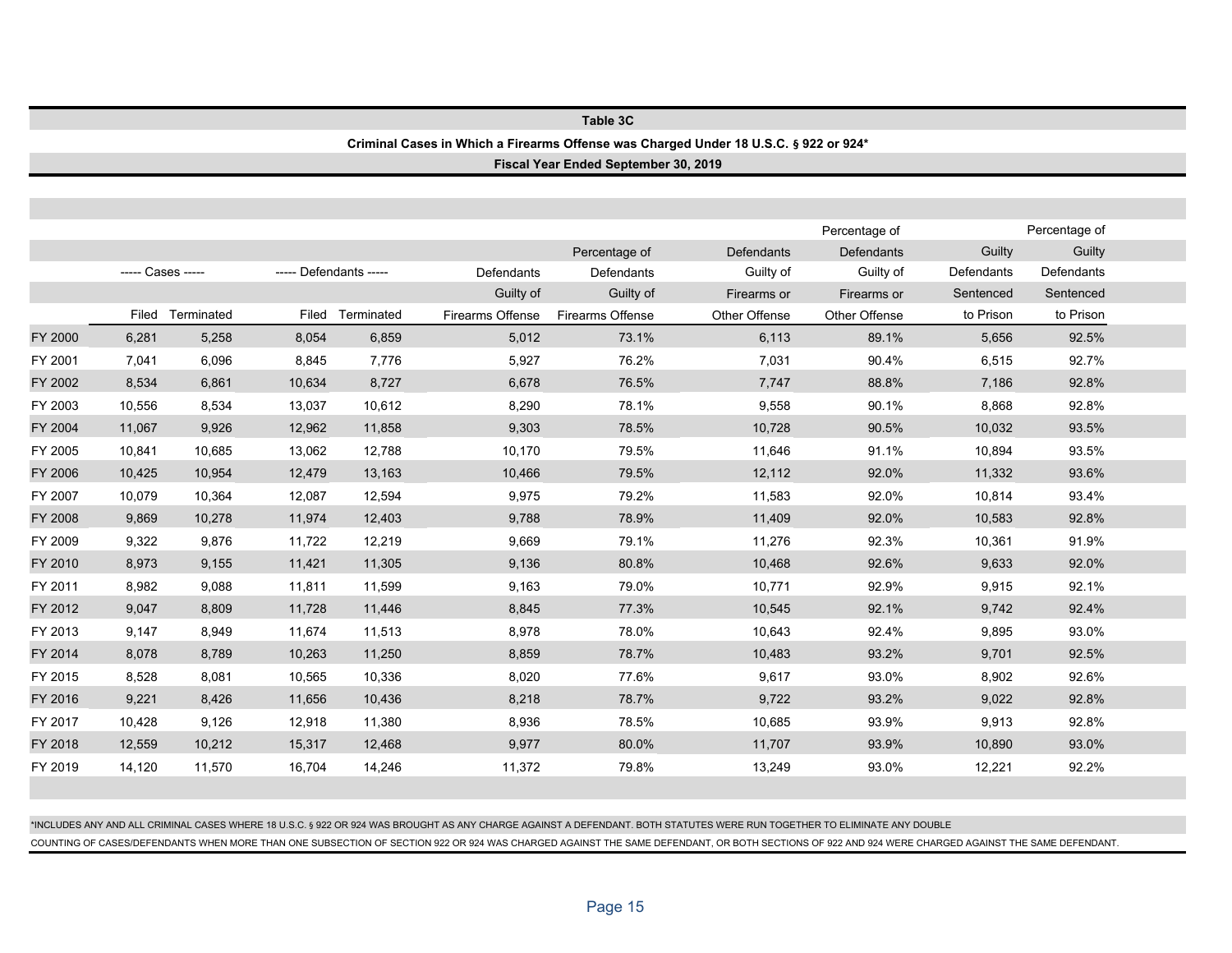|                                                |                                |                                                                                   | Table 3D                             |            |                |                        |                |                |
|------------------------------------------------|--------------------------------|-----------------------------------------------------------------------------------|--------------------------------------|------------|----------------|------------------------|----------------|----------------|
|                                                |                                | Criminal Cases and Defendants in United States District Court by Referring Agency |                                      |            |                |                        |                |                |
|                                                |                                |                                                                                   | Fiscal Year Ended September 30, 2019 |            |                |                        |                |                |
|                                                | $---$ Cases - - - - -<br>Filed | Terminated                                                                        | $---$ Defendants - - - - -<br>Filed  | Terminated | Guilty 1/      | <u>.</u><br>Not Guilty | Dismissed 2/   | Other          |
| Agency<br>Agriculture                          | 107                            | 132                                                                               | 180                                  | 202        | 177            | 3                      | 19             | $\overline{3}$ |
| Commerce                                       | 13                             | 13                                                                                | 35                                   | 20         | 18             | 0                      | $\mathbf{1}$   | $\mathbf{1}$   |
| <b>Department of Defense - Total</b>           | 257                            | 244                                                                               | 318                                  | 285        | 232            | $\mathbf 1$            | 45             | $\overline{7}$ |
| Air Force                                      | 38                             | 39                                                                                | 42                                   | 40         | 31             | $\overline{1}$         | 8              | $\mathbf 0$    |
| Army                                           | 81                             | 88                                                                                | 85                                   | 93         | 72             | $\mathbf{0}$           | 20             | $\mathbf{1}$   |
| <b>Marine Corps</b>                            | $\overline{2}$                 | 3                                                                                 | 2                                    | 3          | 3              | $\Omega$               | $\Omega$       | $\Omega$       |
| Navy                                           | 48                             | 35                                                                                | 69                                   | 44         | 38             | $\mathbf{0}$           | 3              | 3              |
| All Other Defense                              | 88                             | 79                                                                                | 120                                  | 105        | 88             | $\Omega$               | 14             | 3              |
| Education                                      | 51                             | 52                                                                                | 72                                   | 69         | 61             | $\mathbf{0}$           | $\mathsf{8}$   | $\overline{0}$ |
| Energy                                         | 5                              | $\mathbf{1}$                                                                      | 5                                    | 2          | 2              | $\mathbf 0$            | 0              | $\mathbf 0$    |
| <b>Health and Human Services</b>               | 344                            | 304                                                                               | 491                                  | 443        | 376            | $\overline{2}$         | 60             | 5              |
| <b>Department of Homeland Security - Total</b> | 36,607                         | 34,594                                                                            | 39,881                               | 37,529     | 35,815         | 52                     | 1,556          | 106            |
| Bureau of Border & Customs Protection          | 22,198                         | 20,863                                                                            | 23,004                               | 21,558     | 20,740         | 14                     | 783            | 21             |
| Bureau of Immigration & Customs Enforcement    | 10,913                         | 10,719                                                                            | 12,078                               | 11,967     | 11,371         | 19                     | 539            | 38             |
| Citizen & Immigration Service                  | 516                            | 570                                                                               | 680                                  | 633        | 595            | $\overline{1}$         | 35             | $\overline{2}$ |
| <b>Secret Service</b>                          | 689                            | 648                                                                               | 1,022                                | 1,055      | 969            | $\overline{1}$         | 72             | 13             |
| All Other Homeland Security                    | 2,291                          | 1,794                                                                             | 3,097                                | 2,316      | 2,140          | 17                     | 127            | 32             |
| Housing and Urban Development                  | 43                             | 47                                                                                | 65                                   | 64         | 59             | $\mathbf 0$            | 5              | $\mathbf 0$    |
| Interior                                       | 438                            | 515                                                                               | 541                                  | 625        | 544            | $\overline{7}$         | 73             | $\mathbf{1}$   |
| <b>Department of Justice - Total</b>           | 24,995                         | 21,163                                                                            | 37,413                               | 32,096     | 29,360         | 171                    | 2,167          | 398            |
| Alcohol, Tobacco, Firearms, & Explosives       | 8,680                          | 7,290                                                                             | 10,557                               | 9,084      | 8,434          | 41                     | 526            | 83             |
| Drug Enforcement Administration                | 6,077                          | 4,926                                                                             | 12,037                               | 10,028     | 9,098          | 37                     | 786            | 107            |
| Federal Bureau of Investigation                | 8,743                          | 7,550                                                                             | 13,213                               | 11,507     | 10,485         | 88                     | 764            | 170            |
| <b>Marshals Service</b>                        | 934                            | 914                                                                               | 956                                  | 933        | 842            | 3                      | 59             | 29             |
| All Other Justice                              | 561                            | 483                                                                               | 650                                  | 544        | 501            | 2                      | 32             | 9              |
| Labor                                          | 114                            | 71                                                                                | 161                                  | 101        | 90             | $\Omega$               | 9              | $\overline{2}$ |
| <b>Postal Service</b>                          | 1,204                          | 1,174                                                                             | 1,595                                | 1,680      | 1,540          | $6\phantom{1}6$        | 120            | 14             |
| State                                          | 216                            | 199                                                                               | 235                                  | 233        | 212            | $\overline{2}$         | 16             | 3              |
| Transportation                                 | 24                             | 39                                                                                | 28                                   | 56         | 49             | $\overline{1}$         | $\overline{4}$ | $\overline{2}$ |
| <b>Department of the Treasury - Total</b>      | 684                            | 690                                                                               | 856                                  | 901        | 812            | 6                      | 73             | 10             |
| <b>Internal Revenue Service</b>                | 652                            | 665                                                                               | 819                                  | 874        | 791            | 6                      | 68             | 9              |
| All Other Treasury                             | 32                             | 25                                                                                | 37                                   | 27         | 21             | $\mathbf 0$            | 5              | $\mathbf{1}$   |
| Department of Veteran Affairs                  | 148                            | 137                                                                               | 159                                  | 149        | 127            | 2                      | 18             | $\overline{2}$ |
| <b>Environmental Protection Agency</b>         | 49                             | 42                                                                                | 73                                   | 66         | 59             | $\Omega$               | 4              | 3              |
| <b>General Services Administration</b>         | $\overline{4}$                 | 9                                                                                 | 5                                    | 16         | 13             | $\Omega$               | 3              | $\mathbf 0$    |
| <b>Small Business Administration</b>           | 4                              | $\overline{7}$                                                                    | 4                                    | 8          | 8              | $\mathbf 0$            | 0              | $\mathbf 0$    |
| Securities & Exchange Commission               | $\Omega$                       | $\overline{1}$                                                                    | $\mathbf{0}$                         | 2          | $\overline{2}$ | $\overline{0}$         | $\Omega$       | $\mathbf 0$    |
| All Other Agencies                             | 4,105                          | 3,578                                                                             | 5,149                                | 4,763      | 4,378          | 23                     | 310            | 52             |
| All Agencies                                   | 69.412                         | 63.012                                                                            | 87,266                               | 79.310     | 73,934         | 276                    | 4,491          | 609            |

1/ PLEASE NOTE, "GUILTY DISPOSITIONS" REPRESENT SENTENCED DEFENDANTS. THE UNDERLYING GUILTY DISPOSITION, PRIOR TO SENTENCING, MAY HAVE RESULTED FROM A GUILTY PLEA OR A GUILTY VERDICT

OBTAINED IN A PRIOR FISCAL YEAR.

2/ INCLUDES TRANSFERS, DISMISSALS OTHER THAN BY COURT, PRETRIAL DIVERSIONS, AND PROCEEDINGS SUSPENDED INDEFINITELY BY COURT.

DATA ON THIS TABLE DOES NOT INCLUDE MAGISTRATE PROCEEDINGS.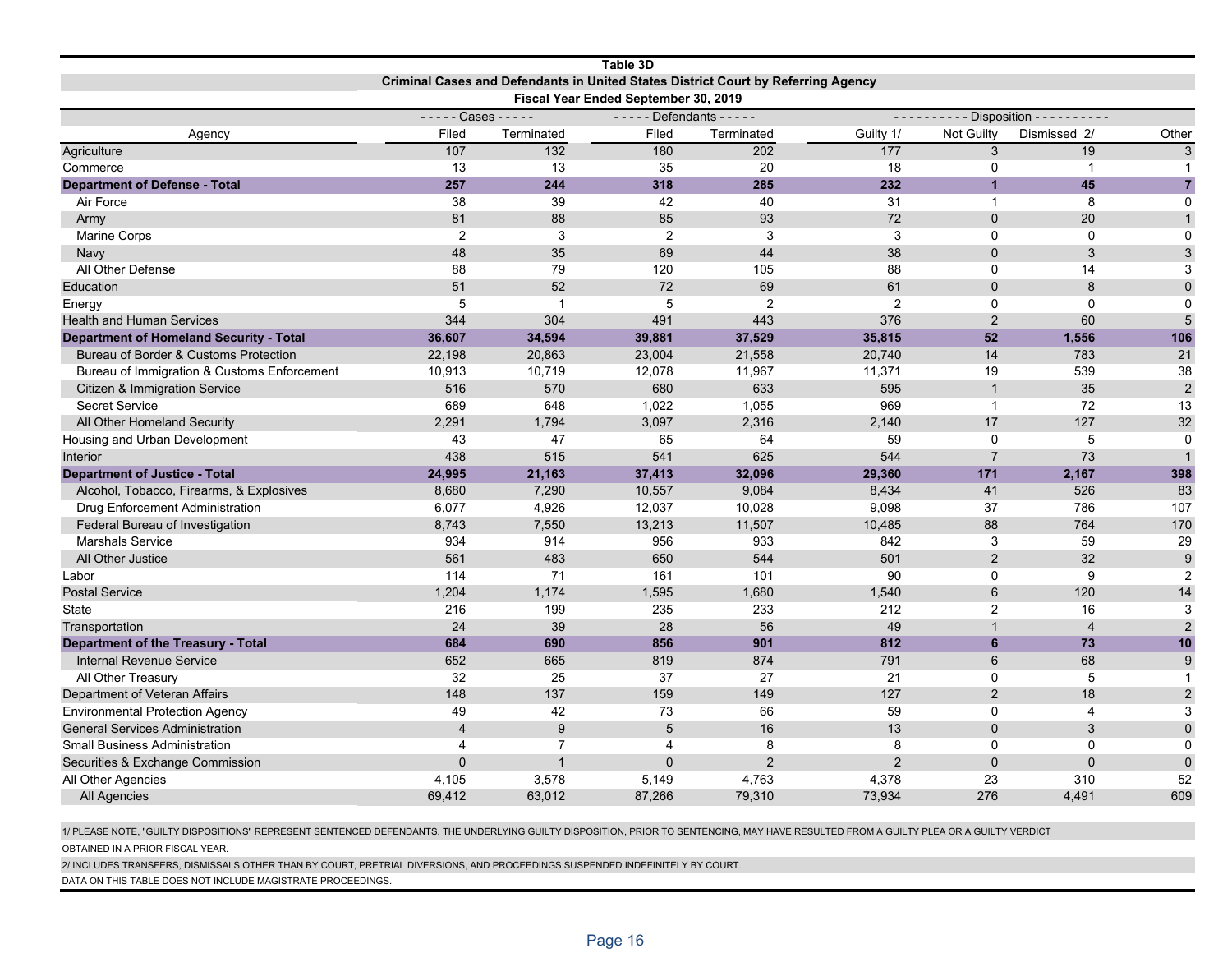|                      |         |       |                         |         | Table 4                                        |                |                         |                  |                |                         |                |
|----------------------|---------|-------|-------------------------|---------|------------------------------------------------|----------------|-------------------------|------------------|----------------|-------------------------|----------------|
|                      |         |       |                         |         | Civil Cases Handled by United States Attorneys |                |                         |                  |                |                         |                |
|                      |         |       |                         |         | Fiscal Year Ended September 30, 2019           |                |                         |                  |                |                         |                |
|                      |         | ----  | - Civil Cases - - - - - |         |                                                |                | $---$ Disposition $---$ |                  |                | - - - Disposition - - - |                |
|                      | Begin   |       |                         | End     | Judgment                                       |                | Judgment                |                  |                | After Court             | After Jury     |
| <b>District</b>      | Pending | Filed | Terminated              | Pending | For U.S.                                       | Settlements    | Against U.S.            | <b>Dismissed</b> | Other 1/       | <b>Trials</b>           | <b>Trials</b>  |
| Alabama, Middle      | 278     | 237   | 286                     | 202     | 93                                             | 127            | 42                      | 12               | 12             | 11                      | 2              |
| Alabama, Northern    | 583     | 767   | 712                     | 632     | 347                                            | 220            | 25                      | 14               | 106            | $\mathbf{1}$            | 3              |
| Alabama, Southern    | 343     | 563   | 481                     | 423     | 89                                             | 344            | 26                      | 6                | 16             | 4                       | $\mathbf 0$    |
| Alaska               | 138     | 119   | 122                     | 130     | 37                                             | 15             | 45                      | 18               | $\overline{7}$ | $\overline{2}$          | $\mathbf{1}$   |
| Arizona              | 980     | 764   | 764                     | 947     | 260                                            | 72             | 229                     | 68               | 135            | 11                      | 4              |
| Arkansas, Eastern    | 380     | 370   | 395                     | 351     | 145                                            | $\overline{2}$ | 86                      | 12               | 150            | $\overline{2}$          | $\mathbf 0$    |
| Arkansas, Western    | 500     | 346   | 494                     | 297     | 312                                            | 17             | 119                     | 32               | 14             | 152                     | 3              |
| California, Central  | 2,893   | 1,685 | 2,065                   | 2,352   | 743                                            | 224            | 410                     | 369              | 319            | 14                      | 13             |
| California, Eastern  | 1,171   | 685   | 503                     | 1,284   | 199                                            | 25             | 95                      | 48               | 136            | $\mathbf{1}$            | 2              |
| California, Northern | 977     | 584   | 674                     | 846     | 183                                            | 70             | 311                     | 75               | 35             | 16                      | 5              |
| California, Southern | 469     | 332   | 299                     | 484     | 76                                             | 35             | 35                      | 49               | 104            | 0                       | $\mathbf{1}$   |
| Colorado             | 943     | 592   | 576                     | 853     | 233                                            | 82             | 117                     | 60               | 84             | $\overline{4}$          | $\mathbf{1}$   |
| Connecticut          | 916     | 2,137 | 2,235                   | 795     | 117                                            | 80             | 39                      | 93               | 1,906          | 14                      | $\mathbf{1}$   |
| Delaware             | 1,599   | 599   | 581                     | 949     | 13                                             | 547            | 6                       | 5                | 10             | $\overline{2}$          | $\mathbf{1}$   |
| District of Columbia | 2,742   | 1,757 | 946                     | 3,450   | 245                                            | 117            | 38                      | 162              | 384            | $\overline{2}$          | 35             |
| Florida, Middle      | 2,747   | 4,589 | 4,781                   | 2,518   | 821                                            | 143            | 377                     | 144              | 3,296          | 10                      | 15             |
| Florida, Northern    | 563     | 633   | 556                     | 629     | 102                                            | 23             | 23                      | 25               | 383            | $\overline{2}$          | 3              |
| Florida, Southern    | 1,319   | 1,209 | 1,192                   | 1,235   | 473                                            | 199            | 88                      | 131              | 301            | $\mathfrak{S}$          | $6\phantom{1}$ |
| Georgia, Middle      | 629     | 594   | 557                     | 660     | 138                                            | 322            | 37                      | 15               | 45             | $\overline{7}$          | $\mathbf{1}$   |
| Georgia, Northern    | 1,219   | 1,711 | 967                     | 1,951   | 185                                            | 262            | 51                      | 212              | 257            | $\mathbf{1}$            | 8              |
| Georgia, Southern    | 215     | 582   | 542                     | 255     | 70                                             | 412            | 12                      | 11               | 37             | $\overline{2}$          | $\mathbf{1}$   |
| Guam                 | 29      | 23    | 23                      | 25      | $\overline{7}$                                 | $\overline{1}$ | $\mathbf{0}$            | 2                | 13             | $\mathbf 0$             | $\mathbf 0$    |
| Hawaii               | 193     | 289   | 239                     | 233     | 42                                             | 14             | 10                      | 45               | 128            | $\overline{2}$          | 0              |
| Idaho                | 161     | 207   | 201                     | 166     | 38                                             | 31             | 25                      | 12               | 95             | $\mathbf{1}$            | $\mathbf{0}$   |
| Illinois, Central    | 770     | 581   | 444                     | 879     | 140                                            | 12             | 137                     | 112              | 43             | 6                       | $\overline{2}$ |
| Illinois, Northern   | 6,034   | 2,831 | 2,020                   | 6,558   | 140                                            | 25             | 63                      | 1,518            | 274            | $\mathbf{1}$            | $\mathbf{1}$   |
| Illinois, Southern   | 598     | 528   | 547                     | 549     | 171                                            | 29             | 212                     | 102              | 33             | 8                       | $\overline{2}$ |
| Indiana, Northern    | 1,673   | 1,096 | 1,167                   | 966     | 124                                            | 50             | 435                     | 260              | 298            | $\overline{2}$          | 5              |
| Indiana, Southern    | 1,652   | 1,272 | 1,240                   | 1,348   | 194                                            | 42             | 390                     | 380              | 234            | 127                     | $\overline{7}$ |
| Iowa, Northern       | 240     | 214   | 237                     | 217     | 92                                             | 16             | 76                      | 45               | 8              | 2                       | $\mathbf{0}$   |
| Iowa, Southern       | 290     | 519   | 571                     | 234     | 425                                            | $\sqrt{5}$     | 22                      | 107              | 12             | $\overline{c}$          | 13             |
| Kansas               | 765     | 835   | 846                     | 752     | 253                                            | 66             | 66                      | 253              | 208            | $\overline{2}$          | $\overline{1}$ |
| Kentucky, Eastern    | 1,143   | 559   | 814                     | 884     | 205                                            | 11             | 178                     | 168              | 252            | $\mathbf 0$             | 4              |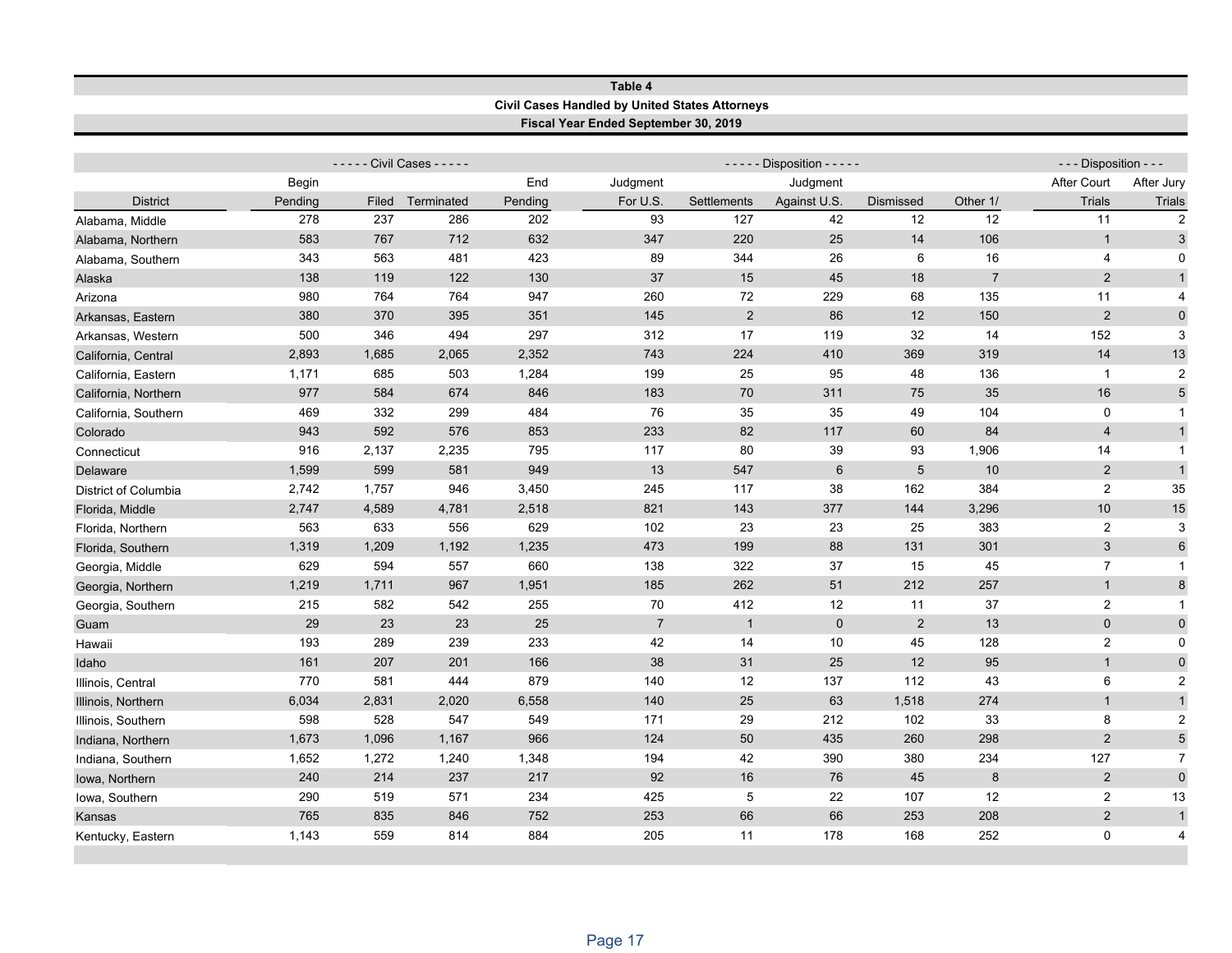|                          |         |              |                                 |         | Table 4 (Continued) |             |                             |                  |                          |                         |                |
|--------------------------|---------|--------------|---------------------------------|---------|---------------------|-------------|-----------------------------|------------------|--------------------------|-------------------------|----------------|
|                          |         |              | - - - - - Civil Cases - - - - - |         |                     |             | $---$ Disposition - - - - - |                  |                          | - - - Disposition - - - |                |
|                          | Begin   |              |                                 | End     | Judgment            |             | Judgment                    |                  |                          | After Court             | After Jury     |
| <b>District</b>          | Pending | Filed        | Terminated                      | Pending | For U.S.            | Settlements | Against U.S.                | <b>Dismissed</b> | Other 1/                 | <b>Trials</b>           | Trials         |
| Kentucky, Western        | 1,323   | 729          | 740                             | 1,212   | 143                 | 57          | 35                          | 239              | 266                      | $\mathbf{1}$            | $\overline{1}$ |
| Louisiana, Eastern       | 288     | 393          | 352                             | 322     | 109                 | 72          | 73                          | 25               | 73                       | $\mathbf{1}$            | $\mathbf 1$    |
| Louisiana, Middle        | 418     | 119          | 225                             | 294     | 70                  | 6           | 8                           | 101              | 40                       | 4                       | 4              |
| Louisiana, Western       | 552     | 306          | 457                             | 345     | 81                  | 273         | 26                          | 10               | 67                       | 8                       | $\overline{2}$ |
| Maine                    | 598     | 366          | 469                             | 493     | 96                  | 31          | 63                          | 136              | 143                      | 0                       | $\mathbf 0$    |
| Maryland                 | 853     | 859          | 760                             | 950     | 179                 | 90          | 156                         | 102              | 233                      | 3                       | $\mathbf{1}$   |
| Massachusetts            | 1,024   | 439          | 383                             | 980     | 175                 | 44          | 48                          | 77               | 39                       | 46                      | $\overline{7}$ |
| Michigan, Eastern        | 794     | 685          | 891                             | 568     | 325                 | 244         | 96                          | 77               | 149                      | 11                      | 3              |
| Michigan, Western        | 272     | 313          | 352                             | 234     | 119                 | 112         | 26                          | 15               | 80                       | $\mathbf 0$             | 4              |
| Minnesota                | 701     | 664          | 708                             | 604     | 353                 | 78          | 62                          | 61               | 154                      | $\mathbf{1}$            | $\overline{1}$ |
| Mississippi, Northern    | 257     | 339          | 309                             | 286     | 94                  | 93          | 69                          | 24               | 29                       | 14                      | $\mathbf{1}$   |
| Mississippi, Southern    | 259     | 322          | 175                             | 402     | 77                  | 26          | 20                          | 9                | 43                       | 18                      | $\overline{2}$ |
| Missouri, Eastern        | 829     | 515          | 440                             | 883     | 234                 | 2           | 102                         | 39               | 63                       | $\mathbf{1}$            | 0              |
| Missouri, Western        | 566     | 623          | 655                             | 525     | 369                 | 47          | 136                         | 62               | 41                       | 15                      | 4              |
| Montana                  | 123     | 129          | 123                             | 128     | 43                  | 35          | $\,$ 5 $\,$                 | 13               | 27                       | $\mathbf 0$             | $\Omega$       |
| Nebraska                 | 170     | 240          | 233                             | 179     | 68                  | 56          | 35                          | 5                | 69                       | $\overline{2}$          | $\mathbf 2$    |
| Nevada                   | 472     | 273          | 271                             | 480     | 97                  | 39          | 46                          | 47               | 42                       | $\overline{2}$          | $\overline{2}$ |
| New Hampshire            | 135     | 132          | 159                             | 105     | 65                  | 18          | 26                          | 15               | 35                       | $\overline{2}$          | $\mathbf 0$    |
| New Jersey               | 16,549  | 819          | 15,162                          | 2,172   | 36                  | 80          | 28                          | 5                | 15,013                   | 0                       | $\mathbf 0$    |
| <b>New Mexico</b>        | 766     | 805          | 463                             | 1,070   | 86                  | 16          | 136                         | 21               | 204                      | 2                       | 2              |
| New York, Eastern        | 1,643   | 3,092        | 2,793                           | 1,888   | 103                 | 55          | 112                         | 354              | 2,169                    | 6                       | $\overline{1}$ |
| New York, Northern       | 5,857   | 1,619        | 2,058                           | 5,413   | 33                  | 42          | 8                           | 18               | 1,957                    | $\mathbf{0}$            | $\overline{4}$ |
| New York, Southern       | 4,851   | 2,534        | 2,570                           | 4,808   | 112                 | 66          | 16                          | 4                | 2,372                    | 24                      | 0              |
| New York, Western        | 3,818   | 1,871        | 1,810                           | 3,270   | 349                 | 31          | 358                         | 34               | 1,038                    | $\mathbf 0$             | $\mathbf 0$    |
| North Carolina, Eastern  | 1,382   | 931          | 1,267                           | 1,040   | 393                 | 87          | 118                         | 86               | 583                      | 33                      | 2              |
| North Carolina, Middle   | 686     | 411          | 435                             | 656     | 142                 | 81          | 66                          | 66               | 80                       | $\overline{2}$          | 5              |
| North Carolina, Western  | 615     | 502          | 578                             | 541     | 199                 | 119         | 74                          | 59               | 127                      | $\overline{2}$          | $\mathbf 0$    |
| North Dakota             | 132     | 142          | 114                             | 158     | 34                  | 10          | 34                          | 20               | 16                       | $6\phantom{1}$          | $\mathbf 0$    |
| Northern Mariana Islands | 4       | $\mathbf{1}$ | 3                               | 2       | $\overline{2}$      | $\mathbf 0$ | $\mathbf 0$                 | $\mathbf 0$      | $\overline{\phantom{a}}$ | $\overline{2}$          | $\mathbf 0$    |
| Ohio, Northern           | 2,683   | 2,453        | 2,914                           | 2,208   | 1,125               | 160         | 305                         | 747              | 577                      | $\mathbf 2$             | $\overline{7}$ |
| Ohio, Southern           | 2,817   | 2,027        | 2,108                           | 2,621   | 193                 | 114         | 109                         | 665              | 1,027                    | 2                       | 9              |
| Oklahoma, Eastern        | 322     | 338          | 323                             | 322     | 44                  | 5           | 155                         | 53               | 66                       | $\overline{4}$          | $\overline{1}$ |
| Oklahoma, Northern       | 543     | 489          | 402                             | 622     | 152                 | 13          | 61                          | 73               | 103                      | $\mathbf{2}$            | 3              |
| Oklahoma, Western        | 459     | 845          | 836                             | 451     | 550                 | 12          | 125                         | 12               | 137                      | 5                       | $\sqrt{3}$     |
| Oregon                   | 839     | 735          | 727                             | 847     | 211                 | 24          | 273                         | 126              | 93                       | 12                      | 3              |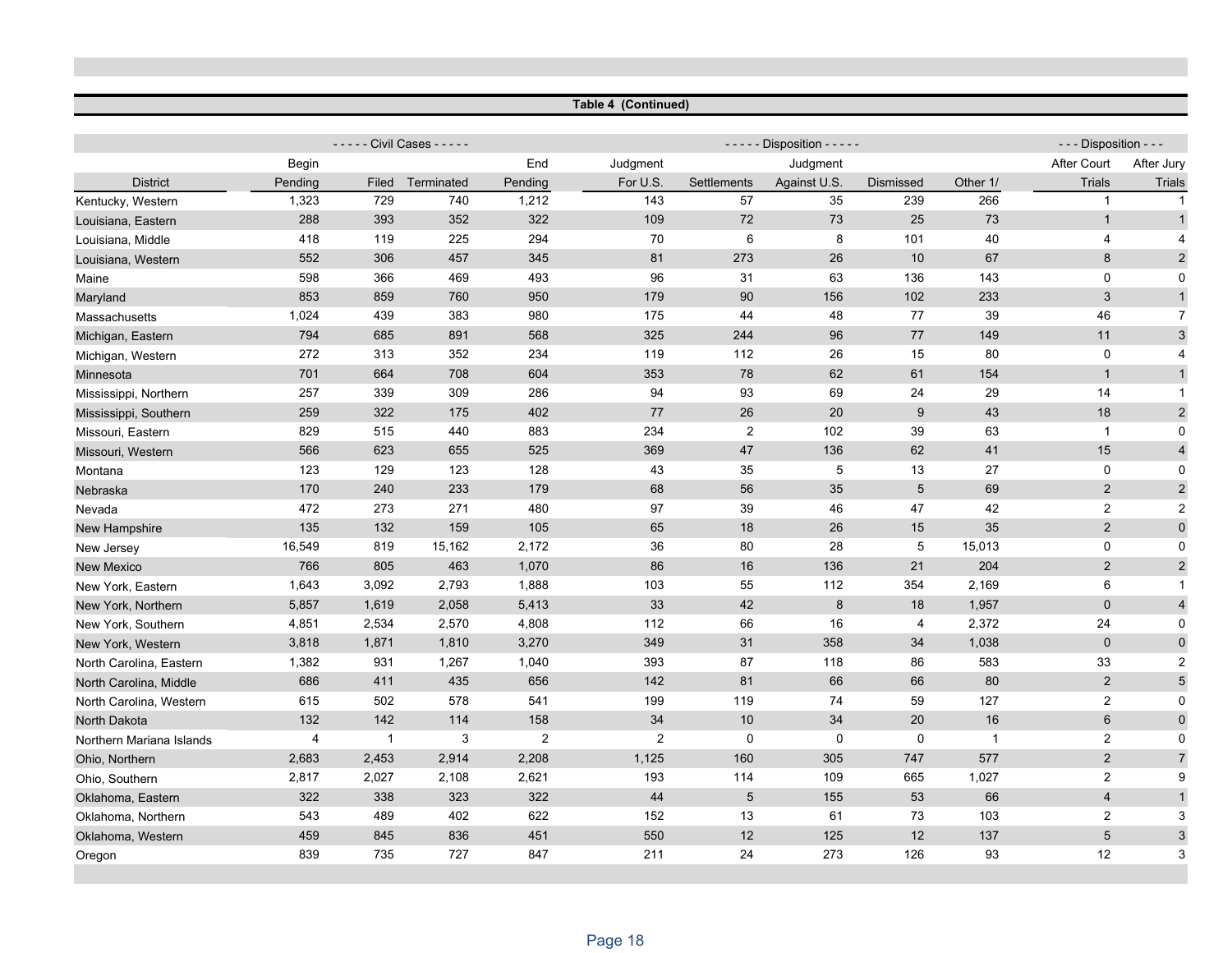|                         |         |               |                         |         | Table 4 (Continued) |                |                         |                  |                |                         |                           |
|-------------------------|---------|---------------|-------------------------|---------|---------------------|----------------|-------------------------|------------------|----------------|-------------------------|---------------------------|
|                         |         |               |                         |         |                     |                |                         |                  |                |                         |                           |
|                         |         | $\frac{1}{2}$ | - Civil Cases - - - - - |         |                     |                | $---$ Disposition $---$ |                  |                | - - - Disposition - - - |                           |
|                         | Begin   |               |                         | End     | Judgment            |                | Judgment                |                  |                | <b>After Court</b>      | After Jury                |
| <b>District</b>         | Pending | Filed         | Terminated              | Pending | For U.S.            | Settlements    | Against U.S.            | <b>Dismissed</b> | Other 1/       | <b>Trials</b>           | <b>Trials</b>             |
| Pennsylvania, Eastern   | 4,914   | 840           | 4,259                   | 1,361   | 229                 | 66             | 54                      | 54               | 3,856          | 3                       | $\overline{4}$            |
| Pennsylvania, Middle    | 638     | 729           | 641                     | 712     | 298                 | 26             | 109                     | 19               | 189            | 10                      | $\ensuremath{\mathsf{3}}$ |
| Pennsylvania, Western   | 852     | 853           | 827                     | 843     | 274                 | 41             | 53                      | 38               | 421            | 18                      | -1                        |
| <b>Puerto Rico</b>      | 618     | 1,436         | 472                     | 1,577   | 223                 | 15             | 26                      | 15               | 193            | 10                      | $\pmb{0}$                 |
| Rhode Island            | 135     | 111           | 112                     | 131     | 44                  | 8              | 24                      | 14               | 22             | $\mathbf{1}$            | 0                         |
| South Carolina          | 4,043   | 2,298         | 1,915                   | 4,378   | 581                 | 386            | 631                     | 243              | 74             | $\overline{4}$          | 12                        |
| South Dakota            | 173     | 168           | 173                     | 166     | 34                  | 23             | 46                      | 42               | 28             | 3                       | $\mathbf 0$               |
| Tennessee, Eastern      | 674     | 351           | 498                     | 501     | 235                 | 20             | 52                      | 18               | 173            | $\overline{4}$          | $\mathbf{1}$              |
| Tennessee, Middle       | 240     | 465           | 232                     | 473     | 63                  | 69             | $\overline{7}$          | 13               | 80             | $\mathbf 0$             | 0                         |
| Tennessee, Western      | 538     | 883           | 844                     | 573     | 134                 | 642            | 37                      | $\overline{4}$   | 27             | $\mathbf{1}$            | $\overline{\mathcal{L}}$  |
| Texas, Eastern          | 1,102   | 692           | 851                     | 927     | 482                 | 95             | 93                      | 63               | 118            | 28                      | 5                         |
| Texas, Northern         | 771     | 879           | 776                     | 807     | 168                 | 125            | 125                     | 294              | 64             | 130                     | $\ensuremath{\mathsf{3}}$ |
| Texas, Southern         | 1,440   | 1,286         | 1,002                   | 1,585   | 177                 | 130            | 21                      | 139              | 535            | 18                      | $\overline{2}$            |
| Texas, Western          | 1,665   | 916           | 733                     | 1,740   | 203                 | 181            | 25                      | 27               | 297            | 11                      | $\mathbf{1}$              |
| Utah                    | 252     | 170           | 190                     | 228     | 90                  | 9              | 47                      | 26               | 18             | 3                       | 3                         |
| Vermont                 | 156     | 134           | 131                     | 156     | 36                  | 33             | 24                      | 13               | 25             | $\mathbf{0}$            | $\pmb{0}$                 |
| Virgin Islands          | 79      | 35            | 24                      | 90      | 5                   | $\overline{2}$ | $\overline{2}$          | 14               | $\overline{1}$ | $\mathbf 0$             | $\mathbf 0$               |
| Virginia, Eastern       | 883     | 1,272         | 901                     | 1,217   | 344                 | 110            | 135                     | 68               | 244            | 30                      | 21                        |
| Virginia, Western       | 421     | 569           | 519                     | 466     | 190                 | 48             | 152                     | 27               | 102            | $\overline{7}$          | $\overline{2}$            |
| Washington, Eastern     | 448     | 462           | 481                     | 427     | 203                 | 8              | 217                     | 15               | 38             | 2                       | $\ensuremath{\mathsf{3}}$ |
| Washington, Western     | 720     | 1,091         | 1,067                   | 729     | 352                 | 73             | 434                     | 129              | 79             | 5                       | $\mathbf{1}$              |
| West Virginia, Northern | 130     | 138           | 139                     | 124     | 103                 | 8              | $\overline{7}$          | 2                | 19             | $\mathbf 0$             | $\mathbf{1}$              |
| West Virginia, Southern | 291     | 258           | 163                     | 384     | 131                 | 5              | 11                      | $\overline{4}$   | 12             | $\mathbf 0$             | $\overline{2}$            |
| Wisconsin, Eastern      | 1,063   | 1,333         | 1,244                   | 1,139   | 72                  | 29             | 130                     | 244              | 769            | $\mathbf{0}$            | $\mathbf{1}$              |
| Wisconsin, Western      | 1,206   | 726           | 968                     | 915     | 12                  | $\overline{2}$ | 3                       | 279              | 672            | $\Omega$                | $\Omega$                  |
| Wyoming                 | 73      | 65            | 61                      | 77      | 30                  | 12             | $\overline{4}$          | 5                | 10             | 3                       | $\sqrt{2}$                |
| <b>All Districts</b>    | 112,277 | 75,029        | 89,565                  | 92,859  | 17,886              | 8,044          | 9,304                   | 9,774            | 44,557         | 938                     | 288                       |
|                         |         |               |                         |         |                     |                |                         |                  |                |                         |                           |

1/ INCLUDES TRANSFERS, DISMISSALS OTHER THAN BY COURT, AND PROCEEDINGS SUSPENDED FOR ADMINISTRATIVE REASONS.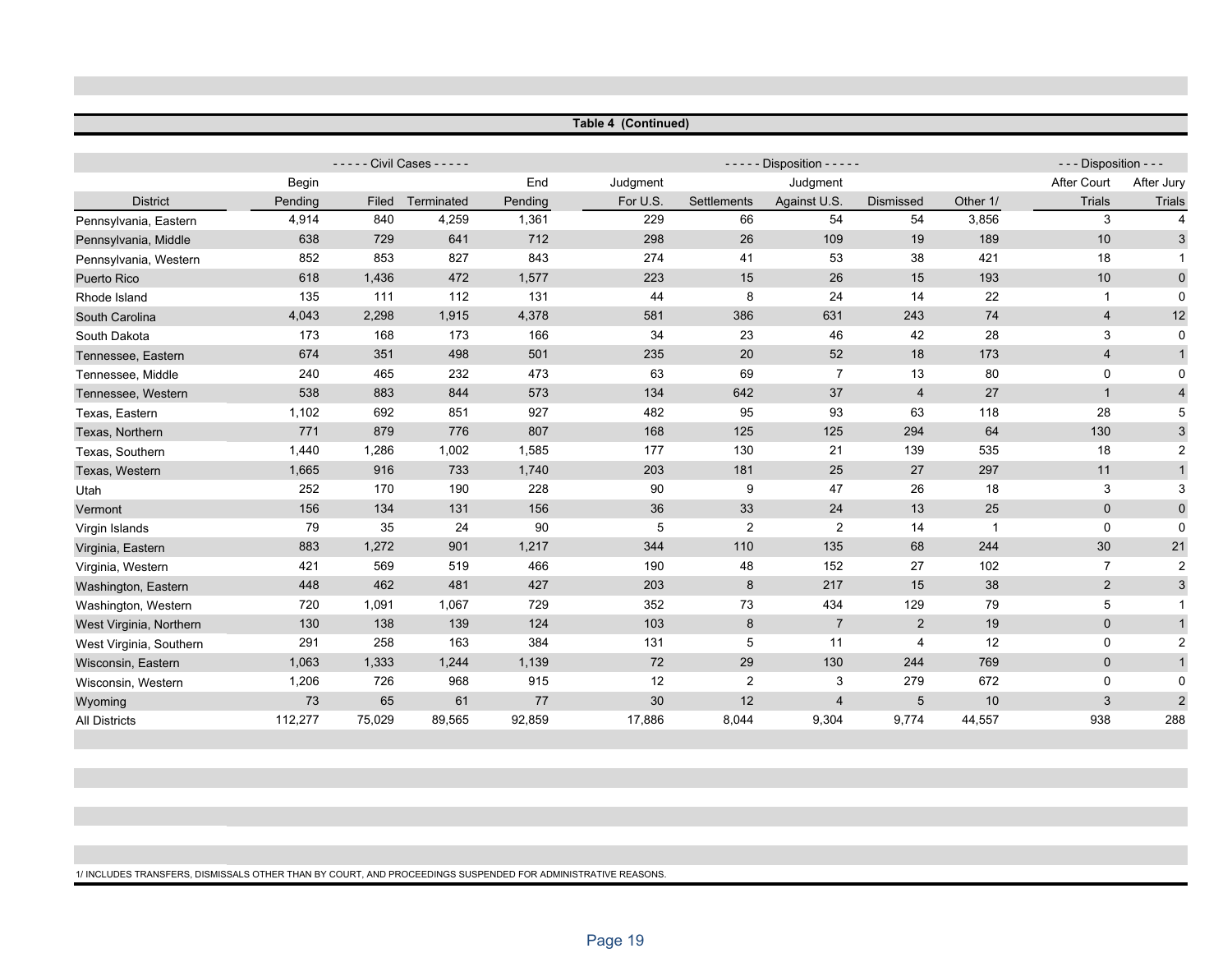#### **Table 5 Civil Matters and Cases by Cause of Action Fiscal Year Ended September 30, 2019**

|                                  |                |                             |                    |                |                         |                    |                |                | $---$ Disposition - - - - - |                  |                |
|----------------------------------|----------------|-----------------------------|--------------------|----------------|-------------------------|--------------------|----------------|----------------|-----------------------------|------------------|----------------|
|                                  |                | - - - - - Matters - - - - - |                    | ----           | $-$ Cases $   -$        |                    | Judgment       |                | Judgment                    |                  |                |
| Cause of Action                  | Received 1/    |                             | Pending Terminated | Filed          |                         | Pending Terminated | For U.S.       | Settlements    | Against U.S.                | <b>Dismissed</b> | Other 2/       |
|                                  |                |                             |                    |                |                         |                    |                |                |                             |                  |                |
| United States as Plaintiff       |                |                             |                    |                |                         |                    |                |                |                             |                  |                |
| Admiralty                        | $\mathbf 1$    | $\mathbf{1}$                | 0                  | $\mathbf 0$    | $\Omega$                | $\mathbf 0$        | $\Omega$       | $\mathbf 0$    | $\mathbf 0$                 | $\mathbf 0$      | $\mathbf 0$    |
| <b>Asset Forfeiture</b>          | 3,053          | 1,874                       | 1,778              | 1,226          | 1,827                   | 1,267              | 566            | 81             | 13                          | 86               | 521            |
| Bankruptcy                       | 95             | $\overline{2}$              | 9                  | 88             | 90                      | 77                 | 17             | 49             | $\overline{2}$              | $\overline{2}$   | $\overline{7}$ |
| <b>Civil Rights</b>              | 264            | 779                         | 271                | 21             | 101                     | 28                 | $\mathbf{1}$   | 9              | 3                           | 5                | 10             |
| <b>Commercial Litigation</b>     | 2,739          | 800                         | 257                | 2,401          | 3,664                   | 1,357              | 299            | 29             | 3                           | 836              | 190            |
| <b>Employment Discrimination</b> | $\overline{2}$ | $\mathbf 0$                 | 3                  | $\overline{1}$ | 3                       | $\mathbf{1}$       | $\mathbf{0}$   | $\mathbf{1}$   | $\mathbf 0$                 | $\mathbf 0$      | $\pmb{0}$      |
| Environmental/Lands              | 230            | 166                         | 160                | 101            | 228                     | 130                | 28             | 21             | 3                           | 3                | 75             |
| Fraud                            | 1,349          | 1,672                       | 596                | 667            | 2,098                   | 514                | 92             | 94             | 20                          | 184              | 124            |
| Immigration                      | 52             | 44                          | 17                 | 36             | 37                      | 33                 | 14             | $\mathbf{0}$   | $\overline{2}$              | 15               | $\sqrt{2}$     |
| <b>Prisoner Litigation</b>       | 473            | 31                          | 13                 | 457            | 1,085                   | 487                | 342            | $\mathbf{0}$   | 46                          | 8                | 91             |
| Program Litigation               | 599            | 400                         | 278                | 307            | 417                     | 323                | 68             | 19             | 4                           | 72               | 160            |
| Social Security                  | 45             | 12                          | $\mathbf{1}$       | 43             | 57                      | 75                 | 39             | $\Omega$       | 28                          | 3                | $\sqrt{5}$     |
| Terrorism                        | 0              | $\mathbf{1}$                | $\mathbf 0$        | $\mathbf 0$    | $\overline{\mathbf{1}}$ | 0                  | $\mathbf 0$    | $\mathbf 0$    | $\Omega$                    | 0                | 0              |
| Torts                            | 1,186          | 1,445                       | 602                | 283            | 447                     | 312                | 3              | $\bf 8$        | $\mathbf 0$                 | 99               | 202            |
| Totals                           | 10,088         | 7,227                       | 3,985              | 5,631          | 10,055                  | 4,604              | 1,469          | 311            | 124                         | 1,313            | 1,387          |
|                                  |                |                             |                    |                |                         |                    |                |                |                             |                  |                |
| United States as Defendant       |                |                             |                    |                |                         |                    |                |                |                             |                  |                |
| Admiralty                        | 14             | $\overline{0}$              | $\mathbf{0}$       | 14             | 29                      | 8                  | 2              | 3              | $\mathbf{1}$                | $\mathbf{1}$     | $\mathbf{1}$   |
| <b>Asset Forfeiture</b>          | 47             | 18                          | 15                 | 26             | 33                      | 26                 | 10             | $\overline{2}$ | $\mathbf{1}$                | 8                | 5              |
| Bankruptcy                       | 880            | $\overline{4}$              | $\mathbf{1}$       | 879            | 628                     | 797                | 74             | 450            | 27                          | 129              | 117            |
| <b>Civil Rights</b>              | 242            | 38                          | 14                 | 231            | 315                     | 169                | 105            | 8              | 4                           | 32               | 20             |
| <b>Commercial Litigation</b>     | 25,165         | 75                          | 42                 | 25,128         | 27,658                  | 43,164             | 1,987          | 169            | 1,534                       | 4,697            | 34,777         |
| <b>Employment Discrimination</b> | 763            | 10                          | $\overline{7}$     | 757            | 1,542                   | 554                | 308            | 84             | 10                          | 53               | 99             |
| Environmental/Lands              | 310            | 20                          | $\mathbf{0}$       | 307            | 520                     | 262                | 58             | 22             | 14                          | 34               | 134            |
| Fraud                            | 23             | 13                          | 4                  | 21             | 46                      | 19                 | $\overline{7}$ | 0              | 3                           | 5                | $\overline{4}$ |
| Immigration                      | 3,784          | 46                          | 31                 | 3,743          | 2.984                   | 3,028              | 909            | 41             | 108                         | 1.359            | 611            |
| <b>Prisoner Litigation</b>       | 6,883          | 201                         | 32                 | 6,810          | 10,269                  | 6,398              | 4,335          | 5              | 1,070                       | 273              | 715            |
| Program Litigation               | 1,854          | 181                         | 100                | 1,775          | 2,907                   | 1,472              | 424            | 198            | 80                          | 277              | 493            |
| Social Security                  | 16,426         | 85                          | 82                 | 16,366         | 22,100                  | 16,443             | 6,903          | 62             | 6,197                       | 594              | 2,687          |
| Terrorism                        | $\mathbf 0$    | $\mathbf 0$                 | $\mathbf 0$        | $\mathbf 0$    | $\overline{1}$          | $\mathbf 0$        | $\mathbf 0$    | $\mathbf 0$    | $\mathbf 0$                 | $\mathbf 0$      | $\mathbf 0$    |
| Torts                            | 3,071          | 94                          | 47                 | 3,025          | 4,447                   | 2,670              | 811            | 608            | 73                          | 370              | 808            |
| <b>Totals</b>                    | 59.462         | 785                         | 375                | 59.082         | 73.479                  | 75,010             | 15.933         | 1.652          | 9.122                       | 7.832            | 40,471         |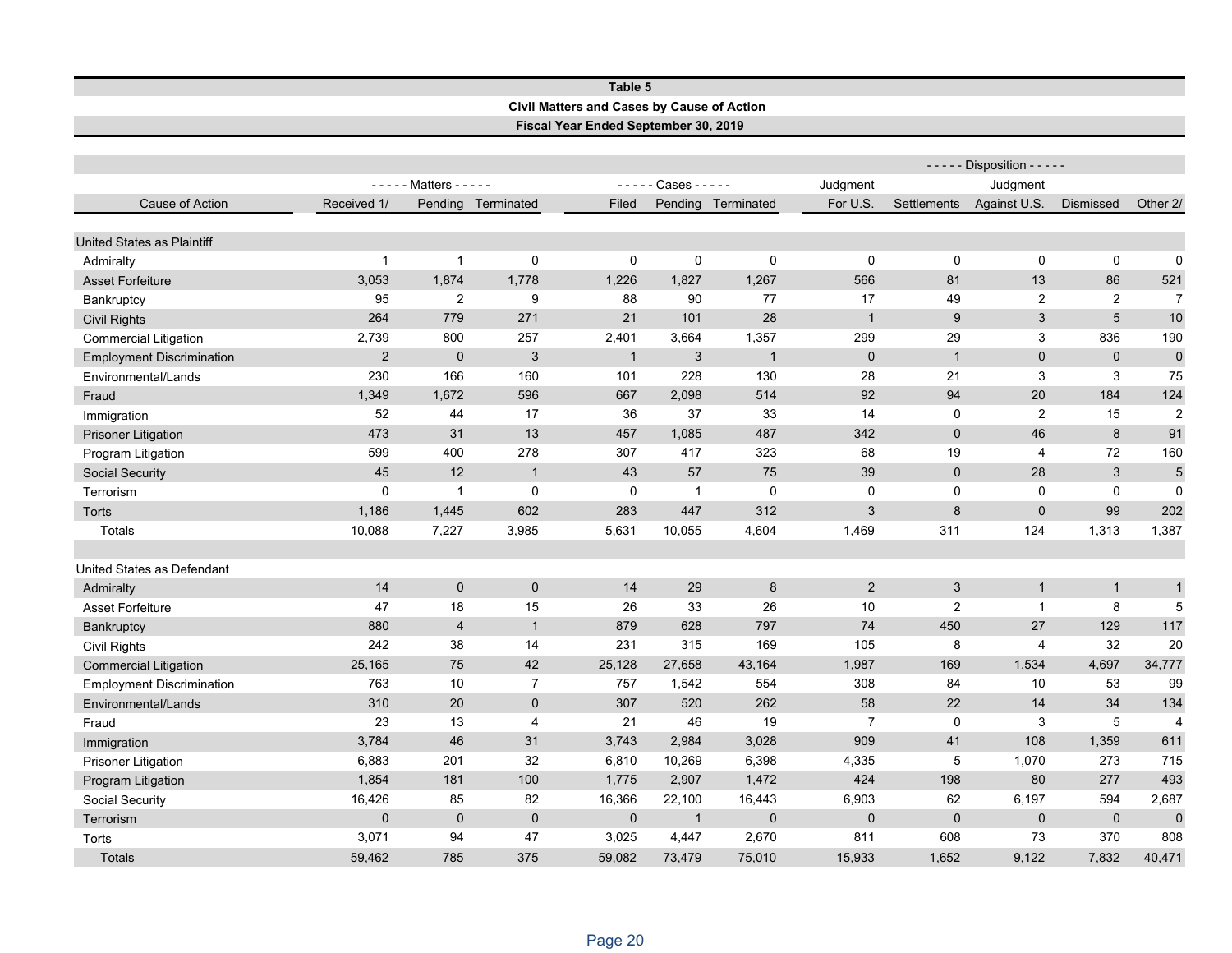#### **Table 5 (Continued)**

|                                  |             |                   |                    |                |                           |                    |          | $- - -$        | Disposition - - - - -    |              |             |
|----------------------------------|-------------|-------------------|--------------------|----------------|---------------------------|--------------------|----------|----------------|--------------------------|--------------|-------------|
|                                  | -----       | Matters - - - - - |                    |                | $\text{Cases} \text{---}$ |                    | Judgment |                | Judgment                 |              |             |
| Cause of Action                  | Received 1/ |                   | Pending Terminated | Filed          |                           | Pending Terminated | For U.S. | Settlements    | Against U.S.             | Dismissed    | Other 2/    |
| All Other Designations           |             |                   |                    |                |                           |                    |          |                |                          |              |             |
| Admiralty                        | 5           |                   | 2                  | $\overline{2}$ | 6                         |                    | 0        |                | 0                        | 0            | 0           |
| <b>Asset Forfeiture</b>          | 72          | 44                | 40                 | 13             | 17                        | 17                 | 4        |                | $\mathbf{0}$             | 3            | 9           |
| Bankruptcy                       | 7,450       | 11                |                    | 7,445          | 5,752                     | 7,133              | 101      | 5,998          | 15                       | 151          | 868         |
| <b>Civil Rights</b>              | 350         | 776               | 289                | 47             | 69                        | 49                 | 14       | $\overline{4}$ | $\mathbf{0}$             | 3            | 28          |
| <b>Commercial Litigation</b>     | 1,164       | 158               | 62                 | 1,064          | 1,570                     | 1,031              | 97       | 18             | 16                       | 361          | 539         |
| <b>Employment Discrimination</b> | 10          |                   | $\mathbf{0}$       | 9              | 20                        | 9                  | 5        | 3              | $\mathbf{0}$             | $\mathbf{1}$ | $\mathbf 0$ |
| Environmental/Lands              | 49          | 83                | 15                 | 37             | 74                        | 36                 | 4        | $\overline{2}$ | 0                        | 4            | 26          |
| Fraud                            | 424         | 634               | 228                | 119            | 349                       | 104                | 6        | 22             | 3                        | 29           | 44          |
| Immigration                      | 44          | 12                |                    | 38             | 28                        | 40                 | 18       | $\Omega$       | 0                        | 16           | 6           |
| <b>Prisoner Litigation</b>       | 86          | 14                | 8                  | 84             | 127                       | 77                 | 61       |                | 4                        | 6            | 5           |
| Program Litigation               | 2,375       | 2,150             | 1,017              | 1,201          | 979                       | 1,242              | 77       | 23             | $\overline{\phantom{a}}$ | 30           | 1,105       |
| <b>Social Security</b>           | 35          | 2                 | $\mathbf{0}$       | 35             | 66                        | 31                 | 12       |                | 10                       | $\mathbf 0$  | 8           |
| Terrorism                        |             | $\Omega$          | 0                  |                | 5                         | 3                  | $\Omega$ | $\Omega$       | $\Omega$                 | 0            | 3           |
| Torts                            | 287         | 778               | 75                 | 221            | 263                       | 178                | 85       | $\overline{7}$ | 3                        | 25           | 58          |
| <b>Totals</b>                    | 12,352      | 4,664             | 1,750              | 10,316         | 9,325                     | 9,951              | 484      | 6,081          | 58                       | 629          | 2,699       |
| <b>Grand Totals</b>              | 81,902      | 12,676            | 6,110              | 75,029         | 92,859                    | 89,565             | 17,886   | 8,044          | 9,304                    | 9,774        | 44,557      |

1/ INCLUDES ALL PROCEEDINGS ON WHICH AUSAS SPEND ONE HOUR OR MORE OF TIME. MATTERS ARE PROCEEDINGS NOT YET IN COURT.

2/ INCLUDES TRANSFERS, DISMISSALS OTHER THAN BY COURT, AND PROCEEDINGS SUSPENDED FOR ADMINSTRATIVE REASONS.

THE DATA PROVIDED WHERE THE UNITED STATES IS OTHERWISE DESIGNATED INCLUDES COUNSEL FOR THIRD PARTIES, AMICUS, CREDITOR, INTERVENOR, AND OTHER APPEARANCES BY THE U.S. ATTORNEY.

DATA ON THIS TABLE INCLUDES LAND ACQUISITION AND OTHER CIVIL ACTIONS IN U.S. DISTRICT, BANKRUPTCY, AND STATE COURTS.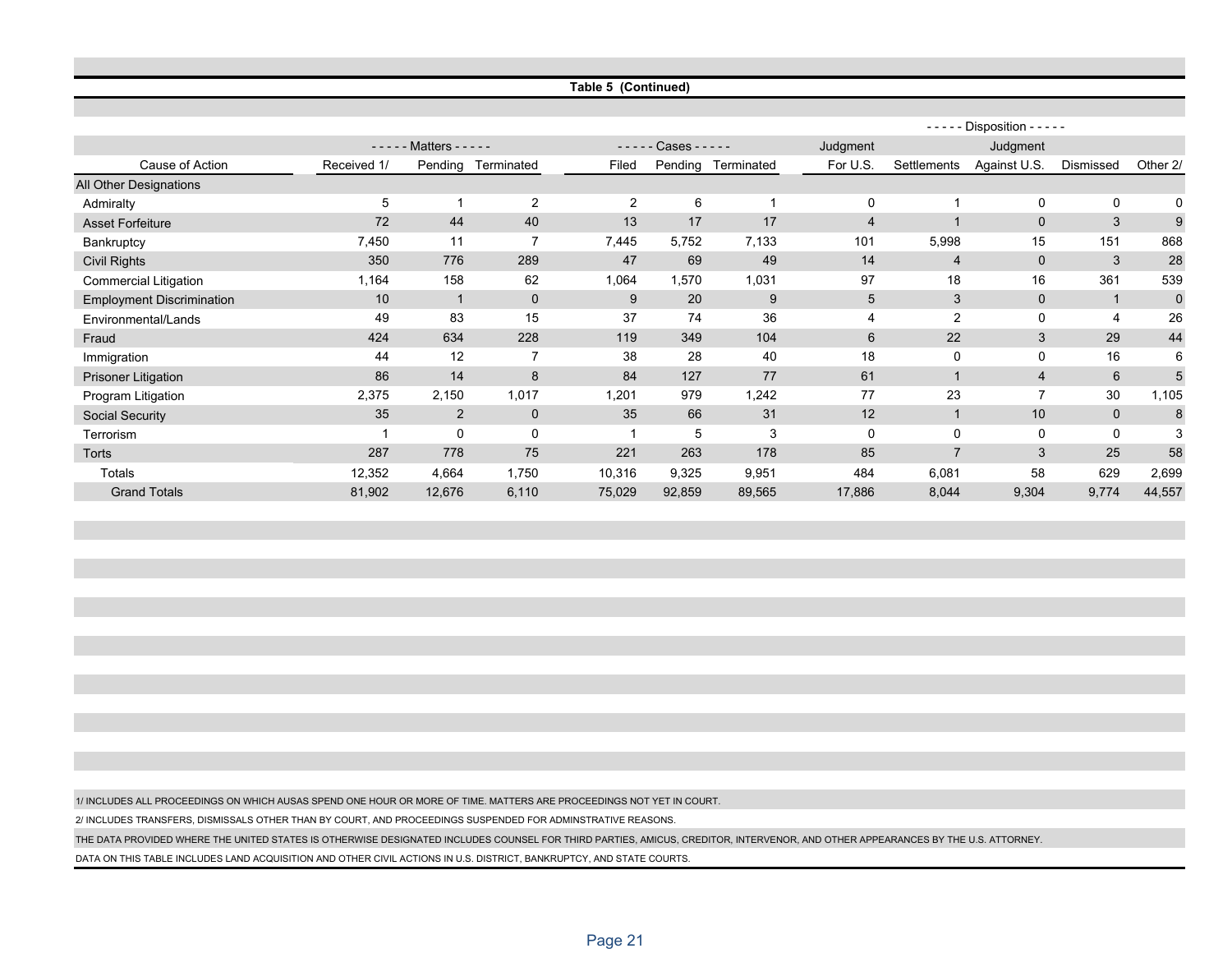#### **Table 6 Civil Matters and Cases by Referring Agency Fiscal Year Ended September 30, 2019**

|                                        |                |                     |                    |                 |                 |                |                |                      | - - - - - Disposition - - - - - |                  |                |
|----------------------------------------|----------------|---------------------|--------------------|-----------------|-----------------|----------------|----------------|----------------------|---------------------------------|------------------|----------------|
|                                        | $- - - -$      | - Matters - - - - - |                    |                 | Cases - - - - - |                | Judgment       |                      | Judgment                        |                  |                |
| <b>Referring Agency</b>                | Received 1/    |                     | Pending Terminated | Filed           | Pending         | Terminated     |                | For U.S. Settlements | Against U.S.                    | <b>Dismissed</b> | Other 2/       |
| United States as Plaintiff             |                |                     |                    |                 |                 |                |                |                      |                                 |                  |                |
| Agriculture                            | 361            | 291                 | 69                 | 287             | 414             | 296            | 209            | 12                   | 3                               | 43               | 29             |
| Commerce                               | $\overline{7}$ | 8                   | $\overline{4}$     | $\overline{2}$  | 14              | $\overline{1}$ | $\mathbf 0$    | $\mathbf 0$          | 0                               | $\mathbf 0$      | $\overline{1}$ |
| Defense                                | 139            | 209                 | 95                 | 54              | 171             | 76             | 11             | 11                   | $\mathbf{1}$                    | 19               | 34             |
| Education                              | 35             | 37                  | 19                 | 38              | 124             | 59             | 22             | 3                    | 0                               | 12               | 22             |
| Energy                                 | $\overline{4}$ | $\sqrt{5}$          | $\overline{4}$     | $6\phantom{1}6$ | 16              | 3              | $\mathbf 0$    | $\bf 0$              | $\mathbf 0$                     | $\mathbf{1}$     | $\overline{2}$ |
| <b>Environmental Protection Agency</b> | 53             | 96                  | 18                 | 34              | 96              | 43             | 11             | 11                   | $\mathbf{1}$                    | $\overline{2}$   | 18             |
| Equal Employment Opportunity Comm.     | $5\phantom{1}$ | $\overline{1}$      | $\mathbf 0$        | 5               | 8               | 3              | $\mathbf{0}$   | 2                    | $\mathbf 0$                     | $\mathbf 0$      | $\overline{1}$ |
| Government Accountability Office       | $\mathbf 0$    | $\overline{1}$      | $\mathbf 0$        | $\mathbf 0$     | $\mathbf 0$     | $\mathbf 0$    | $\mathbf 0$    | $\mathbf 0$          | $\mathbf 0$                     | $\mathbf 0$      | 0              |
| <b>General Services Administration</b> | $\overline{4}$ | 10                  | $\overline{4}$     | 3               | 20              | $\overline{7}$ | $\overline{1}$ | 3                    | $\mathbf 0$                     | $\overline{2}$   | $\overline{1}$ |
| <b>Health and Human Services</b>       | 1,911          | 2,229               | 868                | 694             | 1,921           | 563            | 41             | 69                   | 12                              | 210              | 231            |
| <b>Homeland Security</b>               | 788            | 430                 | 491                | 312             | 426             | 284            | 121            | 21                   | $\overline{2}$                  | 27               | 113            |
| Housing and Urban Development          | 1,279          | 112                 | 40                 | 1,259           | 1,813           | 484            | 14             | 6                    | $\overline{2}$                  | 396              | 66             |
| Interior                               | 27             | 41                  | 24                 | 8               | 33              | 6              | 3              | $\overline{1}$       | $\mathbf{0}$                    | $\mathbf{1}$     | $\overline{1}$ |
| Justice                                | 3,405          | 2,716               | 1,805              | 1,441           | 2,403           | 1,473          | 699            | 85                   | 56                              | 76               | 557            |
| Labor                                  | 57             | 40                  | 20                 | 36              | 61              | 25             | $\overline{7}$ | 3                    | $\mathbf{0}$                    | $\overline{4}$   | 11             |
| <b>Postal Service</b>                  | 245            | 139                 | 109                | 96              | 125             | 57             | 37             | 3                    | $\mathbf 0$                     | 2                | 15             |
| <b>Small Business Administration</b>   | 85             | 59                  | 20                 | 62              | 98              | 53             | 11             | $\mathbf{1}$         | $\mathbf 0$                     | 30               | 11             |
| <b>State</b>                           | 3              | 11                  | 2                  | 3               | $\overline{7}$  | $\overline{4}$ | $\mathbf{1}$   | $\mathbf 0$          | $\mathbf 0$                     | $\mathbf{1}$     | 2              |
| Transportation                         | 29             | 33                  | 19                 | 8               | 27              | 16             | $\overline{4}$ | $\overline{4}$       | $\overline{2}$                  | 5                | $\overline{1}$ |
| Treasury, excluding IRS                | 30             | 27                  | 18                 | 9               | 25              | 8              | 2              | $\mathbf{1}$         | $\mathbf 0$                     | 3                | $\overline{2}$ |
| Treasury, Internal Revenue Service     | 1,112          | 266                 | 203                | 946             | 1,630           | 710            | 95             | 45                   | $\overline{2}$                  | 434              | 134            |
| <b>Veterans Affairs</b>                | 63             | 74                  | 20                 | 31              | 55              | 61             | $\overline{2}$ | 2                    | $\mathbf{1}$                    | 16               | 40             |
| Other                                  | 446            | 392                 | 133                | 297             | 568             | 372            | 178            | 28                   | 42                              | 29               | 95             |
| Totals                                 | 10,088         | 7,227               | 3,985              | 5,631           | 10,055          | 4,604          | 1,469          | 311                  | 124                             | 1,313            | 1,387          |
| United States as Defendant             |                |                     |                    |                 |                 |                |                |                      |                                 |                  |                |
| Agriculture                            | 608            | 11                  | 3                  | 609             | 888             | 562            | 108            | 66                   | 32                              | 131              | 225            |
| Commerce                               | 63             | $\overline{1}$      | 2                  | 61              | 118             | 45             | 14             | $\overline{7}$       | $\overline{4}$                  | $\overline{7}$   | 13             |
| Defense                                | 570            | 20                  | 9                  | 558             | 893             | 435            | 176            | 93                   | 8                               | 73               | 85             |
| Education                              | 282            | $\overline{4}$      | $\mathbf 0$        | 284             | 328             | 252            | 51             | 84                   | $\,6$                           | 60               | 51             |
| Energy                                 | 25             | $\mathbf 0$         | $\mathbf 0$        | 25              | 49              | 15             | $\overline{4}$ | 6                    | $\overline{2}$                  | 3                | $\mathbf 0$    |
| <b>Environmental Protection Agency</b> | 70             | 3                   | 2                  | 70              | 177             | 73             | 14             | 16                   | 3                               | 17               | 23             |
| Equal Employment Opportunity Comm.     | 19             | $\mathbf{1}$        | $\mathbf 0$        | 19              | 23              | 14             | $\overline{7}$ | $\mathbf 0$          | $\mathbf{1}$                    | $\overline{4}$   | $\overline{2}$ |
| Government Accountability Office       | $\mathbf 0$    | $\mathbf 0$         | $\mathbf 0$        | $\mathbf{0}$    | $\overline{2}$  | $\overline{1}$ | $\mathbf{1}$   | $\overline{0}$       | $\mathbf 0$                     | $\mathbf 0$      | $\mathbf 0$    |
| <b>General Services Administration</b> | 13             | $\overline{1}$      | $\mathbf 0$        | 12              | 21              | 20             | 8              | 6                    | $\mathbf{1}$                    | $\overline{4}$   | $\mathbf 1$    |
| <b>Health and Human Services</b>       | 1,209          | 32                  | 8                  | 1,196           | 1,485           | 1,148          | 211            | 133                  | 55                              | 133              | 616            |
| <b>Homeland Security</b>               | 4,141          | 55                  | 39                 | 4,093           | 3,765           | 3,488          | 1,039          | 106                  | 108                             | 1,555            | 680            |
| Housing and Urban Development          | 13,482         | 20                  | $\overline{7}$     | 13,470          | 10,752          | 18,744         | 812            | 87                   | 869                             | 2,219            | 14,757         |
| Interior                               | 259            | 5                   | $\overline{1}$     | 257             | 570             | 212            | 69             | 47                   | 12                              | 28               | 56             |
| Justice                                | 8,281          | 436                 | 144                | 8,101           | 11,615          | 9,684          | 4,671          | 121                  | 1,094                           | 401              | 3,397          |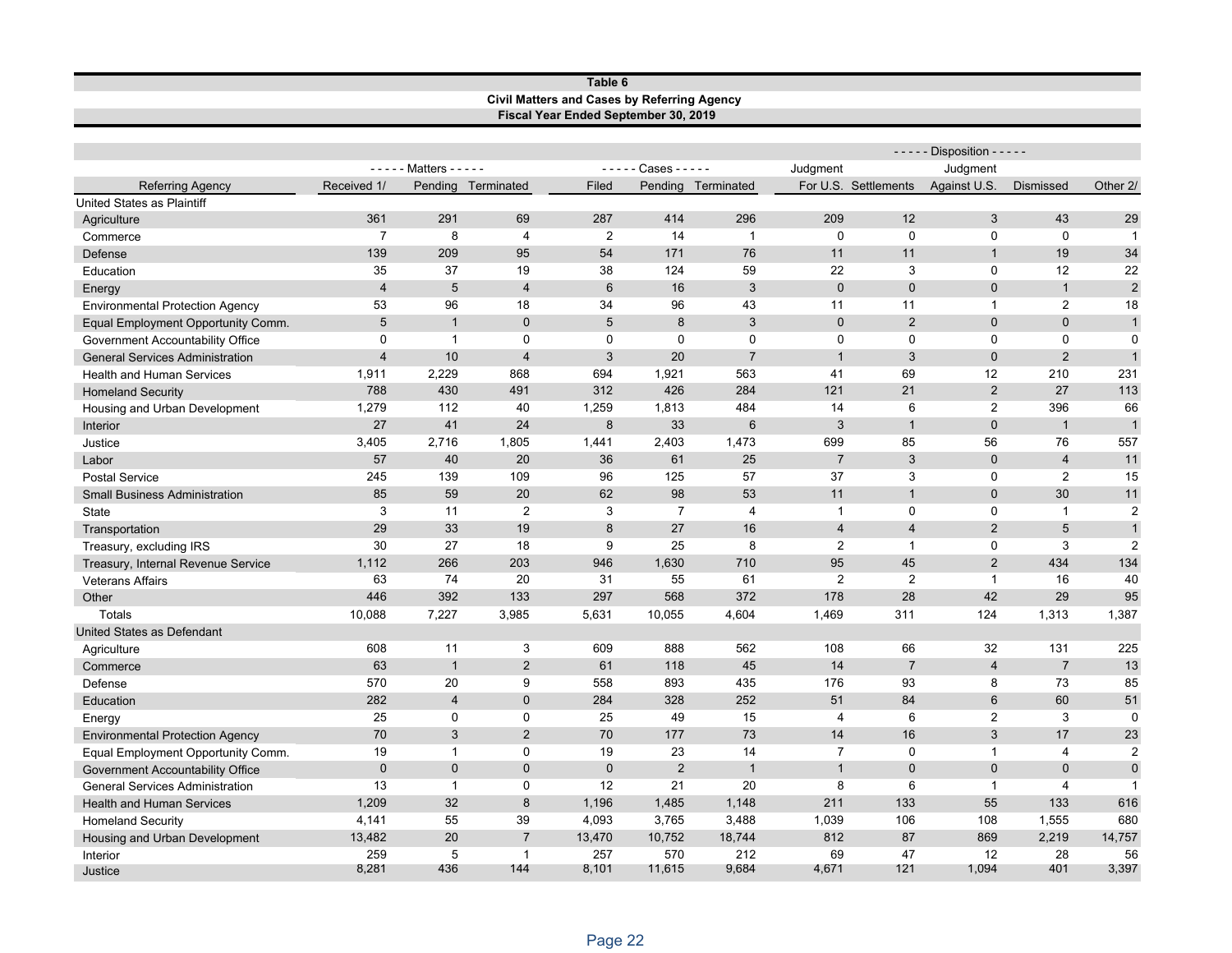|                                        |             |                   |                    | Table 6 (Continued) |                   |                    |                |                      |                                 |                  |                |
|----------------------------------------|-------------|-------------------|--------------------|---------------------|-------------------|--------------------|----------------|----------------------|---------------------------------|------------------|----------------|
|                                        |             |                   |                    |                     |                   |                    |                |                      | - - - - - Disposition - - - - - |                  |                |
|                                        | $- - - -$   | Matters - - - - - |                    |                     | $---$ Cases $---$ |                    | Judgment       |                      | Judgment                        |                  |                |
| <b>Referring Agency</b>                | Received 1/ |                   | Pending Terminated | Filed               |                   | Pending Terminated |                | For U.S. Settlements | Against U.S.                    | <b>Dismissed</b> | Other 2/       |
| United States as Defendant (Continued) |             |                   |                    |                     |                   |                    |                |                      |                                 |                  |                |
| Labor                                  | 70          | 5                 | 5                  | 67                  | 100               | 66                 | 22             | 5                    | 5                               | 9                | 25             |
| <b>Postal Service</b>                  | 718         | 20                | 13                 | 708                 | 1,050             | 562                | 185            | 176                  | 30                              | 86               | 85             |
| <b>Small Business Administration</b>   | 455         | 2                 | $\mathbf{1}$       | 453                 | 570               | 625                | 35             | 17                   | 41                              | 132              | 400            |
| <b>State</b>                           | 280         | $\mathbf{1}$      | $\mathbf{1}$       | 279                 | 346               | 130                | 31             | 12                   | 15                              | 45               | 27             |
| Transportation                         | 83          | $\overline{4}$    | $\mathbf{0}$       | 81                  | 128               | 71                 | 14             | 9                    | $\mathbf 0$                     | 17               | 31             |
| Treasury, excluding IRS                | 82          | $\mathbf 1$       | $\overline{4}$     | 80                  | 127               | 61                 | 20             | $\overline{4}$       | 3                               | 9                | 25             |
| Treasury, Internal Revenue Service     | 10,781      | 17                | 18                 | 10,775              | 15,426            | 21.111             | 1,042          | 415                  | 583                             | 2,111            | 16,960         |
| <b>Veterans Affairs</b>                | 694         | 21                | $\overline{7}$     | 684                 | 1,141             | 614                | 200            | 152                  | 19                              | 97               | 146            |
| Other                                  | 17,277      | 125               | 111                | 17,200              | 23,905            | 17,077             | 7,199          | 90                   | 6,231                           | 691              | 2,866          |
| <b>Totals</b>                          | 59,462      | 785               | 375                | 59,082              | 73,479            | 75,010             | 15,933         | 1,652                | 9,122                           | 7,832            | 40,471         |
| All Other Designations                 |             |                   |                    |                     |                   |                    |                |                      |                                 |                  |                |
| Agriculture                            | 450         | 29                | 8                  | 438                 | 474               | 373                | 6              | 253                  | $\overline{2}$                  | 16               | 96             |
| Commerce                               | 11          | $\overline{1}$    | $\overline{1}$     | 9                   | $\overline{7}$    | 9                  | $\overline{2}$ | $\overline{1}$       | $\pmb{0}$                       | $\mathbf{1}$     | 5              |
| Defense                                | 145         | 81                | 38                 | 91                  | 101               | 86                 | 12             | 30                   | 0                               | $\overline{7}$   | 37             |
| Education                              | 294         | $\overline{7}$    | $6\phantom{1}6$    | 296                 | 198               | 279                | 9              | 217                  | 2                               | 10               | 41             |
| Energy                                 | 5           | 6                 | $\overline{2}$     | 5                   | 10                | 3                  | $\mathbf 0$    | $\mathbf{1}$         | $\mathbf 0$                     | $\mathbf{1}$     | $\overline{1}$ |
| <b>Environmental Protection Agency</b> | 34          | 24                | $6\phantom{1}6$    | 28                  | 38                | 19                 | $\overline{2}$ | 8                    | $\mathbf{0}$                    | $\mathbf{0}$     | 9              |
| Equal Employment Opportunity Comm.     | $\mathbf 0$ | $\mathbf 0$       | 2                  | $\mathbf 0$         | $\overline{1}$    | $\overline{1}$     | $\mathbf 0$    | $\mathbf 0$          | $\mathbf 0$                     | $\mathbf 0$      | $\overline{1}$ |
| Government Accountability Office       | $\mathbf 0$ | $\mathbf 0$       | $\mathbf 0$        | $\mathbf 0$         | $\mathbf 0$       | $\mathbf{1}$       | $\mathbf 0$    | $\mathbf 0$          | $\mathbf 0$                     | $\mathbf{0}$     | $\overline{1}$ |
| <b>General Services Administration</b> | 5           | 5                 | $\mathbf{1}$       | 4                   | 5                 | 5                  | $\Omega$       | $\Omega$             | 0                               | $\Omega$         | 5              |
| <b>Health and Human Services</b>       | 375         | 1,058             | 196                | 169                 | 337               | 142                | 10             | 45                   | $\mathbf{1}$                    | 21               | 65             |
| <b>Homeland Security</b>               | 131         | 31                | 31                 | 109                 | 110               | 109                | 28             | 12                   | $\mathbf 0$                     | 19               | 50             |
| Housing and Urban Development          | 521         | 60                | 21                 | 511                 | 611               | 545                | 46             | 85                   | 9                               | 170              | 235            |
| Interior                               | 45          | 49                | 15                 | 26                  | 48                | 23                 | 5              | 5                    | $\mathbf{1}$                    | $\overline{2}$   | 10             |
| Justice                                | 2,617       | 2,572             | 1,137              | 1,246               | 1,170             | 1,253              | 155            | 41                   | 11                              | 36               | 1,010          |
| Labor                                  | 29          | 16                | 10                 | 16                  | 30                | 15                 | $\mathbf{1}$   | 5                    | $\mathbf{1}$                    | $\mathbf{1}$     | $\overline{7}$ |
| <b>Postal Service</b>                  | 50          | 18                | 13                 | 32                  | 24                | 35                 | 9              | $\overline{2}$       | $\mathbf{1}$                    | $\overline{4}$   | 19             |
| <b>Small Business Administration</b>   | 130         | 11                | 10                 | 123                 | 144               | 116                | 5              | 73                   | 3                               | 3                | 32             |
| <b>State</b>                           | 5           | $\overline{7}$    | 5                  | 3                   | $\boldsymbol{8}$  | 6                  | $\overline{1}$ | $\mathbf 0$          | $\mathbf 0$                     | $\overline{2}$   | $\mathbf{3}$   |
| Transportation                         | 20          | 13                | 3                  | 13                  | 15                | 14                 | $\overline{2}$ | 2                    | $\mathbf{1}$                    | $\mathbf{1}$     | 8              |
| Treasury, excluding IRS                | 32          | $\overline{4}$    | $\overline{7}$     | 27                  | 42                | 25                 | $\overline{4}$ | 2                    | $\mathbf{0}$                    | $\mathbf{1}$     | 18             |
| Treasury, Internal Revenue Service     | 6,815       | 53                | 43                 | 6,776               | 5,493             | 6,551              | 118            | 5,195                | 14                              | 313              | 911            |
| <b>Veterans Affairs</b>                | 75          | 41                | 21                 | 56                  | 58                | 51                 | 10             | 13                   | $\mathbf 0$                     | $\overline{2}$   | 26             |
| Other                                  | 563         | 578               | 174                | 338                 | 401               | 290                | 59             | 91                   | 12                              | 19               | 109            |
| <b>Totals</b>                          | 12,352      | 4,664             | 1,750              | 10,316              | 9,325             | 9,951              | 484            | 6,081                | 58                              | 629              | 2,699          |
| <b>Grand Totals</b>                    | 81.902      | 12.676            | 6.110              | 75.029              | 92.859            | 89.565             | 17.886         | 8.044                | 9.304                           | 9.774            | 44,557         |

1/ INCLUDES ALL PROCEEDINGS ON WHICH AUSAS SPEND ONE HOUR OR MORE OF TIME. MATTERS ARE PROCEEDINGS NOT YET IN COURT.

2/ INCLUDES TRANSFERS, DISMISSALS OTHER THAN BY COURT, AND PROCEEDINGS SUSPENDED FOR ADMINSTRATIVE REASONS.

THE DATA PROVIDED WHERE THE UNITED STATES IS OTHERWISE DESIGNATED INCLUDES COUNSEL FOR THIRD PARTIES, AMICUS, CREDITOR, INTERVENOR, AND OTHER APPEARANCES BY THE U.S. ATTORNEY.

DATA ON THIS TABLE INCLUDES LAND ACQUISITION AND OTHER CIVIL ACTIONS IN U.S. DISTRICT, BANKRUPTCY, AND STATE COURTS.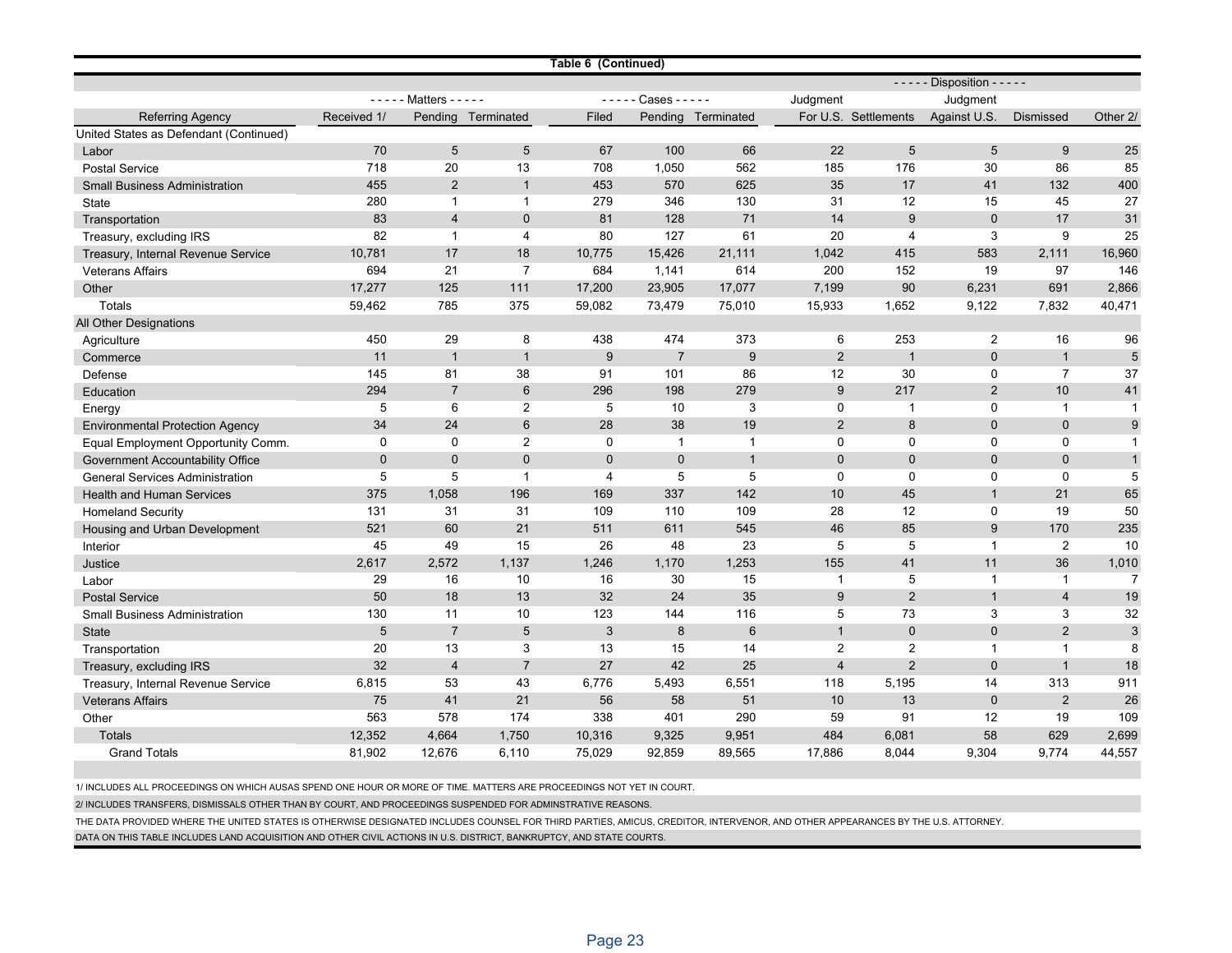| Fiscal Year Ended September 30, 2019<br>- Criminal Closed - - - - -<br>- Civil Closed - - - - -<br>$- - -$<br>$- - -$<br>Criminal Filed/<br>Civil Filed/<br>In Favor of<br>Against<br>In Favor of<br>Against<br>U.S.<br>U.S.<br>U.S.<br>U.S.<br><b>District</b><br>Responded to<br>Other 1/<br>Total<br>Responded to<br>Other 2/<br>Total<br>6<br>23<br>23<br>0<br>5<br>28<br>$\overline{7}$<br>$\mathbf{1}$<br>3<br>10<br>Alabama, Middle<br>46<br>31<br>13<br>44<br>35<br>35<br>$\mathbf 0$<br>13<br>48<br>$\mathbf 0$<br>Alabama, Northern<br>53<br>27<br>3<br>$\overline{c}$<br>32<br>$20\,$<br>8<br>$\mathbf{1}$<br>$\mathbf 0$<br>9<br>Alabama, Southern<br>$\mathbf 0$<br>6<br>8<br>13<br>13<br>19<br>16<br>5<br>$\mathbf{1}$<br>$\overline{2}$<br>Alaska<br>135<br>120<br>15<br>24<br>159<br>44<br>36<br>$\overline{4}$<br>12<br>52<br>Arizona<br>30<br>34<br>6<br>$\overline{2}$<br>13<br>$\mathbf{1}$<br>14<br>$\mathbf{1}$<br>41<br>$\mathbf 0$<br>Arkansas, Eastern<br>$10$<br>57<br>$\mathbf 0$<br>44<br>46<br>$\mathbf{1}$<br>0<br>0<br>$\mathbf{1}$<br>$\overline{\mathbf{1}}$<br>Arkansas, Western<br>221<br>22<br>8<br>58<br>138<br>2<br>177<br>251<br>8<br>148<br>California, Central<br>3<br>$\mathbf 0$<br>9<br>3<br>76<br>83<br>86<br>67<br>57<br>69<br>California, Eastern<br>34<br>45<br>$\overline{5}$<br>$\overline{4}$<br>54<br>24<br>$\overline{2}$<br>$10$<br>$\sqrt{3}$<br>29<br>California, Northern<br>$\overline{7}$<br>165<br>127<br>23<br>$\mathbf 0$<br>150<br>13<br>30<br>$\mathbf 0$<br>37<br>California, Southern<br>68<br>60<br>5<br>6<br>71<br>33<br>38<br>$\overline{4}$<br>46<br>Colorado<br>$\overline{4}$<br>29<br>22<br>3<br>16<br>21<br>4<br>4<br>16<br>$\mathbf{1}$<br>26<br>Connecticut<br>6<br>$6\phantom{1}$<br>2<br>8<br>$\mathbf 0$<br>$\overline{2}$<br>$\mathbf 0$<br>$\overline{2}$<br>$\mathbf 0$<br>$\mathbf 0$<br>Delaware |                      |    |    |   |    |    | Appeals Filed/Responded to and Closed by United States Attorneys |    |   |    |    |
|--------------------------------------------------------------------------------------------------------------------------------------------------------------------------------------------------------------------------------------------------------------------------------------------------------------------------------------------------------------------------------------------------------------------------------------------------------------------------------------------------------------------------------------------------------------------------------------------------------------------------------------------------------------------------------------------------------------------------------------------------------------------------------------------------------------------------------------------------------------------------------------------------------------------------------------------------------------------------------------------------------------------------------------------------------------------------------------------------------------------------------------------------------------------------------------------------------------------------------------------------------------------------------------------------------------------------------------------------------------------------------------------------------------------------------------------------------------------------------------------------------------------------------------------------------------------------------------------------------------------------------------------------------------------------------------------------------------------------------------------------------------------------------------------------------------------------------------------------------------------------------------|----------------------|----|----|---|----|----|------------------------------------------------------------------|----|---|----|----|
|                                                                                                                                                                                                                                                                                                                                                                                                                                                                                                                                                                                                                                                                                                                                                                                                                                                                                                                                                                                                                                                                                                                                                                                                                                                                                                                                                                                                                                                                                                                                                                                                                                                                                                                                                                                                                                                                                      |                      |    |    |   |    |    |                                                                  |    |   |    |    |
|                                                                                                                                                                                                                                                                                                                                                                                                                                                                                                                                                                                                                                                                                                                                                                                                                                                                                                                                                                                                                                                                                                                                                                                                                                                                                                                                                                                                                                                                                                                                                                                                                                                                                                                                                                                                                                                                                      |                      |    |    |   |    |    |                                                                  |    |   |    |    |
|                                                                                                                                                                                                                                                                                                                                                                                                                                                                                                                                                                                                                                                                                                                                                                                                                                                                                                                                                                                                                                                                                                                                                                                                                                                                                                                                                                                                                                                                                                                                                                                                                                                                                                                                                                                                                                                                                      |                      |    |    |   |    |    |                                                                  |    |   |    |    |
|                                                                                                                                                                                                                                                                                                                                                                                                                                                                                                                                                                                                                                                                                                                                                                                                                                                                                                                                                                                                                                                                                                                                                                                                                                                                                                                                                                                                                                                                                                                                                                                                                                                                                                                                                                                                                                                                                      |                      |    |    |   |    |    |                                                                  |    |   |    |    |
|                                                                                                                                                                                                                                                                                                                                                                                                                                                                                                                                                                                                                                                                                                                                                                                                                                                                                                                                                                                                                                                                                                                                                                                                                                                                                                                                                                                                                                                                                                                                                                                                                                                                                                                                                                                                                                                                                      |                      |    |    |   |    |    |                                                                  |    |   |    |    |
|                                                                                                                                                                                                                                                                                                                                                                                                                                                                                                                                                                                                                                                                                                                                                                                                                                                                                                                                                                                                                                                                                                                                                                                                                                                                                                                                                                                                                                                                                                                                                                                                                                                                                                                                                                                                                                                                                      |                      |    |    |   |    |    |                                                                  |    |   |    |    |
|                                                                                                                                                                                                                                                                                                                                                                                                                                                                                                                                                                                                                                                                                                                                                                                                                                                                                                                                                                                                                                                                                                                                                                                                                                                                                                                                                                                                                                                                                                                                                                                                                                                                                                                                                                                                                                                                                      |                      |    |    |   |    |    |                                                                  |    |   |    |    |
|                                                                                                                                                                                                                                                                                                                                                                                                                                                                                                                                                                                                                                                                                                                                                                                                                                                                                                                                                                                                                                                                                                                                                                                                                                                                                                                                                                                                                                                                                                                                                                                                                                                                                                                                                                                                                                                                                      |                      |    |    |   |    |    |                                                                  |    |   |    |    |
|                                                                                                                                                                                                                                                                                                                                                                                                                                                                                                                                                                                                                                                                                                                                                                                                                                                                                                                                                                                                                                                                                                                                                                                                                                                                                                                                                                                                                                                                                                                                                                                                                                                                                                                                                                                                                                                                                      |                      |    |    |   |    |    |                                                                  |    |   |    |    |
|                                                                                                                                                                                                                                                                                                                                                                                                                                                                                                                                                                                                                                                                                                                                                                                                                                                                                                                                                                                                                                                                                                                                                                                                                                                                                                                                                                                                                                                                                                                                                                                                                                                                                                                                                                                                                                                                                      |                      |    |    |   |    |    |                                                                  |    |   |    |    |
|                                                                                                                                                                                                                                                                                                                                                                                                                                                                                                                                                                                                                                                                                                                                                                                                                                                                                                                                                                                                                                                                                                                                                                                                                                                                                                                                                                                                                                                                                                                                                                                                                                                                                                                                                                                                                                                                                      |                      |    |    |   |    |    |                                                                  |    |   |    |    |
|                                                                                                                                                                                                                                                                                                                                                                                                                                                                                                                                                                                                                                                                                                                                                                                                                                                                                                                                                                                                                                                                                                                                                                                                                                                                                                                                                                                                                                                                                                                                                                                                                                                                                                                                                                                                                                                                                      |                      |    |    |   |    |    |                                                                  |    |   |    |    |
|                                                                                                                                                                                                                                                                                                                                                                                                                                                                                                                                                                                                                                                                                                                                                                                                                                                                                                                                                                                                                                                                                                                                                                                                                                                                                                                                                                                                                                                                                                                                                                                                                                                                                                                                                                                                                                                                                      |                      |    |    |   |    |    |                                                                  |    |   |    |    |
|                                                                                                                                                                                                                                                                                                                                                                                                                                                                                                                                                                                                                                                                                                                                                                                                                                                                                                                                                                                                                                                                                                                                                                                                                                                                                                                                                                                                                                                                                                                                                                                                                                                                                                                                                                                                                                                                                      |                      |    |    |   |    |    |                                                                  |    |   |    |    |
|                                                                                                                                                                                                                                                                                                                                                                                                                                                                                                                                                                                                                                                                                                                                                                                                                                                                                                                                                                                                                                                                                                                                                                                                                                                                                                                                                                                                                                                                                                                                                                                                                                                                                                                                                                                                                                                                                      |                      |    |    |   |    |    |                                                                  |    |   |    |    |
|                                                                                                                                                                                                                                                                                                                                                                                                                                                                                                                                                                                                                                                                                                                                                                                                                                                                                                                                                                                                                                                                                                                                                                                                                                                                                                                                                                                                                                                                                                                                                                                                                                                                                                                                                                                                                                                                                      |                      |    |    |   |    |    |                                                                  |    |   |    |    |
|                                                                                                                                                                                                                                                                                                                                                                                                                                                                                                                                                                                                                                                                                                                                                                                                                                                                                                                                                                                                                                                                                                                                                                                                                                                                                                                                                                                                                                                                                                                                                                                                                                                                                                                                                                                                                                                                                      |                      |    |    |   |    |    |                                                                  |    |   |    |    |
|                                                                                                                                                                                                                                                                                                                                                                                                                                                                                                                                                                                                                                                                                                                                                                                                                                                                                                                                                                                                                                                                                                                                                                                                                                                                                                                                                                                                                                                                                                                                                                                                                                                                                                                                                                                                                                                                                      |                      |    |    |   |    |    |                                                                  |    |   |    |    |
|                                                                                                                                                                                                                                                                                                                                                                                                                                                                                                                                                                                                                                                                                                                                                                                                                                                                                                                                                                                                                                                                                                                                                                                                                                                                                                                                                                                                                                                                                                                                                                                                                                                                                                                                                                                                                                                                                      |                      |    |    |   |    |    |                                                                  |    |   |    |    |
|                                                                                                                                                                                                                                                                                                                                                                                                                                                                                                                                                                                                                                                                                                                                                                                                                                                                                                                                                                                                                                                                                                                                                                                                                                                                                                                                                                                                                                                                                                                                                                                                                                                                                                                                                                                                                                                                                      | District of Columbia | 55 | 26 | 3 | 18 | 47 | 92                                                               | 56 | 2 | 12 | 70 |
| 239<br>160<br>10<br>64<br>234<br>152<br>48<br>8<br>130<br>186<br>Florida, Middle                                                                                                                                                                                                                                                                                                                                                                                                                                                                                                                                                                                                                                                                                                                                                                                                                                                                                                                                                                                                                                                                                                                                                                                                                                                                                                                                                                                                                                                                                                                                                                                                                                                                                                                                                                                                     |                      |    |    |   |    |    |                                                                  |    |   |    |    |
| 30<br>32<br>$\overline{2}$<br>12<br>51<br>51<br>0<br>16<br>67<br>46<br>Florida, Northern                                                                                                                                                                                                                                                                                                                                                                                                                                                                                                                                                                                                                                                                                                                                                                                                                                                                                                                                                                                                                                                                                                                                                                                                                                                                                                                                                                                                                                                                                                                                                                                                                                                                                                                                                                                             |                      |    |    |   |    |    |                                                                  |    |   |    |    |
| 283<br>6<br>$\mathbf{1}$<br>291<br>3<br>284<br>146<br>212<br>$\mathbf 0$<br>215<br>Florida, Southern                                                                                                                                                                                                                                                                                                                                                                                                                                                                                                                                                                                                                                                                                                                                                                                                                                                                                                                                                                                                                                                                                                                                                                                                                                                                                                                                                                                                                                                                                                                                                                                                                                                                                                                                                                                 |                      |    |    |   |    |    |                                                                  |    |   |    |    |
| 5<br>45<br>0<br>$\mathbf{1}$<br>6<br>15<br>3<br>0<br>$\overline{\mathbf{A}}$<br>Georgia, Middle<br>$\mathbf{1}$                                                                                                                                                                                                                                                                                                                                                                                                                                                                                                                                                                                                                                                                                                                                                                                                                                                                                                                                                                                                                                                                                                                                                                                                                                                                                                                                                                                                                                                                                                                                                                                                                                                                                                                                                                      |                      |    |    |   |    |    |                                                                  |    |   |    |    |
| 67<br>65<br>3<br>$\mathbf{1}$<br>69<br>43<br>51<br>$\overline{4}$<br>$6\phantom{1}6$<br>61<br>Georgia, Northern                                                                                                                                                                                                                                                                                                                                                                                                                                                                                                                                                                                                                                                                                                                                                                                                                                                                                                                                                                                                                                                                                                                                                                                                                                                                                                                                                                                                                                                                                                                                                                                                                                                                                                                                                                      |                      |    |    |   |    |    |                                                                  |    |   |    |    |
| 21<br>18<br>11<br>29<br>$\overline{7}$<br>11<br>19<br>0<br>16<br>$\mathbf{1}$<br>Georgia, Southern                                                                                                                                                                                                                                                                                                                                                                                                                                                                                                                                                                                                                                                                                                                                                                                                                                                                                                                                                                                                                                                                                                                                                                                                                                                                                                                                                                                                                                                                                                                                                                                                                                                                                                                                                                                   |                      |    |    |   |    |    |                                                                  |    |   |    |    |
| $\mathbf{1}$<br>$\overline{2}$<br>$\mathbf{1}$<br>$\mathbf{1}$<br>$\mathbf{1}$<br>$\mathbf 0$<br>$\mathbf 0$<br>$\mathbf 0$<br>$\mathbf 0$<br>$\overline{1}$<br>Guam                                                                                                                                                                                                                                                                                                                                                                                                                                                                                                                                                                                                                                                                                                                                                                                                                                                                                                                                                                                                                                                                                                                                                                                                                                                                                                                                                                                                                                                                                                                                                                                                                                                                                                                 |                      |    |    |   |    |    |                                                                  |    |   |    |    |
| $\mathbf{2}$<br>24<br>22<br>0<br>23<br>22<br>17<br>$\overline{4}$<br>23<br>$\mathbf{1}$<br>Hawaii                                                                                                                                                                                                                                                                                                                                                                                                                                                                                                                                                                                                                                                                                                                                                                                                                                                                                                                                                                                                                                                                                                                                                                                                                                                                                                                                                                                                                                                                                                                                                                                                                                                                                                                                                                                    |                      |    |    |   |    |    |                                                                  |    |   |    |    |
| 27<br>21<br>$\mathbf{3}$<br>$\boldsymbol{9}$<br>33<br>$\overline{7}$<br>$\overline{7}$<br>5<br>12<br>$\mathbf 0$<br>Idaho                                                                                                                                                                                                                                                                                                                                                                                                                                                                                                                                                                                                                                                                                                                                                                                                                                                                                                                                                                                                                                                                                                                                                                                                                                                                                                                                                                                                                                                                                                                                                                                                                                                                                                                                                            |                      |    |    |   |    |    |                                                                  |    |   |    |    |
| 53<br>29<br>5<br>9<br>43<br>30<br>20<br>16<br>$\mathbf{1}$<br>3<br>Illinois, Central                                                                                                                                                                                                                                                                                                                                                                                                                                                                                                                                                                                                                                                                                                                                                                                                                                                                                                                                                                                                                                                                                                                                                                                                                                                                                                                                                                                                                                                                                                                                                                                                                                                                                                                                                                                                 |                      |    |    |   |    |    |                                                                  |    |   |    |    |
| 102<br>18<br>6<br>37<br>43<br>108<br>126<br>55<br>5<br>$\overline{1}$<br>Illinois, Northern                                                                                                                                                                                                                                                                                                                                                                                                                                                                                                                                                                                                                                                                                                                                                                                                                                                                                                                                                                                                                                                                                                                                                                                                                                                                                                                                                                                                                                                                                                                                                                                                                                                                                                                                                                                          |                      |    |    |   |    |    |                                                                  |    |   |    |    |
| 32<br>28<br>33<br>32<br>19<br>5<br>25<br>Illinois, Southern<br>$\mathbf{1}$<br>4<br>$\mathbf{1}$                                                                                                                                                                                                                                                                                                                                                                                                                                                                                                                                                                                                                                                                                                                                                                                                                                                                                                                                                                                                                                                                                                                                                                                                                                                                                                                                                                                                                                                                                                                                                                                                                                                                                                                                                                                     |                      |    |    |   |    |    |                                                                  |    |   |    |    |
| 29<br>26<br>$\overline{2}$<br>3<br>31<br>29<br>12<br>8<br>26<br>6<br>Indiana, Northern                                                                                                                                                                                                                                                                                                                                                                                                                                                                                                                                                                                                                                                                                                                                                                                                                                                                                                                                                                                                                                                                                                                                                                                                                                                                                                                                                                                                                                                                                                                                                                                                                                                                                                                                                                                               |                      |    |    |   |    |    |                                                                  |    |   |    |    |
| 3<br>0<br>8<br>0<br>3<br>6<br>11<br>14<br>6<br>9<br>Indiana, Southern                                                                                                                                                                                                                                                                                                                                                                                                                                                                                                                                                                                                                                                                                                                                                                                                                                                                                                                                                                                                                                                                                                                                                                                                                                                                                                                                                                                                                                                                                                                                                                                                                                                                                                                                                                                                                |                      |    |    |   |    |    |                                                                  |    |   |    |    |
| 97<br>$\pmb{0}$<br>$\sqrt{5}$<br>102<br>25<br>$\pmb{0}$<br>101<br>43<br>$\mathbf{1}$<br>44<br>Iowa, Northern                                                                                                                                                                                                                                                                                                                                                                                                                                                                                                                                                                                                                                                                                                                                                                                                                                                                                                                                                                                                                                                                                                                                                                                                                                                                                                                                                                                                                                                                                                                                                                                                                                                                                                                                                                         |                      |    |    |   |    |    |                                                                  |    |   |    |    |
| 11<br>136<br>66<br>78<br>27<br>19<br>0<br>$\mathbf{1}$<br>20<br>$\mathbf{1}$<br>Iowa, Southern                                                                                                                                                                                                                                                                                                                                                                                                                                                                                                                                                                                                                                                                                                                                                                                                                                                                                                                                                                                                                                                                                                                                                                                                                                                                                                                                                                                                                                                                                                                                                                                                                                                                                                                                                                                       |                      |    |    |   |    |    |                                                                  |    |   |    |    |
| 57<br>54<br>$\boldsymbol{9}$<br>$\,6\,$<br>69<br>24<br>29<br>34<br>$\mathbf{1}$<br>$\overline{4}$<br>Kansas                                                                                                                                                                                                                                                                                                                                                                                                                                                                                                                                                                                                                                                                                                                                                                                                                                                                                                                                                                                                                                                                                                                                                                                                                                                                                                                                                                                                                                                                                                                                                                                                                                                                                                                                                                          |                      |    |    |   |    |    |                                                                  |    |   |    |    |
| 130<br>5<br>$\mathbf 0$<br>71<br>3<br>89<br>94<br>67<br>$\mathbf{1}$<br>75<br>Kentucky, Eastern                                                                                                                                                                                                                                                                                                                                                                                                                                                                                                                                                                                                                                                                                                                                                                                                                                                                                                                                                                                                                                                                                                                                                                                                                                                                                                                                                                                                                                                                                                                                                                                                                                                                                                                                                                                      |                      |    |    |   |    |    |                                                                  |    |   |    |    |

**Table 7**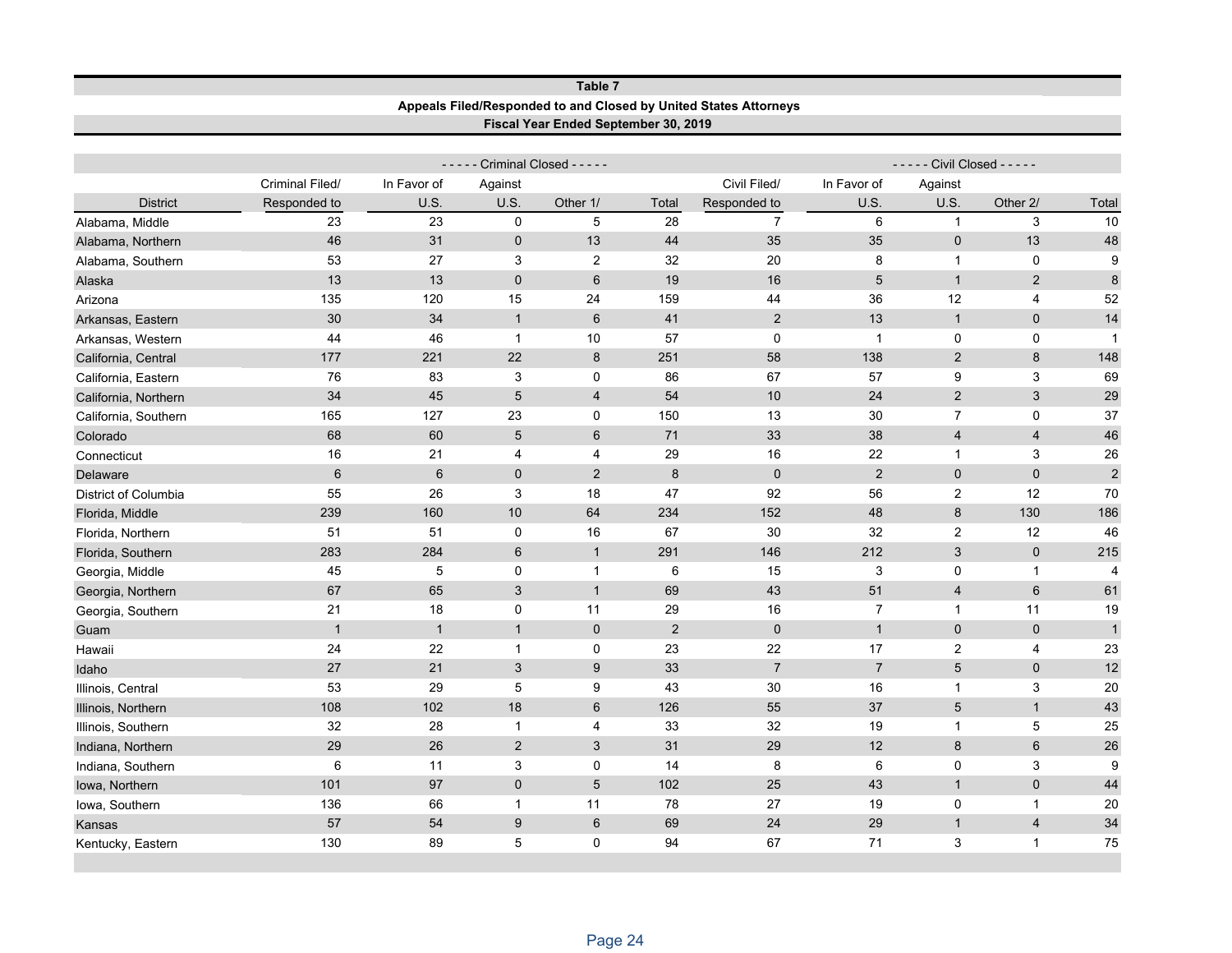#### **Table 7 (Continued)**

|                          |                 |                  | - Criminal Closed - - - - - |                         | - Civil Closed - - - - -<br>$- - -$ |                |                  |                |                |                |
|--------------------------|-----------------|------------------|-----------------------------|-------------------------|-------------------------------------|----------------|------------------|----------------|----------------|----------------|
|                          | Criminal Filed/ | In Favor of      | Against                     |                         |                                     | Civil Filed/   | In Favor of      | Against        |                |                |
| <b>District</b>          | Responded to    | U.S.             | U.S.                        | Other 1/                | Total                               | Responded to   | U.S.             | U.S.           | Other 2/       | Total          |
| Kentucky, Western        | 24              | $\,6$            | $\mathbf{1}$                | 2                       | 9                                   | 25             | $\sqrt{2}$       | $\mathbf{1}$   | 2              | $\overline{5}$ |
| Louisiana, Eastern       | 29              | 20               | 2                           | 17                      | 39                                  | 23             | 18               | $\mathbf 0$    | 11             | 29             |
| Louisiana, Middle        | 24              | 11               | $\mathbf{1}$                | 18                      | 30                                  | 5              | $\overline{2}$   | 0              | 5              | $\overline{7}$ |
| Louisiana, Western       | 59              | 49               | $\mathfrak{Z}$              | 16                      | 68                                  | 13             | $\boldsymbol{9}$ | $\mathbf{1}$   | 14             | 24             |
| Maine                    | 24              | 20               | $\overline{2}$              | 5                       | 27                                  | 11             | $\overline{7}$   | 0              | $\overline{2}$ | 9              |
| Maryland                 | 28              | 16               | 2                           | $6\phantom{1}$          | 24                                  | $10$           | 11               | $\mathbf{1}$   | $\sqrt{3}$     | 15             |
| Massachusetts            | 59              | 56               | $\mathbf{1}$                | 11                      | 68                                  | 14             | 15               | $\mathbf{1}$   | $\mathbf{1}$   | 17             |
| Michigan, Eastern        | 66              | 55               | $\mathbf{1}$                | 32                      | 88                                  | 19             | 20               | $\pmb{0}$      | $\overline{4}$ | 24             |
| Michigan, Western        | 91              | 69               | $\overline{1}$              | 9                       | 79                                  | 14             | $\overline{7}$   | $\mathbf{1}$   | $\overline{2}$ | 10             |
| Minnesota                | 65              | 61               | $\overline{4}$              | $\mathbf 0$             | 65                                  | 51             | 30               | $\mathbf{1}$   | $\mathbf{1}$   | 32             |
| Mississippi, Northern    | 10              | 13               | $\mathbf{1}$                | $\overline{2}$          | 16                                  | 14             | 9                | 0              | $\overline{2}$ | 11             |
| Mississippi, Southern    | 55              | 24               | $\overline{2}$              | 22                      | 48                                  | 23             | 9                | $\overline{2}$ | $\overline{7}$ | 18             |
| Missouri, Eastern        | 29              | 82               | $\overline{c}$              | $\mathbf 0$             | 84                                  | 6              | 3                | 0              | $\overline{c}$ | 5              |
| Missouri, Western        | 152             | 137              | 4                           | 12                      | 153                                 | 97             | 89               | 5              | 3              | 97             |
| Montana                  | 44              | 34               | $\mathbf{1}$                | 10                      | 45                                  | 15             | 6                | 0              | 2              | 8              |
| Nebraska                 | 29              | 29               | $\mathfrak{S}$              | $\mathfrak{S}$          | 35                                  | 12             | 21               | $\mathbf{1}$   | $\overline{1}$ | 23             |
| Nevada                   | 67              | 55               | 6                           | 16                      | 77                                  | 18             | 12               | 4              | 10             | 26             |
| New Hampshire            | $20\,$          | $\boldsymbol{9}$ | $\mathbf{1}$                | $\mathbf{1}$            | 11                                  | $11$           | $\mathfrak{S}$   | $\mathbf{1}$   | 2              | $\,6\,$        |
| New Jersey               | 67              | 22               | $\overline{c}$              | 0                       | 24                                  | 32             | 14               | 0              | 0              | 14             |
| <b>New Mexico</b>        | 71              | 52               | $\overline{2}$              | $\bf 8$                 | 62                                  | 20             | 17               | $\overline{2}$ | $\overline{5}$ | 24             |
| New York, Eastern        | 92              | 73               | 15                          | 22                      | 110                                 | 51             | 31               | 5              | 13             | 49             |
| New York, Northern       | 72              | 61               | 14                          | $\mathbf 0$             | 75                                  | 33             | 27               | $\mathbf 0$    | 17             | 44             |
| New York, Southern       | 32              | 26               | $\mathbf 0$                 | $\mathbf{1}$            | 27                                  | 48             | 10               | $\overline{2}$ | 73             | 85             |
| New York, Western        | 65              | 51               | $\overline{4}$              | 10                      | 65                                  | 18             | 11               | 3              | 6              | 20             |
| North Carolina, Eastern  | 176             | 122              | 6                           | 13                      | 141                                 | 32             | 19               | 0              | $\overline{2}$ | 21             |
| North Carolina, Middle   | 115             | 77               | $\mathbf{1}$                | 9                       | 87                                  | $\overline{7}$ | 3                | $\mathbf{1}$   | $\mathbf{1}$   | 5              |
| North Carolina, Western  | 72              | 57               | 3                           | 12                      | 72                                  | 13             | 3                | 4              | $\overline{2}$ | 9              |
| North Dakota             | 27              | 15               | $\overline{2}$              | 6                       | 23                                  | 14             | 20               | $\overline{2}$ | $\mathbf{1}$   | 23             |
| Northern Mariana Islands | 0               | $\overline{1}$   | 0                           | 0                       | $\overline{1}$                      | 0              | 0                | 0              | 0              | 0              |
| Ohio, Northern           | 177             | 149              | 14                          | $\overline{2}$          | 165                                 | 47             | 40               | $\mathbf{1}$   | $\mathbf{1}$   | 42             |
| Ohio, Southern           | 48              | 34               | 3                           | 8                       | 45                                  | 4              | 6                | 0              | $\mathbf{1}$   | $\overline{7}$ |
| Oklahoma, Eastern        | 12              | $\boldsymbol{9}$ | $\sqrt{2}$                  | $\mathbf 0$             | 11                                  | $\pmb{0}$      | $\mathbf{1}$     | $\mathbf 0$    | $\mathbf 0$    | $\mathbf{1}$   |
| Oklahoma, Northern       | 15              | 11               | 0                           | $\overline{7}$          | 18                                  | 8              | 12               | $\overline{2}$ | $\mathbf{1}$   | 15             |
| Oklahoma, Western        | 28              | 24               | $\mathbf{1}$                | $\overline{\mathbf{4}}$ | 29                                  | 12             | 16               | $\overline{2}$ | $\mathbf 0$    | 18             |
| Oregon                   | 42              | 14               | $\overline{2}$              | 17                      | 33                                  | 46             | 61               | 6              | 6              | 73             |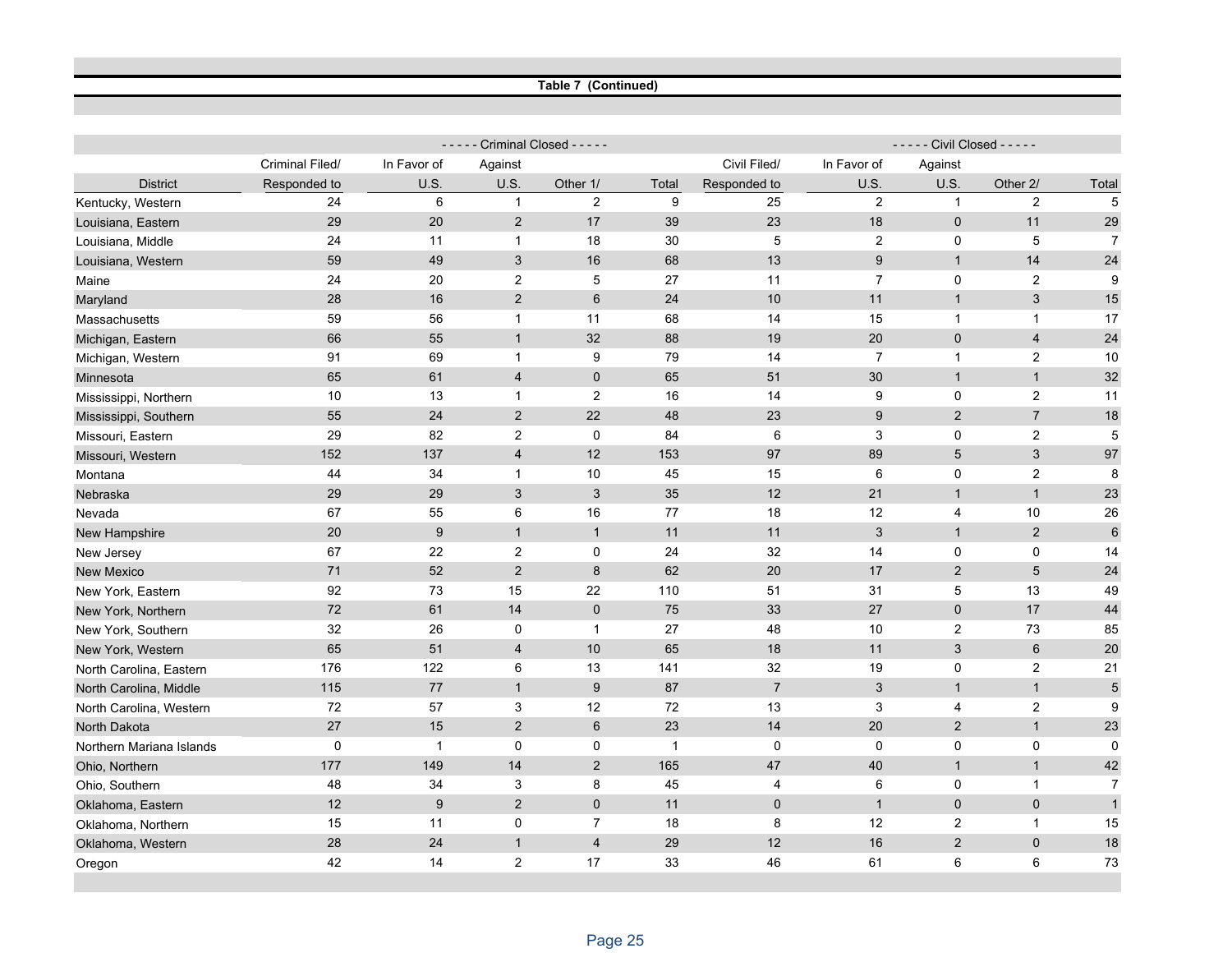#### **Table 7 (Continued)**

|                         |                 | Criminal Closed - - - - -<br>- Civil Closed - - - - -<br>$- - -$<br>- - - |                |                |       |                |                |                |                |                |
|-------------------------|-----------------|---------------------------------------------------------------------------|----------------|----------------|-------|----------------|----------------|----------------|----------------|----------------|
|                         | Criminal Filed/ | In Favor of                                                               | Against        |                |       | Civil Filed/   | In Favor of    | Against        |                |                |
| <b>District</b>         | Responded to    | U.S.                                                                      | U.S.           | Other 1/       | Total | Responded to   | U.S.           | U.S.           | Other 2/       | Total          |
| Pennsylvania, Eastern   | 82              | 72                                                                        | 13             | $\overline{2}$ | 87    | 72             | 61             | $\mathbf{1}$   | 2              | 64             |
| Pennsylvania, Middle    | 77              | 40                                                                        | 3              | $\overline{4}$ | 47    | 44             | 39             | 3              | $\mathbf 0$    | 42             |
| Pennsylvania, Western   | 65              | 42                                                                        | $\mathbf{1}$   | 21             | 64    | 24             | 16             | $\mathbf{1}$   | 9              | 26             |
| Puerto Rico             | 153             | 120                                                                       | 20             | 19             | 159   | 65             | 35             | 4              | 4              | 43             |
| Rhode Island            | 10              | 10                                                                        | $\mathbf{0}$   | $\mathbf{1}$   | 11    | 3              | $\overline{7}$ | $\mathbf 0$    | $\mathbf{0}$   | $\overline{7}$ |
| South Carolina          | 147             | 84                                                                        | 13             | $\overline{2}$ | 99    | 88             | 62             | 8              | 4              | 74             |
| South Dakota            | 49              | 48                                                                        | 2              | $6\phantom{1}$ | 56    | 12             | 14             | $\mathbf{1}$   | $\overline{1}$ | 16             |
| Tennessee, Eastern      | 86              | 46                                                                        | 6              | $\overline{7}$ | 59    | 56             | 30             | $\overline{2}$ | 3              | 35             |
| Tennessee, Middle       | 18              | 16                                                                        | $\mathbf 1$    | $\overline{4}$ | 21    | $\sqrt{5}$     | 9              | $\mathbf{1}$   | $\overline{2}$ | 12             |
| Tennessee, Western      | 73              | 31                                                                        | 10             | $\overline{7}$ | 48    | 17             | 12             | $\mathbf{1}$   | 2              | 15             |
| Texas, Eastern          | 52              | 47                                                                        | 2              | 16             | 65    | 31             | 28             | $\mathbf{0}$   | $5\phantom{1}$ | 33             |
| Texas, Northern         | 403             | 353                                                                       | 14             | 54             | 421   | 94             | 83             | $\overline{2}$ | 25             | 110            |
| Texas, Southern         | 411             | 498                                                                       | 28             | 15             | 541   | 5              | 2              | $\mathbf{0}$   | $\overline{4}$ | 6              |
| Texas, Western          | 472             | 284                                                                       | 22             | 77             | 383   | 64             | 89             | 2              | 3              | 94             |
| Utah                    | 18              | 12                                                                        | $\mathbf{1}$   | $6\phantom{1}$ | 19    | $\overline{4}$ | $\mathbf{1}$   | $\mathbf 0$    | 5              | $6\phantom{1}$ |
| Vermont                 | 11              | 6                                                                         | $\mathbf{1}$   | $\mathbf{1}$   | 8     | 3              | 4              | $\mathbf{1}$   | $\overline{2}$ | $\overline{7}$ |
| Virgin Islands          | 12              | 12                                                                        | $\mathbf{1}$   | 2              | 15    | 3              | 2              | $\mathbf{0}$   | $\mathbf{0}$   | 2              |
| Virginia, Eastern       | 22              | 34                                                                        | 5              | 4              | 43    | 56             | 44             | 5              | 8              | 57             |
| Virginia, Western       | 37              | 29                                                                        | 3              | 8              | 40    | 29             | 18             | $\overline{2}$ | 11             | 31             |
| Washington, Eastern     | 31              | 19                                                                        | 1              | 5              | 25    | 3              | $\overline{2}$ | 0              | 2              | 4              |
| Washington, Western     | 34              | 33                                                                        | 5              | $\overline{4}$ | 42    | 65             | 36             | 6              | 10             | 52             |
| West Virginia, Northern | 37              | 25                                                                        | $\mathbf{1}$   | $\mathbf{1}$   | 27    | 16             | 17             | $\mathbf{1}$   | 7              | 25             |
| West Virginia, Southern | 40              | 32                                                                        | 4              | $\mathbf 0$    | 36    | 19             | 18             | $\mathbf{1}$   | $\mathbf 0$    | 19             |
| Wisconsin, Eastern      | 25              | 22                                                                        | $\overline{4}$ | 13             | 39    | 9              | 8              | 2              | $\mathbf 1$    | 11             |
| Wisconsin, Western      | 50              | 37                                                                        | 5              | 3              | 45    | 11             | $\overline{4}$ | $\mathbf{1}$   | $\mathbf{0}$   | 5              |
| Wyoming                 | 16              | 20                                                                        | 1              | $\overline{4}$ | 25    | 12             | 14             | $\Omega$       | 5              | 19             |
| <b>All Districts</b>    | 6,768           | 5,528                                                                     | 429            | 842            | 6,799 | 2,717          | 2,320          | 182            | 561            | 3,063          |

1/ FOR FY 2019, OTHER CRIMINAL APPEALS CLOSED INCLUDES DISMISSED APPELLANT, FAVORABLE TO US, AND NOT FAVORABLE TO US.

2/ FOR FY 2019, OTHER CIVIL APPEALS CLOSED INCLUDES SETTLEMENT (ADR UTILIZED) AND SETTLEMENT (WITHOUT UTILIZATION OF ADR).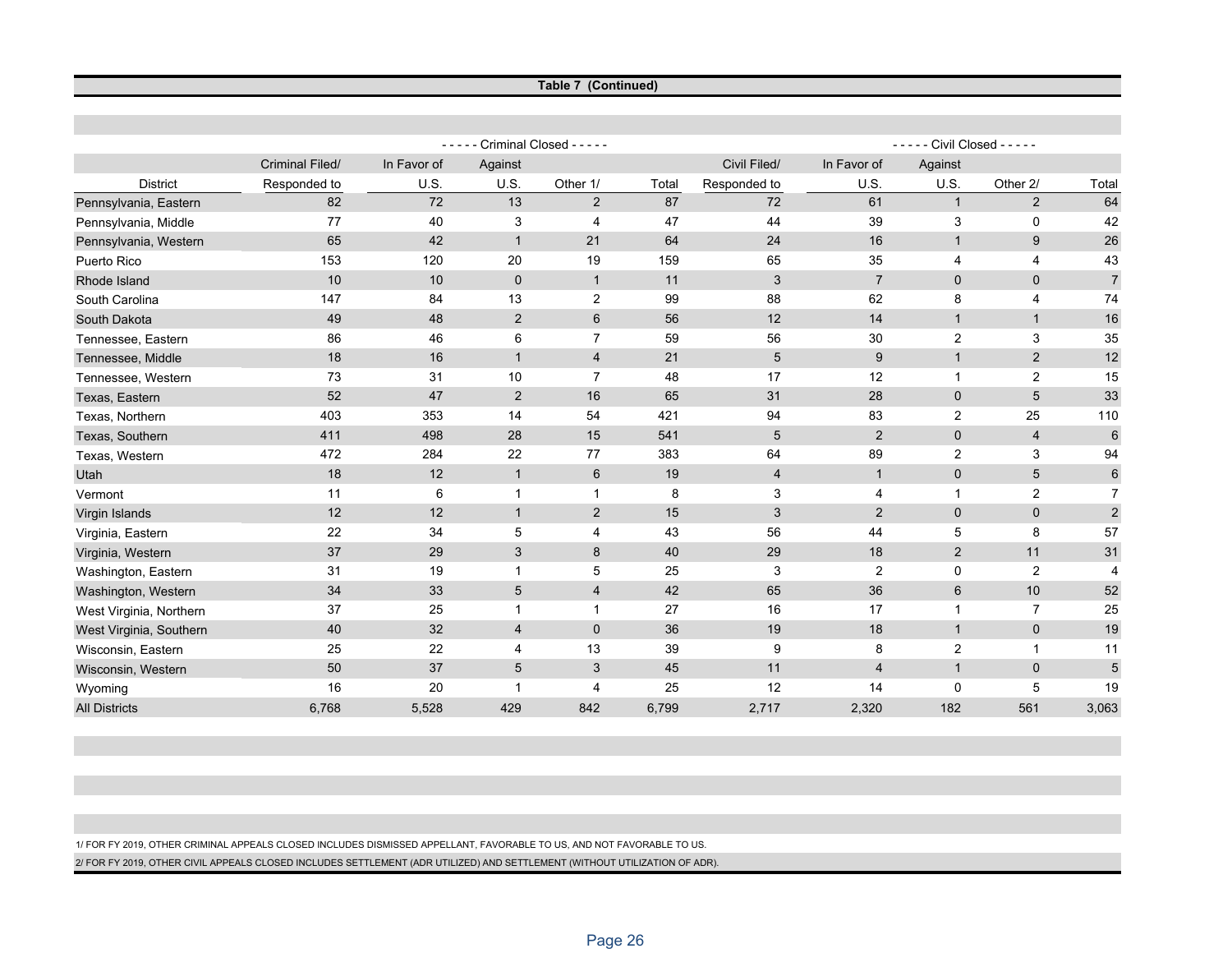| Table 8A                                                    |                  |                 |        |                                                 |                 |        |                    |                  |        |                   |  |  |
|-------------------------------------------------------------|------------------|-----------------|--------|-------------------------------------------------|-----------------|--------|--------------------|------------------|--------|-------------------|--|--|
| United States Attorney Debt Collection for Fiscal Year 2019 |                  |                 |        |                                                 |                 |        |                    |                  |        |                   |  |  |
|                                                             |                  |                 |        | <b>Criminal Debts Owed to the United States</b> |                 |        |                    |                  |        |                   |  |  |
|                                                             |                  |                 |        |                                                 |                 |        |                    |                  |        |                   |  |  |
|                                                             | <b>New</b>       | New Interest    | Debts  | Payments                                        | Other           | Debts  | Ending             | Ending           | Ending |                   |  |  |
| <b>District</b>                                             | Impositions      | Accrued         | Opened | Received                                        | Adjustments 1/  | Closed | Principal          | Interest/Costs   | Count  | Collectibility 2/ |  |  |
| Alabama, Middle                                             | \$7,136,810.00   | \$34,905.27     | 442    | \$486,854.63                                    | \$28,511.63     | 89     | \$54,196,405.18    | \$380,105.58     | 768    | \$14,039,667.32   |  |  |
| Alabama, Northern                                           | \$1,349,736.90   | \$317,581.77    | 612    | \$1,149,819.29                                  | \$2,761,814.56  | 292    | \$82,628,279.62    | \$3,852,117.39   | 2,197  | \$210,234.64      |  |  |
| Alabama, Southern                                           | \$626,569.66     | \$502.55        | 399    | \$238,122.49                                    | \$26,802.28     | 103    | \$26,716,228.76    | \$1,015,903.88   | 954    | \$1,381,442.30    |  |  |
| Alaska                                                      | \$2,153,534.59   | \$71,765.36     | 189    | \$493,909.42                                    | \$8,834.59      | 17     | \$12,089,006.07    | \$1,059,771.52   | 806    | \$4,458,491.88    |  |  |
| Arizona                                                     | \$22,529,861.15  | \$186,801.48    | 3,967  | \$2,140,867.72                                  | \$3,763,595.78  | 1,167  | \$153,364,837.62   | \$6,993,713.53   | 7,829  | \$3,388,461.79    |  |  |
| Arkansas, Eastern                                           | \$3,584,695.51   | \$28,692.75     | 580    | \$1,482,087.19                                  | \$72,617.08     | 72     | \$40,407,820.57    | \$366,997.21     | 1,129  | \$9,913,581.62    |  |  |
| Arkansas, Western                                           | \$2,796,237.59   | \$31,612.66     | 371    | \$502,525.65                                    | \$640,593.23    | 36     | \$33,826,548.07    | \$132,867.21     | 1,263  | \$4,415,426.36    |  |  |
| California, Central                                         | \$48,934,846.53  | \$3,544,053.19  | 1,973  | \$18,464,360.25                                 | \$10,385,430.19 | 1,145  | \$1,247,776,151.39 | \$72,852,810.51  | 4,573  | \$269,382,389.57  |  |  |
| California, Eastern                                         | \$10,927,029.91  | \$554,109.47    | 953    | \$6,277,269.80                                  | -\$264,249.98   | 218    | \$256,071,041.28   | \$13,223,379.75  | 2,404  | \$24,989,581.03   |  |  |
| California, Northern                                        | \$85,384,599.43  | \$1,785,363.45  | 768    | \$75,724,337.37                                 | \$8,572,191.15  | 127    | \$270,509,158.09   | \$27,030,851.99  | 2,164  | \$75,722,326.97   |  |  |
| California, Southern                                        | \$9,709,347.52   | \$681,288.62    | 5,685  | \$5,665,478.93                                  | \$10,988,936.95 | 2,598  | \$333,420,312.44   | \$5,051,771.16   | 6,824  | \$203,124,113.37  |  |  |
| Colorado                                                    | \$9,188,608.62   | \$102,308.62    | 723    | \$2,971,816.70                                  | \$6,534,121.58  | 205    | \$191,867,803.73   | \$3,977,309.40   | 1,605  | \$424,846.10      |  |  |
| Connecticut                                                 | \$26,553,203.66  | \$288,721.25    | 668    | \$2,887,247.73                                  | \$8,710,706.87  | 116    | \$110,224,691.19   | \$3,518,877.19   | 908    | \$50,017,034.15   |  |  |
| Delaware                                                    | \$5,395,993.90   | \$417.72        | 122    | \$2,948,489.20                                  | \$29,307.06     | 33     | \$19,029,398.64    | \$1,596.02       | 284    | \$5,244,117.29    |  |  |
| District of Columbia                                        | \$958,387,804.14 | \$348,067.02    | 300    | \$949,423,272.23                                | \$428,207.00    | 120    | \$376,922,731.77   | \$12,227,067.78  | 1,030  | \$18,528,386.32   |  |  |
| Florida, Middle                                             | \$26,323,795.52  | \$11,560,823.25 | 2,361  | \$5,988,092.64                                  | \$46,862,356.31 | 415    | \$970,675,903.21   | \$195,608,944.07 | 4,600  | \$128,875,187.43  |  |  |
| Florida, Northern                                           | \$3,225,220.57   | \$558,526.73    | 318    | \$3,701,644.00                                  | \$186,246.98    | 26     | \$1,477,287,150.84 | \$9,450,211.06   | 921    | \$17,859,360.91   |  |  |
| Florida, Southern                                           | \$379,683,646.32 | \$38,514,260.34 | 3,087  | \$45,204,463.59                                 | \$31,709,410.84 | 1,153  | \$5,242,993,842.72 | \$640,658,319.70 | 8,357  | \$341,167,213.14  |  |  |
| Georgia, Middle                                             | \$7,390,404.58   | \$93,861.48     | 667    | \$906,998.52                                    | \$54,086.72     | 102    | \$61,695,811.67    | \$2,075,288.33   | 964    | \$9,597,223.95    |  |  |
| Georgia, Northern                                           | \$33,311,937.06  | \$1,534,264.05  | 672    | \$3,604,406.89                                  | \$1,590,427.10  | 99     | \$204,769,306.81   | \$12,908,010.16  | 2,449  | \$129,370,569.92  |  |  |
| Georgia, Southern                                           | \$4,369,159.03   | \$121,183.00    | 744    | \$1,134,452.41                                  | \$422,926.63    | 31     | \$117,792,333.28   | \$4,021,124.53   | 2,340  | \$46,056,739.08   |  |  |
| Guam*                                                       | \$2,070,181.50   | \$29,711.67     | 121    | \$1,637,591.11                                  | \$32,030.15     | 30     | \$3,094,958.41     | \$151,178.60     | 194    | \$1,652,016.84    |  |  |
| Hawaii                                                      | \$7,915,843.30   | \$9,390.78      | 229    | \$1,115,768.31                                  | \$530,453.83    | 80     | \$25,063,989.71    | \$297,500.45     | 645    | \$8,914,944.60    |  |  |
| Idaho                                                       | \$969,329.47     | \$8,169.59      | 500    | \$548,788.12                                    | \$152,673.67    | 76     | \$21,694,402.15    | \$82,969.87      | 789    | \$1,045,887.06    |  |  |
| Illinois, Central                                           | \$3,025,503.91   | \$139,058.68    | 328    | \$274,559.40                                    | \$375,649.46    | 55     | \$37,618,720.39    | \$2,268,283.74   | 749    | \$1,973,248.88    |  |  |
| Illinois, Northern                                          | \$41,149,923.06  | \$3,326,557.53  | 917    | \$6,371,535.39                                  | \$1,086,182.11  | 246    | \$501,261,195.68   | \$26,035,119.59  | 3,633  | \$80,237,737.31   |  |  |
| Illinois, Southern                                          | \$272,820.61     | \$1,862.62      | 516    | \$381,206.10                                    | \$467,410.22    | 30     | \$121,370,686.46   | \$19,647.35      | 1,655  | \$311,523.58      |  |  |
| Indiana, Northern                                           | \$1,560,645.92   | \$760,957.61    | 472    | \$800,436.24                                    | \$653,238.40    | 56     | \$91,052,994.64    | \$11,489,041.15  | 829    | \$901,008.81      |  |  |
| Indiana, Southern                                           | \$10,444,428.34  | \$61,562.47     | 910    | \$594,858.22                                    | \$131,961.03    | 85     | \$158,487,005.85   | \$250,806.58     | 2,165  | \$145,709,413.77  |  |  |
| Iowa, Northern                                              | \$1,626,879.70   | \$12,900.62     | 553    | \$352,632.56                                    | \$847,010.54    | 42     | \$15,917,283.10    | \$194,013.77     | 649    | \$1,734,564.30    |  |  |
| Iowa, Southern                                              | \$3,039,162.05   | \$1,183.89      | 718    | \$324,577.11                                    | \$3,271.76      | 51     | \$18,810,658.71    | \$61,710.46      | 976    | \$5,547,766.50    |  |  |
| Kansas                                                      | \$6,208,805.21   | \$117,612.15    | 597    | \$867,618.14                                    | \$319,930.60    | 45     | \$92,153,839.40    | \$2,021,429.31   | 1,254  | \$3,621,527.91    |  |  |
| Kentucky, Eastern                                           | \$97,789,468.06  | \$392,710.84    | 930    | \$21,755,118.37                                 | -\$5,482,770.20 | 90     | \$290,921,101.44   | \$2,820,444.53   | 1,349  | \$276,694,137.95  |  |  |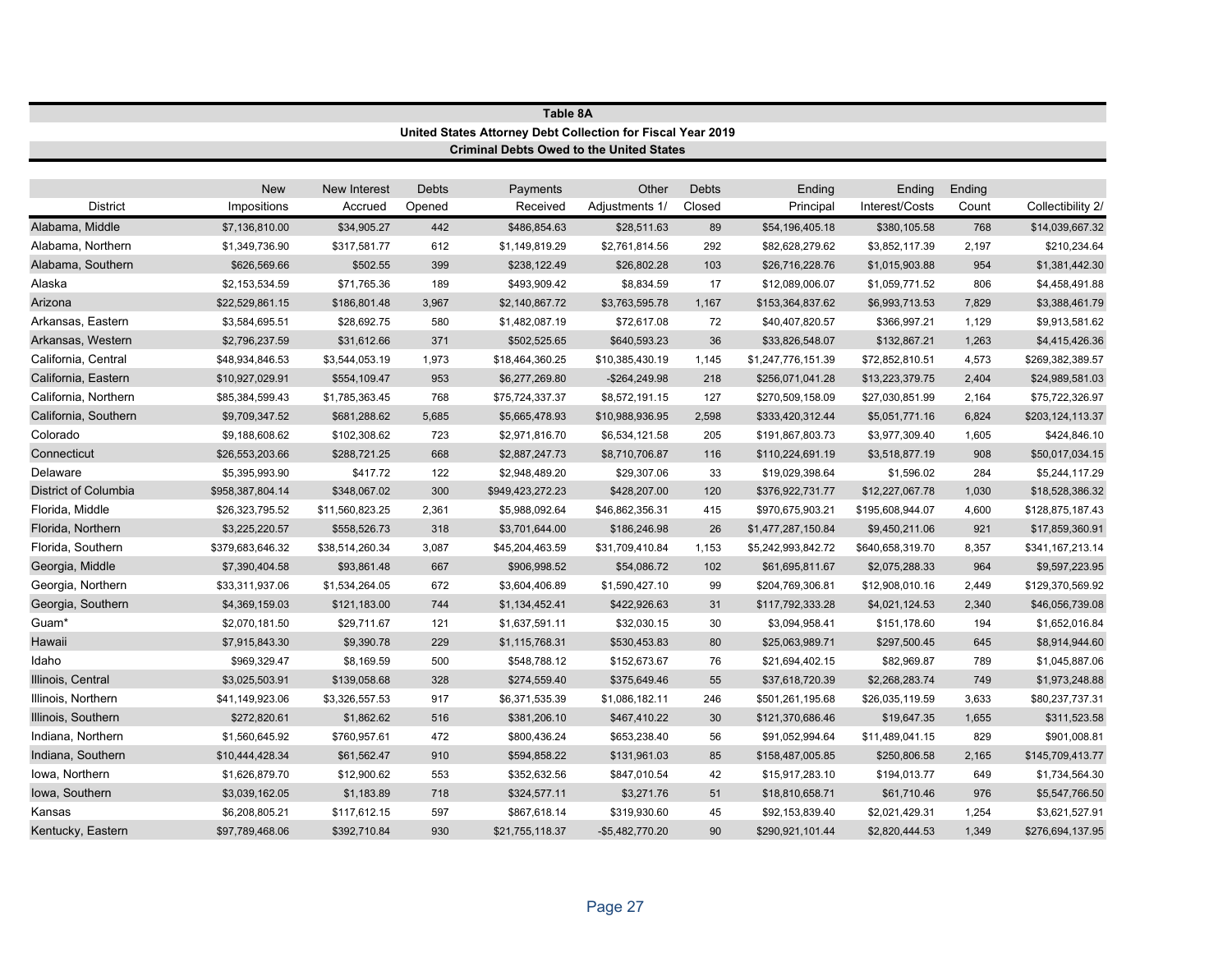| Table 8A (Continued)      |                  |                 |              |                 |                 |              |                    |                  |           |                   |
|---------------------------|------------------|-----------------|--------------|-----------------|-----------------|--------------|--------------------|------------------|-----------|-------------------|
|                           |                  |                 |              |                 |                 |              |                    |                  |           |                   |
|                           | <b>New</b>       | New Interest    | Debts        | Payments        | Other           | <b>Debts</b> | Ending             | Ending           | Ending    |                   |
| <b>District</b>           | Impositions      | Accrued         | Opened       | Received        | Adjustments 1/  | Closed       | Principal          | Interest/Costs   | Count     | Collectibility 2/ |
| Kentucky, Western         | \$2,867,594.61   | \$35,012.36     | 553          | \$1,252,747.04  | \$658,949.38    | 187          | \$25,628,833.24    | \$250,689.36     | 1,108     | \$2,416,937.08    |
| Louisiana, Eastern        | \$3,112,772.71   | \$257,739.57    | 397          | \$3,151,329.82  | \$12,136,334.48 | 161          | \$175,442,365.65   | \$8,561,631.21   | 1,393     | \$44,168,409.46   |
| Louisiana, Middle         | \$1,579,199.87   | \$296,279.26    | 272          | \$584,083.69    | \$936,425.70    | 43           | \$209,841,248.90   | \$3,541,613.43   | 998       | \$9,425,102.76    |
| Louisiana, Western        | \$39,217,629.14  | \$277,460.97    | 427          | \$2,210,378.91  | \$830,970.26    | 70           | \$101,947,824.13   | \$4,100,597.31   | 949       | \$16,145,942.25   |
| Maine                     | \$4,985,574.55   | \$29.171.28     | 243          | \$2,129,009.84  | \$92,149.48     | 18           | \$422,784,222.52   | \$259.951.78     | 510       | \$5,158,668.03    |
| Maryland                  | \$18,828,525.22  | \$4,402,628.45  | 775          | \$6,323,847.21  | \$1,198,650.69  | 150          | \$1,118,399,708.46 | \$27,751,237.00  | 2,308     | \$550,346,417.41  |
| <b>Massachusetts</b>      | \$22,710,157.25  | \$1,898,416.71  | 650          | \$15,217,157.40 | \$3,017,372.02  | 191          | \$280,490,525.74   | \$24,008,846.22  | 1,692     | \$8,405,302.86    |
| Michigan, Eastern         | \$108,118,463.51 | \$294,933.21    | 1,358        | \$76,005,883.40 | \$3,054,588.61  | 241          | \$655,838,899.44   | \$5,271,759.35   | 2,888     | \$37,706,175.45   |
| Michigan, Western         | \$8,292,841.15   | \$163,019.88    | 533          | \$1,485,036.09  | \$1,995,055.24  | 72           | \$189,021,576.23   | \$2,074,000.70   | 1,847     | \$13,382,478.65   |
| Minnesota                 | \$17,581,884.61  | \$96,767.06     | 436          | \$2,030,313.73  | \$6,320,993.90  | 65           | \$67,342,252.85    | \$310,724.17     | 1,216     | \$5,327,971.07    |
| Mississippi, Northern     | \$1,151,350.68   | \$203,765.49    | 236          | \$5,371,094.14  | \$495,302.13    | 36           | \$65,575,692.83    | \$4,649,066.15   | 462       | \$48,114,585.99   |
| Mississippi, Southern     | \$5,675,034.16   | \$28,862.15     | 882          | \$1,518,310.00  | \$583,622.60    | 29           | \$113,597,661.87   | \$173,921.28     | 2,390     | \$35,953,591.29   |
| Missouri, Eastern         | \$9,676,614.72   | \$147,424.04    | 1,729        | \$2,340,712.27  | \$130,697.49    | 140          | \$109,011,336.85   | \$4,262,012.24   | 2,802     | \$1,002,334.16    |
| Missouri, Western         | \$3,953,487.65   | \$193,800.43    | 870          | \$2,326,288.57  | \$15,874,720.59 | 160          | \$67,235,851.46    | \$2,920,406.32   | 2,008     | \$5,068,661.13    |
| Montana                   | \$879,578.56     | \$18,707.62     | 506          | \$508,844.57    | \$3,432,953.83  | 30           | \$11,064,533.07    | \$267,489.00     | 753       | \$311,993.21      |
| Nebraska                  | \$754,833.13     | \$12,308.51     | 567          | \$494,151.49    | \$19,790.03     | 91           | \$17,215,843.40    | \$13,082.68      | 875       | \$701,449.95      |
| Nevada                    | \$24,823,569.48  | \$1,169,556.29  | 699          | \$5,008,531.28  | \$2,108,937.71  | 130          | \$180,470,392.99   | \$12,901,559.00  | 1,448     | \$15,675,343.28   |
| New Hampshire             | \$1,768,812.96   | \$47,596.14     | 224          | \$548,456.06    | \$822,830.03    | 45           | \$10,328,550.87    | \$1,288,685.17   | 531       | \$711,745.15      |
| New Jersey                | \$113,568,165.87 | \$1,399,238.68  | 875          | \$86,517,572.29 | \$667,158.25    | 177          | \$580,245,512.48   | \$15,387,124.22  | 2,705     | \$86,024,880.92   |
| New Mexico                | \$434,763.49     | \$110,905.89    | 1,325        | \$477,817.31    | \$447,016.15    | 182          | \$41,792,290.16    | \$732,595.52     | 2,405     | \$1,442,771.71    |
| New York, Eastern         | \$26,173,907.37  | \$4,211,894.40  | 927          | \$18,526,248.30 | \$1,923,815.46  | 625          | \$662,227,331.65   | \$45,394,655.14  | 2,229     | \$90,409,397.17   |
| New York, Northern        | \$3,944,964.85   | \$21,160.74     | 807          | \$1,319,191.07  | \$296,525.51    | 110          | \$45,022,339.73    | \$1,195,494.62   | 1,281     | \$13,400,930.65   |
| New York, Southern        | \$56,926,984.10  | \$31,862,642.09 | 2,369        | \$25,176,482.22 | \$16,286,816.45 | 1,336        | \$2,014,116,309.41 | \$191,026,415.92 | 5,175     | \$915,503,213.77  |
| New York, Western         | \$14,847,034.53  | \$28,632.28     | 788          | \$1,532,148.98  | \$554,762.45    | 157          | \$57,578,383.85    | \$517,720.55     | 1,461     | \$52,537,214.73   |
| North Carolina, Eastern   | \$9,686,446.19   | \$187,625.55    | 2,240        | \$2,978,417.96  | \$9,643,914.99  | 129          | \$157,281,487.09   | \$1,464,836.45   | 3,591     | \$33,683,875.93   |
| North Carolina, Middle    | \$13,449,116.30  | \$171,968.30    | 733          | \$1,698,515.37  | \$6,370,945.41  | 75           | \$100,898,468.96   | \$1,473,910.44   | 1,289     | \$23,436,985.96   |
| North Carolina, Western   | \$31,751,009.92  | \$23,911.07     | 695          | \$1,238,965.67  | \$350,931.11    | 279          | \$151,581,647.89   | \$292,458.74     | 1,602     | \$60,658,062.23   |
| North Dakota              | \$919,415.90     | \$54,039.79     | 385          | \$658,364.57    | \$58,790.05     | 148          | \$12,074,278.46    | \$658,711.47     | 1,100     | \$382,519.69      |
| Northern Mariana Islands* | \$0.00           | \$0.00          | $\mathbf{0}$ | \$0.00          | \$0.00          | $\mathbf{0}$ | \$0.00             | \$0.00           | $\pmb{0}$ | \$0.00            |
| Ohio, Northern            | \$24,028,399.96  | \$1,685,306.81  | 1,564        | \$3,378,990.90  | \$3,063,905.08  | 195          | \$227,264,536.21   | \$37,887,394.66  | 2,702     | \$43,072,151.95   |
| Ohio, Southern            | \$94,166,373.99  | \$271,274.39    | 718          | \$85,935,232.65 | \$6,448,076.21  | 59           | \$212,651,340.21   | \$1,760,295.07   | 2,216     | \$31,824,958.72   |
| Oklahoma, Eastern         | \$256,471.17     | \$3,327.54      | 113          | \$185,279.59    | \$79,539.99     | 20           | \$4,571,149.06     | \$161,837.03     | 289       | \$228,693.04      |
| Oklahoma, Northern        | \$1,097,059.11   | \$41,512.63     | 247          | \$192,012.66    | \$51,008.24     | 63           | \$39,714,671.34    | \$198,928.65     | 790       | \$11,944,165.54   |
| Oklahoma, Western         | \$3,307,925.94   | \$64,914.83     | 552          | \$700,133.27    | \$67,839.13     | 80           | \$64,957,258.29    | \$1,724,324.37   | 916       | \$54,861,438.42   |
| Oregon                    | \$49,336,139.94  | \$41,444.89     | 561          | \$35,844,640.07 | \$747,339.93    | 351          | \$63,457,209.68    | \$650,963.34     | 1,413     | \$34,010,460.71   |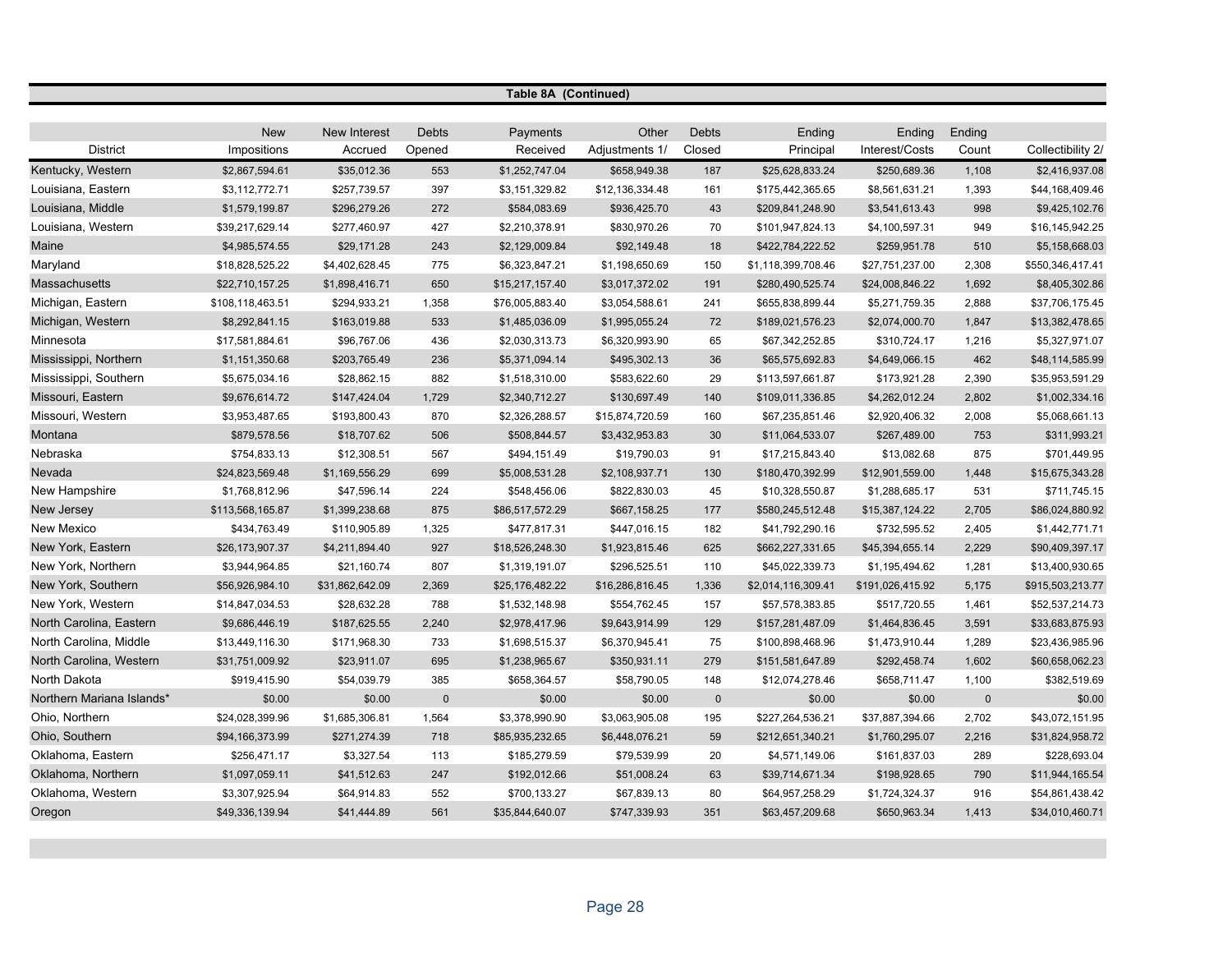| Table 8A (Continued)    |                    |                  |        |                    |                  |              |                    |                  |         |                    |  |
|-------------------------|--------------------|------------------|--------|--------------------|------------------|--------------|--------------------|------------------|---------|--------------------|--|
|                         |                    |                  |        |                    |                  |              |                    |                  |         |                    |  |
|                         | <b>New</b>         | New Interest     | Debts  | Payments           | Other            | <b>Debts</b> | Ending             | Ending           | Ending  |                    |  |
| <b>District</b>         | Impositions        | Accrued          | Opened | Received           | Adjustments 1/   | Closed       | Principal          | Interest/Costs   | Count   | Collectibility 2/  |  |
| Pennsylvania, Eastern   | \$13,478,255.74    | \$1,068,747.59   | 1,100  | \$5,902,626.73     | \$5,672,247.12   | 395          | \$549,223,622.05   | \$29,109,266.87  | 5,013   | \$60,682,909.60    |  |
| Pennsylvania, Middle    | \$6,508,526.69     | \$18,816.75      | 677    | \$1,250,143.46     | \$1,887,376.52   | 70           | \$62,231,540.05    | \$274,564.91     | 1,772   | \$497,005.35       |  |
| Pennsylvania, Western   | \$6,992,963.07     | \$19,829.42      | 542    | \$2,306,559.68     | \$553,562.53     | 211          | \$56,747,901.65    | \$1,342,509.44   | 1,059   | \$16,242,000.73    |  |
| <b>Puerto Rico</b>      | \$2,367,690.69     | \$254,193.66     | 1,852  | \$687,127.58       | \$508,001.77     | 565          | \$32,314,826.29    | \$2,089,244.35   | 3,263   | \$25,017,317.28    |  |
| Rhode Island            | \$2,248,582.79     | \$20,918.08      | 195    | \$969,252.22       | \$77,333.26      | 16           | \$46,132,755.58    | \$1,290,538.73   | 458     | \$35,729,186.53    |  |
| South Carolina          | \$17,585,225.13    | \$50,448.07      | 1,239  | \$4,452,194.05     | \$356,546.45     | 102          | \$148,803,042.65   | \$799,615.74     | 2,829   | \$18,804,057.30    |  |
| South Dakota            | \$4,926,873.33     | \$36,047.83      | 709    | \$1,827,557.54     | \$432,120.75     | 139          | \$59,821,085.13    | \$619,626.73     | 1,707   | \$571,199.86       |  |
| Tennessee, Eastern      | \$6,134,651.92     | \$59,961.23      | 978    | \$4,364,152.13     | \$724,581.01     | 195          | \$96,567,604.68    | \$1,294,391.01   | 1,873   | \$3,993,344.50     |  |
| Tennessee, Middle       | \$4,177,747.17     | \$103,283.15     | 403    | \$957,382.01       | \$1,064,996.95   | 199          | \$75,334,707.93    | \$252,638.24     | 934     | \$47,002,561.73    |  |
| Tennessee, Western      | \$2,259,555.41     | \$719,567.80     | 817    | \$1,021,358.25     | \$964,378.47     | 117          | \$133,219,235.45   | \$18,416,907.67  | 1,699   | \$14,341,682.90    |  |
| Texas, Eastern          | \$7,151,428.74     | \$56,248.32      | 1,037  | \$5,327,563.62     | \$426,179.62     | 51           | \$75,129,561.47    | \$906,947.78     | 1,824   | \$6,251,072.86     |  |
| Texas, Northern         | \$54,595,152.58    | \$625,842.41     | 1,629  | \$6,302,199.69     | \$4,453,213.13   | 406          | \$769,186,840.55   | \$26,714,047.41  | 2,117   | \$32,624,647.00    |  |
| Texas, Southern         | \$125,035,805.22   | \$14,820,222.83  | 11,327 | \$9,715,711.24     | \$12,027,665.79  | 3,824        | \$936,406,480.07   | \$232,976,744.22 | 16,149  | \$191,261,512.09   |  |
| Texas, Western          | \$21,150,678.16    | \$1,713,819.74   | 8,992  | \$5,146,560.15     | \$681,051.75     | 3,502        | \$465,268,923.70   | \$16,427,046.69  | 18,567  | \$36,240,563.59    |  |
| Utah                    | \$372,661.80       | \$562,606.29     | 337    | \$2,301,900.42     | \$7,362,553.26   | 312          | \$81,579,917.27    | \$7,914,502.59   | 1,584   | \$40,795,828.50    |  |
| Vermont                 | \$206,861.64       | \$1,333.97       | 179    | \$149,711.68       | \$4,910.61       | 33           | \$3,174,171.90     | \$35,126.13      | 318     | \$98,636.56        |  |
| Virgin Islands          | \$12,069,545.80    | \$56,975.32      | 144    | \$10,543,222.85    | \$2,108.12       | 8            | \$5,674,049.94     | \$684,263.01     | 273     | \$4,097,052.09     |  |
| Virginia, Eastern       | \$46,035,468.87    | \$306,957.56     | 2,508  | \$89,049,084.89    | \$1,295,149.12   | 317          | \$2,482,610,129.00 | \$6,803,552.91   | 4,698   | \$149,202,006.07   |  |
| Virginia, Western       | \$8,258,018.77     | \$142,597.63     | 483    | \$6,331,501.28     | \$36,507,854.55  | 95           | \$55,844,908.07    | \$693,635.16     | 1,263   | \$4,753,874.73     |  |
| Washington, Eastern     | \$8,004,711.64     | \$12,037.57      | 539    | \$1,046,112.33     | \$15,550.67      | 144          | \$32,039,350.45    | \$96,066.37      | 907     | \$8,638,811.45     |  |
| Washington, Western     | \$5,811,793.65     | \$115,677.81     | 879    | \$3,475,694.69     | \$265,570.73     | 767          | \$113,169,586.24   | \$2,146,077.92   | 3,435   | \$77,542,181.70    |  |
| West Virginia, Northern | \$348,069.45       | \$8,263.22       | 268    | \$233,655.88       | \$567,085.43     | 64           | \$7,456,786.41     | \$149,632.04     | 560     | \$111,184.45       |  |
| West Virginia, Southern | \$784,252.51       | \$201,256.44     | 359    | \$344,384.79       | \$1,163,636.11   | 47           | \$779,373,401.68   | \$317,058,411.18 | 752     | \$2,350,630.96     |  |
| Wisconsin, Eastern      | \$8,336,130.10     | \$185.74         | 339    | \$1,207,342.62     | \$373,638.85     | 54           | \$34,217,750.13    | \$28,293.32      | 1,030   | \$6,829,296.30     |  |
| Wisconsin, Western      | \$2,280,982.77     | \$1,821,373.09   | 153    | \$1,756,732.84     | \$21,186.73      | 6            | \$124,587,701.23   | \$21,187,927.18  | 384     | \$2,215,962.54     |  |
| Wyoming                 | \$521,150.49       | \$803.47         | 323    | \$604,088.55       | \$157,177.54     | 62           | \$8,158,140.20     | \$31,942.12      | 889     | \$1,569,567.24     |  |
| <b>All Districts</b>    | \$2.877.699.650.92 | \$137.278.720.92 | 96,653 | \$1.694.486.070.58 | \$310.826.493.33 | 26.596       |                    |                  | 201,911 | \$4,927,286,577.79 |  |

1/ OTHER ADJUSTMENTS INCLUDE TRANSFERS, REMANDS, PRESIDENTIAL PARDONS, DEATH OF DEBTOR, BALANCE ADJUSTMENTS, ETC.

2/ COLLECTIBILITY IS DETERMINED BY SUBTRACTING THE SUSPENDED AMOUNT (SEE TABLE 8F) FROM THE CURRENT PENDING DEBT BALANCE.

DATA ON THIS TABLE EXCLUDES ASSET FORFEITURES.

COLLECTED AMOUNT INCLUDES PAYMENTS RECEIVED BY THE UNITED STATES ATTORNEYS, THE COURTS, AND OTHER AGENCIES.

INDIVIDUAL DISTRICT AMOUNTS IN THIS TABLE CONTAIN THE FULL AMOUNT FOR DEBTS SHARED WITH OTHER DISTRICTS. TO AVOID OVERSTATING THE TOTAL NATIONAL AMOUNTS, THE ALL DISTRICTS ROW INCLUDES EACH SHARED DEBT

ONLY ONCE AND IS NOT A SUM OF THE AMOUNTS OF THE COLUMNS ABOVE.

\* DATA FOR THE DISTRICTS OF GUAM AND NORTHERN MARIANA ISLANDS ARE COMBINED.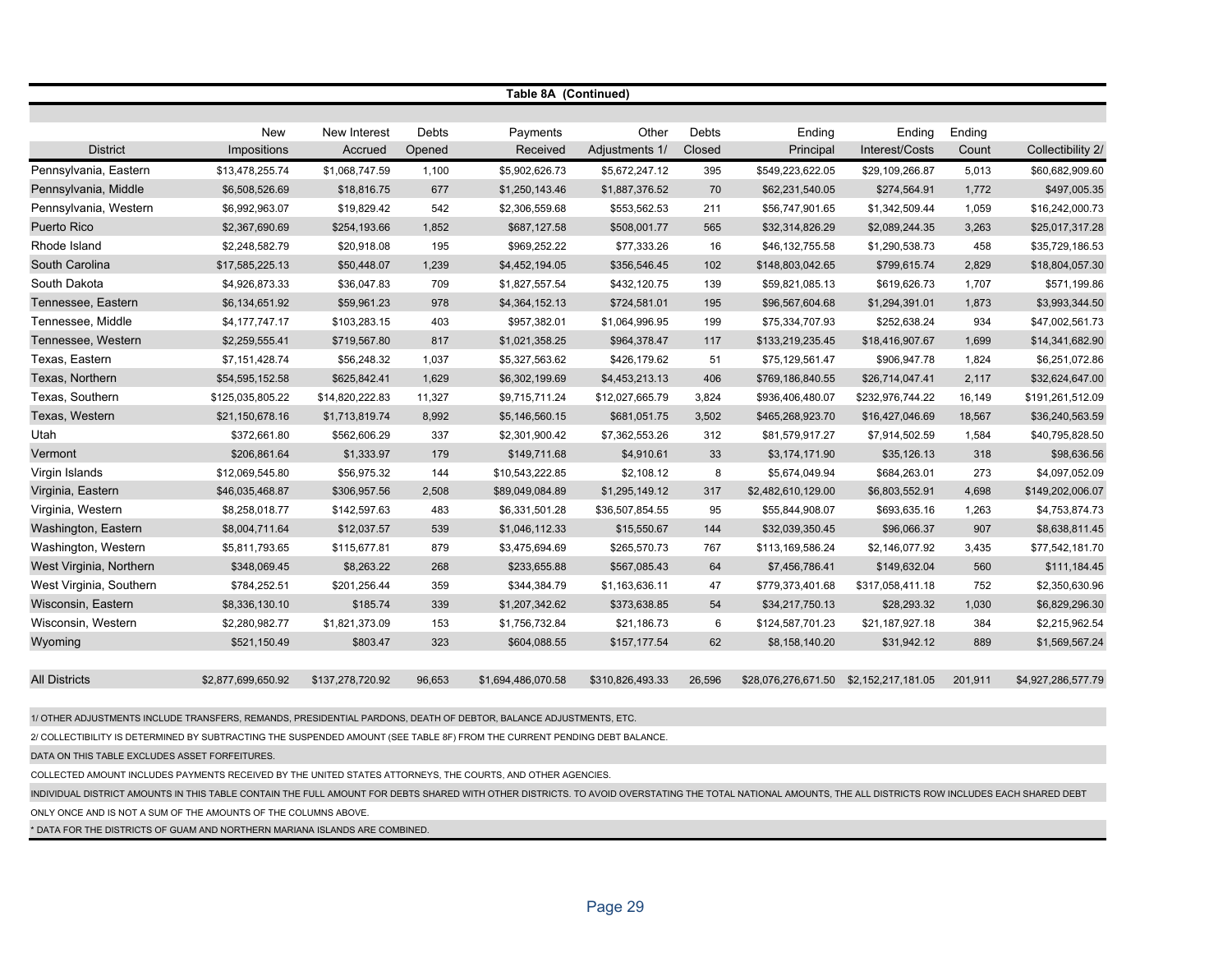| Table 8B                                                    |                  |                 |        |                 |                                             |                     |                    |                  |        |                    |  |  |
|-------------------------------------------------------------|------------------|-----------------|--------|-----------------|---------------------------------------------|---------------------|--------------------|------------------|--------|--------------------|--|--|
| United States Attorney Debt Collection for Fiscal Year 2019 |                  |                 |        |                 |                                             |                     |                    |                  |        |                    |  |  |
|                                                             |                  |                 |        |                 | <b>Criminal Debts Owed to Third Parties</b> |                     |                    |                  |        |                    |  |  |
|                                                             |                  |                 |        |                 |                                             |                     |                    |                  |        |                    |  |  |
|                                                             | <b>New</b>       | New Interest    | Debts  | Payments        | Other                                       | Debts               | Ending             | Ending           | Ending |                    |  |  |
| <b>District</b>                                             | Impositions      | Accrued         | Opened | Received        | Adjustments 1/                              | Closed              | Principal          | Interest/Costs   | Count  | Collectibility 2/  |  |  |
| Alabama, Middle                                             | \$9,991,363.71   | \$48,505.86     | 30     | \$340,189.93    | \$250,252.86                                | $\overline{2}$      | \$141,298,695.90   | \$1,019,188.30   | 309    | \$13,176,497.08    |  |  |
| Alabama, Northern                                           | \$18,529,359.28  | \$438,055.69    | 65     | \$1,109,842.07  | \$5,194,011.52                              | 26                  | \$221,817,507.44   | \$7,777,842.52   | 909    | \$1,223,449.41     |  |  |
| Alabama, Southern                                           | \$2,808,632.03   | \$40,351.96     | 33     | \$3,074,197.06  | \$2,523,909.13                              | $\mathbf{1}$        | \$113,411,063.42   | \$1,148,196.84   | 629    | \$12,421,432.10    |  |  |
| Alaska                                                      | \$2,211,198.38   | \$906,234.48    | 27     | \$866,504.14    | $-$ \$34,441.30                             | $\overline{2}$      | \$99,481,425.87    | \$4,867,821.44   | 334    | \$8,609,088.22     |  |  |
| Arizona                                                     | \$36,902,371.29  | \$403,336.66    | 146    | \$5,582,785.92  | \$6,499,993.06                              | $\overline{7}$      | \$773,482,582.56   | \$14,389,357.64  | 1,905  | \$3,413,930.21     |  |  |
| Arkansas, Eastern                                           | \$16,535,730.63  | \$278,151.96    | 21     | \$1,374,303.30  | \$247,541.09                                | 3                   | \$244,843,804.82   | \$7,758,493.06   | 655    | \$34,209,854.32    |  |  |
| Arkansas, Western                                           | \$1,030,961.89   | \$21,290.66     | 17     | \$3,227,218.61  | \$3,819,766.42                              | $\mathbf{1}$        | \$145,068,165.38   | \$646,210.47     | 279    | \$18,280,789.94    |  |  |
| California, Central                                         | \$253,082,640.14 | \$23,251,837.76 | 260    | \$63,003,347.60 | \$83,509,454.76                             | 18                  | \$4,885,874,302.98 | \$333,315,893.29 | 3,745  | \$1,495,887,640.24 |  |  |
| California, Eastern                                         | \$69,392,771.24  | \$4,034,007.60  | 88     | \$19,436,018.08 | \$5,319,608.25                              | 17                  | \$1,171,160,546.03 | \$57,225,091.37  | 1,261  | \$76,923,177.73    |  |  |
| California, Northern                                        | \$116,269,819.22 | \$9,649,836.68  | 102    | \$10,292,932.40 | \$30,432,336.32                             | 9                   | \$1,564,493,286.65 | \$128,313,713.14 | 1,446  | \$423,275,025.99   |  |  |
| California, Southern                                        | \$56,727,030.08  | \$14,760,548.45 | 77     | \$5,583,323.95  | \$23,406,850.73                             | 12                  | \$1,155,004,232.10 | \$205,229,743.85 | 648    | \$923,669,549.96   |  |  |
| Colorado                                                    | \$47,842,327.15  | \$164,614.05    | 78     | \$4,286,693.05  | \$159,877.89                                | 3                   | \$428,437,189.34   | \$2,696,588.04   | 772    | \$1,229,263.78     |  |  |
| Connecticut                                                 | \$30,285,992.46  | \$3,310,478.43  | 56     | \$3,470,207.18  | \$42,237,976.48                             | $6\phantom{1}$      | \$1,434,636,508.36 | \$69,458,539.72  | 728    | \$634,059,389.45   |  |  |
| Delaware                                                    | \$11,167,100.49  | \$38,380.56     | 14     | \$274,950.74    | \$660,211.45                                | $\mathbf 0$         | \$80,759,235.64    | \$508,241.55     | 233    | \$11,155,505.00    |  |  |
| District of Columbia                                        | \$50,726,770.37  | \$394,613.79    | 46     | \$6,132,390.03  | \$2,243,798.38                              | $\mathbf 0$         | \$462,776,744.86   | \$13,487,476.05  | 758    | \$53,147,707.57    |  |  |
| Florida, Middle                                             | \$96,454,227.44  | \$36,433,140.37 | 368    | \$12,774,884.75 | \$198,731,522.04                            | 19                  | \$2,923,361,273.93 | \$504,815,456.90 | 2,178  | \$225,725,154.21   |  |  |
| Florida, Northern                                           | \$10,116,004.96  | \$942,827.18    | 29     | \$3,022,799.64  | \$1,501,452.12                              | $\overline{4}$      | \$293,852,771.57   | \$18,506,088.81  | 418    | \$41,071,480.95    |  |  |
| Florida, Southern                                           | \$315,617,643.28 | \$52,318,129.97 | 389    | \$11,727,046.99 | -\$7,767,525.04                             | 34                  | \$6,108,067,313.71 | \$764,093,411.69 | 3,312  | \$309,808,115.13   |  |  |
| Georgia, Middle                                             | \$5,654,668.39   | \$591,199.25    | 26     | \$677,747.82    | \$391,989.95                                | $\pmb{0}$           | \$106,100,217.51   | \$9,447,109.99   | 353    | \$12,544,374.43    |  |  |
| Georgia, Northern                                           | \$32,514,190.93  | \$34,611,286.42 | 151    | \$5,915,880.44  | \$34,526,239.58                             | $\mathbf{1}$        | \$1,747,336,446.29 | \$492,388,497.56 | 1,767  | \$615,981,131.06   |  |  |
| Georgia, Southern                                           | \$37,083,332.58  | \$1,040,940.91  | 25     | \$1,191,552.34  | \$256,437.51                                | $\mathbf{1}$        | \$158,581,421.79   | \$48,493,534.10  | 567    | \$11,848,228.82    |  |  |
| Guam*                                                       | \$961,088.87     | \$194,275.34    | 15     | \$238,166.17    | \$83,371.89                                 | $\mathbf{1}$        | \$18,117,884.27    | \$2,993,126.86   | 135    | \$1,647,617.97     |  |  |
| Hawaii                                                      | \$3,553,361.70   | \$241,787.52    | 15     | \$952,935.45    | \$3,034,004.50                              | $\mathbf 0$         | \$175,316,153.04   | \$3,939,877.16   | 320    | \$17,524,695.29    |  |  |
| Idaho                                                       | \$3,533,128.35   | \$56,113.08     | 34     | \$4,502,226.57  | \$27,821,520.06                             | $-2$                | \$226,006,685.67   | \$501,664.71     | 315    | \$4,928,354.35     |  |  |
| Illinois, Central                                           | \$3,990,580.74   | \$509,951.47    | 39     | \$1,587,412.81  | \$15,689,743.43                             | $\mathsf{O}\xspace$ | \$373,107,225.15   | \$8,934,576.88   | 512    | \$4,805,639.37     |  |  |
| Illinois, Northern                                          | \$116,963,795.98 | \$29,154,475.83 | 169    | \$12,050,156.53 | \$1,932,884.76                              | $\pmb{0}$           | \$4,637,132,008.76 | \$388,663,054.44 | 3,048  | \$363,903,479.55   |  |  |
| Illinois, Southern                                          | \$4,364,076.31   | \$250,282.70    | 63     | \$1,589,696.74  | \$2,833,429.10                              | $\overline{2}$      | \$249,585,968.54   | \$5,343,181.36   | 493    | \$1,236,262.17     |  |  |
| Indiana, Northern                                           | \$11,960,164.58  | \$2,949,075.35  | 57     | \$1,335,287.31  | \$2,066,662.74                              | 8                   | \$247,499,543.30   | \$40,360,292.54  | 605    | \$14,892,577.94    |  |  |
| Indiana, Southern                                           | \$21,087,012.98  | \$96,112.69     | 74     | \$4,526,579.58  | \$15,759,127.81                             | $\,6\,$             | \$592,669,246.41   | \$2,484,253.16   | 967    | \$240,493,645.33   |  |  |
| Iowa, Northern                                              | \$3,484,636.08   | \$80,176.01     | 28     | \$542,595.02    | \$580,121.59                                | $\overline{2}$      | \$331,899,095.38   | \$837,580.41     | 233    | \$2,455,423.06     |  |  |
| Iowa, Southern                                              | \$6,140,552.19   | \$150,864.81    | 54     | \$4,600,930.33  | \$1,968,499.94                              | $\mathbf 0$         | \$130,052,057.40   | \$3,431,108.35   | 438    | \$8,052,302.58     |  |  |
| Kansas                                                      | \$17,761,826.21  | \$536,259.38    | 75     | \$2,617,932.89  | \$2,620,009.45                              | $\overline{4}$      | \$352,472,000.56   | \$10,312,128.08  | 844    | \$9,354,705.66     |  |  |
| Kentucky, Eastern                                           | \$8,354,508.69   | \$1,374,582.80  | 90     | \$3,296,058.84  | \$886,615.34                                | 3                   | \$367,295,927.25   | \$23,746,874.01  | 665    | \$123,989,439.49   |  |  |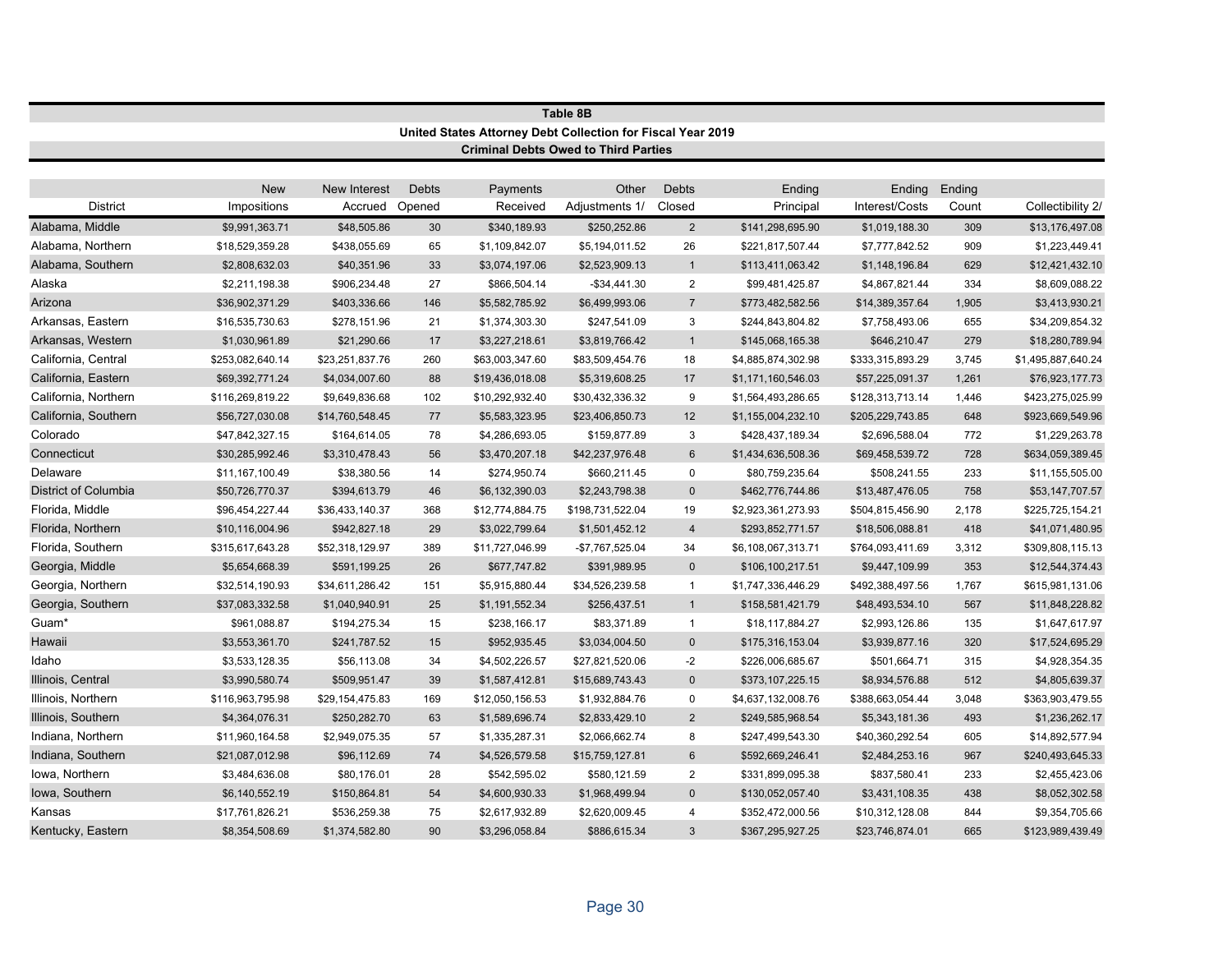| Table 8B (Continued)      |                    |                  |           |                  |                   |                 |                     |                    |              |                    |
|---------------------------|--------------------|------------------|-----------|------------------|-------------------|-----------------|---------------------|--------------------|--------------|--------------------|
|                           |                    |                  |           |                  |                   |                 |                     |                    |              |                    |
|                           | <b>New</b>         | New Interest     | Debts     | Payments         | Other             | Debts           | Ending              | Ending             | Ending       |                    |
| <b>District</b>           | Impositions        | Accrued          | Opened    | Received         | Adjustments 1/    | Closed          | Principal           | Interest/Costs     | Count        | Collectibility 2/  |
| Kentucky, Western         | \$14,290,440.67    | \$428,441.59     | 55        | \$2,238,294.18   | \$6,720,904.96    | 11              | \$195,826,252.20    | \$7,891,481.31     | 563          | \$8,183,864.12     |
| Louisiana, Eastern        | \$8,565,902.03     | \$319,578.74     | 37        | \$7,224,105.15   | $-$4,209,445.31$  | 8               | \$374,732,331.21    | \$9,777,582.33     | 704          | \$22,558,918.55    |
| Louisiana, Middle         | \$3,151,671.75     | \$389,668.71     | 17        | \$775,731.70     | \$125,581.58      | $\overline{4}$  | \$70,725,688.10     | \$8,876,048.50     | 281          | \$26,457,705.30    |
| Louisiana, Western        | \$4,253,113.85     | \$802,333.24     | 30        | \$1,349,760.85   | \$584,269.85      | 8               | \$136,159,606.23    | \$12,706,120.36    | 436          | \$20,723,800.26    |
| Maine                     | \$26,331,980.96    | \$490,865.46     | 24        | \$791,499.68     | \$1,259,463.30    | $\mathbf{1}$    | \$72,774,163.23     | \$14,627,903.11    | 332          | \$4,892,569.36     |
| Maryland                  | \$79,882,771.11    | \$21,517,635.70  | 183       | \$3,758,812.16   | \$2,813,625.78    | 2               | \$1,468,839,362.12  | \$216,294,293.21   | 1,647        | \$93,771,243.31    |
| Massachusetts             | \$36,508,818.27    | \$20,001,501.13  | 86        | \$155,591,525.50 | -\$108,336,746.14 | $\overline{4}$  | \$1,358,886,052.51  | \$303,973,621.08   | 986          | \$32,301,731.36    |
| Michigan, Eastern         | \$33,233,550.27    | \$4,550,429.63   | 180       | \$10,218,730.65  | \$10,380,916.88   | 9               | \$2,364,512,992.40  | \$100,623,360.28   | 1,565        | \$891,713,235.34   |
| Michigan, Western         | \$7,401,561.66     | \$6,971,691.46   | 56        | \$1,454,487.92   | \$4,994,393.65    | $5\overline{)}$ | \$869,643,812.64    | \$112,690,409.63   | 745          | \$13,158,652.68    |
| Minnesota                 | \$128,155,655.01   | \$718,512.56     | 119       | \$20,749,407.46  | \$1,828,052.65    | 14              | \$1,065,126,489.48  | \$6,452,830.35     | 1,075        | \$14,230,186.50    |
| Mississippi, Northern     | \$5,440,460.89     | \$761,698.11     | 22        | \$500,337.62     | \$3,205,906.24    | $\mathbf{3}$    | \$64,235,648.04     | \$9,630,201.55     | 306          | \$41,451,303.18    |
| Mississippi, Southern     | \$18,220,329.45    | \$2,975.82       | 51        | \$1,130,171.83   | \$406,020.68      | $\mathbf 0$     | \$264,084,713.70    | \$557,451.28       | 619          | \$87,567,505.15    |
| Missouri, Eastern         | \$27,700,712.22    | \$3,512,850.25   | 145       | \$13,878,440.49  | \$4,994,142.17    | 18              | \$1,020,186,455.05  | \$65,746,395.71    | 1,543        | \$9,353,312.35     |
| Missouri, Western         | \$17,522,037.58    | \$1,327,127.71   | 211       | \$11,893,704.98  | \$8,177,691.34    | 6               | \$666,081,784.28    | \$28,361,982.06    | 1,114        | \$50,152,821.64    |
| Montana                   | \$7,167,567.38     | \$166,974.04     | 44        | \$1,061,838.88   | \$1,519,458.63    | $\mathbf{0}$    | \$109,194,936.00    | \$2,529,001.97     | 557          | \$8,608,064.20     |
| Nebraska                  | \$12,466,508.46    | \$2,680.48       | 53        | \$1,690,604.64   | \$460,504.37      | $\overline{2}$  | \$164,958,570.67    | \$56,966.47        | 543          | \$5,161,298.20     |
| Nevada                    | \$1,164,794,702.68 | \$5,353,979.92   | 123       | \$3,498,687.62   | \$19,235,743.37   | 12              | \$2,715,162,084.31  | \$85,754,028.71    | 1.406        | \$1,229,956,452.20 |
| New Hampshire             | \$17,343,311.15    | \$378,793.69     | 30        | \$1,174,832.66   | \$2,102,663.54    | $\mathbf 0$     | \$105,207,382.36    | \$7,016,276.26     | 333          | \$1,151,775.81     |
| New Jersey                | \$103,064,030.56   | \$257,904,513.20 | 112       | \$7,839,052.78   | \$5,024,238.13    | $\overline{1}$  | \$19,075,857,779.19 | \$1,926,248,208.62 | 1,839        | \$477,484,509.05   |
| <b>New Mexico</b>         | \$13,070,436.58    | \$666,840.06     | 206       | \$933,675.18     | \$5,382,321.16    | 10              | \$143,779,391.82    | \$13,599,522.59    | 906          | \$7,182,177.40     |
| New York, Eastern         | \$26,246,323.03    | \$93,824,556.77  | 87        | \$6,173,310.45   | \$8,239,265.49    | $\overline{4}$  | \$5,477,488,795.69  | \$1,415,593,172.99 | 1,983        | \$497,023,768.65   |
| New York, Northern        | \$2,762,639.43     | \$322,424.57     | 32        | \$754,858.97     | \$3,745,355.25    | 9               | \$737,619,575.98    | \$9,077,168.12     | 446          | \$30,002,258.81    |
| New York, Southern        | \$919,032,341.57   | \$138,960,430.03 | 248       | \$22,496,208.63  | \$31,226,487.69   | 34              | \$9,777,368,963.10  | \$1,971,180,216.49 | 3,262        | \$2,111,579,148.30 |
| New York, Western         | \$31,030,956.70    | \$87,532.90      | 58        | \$2,628,738.75   | \$1,991,317.56    | $\overline{7}$  | \$350,338,975.61    | \$1,808,627.47     | 743          | \$282,782,750.25   |
| North Carolina, Eastern   | \$4,773,410.45     | \$1,064,700.10   | 651       | \$3,399,953.55   | \$25,734,260.29   | 2               | \$447,832,115.83    | \$16,416,069.23    | 1,081        | \$59,278,297.68    |
| North Carolina, Middle    | \$11,000,701.01    | \$2,280,319.54   | 78        | \$1,024,883.14   | \$6,719,920.15    | $\overline{4}$  | \$141,256,832.75    | \$32,570,044.08    | 767          | \$18,978,983.77    |
| North Carolina, Western   | \$52,177,012.82    | \$290,162.87     | 82        | \$162,736,798.25 | \$4,263,775.00    | $\overline{7}$  | \$1,006,672,735.46  | \$4,888,925.11     | 1,177        | \$207,095,467.88   |
| North Dakota              | \$16,293,483.64    | \$290,361.11     | 57        | \$2,617,102.19   | \$643,642.82      | 5               | \$63,756,489.87     | \$4,487,861.65     | 440          | \$6,425,392.30     |
| Northern Mariana Islands* | \$0.00             | \$0.00           | $\pmb{0}$ | \$0.00           | \$0.00            | $\mathbf{0}$    | \$0.00              | \$0.00             | $\mathbf{0}$ | \$0.00             |
| Ohio, Northern            | \$21,203,345.23    | \$12,947,033.37  | 110       | \$29,540,780.14  | \$25,404,562.50   | 12              | \$1,502,656,564.41  | \$142,417,893.03   | 2,407        | \$231,920,367.96   |
| Ohio, Southern            | \$35,128,284.94    | \$56,884,469.18  | 84        | \$5,535,654.11   | \$7,784,327.43    | 6               | \$2,984,980,337.41  | \$535,642,250.62   | 1,265        | \$88,941,119.55    |
| Oklahoma, Eastern         | \$3,179,637.16     | \$19,919.31      | 21        | \$333,728.31     | \$512,869.84      | $\mathbf 0$     | \$53,323,811.82     | \$624,397.27       | 216          | \$1,076,180.47     |
| Oklahoma, Northern        | \$10,777,767.01    | \$291,798.81     | 35        | \$1,020,427.52   | \$1,275,678.82    | $\overline{1}$  | \$118,208,638.81    | \$2,308,605.70     | 428          | \$17,773,520.64    |
| Oklahoma, Western         | \$190,113,899.57   | \$2,079,356.93   | 41        | \$3,968,338.27   | \$858,906.88      | $\overline{1}$  | \$442,428,483.81    | \$39,016,725.59    | 721          | \$276,550,852.13   |
| Oregon                    | \$37,115,849.77    | \$1,389,007.36   | 92        | \$2,905,361.45   | \$2,279,946.55    | 10              | \$511,962,136.09    | \$20,081,314.05    | 1,104        | \$124,692,601.67   |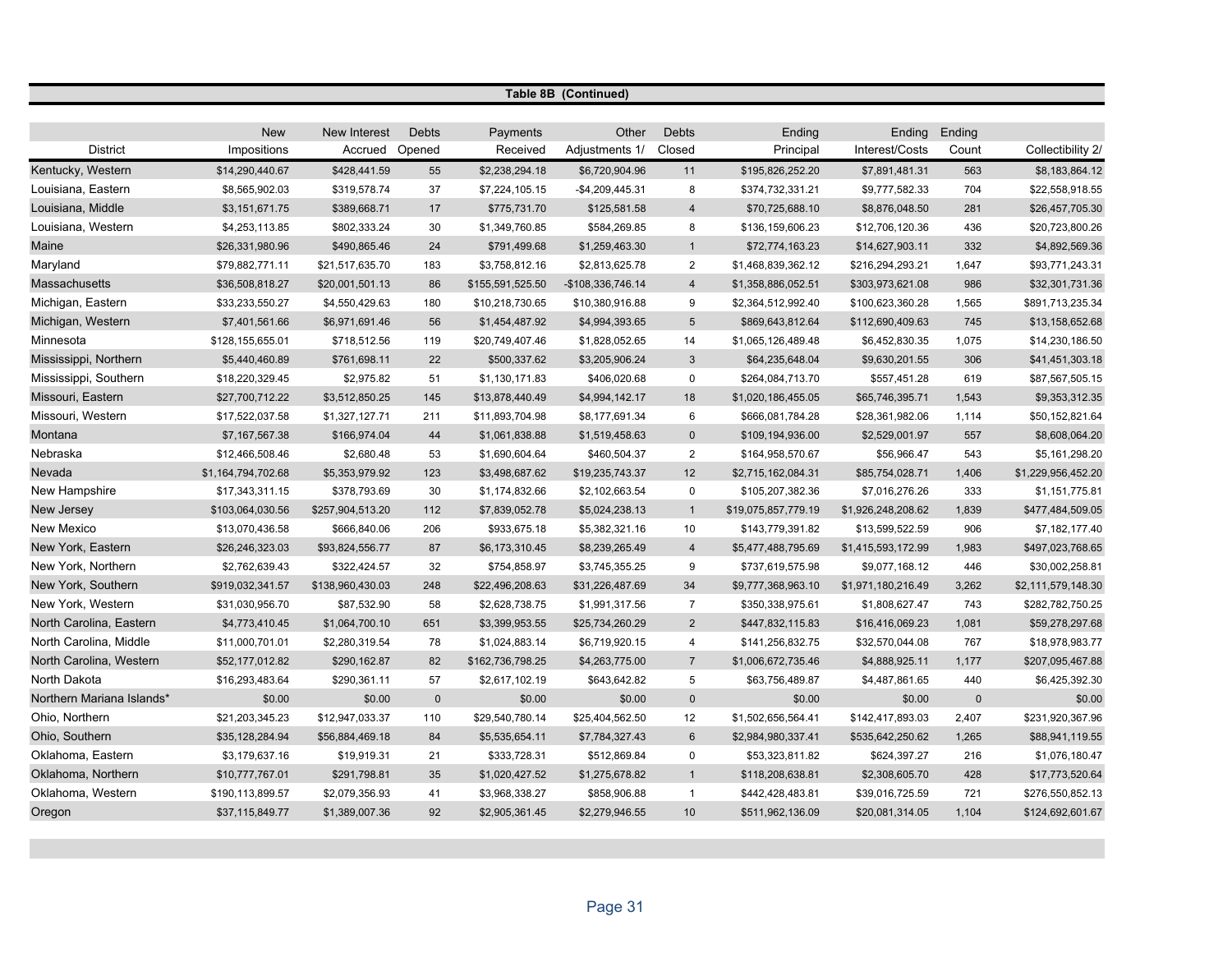| Table 8B (Continued)    |                    |                  |              |                  |                  |                |                      |                     |        |                     |  |
|-------------------------|--------------------|------------------|--------------|------------------|------------------|----------------|----------------------|---------------------|--------|---------------------|--|
|                         |                    |                  |              |                  |                  |                |                      |                     |        |                     |  |
|                         | New                | New Interest     | <b>Debts</b> | Payments         | Other            | Debts          | Ending               | Ending              | Ending |                     |  |
| <b>District</b>         | Impositions        | Accrued          | Opened       | Received         | Adjustments 1/   | Closed         | Principal            | Interest/Costs      | Count  | Collectibility 2/   |  |
| Pennsylvania, Eastern   | \$114,125,334.14   | \$8,197,513.10   | 143          | \$7,092,929.82   | \$14,549,056.49  | 21             | \$1,355,294,804.88   | \$151,797,103.21    | 2,489  | \$213,689,797.37    |  |
| Pennsylvania, Middle    | \$13,290,605.30    | \$168,582.93     | 75           | \$1,195,522.40   | \$42,458,501.19  | 3              | \$260,534,899.53     | \$3,503,289.84      | 1,006  | \$2,456,318.33      |  |
| Pennsylvania, Western   | \$6,997,088.49     | \$90,623.62      | 63           | \$2,632,067.14   | \$955.685.51     | 3              | \$985,608,652.51     | \$2,106,345.35      | 898    | \$50,542,440.32     |  |
| <b>Puerto Rico</b>      | \$8,105,280.76     | \$3,357,167.19   | 70           | \$1,507,009.25   | \$947,500.48     | $\overline{7}$ | \$165,475,062.37     | \$33,091,468.85     | 748    | \$70,885,858.74     |  |
| Rhode Island            | \$7,359,235.57     | \$378,089.48     | 22           | \$668,985.29     | \$455,227.75     | 0              | \$182,228,771.99     | \$11,271,718.40     | 279    | \$69,145,101.41     |  |
| South Carolina          | \$22,346,017.00    | \$524,564.00     | 418          | \$36,438,347.63  | \$21,502,671.53  | $\overline{4}$ | \$666,449,531.38     | \$10,532,072.43     | 2,379  | \$24,309,041.09     |  |
| South Dakota            | \$5,087,712.09     | \$210,892.42     | 76           | \$1,550,588.65   | \$1,279,442.14   | 11             | \$70,996,755.59      | \$4,657,987.66      | 824    | \$811,540.88        |  |
| Tennessee, Eastern      | \$5,332,130.58     | \$101,973.54     | 40           | \$4,703,459.32   | \$4,440,535.98   | $\overline{2}$ | \$327,025,548.02     | \$3,178,309.19      | 713    | \$11,365,349.86     |  |
| Tennessee, Middle       | \$21,615,623.75    | \$59,105.46      | 38           | \$3,321,675.32   | \$1,008,745.67   | 0              | \$431,585,630.04     | \$1,533,013.61      | 592    | \$116,087,830.27    |  |
| Tennessee, Western      | \$7,142,305.97     | \$2,972,548.09   | 155          | \$1,108,465.86   | \$2,171,244.83   | $\overline{2}$ | \$229,944,222.08     | \$41,867,829.71     | 1,040  | \$45,577,769.43     |  |
| Texas, Eastern          | \$23,256,249.08    | \$858,034.31     | 64           | \$36,220,564.99  | \$4,792,862.39   | 6              | \$1,037,521,401.80   | \$12,978,246.24     | 911    | \$35,949,205.16     |  |
| Texas, Northern         | \$183,761,947.84   | \$3,825,300.98   | 133          | \$6,873,030.19   | \$6,319,545.98   | 3              | \$1,753,465,260.69   | \$87,590,629.77     | 2,212  | \$72,813,650.45     |  |
| Texas, Southern         | \$59,949,288.60    | \$15,776,795.74  | 139          | \$9,425,047.25   | \$18,050,896.35  | 28             | \$1,438,153,074.84   | \$184,456,501.36    | 1,761  | \$137,553,844.45    |  |
| Texas, Western          | \$20,709,900.86    | \$7,654,141.13   | 115          | \$4,747,844.77   | \$4,263,063.69   | 8              | \$874,381,958.23     | \$116,502,963.97    | 1,784  | \$93,065,745.14     |  |
| Utah                    | \$77,142,900.23    | \$1,969,639.46   | 56           | \$3,639,370.44   | \$2,892,247.18   | 9              | \$755,212,326.35     | \$41,996,503.37     | 983    | \$508,084,639.89    |  |
| Vermont                 | \$426,866.34       | \$353,306.07     | 6            | \$442,742.28     | \$2,549,861.76   | $\overline{2}$ | \$73,790,138.01      | \$6,235,535.89      | 215    | \$427,281.40        |  |
| Virgin Islands          | \$270,301.94       | \$68,511.85      | 8            | \$101,996.28     | \$145,562.73     | 0              | \$13,138,302.53      | \$614,769.07        | 75     | \$4,042,078.60      |  |
| Virginia, Eastern       | \$58,975,778.82    | \$7,309,112.41   | 167          | \$12,247,102.58  | \$9,918,822.39   | 5              | \$3,385,661,467.00   | \$112,131,813.65    | 2,487  | \$199,185,834.05    |  |
| Virginia, Western       | \$3,185,759.06     | \$622,318.59     | 22           | \$876,830.20     | \$3,593,384.92   | 6              | \$176,737,325.46     | \$12,548,589.09     | 489    | \$2,660,081.84      |  |
| Washington, Eastern     | \$570,822.20       | \$104,627.87     | 49           | \$589,067.85     | \$5,903,051.25   | $\overline{2}$ | \$120,552,352.70     | \$645,646.56        | 387    | \$8,154,210.87      |  |
| Washington, Western     | \$24,497,331.85    | \$2,955,094.06   | 61           | \$6,859,443.72   | \$16,665,644.59  | 6              | \$1,095,656,148.93   | \$35,218,506.50     | 1,296  | \$773,601,304.01    |  |
| West Virginia, Northern | \$841,957.82       | \$50,120.13      | 17           | \$390,603.37     | \$598,908.32     | $\mathbf{1}$   | \$27,872,498.86      | \$6,752,436.75      | 195    | \$186,534.04        |  |
| West Virginia, Southern | \$3,061,776.37     | \$575,822.08     | 18           | \$483,803.30     | \$5,407,423.18   | $\overline{1}$ | \$77,484,029.92      | \$9,112,419.71      | 324    | \$6,743,076.03      |  |
| Wisconsin, Eastern      | \$18,565,425.71    | \$154,635.22     | 48           | \$1,387,820.93   | \$4,469,537.67   | 12             | \$360,508,174.91     | \$2,557,346.46      | 710    | \$78,453,293.06     |  |
| Wisconsin, Western      | \$27,615,571.83    | \$161,413.48     | 18           | \$25,962,218.96  | \$746,726.87     | $\mathbf 0$    | \$120,119,303.85     | \$2,898,631.85      | 349    | \$14,678,600.61     |  |
| Wyoming                 | \$7,479,435.00     | \$4,273.42       | 190          | \$703,813.02     | \$559,380.11     | 3              | \$40,869,191.55      | \$170,601.50        | 665    | \$3,762,373.67      |  |
| <b>All Districts</b>    | \$5.234.204.785.84 | \$909.437.068.23 | 8.432        | \$862.550.601.09 | \$770.970.781.16 | 554            | \$103.107.165.573.51 | \$11.135.610.147.62 | 91.024 |                     |  |
|                         |                    |                  |              |                  |                  |                |                      |                     |        | \$15,226,268,236.99 |  |

1/ OTHER ADJUSTMENTS INCLUDE TRANSFERS, REMANDS, PRESIDENTIAL PARDONS, DEATH OF DEBTOR, BALANCE ADJUSTMENTS, ETC.

2/ COLLECTIBILITY IS DETERMINED BY SUBTRACTING THE SUSPENDED AMOUNT (SEE TABLE 8F) FROM THE CURRENT PENDING DEBT BALANCE.

DATA ON THIS TABLE EXCLUDES ASSET FORFEITURES.

COLLECTED AMOUNT INCLUDES PAYMENTS RECEIVED BY THE UNITED STATES ATTORNEYS, THE COURTS, AND OTHER AGENCIES.

INDIVIDUAL DISTRICT AMOUNTS IN THIS TABLE CONTAIN THE FULL AMOUNT FOR DEBTS SHARED WITH OTHER DISTRICTS. TO AVOID OVERSTATING THE TOTAL NATIONAL AMOUNTS, THE ALL DISTRICTS ROW INCLUDES EACH SHARED DEBT

ONLY ONCE AND IS NOT A SUM OF THE AMOUNTS OF THE COLUMNS ABOVE.

\* DATA FOR THE DISTRICTS OF GUAM AND NORTHERN MARIANA ISLANDS ARE COMBINED.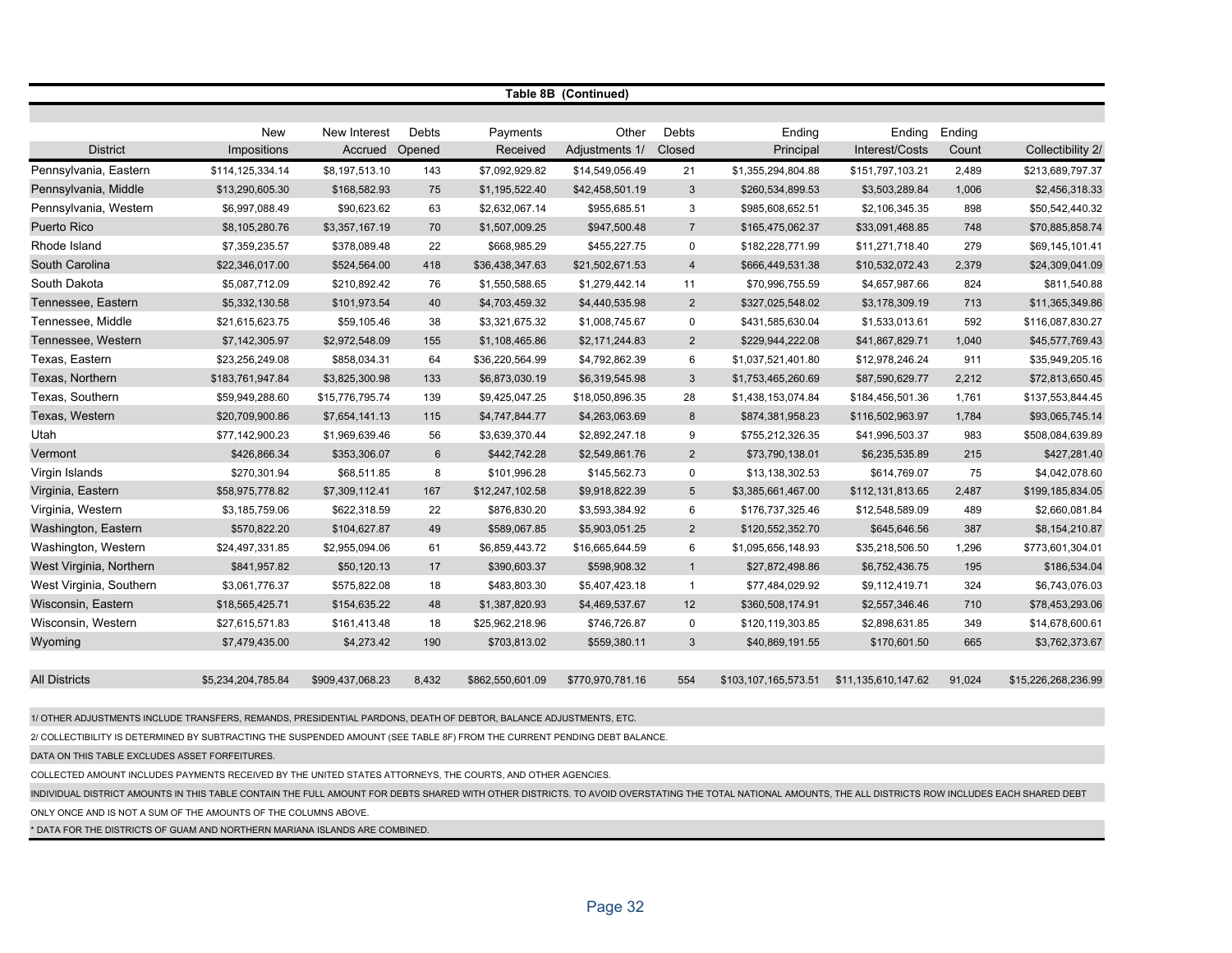| Table 8C<br>United States Attorney Debt Collection for Fiscal Year 2019<br><b>Criminal Total</b> |                    |                 |              |                  |                       |       |                     |                    |        |                    |  |
|--------------------------------------------------------------------------------------------------|--------------------|-----------------|--------------|------------------|-----------------------|-------|---------------------|--------------------|--------|--------------------|--|
|                                                                                                  |                    |                 |              |                  |                       |       |                     |                    |        |                    |  |
|                                                                                                  | <b>New</b>         | New Interest    | <b>Debts</b> | Payments         | Other                 | Debts | Ending              | Ending             | Ending |                    |  |
| <b>District</b>                                                                                  | Impositions        | Accrued         | Opened       | Received         | Adjustments 1/ Closed |       | Principal           | Interest/Costs     | Count  | Collectibility 2/  |  |
| Alabama, Middle                                                                                  | \$17,128,173.71    | \$83,411.13     | 472          | \$827,044.56     | \$278,764.49          | 91    | \$195,495,101.08    | \$1,399,293.88     | 1,077  | \$27,216,164.40    |  |
| Alabama, Northern                                                                                | \$19,879,096.18    | \$755,637.46    | 677          | \$2,259,661.36   | \$7,955,826.08        | 318   | \$304,445,787.06    | \$11,629,959.91    | 3,106  | \$1,433,684.05     |  |
| Alabama, Southern                                                                                | \$3,435,201.69     | \$40,854.51     | 432          | \$3,312,319.55   | \$2,550,711.41        | 104   | \$140,127,292.18    | \$2,164,100.72     | 1,583  | \$13,802,874.40    |  |
| Alaska                                                                                           | \$4,364,732.97     | \$977,999.84    | 216          | \$1,360,413.56   | $-$ \$25,606.71       | 19    | \$111,570,431.94    | \$5,927,592.96     | 1,140  | \$13,067,580.10    |  |
| Arizona                                                                                          | \$59,432,232.44    | \$590,138.14    | 4,113        | \$7,723,653.64   | \$10,263,588.84       | 1,174 | \$926,847,420.18    | \$21,383,071.17    | 9,734  | \$6,802,392.00     |  |
| Arkansas, Eastern                                                                                | \$20,120,426.14    | \$306,844.71    | 601          | \$2,856,390.49   | \$320,158.17          | 75    | \$285,251,625.39    | \$8,125,490.27     | 1,784  | \$44,123,435.94    |  |
| Arkansas, Western                                                                                | \$3,827,199.48     | \$52,903.32     | 388          | \$3,729,744.26   | \$4,460,359.65        | 37    | \$178,894,713.45    | \$779,077.68       | 1,542  | \$22,696,216.30    |  |
| California, Central                                                                              | \$302,017,486.67   | \$26,795,890.95 | 2,233        | \$81,467,707.85  | \$93,894,884.95       | 1,163 | \$6,133,650,454.37  | \$406,168,703.80   | 8,318  | \$1,765,270,029.81 |  |
| California, Eastern                                                                              | \$80,319,801.15    | \$4,588,117.07  | 1,041        | \$25,713,287.88  | \$5,055,358.27        | 235   | \$1,427,231,587.31  | \$70,448,471.12    | 3,665  | \$101,912,758.76   |  |
| California, Northern                                                                             | \$201,654,418.65   | \$11,435,200.13 | 870          | \$86,017,269.77  | \$39,004,527.47       | 136   | \$1,835,002,444.74  | \$155,344,565.13   | 3,610  | \$498,997,352.96   |  |
| California, Southern                                                                             | \$66,436,377.60    | \$15,441,837.07 | 5,762        | \$11,248,802.88  | \$34,395,787.68       | 2,610 | \$1,488,424,544.54  | \$210,281,515.01   | 7,472  | \$1,126,793,663.33 |  |
| Colorado                                                                                         | \$57,030,935.77    | \$266,922.67    | 801          | \$7,258,509.75   | \$6,693,999.47        | 208   | \$620,304,993.07    | \$6,673,897.44     | 2,377  | \$1,654,109.88     |  |
| Connecticut                                                                                      | \$56,839,196.12    | \$3,599,199.68  | 724          | \$6,357,454.91   | \$50,948,683.35       | 122   | \$1,544,861,199.55  | \$72,977,416.91    | 1,636  | \$684,076,423.60   |  |
| Delaware                                                                                         | \$16,563,094.39    | \$38,798.28     | 136          | \$3,223,439.94   | \$689,518.51          | 33    | \$99,788,634.28     | \$509,837.57       | 517    | \$16,399,622.29    |  |
| District of Columbia                                                                             | \$1,009,114,574.51 | \$742,680.81    | 346          | \$955,555,662.26 | \$2,672,005.38        | 120   | \$839,699,476.63    | \$25,714,543.83    | 1,788  | \$71,676,093.89    |  |
| Florida, Middle                                                                                  | \$122,778,022.96   | \$47,993,963.62 | 2,729        | \$18,762,977.39  | \$245,593,878.35      | 434   | \$3,894,037,177.14  | \$700,424,400.97   | 6,778  | \$354,600,341.64   |  |
| Florida, Northern                                                                                | \$13,341,225.53    | \$1,501,353.91  | 347          | \$6,724,443.64   | \$1,687,699.10        | 30    | \$1,771,139,922.41  | \$27,956,299.87    | 1,339  | \$58,930,841.86    |  |
| Florida, Southern                                                                                | \$695,301,289.60   | \$90,832,390.31 | 3,476        | \$56,931,510.58  | \$23,941,885.80       | 1,187 | \$11,351,061,156.43 | \$1,404,751,731.39 | 11,669 | \$650,975,328.27   |  |
| Georgia, Middle                                                                                  | \$13,045,072.97    | \$685,060.73    | 693          | \$1,584,746.34   | \$446,076.67          | 102   | \$167,796,029.18    | \$11,522,398.32    | 1,317  | \$22,141,598.38    |  |
| Georgia, Northern                                                                                | \$65,826,127.99    | \$36,145,550.47 | 823          | \$9,520,287.33   | \$36,116,666.68       | 100   | \$1,952,105,753.10  | \$505,296,507.72   | 4,216  | \$745,351,700.98   |  |
| Georgia, Southern                                                                                | \$41,452,491.61    | \$1,162,123.91  | 769          | \$2,326,004.75   | \$679,364.14          | 32    | \$276,373,755.07    | \$52,514,658.63    | 2,907  | \$57,904,967.90    |  |
| Guam*                                                                                            | \$3,031,270.37     | \$223,987.01    | 136          | \$1,875,757.28   | \$115,402.04          | 31    | \$21,212,842.68     | \$3,144,305.46     | 329    | \$3,299,634.81     |  |
| Hawaii                                                                                           | \$11,469,205.00    | \$251,178.30    | 244          | \$2,068,703.76   | \$3,564,458.33        | 80    | \$200,380,142.75    | \$4,237,377.61     | 965    | \$26,439,639.89    |  |
| Idaho                                                                                            | \$4,502,457.82     | \$64,282.67     | 534          | \$5,051,014.69   | \$27,974,193.73       | 74    | \$247,701,087.82    | \$584,634.58       | 1,104  | \$5,974,241.41     |  |
| Illinois, Central                                                                                | \$7,016,084.65     | \$649,010.15    | 367          | \$1,861,972.21   | \$16,065,392.89       | 55    | \$410,725,945.54    | \$11,202,860.62    | 1,261  | \$6,778,888.25     |  |
| Illinois, Northern                                                                               | \$158,113,719.04   | \$32,481,033.36 | 1,086        | \$18,421,691.92  | \$3,019,066.87        | 246   | \$5,138,393,204.44  | \$414,698,174.03   | 6,681  | \$444,141,216.86   |  |
| Illinois, Southern                                                                               | \$4,636,896.92     | \$252,145.32    | 579          | \$1,970,902.84   | \$3,300,839.32        | 32    | \$370,956,655.00    | \$5,362,828.71     | 2,148  | \$1,547,785.75     |  |
| Indiana, Northern                                                                                | \$13,520,810.50    | \$3,710,032.96  | 529          | \$2,135,723.55   | \$2,719,901.14        | 64    | \$338,552,537.94    | \$51,849,333.69    | 1,434  | \$15,793,586.75    |  |
| Indiana, Southern                                                                                | \$31,531,441.32    | \$157,675.16    | 984          | \$5,121,437.80   | \$15,891,088.84       | 91    | \$751,156,252.26    | \$2,735,059.74     | 3,132  | \$386,203,059.10   |  |
| Iowa, Northern                                                                                   | \$5,111,515.78     | \$93,076.63     | 581          | \$895,227.58     | \$1,427,132.13        | 44    | \$347,816,378.48    | \$1,031,594.18     | 882    | \$4,189,987.36     |  |
| lowa, Southern                                                                                   | \$9,179,714.24     | \$152,048.70    | 772          | \$4,925,507.44   | \$1,971,771.70        | 51    | \$148,862,716.11    | \$3,492,818.81     | 1,414  | \$13,600,069.08    |  |
| Kansas                                                                                           | \$23,970,631.42    | \$653,871.53    | 672          | \$3,485,551.03   | \$2,939,940.05        | 49    | \$444,625,839.96    | \$12,333,557.39    | 2,098  | \$12,976,233.57    |  |
| Kentucky, Eastern                                                                                | \$106,143,976.75   | \$1,767,293.64  | 1,020        | \$25,051,177.21  | $-$4,596,154.86$      | 93    | \$658,217,028.69    | \$26,567,318.54    | 2,014  | \$400,683,577.44   |  |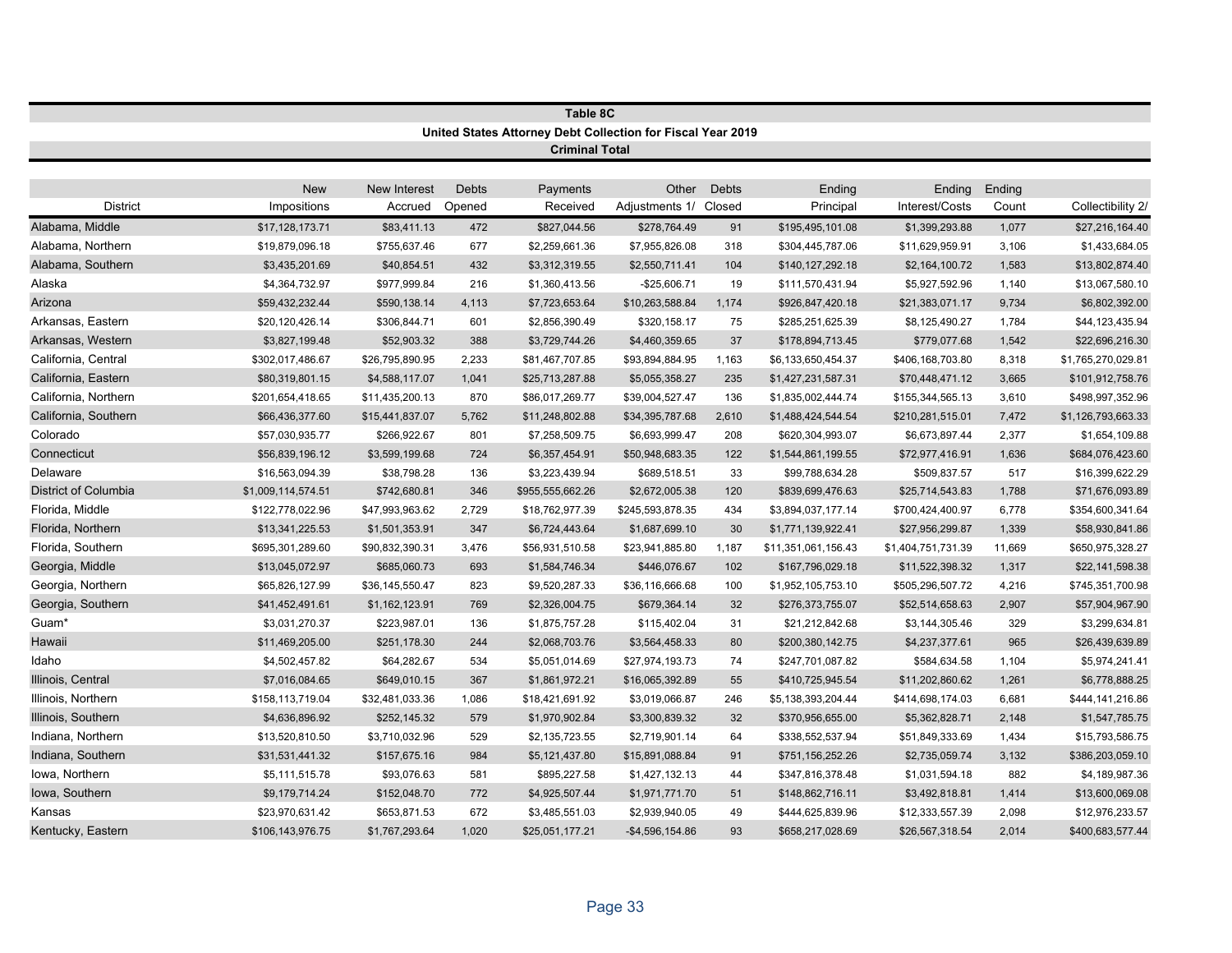| Table 8C (Continued)      |                    |                     |              |                  |                       |              |                     |                    |             |                    |
|---------------------------|--------------------|---------------------|--------------|------------------|-----------------------|--------------|---------------------|--------------------|-------------|--------------------|
|                           |                    |                     |              |                  |                       |              |                     |                    |             |                    |
|                           | <b>New</b>         | <b>New Interest</b> | <b>Debts</b> | Payments         | Other                 | Debts        | Ending              | Ending             | Ending      |                    |
| <b>District</b>           | Impositions        | Accrued             | Opened       | Received         | Adjustments 1/ Closed |              | Principal           | Interest/Costs     | Count       | Collectibility 2/  |
| Kentucky, Western         | \$17,158,035.28    | \$463,453.95        | 608          | \$3,491,041.22   | \$7,379,854.34        | 198          | \$221,455,085.44    | \$8,142,170.67     | 1,671       | \$10,600,801.20    |
| Louisiana, Eastern        | \$11,678,674.74    | \$577,318.31        | 434          | \$10,375,434.97  | \$7,926,889.17        | 169          | \$550,174,696.86    | \$18,339,213.54    | 2,097       | \$66,727,328.01    |
| Louisiana, Middle         | \$4,730,871.62     | \$685,947.97        | 289          | \$1,359,815.39   | \$1,062,007.28        | 47           | \$280,566,937.00    | \$12,417,661.93    | 1,279       | \$35,882,808.06    |
| Louisiana, Western        | \$43,470,742.99    | \$1,079,794.21      | 457          | \$3,560,139.76   | \$1,415,240.11        | 78           | \$238,107,430.36    | \$16,806,717.67    | 1,385       | \$36,869,742.51    |
| Maine                     | \$31,317,555.51    | \$520,036.74        | 267          | \$2,920,509.52   | \$1,351,612.78        | 19           | \$495,558,385.75    | \$14,887,854.89    | 842         | \$10,051,237.39    |
| Maryland                  | \$98,711,296.33    | \$25,920,264.15     | 958          | \$10,082,659.37  | \$4,012,276.47        | 152          | \$2,587,239,070.58  | \$244,045,530.21   | 3,955       | \$644,117,660.72   |
| <b>Massachusetts</b>      | \$59,218,975.52    | \$21,899,917.84     | 736          | \$170,808,682.90 | -\$105,319,374.12     | 195          | \$1,639,376,578.25  | \$327,982,467.30   | 2,678       | \$40,707,034.22    |
| Michigan, Eastern         | \$141,352,013.78   | \$4,845,362.84      | 1,538        | \$86,224,614.05  | \$13,435,505.49       | 250          | \$3,020,351,891.84  | \$105,895,119.63   | 4,453       | \$929,419,410.79   |
| Michigan, Western         | \$15,694,402.81    | \$7,134,711.34      | 589          | \$2,939,524.01   | \$6,989,448.89        | 77           | \$1,058,665,388.87  | \$114,764,410.33   | 2,592       | \$26,541,131.33    |
| Minnesota                 | \$145,737,539.62   | \$815,279.62        | 555          | \$22,779,721.19  | \$8,149,046.55        | 79           | \$1,132,468,742.33  | \$6,763,554.52     | 2,291       | \$19,558,157.57    |
| Mississippi, Northern     | \$6,591,811.57     | \$965,463.60        | 258          | \$5,871,431.76   | \$3,701,208.37        | 39           | \$129,811,340.87    | \$14,279,267.70    | 768         | \$89,565,889.17    |
| Mississippi, Southern     | \$23,895,363.61    | \$31,837.97         | 933          | \$2,648,481.83   | \$989,643.28          | 29           | \$377,682,375.57    | \$731,372.56       | 3,009       | \$123,521,096.44   |
| Missouri, Eastern         | \$37,377,326.94    | \$3,660,274.29      | 1,874        | \$16,219,152.76  | \$5,124,839.66        | 158          | \$1,129,197,791.90  | \$70,008,407.95    | 4,345       | \$10,355,646.51    |
| Missouri, Western         | \$21,475,525.23    | \$1,520,928.14      | 1,081        | \$14,219,993.55  | \$24,052,411.93       | 166          | \$733,317,635.74    | \$31,282,388.38    | 3,122       | \$55,221,482.77    |
| Montana                   | \$8,047,145.94     | \$185,681.66        | 550          | \$1,570,683.45   | \$4,952,412.46        | 30           | \$120,259,469.07    | \$2,796,490.97     | 1,310       | \$8,920,057.41     |
| Nebraska                  | \$13,221,341.59    | \$14,988.99         | 620          | \$2,184,756.13   | \$480,294.40          | 93           | \$182,174,414.07    | \$70,049.15        | 1,418       | \$5,862,748.15     |
| Nevada                    | \$1,189,618,272.16 | \$6,523,536.21      | 822          | \$8,507,218.90   | \$21,344,681.08       | 142          | \$2,895,632,477.30  | \$98,655,587.71    | 2,854       | \$1,245,631,795.48 |
| New Hampshire             | \$19,112,124.11    | \$426,389.83        | 254          | \$1,723,288.72   | \$2,925,493.57        | 45           | \$115,535,933.23    | \$8,304,961.43     | 864         | \$1,863,520.96     |
| New Jersey                | \$216,632,196.43   | \$259,303,751.88    | 987          | \$94,356,625.07  | \$5,691,396.38        | 178          | \$19,656,103,291.67 | \$1,941,635,332.84 | 4,544       | \$563,509,389.97   |
| <b>New Mexico</b>         | \$13,505,200.07    | \$777,745.95        | 1,531        | \$1,411,492.49   | \$5,829,337.31        | 192          | \$185,571,681.98    | \$14,332,118.11    | 3,311       | \$8,624,949.11     |
| New York, Eastern         | \$52,420,230.40    | \$98,036,451.17     | 1,014        | \$24,699,558.75  | \$10,163,080.95       | 629          | \$6,139,716,127.34  | \$1,460,987,828.13 | 4,212       | \$587,433,165.82   |
| New York, Northern        | \$6,707,604.28     | \$343,585.31        | 839          | \$2,074,050.04   | \$4,041,880.76        | 119          | \$782,641,915.71    | \$10,272,662.74    | 1,727       | \$43,403,189.46    |
| New York, Southern        | \$975,959,325.67   | \$170,823,072.12    | 2,617        | \$47,672,690.85  | \$47,513,304.14       | 1,370        | \$11,791,485,272.51 | \$2,162,206,632.41 | 8,437       | \$3,027,082,362.07 |
| New York, Western         | \$45,877,991.23    | \$116,165.18        | 846          | \$4,160,887.73   | \$2,546,080.01        | 164          | \$407,917,359.46    | \$2,326,348.02     | 2,204       | \$335,319,964.98   |
| North Carolina, Eastern   | \$14,459,856.64    | \$1,252,325.65      | 2,891        | \$6,378,371.51   | \$35,378,175.28       | 131          | \$605,113,602.92    | \$17,880,905.68    | 4,672       | \$92,962,173.61    |
| North Carolina, Middle    | \$24,449,817.31    | \$2,452,287.84      | 811          | \$2,723,398.51   | \$13,090,865.56       | 79           | \$242,155,301.71    | \$34,043,954.52    | 2,056       | \$42,415,969.73    |
| North Carolina, Western   | \$83,928,022.74    | \$314,073.94        | 777          | \$163,975,763.92 | \$4,614,706.11        | 286          | \$1,158,254,383.35  | \$5,181,383.85     | 2,779       | \$267,753,530.11   |
| North Dakota              | \$17,212,899.54    | \$344,400.90        | 442          | \$3,275,466.76   | \$702,432.87          | 153          | \$75,830,768.33     | \$5,146,573.12     | 1,540       | \$6,807,911.99     |
| Northern Mariana Islands* | \$0.00             | \$0.00              | $\mathbf 0$  | \$0.00           | \$0.00                | $\mathbf{0}$ | \$0.00              | \$0.00             | $\mathbf 0$ | \$0.00             |
| Ohio, Northern            | \$45,231,745.19    | \$14,632,340.18     | 1,674        | \$32,919,771.04  | \$28,468,467.58       | 207          | \$1,729,921,100.62  | \$180,305,287.69   | 5,109       | \$274,992,519.91   |
| Ohio, Southern            | \$129,294,658.93   | \$57,155,743.57     | 802          | \$91,470,886.76  | \$14,232,403.64       | 65           | \$3,197,631,677.62  | \$537,402,545.69   | 3,481       | \$120,766,078.27   |
| Oklahoma, Eastern         | \$3,436,108.33     | \$23,246.85         | 134          | \$519,007.90     | \$592,409.83          | 20           | \$57,894,960.88     | \$786,234.30       | 505         | \$1,304,873.51     |
| Oklahoma, Northern        | \$11,874,826.12    | \$333,311.44        | 282          | \$1,212,440.18   | \$1,326,687.06        | 64           | \$157,923,310.15    | \$2,507,534.35     | 1,218       | \$29,717,686.18    |
| Oklahoma, Western         | \$193,421,825.51   | \$2,144,271.76      | 593          | \$4,668,471.54   | \$926,746.01          | 81           | \$507,385,742.10    | \$40,741,049.96    | 1,637       | \$331,412,290.55   |
| Oregon                    | \$86,451,989.71    | \$1,430,452.25      | 653          | \$38,750,001.52  | \$3,027,286.48        | 361          | \$575,419,345.77    | \$20,732,277.39    | 2,517       | \$158,703,062.38   |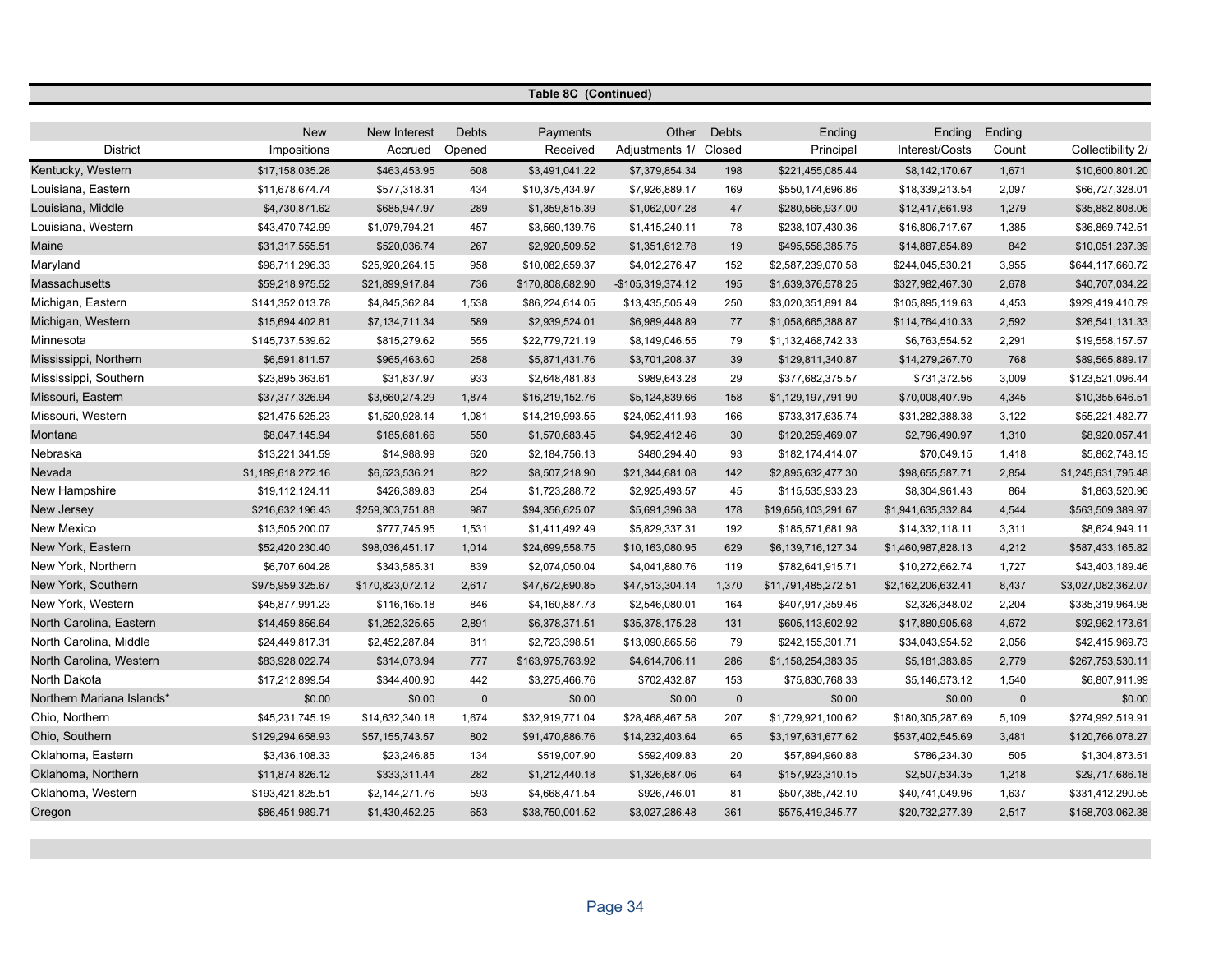| Table 8C (Continued)    |                    |                    |         |                  |                       |       |                      |                     |         |                     |  |
|-------------------------|--------------------|--------------------|---------|------------------|-----------------------|-------|----------------------|---------------------|---------|---------------------|--|
|                         |                    |                    |         |                  |                       |       |                      |                     |         |                     |  |
|                         | New                | New Interest       | Debts   | Payments         | Other                 | Debts | Ending               | Ending              | Ending  |                     |  |
| <b>District</b>         | Impositions        | Accrued            | Opened  | Received         | Adjustments 1/ Closed |       | Principal            | Interest/Costs      | Count   | Collectibility 2/   |  |
| Pennsylvania, Eastern   | \$127,603,589.88   | \$9,266,260.69     | 1,243   | \$12,995,556.55  | \$20,221,303.61       | 416   | \$1,904,518,426.93   | \$180,906,370.08    | 7,502   | \$274,372,706.97    |  |
| Pennsylvania, Middle    | \$19,799,131.99    | \$187,399.68       | 752     | \$2,445,665.86   | \$44,345,877.71       | 73    | \$322,766,439.58     | \$3,777,854.75      | 2,778   | \$2,953,323.68      |  |
| Pennsylvania, Western   | \$13,990,051.56    | \$110,453.04       | 605     | \$4,938,626.82   | \$1,509,248.04        | 214   | \$1,042,356,554.16   | \$3,448,854.79      | 1,957   | \$66,784,441.05     |  |
| Puerto Rico             | \$10,472,971.45    | \$3,611,360.85     | 1,922   | \$2,194,136.83   | \$1,455,502.25        | 572   | \$197,789,888.66     | \$35,180,713.20     | 4,011   | \$95,903,176.02     |  |
| Rhode Island            | \$9,607,818.36     | \$399,007.56       | 217     | \$1,638,237.51   | \$532,561.01          | 16    | \$228,361,527.57     | \$12,562,257.13     | 737     | \$104,874,287.94    |  |
| South Carolina          | \$39,931,242.13    | \$575,012.07       | 1,657   | \$40,890,541.68  | \$21,859,217.98       | 106   | \$815,252,574.03     | \$11,331,688.17     | 5,208   | \$43,113,098.39     |  |
| South Dakota            | \$10,014,585.42    | \$246,940.25       | 785     | \$3,378,146.19   | \$1,711,562.89        | 150   | \$130,817,840.72     | \$5,277,614.39      | 2,531   | \$1,382,740.74      |  |
| Tennessee, Eastern      | \$11,466,782.50    | \$161,934.77       | 1,018   | \$9,067,611.45   | \$5,165,116.99        | 197   | \$423,593,152.70     | \$4,472,700.20      | 2,586   | \$15,358,694.36     |  |
| Tennessee, Middle       | \$25,793,370.92    | \$162,388.61       | 441     | \$4,279,057.33   | \$2,073,742.62        | 199   | \$506,920,337.97     | \$1,785,651.85      | 1,526   | \$163,090,392.00    |  |
| Tennessee, Western      | \$9,401,861.38     | \$3,692,115.89     | 972     | \$2,129,824.11   | \$3,135,623.30        | 119   | \$363,163,457.53     | \$60,284,737.38     | 2,739   | \$59,919,452.33     |  |
| Texas, Eastern          | \$30,407,677.82    | \$914,282.63       | 1,101   | \$41,548,128.61  | \$5,219,042.01        | 57    | \$1,112,650,963.27   | \$13,885,194.02     | 2,735   | \$42,200,278.02     |  |
| Texas, Northern         | \$238,357,100.42   | \$4,451,143.39     | 1.762   | \$13,175,229.88  | \$10,772,759.11       | 409   | \$2,522,652,101.24   | \$114,304,677.18    | 4,329   | \$105,438,297.45    |  |
| Texas, Southern         | \$184,985,093.82   | \$30,597,018.57    | 11,466  | \$19,140,758.49  | \$30,078,562.14       | 3,852 | \$2,374,559,554.91   | \$417,433,245.58    | 17,910  | \$328,815,356.54    |  |
| Texas, Western          | \$41,860,579.02    | \$9,367,960.87     | 9,107   | \$9,894,404.92   | \$4,944,115.44        | 3,510 | \$1,339,650,881.93   | \$132,930,010.66    | 20,351  | \$129,306,308.73    |  |
| Utah                    | \$77,515,562.03    | \$2,532,245.75     | 393     | \$5,941,270.86   | \$10,254,800.44       | 321   | \$836,792,243.62     | \$49,911,005.96     | 2,567   | \$548,880,468.39    |  |
| Vermont                 | \$633,727.98       | \$354,640.04       | 185     | \$592,453.96     | \$2,554,772.37        | 35    | \$76,964,309.91      | \$6,270,662.02      | 533     | \$525,917.96        |  |
| Virgin Islands          | \$12,339,847.74    | \$125,487.17       | 152     | \$10,645,219.13  | \$147,670.85          | 8     | \$18,812,352.47      | \$1,299,032.08      | 348     | \$8,139,130.69      |  |
| Virginia, Eastern       | \$105,011,247.69   | \$7,616,069.97     | 2,675   | \$101,296,187.47 | \$11,213,971.51       | 322   | \$5,868,271,596.00   | \$118,935,366.56    | 7,185   | \$348,387,840.12    |  |
| Virginia, Western       | \$11,443,777.83    | \$764,916.22       | 505     | \$7,208,331.48   | \$40,101,239.47       | 101   | \$232,582,233.53     | \$13,242,224.25     | 1,752   | \$7,413,956.57      |  |
| Washington, Eastern     | \$8,575,533.84     | \$116,665.44       | 588     | \$1,635,180.18   | \$5,918,601.92        | 146   | \$152,591,703.15     | \$741,712.93        | 1,294   | \$16.793.022.32     |  |
| Washington, Western     | \$30,309,125.50    | \$3,070,771.87     | 940     | \$10,335,138.41  | \$16,931,215.32       | 773   | \$1,208,825,735.17   | \$37,364,584.42     | 4,731   | \$851,143,485.71    |  |
| West Virginia, Northern | \$1,190,027.27     | \$58,383.35        | 285     | \$624,259.25     | \$1,165,993.75        | 65    | \$35,329,285.27      | \$6,902,068.79      | 755     | \$297,718.49        |  |
| West Virginia, Southern | \$3,846,028.88     | \$777,078.52       | 377     | \$828,188.09     | \$6,571,059.29        | 48    | \$856,857,431.60     | \$326,170,830.89    | 1,076   | \$9,093,706.99      |  |
| Wisconsin, Eastern      | \$26,901,555.81    | \$154,820.96       | 387     | \$2,595,163.55   | \$4,843,176.52        | 66    | \$394,725,925.04     | \$2,585,639.78      | 1,740   | \$85,282,589.36     |  |
| Wisconsin, Western      | \$29,896,554.60    | \$1,982,786.57     | 171     | \$27,718,951.80  | \$767,913.60          | 6     | \$244,707,005.08     | \$24,086,559.03     | 733     | \$16,894,563.15     |  |
| Wyoming                 | \$8,000,585.49     | \$5,076.89         | 513     | \$1,307,901.57   | \$716,557.65          | 65    | \$49,027,331.75      | \$202.543.62        | 1.554   | \$5,331,940.91      |  |
|                         |                    |                    |         |                  |                       |       |                      |                     |         |                     |  |
| <b>All Districts</b>    | \$8,111,904,436.76 | \$1,046,715,789.15 | 105,085 |                  |                       |       | \$131.183.442.245.01 | \$13,287,827,328.67 | 292,935 | \$20,153,554,814.78 |  |
|                         |                    |                    |         |                  |                       |       |                      |                     |         |                     |  |

1/ OTHER ADJUSTMENTS INCLUDE TRANSFERS, REMANDS, PRESIDENTIAL PARDONS, DEATH OF DEBTOR, BALANCE ADJUSTMENTS, ETC.

2/ COLLECTIBILITY IS DETERMINED BY SUBTRACTING THE SUSPENDED AMOUNT (SEE TABLE 8F) FROM THE CURRENT PENDING DEBT BALANCE.

DATA ON THIS TABLE EXCLUDES ASSET FORFEITURES.

COLLECTED AMOUNT INCLUDES PAYMENTS RECEIVED BY THE UNITED STATES ATTORNEYS, THE COURTS, AND OTHER AGENCIES.

INDIVIDUAL DISTRICT AMOUNTS IN THIS TABLE CONTAIN THE FULL AMOUNT FOR DEBTS SHARED WITH OTHER DISTRICTS. TO AVOID OVERSTATING THE TOTAL NATIONAL AMOUNTS, THE ALL DISTRICTS ROW INCLUDES EACH SHARED DEBT

ONLY ONCE AND IS NOT A SUM OF THE AMOUNTS OF THE COLUMNS ABOVE.

THE DEBT COUNT IN TABLE 8A AND TABLE 8B CANNOT BE ADDED TO EQUAL THE DEBT COUNT IN TABLE 8C BECAUSE A DEBTOR MAY OWE BOTH A FINE (TABLE 8A) AND A NON-FEDERAL RESTITUTION (TABLE 8B).

\* DATA FOR THE DISTRICTS OF GUAM AND NORTHERN MARIANA ISLANDS ARE COMBINED.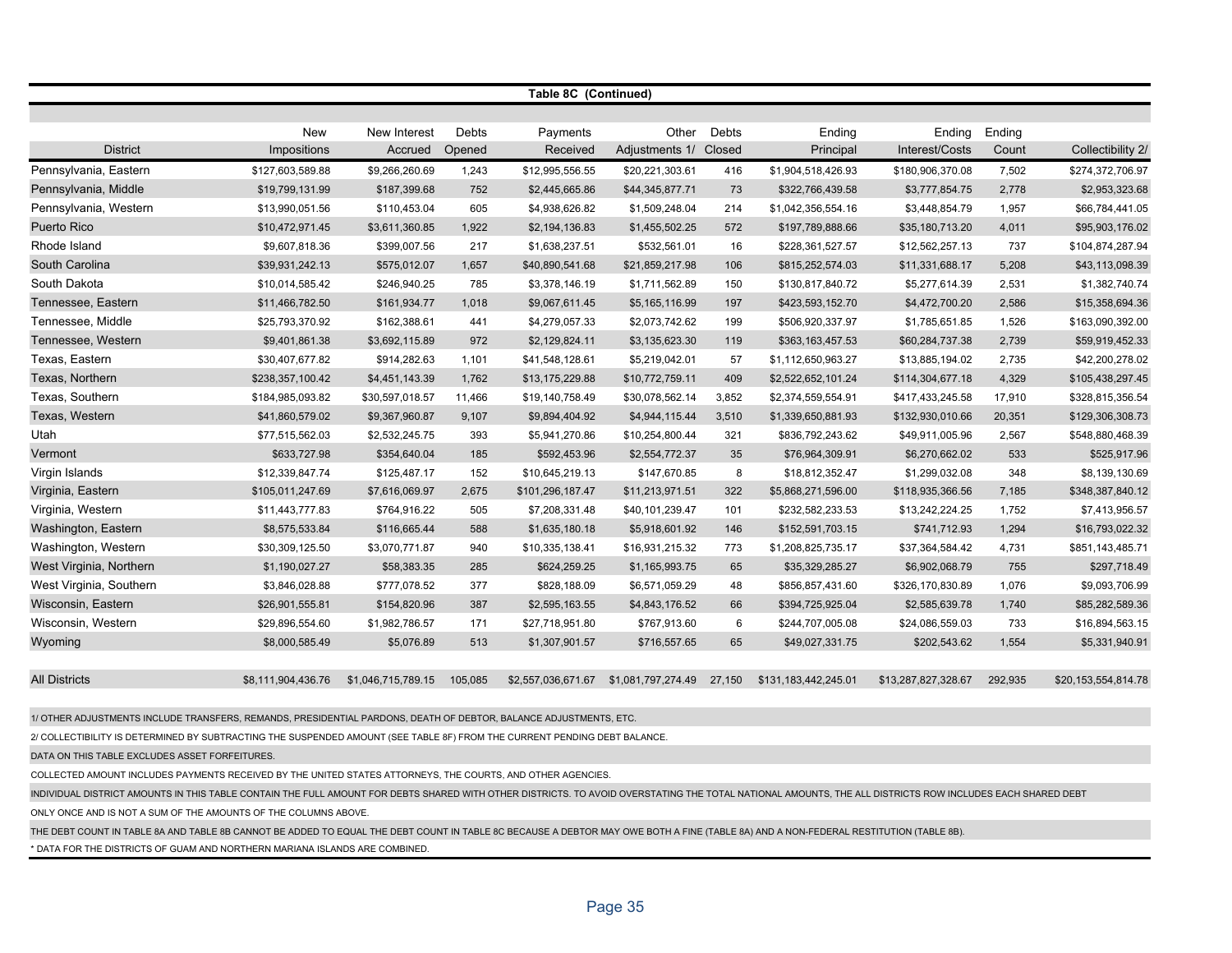|                             | Table 8D<br>United States Attorney Debt Collection for Fiscal Year 2019 |                                |                        |                      |                         |                        |                     |                          |                 |  |  |  |  |  |
|-----------------------------|-------------------------------------------------------------------------|--------------------------------|------------------------|----------------------|-------------------------|------------------------|---------------------|--------------------------|-----------------|--|--|--|--|--|
|                             |                                                                         |                                |                        | <b>Civil Total</b>   |                         |                        |                     |                          |                 |  |  |  |  |  |
|                             |                                                                         |                                |                        |                      |                         |                        |                     |                          |                 |  |  |  |  |  |
| <b>District</b>             | <b>New</b><br>Impositions                                               | <b>New Interest</b><br>Accrued | <b>Debts</b><br>Opened | Payments<br>Received | Other<br>Adjustments 1/ | <b>Debts</b><br>Closed | Ending<br>Principal | Ending<br>Interest/Costs | Ending<br>Count |  |  |  |  |  |
| Alabama, Middle             | \$179,956.40                                                            | \$236.33                       | 2                      | \$91,939.99          | \$0.00                  | $\overline{0}$         | \$513,458.36        | \$62,668.75              | 13              |  |  |  |  |  |
| Alabama, Northern           | \$2,983,019.79                                                          | \$48,954.29                    | 8                      | \$8,041,817.83       | \$465,359.89            | $\overline{1}$         | \$10,842,053.80     | \$7,011.23               | 16              |  |  |  |  |  |
| Alabama, Southern           | \$2,707,225.79                                                          | \$51,953.15                    | 10                     | \$2,624,756.45       | \$372,326.56            | $\overline{0}$         | \$2,373,912.65      | \$44,098.34              | 39              |  |  |  |  |  |
| Alaska                      | \$16,321,619.10                                                         | \$152,019.95                   | 4                      | \$17,364,000.17      | $-$16,009.23$           | $\mathbf 0$            | \$26,666,673.18     | \$242,117.32             | 51              |  |  |  |  |  |
| Arizona                     | \$2,975,007.22                                                          | \$162,276.57                   | 35                     | \$2,388,488.87       | \$1,074,513.40          | $\overline{4}$         | \$26,333,186.97     | \$614,073.96             | 131             |  |  |  |  |  |
| Arkansas, Eastern           | \$178,158.07                                                            | \$67,846.47                    | 3                      | \$592,251.61         | \$74,452.21             | $\mathbf 0$            | \$7,188,586.19      | \$200,046.15             | 93              |  |  |  |  |  |
| Arkansas, Western           | \$4,046,239.60                                                          | \$4,542.74                     | 11                     | \$241,693.79         | \$50,821.90             | $\mathbf 0$            | \$5,452,193.01      | \$160,681.76             | 37              |  |  |  |  |  |
| California, Central         | \$460,803,294.83                                                        | \$6,056,539.36                 | 77                     | \$265,927,568.03     | \$35,712,429.62         | 1,056                  | \$463,672,788.17    | \$19,985,113.66          | 6,469           |  |  |  |  |  |
| California, Eastern         | \$31,485,336.97                                                         | \$159,443.71                   | 21                     | \$80,703,519.41      | \$1,249,071.72          | $\overline{2}$         | \$378,075,588.74    | \$1,287,269.81           | 71              |  |  |  |  |  |
| California, Northern        | \$56,569,428.64                                                         | \$1,683,714.34                 | 25                     | \$72,370,121.09      | \$13,858,429.13         | 298                    | \$74,964,237.37     | \$7,883,386.89           | 2,368           |  |  |  |  |  |
| California, Southern        | \$6,265,724.81                                                          | \$1,449,182.75                 | $\sqrt{5}$             | \$6,022,893.19       | \$3,767,603.81          | $\overline{0}$         | \$34,247,094.37     | \$827,446.40             | 67              |  |  |  |  |  |
| Colorado                    | \$777,701,535.28                                                        | \$91,237.71                    | 20                     | \$810,105,310.83     | \$127,366.11            | $\overline{2}$         | \$13,730,705.00     | \$534,437.17             | 59              |  |  |  |  |  |
| Connecticut                 | \$30,487,843.04                                                         | \$194,779.70                   | 50                     | \$16,397,672.72      | \$6,707,281.15          | 31                     | \$41,478,379.03     | \$1,545,437.29           | 83              |  |  |  |  |  |
| Delaware                    | \$5,886,800.15                                                          | \$71,151.09                    | 3                      | \$6,337,256.91       | \$65,487.48             | $\mathbf 0$            | \$19,882,353.04     | \$49,512.67              | 13              |  |  |  |  |  |
| <b>District of Columbia</b> | \$78,220,086.17                                                         | \$1,227,652.62                 | 32                     | \$318,185,467.06     | \$3,958,523.84          | 16                     | \$90,030,391.83     | \$2,422,416.56           | 850             |  |  |  |  |  |
| Florida, Middle             | \$72,451,622.94                                                         | \$6,199,177.03                 | 140                    | \$268,562,281.85     | \$170,301,025.72        | 17                     | \$240,619,218.16    | \$32,091,728.01          | 3,522           |  |  |  |  |  |
| Florida, Northern           | \$2,408,095.09                                                          | \$43,312.67                    | 12                     | \$318,371.21         | \$202,015.51            | $\overline{1}$         | \$7,962,507.14      | \$287,697.31             | 52              |  |  |  |  |  |
| Florida, Southern           | \$2,405,654.10                                                          | \$3,730,866.12                 | 29                     | \$114,267,363.03     | \$6,281,001.90          | 38                     | \$356,315,719.91    | \$17,952,945.92          | 3,643           |  |  |  |  |  |
| Georgia, Middle             | \$1,809,950.26                                                          | \$8,526.04                     | $\overline{4}$         | \$80,686,882.96      | \$905,407.01            | $\mathbf 0$            | \$131,707,228.03    | \$0.00                   | 18              |  |  |  |  |  |
| Georgia, Northern           | \$18,379,816.42                                                         | \$7,636,377.70                 | 31                     | \$159,730,575.14     | \$4,531,943.08          | $\overline{1}$         | \$146,560,894.79    | \$2,298,915.56           | 264             |  |  |  |  |  |
| Georgia, Southern           | \$22,638,814.58                                                         | \$133,163.60                   | 23                     | \$9,233,961.50       | \$129,878.64            | $\overline{0}$         | \$16,704,637.22     | \$46,299.63              | 32              |  |  |  |  |  |
| Guam*                       | \$164,279.65                                                            | \$273,473.54                   | 5                      | \$160,644.97         | \$9,732.84              | $\overline{1}$         | \$6,249,218.76      | \$195,765.88             | 9               |  |  |  |  |  |
| Hawaii                      | \$1,414,919.66                                                          | \$107,259.97                   | 8                      | \$941,008.70         | \$12,257.87             | $\overline{1}$         | \$3,793,157.97      | \$923,919.86             | 40              |  |  |  |  |  |
| Idaho                       | \$241,492.91                                                            | \$461,684.66                   | $\sqrt{5}$             | \$325,178.89         | \$280,650.92            | $\mathbf 0$            | \$16,009,780.95     | \$3,687,998.73           | 50              |  |  |  |  |  |
| Illinois, Central           | \$1,320,852.82                                                          | \$117,035.26                   | 14                     | \$1,601,217.19       | \$8,784,936.28          | $\overline{1}$         | \$20,879,791.79     | \$333,693.49             | 79              |  |  |  |  |  |
| Illinois, Northern          | \$20,315,891.91                                                         | \$11,046,915.87                | 122                    | \$99,701,557.63      | \$13,698,369.54         | $-3$                   | \$283,951,236.54    | \$5,175,322.71           | 1,031           |  |  |  |  |  |
| Illinois, Southern          | \$7,329,750.31                                                          | \$13,696.01                    | 23                     | \$7,021,882.65       | \$690,807.07            | $-2$                   | \$15,569,352.81     | \$41,164.31              | 19              |  |  |  |  |  |
| Indiana, Northern           | \$3,324,040.53                                                          | \$101,443.22                   | 25                     | \$5,293,731.70       | \$2,459,906.40          | $\overline{2}$         | \$8,000,489.46      | \$26,959.57              | 20              |  |  |  |  |  |
| Indiana, Southern           | \$1,603,663.65                                                          | \$128,610.94                   | 49                     | \$1,761,128.10       | \$101,949.96            | $\mathbf{0}$           | \$8,101,113.43      | \$429,837.16             | 132             |  |  |  |  |  |
| lowa, Northern              | \$2,445,705.45                                                          | \$43,709.05                    | 24                     | \$15,170,012.42      | \$1,960,986.80          | $\overline{2}$         | \$13,405,180.10     | \$47,853.07              | 14              |  |  |  |  |  |
| Iowa, Southern              | \$2,908,176.51                                                          | \$156,922.34                   | 29                     | \$1,677,883.12       | \$931,761.31            | $\overline{0}$         | \$18,001,282.90     | \$708,384.52             | 63              |  |  |  |  |  |
| Kansas                      | \$16,040,598.67                                                         | \$473,035.32                   | 60                     | \$5,139,391.82       | \$3,407,765.60          | 8                      | \$18,379,534.50     | \$198,083.72             | 31              |  |  |  |  |  |
| Kentucky, Eastern           | \$13,948,996.27                                                         | \$507,385.29                   | 47                     | \$3,912,897.69       | \$427,733.93            | $\mathsf 0$            | \$31,487,414.87     | \$116,975.70             | 99              |  |  |  |  |  |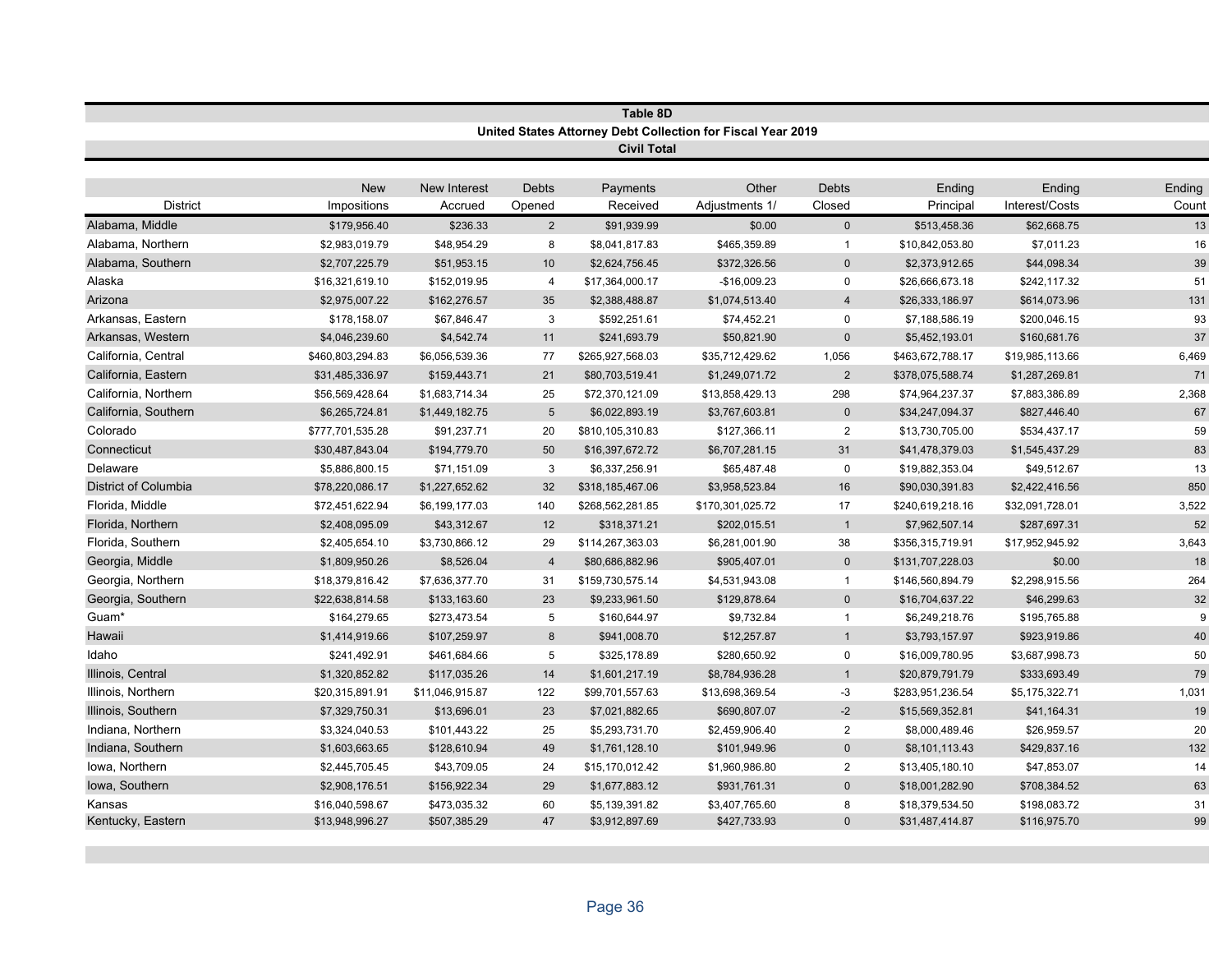| <b>Table 8D (Continued)</b> |                    |                 |                |                    |                  |                |                     |                |          |  |  |  |  |
|-----------------------------|--------------------|-----------------|----------------|--------------------|------------------|----------------|---------------------|----------------|----------|--|--|--|--|
|                             |                    |                 |                |                    |                  |                |                     |                |          |  |  |  |  |
|                             | New                | New Interest    | <b>Debts</b>   | Payments           | Other            | Debts          | Ending              | Ending         | Ending   |  |  |  |  |
| <b>District</b>             | Impositions        | Accrued         | Opened         | Received           | Adjustments 1/   | Closed         | Principal           | Interest/Costs | Count    |  |  |  |  |
| Kentucky, Western           | \$55,273,918.82    | \$4,370,559.38  | 110            | \$26,017,258.99    | \$18,188,692.84  | 2              | \$64,437,748.12     | \$3,682,362.78 | 252      |  |  |  |  |
| Louisiana, Eastern          | \$2,755,470.40     | \$87,128,297.30 | 15             | \$945,085,440.03   | \$3,766,063.26   | $\mathbf 0$    | \$11,011,833,796.48 | \$1,294,766.06 | 155      |  |  |  |  |
| Louisiana, Middle           | \$708,740.91       | \$507,229.58    | 5              | \$838,542.09       | \$699,613.91     | $\overline{2}$ | \$17,247,142.73     | \$641,612.12   | 103      |  |  |  |  |
| Louisiana, Western          | \$24,306,238.57    | \$459,554.91    | 10             | \$40,650,292.90    | \$2,343.72       | $\mathbf 0$    | \$11,057,134.67     | \$295,914.22   | 33       |  |  |  |  |
| Maine                       | \$1,690,202.11     | \$39,503.47     | 10             | \$1,690,446.98     | \$203,480.42     | $-1$           | \$3,667,929.71      | \$245,870.12   | 36       |  |  |  |  |
| Maryland                    | \$64,854,390.56    | \$1,431,970.19  | 27             | \$74,222,954.21    | \$8,873,824.82   | $\overline{1}$ | \$66,869,903.43     | \$1,148,045.10 | 151      |  |  |  |  |
| Massachusetts               | \$615,377,938.59   | \$11,106,817.73 | 35             | \$664,976,817.20   | \$1,668,299.47   | $\mathbf 0$    | \$273,719,480.45    | \$3,092,481.51 | 232      |  |  |  |  |
| Michigan, Eastern           | \$1,353,213.21     | \$4,271,497.61  | 35             | \$10,351,409.75    | \$6,884,700.82   | 90             | \$161,856,981.69    | \$3,768,580.23 | 4,621    |  |  |  |  |
| Michigan, Western           | \$2,768,010.48     | \$158,378.70    | 8              | \$9,921,620.76     | $-$77,378.50$    | $\overline{1}$ | \$14,045,899.77     | \$229,510.54   | 50       |  |  |  |  |
| Minnesota                   | \$7,914,058.36     | \$296,048.04    | 26             | \$13,881,173.66    | \$1,459,904.08   | $\mathbf 0$    | \$11,055,102.57     | \$16,455.81    | 64       |  |  |  |  |
| Mississippi, Northern       | \$0.00             | \$68,438.56     | $\mathbf 0$    | \$18,729.93        | $-$1,573.99$     | $\mathbf 0$    | \$4,074,574.89      | \$81,853.17    | 46       |  |  |  |  |
| Mississippi, Southern       | \$941,260.49       | \$23,194.81     | $\overline{4}$ | \$2,189,651.32     | \$4,429,684.15   | $\mathbf{0}$   | \$5,150,874.58      | \$65,583.05    | 42       |  |  |  |  |
| Missouri, Eastern           | \$3,111,721.73     | \$105,478.26    | 11             | \$14,233,919.32    | \$347,067.11     | $\overline{4}$ | \$6,813,914.85      | \$801,635.04   | 61       |  |  |  |  |
| Missouri, Western           | \$14,277,547.40    | \$55,520.27     | 25             | \$26,128,679.04    | \$289,497.40     | $\mathbf{3}$   | \$71,691,218.60     | \$17,941.87    | 48       |  |  |  |  |
| Montana                     | \$9,082,296.07     | \$22,170.13     | 15             | \$9,196,137.15     | \$94,104.47      | 3              | \$18,589,549.89     | \$226,748.24   | 24       |  |  |  |  |
| Nebraska                    | \$2,752,163.39     | \$45,763.26     | 24             | \$1,966,382.63     | \$165,689.24     | $\overline{2}$ | \$3,781,115.29      | \$12,342.81    | 34       |  |  |  |  |
| Nevada                      | \$6,187,996.36     | \$212,076.46    | 28             | \$17,426,619.54    | \$631,680.37     | $\overline{2}$ | \$80,165,351.09     | \$521,251.30   | 83       |  |  |  |  |
| <b>New Hampshire</b>        | \$1,495,442.66     | \$1,978.44      | 12             | \$9,101,418.35     | $-$1,311,726.62$ | $\mathbf 0$    | \$1,009,443.56      | \$159,875.37   | 14       |  |  |  |  |
| New Jersey                  | \$33,122,136.04    | \$1,232,448.92  | 99             | \$44,530,234.92    | \$22,665,389.09  | 3              | \$125,590,015.62    | \$4,861,622.80 | 540      |  |  |  |  |
| <b>New Mexico</b>           | \$611,170.47       | \$57,042.04     | 5              | \$503,180.91       | \$11,591,014.18  | $\mathbf 0$    | \$19,300,858.19     | \$40,743.04    | 15       |  |  |  |  |
| New York, Eastern           | \$1,087,178,679.33 | \$3,486,274.17  | 22             | \$1,094,836,145.21 | \$31,469,763.62  | 15             | \$372,933,004.47    | \$6,700,138.88 | 2,634    |  |  |  |  |
| New York, Northern          | \$23,355,420.03    | \$685,041.39    | 37             | \$19,599,197.30    | \$4,051,737.27   | $\overline{1}$ | \$24,167,537.93     | \$9,283,838.53 | 432      |  |  |  |  |
| New York, Southern          | \$319,296,663.17   | \$7,844,032.68  | 68             | \$393,752,703.91   | \$3,397,711.70   | $-1$           | \$552,002,301.26    | \$999,755.61   | 317      |  |  |  |  |
| New York, Western           | \$8,791,707.99     | \$56,015.65     | 41             | \$9,046,306.11     | \$975,481.31     | $\mathbf{3}$   | \$13,526,071.72     | \$1,633,248.36 | 119      |  |  |  |  |
| North Carolina, Eastern     | \$29,777,911.84    | \$207,950.87    | 35             | \$2,283,872.78     | \$206,385.37     | $\overline{1}$ | \$57,211,597.19     | \$207,017.30   | 110      |  |  |  |  |
| North Carolina, Middle      | \$1,108,644.67     | \$85,322.01     | 24             | \$794,486.92       | \$54,044.92      | $\overline{1}$ | \$4,930,732.34      | \$65,442.00    | 30       |  |  |  |  |
| North Carolina, Western     | \$18,313,632.61    | \$550,856.73    | 17             | \$79,233,405.16    | \$33,638,789.79  | $\mathbf 0$    | \$7,100,388.94      | \$97,522.76    | 35       |  |  |  |  |
| North Dakota                | \$193,356.18       | \$16,986.25     | $\overline{4}$ | \$352,054.24       | \$80,902.51      | $\mathbf 0$    | \$1,451,127.82      | \$102,297.26   | 15       |  |  |  |  |
| Northern Mariana Islands*   | \$0.00             | \$0.00          | $\mathbf 0$    | \$0.00             | \$0.00           | $\mathbf 0$    | \$0.00              | \$0.00         | $\Omega$ |  |  |  |  |
| Ohio, Northern              | \$6,114,705.09     | \$209,120.57    | 556            | \$7,626,056.67     | \$1,327,566.56   | 19             | \$19,830,527.46     | \$423,797.22   | 265      |  |  |  |  |
| Ohio, Southern              | \$86,556,960.60    | \$357,447.34    | 85             | \$86,214,500.96    | \$1,312,144.04   | $\mathbf 0$    | \$30,953,480.07     | \$451,427.79   | 116      |  |  |  |  |
| Oklahoma, Eastern           | \$2,092,876.20     | \$185,165.86    | 9              | \$680,332.53       | \$1,968,628.14   | $\mathbf{0}$   | \$6,792,465.53      | \$88,855.67    | 30       |  |  |  |  |
| Oklahoma, Northern          | \$2,653,437.01     | \$48,258.86     | 24             | \$3,619,214.23     | \$147,007.31     | $\mathbf 0$    | \$3,163,881.19      | \$87,323.69    | 22       |  |  |  |  |
| Oklahoma, Western           | \$10,088,071.00    | \$206,767.78    | 18             | \$9,829,112.42     | \$2,542,566.03   | $\mathbf{0}$   | \$15,594,025.59     | \$126,184.99   | 130      |  |  |  |  |
| Oregon                      | \$999,656.97       | \$120,415.15    | 11             | \$2,005,941.79     | \$99,451.17      | $\mathbf 0$    | \$6,116,469.55      | \$27,060.75    | 33       |  |  |  |  |
|                             |                    |                 |                |                    |                  |                |                     |                |          |  |  |  |  |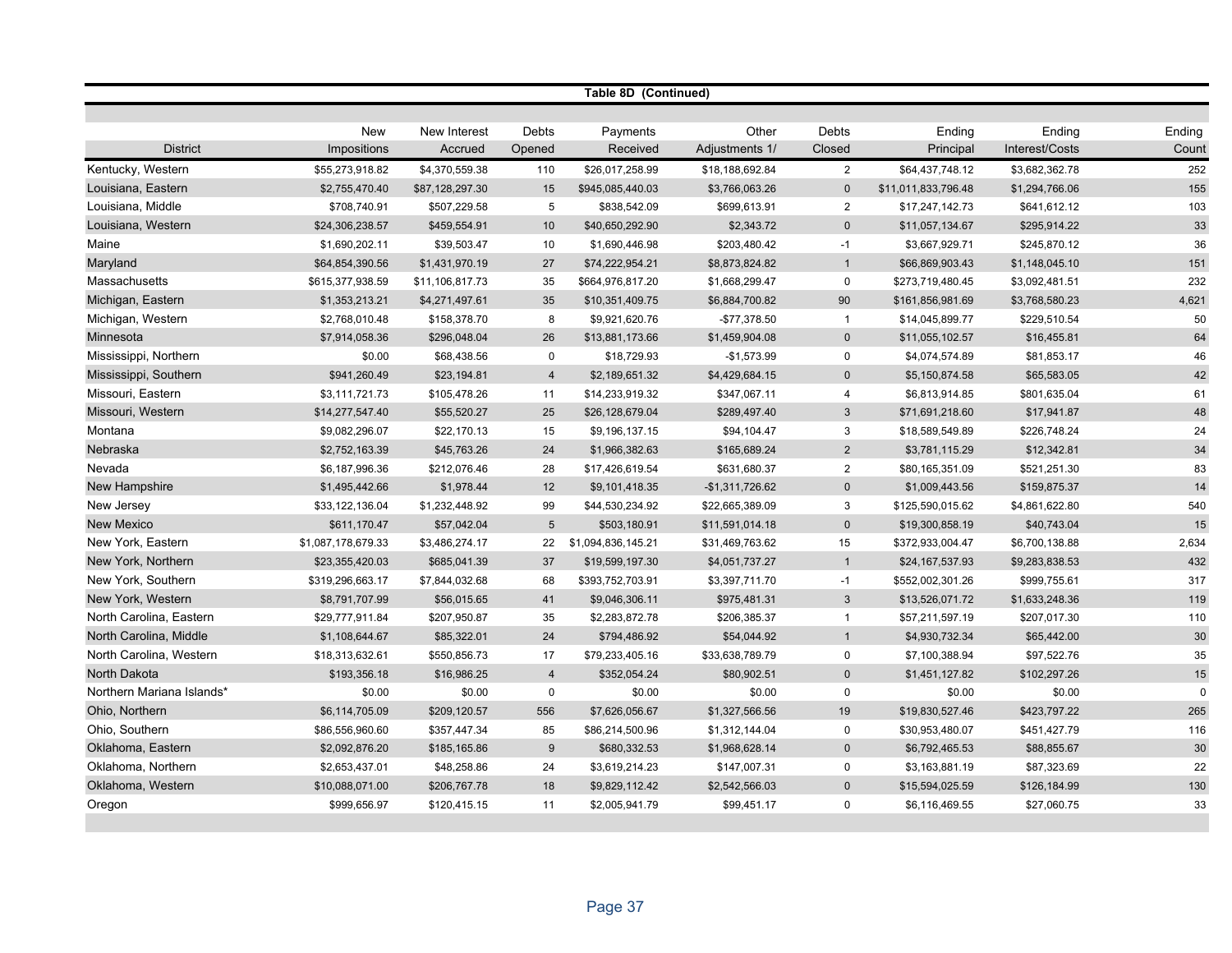|                         | Table 8D (Continued)      |                         |                        |                      |                         |                 |                     |                          |                 |  |  |  |  |
|-------------------------|---------------------------|-------------------------|------------------------|----------------------|-------------------------|-----------------|---------------------|--------------------------|-----------------|--|--|--|--|
|                         |                           |                         |                        |                      |                         |                 |                     |                          |                 |  |  |  |  |
| <b>District</b>         | <b>New</b><br>Impositions | New Interest<br>Accrued | <b>Debts</b><br>Opened | Payments<br>Received | Other<br>Adjustments 1/ | Debts<br>Closed | Ending<br>Principal | Ending<br>Interest/Costs | Ending<br>Count |  |  |  |  |
| Pennsylvania, Eastern   | \$125,207,430.37          | \$1,324,976.23          | 134                    | \$238,200,168.31     | \$4,418,429.39          | $-15$           | \$163,410,785.00    | \$4,896,924.83           | 591             |  |  |  |  |
| Pennsylvania, Middle    | \$6,838,335.41            | \$432,453.95            | 53                     | \$14,250,985.69      | \$6.019.182.54          | -6              | \$29,379,235.18     | \$3,255,866.36           | 147             |  |  |  |  |
| Pennsylvania, Western   | \$10,239,223.38           | \$1,171,577.83          | 46                     | \$9,113,927.16       | \$6,042,909.55          | $5\phantom{1}$  | \$39,195,031.31     | \$2,438,856.33           | 284             |  |  |  |  |
| Puerto Rico             | \$4,263,990.21            | \$126,864.18            | 21                     | \$4,675,562.30       | \$509,757.64            | 3               | \$11,660,708.83     | \$1,166,254.98           | 64              |  |  |  |  |
| Rhode Island            | \$1,581,673.89            | \$51,919.23             | 5                      | \$22,501,815.16      | $-$212,739.93$          | $\mathbf 0$     | \$24,153,573.89     | \$8,764.96               | 25              |  |  |  |  |
| South Carolina          | \$128,440,539.76          | \$853,480.51            | 72                     | \$123,819,035.69     | \$3,743,098.83          | $\mathbf 0$     | \$186,133,745.84    | \$6,701,270.17           | 434             |  |  |  |  |
| South Dakota            | \$445,604.88              | \$50,396.35             | 10                     | \$347,037.51         | $-$41,280.46$           | $\overline{1}$  | \$5,700,713.33      | \$57,513.36              | 34              |  |  |  |  |
| Tennessee, Eastern      | \$2,756,679.78            | \$711,557.51            | 49                     | \$37,289,618.14      | \$128,730.16            | 3               | \$17,296,895.56     | \$108,378.89             | 91              |  |  |  |  |
| Tennessee, Middle       | \$81,733,006.06           | \$307,078.09            | 6                      | \$78,079,772.49      | \$4,347,106.00          | $\overline{1}$  | \$55,803,387.30     | \$198,662.95             | 80              |  |  |  |  |
| Tennessee, Western      | \$5,521,695.95            | \$219,685.66            | 9                      | \$5,173,808.69       | \$110,680.47            | -1              | \$8,247,114.72      | \$45,002.11              | 70              |  |  |  |  |
| Texas, Eastern          | \$2,256,242.76            | \$18,323.00             | 9                      | \$5,001,829.62       | \$84,692.10             | $\mathbf 0$     | \$8,962,645.73      | \$29,060.51              | 25              |  |  |  |  |
| Texas, Northern         | \$28,712,495.52           | \$2,841,913.56          | 69                     | \$31,434,828.89      | \$4,298,677.08          | $\overline{1}$  | \$110,413,122.19    | \$1,971,131.19           | 433             |  |  |  |  |
| Texas, Southern         | \$58,401,045.12           | \$2,885,327.02          | 80                     | \$35,478,612.92      | \$4,592,783.31          | 152             | \$174,647,394.81    | \$7,361,837.81           | 3,223           |  |  |  |  |
| Texas, Western          | \$14,270,609.79           | \$261,485.83            | 47                     | \$8,881,186.32       | \$848,319.15            | 10              | \$25,415,583.40     | \$457,324.07             | 208             |  |  |  |  |
| Utah                    | \$8,885,869.72            | \$796,749.96            | 33                     | \$12,192,573.63      | \$767,772.04            | $\mathbf 0$     | \$31,392,717.18     | \$18,139,017.96          | 89              |  |  |  |  |
| Vermont                 | \$58,671,715.90           | \$6,776.26              | 11                     | \$39,638,024.11      | \$825,825.63            | $\mathbf 0$     | \$23,701,395.18     | \$696.90                 | 15              |  |  |  |  |
| Virgin Islands          | \$150,000.00              | \$6,563.77              | $\mathbf{1}$           | \$187,754.00         | \$293,200.00            | $\mathbf 0$     | \$489,936.22        | \$4,275.29               | $\overline{7}$  |  |  |  |  |
| Virginia, Eastern       | \$186,726,247.34          | \$354,972.78            | 70                     | \$269,572,515.21     | \$24,083,359.43         | 6               | \$35,455,647.79     | \$724,762.14             | 111             |  |  |  |  |
| Virginia, Western       | \$500,326,254.86          | \$2,942.82              | 24                     | \$501,024,629.48     | -\$795,978.63           | $\mathbf 0$     | \$14,495,324.21     | \$46,297.78              | 25              |  |  |  |  |
| Washington, Eastern     | \$1,675,243.47            | \$50,546.63             | 12                     | \$14,499,759.34      | \$13,647.83             | $\mathbf 0$     | \$9,501,118.92      | \$158,740.55             | 30              |  |  |  |  |
| Washington, Western     | \$6,908,901.04            | \$78,624.86             | 37                     | \$39,353,025.99      | $-$17,083.92$           | $\mathbf{0}$    | \$10,159,139.65     | \$424,905.21             | 57              |  |  |  |  |
| West Virginia, Northern | \$1,181,409.31            | \$9,215.02              | 5                      | \$2,785,502.10       | \$5,212.02              | 2               | \$5,452,812.70      | \$71,785.15              | 23              |  |  |  |  |
| West Virginia, Southern | \$23,518,903.43           | \$255,421.13            | 8                      | \$23,720,520.58      | $-$ \$256,749.78        | $\mathbf{0}$    | \$6,147,804.98      | \$21,536.58              | 24              |  |  |  |  |
| Wisconsin, Eastern      | \$21,270,959.32           | \$50,878.52             | 386                    | \$40,926,270.93      | \$966,826.20            | 8               | \$8,313,301.57      | \$81,679.37              | 57              |  |  |  |  |
| Wisconsin, Western      | \$5,685,654.96            | \$28,338.78             | 249                    | \$4,426,862.74       | \$633,116.43            | $-1$            | \$3,665,521.51      | \$21,553.20              | 46              |  |  |  |  |
| Wyoming                 | \$12,208.62               | \$27,639.24             | $\mathbf 1$            | \$904,479.95         | $-$1.45$                | $\mathbf 0$     | \$1,889,353.60      | \$5,472.28               | 22              |  |  |  |  |
| <b>All Districts</b>    | \$5.351.066.651.56        | \$180,944,298.56        | 3.850                  | \$6.806.601.849.34   | \$506.147.547.00        | 1,799           | \$16,414,448,603.40 | \$189.061.848.15         | 36,551          |  |  |  |  |

1/ OTHER ADJUSTMENTS INCLUDE TRANSFERS, REMANDS, PRESIDENTIAL PARDONS, DEATH OF DEBTOR, BALANCE ADJUSTMENTS, ETC.

DATA ON THIS TABLE EXCLUDES ASSET FORFEITURES.

COLLECTED AMOUNT INCLUDES PAYMENTS RECEIVED BY THE UNITED STATES ATTORNEYS, THE COURTS, AND OTHER AGENCIES.

INDIVIDUAL DISTRICT AMOUNTS IN THIS TABLE CONTAIN THE FULL AMOUNT FOR DEBTS SHARED WITH OTHER DISTRICTS. TO AVOID OVERSTATING THE TOTAL NATIONAL AMOUNTS, THE ALL DISTRICTS ROW INCLUDES EACH SHARED DEBT

ONLY ONCE AND IS NOT A SUM OF THE AMOUNTS OF THE COLUMNS ABOVE.

\* DATA FOR THE DISTRICTS OF GUAM AND NORTHERN MARIANA ISLANDS ARE COMBINED.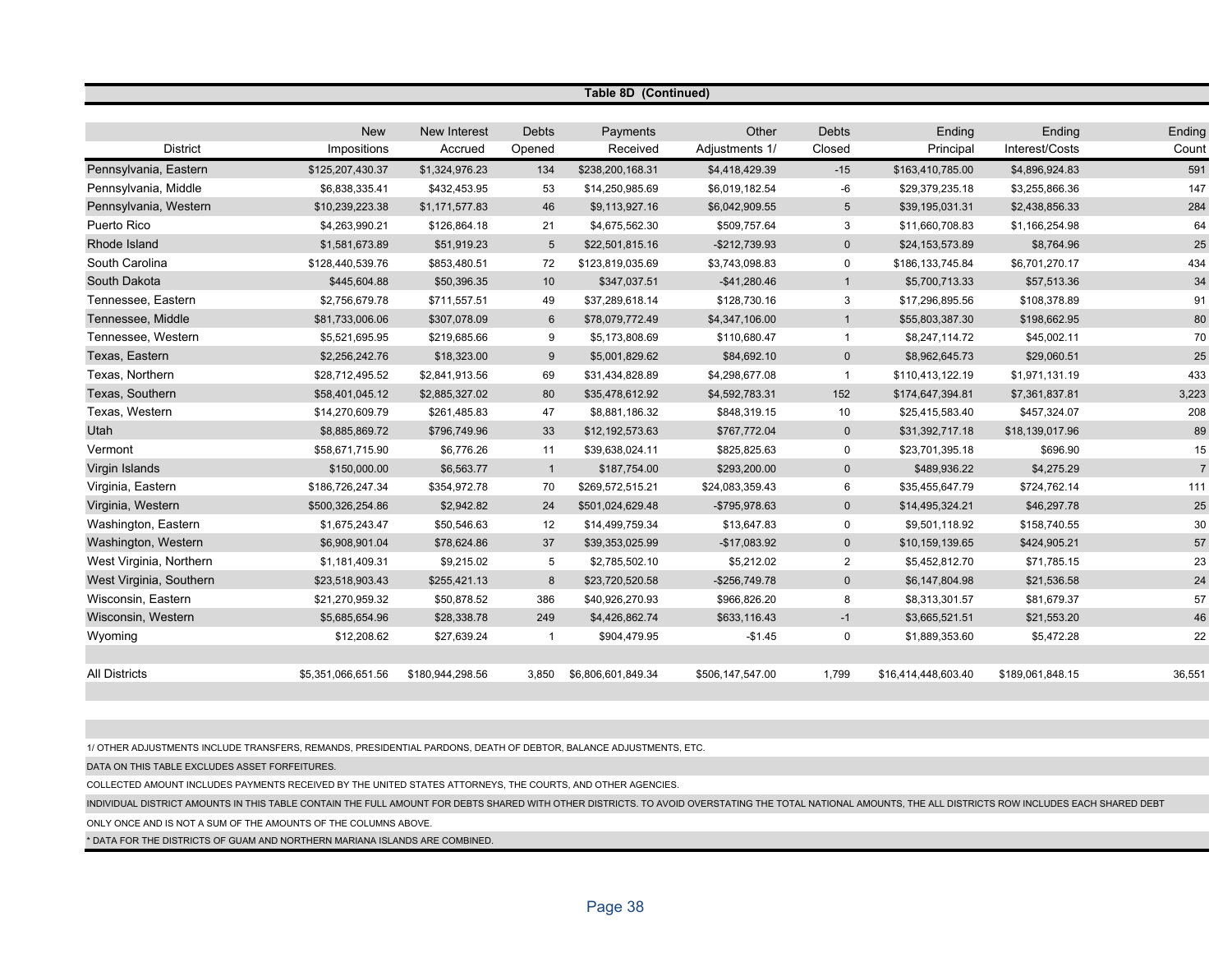| <b>Table 8E</b>      |                    |                 |        |                                                             |                    |              |                     |                    |        |  |  |  |
|----------------------|--------------------|-----------------|--------|-------------------------------------------------------------|--------------------|--------------|---------------------|--------------------|--------|--|--|--|
|                      |                    |                 |        | United States Attorney Debt Collection for Fiscal Year 2019 |                    |              |                     |                    |        |  |  |  |
|                      |                    |                 |        | <b>Grand Total</b>                                          |                    |              |                     |                    |        |  |  |  |
|                      |                    |                 |        |                                                             |                    |              |                     |                    |        |  |  |  |
|                      | <b>New</b>         | New Interest    | Debts  | Payments                                                    | Other              | <b>Debts</b> | Ending              | Ending             | Ending |  |  |  |
| <b>District</b>      | Impositions        | Accrued         | Opened | Received                                                    | Adjustments 1/     | Closed       | Principal           | Interest/Costs     | Count  |  |  |  |
| Alabama, Middle      | \$17,308,130.11    | \$83,647.46     | 474    | \$918,984.55                                                | \$278,764.49       | 91           | \$196,008,559.44    | \$1,461,962.63     | 1,090  |  |  |  |
| Alabama, Northern    | \$22,862,115.97    | \$804,591.75    | 685    | \$10,301,479.19                                             | \$8,421,185.97     | 319          | \$315,287,840.86    | \$11,636,971.14    | 3,122  |  |  |  |
| Alabama, Southern    | \$6,142,427.48     | \$92,807.66     | 442    | \$5,937,076.00                                              | \$2,923,037.97     | 104          | \$142,501,204.83    | \$2,208,199.06     | 1,622  |  |  |  |
| Alaska               | \$20,686,352.07    | \$1,130,019.79  | 220    | \$18,724,413.73                                             | $-$41,615.94$      | 19           | \$138,237,105.12    | \$6,169,710.28     | 1,191  |  |  |  |
| Arizona              | \$62,407,239.66    | \$752,414.71    | 4,148  | \$10,112,142.51                                             | \$11,338,102.24    | 1,178        | \$953,180,607.15    | \$21,997,145.13    | 9,865  |  |  |  |
| Arkansas, Eastern    | \$20,298,584.21    | \$374,691.18    | 604    | \$3,448,642.10                                              | \$394,610.38       | 75           | \$292,440,211.58    | \$8,325,536.42     | 1,877  |  |  |  |
| Arkansas, Western    | \$7,873,439.08     | \$57,446.06     | 399    | \$3,971,438.05                                              | \$4,511,181.55     | 37           | \$184,346,906.46    | \$939,759.44       | 1,579  |  |  |  |
| California, Central  | \$762,820,781.50   | \$32,852,430.31 | 2,310  | \$347,395,275.88                                            | \$129,607,314.57   | 2,219        | \$6,597,323,242.54  | \$426,153,817.46   | 14,787 |  |  |  |
| California, Eastern  | \$111,805,138.12   | \$4,747,560.78  | 1,062  | \$106,416,807.29                                            | \$6,304,429.99     | 237          | \$1,805,307,176.05  | \$71,735,740.93    | 3,736  |  |  |  |
| California, Northern | \$258,223,847.29   | \$13,118,914.47 | 895    | \$158,387,390.86                                            | \$52,862,956.60    | 434          | \$1,909,966,682.11  | \$163,227,952.02   | 5,978  |  |  |  |
| California, Southern | \$72,702,102.41    | \$16,891,019.82 | 5,767  | \$17,271,696.07                                             | \$38,163,391.49    | 2,610        | \$1,522,671,638.91  | \$211,108,961.41   | 7,539  |  |  |  |
| Colorado             | \$834,732,471.05   | \$358,160.38    | 821    | \$817,363,820.58                                            | \$6,821,365.58     | 210          | \$634,035,698.07    | \$7,208,334.61     | 2,436  |  |  |  |
| Connecticut          | \$87,327,039.16    | \$3,793,979.38  | 774    | \$22,755,127.63                                             | \$57,655,964.50    | 153          | \$1,586,339,578.58  | \$74,522,854.20    | 1,719  |  |  |  |
| Delaware             | \$22,449,894.54    | \$109,949.37    | 139    | \$9,560,696.85                                              | \$755,005.99       | 33           | \$119,670,987.32    | \$559,350.24       | 530    |  |  |  |
| District of Columbia | \$1,087,334,660.68 | \$1,970,333.43  | 378    | \$1,273,741,129.32                                          | \$6,630,529.22     | 136          | \$929,729,868.46    | \$28,136,960.39    | 2,638  |  |  |  |
| Florida, Middle      | \$195,229,645.90   | \$54,193,140.65 | 2,869  | \$287,325,259.24                                            | \$415,894,904.07   | 451          | \$4,134,656,395.30  | \$732,516,128.98   | 10,300 |  |  |  |
| Florida, Northern    | \$15,749,320.62    | \$1,544,666.58  | 359    | \$7,042,814.85                                              | \$1,889,714.61     | 31           | \$1,779,102,429.55  | \$28,243,997.18    | 1,391  |  |  |  |
| Florida, Southern    | \$697,706,943.70   | \$94,563,256.43 | 3,505  | \$171,198,873.61                                            | \$30,222,887.70    | 1,225        | \$11,707,376,876.34 | \$1,422,704,677.31 | 15,312 |  |  |  |
| Georgia, Middle      | \$14,855,023.23    | \$693,586.77    | 697    | \$82,271,629.30                                             | \$1,351,483.68     | 102          | \$299,503,257.21    | \$11,522,398.32    | 1,335  |  |  |  |
| Georgia, Northern    | \$84,205,944.41    | \$43,781,928.17 | 854    | \$169,250,862.47                                            | \$40,648,609.76    | 101          | \$2,098,666,647.89  | \$507,595,423.28   | 4,480  |  |  |  |
| Georgia, Southern    | \$64,091,306.19    | \$1,295,287.51  | 792    | \$11,559,966.25                                             | \$809,242.78       | 32           | \$293,078,392.29    | \$52,560,958.26    | 2,939  |  |  |  |
| Guam*                | \$3,195,550.02     | \$497,460.55    | 141    | \$2,036,402.25                                              | \$125,134.88       | 32           | \$27,462,061.44     | \$3,340,071.34     | 338    |  |  |  |
| Hawaii               | \$12,884,124.66    | \$358,438.27    | 252    | \$3,009,712.46                                              | \$3,576,716.20     | 81           | \$204,173,300.72    | \$5,161,297.47     | 1,005  |  |  |  |
| Idaho                | \$4,743,950.73     | \$525,967.33    | 539    | \$5,376,193.58                                              | \$28,254,844.65    | 74           | \$263,710,868.77    | \$4,272,633.31     | 1,154  |  |  |  |
| Illinois, Central    | \$8,336,937.47     | \$766,045.41    | 381    | \$3,463,189.40                                              | \$24,850,329.17    | 56           | \$431,605,737.33    | \$11,536,554.11    | 1,340  |  |  |  |
| Illinois, Northern   | \$178,429,610.95   | \$43,527,949.23 | 1,208  | \$118,123,249.55                                            | \$16,717,436.41    | 243          | \$5,422,344,440.98  | \$419,873,496.74   | 7,712  |  |  |  |
| Illinois, Southern   | \$11,966,647.23    | \$265,841.33    | 602    | \$8,992,785.49                                              | \$3,991,646.39     | 30           | \$386,526,007.81    | \$5,403,993.02     | 2,167  |  |  |  |
| Indiana, Northern    | \$16,844,851.03    | \$3,811,476.18  | 554    | \$7,429,455.25                                              | \$5,179,807.54     | 66           | \$346,553,027.40    | \$51,876,293.26    | 1,454  |  |  |  |
| Indiana, Southern    | \$33,135,104.97    | \$286,286.10    | 1,033  | \$6,882,565.90                                              | \$15,993,038.80    | 91           | \$759,257,365.69    | \$3,164,896.90     | 3,264  |  |  |  |
| Iowa, Northern       | \$7,557,221.23     | \$136,785.68    | 605    | \$16,065,240.00                                             | \$3,388,118.93     | 46           | \$361,221,558.58    | \$1,079,447.25     | 896    |  |  |  |
| lowa, Southern       | \$12,087,890.75    | \$308,971.04    | 801    | \$6,603,390.56                                              | \$2,903,533.01     | 51           | \$166,863,999.01    | \$4,201,203.33     | 1,477  |  |  |  |
| Kansas               | \$40,011,230.09    | \$1,126,906.85  | 732    | \$8,624,942.85                                              | \$6,347,705.65     | 57           | \$463,005,374.46    | \$12,531,641.11    | 2,129  |  |  |  |
| Kentucky, Eastern    | \$120,092,973.02   | \$2,274,678.93  | 1,067  | \$28,964,074.90                                             | $-$ \$4,168,420.93 | 93           | \$689,704,443.56    | \$26,684,294.24    | 2,113  |  |  |  |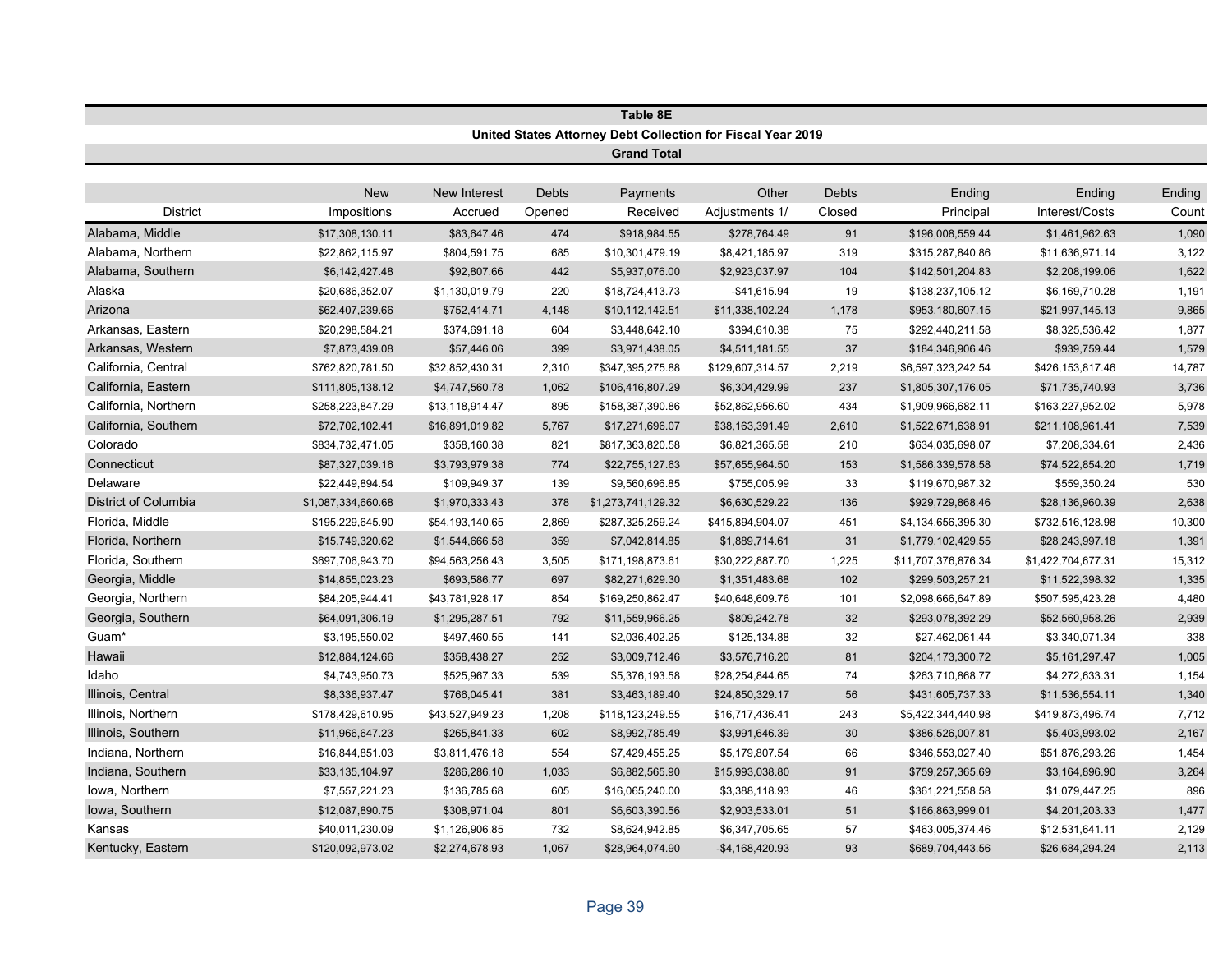| Table 8E (Continued)      |                    |                  |              |                    |                   |             |                     |                    |          |  |  |  |  |
|---------------------------|--------------------|------------------|--------------|--------------------|-------------------|-------------|---------------------|--------------------|----------|--|--|--|--|
|                           |                    |                  |              |                    |                   |             |                     |                    |          |  |  |  |  |
|                           | <b>New</b>         | New Interest     | <b>Debts</b> | Payments           | Other             | Debts       | Ending              | Ending             | Ending   |  |  |  |  |
| <b>District</b>           | Impositions        | Accrued          | Opened       | Received           | Adjustments 1/    | Closed      | Principal           | Interest/Costs     | Count    |  |  |  |  |
| Kentucky, Western         | \$72,431,954.10    | \$4,834,013.33   | 718          | \$29,508,300.21    | \$25,568,547.18   | 200         | \$285,892,833.56    | \$11,824,533.45    | 1,923    |  |  |  |  |
| Louisiana, Eastern        | \$14,434,145.14    | \$87,705,615.61  | 449          | \$955,460,875.00   | \$11,692,952.43   | 169         | \$11,562,008,493.34 | \$19,633,979.60    | 2,252    |  |  |  |  |
| Louisiana, Middle         | \$5,439,612.53     | \$1,193,177.55   | 294          | \$2,198,357.48     | \$1,761,621.19    | 49          | \$297,814,079.73    | \$13,059,274.05    | 1,382    |  |  |  |  |
| Louisiana, Western        | \$67,776,981.56    | \$1,539,349.12   | 467          | \$44,210,432.66    | \$1,417,583.83    | 78          | \$249,164,565.03    | \$17,102,631.89    | 1,418    |  |  |  |  |
| Maine                     | \$33,007,757.62    | \$559,540.21     | 277          | \$4,610,956.50     | \$1,555,093.20    | 18          | \$499,226,315.46    | \$15,133,725.01    | 878      |  |  |  |  |
| Maryland                  | \$163,565,686.89   | \$27,352,234.34  | 985          | \$84,305,613.58    | \$12,886,101.29   | 153         | \$2,654,108,974.01  | \$245,193,575.31   | 4,106    |  |  |  |  |
| Massachusetts             | \$674,596,914.11   | \$33,006,735.57  | 771          | \$835,785,500.10   | -\$103,651,074.65 | 195         | \$1,913,096,058.70  | \$331,074,948.81   | 2,910    |  |  |  |  |
| Michigan, Eastern         | \$142,705,226.99   | \$9,116,860.45   | 1,573        | \$96,576,023.80    | \$20,320,206.31   | 340         | \$3,182,208,873.53  | \$109,663,699.86   | 9,074    |  |  |  |  |
| Michigan, Western         | \$18,462,413.29    | \$7,293,090.04   | 597          | \$12,861,144.77    | \$6,912,070.39    | 78          | \$1,072,711,288.64  | \$114,993,920.87   | 2,642    |  |  |  |  |
| Minnesota                 | \$153,651,597.98   | \$1,111,327.66   | 581          | \$36,660,894.85    | \$9,608,950.63    | 79          | \$1,143,523,844.90  | \$6,780,010.33     | 2,355    |  |  |  |  |
| Mississippi, Northern     | \$6,591,811.57     | \$1,033,902.16   | 258          | \$5,890,161.69     | \$3,699,634.38    | 39          | \$133,885,915.76    | \$14,361,120.87    | 814      |  |  |  |  |
| Mississippi, Southern     | \$24,836,624.10    | \$55,032.78      | 937          | \$4,838,133.15     | \$5,419,327.43    | 29          | \$382,833,250.15    | \$796,955.61       | 3,051    |  |  |  |  |
| Missouri, Eastern         | \$40,489,048.67    | \$3,765,752.55   | 1,885        | \$30,453,072.08    | \$5,471,906.77    | 162         | \$1,136,011,706.75  | \$70,810,042.99    | 4,406    |  |  |  |  |
| Missouri, Western         | \$35,753,072.63    | \$1,576,448.41   | 1,106        | \$40,348,672.59    | \$24,341,909.33   | 169         | \$805,008,854.34    | \$31,300,330.25    | 3,170    |  |  |  |  |
| Montana                   | \$17,129,442.01    | \$207,851.79     | 565          | \$10,766,820.60    | \$5,046,516.93    | 33          | \$138,849,018.96    | \$3,023,239.21     | 1,334    |  |  |  |  |
| Nebraska                  | \$15,973,504.98    | \$60,752.25      | 644          | \$4,151,138.76     | \$645,983.64      | 95          | \$185,955,529.36    | \$82,391.96        | 1,452    |  |  |  |  |
| Nevada                    | \$1,195,806,268.52 | \$6,735,612.67   | 850          | \$25,933,838.44    | \$21,976,361.45   | 144         | \$2,975,797,828.39  | \$99,176,839.01    | 2,937    |  |  |  |  |
| New Hampshire             | \$20,607,566.77    | \$428,368.27     | 266          | \$10,824,707.07    | \$1,613,766.95    | 45          | \$116,545,376.79    | \$8,464,836.80     | 878      |  |  |  |  |
| New Jersey                | \$249,754,332.47   | \$260,536,200.80 | 1,086        | \$138,886,859.99   | \$28,356,785.47   | 181         | \$19,781,693,307.29 | \$1,946,496,955.64 | 5,084    |  |  |  |  |
| <b>New Mexico</b>         | \$14,116,370.54    | \$834,787.99     | 1,536        | \$1,914,673.40     | \$17,420,351.49   | 192         | \$204,872,540.17    | \$14,372,861.15    | 3,326    |  |  |  |  |
| New York, Eastern         | \$1,139,598,909.73 | \$101,522,725.34 | 1,036        | \$1,119,535,703.96 | \$41,632,844.57   | 644         | \$6,512,649,131.81  | \$1,467,687,967.01 | 6,846    |  |  |  |  |
| New York, Northern        | \$30,063,024.31    | \$1,028,626.70   | 876          | \$21,673,247.34    | \$8,093,618.03    | 120         | \$806,809,453.64    | \$19,556,501.27    | 2,159    |  |  |  |  |
| New York, Southern        | \$1,295,255,988.84 | \$178,667,104.80 | 2,685        | \$441,425,394.76   | \$50,911,015.84   | 1,369       | \$12,343,487,573.77 | \$2,163,206,388.02 | 8,754    |  |  |  |  |
| New York, Western         | \$54,669,699.22    | \$172,180.83     | 887          | \$13,207,193.84    | \$3,521,561.32    | 167         | \$421,443,431.18    | \$3,959,596.38     | 2,323    |  |  |  |  |
| North Carolina, Eastern   | \$44,237,768.48    | \$1,460,276.52   | 2,926        | \$8,662,244.29     | \$35,584,560.65   | 132         | \$662,325,200.11    | \$18,087,922.98    | 4,782    |  |  |  |  |
| North Carolina, Middle    | \$25,558,461.98    | \$2,537,609.85   | 835          | \$3,517,885.43     | \$13,144,910.48   | 80          | \$247,086,034.05    | \$34,109,396.52    | 2,086    |  |  |  |  |
| North Carolina, Western   | \$102,241,655.35   | \$864,930.67     | 794          | \$243,209,169.08   | \$38,253,495.90   | 286         | \$1,165,354,772.29  | \$5,278,906.61     | 2,814    |  |  |  |  |
| North Dakota              | \$17,406,255.72    | \$361,387.15     | 446          | \$3,627,521.00     | \$783,335.38      | 153         | \$77,281,896.15     | \$5,248,870.38     | 1,555    |  |  |  |  |
| Northern Mariana Islands* | \$0.00             | \$0.00           | $\mathbf 0$  | \$0.00             | \$0.00            | $\mathbf 0$ | \$0.00              | \$0.00             | $\Omega$ |  |  |  |  |
| Ohio, Northern            | \$51,346,450.28    | \$14,841,460.75  | 2,230        | \$40,545,827.71    | \$29,796,034.14   | 226         | \$1,749,751,628.08  | \$180,729,084.91   | 5,374    |  |  |  |  |
| Ohio, Southern            | \$215,851,619.53   | \$57,513,190.91  | 887          | \$177,685,387.72   | \$15,544,547.68   | 65          | \$3,228,585,157.69  | \$537,853,973.48   | 3,597    |  |  |  |  |
| Oklahoma, Eastern         | \$5,528,984.53     | \$208,412.71     | 143          | \$1,199,340.43     | \$2,561,037.97    | 20          | \$64,687,426.41     | \$875,089.97       | 535      |  |  |  |  |
| Oklahoma, Northern        | \$14,528,263.13    | \$381,570.30     | 306          | \$4,831,654.41     | \$1,473,694.37    | 64          | \$161,087,191.34    | \$2,594,858.04     | 1,240    |  |  |  |  |
| Oklahoma, Western         | \$203,509,896.51   | \$2,351,039.54   | 611          | \$14,497,583.96    | \$3,469,312.04    | 81          | \$522,979,767.69    | \$40,867,234.95    | 1,767    |  |  |  |  |
| Oregon                    | \$87,451,646.68    | \$1,550,867.40   | 664          | \$40,755,943.31    | \$3,126,737.65    | 361         | \$581,535,815.32    | \$20,759,338.14    | 2,550    |  |  |  |  |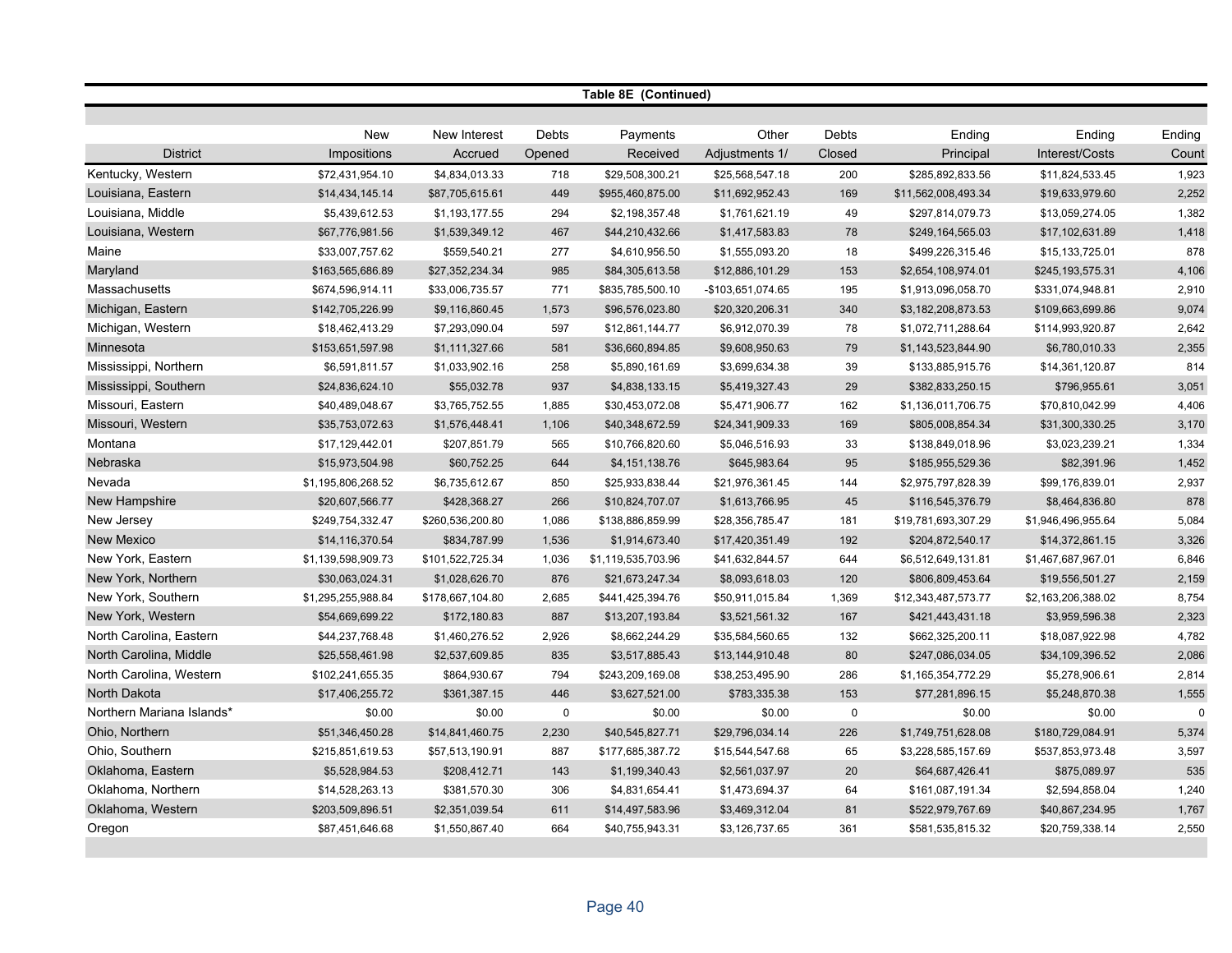| Table 8E (Continued)    |                     |                    |              |                    |                    |              |                      |                     |         |  |  |
|-------------------------|---------------------|--------------------|--------------|--------------------|--------------------|--------------|----------------------|---------------------|---------|--|--|
|                         |                     |                    |              |                    |                    |              |                      |                     |         |  |  |
|                         | <b>New</b>          | New Interest       | <b>Debts</b> | Payments           | Other              | <b>Debts</b> | Ending               | Ending              | Ending  |  |  |
| <b>District</b>         | Impositions         | Accrued            | Opened       | Received           | Adjustments 1/     | Closed       | Principal            | Interest/Costs      | Count   |  |  |
| Pennsylvania, Eastern   | \$252,811,020.25    | \$10,591,236.92    | 1,377        | \$251,195,724.86   | \$24,639,733.00    | 401          | \$2,067,929,211.93   | \$185,803,294.91    | 8,093   |  |  |
| Pennsylvania, Middle    | \$26,637,467.40     | \$619,853.63       | 805          | \$16,696,651.55    | \$50,365,060.25    | 67           | \$352,145,674.76     | \$7,033,721.11      | 2,925   |  |  |
| Pennsylvania, Western   | \$24,229,274.94     | \$1,282,030.87     | 651          | \$14,052,553.98    | \$7,552,157.59     | 219          | \$1,081,551,585.47   | \$5,887,711.12      | 2,241   |  |  |
| Puerto Rico             | \$14,736,961.66     | \$3,738,225.03     | 1,943        | \$6,869,699.13     | \$1,965,259.89     | 575          | \$209,450,597.49     | \$36,346,968.18     | 4,075   |  |  |
| Rhode Island            | \$11,189,492.25     | \$450,926.79       | 222          | \$24,140,052.67    | \$319,821.08       | 16           | \$252,515,101.46     | \$12,571,022.09     | 762     |  |  |
| South Carolina          | \$168,371,781.89    | \$1,428,492.58     | 1,729        | \$164,709,577.37   | \$25,602,316.81    | 106          | \$1,001,386,319.87   | \$18,032,958.34     | 5,642   |  |  |
| South Dakota            | \$10,460,190.30     | \$297,336.60       | 795          | \$3,725,183.70     | \$1,670,282.43     | 151          | \$136,518,554.05     | \$5,335,127.75      | 2,565   |  |  |
| Tennessee, Eastern      | \$14,223,462.28     | \$873,492.28       | 1,067        | \$46,357,229.59    | \$5,293,847.15     | 200          | \$440,890,048.26     | \$4,581,079.09      | 2,677   |  |  |
| Tennessee, Middle       | \$107,526,376.98    | \$469,466.70       | 447          | \$82,358,829.82    | \$6,420,848.62     | 200          | \$562,723,725.27     | \$1,984,314.80      | 1,606   |  |  |
| Tennessee, Western      | \$14,923,557.33     | \$3,911,801.55     | 981          | \$7,303,632.80     | \$3,246,303.77     | 120          | \$371,410,572.25     | \$60,329,739.49     | 2,809   |  |  |
| Texas, Eastern          | \$32,663,920.58     | \$932,605.63       | 1,110        | \$46.549.958.23    | \$5.303.734.11     | 57           | \$1,121,613,609.00   | \$13,914,254.53     | 2,760   |  |  |
| Texas, Northern         | \$267,069,595.94    | \$7,293,056.95     | 1,831        | \$44,610,058.77    | \$15,071,436.19    | 410          | \$2,633,065,223.43   | \$116,275,808.37    | 4,762   |  |  |
| Texas, Southern         | \$243,386,138.94    | \$33,482,345.59    | 11,546       | \$54,619,371.41    | \$34,671,345.45    | 4,004        | \$2,549,206,949.72   | \$424,795,083.39    | 21,133  |  |  |
| Texas, Western          | \$56,131,188.81     | \$9,629,446.70     | 9,154        | \$18,775,591.24    | \$5,792,434.59     | 3,520        | \$1,365,066,465.33   | \$133,387,334.73    | 20,559  |  |  |
| Utah                    | \$86,401,431.75     | \$3,328,995.71     | 426          | \$18,133,844.49    | \$11,022,572.48    | 321          | \$868,184,960.80     | \$68,050,023.92     | 2,656   |  |  |
| Vermont                 | \$59,305,443.88     | \$361,416.30       | 196          | \$40,230,478.07    | \$3,380,598.00     | 35           | \$100,665,705.09     | \$6,271,358.92      | 548     |  |  |
| Virgin Islands          | \$12,489,847.74     | \$132,050.94       | 153          | \$10,832,973.13    | \$440,870.85       | 8            | \$19,302,288.69      | \$1,303,307.37      | 355     |  |  |
| Virginia, Eastern       | \$291,737,495.03    | \$7,971,042.75     | 2,745        | \$370,868,702.68   | \$35,297,330.94    | 328          | \$5,903,727,243.79   | \$119,660,128.70    | 7,296   |  |  |
| Virginia, Western       | \$511,770,032.69    | \$767,859.04       | 529          | \$508,232,960.96   | \$39,305,260.84    | 101          | \$247,077,557.74     | \$13,288,522.03     | 1,777   |  |  |
| Washington, Eastern     | \$10,250,777.31     | \$167,212.07       | 600          | \$16,134,939.52    | \$5,932,249.75     | 146          | \$162,092,822.07     | \$900,453.48        | 1,324   |  |  |
| Washington, Western     | \$37,218,026.54     | \$3,149,396.73     | 977          | \$49,688,164.40    | \$16,914,131.40    | 773          | \$1,218,984,874.82   | \$37,789,489.63     | 4,788   |  |  |
| West Virginia, Northern | \$2,371,436.58      | \$67,598.37        | 290          | \$3,409,761.35     | \$1,171,205.77     | 67           | \$40,782,097.97      | \$6,973,853.94      | 778     |  |  |
| West Virginia, Southern | \$27,364,932.31     | \$1,032,499.65     | 385          | \$24,548,708.67    | \$6,314,309.51     | 48           | \$863,005,236.58     | \$326,192,367.47    | 1,100   |  |  |
| Wisconsin, Eastern      | \$48,172,515.13     | \$205,699.48       | 773          | \$43,521,434.48    | \$5,810,002.72     | 74           | \$403,039,226.61     | \$2,667,319.15      | 1,797   |  |  |
| Wisconsin, Western      | \$35,582,209.56     | \$2,011,125.35     | 420          | \$32,145,814.54    | \$1,401,030.03     | 5            | \$248,372,526.59     | \$24,108,112.23     | 779     |  |  |
| Wyoming                 | \$8,012,794.11      | \$32,716.13        | 514          | \$2,212,381.52     | \$716,556.20       | 65           | \$50,916,685.35      | \$208,015.90        | 1,576   |  |  |
|                         |                     |                    |              |                    |                    |              |                      |                     |         |  |  |
| <b>All Districts</b>    | \$13,462,971,088.32 | \$1,227,660,087.71 | 108,935      | \$9,363,638,521.01 | \$1,587,944,821.49 | 28,949       | \$147,597,890,848.41 | \$13,476,889,176.82 | 329,486 |  |  |

1/ OTHER ADJUSTMENTS INCLUDE TRANSFERS, REMANDS, PRESIDENTIAL PARDONS, DEATH OF DEBTOR, BALANCE ADJUSTMENTS, ETC.

DATA ON THIS TABLE EXCLUDES ASSET FORFEITURES.

COLLECTED AMOUNT INCLUDES PAYMENTS RECEIVED BY THE UNITED STATES ATTORNEYS, THE COURTS, AND OTHER AGENCIES.

INDIVIDUAL DISTRICT AMOUNTS IN THIS TABLE CONTAIN THE FULL AMOUNT FOR DEBTS SHARED WITH OTHER DISTRICTS. TO AVOID OVERSTATING THE TOTAL NATIONAL AMOUNTS, THE ALL DISTRICTS ROW INCLUDES EACH SHARED DEBT

ONLY ONCE AND IS NOT A SUM OF THE AMOUNTS OF THE COLUMNS ABOVE.

\* DATA FOR THE DISTRICTS OF GUAM AND NORTHERN MARIANA ISLANDS ARE COMBINED.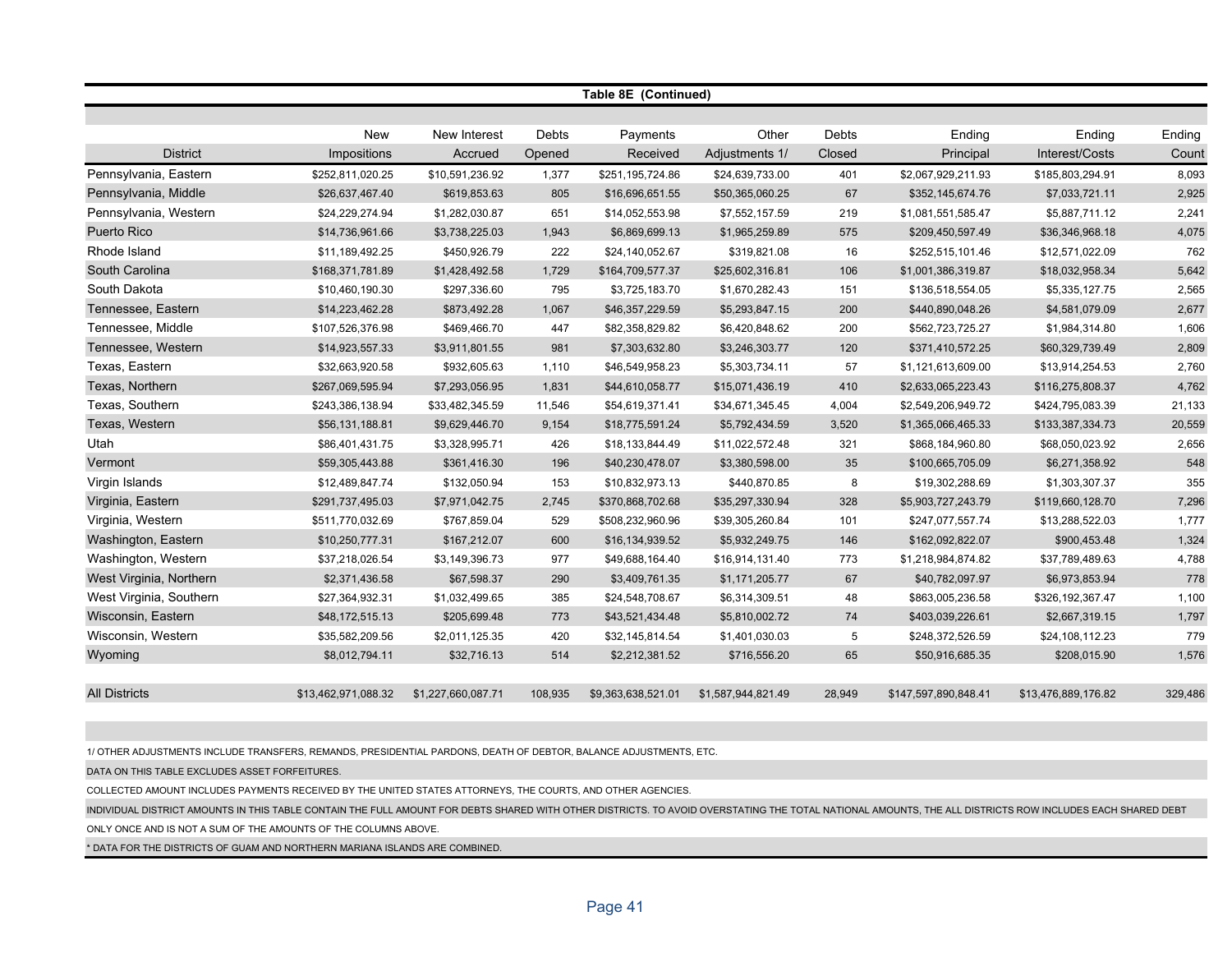| <b>Table 8F</b>             |                          |                                                             |                                   |                            |        |                                |  |  |  |  |  |  |
|-----------------------------|--------------------------|-------------------------------------------------------------|-----------------------------------|----------------------------|--------|--------------------------------|--|--|--|--|--|--|
|                             |                          | United States Attorney Debt Collection for Fiscal Year 2019 |                                   |                            |        |                                |  |  |  |  |  |  |
|                             |                          |                                                             | <b>Criminal Debts in Suspense</b> |                            |        |                                |  |  |  |  |  |  |
|                             |                          |                                                             |                                   |                            |        |                                |  |  |  |  |  |  |
|                             | Criminal Debts Owed U.S. |                                                             |                                   | <b>Federal Restitution</b> |        | <b>Non-Federal Restitution</b> |  |  |  |  |  |  |
| <b>District</b>             | Number                   | Balance                                                     | Number                            | <b>Balance</b>             | Number | <b>Balance</b>                 |  |  |  |  |  |  |
| Alabama, Middle             | 102                      | \$1,981,759.30                                              | 153                               | \$38,555,084.14            | 265    | \$129,141,387.12               |  |  |  |  |  |  |
| Alabama, Northern           | 956                      | \$32,776,014.39                                             | 303                               | \$53,494,147.98            | 851    | \$228,371,900.55               |  |  |  |  |  |  |
| Alabama, Southern           | 31                       | \$598,742.96                                                | 81                                | \$25,751,947.38            | 294    | \$102,137,828.16               |  |  |  |  |  |  |
| Alaska                      | 185                      | \$2,417,120.98                                              | 57                                | \$6,273,164.73             | 153    | \$95,740,159.09                |  |  |  |  |  |  |
| Arizona                     | 328                      | \$28,556,491.43                                             | 401                               | \$128,413,597.93           | 1,450  | \$784,458,009.99               |  |  |  |  |  |  |
| Arkansas, Eastern           | 91                       | \$1,609,771.47                                              | 152                               | \$29,251,464.69            | 437    | \$218,392,443.56               |  |  |  |  |  |  |
| Arkansas, Western           | 556                      | \$5,824,179.32                                              | 78                                | \$23,719,809.60            | 225    | \$127,433,585.91               |  |  |  |  |  |  |
| California, Central         | 1,318                    | \$157,456,592.60                                            | 1,120                             | \$893,789,979.73           | 2,731  | \$3,723,302,556.03             |  |  |  |  |  |  |
| California, Eastern         | 483                      | \$21,886,840.11                                             | 440                               | \$222,417,999.89           | 788    | \$1,151,462,459.67             |  |  |  |  |  |  |
| California, Northern        | 1,463                    | \$64,927,202.19                                             | 404                               | \$156,890,480.92           | 1,277  | \$1,269,531,973.80             |  |  |  |  |  |  |
| California, Southern        | 396                      | \$67,635,370.89                                             | 90                                | \$67,712,599.34            | 281    | \$436,564,425.99               |  |  |  |  |  |  |
| Colorado                    | 176                      | \$7,616,550.21                                              | 262                               | \$187,803,716.82           | 647    | \$429,904,513.60               |  |  |  |  |  |  |
| Connecticut                 | 135                      | \$5,851,033.74                                              | 137                               | \$57,875,500.49            | 512    | \$870,035,658.63               |  |  |  |  |  |  |
| Delaware                    | 24                       | \$133,290.03                                                | 48                                | \$13,653,587.34            | 184    | \$70,111,972.19                |  |  |  |  |  |  |
| <b>District of Columbia</b> | 178                      | \$19,844,045.63                                             | 201                               | \$350,777,367.60           | 600    | \$423,116,513.34               |  |  |  |  |  |  |
| Florida, Middle             | 407                      | \$305,983,590.01                                            | 725                               | \$731,426,069.84           | 1,518  | \$3,202,451,576.62             |  |  |  |  |  |  |
| Florida, Northern           | 95                       | \$1,435,369,031.34                                          | 124                               | \$33,508,969.65            | 297    | \$271,287,379.43               |  |  |  |  |  |  |
| Florida, Southern           | 956                      | \$186,646,102.03                                            | 1,456                             | \$5,355,838,847.25         | 1,990  | \$6,562,352,610.27             |  |  |  |  |  |  |
| Georgia, Middle             | 49                       | \$574,993.52                                                | 115                               | \$53,598,882.53            | 234    | \$103,002,953.07               |  |  |  |  |  |  |
| Georgia, Northern           | 389                      | \$8,338,234.29                                              | 167                               | \$79,968,512.76            | 873    | \$1,623,743,812.79             |  |  |  |  |  |  |
| Georgia, Southern           | 940                      | \$7,803,704.72                                              | 171                               | \$67,953,014.01            | 462    | \$195,226,727.07               |  |  |  |  |  |  |
| Guam*                       | 47                       | \$391,896.04                                                | 28                                | \$1,202,224.13             | 95     | \$19,463,393.16                |  |  |  |  |  |  |
| Hawaii                      | 97                       | \$631,072.85                                                | 77                                | \$15,815,472.71            | 277    | \$161,731,334.91               |  |  |  |  |  |  |
| Idaho                       | 94                       | \$1,135,964.43                                              | 74                                | \$19,595,520.53            | 206    | \$221,579,996.03               |  |  |  |  |  |  |
| Illinois, Central           | 98                       | \$3,058,537.43                                              | 150                               | \$34,855,217.82            | 463    | \$377,236,162.66               |  |  |  |  |  |  |
| Illinois, Northern          | 941                      | \$22,750,468.98                                             | 831                               | \$424,308,108.98           | 2,578  | \$4,661,891,583.65             |  |  |  |  |  |  |
| Illinois, Southern          | 414                      | \$6,136,228.22                                              | 109                               | \$114,942,582.01           | 451    | \$253,692,887.73               |  |  |  |  |  |  |
| Indiana, Northern           | 116                      | \$1,406,866.88                                              | 171                               | \$100,234,160.10           | 524    | \$272,967,257.90               |  |  |  |  |  |  |
| Indiana, Southern           | 157                      | \$2,401,932.03                                              | 71                                | \$10,626,466.63            | 413    | \$354,659,854.24               |  |  |  |  |  |  |
| lowa, Northern              | 44                       | \$1,759,311.28                                              | 51                                | \$12,617,421.29            | 166    | \$330,281,252.73               |  |  |  |  |  |  |
| Iowa, Southern              | 24                       | \$211,930.38                                                | 59                                | \$13,112,672.29            | 282    | \$125,430,863.17               |  |  |  |  |  |  |
| Kansas                      | 197                      | \$18,046,844.67                                             | 152                               | \$72,506,896.13            | 742    | \$353,429,422.98               |  |  |  |  |  |  |
| Kentucky, Eastern           | 42                       | \$1,007,457.00                                              | 48                                | \$16,039,951.02            | 261    | \$267,053,361.77               |  |  |  |  |  |  |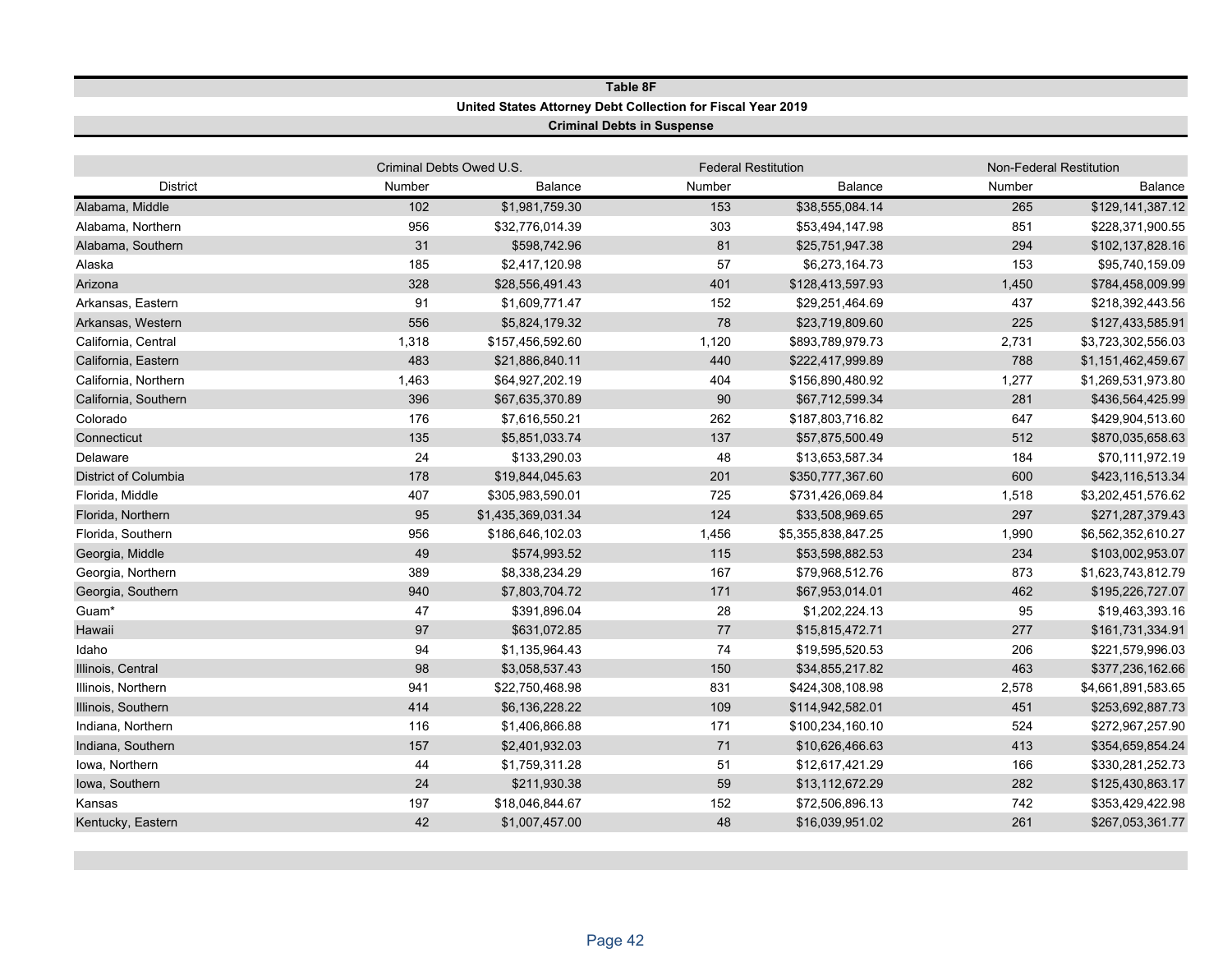|                           |                          |                  | Table 8F (Continued)       |                    |               |                                |
|---------------------------|--------------------------|------------------|----------------------------|--------------------|---------------|--------------------------------|
|                           |                          |                  |                            |                    |               |                                |
|                           | Criminal Debts Owed U.S. |                  | <b>Federal Restitution</b> |                    |               | <b>Non-Federal Restitution</b> |
| <b>District</b>           | Number                   | <b>Balance</b>   | Number                     | <b>Balance</b>     | <b>Number</b> | <b>Balance</b>                 |
| Kentucky, Western         | 140                      | \$565,718.00     | 106                        | \$22,896,867.52    | 484           | \$195,533,869.39               |
| Louisiana, Eastern        | 312                      | \$17,374,807.72  | 198                        | \$122,460,779.68   | 477           | \$361,950,994.99               |
| Louisiana, Middle         | 391                      | \$91,418,273.75  | 118                        | \$112,539,485.82   | 194           | \$53,144,031.30                |
| Louisiana, Western        | 214                      | \$10,129,924.92  | 137                        | \$79,772,554.27    | 321           | \$128,141,926.33               |
| Maine                     | 32                       | \$383,814.69     | 82                         | \$417.501.691.58   | 201           | \$82,509,496.98                |
| Maryland                  | 355                      | \$7,624,147.62   | 553                        | \$588,180,380.43   | 1,440         | \$1,591,362,412.02             |
| Massachusetts             | 393                      | \$52,778,486.97  | 332                        | \$243,315,582.13   | 932           | \$1,630,557,942.23             |
| Michigan, Eastern         | 434                      | \$31,418,567.80  | 554                        | \$591,985,915.54   | 1,356         | \$1,573,423,117.34             |
| Michigan, Western         | 747                      | \$8,456,108.68   | 218                        | \$169,256,989.60   | 648           | \$969,175,569.59               |
| Minnesota                 | 414                      | \$10,850,690.81  | 161                        | \$51,474,315.14    | 910           | \$1,057,349,133.33             |
| Mississippi, Northern     | 32                       | \$669,073.50     | 18                         | \$21,441,099.49    | 122           | \$32,414,546.41                |
| Mississippi, Southern     | 528                      | \$8,034,132.76   | 206                        | \$69,783,859.10    | 429           | \$177,074,659.83               |
| Missouri, Eastern         | 555                      | \$29,751,660.25  | 335                        | \$82,519,354.68    | 1,406         | \$1,076,579,538.41             |
| Missouri, Western         | 225                      | \$3,908,627.73   | 241                        | \$61,178,968.92    | 889           | \$644,290,944.70               |
| Montana                   | 71                       | \$1,147,790.94   | 91                         | \$9,872,237.92     | 431           | \$103,115,873.77               |
| Nebraska                  | 57                       | \$5,806,310.78   | 95                         | \$10,721,165.35    | 380           | \$159,854,238.94               |
| Nevada                    | 324                      | \$21,596,996.57  | 192                        | \$156,099,612.14   | 1,136         | \$1,570,959,660.82             |
| New Hampshire             | 35                       | \$2,358,965.28   | 43                         | \$8,546,525.61     | 201           | \$111,071,882.81               |
| New Jersey                | 673                      | \$26,654,588.89  | 514                        | \$482,953,166.89   | 1,558         | \$20,524,621,478.76            |
| <b>New Mexico</b>         | 766                      | \$1,848,881.70   | 162                        | \$39,233,232.27    | 725           | \$150,196,737.01               |
| New York, Eastern         | 283                      | \$76,677,264.09  | 298                        | \$540,535,325.53   | 1,426         | \$6,396,058,200.03             |
| New York, Northern        | 300                      | \$10,406,335.88  | 84                         | \$22,410,567.82    | 324           | \$716,694,485.29               |
| New York, Southern        | 1,065                    | \$269,728,614.01 | 643                        | \$1,019,910,897.55 | 2,671         | \$9,636,970,031.29             |
| New York, Western         | 16                       | \$20.481.00      | 23                         | \$5.538.408.67     | 79            | \$69.364.852.83                |
| North Carolina, Eastern   | 1,086                    | \$13,701,454.91  | 323                        | \$111,360,992.70   | 935           | \$404,969,887.38               |
| North Carolina, Middle    | 295                      | \$5,259,707.39   | 80                         | \$73,675,686.05    | 547           | \$154,847,893.06               |
| North Carolina, Western   | 112                      | \$13,334,111.93  | 104                        | \$77,881,932.47    | 593           | \$804,466,192.69               |
| <b>North Dakota</b>       | 161                      | \$376,813.36     | 170                        | \$11,973,656.88    | 424           | \$61,818,959.22                |
| Northern Mariana Islands* | $\Omega$                 | \$0.00           | $\Omega$                   | \$0.00             | 0             | \$0.00                         |
| Ohio, Northern            | 363                      | \$6,125,483.06   | 340                        | \$215,954,295.86   | 1,445         | \$1,413,154,089.48             |
| Ohio, Southern            | 386                      | \$23,936,552.35  | 303                        | \$158,650,124.21   | 874           | \$3,431,681,468.48             |
| Oklahoma, Eastern         | 93                       | \$327,642.87     | 59                         | \$4,176,650.18     | 202           | \$52,872,028.62                |
| Oklahoma, Northern        | 288                      | \$1,083,094.58   | 70                         | \$26,886,339.87    | 362           | \$102,743,723.87               |
| Oklahoma, Western         | 53                       | \$4,448,951.53   | 41                         | \$7,371,192.71     | 262           | \$204,894,357.27               |
| Oregon                    | 45                       | \$189,415.52     | 169                        | \$29,908,296.79    | 724           | \$407,350,848.47               |
|                           |                          |                  |                            |                    |               |                                |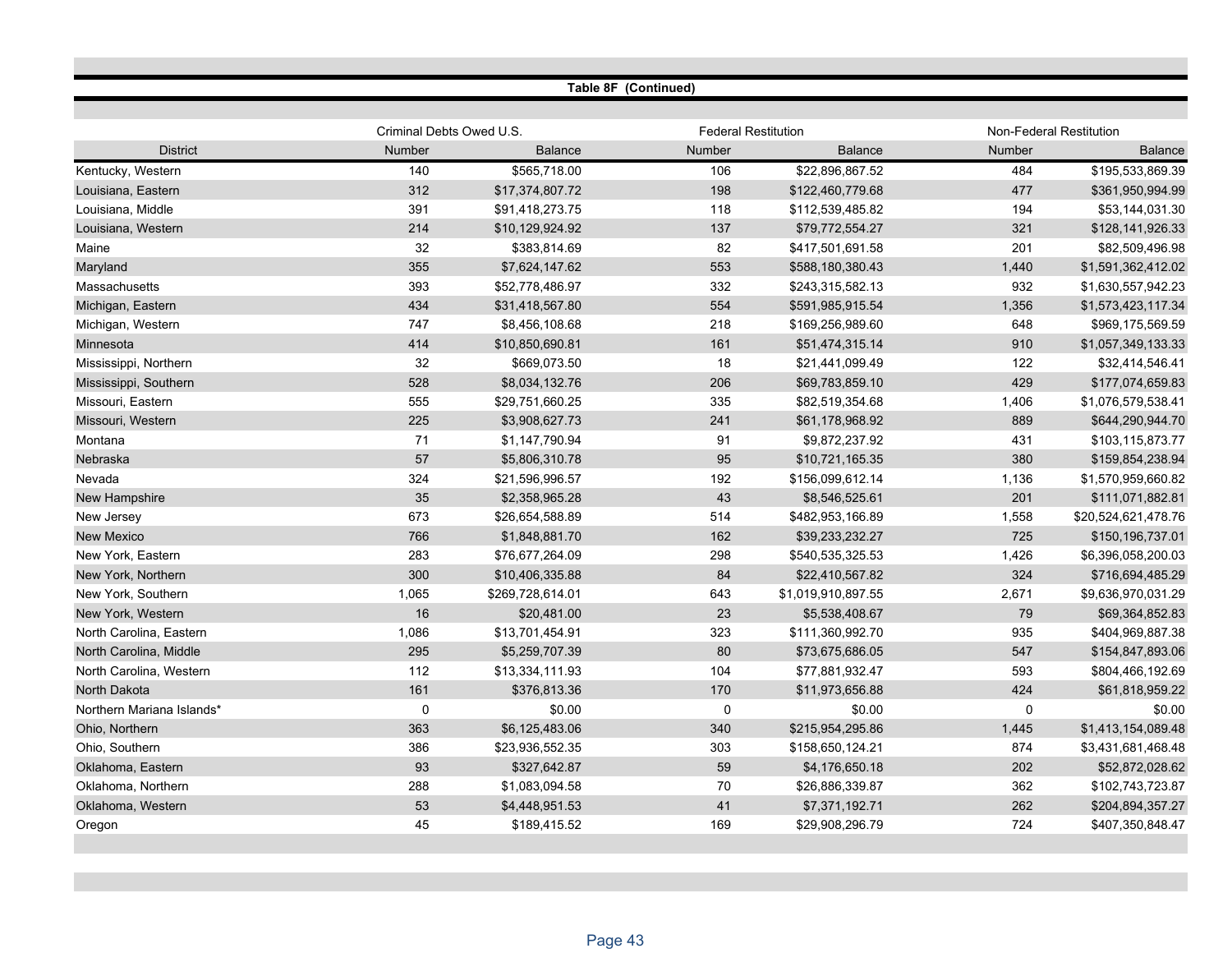| Table 8F (Continued)    |        |                                     |        |                                              |        |                                           |  |  |  |  |  |
|-------------------------|--------|-------------------------------------|--------|----------------------------------------------|--------|-------------------------------------------|--|--|--|--|--|
|                         |        |                                     |        |                                              |        |                                           |  |  |  |  |  |
| <b>District</b>         | Number | Criminal Debts Owed U.S.<br>Balance | Number | <b>Federal Restitution</b><br><b>Balance</b> | Number | <b>Non-Federal Restitution</b><br>Balance |  |  |  |  |  |
| Pennsylvania, Eastern   | 910    | \$20.238.225.06                     | 545    | \$497.411.754.26                             | 1,545  | \$1,293,402,110.72                        |  |  |  |  |  |
| Pennsylvania, Middle    | 882    | \$1,064,744.60                      | 209    | \$60,944,355.01                              | 984    | \$261,581,871.04                          |  |  |  |  |  |
| Pennsylvania, Western   | 79     | \$1,984,876.68                      | 133    | \$39,863,533.68                              | 624    | \$937,172,557.54                          |  |  |  |  |  |
| Puerto Rico             | 122    | \$1,749,056.02                      | 78     | \$7,637,697.34                               | 298    | \$127,680,672.48                          |  |  |  |  |  |
| Rhode Island            | 139    | \$2,666,833.66                      | 33     | \$9,027,274.12                               | 161    | \$124,355,388.98                          |  |  |  |  |  |
| South Carolina          | 344    | \$13,862,034.93                     | 381    | \$116,936,566.16                             | 1,655  | \$652,672,562.72                          |  |  |  |  |  |
| South Dakota            | 741    | \$5,969,137.47                      | 104    | \$53,900,374.53                              | 792    | \$74,843,202.37                           |  |  |  |  |  |
| Tennessee. Eastern      | 55     | \$2,317,165.99                      | 124    | \$91,551,485.20                              | 399    | \$318,838,507.35                          |  |  |  |  |  |
| Tennessee, Middle       | 87     | \$4,959,934.87                      | 81     | \$23,624,849.57                              | 299    | \$317,030,813.38                          |  |  |  |  |  |
| Tennessee, Western      | 100    | \$5,417,867.80                      | 173    | \$131,876,592.42                             | 550    | \$226,234,282.36                          |  |  |  |  |  |
| Texas, Eastern          | 168    | \$4,008,364.16                      | 183    | \$65,777,072.23                              | 665    | \$1,014,550,442.88                        |  |  |  |  |  |
| Texas. Northern         | 284    | \$6,106,551.82                      | 354    | \$757,169,689.14                             | 1,437  | \$1,768,242,240.01                        |  |  |  |  |  |
| Texas, Southern         | 1,045  | \$343,941,065.66                    | 466    | \$634,180,646.54                             | 1.174  | \$1,485,055,731.75                        |  |  |  |  |  |
| Texas, Western          | 945    | \$18,265,644.12                     | 312    | \$427,189,762.68                             | 1,050  | \$897,819,177.06                          |  |  |  |  |  |
| Utah                    | 135    | \$17,938,011.00                     | 50     | \$30,760,580.36                              | 326    | \$289,124,189.83                          |  |  |  |  |  |
| Vermont                 | 34     | \$1,275,436.49                      | 30     | \$1,835,224.98                               | 210    | \$79,598,392.50                           |  |  |  |  |  |
| Virgin Islands          | 51     | \$575,658.22                        | 8      | \$1,685,602.64                               | 54     | \$9,710,993.00                            |  |  |  |  |  |
| Virginia, Eastern       | 393    | \$9,330,657.86                      | 386    | \$2,330,881,017.98                           | 1,408  | \$3,298,607,446.60                        |  |  |  |  |  |
| Virginia, Western       | 263    | \$2,592,097.28                      | 174    | \$49,192,571.22                              | 392    | \$186,625,832.71                          |  |  |  |  |  |
| Washington, Eastern     | 46     | \$218,103.06                        | 71     | \$23,278,502.31                              | 216    | \$113,043,788.39                          |  |  |  |  |  |
| Washington, Western     | 36     | \$914,877.13                        | 86     | \$36,858,605.33                              | 541    | \$357.273.351.42                          |  |  |  |  |  |
| West Virginia, Northern | 58     | \$2,844,828.63                      | 58     | \$4,650,405.37                               | 185    | \$34,438,401.57                           |  |  |  |  |  |
| West Virginia, Southern | 96     | \$2,560,390.35                      | 99     | \$1.091.520.791.55                           | 268    | \$79,853,373.60                           |  |  |  |  |  |
| Wisconsin, Eastern      | 262    | \$2,492,277.75                      | 162    | \$24,924,469.40                              | 553    | \$284,612,228.31                          |  |  |  |  |  |
| Wisconsin, Western      | 39     | \$1,007,183.33                      | 61     | \$142,552,482.54                             | 255    | \$108,339,335.09                          |  |  |  |  |  |
| Wyoming                 | 424    | \$392,497.43                        | 79     | \$6,228,017.65                               | 404    | \$37,277,419.38                           |  |  |  |  |  |
|                         |        |                                     |        |                                              |        |                                           |  |  |  |  |  |
| <b>All Districts</b>    | 30.499 | \$25,301,207,274.76                 | 19.985 | \$21.647.661.119.34                          | 63.987 | \$99,016,507,484.14                       |  |  |  |  |  |

DATA ON THIS TABLE EXCLUDES ASSET FORFEITURES.

COLLECTED AMOUNT INCLUDES PAYMENTS RECEIVED BY THE UNITED STATES ATTORNEYS, THE COURTS, AND OTHER AGENCIES.

OTHER ADJUSTMENTS INCLUDE TRANSFERS, REMANDS, PRESIDENTIAL PARDONS, DEATH OF DEBTOR, BALANCE ADJUSTMENTS, ETC.

A NEGATIVE NUMBER RESULTS WHEN ADJUSTMENTS TO AMOUNTS RECORDED IN PRIOR FISCAL YEARS EXCEEDED ACTUAL FISCAL TOTALS.

SHARED DEBTS OCCUR WHEN MORE THAN ONE UNITED STATES ATTORNEY'S OFFICE PARTICIPATES IN THE LITIGATION AND COLLECTION OF A DEBT. AS A RESULT, THE DEBT IS REFLECTED IN EACH DISTRICT'S INDIVIDUAL

STATISTICS BUT IS ONLY COUNTED ONCE IN THE TOTAL (ALL DISTRICTS).

STATISTICS WERE GENERATED FROM THE DEPARTMENT-WIDE CONSOLIDATED DEBT COLLECTION SYSTEM (CDCS) IMPLEMENTED IN THE UNITED STATES ATTORNEYS' OFFICES IN FISCAL YEAR 2007. CDCS

CENTRALIZED ALL DEBT COLLECTION INFORMATION FROM PREVIOUSLY USED DEBT COLLECTION SYSTEMS.

\* DATA FOR THE DISTRICTS OF GUAM AND NORTHERN MARIANA ISLANDS ARE COMBINED.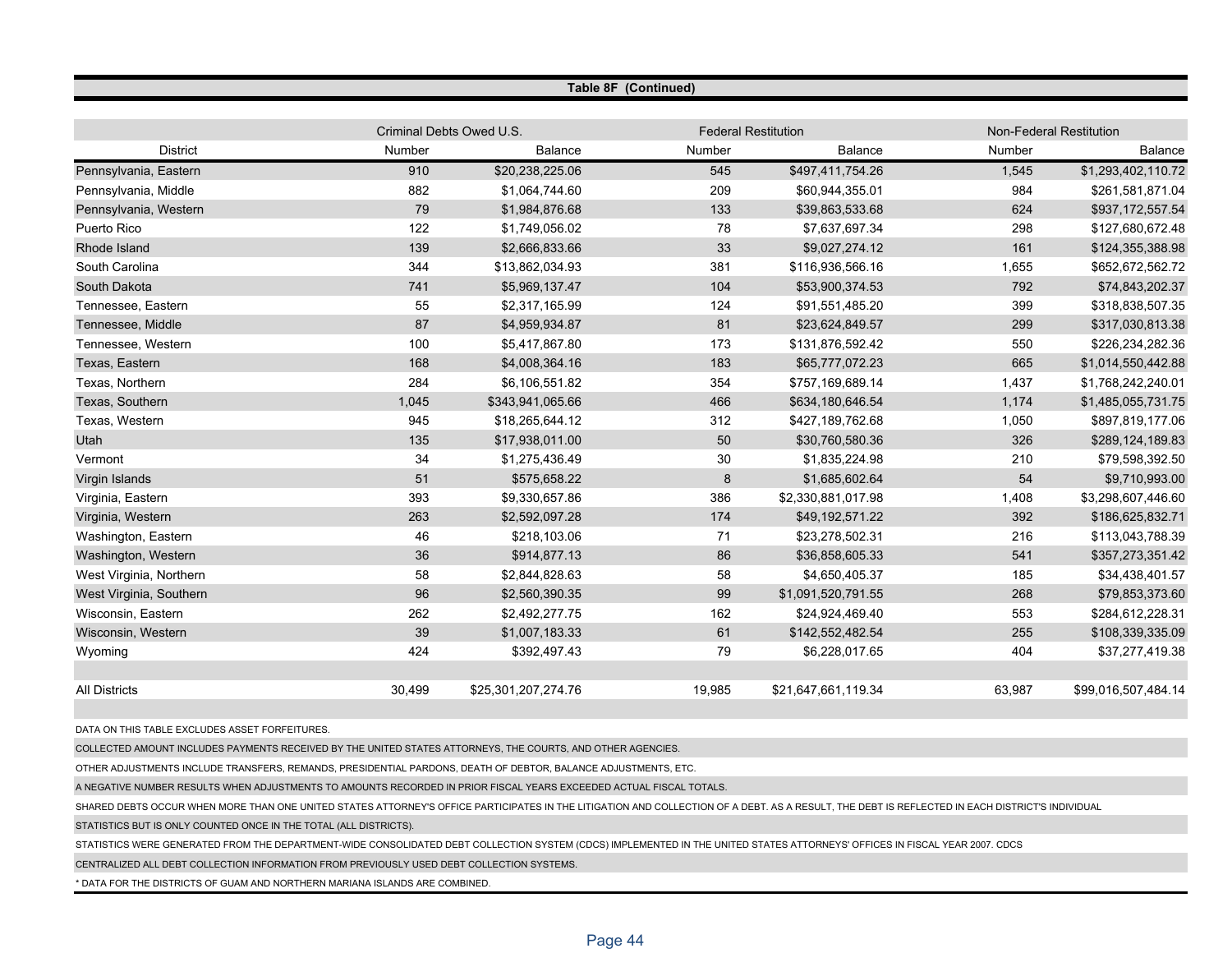| Table 9              |                 |                 |           |                                                   |              |          |            |            |              |             |           |  |
|----------------------|-----------------|-----------------|-----------|---------------------------------------------------|--------------|----------|------------|------------|--------------|-------------|-----------|--|
|                      |                 |                 |           | United States Attorneys' Court-Related Work Hours |              |          |            |            |              |             |           |  |
|                      |                 |                 |           | Fiscal Year Ended September 30, 2019              |              |          |            |            |              |             |           |  |
|                      |                 |                 |           |                                                   |              |          |            |            |              |             |           |  |
|                      | <b>District</b> | <b>District</b> |           | Grand                                             |              |          |            |            | Special      |             |           |  |
|                      | Court           | Court           | Appellate | Jury                                              | <b>State</b> | Court    | Bankruptcy | Magistrate | Depositions, | Witness     |           |  |
| <b>District</b>      | Criminal        | Civil           | Court     | Total                                             | Court        | Travel   | Court      | Court      | Hearings     | Preparation | Total     |  |
| Alabama, Middle      | 1,073.25        | 6.50            | 5.00      | 58.00                                             | 0.00         | 41.25    | 3.00       | 173.00     | 0.00         | 373.25      | 1,733.25  |  |
| Alabama, Northern    | 1,984.75        | 31.75           | 3.00      | 205.75                                            | 11.00        | 542.00   | 134.50     | 563.75     | 43.75        | 129.50      | 3,649.75  |  |
| Alabama, Southern    | 1,183.75        | 37.75           | 16.75     | 176.50                                            | 5.75         | 180.75   | 341.25     | 530.50     | 62.25        | 229.25      | 2,764.50  |  |
| Alaska               | 476.25          | 48.00           | 1.50      | 28.50                                             | 4.50         | 172.00   | 3.50       | 200.25     | 24.50        | 69.75       | 1,028.75  |  |
| Arizona              | 3,650.25        | 246.00          | 29.25     | 402.25                                            | 7.50         | 532.00   | 20.00      | 3,071.25   | 402.25       | 973.25      | 9,334.00  |  |
| Arkansas, Eastern    | 1,008.50        | 20.50           | 9.00      | 555.75                                            | 2.00         | 19.00    | 0.00       | 563.50     | 7.00         | 131.00      | 2,316.25  |  |
| Arkansas, Western    | 401.25          | 0.00            | 6.00      | 142.25                                            | 16.00        | 719.50   | 5.50       | 142.50     | 0.00         | 331.50      | 1,764.50  |  |
| California, Central  | 6,673.00        | 387.25          | 52.75     | 611.25                                            | 26.50        | 1,097.25 | 403.50     | 1,163.25   | 885.75       | 1,161.25    | 12,461.75 |  |
| California, Eastern  | 2,118.25        | 160.00          | 32.50     | 212.00                                            | 12.75        | 453.75   | 20.00      | 749.50     | 184.50       | 832.25      | 4,775.50  |  |
| California, Northern | 2,038.75        | 79.75           | 11.00     | 265.75                                            | 3.50         | 275.50   | 6.00       | 999.75     | 67.50        | 693.00      | 4,440.50  |  |
| California, Southern | 3,524.00        | 151.00          | 28.50     | 209.25                                            | 99.75        | 106.00   | 2.00       | 2,255.00   | 256.50       | 530.25      | 7,162.25  |  |
| Colorado             | 1,572.00        | 101.50          | 36.25     | 178.50                                            | 13.50        | 77.00    | 8.00       | 845.25     | 102.00       | 354.25      | 3,288.25  |  |
| Connecticut          | 2,502.00        | 98.00           | 24.50     | 540.25                                            | 6.00         | 704.00   | 84.75      | 599.50     | 43.00        | 366.75      | 4,968.75  |  |
| Delaware             | 487.00          | 72.00           | 6.50      | 71.00                                             | 0.00         | 28.00    | 2.00       | 143.00     | 55.50        | 64.00       | 929.00    |  |
| District of Columbia | 3,106.00        | 265.75          | 92.00     | 434.25                                            | 0.00         | 121.00   | 3.00       | 513.00     | 141.50       | 987.50      | 5,664.00  |  |
| Florida, Middle      | 3,434.00        | 155.75          | 50.50     | 466.00                                            | 60.75        | 835.25   | 105.75     | 1,628.00   | 557.75       | 1,120.50    | 8,414.25  |  |
| Florida, Northern    | 894.75          | 41.75           | 5.00      | 172.25                                            | 6.00         | 142.50   | 15.25      | 445.50     | 74.50        | 572.75      | 2,370.25  |  |
| Florida, Southern    | 7,127.25        | 173.00          | 31.25     | 718.25                                            | 137.50       | 1,994.00 | 28.75      | 2,182.75   | 305.75       | 7,710.75    | 20,409.24 |  |
| Georgia, Middle      | 1,388.75        | 12.75           | 10.50     | 155.00                                            | 5.50         | 523.00   | 161.25     | 255.25     | 118.50       | 91.50       | 2,722.00  |  |
| Georgia, Northern    | 3,079.00        | 11.00           | 18.50     | 310.50                                            | 7.25         | 612.00   | 64.00      | 1,458.00   | 103.50       | 1,185.00    | 6,848.75  |  |
| Georgia, Southern    | 1,330.25        | 18.25           | 4.00      | 172.25                                            | 19.25        | 1,014.50 | 5.00       | 527.50     | 162.00       | 506.50      | 3,759.50  |  |
| Guam*                | 537.00          | 24.50           | 1.00      | 56.50                                             | 1.00         | 0.00     | 0.00       | 205.00     | 36.00        | 21.25       | 882.25    |  |
| Hawaii               | 885.25          | 79.75           | 16.50     | 176.25                                            | 6.00         | 81.00    | 9.50       | 366.50     | 90.00        | 175.50      | 1,886.25  |  |
| Idaho                | 844.25          | 26.75           | 10.50     | 224.00                                            | 8.00         | 476.00   | 56.50      | 512.25     | 63.50        | 244.00      | 2,465.75  |  |
| Illinois, Central    | 1,163.50        | 7.00            | 3.25      | 80.00                                             | 4.25         | 328.25   | 9.50       | 205.00     | 25.00        | 359.50      | 2,185.24  |  |
| Illinois, Northern   | 1,946.25        | 361.50          | 31.00     | 147.25                                            | 14.50        | 76.75    | 36.00      | 209.50     | 252.00       | 830.00      | 3,904.75  |  |
| Illinois, Southern   | 647.75          | 85.00           | 18.00     | 122.75                                            | 12.00        | 868.50   | 8.00       | 208.00     | 73.50        | 340.50      | 2,384.00  |  |
| Indiana, Northern    | 1,298.00        | 6.50            | 31.00     | 130.75                                            | 0.50         | 171.00   | 29.75      | 519.00     | 141.00       | 664.25      | 2,991.75  |  |
| Indiana, Southern    | 1,333.50        | 88.25           | 19.50     | 176.25                                            | 2.00         | 409.75   | 36.25      | 477.50     | 102.75       | 641.00      | 3,286.75  |  |
| Iowa, Northern       | 1,012.50        | 4.50            | 25.50     | 388.25                                            | 5.00         | 437.75   | 25.00      | 664.50     | 10.50        | 630.50      | 3,204.00  |  |
| Iowa, Southern       | 1,494.50        | 17.75           | 9.50      | 378.00                                            | 6.50         | 100.00   | 3.75       | 606.00     | 22.50        | 572.25      | 3,210.75  |  |
| Kansas               | 2,046.50        | 35.00           | 14.00     | 153.50                                            | 2.50         | 1.50     | 39.50      | 464.75     | 2.00         | 98.00       | 2,857.25  |  |
| Kentucky, Eastern    | 2,711.75        | 77.25           | 4.00      | 630.00                                            | 14.00        | 984.50   | 12.00      | 727.50     | 111.50       | 492.75      | 5,765.25  |  |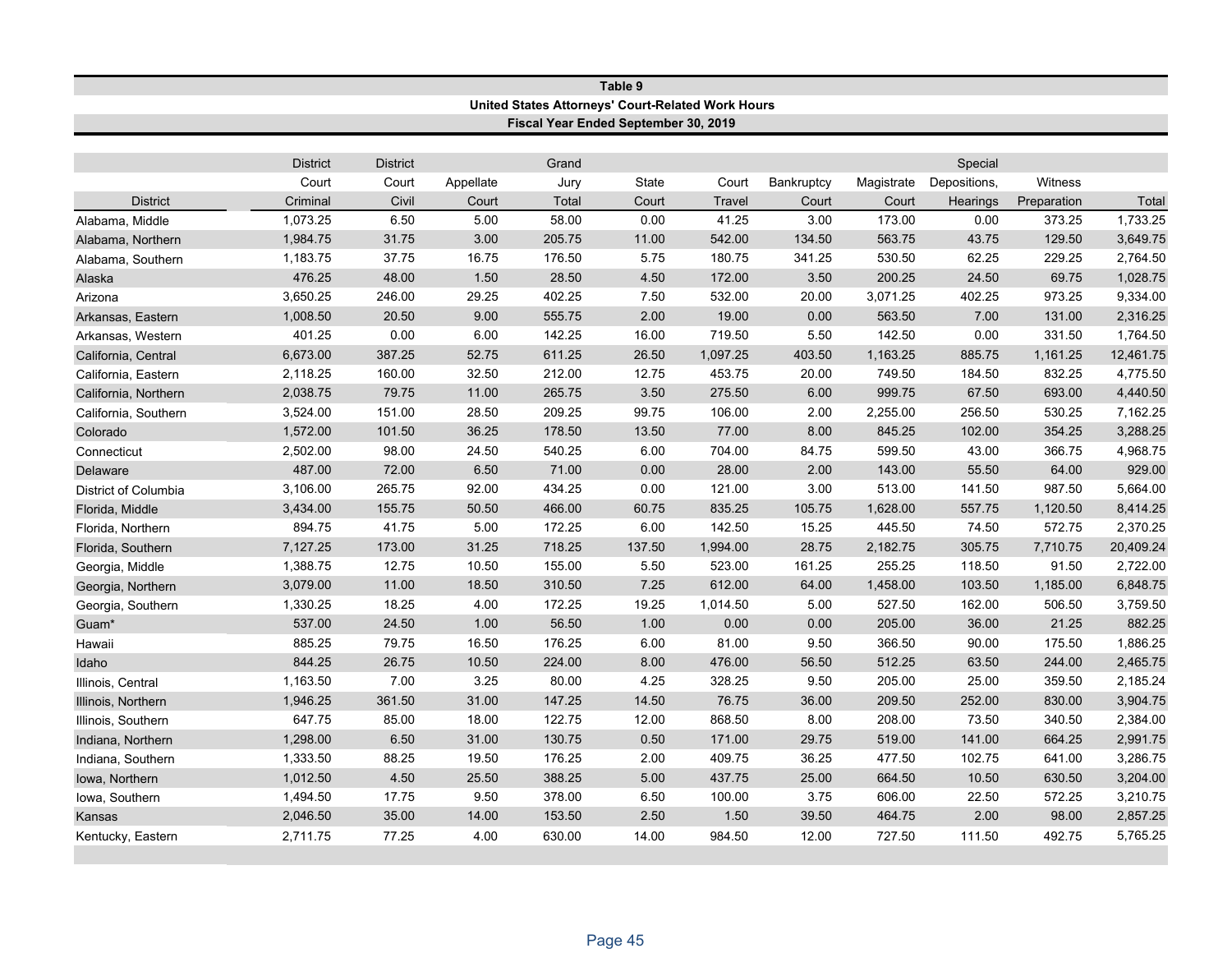|                           |                 |                 |               |          | Table 9 (Continued) |          |            |             |              |             |           |
|---------------------------|-----------------|-----------------|---------------|----------|---------------------|----------|------------|-------------|--------------|-------------|-----------|
|                           |                 |                 |               |          |                     |          |            |             |              |             |           |
|                           |                 |                 |               |          |                     |          |            |             |              |             |           |
|                           | <b>District</b> | <b>District</b> |               | Grand    |                     |          |            |             | Special      |             |           |
|                           | Court           | Court           | Appellate     | Jury     | State               | Court    | Bankruptcy | Magistrate  | Depositions, | Witness     |           |
| <b>District</b>           | Criminal        | Civil           | Court<br>8.75 | Total    | Court               | Travel   | Court      | Proceedings | Hearings     | Preparation | Total     |
| Kentucky, Western         | 1,271.25        | 75.00           |               | 128.75   | 29.50               | 856.75   | 76.00      | 435.00      | 83.50        | 592.50      | 3,557.00  |
| Louisiana, Eastern        | 1,097.00        | 11.50           | 26.00         | 305.75   | 5.00                | 41.00    | 7.50       | 515.50      | 55.00        | 420.50      | 2,484.75  |
| Louisiana, Middle         | 751.00          | 8.50            | 6.00          | 101.25   | 0.50                | $3.50\,$ | 12.25      | 207.75      | 26.50        | 273.75      | 1,391.00  |
| Louisiana, Western        | 810.75          | 16.50           | 0.00          | 101.50   | 0.00                | 733.50   | 39.00      | 269.25      | 32.50        | 424.50      | 2,427.50  |
| Maine                     | 901.75          | 27.75           | 10.50         | 213.25   | 7.00                | 204.75   | 12.00      | 276.50      | 186.00       | 475.50      | 2,315.00  |
| Maryland                  | 4,421.25        | 86.00           | 34.50         | 949.25   | 57.25               | 231.25   | 36.25      | 1,464.25    | 191.50       | 2,333.00    | 9,804.50  |
| Massachusetts             | 2,869.75        | 43.75           | 12.00         | 544.50   | 2.00                | 66.50    | 6.50       | 599.50      | 66.00        | 684.25      | 4,894.75  |
| Michigan, Eastern         | 4,097.50        | 118.00          | 16.00         | 461.00   | 4.00                | 329.00   | 64.50      | 1,186.25    | 182.00       | 1,454.00    | 7,912.25  |
| Michigan, Western         | 1,456.50        | 66.75           | 15.00         | 304.25   | 2.00                | 498.25   | 15.00      | 702.25      | 61.75        | 523.75      | 3,645.50  |
| Minnesota                 | 1,659.00        | 118.25          | 9.00          | 134.50   | 26.00               | 300.50   | 10.75      | 393.00      | 198.00       | 580.50      | 3,429.50  |
| Mississippi, Northern     | 586.50          | 19.00           | 3.50          | 63.00    | 0.00                | 524.75   | 2.00       | 254.50      | 2.50         | 43.50       | 1,499.25  |
| Mississippi, Southern     | 2,622.50        | 176.00          | 3.00          | 367.50   | 34.50               | 726.50   | 9.50       | 1,019.00    | 158.00       | 1,078.00    | 6,194.50  |
| Missouri, Eastern         | 1,809.25        | 98.00           | 12.00         | 211.50   | 18.50               | 43.50    | 35.00      | 952.00      | 105.25       | 472.25      | 3,757.25  |
| Missouri, Western         | 1,782.50        | 196.50          | 41.75         | 419.50   | 51.00               | 51.50    | 17.00      | 948.75      | 39.50        | 1,164.50    | 4,712.50  |
| Montana                   | 1,160.75        | 14.75           | 3.75          | 273.50   | 3.00                | 1,571.25 | 4.50       | 515.25      | 58.50        | 80.75       | 3,686.00  |
| Nebraska                  | 1,088.75        | 17.00           | 9.00          | 215.50   | 5.75                | 328.75   | 13.75      | 680.50      | 48.50        | 332.50      | 2,740.00  |
| Nevada                    | 1,406.50        | 18.50           | 8.25          | 126.50   | 4.00                | 146.00   | 90.50      | 592.50      | 185.50       | 831.00      | 3,409.25  |
| New Hampshire             | 881.25          | 65.00           | 17.00         | 146.00   | 8.50                | 289.75   | 25.75      | 318.50      | 59.50        | 1,341.50    | 3,152.75  |
| New Jersey                | 4,109.00        | 185.50          | 24.00         | 509.50   | 16.50               | 665.50   | 53.00      | 832.25      | 255.75       | 1,255.00    | 7,906.00  |
| <b>New Mexico</b>         | 3,000.25        | 132.00          | 42.00         | 390.25   | 6.00                | 121.25   | 95.50      | 2,459.75    | 129.00       | 449.75      | 6,825.75  |
| New York, Eastern         | 4,119.00        | 304.25          | 37.50         | 246.50   | 10.00               | 130.75   | 6.50       | 514.00      | 81.50        | 908.75      | 6,358.75  |
| New York, Northern        | 485.25          | 10.00           | 20.75         | 141.00   | 2.00                | 422.25   | 45.50      | 256.50      | 139.50       | 245.50      | 1,768.25  |
| New York, Southern        | 973.00          | 139.25          | 64.50         | 22.00    | 3.00                | 140.00   | 57.00      | 60.25       | 226.00       | 23.50       | 1,708.50  |
| New York, Western         | 4,235.50        | 112.50          | 47.50         | 747.75   | 59.00               | 22.50    | 40.50      | 1,584.75    | 38.75        | 1,573.75    | 8,462.50  |
| North Carolina, Eastern   | 3,387.50        | 105.25          | 24.50         | 698.75   | 16.00               | 3,279.00 | 37.75      | 1,775.25    | 168.00       | 1,647.00    | 11,139.00 |
| North Carolina, Middle    | 1,608.25        | 17.75           | 8.00          | 219.25   | 28.25               | 88.50    | 32.25      | 442.75      | 4.50         | 222.00      | 2,671.50  |
| North Carolina, Western   | 1,042.25        | 8.00            | 49.00         | 164.00   | 10.00               | 190.00   | 49.00      | 1,075.00    | 31.00        | 386.75      | 3,005.00  |
| North Dakota              | 757.25          | 76.75           | 3.50          | 119.50   | 2.50                | 359.50   | 2.00       | 281.25      | 36.00        | 344.25      | 1,982.50  |
| Northern Mariana Islands* | 0.00            | 0.00            | 0.00          | $0.00\,$ | 0.00                | 0.00     | 0.00       | 0.00        | 0.00         | 0.00        | 0.00      |
| Ohio, Northern            | 4,190.25        | 138.75          | 27.75         | 323.00   | 10.50               | 1,184.25 | 79.50      | 522.25      | 430.75       | 1,114.25    | 8,021.25  |
| Ohio, Southern            | 3,895.00        | 81.00           | 8.00          | 405.00   | 10.00               | 25.50    | 62.50      | 602.00      | 150.00       | 1,215.75    | 6,454.75  |
| Oklahoma, Eastern         | 529.50          | 64.75           | 17.50         | 286.75   | 20.00               | 482.50   | 5.25       | 336.25      | 131.00       | 578.75      | 2,452.25  |
| Oklahoma, Northern        | 1,247.50        | 249.50          | 31.00         | 730.75   | 61.00               | 138.00   | 23.50      | 618.50      | 99.50        | 1,583.00    | 4,782.25  |
| Oklahoma, Western         | 1,638.75        | 45.00           | 2.50          | 187.25   | 23.00               | 54.00    | 15.00      | 635.25      | 147.50       | 791.50      | 3,539.75  |
| Oregon                    | 1,261.50        | 73.25           | 17.50         | 203.50   | 10.00               | 311.25   | 114.50     | 467.50      | 187.50       | 403.25      | 3,049.75  |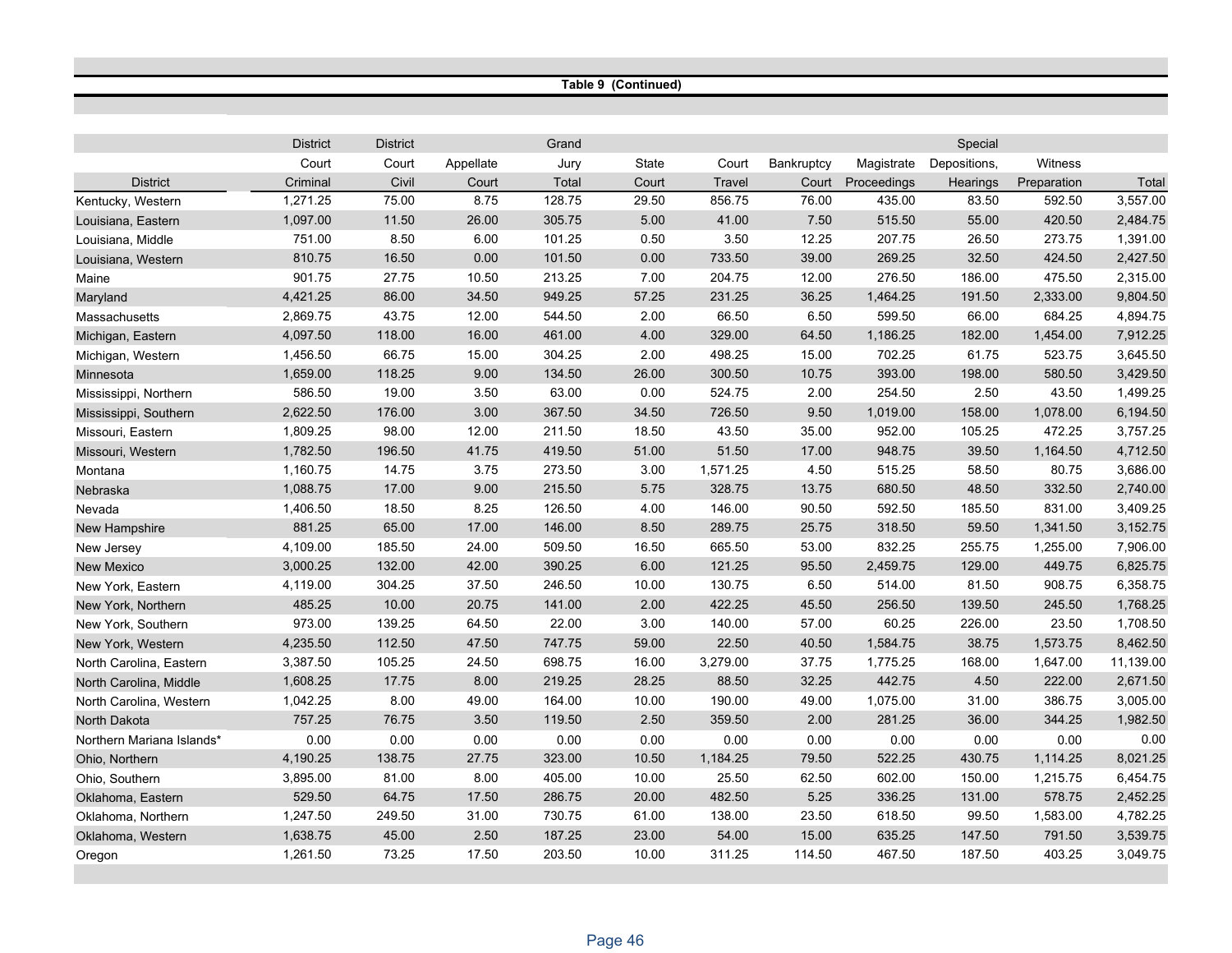|                         |                 |                 |           |           | Table 9 (Continued) |           |            |             |              |             |            |
|-------------------------|-----------------|-----------------|-----------|-----------|---------------------|-----------|------------|-------------|--------------|-------------|------------|
|                         |                 |                 |           |           |                     |           |            |             |              |             |            |
|                         |                 |                 |           |           |                     |           |            |             |              |             |            |
|                         | <b>District</b> | <b>District</b> |           | Grand     |                     |           |            |             | Special      |             |            |
|                         | Court           | Court           | Appellate | Jury      | <b>State</b>        | Court     | Bankruptcy | Magistrate  | Depositions, | Witness     |            |
| <b>District</b>         | Criminal        | Civil           | Court     | Total     | Court               | Travel    | Court      | Proceedings | Hearings     | Preparation | Total      |
| Pennsylvania, Eastern   | 4,740.25        | 627.25          | 117.25    | 929.00    | 19.50               | 623.75    | 62.50      | 1,046.00    | 414.00       | 1,365.25    | 9,944.75   |
| Pennsylvania, Middle    | 1,955.25        | 64.25           | 30.00     | 180.75    | 0.00                | 397.25    | 4.00       | 321.25      | 88.50        | 913.00      | 3,954.25   |
| Pennsylvania, Western   | 3,210.75        | 256.00          | 0.00      | 370.50    | 11.00               | 165.75    | 183.50     | 722.50      | 161.75       | 1,946.25    | 7,028.00   |
| Puerto Rico             | 3,029.75        | 75.25           | 13.00     | 365.25    | 0.00                | 10.50     | 11.00      | 1,091.50    | 65.75        | 64.00       | 4,726.00   |
| Rhode Island            | 517.25          | 15.00           | 8.00      | 110.25    | 5.00                | 0.00      | 1.50       | 379.25      | 39.50        | 449.00      | 1,524.75   |
| South Carolina          | 3,187.75        | 110.75          | 16.00     | 170.25    | 12.50               | 726.00    | 14.25      | 856.25      | 188.25       | 333.00      | 5,615.00   |
| South Dakota            | 2,420.00        | 6.75            | 34.00     | 284.00    | 6.00                | 1,483.75  | 0.00       | 1,378.50    | 174.50       | 3,837.00    | 9,624.50   |
| Tennessee, Eastern      | 2,246.23        | 62.75           | 43.50     | 335.75    | 27.50               | 601.75    | 195.75     | 1,836.74    | 39.50        | 1,343.25    | 6,732.72   |
| Tennessee, Middle       | 2,161.50        | 88.75           | 15.00     | 200.50    | 33.00               | 135.25    | 46.50      | 539.25      | 109.25       | 1,257.00    | 4,586.00   |
| Tennessee, Western      | 3,078.25        | 29.00           | 16.25     | 345.00    | 19.75               | 54.00     | 138.50     | 883.75      | 50.50        | 406.50      | 5,021.50   |
| Texas, Eastern          | 2,050.50        | 4.00            | 11.50     | 215.50    | 42.00               | 1,449.50  | 20.00      | 1,405.50    | 20.00        | 558.00      | 5,776.50   |
| Texas, Northern         | 3,247.75        | 80.25           | 34.00     | 238.25    | 22.00               | 323.75    | 35.00      | 1,813.00    | 90.50        | 495.25      | 6,379.75   |
| Texas, Southern         | 8,809.75        | 404.50          | 23.25     | 1,018.25  | 51.00               | 1,691.25  | 205.00     | 5,844.00    | 371.25       | 1,297.75    | 19,716.00  |
| Texas, Western          | 6,388.99        | 147.50          | 27.50     | 1,148.75  | 53.75               | 825.75    | 69.25      | 4,499.49    | 200.00       | 2,618.25    | 15,979.23  |
| Utah                    | 967.74          | 28.50           | 2.00      | 165.50    | 1.50                | 154.50    | 0.00       | 703.99      | 113.25       | 227.00      | 2,363.98   |
| Vermont                 | 548.25          | 20.50           | 5.50      | 210.25    | 0.00                | 585.00    | 58.50      | 124.00      | 30.50        | 299.50      | 1,882.00   |
| Virgin Islands          | 844.75          | 15.50           | 7.75      | 84.75     | 9.50                | 79.50     | 0.00       | 294.75      | 83.50        | 205.75      | 1,625.75   |
| Virginia, Eastern       | 3,176.75        | 308.50          | 54.25     | 651.25    | 37.75               | 801.00    | 98.00      | 970.25      | 244.50       | 1,400.50    | 7,742.75   |
| Virginia, Western       | 1,638.25        | 47.75           | 4.00      | 461.75    | 9.00                | 570.25    | 7.75       | 435.50      | 59.25        | 357.00      | 3,590.50   |
| Washington, Eastern     | 1,351.75        | 79.75           | 14.00     | 119.25    | 5.00                | 404.00    | 9.50       | 445.50      | 39.00        | 139.25      | 2,607.00   |
| Washington, Western     | 617.50          | 77.50           | 13.00     | 93.75     | 4.00                | 115.50    | 3.00       | 291.50      | 292.00       | 142.50      | 1,650.25   |
| West Virginia, Northern | 1,280.50        | 50.50           | 4.00      | 293.25    | 0.75                | 1,019.00  | 0.25       | 714.50      | 72.00        | 556.25      | 3,991.00   |
| West Virginia, Southern | 1,411.00        | 70.50           | 17.50     | 347.50    | 10.00               | 481.50    | 97.00      | 415.50      | 27.00        | 1,007.75    | 3,885.25   |
| Wisconsin, Eastern      | 1,077.25        | 19.00           | 6.75      | 145.25    | 4.00                | 419.00    | 21.00      | 557.75      | 87.00        | 561.00      | 2,898.00   |
| Wisconsin, Western      | 556.25          | 6.75            | 24.50     | 96.25     | 1.75                | 219.50    | 10.25      | 178.25      | 8.00         | 207.75      | 1,309.25   |
| Wyoming                 | 788.75          | 15.00           | 31.25     | 228.25    | 5.75                | 767.25    | 5.75       | 728.50      | 2.50         | 1,288.50    | 3,861.50   |
| <b>All Districts</b>    | 193,429.93      | 8,564.00        | 1,893.25  | 28,019.74 | 1,459.50            | 42,791.25 | 4,177.50   | 76,446.21   | 11,596.25    | 72,608.50   | 440,986.13 |

DISTRICT OF COLUMBIA DATA DOES NOT INCLUDE DISTRICT OF COLUMBIA SUPERIOR COURT TIME. \* DATA FOR THE DISTRICTS OF GUAM AND NORTHERN MARIANA ISLANDS ARE COMBINED.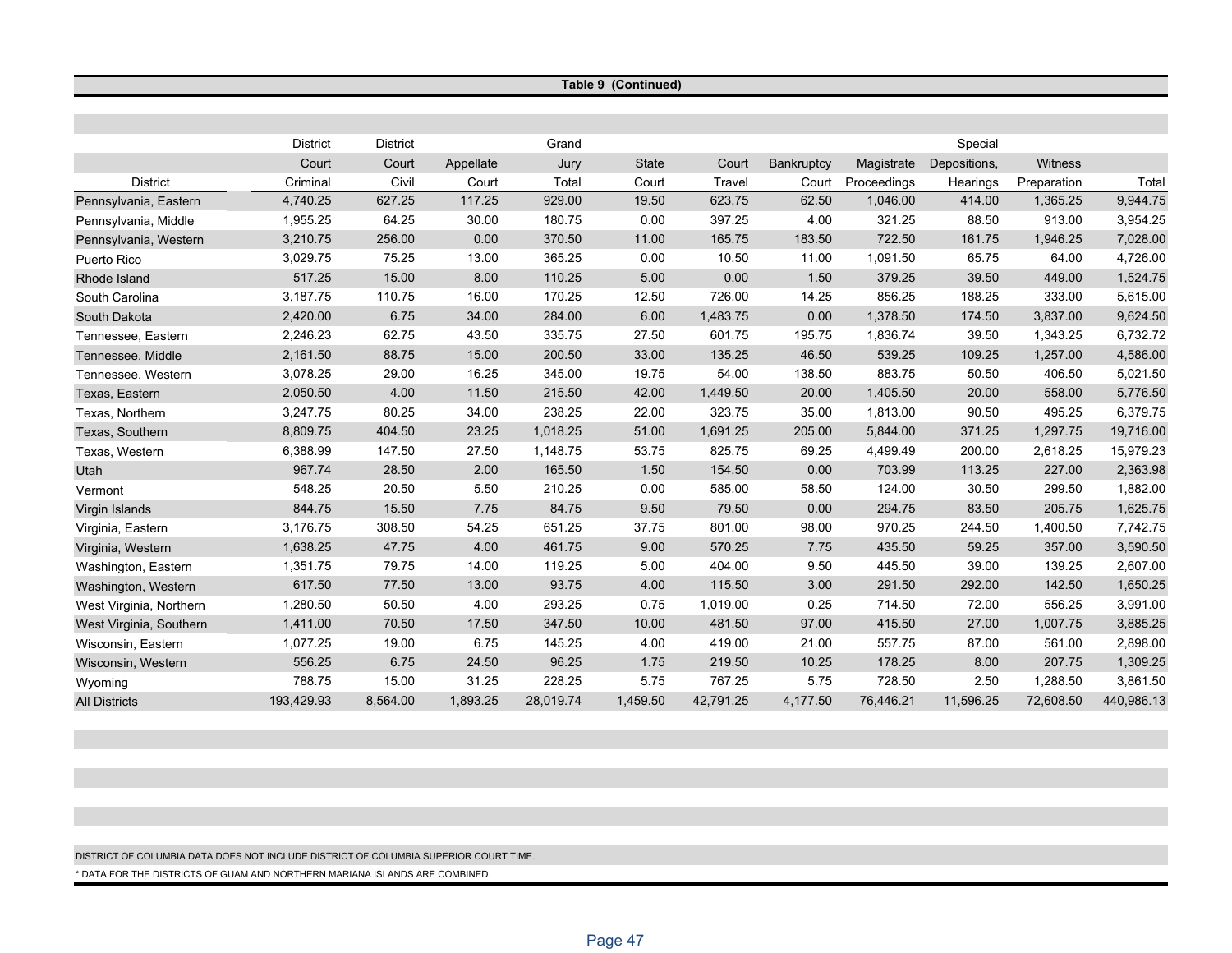## **Table 10 Criminal Matters Pending Aged by Date Received\* Fiscal Year Ended September 30, 2019**

|                             | Less Than         | <b>Six Months</b> | One to           | Two to             | Three to          | Four to           | Five or        |       |
|-----------------------------|-------------------|-------------------|------------------|--------------------|-------------------|-------------------|----------------|-------|
| <b>District</b>             | <b>Six Months</b> | to One Year       | <b>Two Years</b> | <b>Three Years</b> | <b>Four Years</b> | <b>Five Years</b> | More Years     | Total |
| Alabama, Middle             | 82                | 52                | 69               | 36                 | 26                | $\overline{7}$    | 29             | 301   |
| Alabama, Northern           | 208               | 72                | 79               | 38                 | 14                | $\overline{4}$    | $6\phantom{1}$ | 421   |
| Alabama, Southern           | 107               | 41                | $72\,$           | 22                 | 10                | 2                 | 10             | 264   |
| Alaska                      | 86                | 55                | 84               | 49                 | 17                | 31                | 15             | 337   |
| Arizona                     | 3,084             | 965               | 469              | 210                | 103               | 75                | 303            | 5,209 |
| Arkansas, Eastern           | 208               | 72                | 62               | 11                 | $\,6\,$           | $\,6\,$           | $\overline{2}$ | 367   |
| Arkansas, Western           | 92                | 38                | 34               | 18                 | 9                 | 5                 | 13             | 209   |
| California, Central         | 797               | 392               | 558              | 266                | 273               | 196               | 1,199          | 3,681 |
| California, Eastern         | 221               | 141               | 261              | 141                | 91                | 60                | 221            | 1,136 |
| California, Northern        | 606               | 246               | 330              | 175                | 106               | 43                | 638            | 2,144 |
| California, Southern        | 1,027             | 236               | 224              | 125                | 111               | 66                | 517            | 2,306 |
| Colorado                    | 213               | 116               | 144              | 45                 | 27                | 20                | 164            | 729   |
| Connecticut                 | 171               | 150               | 148              | 61                 | 40                | 23                | 64             | 657   |
| Delaware                    | 71                | 49                | 32               | 17                 | 10                | 3                 | 5              | 187   |
| <b>District of Columbia</b> | 558               | 238               | 232              | 96                 | 53                | 23                | 90             | 1,290 |
| Florida, Middle             | 624               | 382               | 503              | 251                | 121               | 62                | 166            | 2,109 |
| Florida, Northern           | 124               | 28                | 40               | 13                 | 4                 | 9                 | 33             | 251   |
| Florida, Southern           | 605               | 340               | 498              | 222                | 158               | 112               | 400            | 2,335 |
| Georgia, Middle             | 160               | 68                | 106              | 42                 | 16                | 9                 | $\overline{7}$ | 408   |
| Georgia, Northern           | 330               | 238               | 406              | 190                | 68                | 51                | 235            | 1,518 |
| Georgia, Southern           | 91                | 48                | $71$             | $10\,$             | $\overline{4}$    | $\mathbf{1}$      | 18             | 243   |
| Guam                        | 18                | 11                | 19               | $\overline{7}$     | $\mathfrak{S}$    | $\mathfrak{S}$    | $\mathbf{3}$   | 64    |
| Hawaii                      | 184               | 108               | 168              | 105                | 79                | 47                | 50             | 741   |
| Idaho                       | 111               | 51                | 39               | 17                 | $\mathbf 0$       | $\overline{2}$    | $\overline{2}$ | 222   |
| Illinois, Central           | 92                | 42                | 72               | 38                 | 20                | 6                 | 15             | 285   |
| Illinois, Northern          | 349               | 260               | 307              | 201                | 111               | 56                | 370            | 1,654 |
| Illinois, Southern          | 100               | 47                | 52               | 11                 | 4                 | 4                 | 6              | 224   |
| Indiana, Northern           | 98                | 44                | 61               | $18$               | $\,6$             | $\mathfrak{S}$    | 17             | 247   |
| Indiana, Southern           | 139               | 42                | 84               | 24                 | 12                | $\mathbf{1}$      | 15             | 317   |
| Iowa, Northern              | 80                | 47                | 59               | 19                 | 15                | $5\phantom{.0}$   | $10$           | 235   |
| Iowa, Southern              | 110               | 62                | 67               | 40                 | $\overline{7}$    | 5                 | 6              | 297   |
| Kansas                      | 134               | 104               | 116              | 43                 | 24                | 16                | 26             | 463   |
| Kentucky, Eastern           | 120               | 49                | 70               | 31                 | 19                | 6                 | 15             | 310   |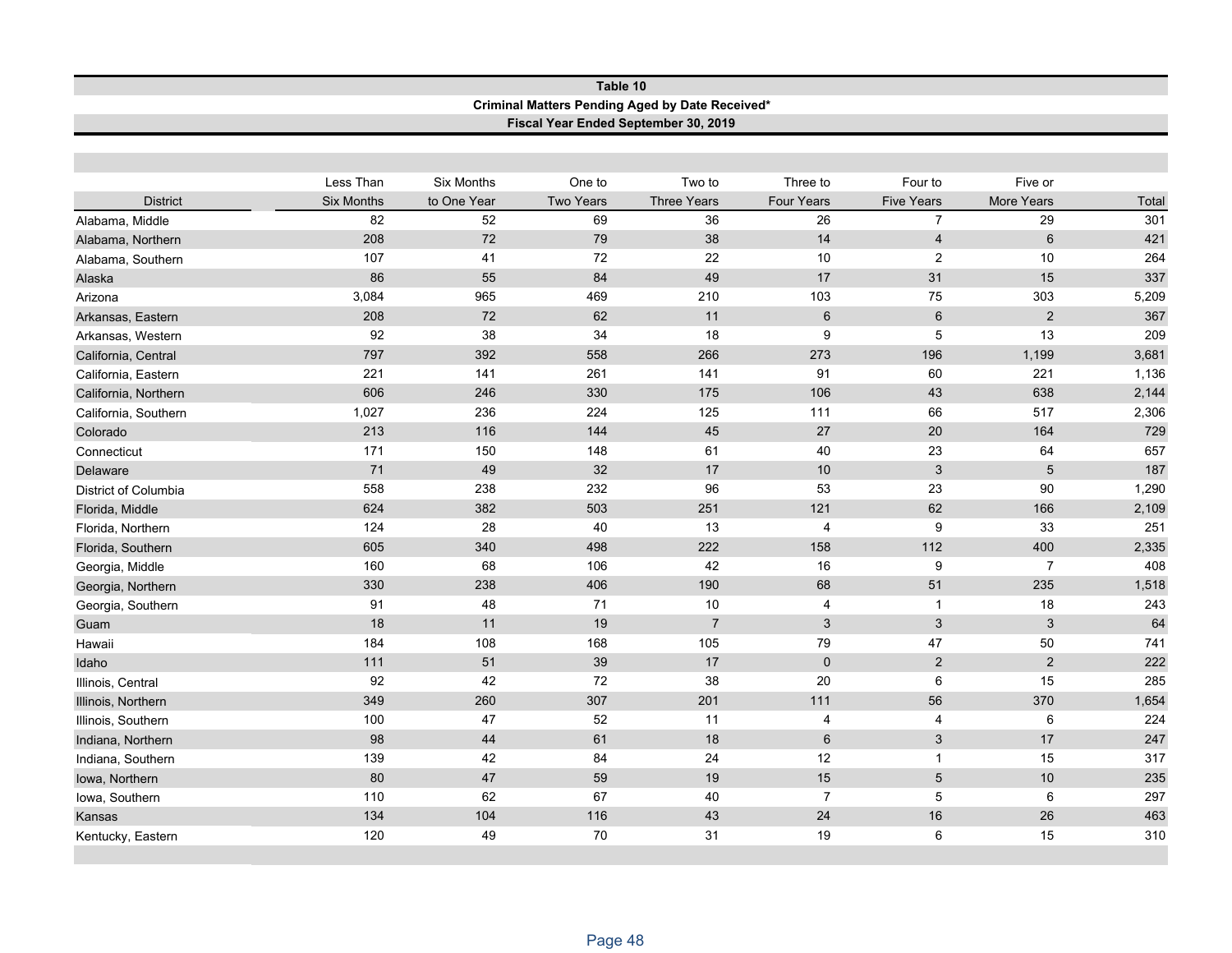**Table 10 (Continued)**

|                          | Less Than         | <b>Six Months</b> | One to           | Two to             | Three to          | Four to           | Five or         |       |
|--------------------------|-------------------|-------------------|------------------|--------------------|-------------------|-------------------|-----------------|-------|
| <b>District</b>          | <b>Six Months</b> | to One Year       | <b>Two Years</b> | <b>Three Years</b> | <b>Four Years</b> | <b>Five Years</b> | More Years      | Total |
| Kentucky, Western        | 120               | 77                | 111              | 45                 | 35                | 27                | 18              | 433   |
| Louisiana, Eastern       | 106               | 76                | 98               | 39                 | 22                | 25                | 41              | 407   |
| Louisiana, Middle        | 57                | 31                | 34               | 15                 | 5                 | 4                 | 3               | 149   |
| Louisiana, Western       | 223               | 108               | 108              | 45                 | 31                | 12                | 25              | 552   |
| Maine                    | 66                | 37                | 47               | 23                 | 4                 | 3                 | 6               | 186   |
| Maryland                 | 243               | 126               | 150              | 60                 | 32                | 15                | 190             | 816   |
| Massachusetts            | 228               | 155               | 303              | 138                | 119               | 81                | 272             | 1,296 |
| Michigan, Eastern        | 318               | 176               | 229              | 139                | 71                | 47                | 279             | 1,259 |
| Michigan, Western        | 134               | 49                | 68               | 33                 | 11                | $\,$ 5 $\,$       | 16              | 316   |
| Minnesota                | 156               | 96                | 129              | 81                 | 41                | 35                | $72\,$          | 610   |
| Mississippi, Northern    | 64                | 37                | 53               | 34                 | 17                | $\mathbf{1}$      | 9               | 215   |
| Mississippi, Southern    | 134               | 99                | 94               | 50                 | 22                | 17                | 22              | 438   |
| Missouri, Eastern        | 333               | 188               | 167              | 76                 | 42                | 30                | 68              | 904   |
| Missouri, Western        | 275               | 183               | 264              | 161                | 87                | 81                | 270             | 1,321 |
| Montana                  | 157               | 45                | 36               | 13                 | $\sqrt{3}$        | $\mathbf{1}$      | $\mathbf 1$     | 256   |
| Nebraska                 | 125               | 70                | 70               | 47                 | 17                | $\sqrt{5}$        | 10              | 344   |
| Nevada                   | 197               | 154               | 177              | 87                 | 41                | 45                | 282             | 983   |
| New Hampshire            | 95                | 69                | 70               | 55                 | 31                | 8                 | 20              | 348   |
| New Jersey               | 527               | 446               | 600              | 316                | 211               | 169               | 974             | 3,243 |
| <b>New Mexico</b>        | 927               | 172               | 189              | 128                | 48                | 33                | 91              | 1,588 |
| New York, Eastern        | 356               | 272               | 493              | 306                | 243               | 158               | 920             | 2,748 |
| New York, Northern       | 266               | 156               | 136              | 92                 | 44                | 26                | 84              | 804   |
| New York, Southern       | 474               | 281               | 386              | 227                | 138               | 110               | 737             | 2,353 |
| New York, Western        | 273               | 155               | 167              | 75                 | 37                | 26                | 37              | 770   |
| North Carolina, Eastern  | 229               | 98                | 130              | 52                 | 20                | 12                | 63              | 604   |
| North Carolina, Middle   | 117               | 30                | 64               | 27                 | 20                | $\overline{7}$    | 10              | 275   |
| North Carolina, Western  | 186               | 96                | 108              | 45                 | 30                | 11                | 14              | 490   |
| <b>North Dakota</b>      | 73                | 32                | 39               | 25                 | 16                | $\boldsymbol{9}$  | $\,6\,$         | 200   |
| Northern Mariana Islands | 8                 | $\overline{2}$    | $\overline{7}$   | 6                  | $\mathbf{1}$      | $\overline{c}$    | 5               | 31    |
| Ohio, Northern           | 251               | 164               | 187              | 85                 | 38                | 21                | 60              | 806   |
| Ohio, Southern           | 233               | 152               | 173              | 104                | 40                | 32                | 118             | 852   |
| Oklahoma, Eastern        | 37                | 35                | 26               | 18                 | 3                 | $\mathbf{1}$      | $5\overline{)}$ | 125   |
| Oklahoma, Northern       | 64                | 51                | 70               | 25                 | 9                 | $\overline{4}$    | 5               | 228   |
| Oklahoma, Western        | 137               | 60                | 62               | 37                 | 34                | 18                | 59              | 407   |
| Oregon                   | 222               | 138               | 123              | 31                 | 14                | 6                 | 61              | 595   |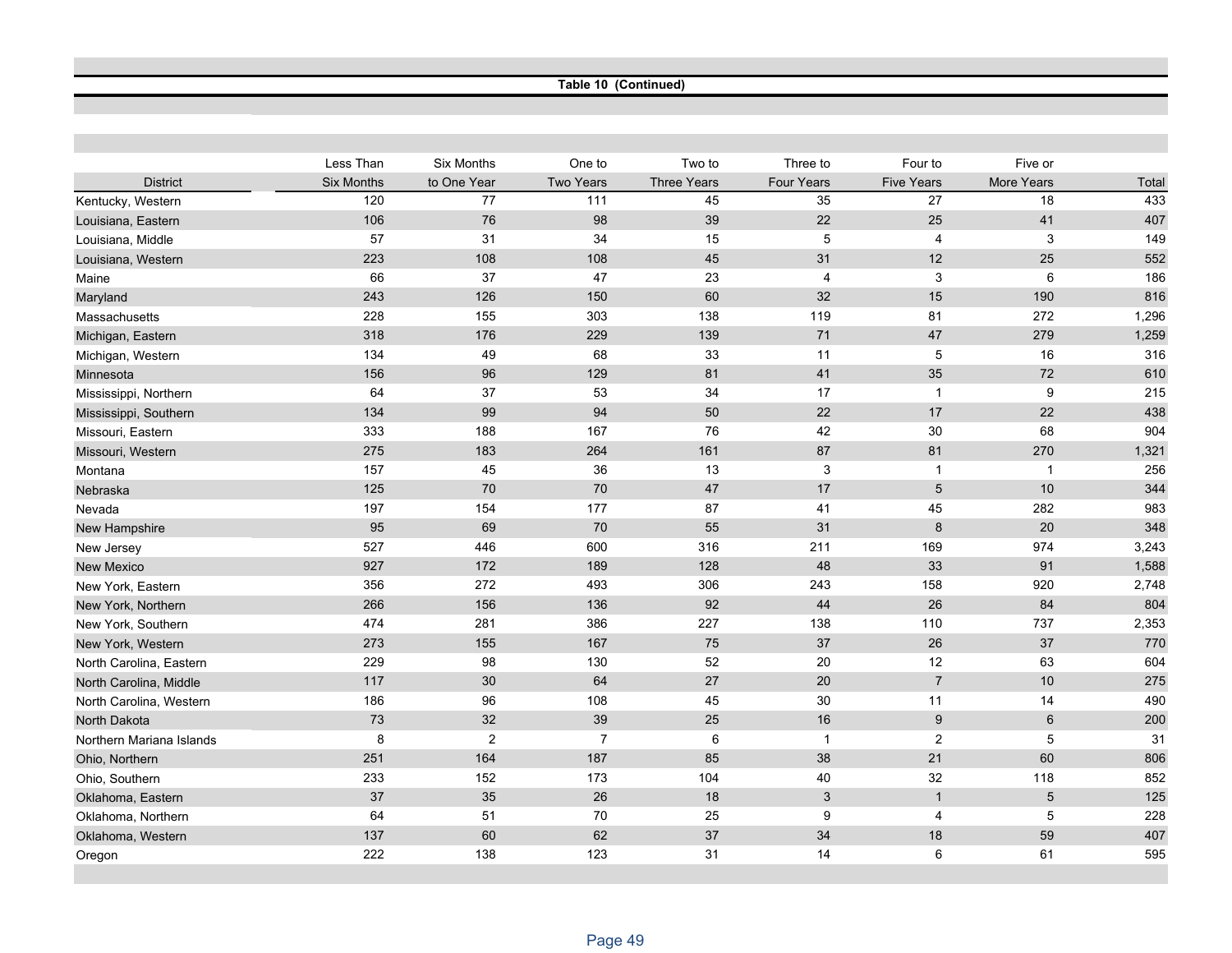**Table 10 (Continued)**

|                         | Less Than         | <b>Six Months</b> | One to    | Two to             | Three to        | Four to           | Five or        |        |
|-------------------------|-------------------|-------------------|-----------|--------------------|-----------------|-------------------|----------------|--------|
| <b>District</b>         | <b>Six Months</b> | to One Year       | Two Years | <b>Three Years</b> | Four Years      | <b>Five Years</b> | More Years     | Total  |
| Pennsylvania, Eastern   | 246               | 177               | 209       | 97                 | 43              | 36                | 57             | 865    |
| Pennsylvania, Middle    | 155               | 117               | 134       | 60                 | 22              | 15                | 14             | 517    |
| Pennsylvania, Western   | 200               | 141               | 162       | 57                 | 29              | 12                | 28             | 629    |
| Puerto Rico             | 100               | 58                | 89        | 62                 | 34              | 19                | 33             | 395    |
| Rhode Island            | 80                | 48                | 38        | $\overline{7}$     | $5\phantom{.0}$ | 3                 | 13             | 194    |
| South Carolina          | 200               | 112               | 106       | 68                 | 27              | 15                | 32             | 560    |
| South Dakota            | 108               | 61                | 59        | 38                 | 16              | $\,$ 5 $\,$       | $\,8\,$        | 295    |
| Tennessee, Eastern      | 153               | 61                | 81        | 30                 | 10              | 9                 | 3              | 347    |
| Tennessee, Middle       | 98                | 56                | 66        | 19                 | 6               | $\overline{7}$    | $\overline{7}$ | 259    |
| Tennessee, Western      | 220               | 135               | 143       | 58                 | 23              | 11                | 22             | 612    |
| Texas, Eastern          | 184               | 100               | 94        | 45                 | 11              | 12                | 23             | 469    |
| Texas, Northern         | 317               | 156               | 174       | 102                | 58              | 27                | 38             | 872    |
| Texas, Southern         | 1,113             | 335               | 375       | 195                | 113             | 67                | 251            | 2,449  |
| Texas, Western          | 1,244             | 413               | 372       | 280                | 126             | 120               | 636            | 3,191  |
| Utah                    | 136               | 94                | 115       | 87                 | 60              | 36                | 124            | 652    |
| Vermont                 | 69                | 48                | 43        | 9                  | 10              | $\overline{4}$    | 15             | 198    |
| Virgin Islands          | 39                | 15                | 22        | $\overline{7}$     | 16              | 11                | 8              | 118    |
| Virginia, Eastern       | 902               | 505               | 505       | 328                | 202             | 182               | 1,003          | 3,627  |
| Virginia, Western       | 128               | 75                | 79        | 23                 | 17              | 9                 | 6              | 337    |
| Washington, Eastern     | 100               | 50                | 40        | 14                 | 4               | $\overline{c}$    | 6              | 216    |
| Washington, Western     | 269               | 181               | 207       | 97                 | 139             | 147               | 140            | 1,180  |
| West Virginia, Northern | 108               | 46                | 33        | 19                 | 6               | 13                | 5              | 230    |
| West Virginia, Southern | 135               | 94                | 115       | 46                 | 25              | 16                | 17             | 448    |
| Wisconsin, Eastern      | 84                | 59                | 48        | 27                 | 14              | 8                 | 54             | 294    |
| Wisconsin, Western      | 34                | 24                | 32        | 10                 | 3               | 5                 | 3              | 111    |
| Wyoming                 | 35                | 33                | 83        | 33                 | 3               | 0                 | 3              | 190    |
| <b>All Districts</b>    | 24,868            | 12,144            | 14,128    | 7,150              | 4,166           | 2,840             | 12,072         | 77,368 |

\*INCLUDES ALL PROCEEDINGS ON WHICH AUSAS SPEND ONE HOUR OR MORE OF TIME. MATTERS ARE PROCEEDINGS NOT YET IN DISTRICT COURT.

PENDING MATTER DATA INCLUDES 5,823 FUGITIVE MATTERS, 7 MATTERS WHERE DEFENDANT IS IN A MENTAL INSTITUTION, AND 34 MATTERS WHERE DEFENDANT IS IN A PRETRIAL DIVERSION PROGRAM.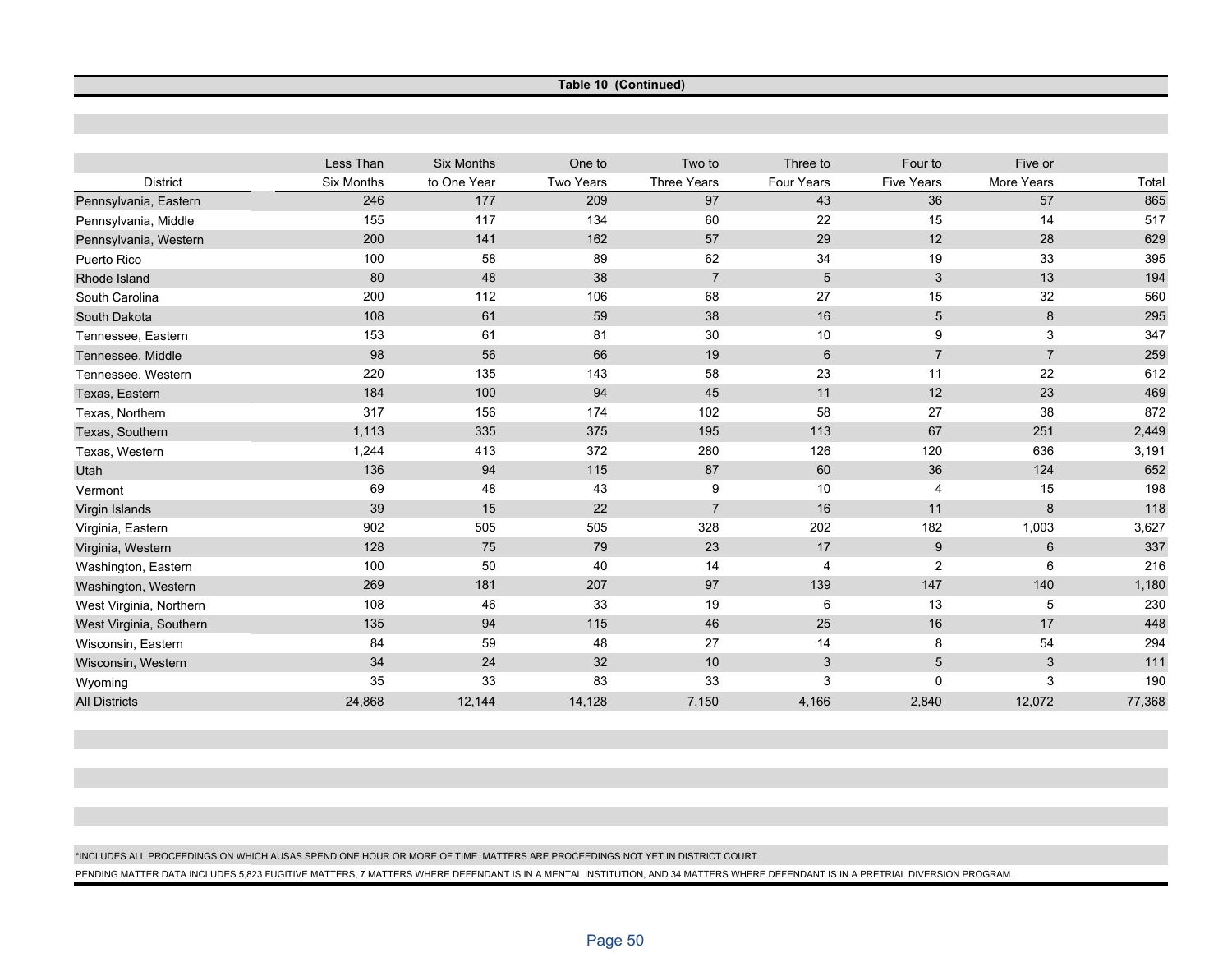|                      | Table 11                       |                                  |                            |                                                     |                               |                              |                              |       |  |  |
|----------------------|--------------------------------|----------------------------------|----------------------------|-----------------------------------------------------|-------------------------------|------------------------------|------------------------------|-------|--|--|
|                      |                                |                                  |                            | <b>Criminal Cases Pending Aged by Date Received</b> |                               |                              |                              |       |  |  |
|                      |                                |                                  |                            | Fiscal Year Ended September 30, 2019                |                               |                              |                              |       |  |  |
|                      |                                |                                  |                            |                                                     |                               |                              |                              |       |  |  |
|                      |                                |                                  |                            |                                                     |                               |                              |                              |       |  |  |
| <b>District</b>      | Less Than<br><b>Six Months</b> | <b>Six Months</b><br>to One Year | One to<br><b>Two Years</b> | Two to<br><b>Three Years</b>                        | Three to<br><b>Four Years</b> | Four to<br><b>Five Years</b> | Five or<br><b>More Years</b> | Total |  |  |
| Alabama, Middle      | 48                             | 47                               | 63                         | 9                                                   | $\bf 8$                       | 4                            | 29                           | 208   |  |  |
| Alabama, Northern    | 175                            | 152                              | 136                        | 45                                                  | $\overline{7}$                | 9                            | 32                           | 556   |  |  |
| Alabama, Southern    | 93                             | 71                               | 58                         | 16                                                  | 3                             | 6                            | 18                           | 265   |  |  |
| Alaska               | 53                             | 60                               | 49                         | 24                                                  | 9                             | $\overline{2}$               | 14                           | 211   |  |  |
| Arizona              | 831                            | 1,591                            | 813                        | 184                                                 | 101                           | 67                           | 362                          | 3,949 |  |  |
| Arkansas, Eastern    | 149                            | 187                              | 305                        | 68                                                  | 26                            | 12                           | 18                           | 765   |  |  |
| Arkansas, Western    | 80                             | 57                               | 39                         | 4                                                   | 6                             | $\boldsymbol{2}$             | 17                           | 205   |  |  |
| California, Central  | 278                            | 329                              | 446                        | 239                                                 | 163                           | 112                          | 1,216                        | 2,783 |  |  |
| California, Eastern  | 125                            | 94                               | 195                        | 99                                                  | 70                            | 50                           | 234                          | 867   |  |  |
| California, Northern | 159                            | 165                              | 230                        | 127                                                 | 82                            | 53                           | 676                          | 1,492 |  |  |
| California, Southern | 1,778                          | 605                              | 320                        | 159                                                 | 60                            | 46                           | 661                          | 3,629 |  |  |
| Colorado             | 156                            | 134                              | 87                         | 33                                                  | 22                            | 18                           | 224                          | 674   |  |  |
| Connecticut          | 74                             | 100                              | 133                        | 73                                                  | 21                            | 26                           | 80                           | 507   |  |  |
| <b>Delaware</b>      | 25                             | 31                               | 31                         | 14                                                  | $\,6\,$                       | $\mathbf{1}$                 | 16                           | 124   |  |  |
| District of Columbia | 132                            | 117                              | 119                        | 54                                                  | 36                            | 14                           | 167                          | 639   |  |  |
| Florida, Middle      | 324                            | 254                              | 301                        | 136                                                 | 70                            | 60                           | 304                          | 1,449 |  |  |
| Florida, Northern    | 92                             | 68                               | 50                         | 19                                                  | 4                             | 4                            | 140                          | 377   |  |  |
| Florida, Southern    | 429                            | 201                              | 291                        | 190                                                 | 139                           | 104                          | 2,748                        | 4,102 |  |  |
| Georgia, Middle      | 96                             | 90                               | 120                        | 36                                                  | 20                            | 14                           | 12                           | 388   |  |  |
| Georgia, Northern    | 103                            | 102                              | 145                        | 76                                                  | 42                            | 23                           | 269                          | 760   |  |  |
| Georgia, Southern    | 158                            | 74                               | 63                         | 19                                                  | $\,6\,$                       | $\overline{1}$               | 22                           | 343   |  |  |
| Guam                 | $10$                           | 14                               | 17                         | 11                                                  | 9                             | 3                            | 35                           | 99    |  |  |
| Hawaii               | 52                             | 45                               | 48                         | 11                                                  | 15                            | 11                           | 20                           | 202   |  |  |
| Idaho                | 127                            | 95                               | 71                         | 24                                                  | 13                            | $\,6\,$                      | 11                           | 347   |  |  |
| Illinois, Central    | 85                             | 102                              | 91                         | 44                                                  | 19                            | 9                            | 28                           | 378   |  |  |
| Illinois, Northern   | 162                            | 303                              | 383                        | 240                                                 | 137                           | 94                           | 685                          | 2,004 |  |  |
| Illinois, Southern   | 77                             | 56                               | 45                         | 29                                                  | 12                            | $\sqrt{5}$                   | 11                           | 235   |  |  |
| Indiana, Northern    | 149                            | 76                               | 100                        | 45                                                  | 18                            | $\bf 8$                      | 59                           | 455   |  |  |
| Indiana, Southern    | 162                            | 174                              | 199                        | 57                                                  | 17                            | $\overline{7}$               | 26                           | 642   |  |  |
| Iowa, Northern       | 130                            | 94                               | 56                         | 18                                                  | 12                            | 5                            | 50                           | 365   |  |  |
| lowa, Southern       | 150                            | 88                               | 92                         | 15                                                  | 13                            | $\boldsymbol{9}$             | 25                           | 392   |  |  |
| Kansas               | 110                            | 119                              | 118                        | 51                                                  | 19                            | 21                           | 89                           | 527   |  |  |
| Kentucky, Eastern    | 109                            | 96                               | 78                         | 23                                                  | 11                            | 8                            | 31                           | 356   |  |  |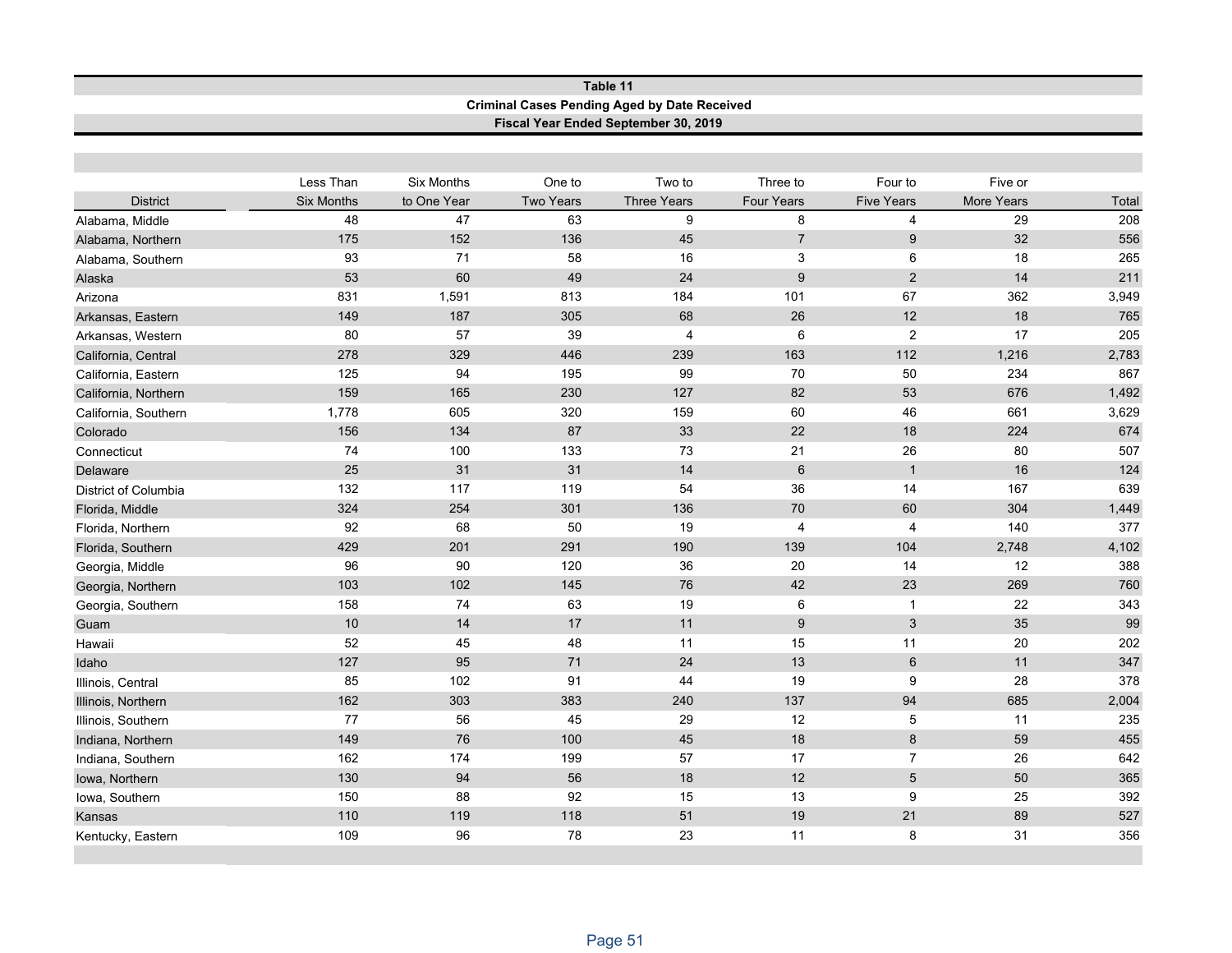**Table 11 (Continued)**

|                          | Less Than         | Six Months   | One to           | Two to             | Three to                | Four to           | Five or        |       |
|--------------------------|-------------------|--------------|------------------|--------------------|-------------------------|-------------------|----------------|-------|
| <b>District</b>          | <b>Six Months</b> | to One Year  | <b>Two Years</b> | <b>Three Years</b> | <b>Four Years</b>       | <b>Five Years</b> | More Years     | Total |
| Kentucky, Western        | 84                | 140          | 135              | 61                 | 34                      | 22                | 40             | 516   |
| Louisiana, Eastern       | 63                | 56           | 83               | 46                 | 17                      | 18                | 88             | 371   |
| Louisiana, Middle        | 38                | 43           | 38               | 18                 | 3                       | $6\phantom{1}6$   | 20             | 166   |
| Louisiana, Western       | 54                | 83           | 72               | 30                 | 15                      | 5                 | 27             | 286   |
| Maine                    | 63                | 65           | 51               | 15                 | $\overline{7}$          | 3                 | 22             | 226   |
| Maryland                 | 129               | 178          | 193              | 73                 | 46                      | 25                | 164            | 808   |
| Massachusetts            | 169               | 146          | 205              | 84                 | 67                      | 57                | 220            | 948   |
| Michigan, Eastern        | 179               | 146          | 148              | 86                 | 52                      | 29                | 257            | 897   |
| Michigan, Western        | 107               | 55           | 53               | 12                 | 8                       | $\overline{7}$    | 60             | 302   |
| Minnesota                | 60                | 114          | 125              | 69                 | 23                      | 20                | 136            | 547   |
| Mississippi, Northern    | 46                | 51           | 27               | 13                 | 4                       | $\overline{2}$    | 5              | 148   |
| Mississippi, Southern    | 190               | 148          | 104              | 36                 | 13                      | 10                | 35             | 536   |
| Missouri, Eastern        | 476               | 349          | 293              | 59                 | 25                      | 25                | 71             | 1,298 |
| Missouri, Western        | 196               | 252          | 315              | 128                | 55                      | $30\,$            | 59             | 1,035 |
| Montana                  | 97                | 105          | 64               | 15                 | 5                       | 3                 | 18             | 307   |
| Nebraska                 | 169               | 147          | 101              | 42                 | 16                      | 11                | 108            | 594   |
| Nevada                   | 106               | 116          | 151              | 64                 | 26                      | 13                | 154            | 630   |
| New Hampshire            | 77                | 69           | 53               | 17                 | $\overline{7}$          | $\overline{7}$    | 21             | 251   |
| New Jersey               | 167               | 168          | 337              | 145                | 86                      | 49                | 275            | 1,227 |
| <b>New Mexico</b>        | 983               | 325          | 328              | 126                | 79                      | 38                | 198            | 2,077 |
| New York, Eastern        | 115               | 179          | 324              | 191                | 135                     | 76                | 1,071          | 2,091 |
| New York, Northern       | 46                | 72           | 97               | 34                 | 26                      | 10                | 181            | 466   |
| New York, Southern       | 230               | 240          | 408              | 324                | 222                     | 272               | 3,073          | 4,769 |
| New York, Western        | 73                | 78           | 125              | 64                 | 32                      | 13                | 42             | 427   |
| North Carolina, Eastern  | 243               | 252          | 266              | 45                 | 15                      | 15                | 79             | 915   |
| North Carolina, Middle   | 206               | 117          | 39               | 16                 | $\overline{2}$          | $6\phantom{1}6$   | 27             | 413   |
| North Carolina, Western  | 160               | 136          | 137              | 36                 | 19                      | 15                | 48             | 551   |
| North Dakota             | 95                | 52           | 55               | 37                 | 10                      | $\,6\,$           | 15             | 270   |
| Northern Mariana Islands | 4                 | $\mathbf{1}$ | 3                | 3                  | $\overline{\mathbf{c}}$ | $\overline{c}$    | $\overline{7}$ | 22    |
| Ohio, Northern           | 207               | 187          | 129              | 53                 | 25                      | 24                | 77             | 702   |
| Ohio, Southern           | 136               | 142          | 173              | 82                 | 38                      | 33                | 64             | 668   |
| Oklahoma, Eastern        | 19                | 36           | 15               | 9                  | $\mathbf{1}$            | $\mathbf{1}$      | 10             | 91    |
| Oklahoma, Northern       | 76                | 50           | 25               | 15                 | 6                       | $\boldsymbol{2}$  | 28             | 202   |
| Oklahoma, Western        | 129               | 66           | 43               | 27                 | $\overline{7}$          | 5                 | 14             | 291   |
| Oregon                   | 181               | 142          | 174              | 74                 | 34                      | 25                | 103            | 733   |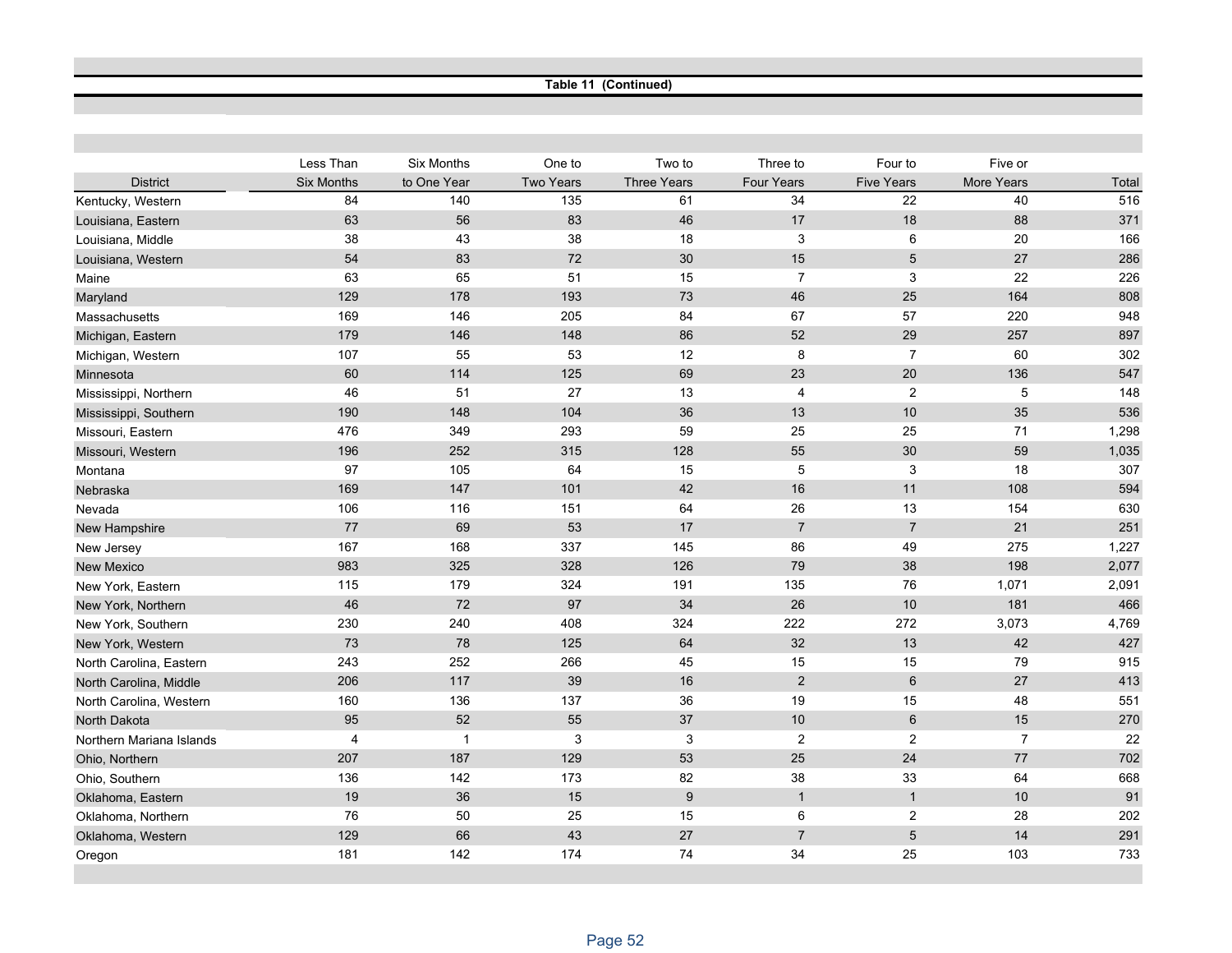**Table 11 (Continued)**

|                         | Less Than  | <b>Six Months</b> | One to    | Two to             | Three to       | Four to                 | Five or    |        |
|-------------------------|------------|-------------------|-----------|--------------------|----------------|-------------------------|------------|--------|
| <b>District</b>         | Six Months | to One Year       | Two Years | <b>Three Years</b> | Four Years     | <b>Five Years</b>       | More Years | Total  |
| Pennsylvania, Eastern   | 187        | 205               | 224       | 116                | 63             | 61                      | 200        | 1,056  |
| Pennsylvania, Middle    | 66         | 84                | 159       | 107                | 46             | 36                      | 87         | 585    |
| Pennsylvania, Western   | 134        | 144               | 210       | 143                | 55             | 34                      | 82         | 802    |
| Puerto Rico             | 329        | 232               | 274       | 121                | 89             | 43                      | 104        | 1,192  |
| Rhode Island            | 31         | 25                | 59        | 12                 | 6              | $\overline{4}$          | 22         | 159    |
| South Carolina          | 149        | 147               | 180       | 76                 | 48             | 19                      | 213        | 832    |
| South Dakota            | 167        | 156               | 115       | 48                 | 19             | 10                      | 18         | 533    |
| Tennessee, Eastern      | 206        | 182               | 127       | 26                 | 15             | $\overline{7}$          | 26         | 589    |
| Tennessee, Middle       | 99         | 135               | 150       | 57                 | 25             | 13                      | 59         | 538    |
| Tennessee, Western      | 119        | 110               | 189       | 45                 | 23             | 13                      | 38         | 537    |
| Texas, Eastern          | 212        | 183               | 117       | 45                 | 18             | 27                      | 93         | 695    |
| Texas, Northern         | 471        | 296               | 201       | 59                 | 48             | 37                      | 114        | 1,226  |
| Texas, Southern         | 3,397      | 606               | 387       | 164                | 134            | 90                      | 1,011      | 5,789  |
| Texas, Western          | 2,735      | 995               | 403       | 164                | 91             | 91                      | 986        | 5,465  |
| Utah                    | 262        | 164               | 174       | 81                 | 37             | 22                      | 102        | 842    |
| Vermont                 | 57         | 55                | 32        | 21                 | $\overline{2}$ | 6                       | 45         | 218    |
| Virgin Islands          | 23         | 16                | 25        | 13                 | 6              | 2                       | 33         | 118    |
| Virginia, Eastern       | 134        | 136               | 122       | 80                 | 54             | 41                      | 412        | 979    |
| Virginia, Western       | 73         | 70                | 56        | 25                 | 10             | 6                       | 14         | 254    |
| Washington, Eastern     | 84         | 87                | 89        | 27                 | 19             | 12                      | 39         | 357    |
| Washington, Western     | 68         | 67                | 70        | 32                 | 19             | 15                      | 96         | 367    |
| West Virginia, Northern | 43         | 70                | 61        | 20                 | 8              | 8                       | 9          | 219    |
| West Virginia, Southern | 95         | 98                | 111       | 28                 | 9              | $\mathbf{3}$            | 15         | 359    |
| Wisconsin, Eastern      | 57         | 50                | 53        | 37                 | 23             | 8                       | 73         | 301    |
| Wisconsin, Western      | 63         | 27                | 26        | $\,6$              | 9              | $\overline{2}$          | 28         | 161    |
| Wyoming                 | 63         | 29                | 14        | 6                  | $\overline{2}$ | $\overline{\mathbf{1}}$ | -1         | 116    |
| <b>All Districts</b>    | 21,378     | 14,666            | 13,809    | 5,900              | 3,236          | 2,310                   | 19,066     | 80,365 |

PENDING CASELOAD DATA INCLUDES 13,995 FUGITIVE CASES, 103 CASES WHERE DEFENDANT IS IN A MENTAL INSTITUTION, AND 174 CASES WHERE DEFENDANT IS IN A PRETRIAL DIVERSION PROGRAM.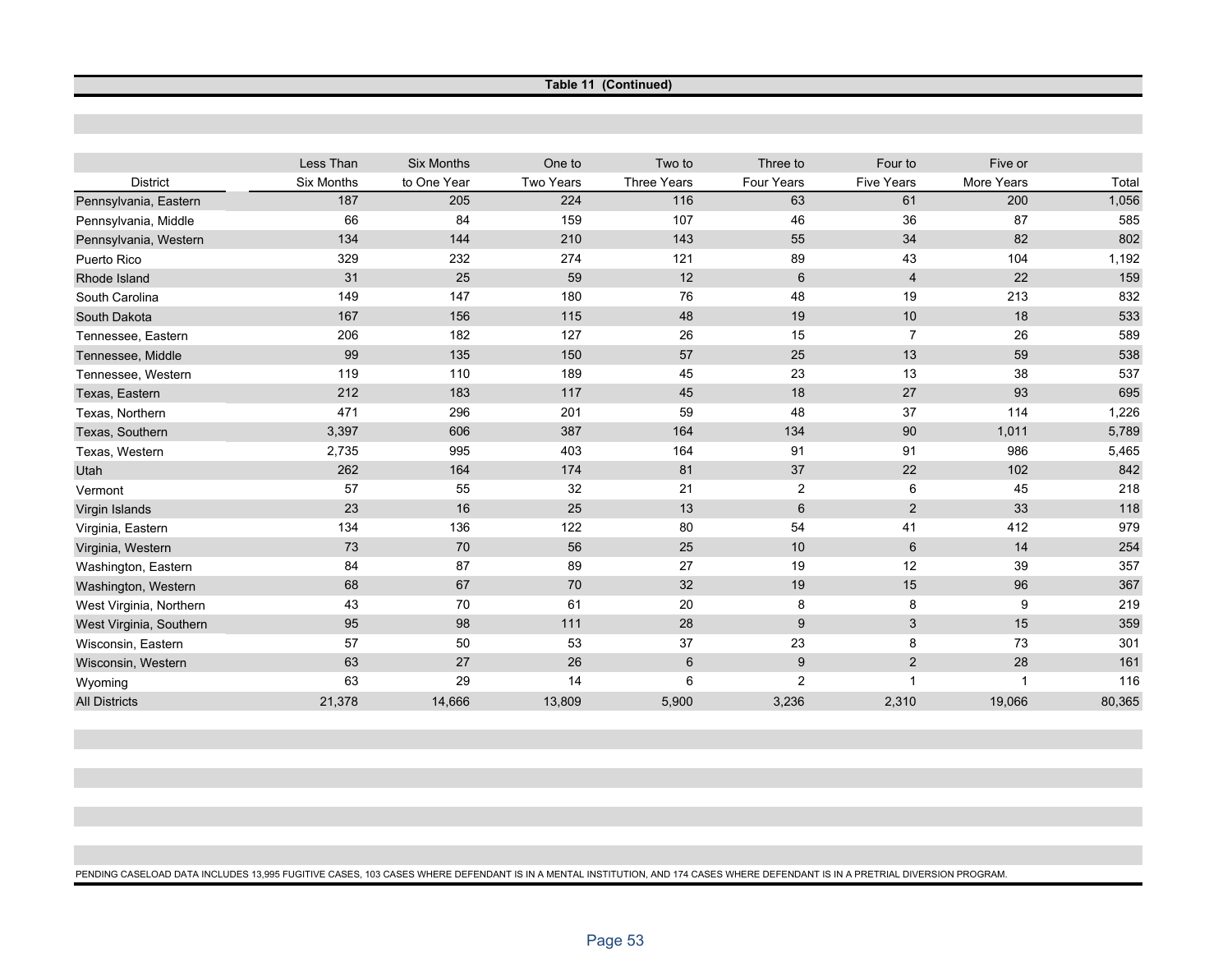## **Table 12 Civil Matters Pending Aged by Date Received\* Fiscal Year Ended September 30, 2019**

|                             | Less Than         | Six Months       | One to                  | Two to             | Three to       | Four to           | Five or                 |       |
|-----------------------------|-------------------|------------------|-------------------------|--------------------|----------------|-------------------|-------------------------|-------|
| <b>District</b>             | <b>Six Months</b> | to One Year      | Two Years               | <b>Three Years</b> | Four Years     | <b>Five Years</b> | More Years              | Total |
| Alabama, Middle             | 15                | 4                | $\overline{2}$          | 6                  | $\overline{2}$ | $\mathbf{1}$      | 3                       | 33    |
| Alabama, Northern           | 19                | $\overline{7}$   | 22                      | $\,6\,$            | 5              | $\overline{2}$    | $\overline{2}$          | 63    |
| Alabama, Southern           | 8                 | $\overline{1}$   | $\,6\,$                 | $\overline{7}$     | 13             | 8                 | $\mathbf 2$             | 45    |
| Alaska                      | $\overline{7}$    | $\mathbf{1}$     | $\mathbf{1}$            | $\mathbf{3}$       | $\overline{2}$ | $\mathbf 0$       | $\mathbf{1}$            | 15    |
| Arizona                     | 35                | 24               | 39                      | 29                 | 44             | 6                 | 21                      | 198   |
| Arkansas, Eastern           | $\overline{4}$    | $\sqrt{5}$       | $\mathbf{1}$            | $\mathbf 0$        | $\mathbf{1}$   | $\mathbf{0}$      | 2                       | 13    |
| Arkansas, Western           | 4                 | $\overline{4}$   | $\sqrt{2}$              | $\mathbf 0$        | $\mathbf 0$    | $\mathbf 0$       | $\pmb{0}$               | 10    |
| California, Central         | 89                | 39               | 125                     | 33                 | 18             | $\sqrt{5}$        | 27                      | 336   |
| California, Eastern         | 53                | 30               | 21                      | 25                 | 57             | 13                | 4                       | 203   |
| California, Northern        | 38                | 29               | 29                      | 15                 | $6\phantom{1}$ | $\overline{4}$    | 12                      | 133   |
| California, Southern        | 22                | 25               | 41                      | 8                  | 8              | 4                 | 26                      | 134   |
| Colorado                    | $40\,$            | 14               | 31                      | 19                 | $\bf 8$        | $\bf 8$           | 13                      | 133   |
| Connecticut                 | 36                | 22               | 33                      | $17$               | 11             | $\overline{4}$    | $\boldsymbol{9}$        | 132   |
| Delaware                    | 11                | $\boldsymbol{9}$ | $\mathbf{1}$            | $\mathbf{0}$       | $\overline{1}$ | $\mathbf{0}$      | $\overline{4}$          | 26    |
| <b>District of Columbia</b> | 9                 | 9                | 42                      | 14                 | 14             | $\mathbf{1}$      | 21                      | 110   |
| Florida, Middle             | 39                | $30\,$           | 60                      | 27                 | 22             | 18                | 20                      | 216   |
| Florida, Northern           | $\overline{7}$    | $\overline{4}$   | $\overline{\mathbf{4}}$ | $\overline{2}$     | $\mathbf 0$    | $\pmb{0}$         | $\pmb{0}$               | 17    |
| Florida, Southern           | 117               | 59               | 81                      | 37                 | 11             | 15                | 23                      | 343   |
| Georgia, Middle             | 10                | $\overline{4}$   | 5                       | $\overline{7}$     | $\overline{1}$ | $\mathbf 0$       | $\boldsymbol{2}$        | 29    |
| Georgia, Northern           | 70                | 20               | 33                      | 60                 | 17             | 39                | 25                      | 264   |
| Georgia, Southern           | 14                | 8                | $\overline{7}$          | $\overline{4}$     | $\overline{2}$ | $\mathbf{1}$      | $\pmb{0}$               | 36    |
| Guam                        | $\bf 8$           | $\overline{1}$   | $\mathbf{3}$            | $\mathbf 0$        | $\mathbf{1}$   | $\mathbf 0$       | $\pmb{0}$               | 13    |
| Hawaii                      | 11                | 5                | $\boldsymbol{9}$        | 3                  | $\mathbf 0$    | $\mathbf 0$       | $\pmb{0}$               | 28    |
| Idaho                       | 17                | 11               | $\,6\,$                 | $\mathbf{3}$       | $\overline{2}$ | $\mathbf 0$       | $\mathbf{1}$            | 40    |
| Illinois, Central           | 16                | 8                | 9                       | $\,6\,$            | $\sqrt{3}$     | $\mathbf{1}$      | $\overline{7}$          | 50    |
| Illinois, Northern          | 126               | 42               | 66                      | 26                 | $10$           | 12                | 186                     | 468   |
| Illinois, Southern          | 13                | 11               | 16                      | 9                  | $\mathbf{1}$   | $\sqrt{2}$        | 55                      | 107   |
| Indiana, Northern           | $\,$ 6 $\,$       | $\,6$            | $\sqrt{7}$              | 23                 | $\bf 8$        | $\sqrt{2}$        | $\mathbf{1}$            | 53    |
| Indiana, Southern           | 35                | $\mathbf 5$      | 18                      | 28                 | 16             | 14                | 29                      | 145   |
| Iowa, Northern              | 12                | $\sqrt{3}$       | $\sqrt{5}$              | 25                 | 17             | 16                | $\overline{\mathbf{4}}$ | 82    |
| Iowa, Southern              | 8                 | $\overline{4}$   | 6                       | $\overline{7}$     | $\overline{1}$ | $\mathbf 0$       | $\overline{7}$          | 33    |
| Kansas                      | 34                | 10               | $13$                    | $6\phantom{1}6$    | $\mathbf{1}$   | $\mathbf 0$       | $\sqrt{3}$              | 67    |
| Kentucky, Eastern           | 33                | $\boldsymbol{9}$ | 12                      | 8                  | $\mathbf 0$    | $\mathbf{1}$      | $\mathbf 2$             | 65    |
|                             |                   |                  |                         |                    |                |                   |                         |       |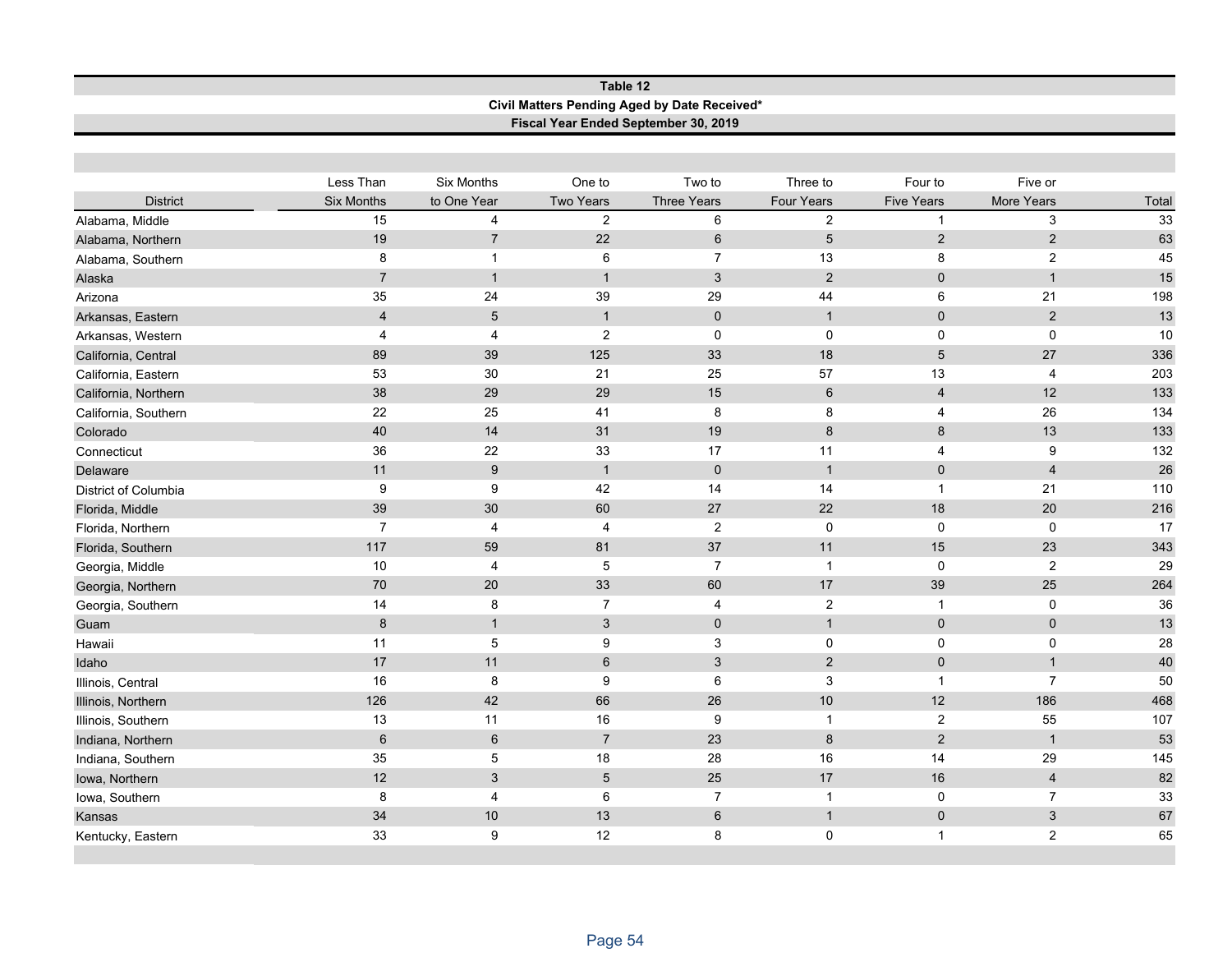|                          |                   |                   |                         | Table 12 (Continued) |                 |                   |                |              |
|--------------------------|-------------------|-------------------|-------------------------|----------------------|-----------------|-------------------|----------------|--------------|
|                          |                   |                   |                         |                      |                 |                   |                |              |
|                          | Less Than         | <b>Six Months</b> | One to                  | Two to               | Three to        | Four to           | Five or        |              |
| <b>District</b>          | <b>Six Months</b> | to One Year       | Two Years               | <b>Three Years</b>   | Four Years      | <b>Five Years</b> | More Years     | Total        |
| Kentucky, Western        | 61                | 15                | 15                      | 12                   | $\overline{5}$  | $\mathbf{1}$      | $\sqrt{3}$     | 112          |
| Louisiana, Eastern       | 20                | 16                | 22                      | 11                   | $\overline{4}$  | 3                 | 15             | 91           |
| Louisiana, Middle        | 8                 | 8                 | $\overline{7}$          | 8                    | 3               | 8                 | 6              | 48           |
| Louisiana, Western       | 27                | 3                 | $\overline{\mathbf{4}}$ | 2                    | 5               | $\mathbf{0}$      | $\overline{4}$ | 45           |
| Maine                    | 6                 | 4                 | $\overline{7}$          | 5                    | $\overline{1}$  | $\overline{c}$    | 0              | 25           |
| Maryland                 | 56                | 27                | 34                      | 28                   | 15              | 10                | 34             | 204          |
| Massachusetts            | 57                | 39                | 58                      | 38                   | 27              | 19                | 24             | 262          |
| Michigan, Eastern        | 69                | 47                | 70                      | 34                   | 22              | $\,8\,$           | 16             | 266          |
| Michigan, Western        | 15                | 9                 | 6                       | 3                    | $\overline{1}$  | $\overline{1}$    | $\mathbf 0$    | 35           |
| Minnesota                | 26                | 25                | 26                      | 12                   | 10              | $\mathbf{3}$      | $10$           | 112          |
| Mississippi, Northern    | 11                | 4                 | 10                      | 9                    | 6               | 2                 | $\overline{7}$ | 49           |
| Mississippi, Southern    | $\overline{7}$    | 6                 | $\bf 8$                 | 10                   | $\overline{4}$  | $\mathbf{0}$      | 8              | 43           |
| Missouri, Eastern        | 57                | 33                | 19                      | 8                    | 21              | 2                 | 6              | 146          |
| Missouri, Western        | 25                | $\sqrt{5}$        | 15                      | 16                   | $\mathbf 0$     | 2                 | 18             | 81           |
| Montana                  | 14                | $\,$ 5 $\,$       | 5                       | 3                    | $\overline{1}$  | $\mathbf 0$       | $\mathbf{1}$   | 29           |
| Nebraska                 | 10                | 8                 | 10                      | 5                    | $\mathbf{1}$    | $\mathbf 0$       | $\mathbf 0$    | 34           |
| Nevada                   | 55                | 13                | 24                      | 8                    | $\overline{7}$  | $\sqrt{3}$        | 4              | 114          |
| New Hampshire            | 15                | 2                 | 11                      | 3                    | $\mathbf 0$     | $\mathbf 0$       | $\mathbf{1}$   | 32           |
| New Jersey               | 101               | 66                | 141                     | 110                  | 93              | 78                | 393            | 982          |
| <b>New Mexico</b>        | $9\,$             | 17                | 19                      | $6\phantom{1}$       | $6\phantom{1}6$ | 3                 | 11             | 71           |
| New York, Eastern        | 48                | 37                | 69                      | 42                   | 45              | 24                | 91             | 356          |
| New York, Northern       | 46                | 25                | 28                      | 18                   | 16              | $\overline{1}$    | 6              | 140          |
| New York, Southern       | 86                | 61                | 87                      | 91                   | 39              | 18                | 82             | 464          |
| New York, Western        | 50                | 35                | 31                      | 14                   | $\overline{4}$  | $\,6\,$           | $\sqrt{2}$     | 142          |
| North Carolina, Eastern  | 39                | 28                | 21                      | $\overline{7}$       | $\overline{4}$  | $\overline{1}$    | 3              | 103          |
| North Carolina, Middle   | 31                | $\boldsymbol{9}$  | $\boldsymbol{8}$        | $\sqrt{3}$           | $\overline{4}$  | $\overline{2}$    | $\mathfrak{S}$ | 60           |
| North Carolina, Western  | 15                | 9                 | 22                      | $\overline{7}$       | $\overline{7}$  | 5                 | 3              | 68           |
| North Dakota             | 13                | $\sqrt{5}$        | 19                      | $\mathbf{3}$         | $\mathbf{3}$    | $\overline{1}$    | $\sqrt{2}$     | 46           |
| Northern Mariana Islands | 0                 | $\mathbf 0$       | $\mathbf{1}$            | $\mathbf 0$          | $\mathbf 0$     | $\mathbf 0$       | 0              | $\mathbf{1}$ |
| Ohio, Northern           | 467               | 332               | 590                     | 412                  | 276             | 97                | 153            | 2327         |
| Ohio, Southern           | 22                | 14                | $\overline{7}$          | $\,$ 5 $\,$          | $\overline{1}$  | $\overline{1}$    | $\mathbf{1}$   | 51           |
| Oklahoma, Eastern        | 12                | $\mathbf{1}$      | $\overline{2}$          | $\mathbf{1}$         | $\mathbf 0$     | $\mathbf 0$       | 2              | 18           |
| Oklahoma, Northern       | 8                 | $6\phantom{1}6$   | 11                      | 6                    | 4               | 5                 | 3              | 43           |
| Oklahoma, Western        | 28                | 40                | 8                       | 5                    | $\overline{2}$  | 2                 | $\overline{2}$ | 87           |
| Oregon                   | 53                | 28                | 17                      | $\overline{7}$       | 5               | $\overline{4}$    | 5              | 119          |
|                          |                   |                   |                         |                      |                 |                   |                |              |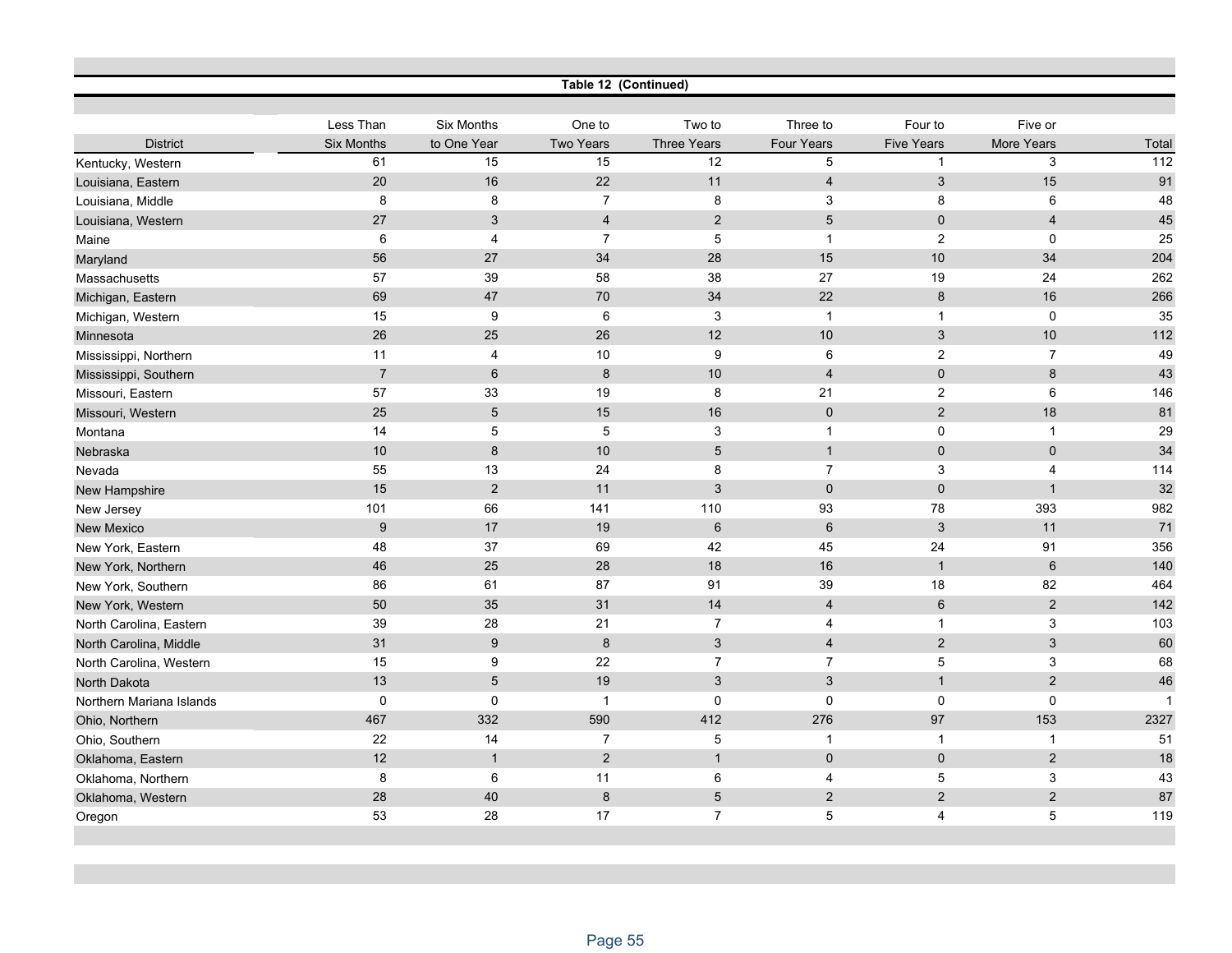| Table 12 (Continued)    |                |                          |                           |                    |                 |                   |                  |        |  |
|-------------------------|----------------|--------------------------|---------------------------|--------------------|-----------------|-------------------|------------------|--------|--|
|                         |                |                          |                           |                    |                 |                   |                  |        |  |
|                         | Less Than      | <b>Six Months</b>        | One to                    | Two to             | Three to        | Four to           | Five or          |        |  |
| <b>District</b>         | Six Months     | to One Year              | <b>Two Years</b>          | <b>Three Years</b> | Four Years      | <b>Five Years</b> | More Years       | Total  |  |
| Pennsylvania, Eastern   | 61             | 68                       | 73                        | 32                 | 16              | 11                | 23               | 284    |  |
| Pennsylvania, Middle    | 23             | 11                       | 18                        | 9                  | 3               | 4                 | $\mathbf 1$      | 69     |  |
| Pennsylvania, Western   | $6\phantom{1}$ | 12                       | 16                        | $\overline{7}$     | $5\phantom{.0}$ | $6\phantom{1}$    | 5                | 57     |  |
| Puerto Rico             | 25             | 29                       | 43                        | 21                 | 2               | 2                 | $\overline{2}$   | 124    |  |
| Rhode Island            | 19             | 9                        | $6\phantom{1}$            | $6\phantom{1}6$    | $\mathbf 0$     | $\mathbf 0$       | $\mathbf 0$      | 40     |  |
| South Carolina          | 21             | 11                       | 19                        | 52                 | 10              | $\overline{7}$    | 42               | 162    |  |
| South Dakota            | 19             | 25                       | 8                         | 9                  | 3               | $\mathbf{1}$      | 2                | 67     |  |
| Tennessee, Eastern      | 6              | 4                        | 9                         | 3                  | 6               | $\overline{1}$    | $\overline{2}$   | 31     |  |
| Tennessee, Middle       | 21             | 13                       | 9                         | $\overline{4}$     | 3               | $\mathbf{1}$      | $\mathbf 0$      | 51     |  |
| Tennessee, Western      | 19             | 3                        | $\overline{7}$            | $\mathbf{1}$       | 3               | $\mathbf 0$       | $\mathbf 0$      | 33     |  |
| Texas, Eastern          | 18             | 4                        | 3                         | 3                  | 5               | $\mathbf 0$       | $\mathbf 0$      | 33     |  |
| Texas, Northern         | 39             | 16                       | 10                        | 6                  | 5               | $\overline{7}$    | 9                | 92     |  |
| Texas, Southern         | 79             | 30                       | 36                        | 19                 | 19              | 14                | 16               | 213    |  |
| Texas, Western          | 65             | 50                       | 36                        | 19                 | 8               | 8                 | 9                | 195    |  |
| Utah                    | 29             | 12                       | 22                        | $6\phantom{1}$     | 2               | $\mathbf 0$       | 5                | 76     |  |
| Vermont                 | 11             | 17                       | 21                        | $\overline{4}$     | $\mathbf 0$     | 0                 | 3                | 56     |  |
| Virgin Islands          | 12             | 9                        | $\sqrt{5}$                | 2                  | $\overline{1}$  | 2                 | 9                | 40     |  |
| Virginia, Eastern       | 53             | 28                       | 47                        | 26                 | 22              | 18                | 37               | 231    |  |
| Virginia, Western       | $\overline{7}$ | $\overline{\mathcal{A}}$ | $\ensuremath{\mathsf{3}}$ | $\mathbf 0$        | $\mathbf{1}$    | $\mathbf 0$       | $\mathbf{1}$     | 16     |  |
| Washington, Eastern     | 3              | $\overline{2}$           | 8                         | $\overline{2}$     | $\mathbf{1}$    | $\mathbf 0$       | $\mathbf{1}$     | 17     |  |
| Washington, Western     | 30             | 26                       | 37                        | 27                 | 13              | $\overline{7}$    | $\boldsymbol{8}$ | 148    |  |
| West Virginia, Northern | 10             | $\mathbf{1}$             | 5                         | $\overline{2}$     | 2               | $\overline{2}$    | $\mathbf 0$      | 22     |  |
| West Virginia, Southern | 5              | 15                       | 30                        | $\mathbf{1}$       | $\mathbf{1}$    | $\overline{2}$    | 2                | 56     |  |
| Wisconsin, Eastern      | 14             | $\overline{7}$           | 6                         | $\mathbf{1}$       | $\mathbf 1$     | 2                 | 3                | 34     |  |
| Wisconsin, Western      | 24             | $\overline{7}$           | 10                        | $\overline{7}$     | 3               | 5                 | 5                | 61     |  |
| Wyoming                 | 12             | $\overline{1}$           | 5                         | 3                  | $\mathbf 0$     |                   | $\mathbf 0$      | 22     |  |
| <b>All Districts</b>    | 3,164          | 1,859                    | 2,680                     | 1,687              | 1,080           | 590               | 1,616            | 12,676 |  |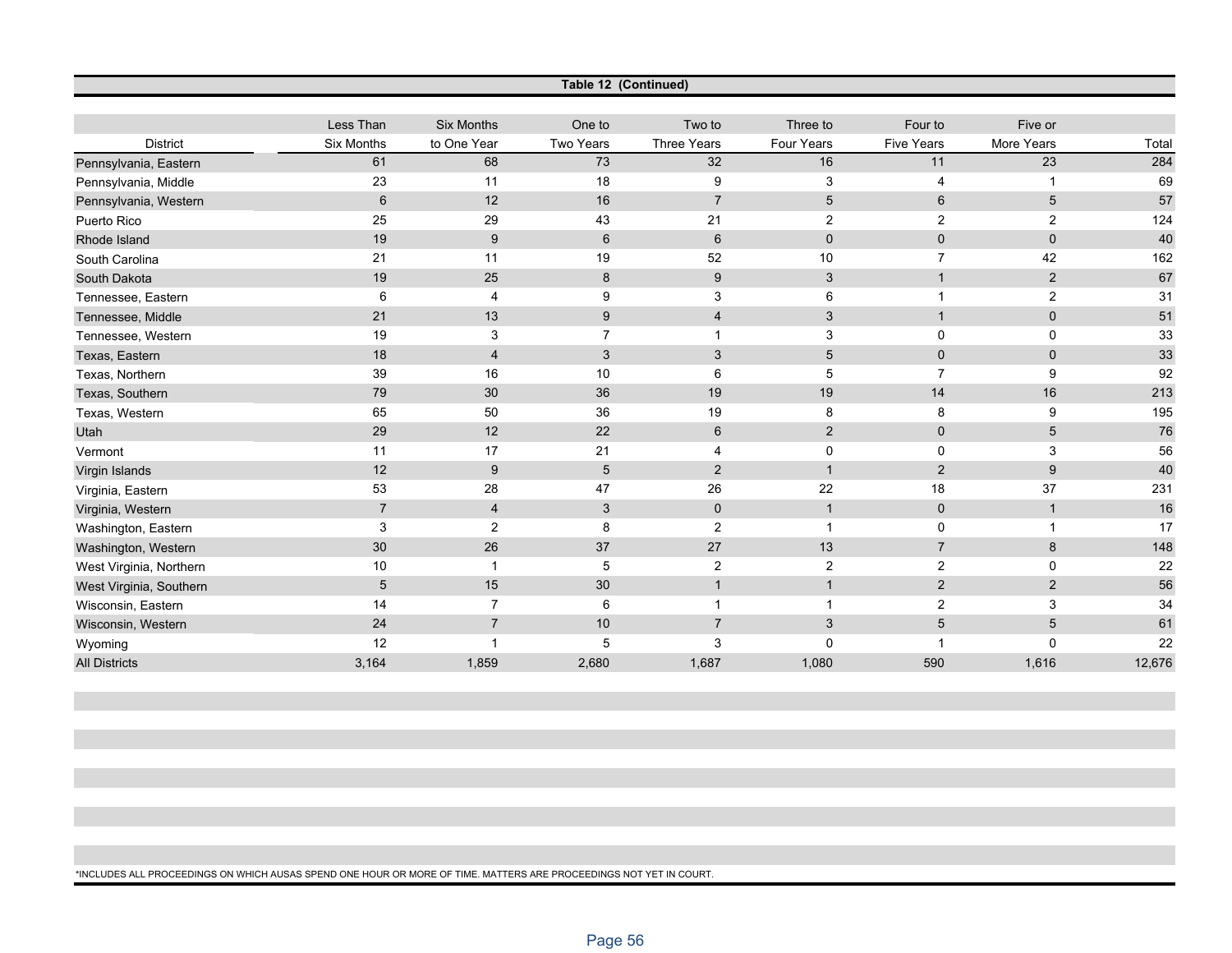| Table 13<br>Civil Cases Pending Aged by Date Received<br>Fiscal Year Ended September 30, 2019 |             |                   |                |                  |                  |                   |                 |       |  |
|-----------------------------------------------------------------------------------------------|-------------|-------------------|----------------|------------------|------------------|-------------------|-----------------|-------|--|
|                                                                                               |             |                   |                |                  |                  |                   |                 |       |  |
|                                                                                               | Less Than   | <b>Six Months</b> | One to         | Two to           | Three to         | Four to           | Five or         |       |  |
| <b>District</b>                                                                               | Six Months  | to One Year       | Two Years      | Three Years      | Four Years       | <b>Five Years</b> | More Years      | Total |  |
| Alabama, Middle                                                                               | 54          | 42                | 50             | 19               | 25               | $\overline{4}$    | $\bf 8$         | 202   |  |
| Alabama, Northern                                                                             | 310         | 158               | 80             | 38               | 15               | 15                | 16              | 632   |  |
| Alabama, Southern                                                                             | 286         | 85                | 32             | $\,6\,$          | $\boldsymbol{9}$ | $\mathbf{1}$      | $\overline{4}$  | 423   |  |
| Alaska                                                                                        | 55          | 28                | 31             | 9                | $\overline{2}$   | 2                 | 3               | 130   |  |
| Arizona                                                                                       | 336         | 242               | 175            | 101              | 45               | 20                | 28              | 947   |  |
| Arkansas, Eastern                                                                             | 183         | 82                | 38             | 17               | 8                | 9                 | 14              | 351   |  |
| Arkansas, Western                                                                             | 152         | 108               | 18             | 14               | $\overline{4}$   | $\mathbf{1}$      | $\mathbf 0$     | 297   |  |
| California, Central                                                                           | 785         | 501               | 386            | 265              | 276              | 53                | 86              | 2,352 |  |
| California, Eastern                                                                           | 303         | 283               | 353            | 113              | 103              | 74                | 55              | 1,284 |  |
| California, Northern                                                                          | 282         | 194               | 213            | 67               | 38               | 16                | 36              | 846   |  |
| California, Southern                                                                          | 173         | 79                | 100            | 60               | 32               | $17$              | 23              | 484   |  |
| Colorado                                                                                      | 284         | 135               | 197            | 74               | 61               | 36                | 66              | 853   |  |
| Connecticut                                                                                   | 238         | 170               | 163            | 85               | 61               | 18                | 60              | 795   |  |
| Delaware                                                                                      | 348         | 166               | 264            | 71               | 43               | 8                 | 49              | 949   |  |
| <b>District of Columbia</b>                                                                   | 805         | 561               | 758            | 389              | 292              | 146               | 499             | 3,450 |  |
| Florida, Middle                                                                               | 773         | 481               | 322            | 266              | 255              | 314               | 107             | 2,518 |  |
| Florida, Northern                                                                             | 266         | 136               | 156            | 37               | 18               | $\overline{7}$    | 9               | 629   |  |
| Florida, Southern                                                                             | 455         | 234               | 214            | 101              | 136              | 34                | 61              | 1,235 |  |
| Georgia, Middle                                                                               | 304         | 107               | 139            | 47               | 28               | 18                | 17              | 660   |  |
| Georgia, Northern                                                                             | 880         | 317               | 388            | 219              | 72               | 27                | 48              | 1,951 |  |
| Georgia, Southern                                                                             | 133         | 58                | 38             | 10               | $\bf 8$          | $\overline{2}$    | $6\phantom{1}6$ | 255   |  |
| Guam                                                                                          | $\,$ 5 $\,$ | $\,$ 5 $\,$       | $\overline{7}$ | $\mathbf{1}$     | $\mathbf{1}$     | $\sqrt{2}$        | 4               | 25    |  |
| Hawaii                                                                                        | 84          | 41                | 40             | 26               | 23               | $\overline{4}$    | 15              | 233   |  |
| Idaho                                                                                         | 74          | 43                | 33             | $\overline{7}$   | $\overline{4}$   | $\mathbf{3}$      | $\sqrt{2}$      | 166   |  |
| Illinois, Central                                                                             | 241         | 211               | 211            | 99               | 81               | 14                | 22              | 879   |  |
| Illinois, Northern                                                                            | 1,456       | 863               | 1,503          | 1,094            | 652              | 352               | 638             | 6,558 |  |
| Illinois, Southern                                                                            | 234         | 115               | 117            | 34               | 21               | 13                | 15              | 549   |  |
| Indiana, Northern                                                                             | 446         | 264               | 122            | 93               | 26               | $\sqrt{5}$        | 10              | 966   |  |
| Indiana, Southern                                                                             | 304         | 177               | 156            | 93               | 143              | 350               | 125             | 1,348 |  |
| Iowa, Northern                                                                                | 87          | 48                | 64             | 15               | $\mathbf{1}$     | $\mathbf 0$       | 2               | 217   |  |
| Iowa, Southern                                                                                | 138         | 52                | 22             | $\boldsymbol{8}$ | 13               | $\mathbf{1}$      | $\mathbf 0$     | 234   |  |
| Kansas                                                                                        | 317         | 151               | 144            | 92               | 26               | 10                | 12              | 752   |  |
| Kentucky, Eastern                                                                             | 250         | 138               | 163            | 111              | 85               | 54                | 83              | 884   |  |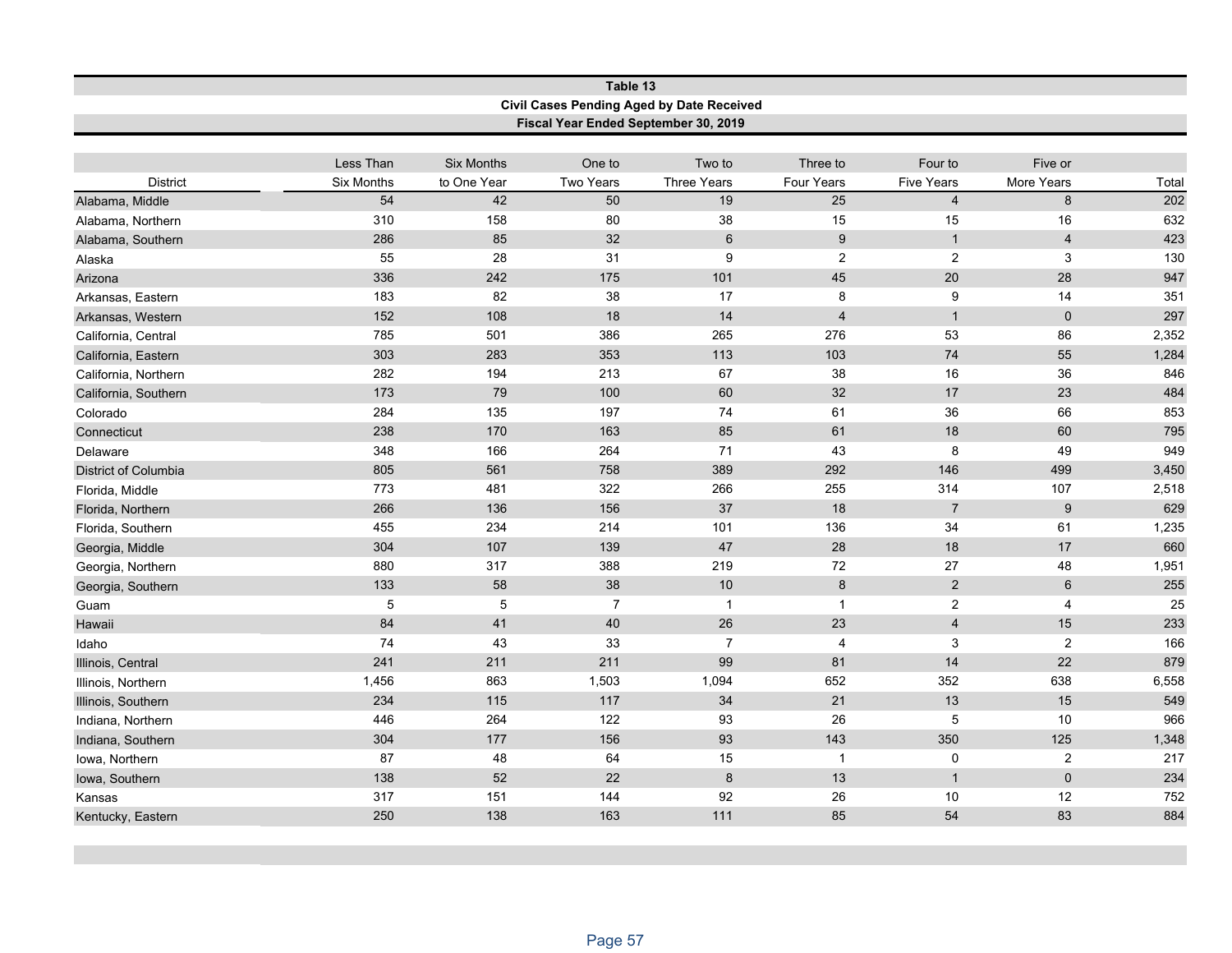## **Table 13 (Continued)**

|                          | Less Than  | <b>Six Months</b> | One to       | Two to         | Three to       | Four to                   | Five or        |       |
|--------------------------|------------|-------------------|--------------|----------------|----------------|---------------------------|----------------|-------|
| <b>District</b>          | Six Months | to One Year       | Two Years    | Three Years    | Four Years     | <b>Five Years</b>         | More Years     | Total |
| Kentucky, Western        | 308        | 231               | 322          | 172            | 87             | 39                        | 53             | 1,212 |
| Louisiana, Eastern       | 135        | 68                | 58           | 22             | 10             | 13                        | 16             | 322   |
| Louisiana, Middle        | 49         | 38                | 164          | 20             | $10$           | $\overline{2}$            | 11             | 294   |
| Louisiana, Western       | 143        | 49                | 84           | $32\,$         | 12             | 14                        | 11             | 345   |
| Maine                    | 165        | 98                | 135          | 55             | 25             | $\bf 8$                   | $\overline{7}$ | 493   |
| Maryland                 | 356        | 227               | 166          | $71$           | 34             | 17                        | 79             | 950   |
| <b>Massachusetts</b>     | 184        | 167               | 213          | 96             | 39             | 202                       | 79             | 980   |
| Michigan, Eastern        | 206        | 152               | 104          | 39             | 10             | 12                        | 45             | 568   |
| Michigan, Western        | 102        | 69                | 44           | $\overline{7}$ | $\overline{4}$ | $\mathbf{1}$              | $\overline{7}$ | 234   |
| Minnesota                | 222        | 162               | 128          | $38\,$         | 29             | 9                         | 16             | 604   |
| Mississippi, Northern    | 144        | 79                | 17           | 5              | $\overline{4}$ | 8                         | 29             | 286   |
| Mississippi, Southern    | 158        | 114               | 68           | 27             | 20             | $\sqrt{2}$                | 13             | 402   |
| Missouri, Eastern        | 250        | 146               | 155          | 120            | 129            | 65                        | 18             | 883   |
| Missouri, Western        | 259        | 124               | 58           | 26             | 15             | 10                        | 33             | 525   |
| Montana                  | 66         | 24                | 24           | $\sqrt{4}$     | $\sqrt{5}$     | $\mathfrak{S}$            | $\overline{2}$ | 128   |
| Nebraska                 | 63         | 41                | 48           | 12             | $\overline{4}$ | $\ensuremath{\mathsf{3}}$ | 8              | 179   |
| Nevada                   | 98         | 114               | 141          | 62             | 31             | 13                        | 21             | 480   |
| New Hampshire            | 52         | 21                | 19           | 4              | 5              | $\mathbf{3}$              | $\overline{1}$ | 105   |
| New Jersey               | 408        | 383               | 612          | 297            | 145            | 63                        | 264            | 2,172 |
| <b>New Mexico</b>        | 317        | 264               | 216          | 93             | 93             | 56                        | 31             | 1,070 |
| New York, Eastern        | 509        | 301               | 396          | 279            | 133            | 70                        | 200            | 1,888 |
| New York, Northern       | 788        | 675               | 1,168        | 919            | 968            | 598                       | 297            | 5,413 |
| New York, Southern       | 1,284      | 976               | 1,316        | 603            | 347            | 57                        | 225            | 4,808 |
| New York, Western        | 915        | 763               | 801          | 343            | 409            | 13                        | 26             | 3,270 |
| North Carolina, Eastern  | 357        | 190               | 157          | $77$           | 178            | 23                        | 58             | 1,040 |
| North Carolina, Middle   | 161        | 106               | 135          | 82             | 96             | 17                        | 59             | 656   |
| North Carolina, Western  | 197        | 115               | 88           | 51             | 69             | 11                        | 10             | 541   |
| North Dakota             | 59         | 38                | 33           | 15             | 9              | $\overline{c}$            | $\overline{2}$ | 158   |
| Northern Mariana Islands | $\pmb{0}$  | $\mathbf{1}$      | $\mathbf{1}$ | $\pmb{0}$      | $\overline{0}$ | $\pmb{0}$                 | $\mathbf 0$    | 2     |
| Ohio, Northern           | 857        | 539               | 466          | 197            | 96             | 25                        | 28             | 2,208 |
| Ohio, Southern           | 738        | 494               | 660          | 331            | 178            | 98                        | 122            | 2,621 |
| Oklahoma, Eastern        | 137        | 101               | 55           | 9              | $\overline{4}$ | 4                         | 12             | 322   |
| Oklahoma, Northern       | 148        | 221               | 133          | 62             | 16             | 22                        | 20             | 622   |
| Oklahoma, Western        | 235        | 113               | 55           | 21             | $\overline{7}$ | 13                        | $\overline{7}$ | 451   |
| Oregon                   | 356        | 244               | 193          | 21             | 18             | $6\phantom{1}6$           | 9              | 847   |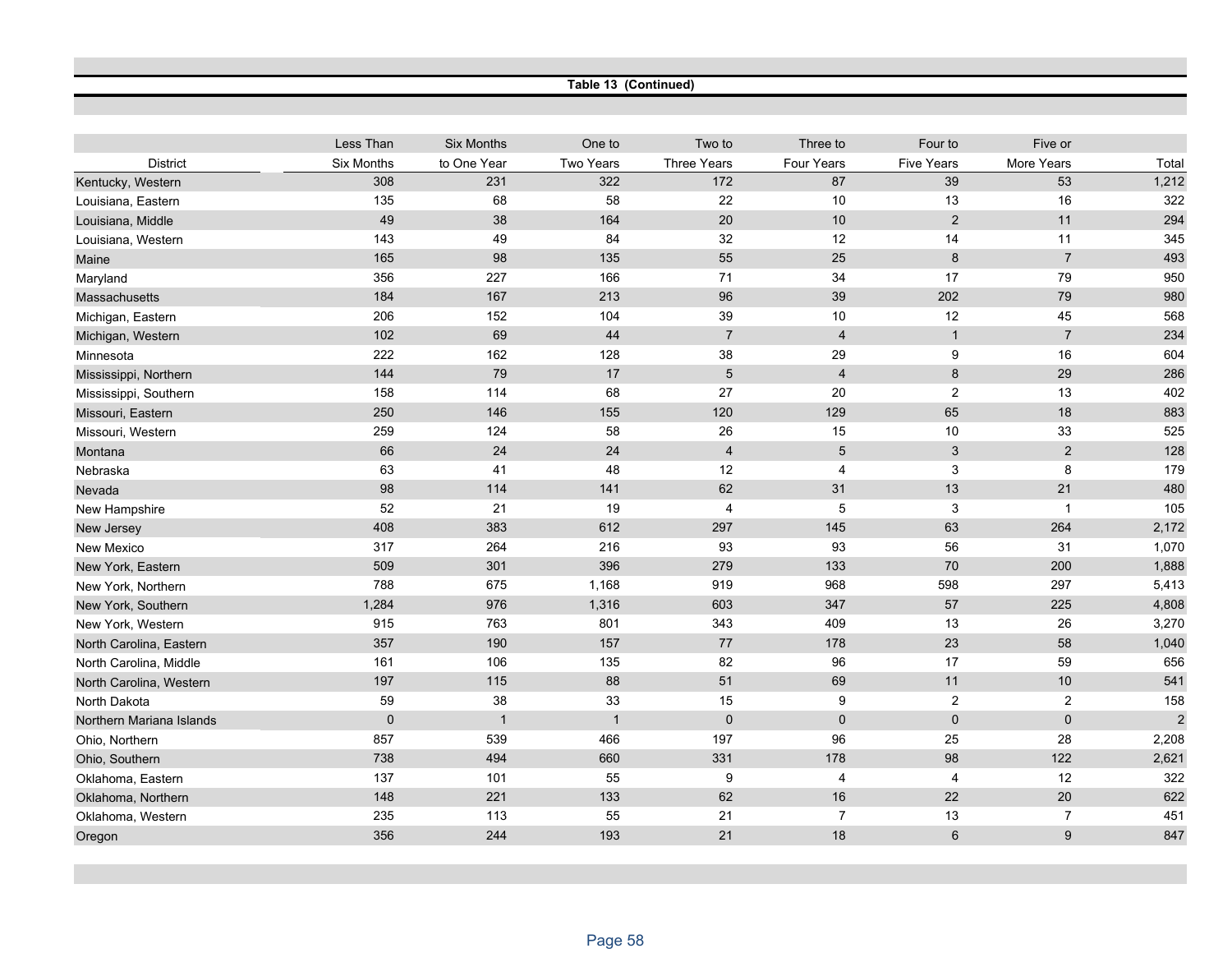|                         |                   |                   |                  | Table 13 (Continued) |            |                         |                   |        |
|-------------------------|-------------------|-------------------|------------------|----------------------|------------|-------------------------|-------------------|--------|
|                         |                   |                   |                  |                      |            |                         |                   |        |
|                         |                   |                   |                  |                      |            |                         |                   |        |
|                         | Less Than         | <b>Six Months</b> | One to           | Two to               | Three to   | Four to                 | Five or           |        |
| <b>District</b>         | <b>Six Months</b> | to One Year       | <b>Two Years</b> | <b>Three Years</b>   | Four Years | <b>Five Years</b>       | <b>More Years</b> | Total  |
| Pennsylvania, Eastern   | 336               | 216               | 257              | 176                  | 190        | 46                      | 140               | 1,361  |
| Pennsylvania, Middle    | 265               | 180               | 158              | 50                   | 36         | $\,$ 5 $\,$             | 18                | 712    |
| Pennsylvania, Western   | 367               | 155               | 126              | 60                   | 71         | 16                      | 48                | 843    |
| Puerto Rico             | 756               | 492               | 123              | 139                  | 49         | 11                      | $\overline{7}$    | 1,577  |
| Rhode Island            | 47                | 38                | 30               | 4                    | 3          | $\overline{c}$          | $\overline{7}$    | 131    |
| South Carolina          | 1,035             | 814               | 1,142            | 648                  | 503        | 93                      | 143               | 4,378  |
| South Dakota            | 67                | 37                | 30               | 16                   | 12         | $\mathbf{1}$            | 3                 | 166    |
| Tennessee, Eastern      | 117               | 111               | 113              | 72                   | 32         | 44                      | 12                | 501    |
| Tennessee, Middle       | 310               | 55                | 40               | 28                   | 18         | 4                       | 18                | 473    |
| Tennessee, Western      | 267               | 83                | 114              | 37                   | 35         | 15                      | 22                | 573    |
| Texas, Eastern          | 260               | 174               | 217              | 104                  | 59         | 26                      | 87                | 927    |
| Texas, Northern         | 381               | 196               | 121              | 40                   | 24         | 20                      | 25                | 807    |
| Texas, Southern         | 476               | 263               | 416              | 173                  | 95         | 45                      | 117               | 1,585  |
| Texas, Western          | 359               | 242               | 362              | 254                  | 157        | 234                     | 132               | 1,740  |
| Utah                    | 69                | 37                | 44               | 21                   | 12         | 6                       | 39                | 228    |
| Vermont                 | 47                | 38                | 48               | 10                   | 6          | $\overline{2}$          | 5                 | 156    |
| Virgin Islands          | 14                | 13                | 18               | 16                   | 10         | 4                       | 15                | 90     |
| Virginia, Eastern       | 505               | 291               | 164              | 83                   | 86         | 48                      | 40                | 1,217  |
| Virginia, Western       | 198               | 139               | 78               | 25                   | 14         | 6                       | 6                 | 466    |
| Washington, Eastern     | 247               | 137               | 25               | 5                    | 6          | $\overline{4}$          | 3                 | 427    |
| Washington, Western     | 470               | 137               | 64               | 33                   | 10         | 6                       | 9                 | 729    |
| West Virginia, Northern | 61                | 26                | 22               | 8                    | 6          | $\mathbf{1}$            | $\mathbf 0$       | 124    |
| West Virginia, Southern | 143               | 80                | 65               | 34                   | 47         | $\overline{4}$          | 11                | 384    |
| Wisconsin, Eastern      | 526               | 262               | 231              | 57                   | 25         | 8                       | 30                | 1,139  |
| Wisconsin, Western      | 292               | 177               | 233              | 102                  | 44         | 27                      | 40                | 915    |
| Wyoming                 | 26                | 11                | 10               | $\overline{7}$       | 14         | $\overline{\mathbf{4}}$ | 5                 | 77     |
| <b>All Districts</b>    | 29,108            | 18,127            | 19,381           | 10,095               | 7,410      | 3,814                   | 4,924             | 92,859 |

DATA ON THIS TABLE INCLUDES LAND ACQUISITION CASES AND CIVIL CASES IN STATE COURTS.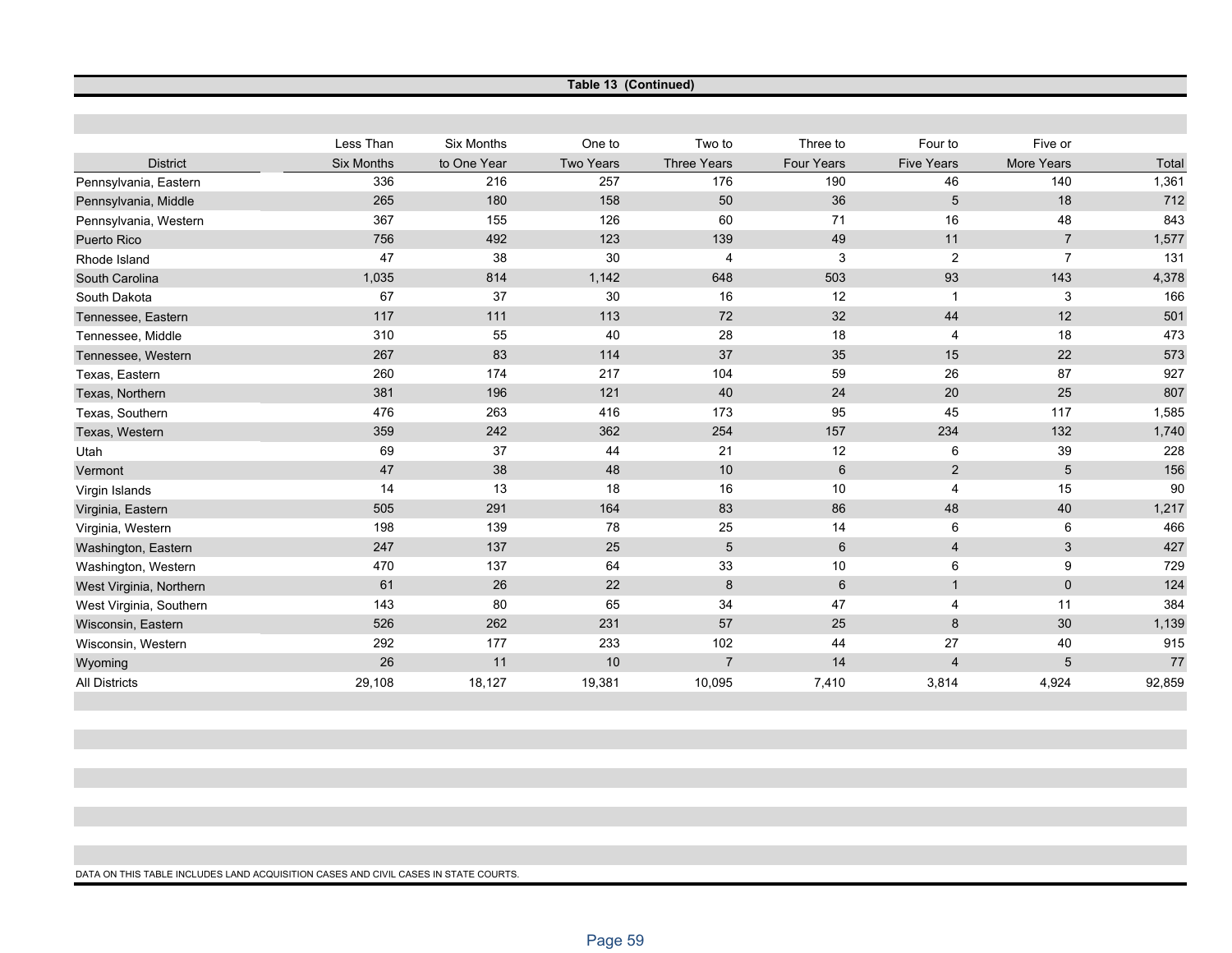|                                                             |                       |                                     |                          |                      |                                  |                     | Table 14                                                                 |              |                        |                |                                                 |                                    |              |                  |                          |                       |             |
|-------------------------------------------------------------|-----------------------|-------------------------------------|--------------------------|----------------------|----------------------------------|---------------------|--------------------------------------------------------------------------|--------------|------------------------|----------------|-------------------------------------------------|------------------------------------|--------------|------------------|--------------------------|-----------------------|-------------|
|                                                             |                       |                                     |                          |                      |                                  |                     | Criminal Matters Declined -- Immediate and Later Declinations by Reason* |              |                        |                |                                                 |                                    |              |                  |                          |                       |             |
|                                                             |                       |                                     |                          |                      |                                  |                     | Fiscal Year Ended September 30, 2019                                     |              |                        |                |                                                 |                                    |              |                  |                          |                       |             |
|                                                             |                       |                                     |                          |                      |                                  |                     |                                                                          |              |                        |                |                                                 |                                    |              |                  |                          |                       |             |
| Table 3 Program Category                                    | Assimilated<br>Crimes | <b>Civil Rights</b><br>Prosecutions | Government<br>Regulatory | Offenses Immigration | Internal<br>Security<br>Offenses | Interstate<br>Theft | Labor<br>Management<br>Offenses                                          | All Drugs    | Official<br>Corruption | Organized      | Non-Violent<br>Crime in<br>Crime Indian Country | Terrorism/<br>National<br>Security | Theft        | Violent<br>Crime | White<br>Collar<br>Crime | All Other<br>Criminal | Totals      |
|                                                             |                       |                                     |                          |                      |                                  |                     |                                                                          |              |                        |                |                                                 |                                    |              |                  |                          |                       |             |
| <b>Legally Barred</b>                                       | 3                     | 16                                  | 22                       | 23                   | 2                                | $\mathbf{0}$        | $\overline{4}$                                                           | 38           | 20                     | 3              | $\overline{7}$                                  | 24                                 | 10           | 146              | 104                      | 51                    | 473         |
| Insufficient Evidence                                       | 35                    | 432                                 | 699                      | 589                  | 80                               | 44                  | 23                                                                       | 2,290        | 400                    | 88             | 51                                              | 1,761                              | 328          | 4,152            | 3,272                    | 964                   | 15,208      |
| Defendant Unavailable                                       | 3                     | $\mathbf{1}$                        | 13                       | 60                   | $\mathbf{0}$                     | $\mathbf{0}$        | $\mathbf{0}$                                                             | 62           | $\overline{4}$         | 2              | $\overline{1}$                                  | 23                                 | 18           | 128              | 106                      | 28                    | 449         |
| Matter Referred to Other<br>Jurisdiction                    | 3                     | 46                                  | 57                       | 29                   | 5                                | 4                   | 2                                                                        | 402          | 24                     | 9              | 19                                              | 72                                 | 32           | 1,309            | 316                      | 145                   | 2,474       |
| Alternative to Federal<br><b>Prosecution Appropriate</b>    | 8                     | 23                                  | 53                       | 97                   | $\mathbf{0}$                     | $6\phantom{1}$      | 6                                                                        | 317          | 31                     | $\overline{7}$ | 12                                              | 23                                 | 84           | 1,192            | 251                      | 209                   | 2,319       |
| <b>Prioritization of Federal</b><br>Resources and Interests | 10                    | 21                                  | 96                       | 309                  | 11                               | 5                   | 6                                                                        | 354          | 28                     | 6              | 29                                              | 103                                | 54           | 617              | 497                      | 160                   | 2,306       |
| All Other Reasons                                           | $\mathbf{0}$          | $\mathbf 0$                         | $\mathbf 0$              | $\mathbf 0$          | $\mathbf{0}$                     | $\mathbf 0$         | $\mathbf{0}$                                                             | $\mathbf{0}$ | $\mathbf{0}$           | $\mathbf{0}$   | $\mathbf 0$                                     | $\mathbf{0}$                       | $\mathbf{0}$ | $\Omega$         | $\mathbf{0}$             | $\mathbf{0}$          | $\mathbf 0$ |
| Totals                                                      | 62                    | 539                                 | 940                      | 1,107                | 98                               | 59                  | 41                                                                       | 3,463        | 507                    | 115            | 119                                             | 2,006                              | 526          | 7,544            | 4,546                    | 1,557                 | 23,229      |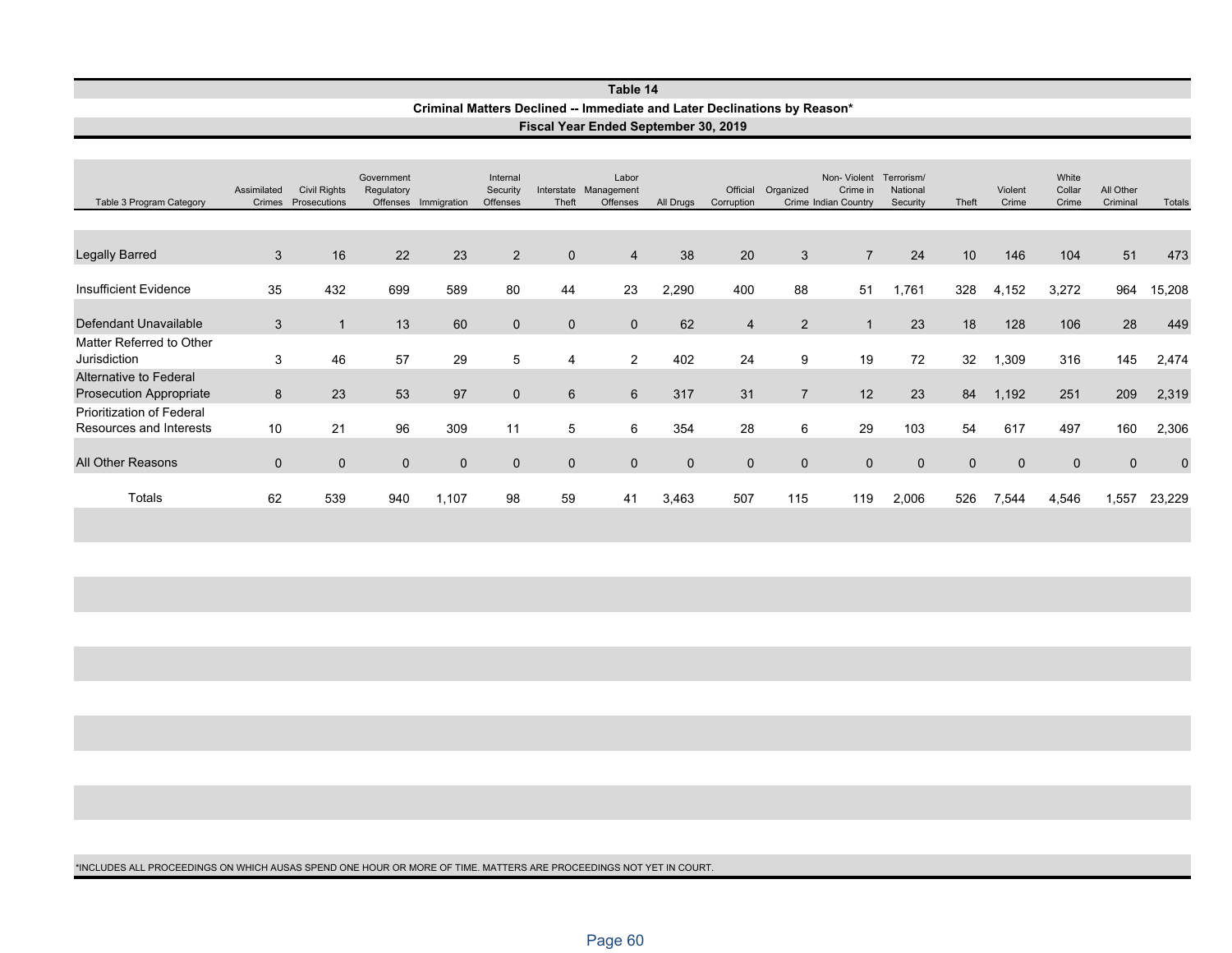|                                                      |                   |                                                                          |               | Table 15    |                                      |               |                |              |             |             |             |             |
|------------------------------------------------------|-------------------|--------------------------------------------------------------------------|---------------|-------------|--------------------------------------|---------------|----------------|--------------|-------------|-------------|-------------|-------------|
|                                                      |                   | Criminal Matters Declined -- Immediate and Later Declinations by Agency* |               |             |                                      |               |                |              |             |             |             |             |
|                                                      |                   |                                                                          |               |             | Fiscal Year Ended September 30, 2019 |               |                |              |             |             |             |             |
|                                                      |                   |                                                                          |               |             |                                      |               |                |              |             |             |             |             |
|                                                      | Alcohol,          | Drug                                                                     | Federal       | All         | Customs &                            | Immigration & | Citizen &      |              | All Other   |             | All         |             |
|                                                      | Tobacco, Firearms | Enforcement                                                              | Bureau of     | Other       | Border                               | Customs       | Immigration    | Secret       | Homeland    | Postal      | Other       |             |
| <b>Declination Reason</b>                            | & Explosives      | Administration                                                           | Investigation | Justice     | Protection                           | Enforcement   | Services       | Service      | Security    | Service     | Agencies    | Totals      |
|                                                      |                   |                                                                          |               |             |                                      |               |                |              |             |             |             |             |
| <b>Legally Barred</b>                                | 44                | 12                                                                       | 198           | 21          | 3                                    | 26            | $\mathbf{0}$   | 15           | 21          | 20          | 113         | 473         |
| Insufficient Evidence                                | 1,755             | 1,163                                                                    | 5,778         | 341         | 280                                  | 742           | 48             | 711          | 632         | 682         | 3,076       | 15,208      |
| Defendant Unavailable                                | 41                | 34                                                                       | 140           | 15          | 14                                   | 59            | 3              | 8            | 22          | 12          | 101         | 449         |
| Matter Referred to Other Jurisdiction                | 493               | 178                                                                      | 751           | 136         | 8                                    | 105           | 2              | 68           | 99          | 81          | 553         | 2,474       |
| Alternative to Federal Prosecution<br>Appropriate    | 757               | 131                                                                      | 416           | 170         | 13                                   | 108           | $\mathfrak{S}$ | 40           | 63          | 120         | 498         | 2,319       |
| Prioritization of Federal Resources and<br>Interests | 353               | 128                                                                      | 558           | 106         | 172                                  | 194           | 11             | 71           | 94          | 166         | 453         | 2,306       |
| All Other Reasons                                    | $\mathbf{0}$      | $\mathbf 0$                                                              | $\mathbf 0$   | $\mathbf 0$ | $\overline{0}$                       | $\mathbf 0$   | $\mathbf 0$    | $\mathbf{0}$ | $\mathbf 0$ | $\mathbf 0$ | $\mathbf 0$ | $\mathbf 0$ |
| Totals                                               | 3,443             | 1,646                                                                    | 7,841         | 789         | 490                                  | 1,234         | 67             | 913          | 931         | 1,081       | 4,794       | 23,229      |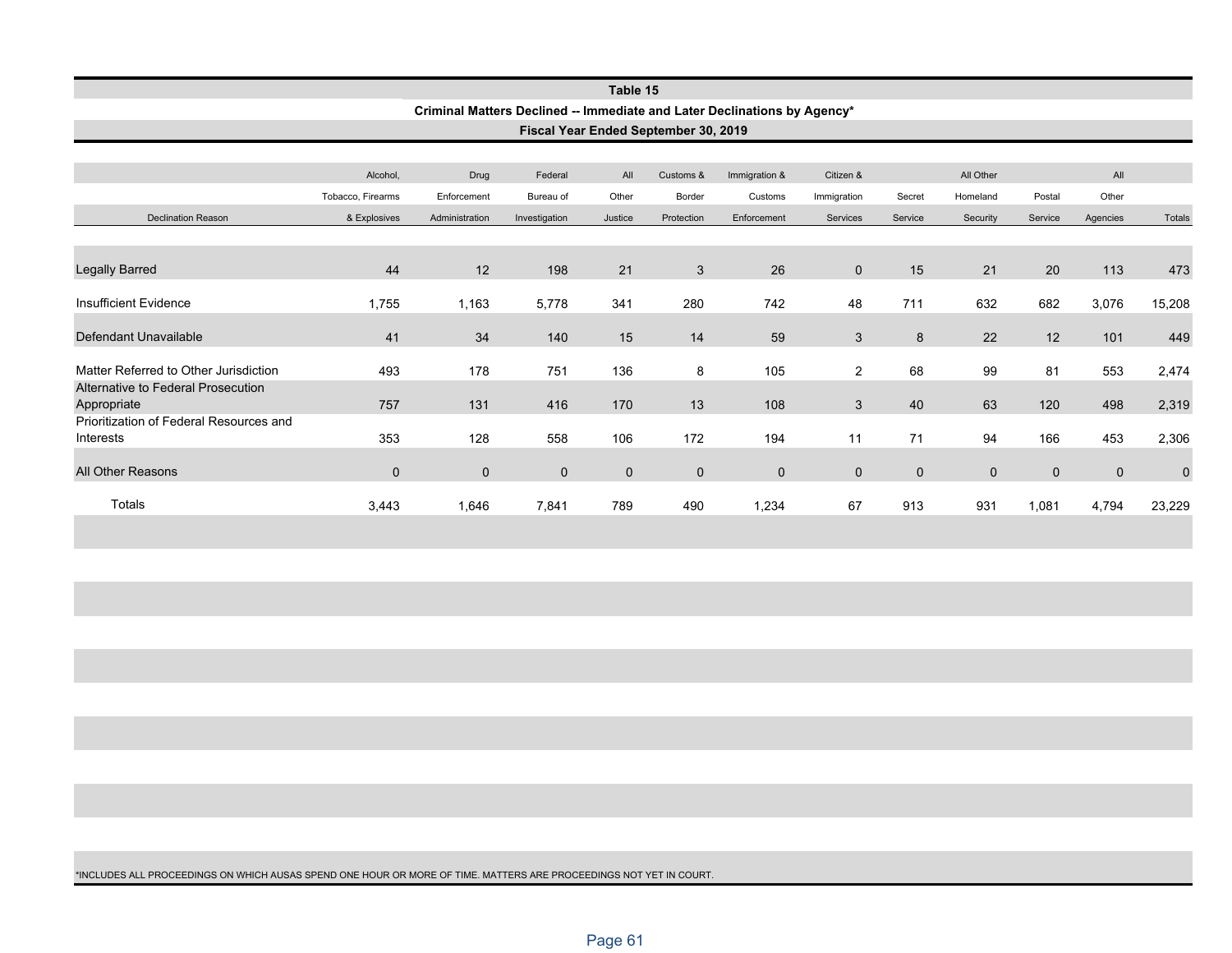|                             |                    |                   |                          |     |                  | Table 16                                                    |                         |                   |                         |                      |
|-----------------------------|--------------------|-------------------|--------------------------|-----|------------------|-------------------------------------------------------------|-------------------------|-------------------|-------------------------|----------------------|
|                             |                    |                   |                          |     |                  | Asset Forfeiture Actions Handled by United States Attorneys |                         |                   |                         |                      |
|                             |                    |                   |                          |     |                  | Fiscal Year Ended September 30, 2019                        |                         |                   |                         |                      |
|                             |                    |                   |                          |     |                  |                                                             |                         |                   | <b>Forfeited Assets</b> | Non-Forfeited Assets |
|                             |                    |                   |                          |     | Civil            | Criminal                                                    | <b>Asset Forfeiture</b> |                   | Applied to Victim       | Applied to Victim    |
|                             | <b>Civil Cases</b> |                   | <b>Criminal Cases</b>    |     | Forfeiture       | Forfeiture                                                  | <b>Fund Deposits</b>    | Equitable Sharing | Compensation            | Compensation         |
| <b>District</b>             |                    | Pending Completed | <b>Pending Completed</b> |     | Amount           | Amount                                                      | Amount                  | Amount            | Amount                  | Amount               |
|                             |                    |                   |                          |     |                  |                                                             |                         |                   |                         |                      |
| Alabama, Middle             | 12                 | 8                 | 26                       | 79  | \$139,934.00     | \$147,262.00                                                | \$450,074.00            | \$276,877.00      | \$24,502.00             | \$0.00               |
| Alabama, Northern           | 9                  | $\mathbf{1}$      | 37                       | 54  | \$6,500.00       | \$365,485.00                                                | \$37,324.00             | \$34,058.00       | \$10,593.00             | \$3,275.00           |
| Alabama, Southern           | $\overline{4}$     | $\mathbf{1}$      | 35                       | 12  | \$826,222.00     | \$1,062,433.00                                              | \$1,313,801.00          | \$306,734.00      | \$0.00                  | \$0.00               |
| Alaska                      | $\overline{2}$     | $\mathbf 0$       | 66                       | 41  | \$0.00           | \$332,180.00                                                | \$649,342.00            | \$819,847.00      | \$51,901.00             | \$19,630.00          |
| Arizona                     | $\overline{1}$     | 11                | 132                      | 174 | \$255,388.00     | \$6,398,361.00                                              | \$10,419,146.00         | \$454,233.00      | \$1,029,978.00          | \$0.00               |
| Arkansas, Eastern           | $\overline{4}$     | 2                 | 110                      | 16  | \$158,702.00     | \$1,973,470.00                                              | \$1,752,570.00          | \$660,591.00      | \$0.00                  | \$0.00               |
| Arkansas, Western           | $\overline{0}$     | $6\phantom{1}$    | 25                       | 45  | \$585,827.00     | \$320,313.00                                                | \$658,634.00            | \$4,110.00        | \$546,627.00            | \$4,396.00           |
| California, Central         | 226                | 63                | 46                       | 19  | \$193,122,403.00 | \$55,141,178.00                                             | \$221,074,962.00        | \$64,264,407.00   | \$152,373,491.00        | \$529,178.00         |
| California, Eastern         | 55                 | 32                | 94                       | 74  | \$16,316,629.00  | \$4,280,065.00                                              | \$23,624,947.00         | \$1,525,910.00    | \$17,689,582.00         | \$13,000.00          |
| California, Northern        | 15                 | 6                 | 75                       | 69  | \$392,196.00     | \$2,475,168.00                                              | \$2,340,121.00          | \$259,531.00      | \$683,778.00            | \$1,795,303.00       |
| California, Southern        | $9\,$              | 12                | 123                      | 93  | \$1,602,100.00   | \$10,387,290.00                                             | \$10,133,072.00         | \$236,780.00      | \$30,000.00             | \$14,300.00          |
| Colorado                    | 57                 | 30                | 73                       | 42  | \$4,589,403.00   | \$2,045,507.00                                              | \$5,467,610.00          | \$362,039.00      | \$13,604.00             | \$0.00               |
| Connecticut                 | 25                 | 20                | 44                       | 40  | \$2,050,851.00   | \$2,247,437.00                                              | \$3,447,816.00          | \$927,592.00      | \$83,758.00             | \$0.00               |
| Delaware                    | 12                 | $\mathbf 0$       | 21                       | 10  | \$0.00           | \$556,514.00                                                | \$235,925.00            | \$113,748.00      | \$0.00                  | \$0.00               |
| <b>District of Columbia</b> | 16                 | 6                 | 28                       | 27  | \$6,134,968.00   | \$362,587,579.00                                            | \$49,022,399.00         | \$47,361.00       | \$1,199,769.00          | \$0.00               |
| Florida, Middle             | 27                 | 18                | 251                      | 249 | \$17,076,256.00  | \$11,935,340.00                                             | \$27,624,272.00         | \$313,563.00      | \$9,090,658.00          | \$84,007.00          |
| Florida, Northern           | 15                 | 9                 | 74                       | 50  | \$147,015.00     | \$1,008,392.00                                              | \$2,729,734.00          | \$112,266.00      | \$870,819.00            | \$69,115.00          |
| Florida, Southern           | 31                 | 16                | 163                      | 168 | \$33,144,734.00  | \$85,077,454.00                                             | \$104,300,962.00        | \$1,294,466.00    | \$9,362,381.00          | \$0.00               |
| Georgia, Middle             | $\mathbf{3}$       | 8                 | 11                       | 13  | \$439,861.00     | \$12,597,049.00                                             | \$6,544,910.00          | \$204,938.00      | \$258,921.00            | \$0.00               |
| Georgia, Northern           | 64                 | 20                | 138                      | 74  | \$3,714,342.00   | \$3,454,271.00                                              | \$7,718,123.00          | \$1,738,492.00    | \$873,943.00            | \$651,829.00         |
| Georgia, Southern           | 13                 | $\overline{2}$    | 128                      | 15  | \$425,691.00     | \$896,307.00                                                | \$500,679.00            | \$57,896.00       | \$138,264.00            | \$839,214.00         |
| Guam                        | $\overline{1}$     | $\mathbf{1}$      | 6                        | 4   | \$200,812.00     | \$279,912.00                                                | \$791,900.00            | \$0.00            | \$0.00                  | \$0.00               |
| Hawaii                      | $\mathbf{3}$       | $\mathbf{1}$      | 23                       | 5   | \$190,000.00     | \$89,979.00                                                 | \$703,973.00            | \$0.00            | \$0.00                  | \$0.00               |
| Idaho                       | $\overline{2}$     | $\mathbf{1}$      | 87                       | 72  | \$19,809.00      | \$1,116,914.00                                              | \$693,632.00            | \$1,408,047.00    | \$16,636.00             | \$0.00               |
| Illinois, Central           | 9                  | $\overline{2}$    | 38                       | 61  | \$34,707.00      | \$85,702.00                                                 | \$41,738.00             | \$28,241.00       | \$725,272.00            | \$0.00               |
| Illinois, Northern          | 42                 | 11                | 385                      | 109 | \$711,826.00     | \$29,781,889.00                                             | \$31,637,544.00         | \$1,411,330.00    | \$7,601,665.00          | \$31,578.00          |
| Illinois, Southern          | 13                 | 3                 | 44                       | 63  | \$123,790.00     | \$68,704.00                                                 | \$219,374.00            | \$63,686.00       | \$0.00                  | \$0.00               |
| Indiana, Northern           | 19                 | 8                 | 95                       | 68  | \$1,074,956.00   | \$380,271.00                                                | \$280,522.00            | \$89,394.00       | \$177,405.00            | \$0.00               |
| Indiana, Southern           | 43                 | 38                | 215                      | 46  | \$1,631,879.00   | \$1,760,187.00                                              | \$3,216,384.00          | \$517,252.00      | \$30,996.00             | \$34,100.00          |
| Iowa, Northern              | 3                  | $\overline{2}$    | 46                       | 46  | \$6,951.00       | \$240,215.00                                                | \$319,094.00            | \$239,476.00      | \$0.00                  | \$0.00               |
| Iowa, Southern              | 9                  | $\overline{4}$    | 167                      | 137 | \$33,567.00      | \$648,585.00                                                | \$479,507.00            | \$248,849.00      | \$238,196.00            | \$0.00               |
| Kansas                      | 25                 | 34                | 134                      | 189 | \$3,965,244.00   | \$4,721,878.00                                              | \$6,229,185.00          | \$2,943,768.00    | \$28,093.00             | \$321,285.00         |
| Kentucky, Eastern           | 13                 | 8                 | 107                      | 87  | \$198,521.00     | \$1,851,579.00                                              | \$2,109,307.00          | \$539,056.00      | \$486,865.00            | \$0.00               |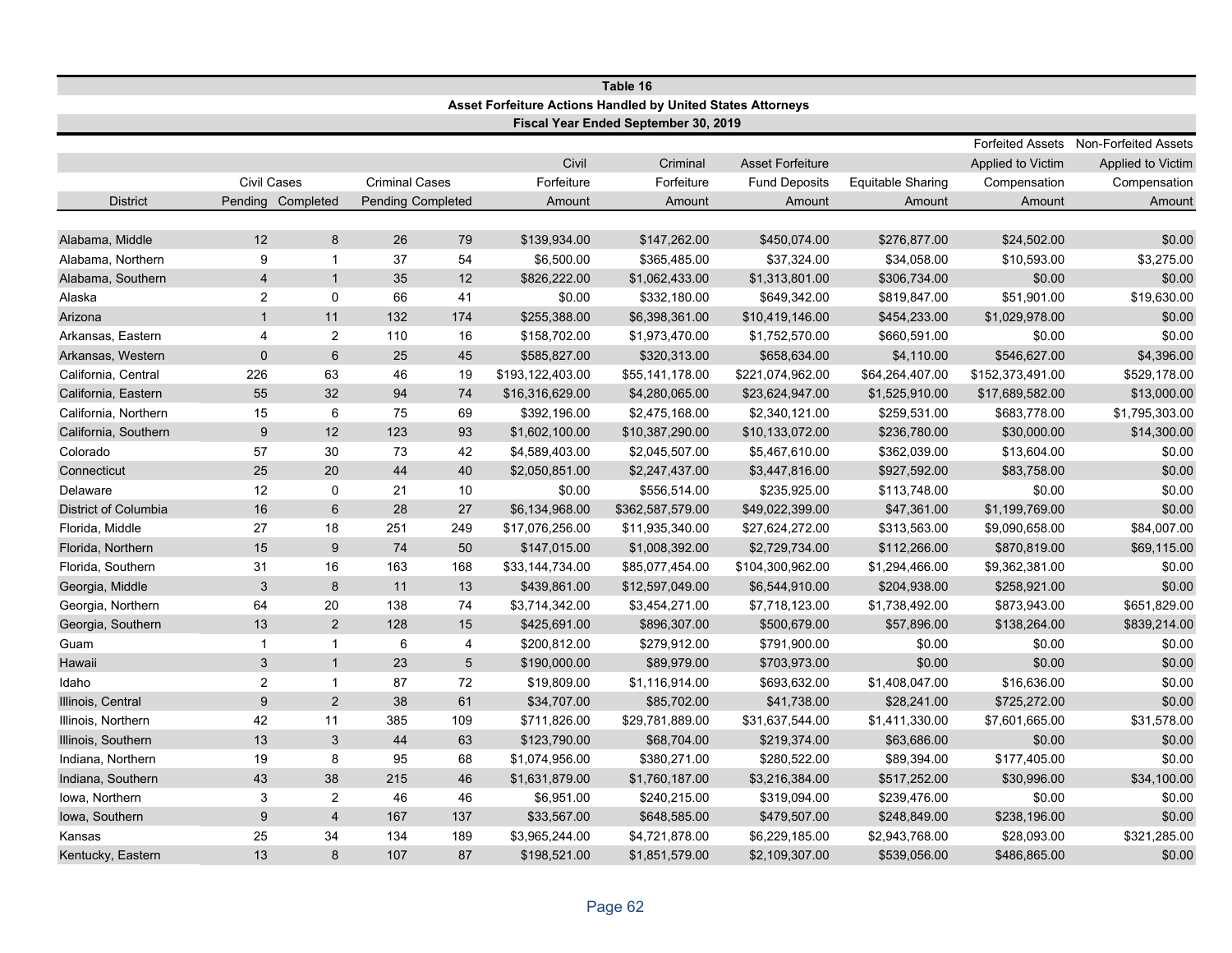|                          |                    |                |                          |                |                  | Table 16 (Continued) |                         |                   |                                    |                      |
|--------------------------|--------------------|----------------|--------------------------|----------------|------------------|----------------------|-------------------------|-------------------|------------------------------------|----------------------|
|                          |                    |                |                          |                |                  |                      |                         |                   | <b>Forfeited Assets</b>            | Non-Forfeited Assets |
|                          |                    |                |                          |                | Civil            | Criminal             | <b>Asset Forfeiture</b> |                   | Applied to Victim                  | Applied to Victim    |
|                          | <b>Civil Cases</b> |                | <b>Criminal Cases</b>    |                | Forfeiture       | Forfeiture           | <b>Fund Deposits</b>    | Equitable Sharing | Compensation                       | Compensation         |
| <b>District</b>          | Pending            | Completed      | <b>Pending Completed</b> |                | Amount           | Amount               | Amount                  | Amount            | Amount                             | Amount               |
| Kentucky, Western        | 21                 | 3              | 140                      | 40             | \$121,850.00     | \$333,794.00         | \$1,031,683.00          | \$1,787,987.00    | \$807,810.00                       | \$0.00               |
| Louisiana, Eastern       | 8                  | $\overline{2}$ | 59                       | 17             | \$167,697.00     | \$500,307.00         | \$1,527,685.00          | \$2,039,247.00    | \$25,000.00                        | \$0.00               |
| Louisiana, Middle        | $\overline{4}$     | $\overline{2}$ | 70                       | 64             | \$4,597.00       | \$1,112,704.00       | \$791,662.00            | \$43,344.00       | \$301,338.00                       | \$0.00               |
| Louisiana, Western       | $\mathbf 0$        | $\mathbf{1}$   | 28                       | 37             | \$990.00         | \$611,880.00         | \$29,804.00             | \$4,980.00        | \$0.00                             | \$0.00               |
| Maine                    | $\overline{2}$     | $\overline{2}$ | 19                       | 18             | \$494,188.00     | \$16,168,182.00      | \$14,593,162.00         | \$254,158.00      | \$79,661.00                        | \$6,541.00           |
| Maryland                 | 18                 | 12             | 228                      | 109            | \$1,200,228.00   | \$13,035,292.00      | \$4,907,755.00          | \$763,549.00      | \$84,966.00                        | \$372,029.00         |
| Massachusetts            | 18                 | 5              | 137                      | 72             | \$254,953.00     | \$15,103,953.00      | \$21,856,630.00         | \$1,631,530.00    | \$1,946,680.00                     | \$101,869.00         |
| Michigan, Eastern        | 70                 | 26             | 162                      | 98             | \$6,126,849.00   | \$8,557,401.00       | \$11,099,682.00         | \$1,276,107.00    | \$7,282,866.00                     | \$42,079.00          |
| Michigan, Western        | $\mathbf 0$        | $\sqrt{3}$     | 47                       | 40             | \$1,284,612.00   | \$429,577.00         | \$1,413,428.00          | \$850.00          | \$0.00                             | \$0.00               |
| Minnesota                | 27                 | 20             | 120                      | 86             | \$621,550.00     | \$23,769,180.00      | \$27,626,956.00         | \$453,215.00      | \$1,900,524.00                     | \$0.00               |
| Mississippi, Northern    | $\overline{2}$     | 3              | 6                        | $\overline{4}$ | \$22,300.00      | \$151,689.00         | \$235,589.00            | \$71,271.00       | \$0.00                             | \$0.00               |
| Mississippi, Southern    | $\overline{4}$     | $6\phantom{1}$ | 121                      | 81             | \$53,516.00      | \$2,645,324.00       | \$1,547,415.00          | \$41,229.00       | \$0.00                             | \$0.00               |
| Missouri, Eastern        | 66                 | 22             | 71                       | 27             | \$1,243,665.00   | \$5,775,516.00       | \$6,705,403.00          | \$1,506,702.00    | \$962,375.00                       | \$40,542.00          |
| Missouri, Western        | 13                 | 11             | 52                       | 34             | \$416,445.00     | \$1,486,715.00       | \$3,561,623.00          | \$300,038.00      | \$1,295,353.00                     | \$0.00               |
| Montana                  | $5\phantom{.0}$    | 6              | 69                       | 72             | \$179,213.00     | \$369,326.00         | \$457,910.00            | \$231,827.00      | \$78,059.00                        | \$0.00               |
| Nebraska                 | 5                  | 13             | 35                       | 26             | \$1,729,434.00   | \$1,428,430.00       | \$2,633,676.00          | \$840,689.00      | \$0.00                             | \$27,073.00          |
| Nevada                   | 71                 | $\overline{4}$ | 80                       | 64             | \$232,119.00     | \$3,292,945.00       | \$1,051,547.00          | \$217,627.00      | \$71,312.00                        | \$0.00               |
| New Hampshire            | 8                  | $\overline{7}$ | 13                       | 16             | \$232,378.00     | \$526,511.00         | \$712,682.00            | \$223,014.00      | \$0.00                             | \$0.00               |
| New Jersey               | 47                 | 9              | 98                       | 59             | \$1,833,427.00   | \$12,643,427.00      | \$16,125,737.00         | \$1,111,005.00    | \$2,063,098.00                     | \$1,951.00           |
| <b>New Mexico</b>        | 19                 | 15             | 41                       | 19             | \$852,978.00     | \$1,456,020.00       | \$832,398.00            | \$275,877.00      | \$9,950.00                         | \$99,900.00          |
| New York, Eastern        | 49                 | 8              | 248                      | 148            | \$210,828,314.00 | \$68,289,451.00      | \$212,961,255.00        | \$23,402,816.00   | \$147,012,228.00                   | \$0.00               |
| New York, Northern       | 11                 | 14             | 84                       | 38             | \$3,352,477.00   | \$9,144,370.00       | \$10,490,563.00         | \$14,637.00       | \$796,859.00                       | \$0.00               |
| New York, Southern       | 35                 | 13             | 297                      | 141            | \$37,982,570.00  | \$149,065,456.00     | \$853,037,524.00        |                   | \$11,368,984.00 \$1,066,704,850.00 | \$0.00               |
| New York, Western        | 50                 | 39             | 103                      | 100            | \$2,733,042.00   | \$10,110,695.00      | \$7,974,862.00          | \$898,634.00      | \$1,424,900.00                     | \$0.00               |
| North Carolina, Eastern  | 24                 | 19             | 91                       | 155            | \$769,885.00     | \$5,582,781.00       | \$4,361,280.00          | \$434,020.00      | \$1,912,157.00                     | \$5,260.00           |
| North Carolina, Middle   | 14                 | 13             | 30                       | 40             | \$6,738,666.00   | \$39,999.00          | \$635,392.00            | \$49,417.00       | \$0.00                             | \$11,737.00          |
| North Carolina, Western  | 16                 | 30             | 202                      | 144            | \$2,996,286.00   | \$4,147,669.00       | \$3,912,978.00          | \$1,067,181.00    | \$479,023.00                       | \$8,496.00           |
| North Dakota             | $\overline{1}$     | 3              | 33                       | 25             | \$1,002,834.00   | \$281,807.00         | \$902,804.00            | \$4,449.00        | \$249,420.00                       | \$0.00               |
| Northern Mariana Islands | $\mathbf 0$        | $\mathbf 0$    | $\mathbf 0$              | $\mathbf{1}$   | \$0.00           | \$31,960.00          | \$8,541.00              | \$0.00            | \$0.00                             | \$0.00               |
| Ohio, Northern           | 30                 | 19             | 99                       | 94             | \$953,551.00     | \$11,402,985.00      | \$6,262,689.00          | \$969,357.00      | \$1,789,368.00                     | \$83,195.00          |
| Ohio, Southern           | 19                 | 11             | 255                      | 89             | \$3,821,992.00   | \$7,967,019.00       | \$3,226,276.00          | \$475,188.00      | \$175,961.00                       | \$0.00               |
| Oklahoma, Eastern        | 5                  | $\mathbf{0}$   | 23                       | $\bf 8$        | \$0.00           | \$78,270.00          | \$93,579.00             | \$0.00            | \$0.00                             | \$5,690.00           |
| Oklahoma, Northern       | 3                  | 4              | 38                       | 45             | \$252,574.00     | \$1,717,502.00       | \$1,185,381.00          | \$107,087.00      | \$171,089.00                       | \$152,070.00         |
| Oklahoma, Western        | 6                  | $\mathbf{1}$   | 87                       | 66             | \$795,000.00     | \$6,055,252.00       | \$1,031,932.00          | \$3,605,022.00    | \$1,255,626.00                     | \$0.00               |
| Oregon                   | 51                 | 11             | 123                      | 76             | \$1,272,457.00   | \$1,778,231.00       | \$1,656,550.00          | \$287,932.00      | \$0.00                             | \$14,971.00          |
|                          |                    |                |                          |                |                  |                      |                         |                   |                                    |                      |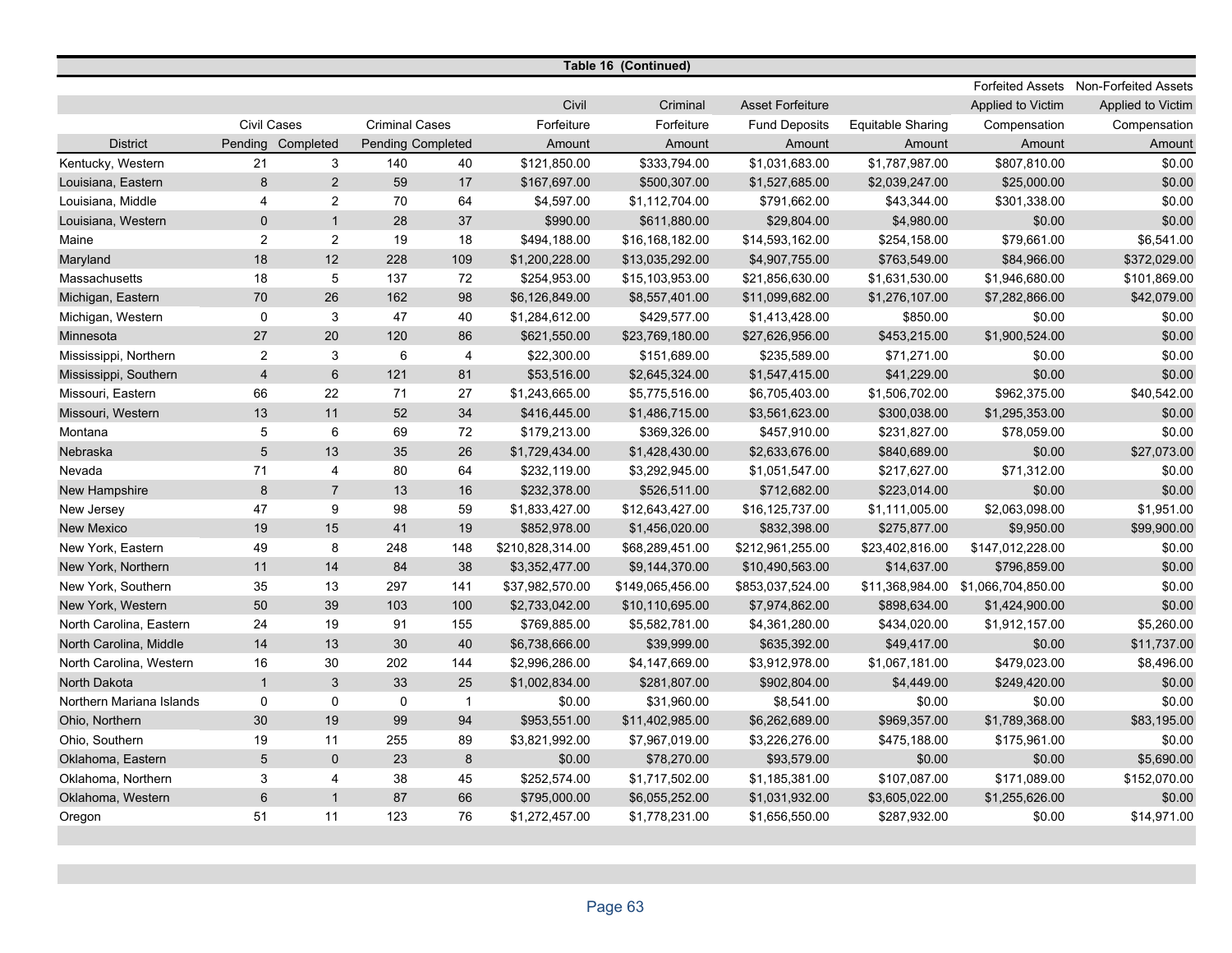|                         |                    |                   |                          |       |                    | Table 16 (Continued) |                      |                   |                   |                                       |
|-------------------------|--------------------|-------------------|--------------------------|-------|--------------------|----------------------|----------------------|-------------------|-------------------|---------------------------------------|
|                         |                    |                   |                          |       |                    |                      |                      |                   |                   | Forfeited Assets Non-Forfeited Assets |
|                         |                    |                   |                          |       | Civil              | Criminal             | Asset Forfeiture     |                   | Applied to Victim | Applied to Victim                     |
|                         | <b>Civil Cases</b> |                   | <b>Criminal Cases</b>    |       | Forfeiture         | Forfeiture           | <b>Fund Deposits</b> | Equitable Sharing | Compensation      | Compensation                          |
| <b>District</b>         |                    | Pending Completed | <b>Pending Completed</b> |       | Amount             | Amount               | Amount               | Amount            | Amount            | Amount                                |
| Pennsylvania, Eastern   | 22                 | $\mathbf{1}$      | 307                      | 74    | \$13,709.00        | \$149,578,522.00     | \$12,841,205.00      | \$119,203.00      | \$105,537.00      | \$1,040,900.00                        |
| Pennsylvania, Middle    | 5                  | 2                 | 66                       | 19    | \$2,103,668.00     | \$211,880.00         | \$614,309.00         | \$743,825.00      | \$199,356.00      | \$0.00                                |
| Pennsylvania, Western   | 26                 | 8                 | 201                      | 104   | \$1,774,558.00     | \$1,738,156.00       | \$3,776,233.00       | \$1,228,556.00    | \$326,530.00      | \$0.00                                |
| Puerto Rico             | 74                 | 28                | 120                      | 93    | \$654,884.00       | \$1,816,744.00       | \$1,261,011.00       | \$980,598.00      | \$156,096.00      | \$0.00                                |
| Rhode Island            | 17                 | 8                 | 32                       | 31    | \$560,903.00       | \$502,047.00         | \$1,123,215.00       | \$4,483,461.00    | \$0.00            | \$1,678.00                            |
| South Carolina          | 18                 | 13                | 157                      | 145   | \$549,233.00       | \$1,704,339.00       | \$3,056,979.00       | \$2,170.00        | \$197,281.00      | \$113,923.00                          |
| South Dakota            | 5                  | $\overline{2}$    | 84                       | 8     | \$38,384.00        | \$67,308.00          | \$67,027.00          | \$1,188.00        | \$0.00            | \$0.00                                |
| Tennessee, Eastern      | 17                 | 4                 | 62                       | 26    | \$323,797.00       | \$1,004,490.00       | \$2,176,646.00       | \$136,759.00      | \$2,260,410.00    | \$0.00                                |
| Tennessee, Middle       | 11                 | $6\phantom{1}$    | 83                       | 34    | \$859,224.00       | \$768,564.00         | \$2,086,222.00       | \$141,230.00      | \$1,847,020.00    | \$0.00                                |
| Tennessee, Western      | 19                 | 4                 | 34                       | 3     | \$47,583.00        | \$128,231.00         | \$364,837.00         | \$3,548,036.00    | \$74,037.00       | \$0.00                                |
| Texas, Eastern          | 14                 | $\overline{7}$    | 129                      | 103   | \$1,326,010.00     | \$13,753,442.00      | \$13,754,101.00      | \$1,358,126.00    | \$20,904.00       | \$0.00                                |
| Texas, Northern         | 44                 | 6                 | 281                      | 157   | \$14,517,404.00    | \$4,336,999.00       | \$15,624,253.00      | \$5,715.00        | \$1,011,468.00    | \$0.00                                |
| Texas, Southern         | 44                 | 14                | 201                      | 110   | \$762,231.00       | \$42,878,197.00      | \$28,045,020.00      | \$1,147,961.00    | \$2,179,938.00    | \$96,083.00                           |
| Texas, Western          | 31                 | 15                | 219                      | 133   | \$4,436,953.00     | \$12,174,709.00      | \$12,870,232.00      | \$1,990,594.00    | \$840,000.00      | \$7,271.00                            |
| Utah                    | $\overline{4}$     | 3                 | 128                      | 93    | \$28,570.00        | \$823,453.00         | \$715,881.00         | \$125,453.00      | \$1,011,035.00    | \$0.00                                |
| Vermont                 |                    | 3                 | 13                       | 6     | \$31,147.00        | \$134,732.00         | \$164,741.00         | \$144,589.00      | \$0.00            | \$0.00                                |
| Virgin Islands          | $\overline{7}$     | $\mathbf 0$       | 11                       | 0     | \$0.00             | \$0.00               | \$0.00               | \$0.00            | \$0.00            | \$0.00                                |
| Virginia, Eastern       | 19                 | 6                 | 133                      | 196   | \$237,925.00       | \$22,353,760.00      | \$15,003,627.00      | \$1,879,573.00    | \$8,560,629.00    | \$0.00                                |
| Virginia, Western       | 5                  | 6                 | 56                       | 47    | \$649,585,806.00   | \$755,061.00         | \$650,456,304.00     | \$3,377,054.00    | \$4,524,359.00    | \$0.00                                |
| Washington, Eastern     | 5                  | 0                 | 77                       | 34    | \$0.00             | \$584,991.00         | \$542,566.00         | \$140,497.00      | \$0.00            | \$0.00                                |
| Washington, Western     | 9                  | $\mathbf{1}$      | 85                       | 63    | \$33,154.00        | \$3,759,768.00       | \$3,046,392.00       | \$672,476.00      | \$0.00            | \$0.00                                |
| West Virginia, Northern | $\overline{2}$     | 2                 | 47                       | 34    | \$10,828.00        | \$466,348.00         | \$353,350.00         | \$57,012.00       | \$185,139.00      | \$0.00                                |
| West Virginia, Southern | 5                  | $\overline{7}$    | 20                       | 13    | \$151,596.00       | \$170,051.00         | \$312,224.00         | \$62,015.00       | \$0.00            | \$0.00                                |
| Wisconsin, Eastern      | 15                 | 17                | 55                       | 46    | \$3,962,472.00     | \$799,681.00         | \$3,752,500.00       | \$13,652.00       | \$25,000.00       | \$0.00                                |
| Wisconsin, Western      | 9                  | $\overline{2}$    | 15                       | 15    | \$23,880.00        | \$136,393.00         | \$67,809.00          | \$407,264.00      | \$0.00            | \$0.00                                |
| Wyoming                 | 8                  | 2                 | 6                        | 3     | \$840,124.00       | \$823,238.00         | \$455,321.00         | \$0.00            | \$0.00            | \$580,000.00                          |
| <b>All Districts</b>    | 1,940              | 908               | 8,978                    | 5,994 | \$1,262,767,764.00 | \$1,252,877,594.00   | \$2,525,784,621.00   |                   |                   | \$7,223,468.00                        |

DATA SOURCE: JUSTICE MANAGEMENT DIVISION, CONSOLIDATED ASSET TRACKING SYSTEM (CATS)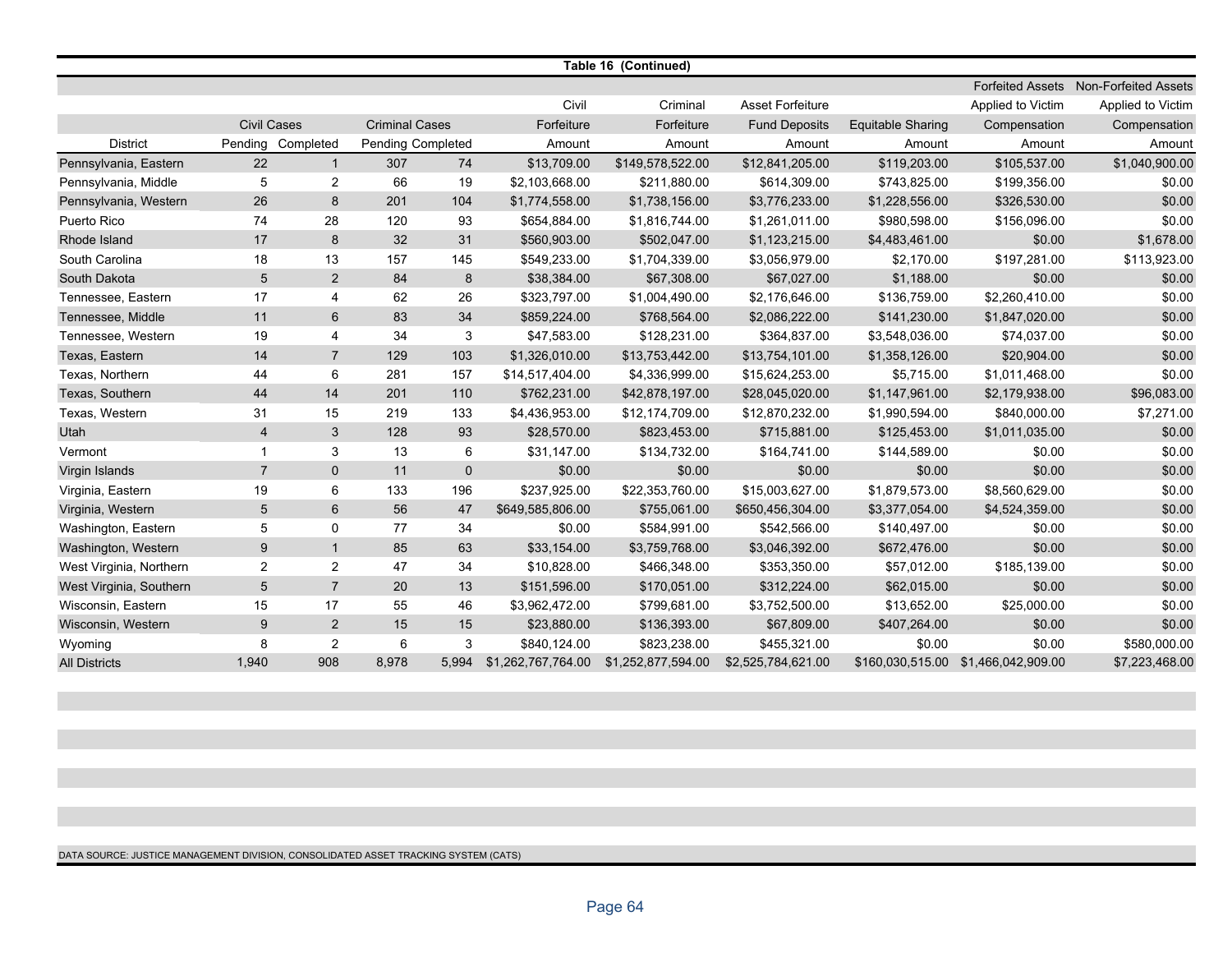|                                          |        |                              |                          | Table 17                                                                                                                                      |                |                   |              |              |  |
|------------------------------------------|--------|------------------------------|--------------------------|-----------------------------------------------------------------------------------------------------------------------------------------------|----------------|-------------------|--------------|--------------|--|
|                                          |        |                              |                          | District of Columbia Superior Court Matters and Cases Handled by the United States Attorney's Office*<br>Fiscal Year Ended September 30, 2019 |                |                   |              |              |  |
|                                          |        |                              |                          |                                                                                                                                               |                |                   |              |              |  |
|                                          |        |                              |                          |                                                                                                                                               |                |                   |              |              |  |
|                                          |        |                              | Cases                    |                                                                                                                                               | Cases          |                   | Cases        |              |  |
| <b>ARRESTS REVIEWED</b>                  | Number | % of Total                   | Presented                | % of Total                                                                                                                                    | Declined       | % of Total        | Terminated   | % of Total   |  |
| Felony                                   | 3,803  | 16.70%                       | 2,767                    | 72.80%                                                                                                                                        | 1,036          | 27.20%            | 4,161        | 109.40%      |  |
| Misdemeanor                              | 18,910 | 83.30%                       | 9,592                    | 50.70%                                                                                                                                        | 9,318          | 49.30%            | 16,877       | 89.20%       |  |
| Total                                    | 22,713 | 100.00%                      | 12,359                   | 54.40%                                                                                                                                        | 10,354         | 45.60%            | 21,038       | 92.60%       |  |
|                                          |        |                              |                          |                                                                                                                                               |                |                   |              |              |  |
|                                          |        |                              |                          |                                                                                                                                               |                |                   |              |              |  |
|                                          |        |                              |                          |                                                                                                                                               |                |                   |              |              |  |
|                                          |        | Number                       | Number                   | Percent                                                                                                                                       | Number         | Percent           | Number       | Percent      |  |
| <b>CASES DISPOSED OF BY JURY TRIALS</b>  |        | of Trials                    | Guilty                   | Guilty                                                                                                                                        | Not Guilty     | <b>Not Guilty</b> | of Mistrials | of Mistrials |  |
| Felony                                   |        | 153                          | 97                       | 63.40%                                                                                                                                        | 56             | 36.60%            | $\mathbf 0$  | 0.00%        |  |
| Misdemeanor                              |        | 11                           | $9\,$                    | 81.80%                                                                                                                                        | $\sqrt{2}$     | 18.20%            | $\mathbf{0}$ | 0.00%        |  |
| Total                                    |        | 164                          | 106                      | 64.60%                                                                                                                                        | 58             | 35.40%            | $\Omega$     | 0.00%        |  |
|                                          |        |                              |                          |                                                                                                                                               |                |                   |              |              |  |
|                                          |        |                              |                          |                                                                                                                                               |                |                   |              |              |  |
|                                          |        | Number                       | Number                   | Percent                                                                                                                                       | Number         | Percent           | Number       | Percent      |  |
| <b>CASES DISPOSED OF BY COURT TRIALS</b> |        | of Trials                    | Guilty                   | Guilty                                                                                                                                        | Not Guilty     | <b>Not Guilty</b> | of Mistrials | of Mistrials |  |
| Felony                                   |        | 40                           | 32                       | 80.00%                                                                                                                                        | 8              | 20.00%            | $\mathbf 0$  | 0.00%        |  |
| Misdemeanor                              |        | 598                          | 387                      | 64.70%                                                                                                                                        | 211            | 35.30%            | $\mathbf{0}$ | 0.00%        |  |
| Total                                    |        | 638                          | 419                      | 65.70%                                                                                                                                        | 219            | 34.30%            | $\mathbf 0$  | 0.00%        |  |
|                                          |        |                              |                          |                                                                                                                                               |                |                   |              |              |  |
|                                          |        |                              |                          |                                                                                                                                               |                |                   |              |              |  |
|                                          |        |                              |                          |                                                                                                                                               |                |                   |              |              |  |
|                                          |        | Number of                    | Number of                | Number of                                                                                                                                     | Conviction     |                   |              |              |  |
| <b>DISPOSITIONS</b><br>Felony            |        | <b>Guilty Pleas</b><br>1,948 | <b>Dismissals</b><br>981 | Convictions<br>2,077                                                                                                                          | Rate<br>66.50% |                   |              |              |  |
| Misdemeanor                              |        | 2,883                        | 4,072                    | 3,279                                                                                                                                         | 43.40%         |                   |              |              |  |
| Total                                    |        | 4,831                        | 5,053                    | 5,356                                                                                                                                         | 50.10%         |                   |              |              |  |
|                                          |        |                              |                          |                                                                                                                                               |                |                   |              |              |  |
|                                          |        |                              |                          |                                                                                                                                               |                |                   |              |              |  |

DATA DISPLAYED IN TABLE 17 IS NOT INCLUDED IN THE OTHER TABLES CONTAINED IN THIS REPORT.

DATA SOURCE: DC USAO'S REPLICATED CRIMINAL INFORMATION SYSTEM (RCIS).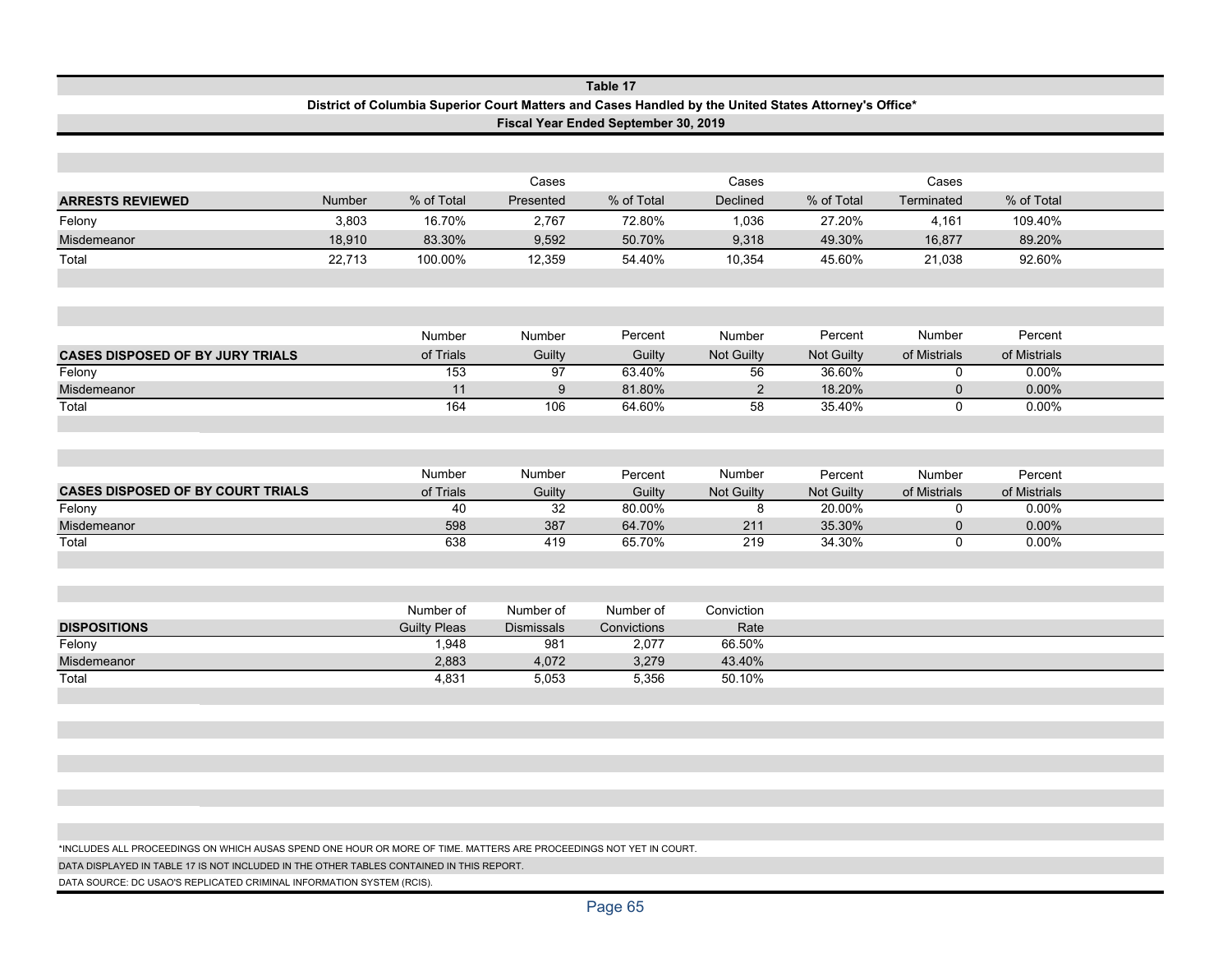|                                  |                   |                     |                            |                                                                                                                                 |                            |               |                                     | Table 18A      |                                      |                          |                          |                |                      |                          |                         |                   |                         |
|----------------------------------|-------------------|---------------------|----------------------------|---------------------------------------------------------------------------------------------------------------------------------|----------------------------|---------------|-------------------------------------|----------------|--------------------------------------|--------------------------|--------------------------|----------------|----------------------|--------------------------|-------------------------|-------------------|-------------------------|
|                                  |                   |                     |                            |                                                                                                                                 |                            |               | <b>Intellectual Property Report</b> |                |                                      |                          |                          |                |                      |                          |                         |                   |                         |
|                                  |                   |                     |                            | 18 U.S.C. § 2318 - Trafficking in Counterfeit Labels for Phono Records and Copies of Motion Pictures or Other Audiovisual Works |                            |               |                                     |                |                                      |                          |                          |                |                      |                          |                         |                   |                         |
|                                  |                   |                     |                            |                                                                                                                                 |                            |               |                                     |                | Fiscal Year Ended September 30, 2019 |                          |                          |                |                      |                          |                         |                   |                         |
|                                  |                   |                     |                            |                                                                                                                                 |                            |               |                                     |                |                                      |                          |                          |                |                      |                          |                         |                   |                         |
|                                  |                   |                     | <b>Referrals and Cases</b> |                                                                                                                                 |                            |               |                                     |                | Disposition of Charge                |                          |                          |                |                      | <b>Prison Sentencing</b> |                         |                   |                         |
|                                  |                   | <b>Matter</b>       |                            | Cases                                                                                                                           |                            | Cases         | Guilty                              | Guilty         |                                      |                          | Other                    |                |                      |                          |                         |                   |                         |
|                                  | Matter            | Receive             | Cases                      | Filed                                                                                                                           | Cases                      | Term          | Pleas                               | Verdict        | <b>Dismiss</b>                       | Acquit                   | Term                     | Not            | $1 - 12$             | $13 - 24$                | $25 - 36$               | $37 - 60$         | $61+$                   |
| <b>District</b>                  |                   | Receive Suspects    | Filed                      | Defend                                                                                                                          | Term                       | Defend        | Defend                              | Defend         | Defend                               | Defend                   | Defend                   | Impris         | <b>Months</b>        | <b>Months</b>            | Months                  | <b>Months</b>     | <b>Months</b>           |
| Alabama, Middle                  | $\mathbf 0$       | $\mathbf 0$         | $\mathbf 0$                | $\mathbf 0$                                                                                                                     | $\mathbf 0$                | $\Omega$      | $\mathbf 0$                         | $\mathbf 0$    | $\mathbf 0$                          | $\mathbf 0$              | $\mathbf 0$              | 0              | $\Omega$             | $\mathbf 0$              | $\mathbf 0$             | $\mathbf 0$       | $\mathbf 0$             |
| Alabama, Northern                | $\mathbf 0$       | $\mathsf{O}\xspace$ | $\mathbf 0$                | $\mathbf 0$                                                                                                                     | $\mathbf 0$                | $\mathbf 0$   | $\mathbf 0$                         | $\mathbf{0}$   | $\mathbf{0}$                         | $\mathbf{0}$             | $\mathbf{0}$             | $\mathbf{0}$   | $\mathbf{0}$         | $\mathbf{0}$             | $\bf 0$                 | $\mathbf 0$       | $\mathsf{O}\xspace$     |
| Alabama, Southern                | 0                 | $\mathbf 0$         | 0                          | 0                                                                                                                               | 0                          | $\Omega$      | 0                                   | $\Omega$       | $\Omega$                             | $\Omega$                 | $\Omega$                 | $\Omega$       | $\Omega$             | 0                        | 0                       | 0                 | $\mathbf 0$             |
| Alaska                           | $\overline{0}$    | $\mathbf 0$         | 0                          | $\mathbf{0}$                                                                                                                    | $\overline{0}$             | $\Omega$      | $\mathbf{0}$                        | $\Omega$       | $\Omega$                             | $\mathbf{0}$             | $\mathbf{0}$             | $\Omega$       | $\Omega$             | $\mathbf{0}$             | $\mathbf 0$             | $\mathbf{0}$      | $\mathbf 0$             |
| Arizona                          | 0                 | $\mathbf 0$         | 0                          | $\pmb{0}$                                                                                                                       | $\Omega$                   | $\Omega$      | $\Omega$                            | $\Omega$       | $\Omega$                             | $\Omega$                 | $\Omega$                 | $\Omega$       | $\Omega$             | $\Omega$                 | $\Omega$                | $\mathbf 0$       | $\Omega$                |
| Arkansas, Eastern                | $\mathbf 0$       | $\mathbf 0$         | 0                          | $\mathbf 0$                                                                                                                     | 0                          | $\mathbf{0}$  | $\mathbf 0$                         | $\mathbf{0}$   | $\mathbf{0}$                         | $\mathbf{0}$             | $\mathbf{0}$             | $\mathbf{0}$   | $\mathbf{0}$         | $\mathbf 0$              | $\bf 0$                 | $\mathbf 0$       | $\mathsf{O}\xspace$     |
| Arkansas, Western                | 0                 | $\mathbf 0$         | 0                          | $\mathbf 0$                                                                                                                     | $\mathbf 0$                | $\Omega$      | $\mathbf 0$                         | $\Omega$       | $\Omega$                             | $\Omega$                 | $\Omega$                 | 0              | $\Omega$             | 0                        | $\mathbf 0$             | $\mathbf 0$       | $\mathbf 0$             |
| California, Central              | $\mathbf{1}$      | $\mathbf{1}$        | 0                          | $\mathbf{0}$                                                                                                                    | $\overline{0}$             | $\mathbf{0}$  | $\mathbf 0$                         | $\mathbf{0}$   | $\mathbf{0}$                         | $\mathbf{0}$             | $\mathbf{0}$             | $\mathbf{0}$   | $\mathbf{0}$         | $\mathbf{0}$             | $\mathbf 0$             | $\mathbf 0$       | $\mathbf 0$             |
| California, Eastern              | $\mathbf 0$       | $\mathbf 0$         | 0                          | $\mathbf 0$                                                                                                                     | 0                          | $\mathbf 0$   | $\mathbf 0$                         | 0              | $\mathbf 0$                          | 0                        | $\mathbf 0$              | 0              | $\Omega$             | 0                        | $\mathbf 0$             | $\mathbf 0$       | $\mathbf 0$             |
| California, Northern             | $\mathbf 0$       | $\mathbf 0$         | $\mathbf 0$                | $\mathbf 0$                                                                                                                     | 0                          | $\mathbf 0$   | $\mathbf 0$                         | $\Omega$       | $\mathbf{0}$                         | $\mathbf{0}$             | $\mathbf{0}$             | $\mathbf 0$    | $\mathbf{0}$         | $\overline{0}$           | $\bf 0$                 | $\mathbf 0$       | $\mathsf{O}\xspace$     |
| California, Southern             | $\mathbf 0$       | $\mathbf 0$         | 0                          | $\mathbf 0$                                                                                                                     | 0                          | 0             | 0                                   | $\mathbf 0$    | $\mathbf 0$                          | 0                        | $\Omega$                 | 0              | $\Omega$             | 0                        | $\mathbf 0$             | 0                 | 0                       |
| Colorado                         | $\mathbf{0}$      | $\mathbf{0}$        | $\mathbf{0}$               | $\mathbf{0}$                                                                                                                    | $\overline{0}$             | $\mathbf{0}$  | $\mathbf 0$                         | $\Omega$       | $\mathbf{0}$                         | $\mathbf{0}$             | $\mathbf{0}$             | $\Omega$       | $\Omega$             | $\mathbf{0}$             | $\mathbf 0$             | $\mathbf{0}$      | $\mathbf{0}$            |
| Connecticut                      | 0                 | $\mathbf 0$         | 0                          | $\pmb{0}$                                                                                                                       | $\mathbf 0$                | 0             | $\mathbf 0$                         | $\mathbf 0$    | $\mathbf 0$                          | 0                        | 0                        | 0              | 0                    | 0                        | $\mathbf 0$             | $\mathbf 0$       | $\mathbf 0$             |
| Delaware                         | $\mathbf{0}$      | $\mathbf{0}$        | $\mathbf{0}$               | $\mathbf{0}$                                                                                                                    | 0                          | $\mathbf{0}$  | $\mathbf 0$                         | $\mathbf{0}$   | $\mathbf{0}$                         | $\mathbf{0}$             | $\mathbf{0}$             | $\mathbf{0}$   | $\mathbf{0}$         | $\mathbf{0}$             | $\mathbf 0$             | 0                 | $\mathbf 0$             |
| District of Columbia             | 0                 | $\mathbf 0$         | 0                          | $\Omega$                                                                                                                        | $\Omega$                   | $\Omega$      | $\mathbf 0$                         | 0              | $\mathbf 0$                          | $\Omega$                 | $\Omega$                 | $\Omega$       | $\Omega$             | 0                        | $\mathbf 0$             | $\mathbf 0$       | $\mathbf 0$             |
| Florida, Middle                  | $\mathbf 0$       | $\mathbf 0$         | $\mathbf 0$                | $\mathbf 0$                                                                                                                     | 0                          | $\mathbf 0$   | $\mathbf 0$                         | $\Omega$       | $\mathbf{0}$                         | $\mathbf{0}$             | $\mathbf{0}$             | $\mathbf 0$    | $\mathbf{0}$         | $\mathbf{0}$             | $\mathbf 0$             | $\mathbf 0$       | $\mathsf{O}\xspace$     |
| Florida, Northern                | 0                 | 0                   | 0                          | $\mathbf 0$                                                                                                                     | 0                          | 0             | 0                                   | $\mathbf 0$    | $\mathbf 0$                          | 0                        | $\mathbf 0$              | 0              | 0                    | 0                        | $\mathbf 0$             | 0                 | 0                       |
| Florida, Southern                | $\mathbf{0}$      | $\mathbf{0}$        | $\mathbf{0}$               | $\mathbf{0}$                                                                                                                    | $\overline{0}$             | $\Omega$      | $\mathbf 0$                         | $\Omega$       | $\mathbf{0}$                         | $\mathbf{0}$             | $\mathbf{0}$             | $\mathbf{0}$   | $\Omega$             | $\mathbf{0}$             | $\mathbf 0$             | $\mathbf{0}$      | $\mathbf{0}$            |
| Georgia, Middle                  | 0                 | 0                   | $\mathbf 0$                | $\mathbf 0$                                                                                                                     | 0                          | 0             | $\mathbf 0$                         | 0              | $\mathbf 0$                          | 0                        | $\mathbf 0$              | 0              | 0                    | 0                        | $\mathbf 0$             | $\mathbf 0$       | $\mathbf 0$             |
| Georgia, Northern                | $\pmb{0}$         | $\mathbf 0$         | 0                          | $\mathbf 0$                                                                                                                     | 0                          | $\mathbf{0}$  | $\mathbf 0$                         | $\Omega$       | $\mathbf{0}$                         | $\mathbf{0}$             | $\mathbf{0}$             | $\mathbf{0}$   | $\mathbf{0}$         | $\mathbf 0$              | $\mathbf 0$             | 0                 | $\pmb{0}$               |
| Georgia, Southern                | 0                 | $\mathbf 0$         | 0                          | $\Omega$                                                                                                                        | $\mathbf{0}$               | $\Omega$      | $\mathbf 0$                         | $\Omega$       | $\Omega$                             | $\Omega$                 | $\Omega$                 | $\Omega$       | $\Omega$             | $\Omega$                 | $\Omega$                | $\mathbf 0$       | $\mathbf 0$             |
| Guam                             | $\mathbf 0$       | $\mathbf 0$         | 0                          | $\mathbf 0$                                                                                                                     | 0                          | $\mathbf 0$   | $\mathbf 0$                         | $\mathbf 0$    | $\mathbf{0}$                         | $\mathbf{0}$             | $\mathbf 0$              | $\mathbf{0}$   | $\mathbf{0}$         | $\mathbf{0}$             | $\mathbf 0$             | $\mathbf 0$       | $\mathsf{O}\xspace$     |
| Hawaii                           | 0                 | 0                   | 0                          | 0                                                                                                                               | 0                          | 0             | 0                                   | $\mathbf 0$    | $\mathbf 0$                          | 0                        | $\mathbf 0$              | 0              | 0                    | 0                        | $\mathbf 0$             | 0                 | $\pmb{0}$               |
| Idaho                            | $\mathbf{0}$      | $\mathbf{0}$        | $\mathbf{0}$               | $\mathbf{0}$                                                                                                                    | $\overline{0}$             | $\Omega$      | $\mathbf 0$                         | $\Omega$       | $\Omega$                             | $\mathbf{0}$             | $\mathbf{0}$             | $\Omega$       | $\Omega$             | $\mathbf{0}$             | $\mathbf 0$             | $\mathbf{0}$      | $\mathbf{0}$            |
| Illinois, Central                | 0                 | 0                   | 0                          | $\Omega$                                                                                                                        | $\Omega$                   | $\Omega$      | $\Omega$                            | $\Omega$       | $\Omega$                             | $\Omega$                 | 0                        | $\Omega$       | $\Omega$             | $\Omega$                 | $\Omega$                | 0                 | $\Omega$                |
| Illinois, Northern               | $\mathbf 0$       | $\mathbf 0$         | $\mathbf 0$                | $\mathbf 0$                                                                                                                     | 0                          | $\mathbf 0$   | $\mathbf 0$                         | $\overline{0}$ | $\mathbf 0$                          | $\mathbf{0}$             | $\mathbf 0$              | $\mathbf 0$    | $\mathbf{0}$         | $\mathbf 0$              | $\mathbf 0$             | $\mathbf 0$       | $\mathsf{O}\xspace$     |
| Illinois, Southern               | 0                 | $\mathbf 0$         | 0                          | $\mathbf 0$                                                                                                                     | 0                          | $\Omega$      | 0                                   | 0              | $\mathbf 0$                          | 0                        | $\Omega$                 | $\Omega$       | $\Omega$             | 0                        | $\mathbf 0$             | $\mathbf 0$       | $\mathbf 0$             |
| Indiana, Northern                | $\mathbf 0$       | $\mathbf 0$         | $\mathbf 0$                | $\mathbf 0$                                                                                                                     | 0                          | $\mathbf 0$   | $\mathbf 0$                         | $\mathbf 0$    | $\mathbf{0}$                         | $\mathbf{0}$             | $\mathbf{0}$             | $\overline{0}$ | $\mathbf{0}$         | $\mathbf{0}$             | $\mathbf 0$             | $\mathbf{0}$      | $\mathsf{O}\xspace$     |
| Indiana, Southern                | 0                 | $\mathbf 0$         | 0                          | $\mathbf 0$                                                                                                                     | 0                          | 0<br>$\Omega$ | 0                                   | 0<br>$\Omega$  | 0                                    | 0                        | 0                        | 0<br>$\Omega$  | 0                    | 0                        | 0                       | 0                 | $\mathbf 0$             |
| Iowa, Northern<br>Iowa, Southern | $\mathbf{0}$<br>0 | $\mathbf{0}$<br>0   | $\mathbf{0}$<br>$\Omega$   | $\mathbf{0}$<br>$\Omega$                                                                                                        | $\overline{0}$<br>$\Omega$ | $\Omega$      | $\mathbf 0$<br>$\Omega$             | $\Omega$       | $\mathbf{0}$<br>$\Omega$             | $\mathbf{0}$<br>$\Omega$ | $\mathbf{0}$<br>$\Omega$ | $\Omega$       | $\Omega$<br>$\Omega$ | $\mathbf{0}$<br>$\Omega$ | $\mathbf 0$<br>$\Omega$ | $\mathbf{0}$<br>0 | $\mathbf 0$<br>$\Omega$ |
| Kansas                           | $\mathbf 0$       | $\mathbf 0$         | 0                          | $\mathbf{0}$                                                                                                                    | 0                          | $\mathbf 0$   | $\mathbf 0$                         | $\mathbf 0$    | $\mathbf 0$                          | $\mathbf{0}$             | $\mathbf 0$              | $\mathbf{0}$   | $\mathbf{0}$         | 0                        | $\mathbf 0$             | 0                 | $\pmb{0}$               |
| Kentucky, Eastern                | $\Omega$          | $\Omega$            | $\Omega$                   | $\Omega$                                                                                                                        | $\Omega$                   | $\Omega$      | $\Omega$                            | $\Omega$       | $\Omega$                             | $\Omega$                 | $\Omega$                 | $\Omega$       | $\Omega$             | 0                        | $\Omega$                | $\Omega$          | $\Omega$                |
|                                  |                   |                     |                            |                                                                                                                                 |                            |               |                                     |                |                                      |                          |                          |                |                      |                          |                         |                   |                         |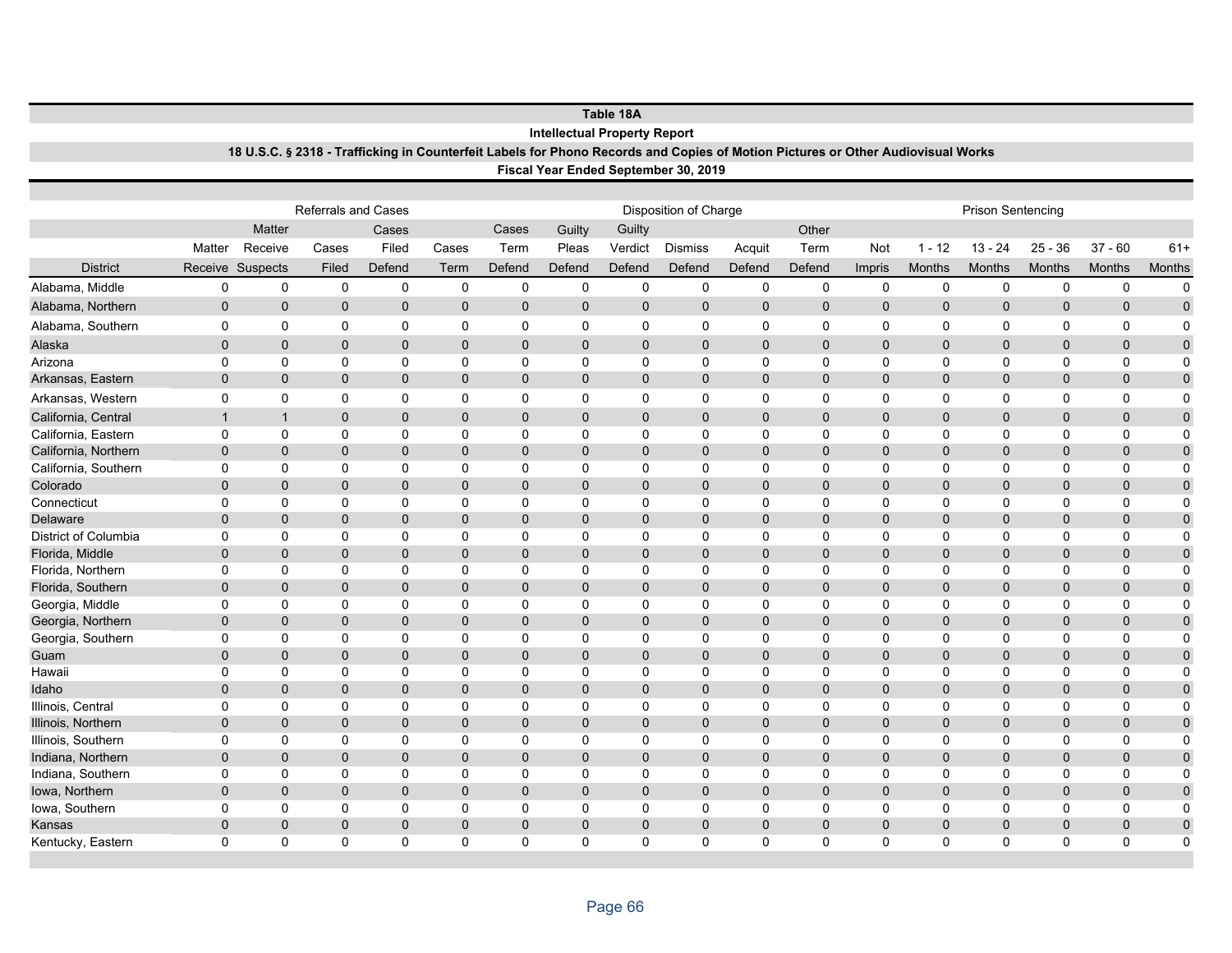|                          |              |                |                            |                |              |                |              | Table 18A (Continued) |                              |              |              |              |               |                          |               |               |             |
|--------------------------|--------------|----------------|----------------------------|----------------|--------------|----------------|--------------|-----------------------|------------------------------|--------------|--------------|--------------|---------------|--------------------------|---------------|---------------|-------------|
|                          |              |                |                            |                |              |                |              |                       |                              |              |              |              |               |                          |               |               |             |
|                          |              |                | <b>Referrals and Cases</b> |                |              |                |              |                       | <b>Disposition of Charge</b> |              |              |              |               | <b>Prison Sentencing</b> |               |               |             |
|                          |              | <b>Matter</b>  |                            | Cases          |              | Cases          | Guilty       | Guilty                |                              |              | Other        |              |               |                          |               |               |             |
|                          | Matter       | Receive        | Cases                      | Filed          | Cases        | Term           | Pleas        | Verdict               | <b>Dismiss</b>               | Acquit       | Term         | Not          | $1 - 12$      | $13 - 24$                | $25 - 36$     | $37 - 60$     | $61+$       |
| <b>District</b>          | Receive      | Suspects       | Filed                      | Defend         | Term         | Defend         | Defend       | Defend                | Defend                       | Defend       | Defend       | Impris       | <b>Months</b> | <b>Months</b>            | <b>Months</b> | <b>Months</b> | Months      |
| Kentucky, Western        | 0            | $\mathbf 0$    | 0                          | $\mathbf 0$    | $\mathbf 0$  | $\mathbf 0$    | $\mathbf 0$  | $\mathbf 0$           | $\mathbf 0$                  | $\mathbf 0$  | $\mathbf 0$  | $\mathbf 0$  | $\mathbf 0$   | $\mathbf 0$              | 0             | $\mathbf 0$   | $\mathbf 0$ |
| Louisiana, Eastern       | $\mathbf{0}$ | $\mathbf{0}$   | $\mathbf{0}$               | $\overline{0}$ | $\mathbf{0}$ | $\overline{0}$ | $\mathbf{0}$ | $\mathbf{0}$          | $\mathbf{0}$                 | $\mathbf{0}$ | $\Omega$     | $\Omega$     | $\mathbf{0}$  | $\mathbf{0}$             | $\mathbf{0}$  | $\mathbf{0}$  | $\mathbf 0$ |
| Louisiana, Middle        | $\mathbf 0$  | $\mathbf 0$    | $\mathbf 0$                | $\mathbf 0$    | 0            | $\mathbf 0$    | $\mathbf 0$  | $\mathbf 0$           | 0                            | $\mathbf 0$  | 0            | $\Omega$     | 0             | $\mathbf 0$              | $\mathbf 0$   | $\mathbf 0$   | $\mathbf 0$ |
| Louisiana, Western       | $\mathbf{0}$ | $\mathbf 0$    | $\overline{0}$             | $\overline{0}$ | $\mathbf{0}$ | $\Omega$       | $\mathbf 0$  | $\mathbf{0}$          | $\mathbf{0}$                 | $\mathbf 0$  | $\Omega$     | $\mathbf{0}$ | $\mathbf{0}$  | $\mathbf 0$              | $\mathbf{0}$  | $\mathbf 0$   | $\pmb{0}$   |
| Maine                    | 0            | $\mathsf 0$    | $\mathbf 0$                | $\mathbf 0$    | $\mathbf 0$  | $\mathbf 0$    | $\mathbf 0$  | $\mathbf 0$           | $\mathbf 0$                  | $\mathbf 0$  | 0            | 0            | 0             | 0                        | $\mathbf 0$   | 0             | $\mathbf 0$ |
| Maryland                 | $\mathbf{0}$ | $\mathbf{0}$   | $\Omega$                   | $\Omega$       | $\Omega$     | $\Omega$       | $\mathbf{0}$ | $\mathbf{0}$          | $\mathbf{0}$                 | $\mathbf{0}$ | $\Omega$     | $\Omega$     | $\mathbf{0}$  | $\mathbf{0}$             | $\mathbf{0}$  | $\mathbf 0$   | $\mathbf 0$ |
| Massachusetts            | $\mathbf{0}$ | $\mathbf 0$    | 0                          | $\mathbf 0$    | 0            | $\mathbf 0$    | $\mathbf 0$  | $\mathbf 0$           | 0                            | $\mathbf 0$  | 0            | $\Omega$     | 0             | 0                        | $\mathbf 0$   | $\mathbf 0$   | $\mathbf 0$ |
| Michigan, Eastern        | $\mathbf{0}$ | $\mathbf{0}$   | $\Omega$                   | 0              | $\Omega$     | $\mathbf 0$    | $\mathbf 0$  | $\mathbf{0}$          | $\mathbf{0}$                 | $\mathbf 0$  | $\mathbf{0}$ | $\mathbf 0$  | $\mathbf 0$   | $\mathbf 0$              | 0             | $\mathbf 0$   | $\mathbf 0$ |
| Michigan, Western        | $\mathbf 0$  | $\mathbf 0$    | 0                          | $\mathbf 0$    | $\mathbf 0$  | $\mathbf 0$    | $\mathbf 0$  | $\mathbf 0$           | $\mathbf 0$                  | $\mathbf 0$  | 0            | 0            | 0             | 0                        | 0             | 0             | 0           |
| Minnesota                | $\mathbf{0}$ | $\mathbf 0$    | $\mathbf{0}$               | 0              | $\mathbf 0$  | $\mathbf 0$    | $\mathbf{0}$ | $\mathbf{0}$          | $\mathbf 0$                  | $\mathbf 0$  | $\mathbf{0}$ | $\mathbf{0}$ | $\mathbf{0}$  | $\mathbf 0$              | $\mathbf{0}$  | $\mathbf 0$   | $\pmb{0}$   |
| Mississippi, Northern    | $\Omega$     | $\mathbf 0$    | $\Omega$                   | $\Omega$       | $\Omega$     | $\mathbf 0$    | $\Omega$     | $\Omega$              | $\Omega$                     | $\Omega$     | 0            | $\Omega$     | 0             | $\Omega$                 | $\mathbf 0$   | $\mathbf 0$   | $\mathbf 0$ |
| Mississippi, Southern    | $\mathbf{0}$ | $\mathbf 0$    | $\mathbf{0}$               | $\mathbf{0}$   | $\mathbf{0}$ | $\mathbf 0$    | $\mathbf{0}$ | $\mathbf{0}$          | $\mathbf{0}$                 | $\mathbf{0}$ | $\mathbf{0}$ | $\Omega$     | $\mathbf{0}$  | $\mathbf 0$              | $\mathbf{0}$  | $\mathbf 0$   | $\mathbf 0$ |
| Missouri, Eastern        | $\mathbf 0$  | $\mathbf 0$    | $\mathbf 0$                | $\mathbf 0$    | $\Omega$     | $\mathbf 0$    | $\Omega$     | $\mathbf 0$           | $\mathbf 0$                  | $\mathbf 0$  | $\Omega$     | $\Omega$     | $\mathbf 0$   | $\mathbf 0$              | $\mathbf 0$   | $\mathbf 0$   | $\mathbf 0$ |
| Missouri, Western        | $\mathbf 0$  | $\mathbf{1}$   | $\mathbf{1}$               | $\overline{2}$ | $\mathbf 0$  | $\mathbf 0$    | $\mathbf{0}$ | $\mathbf 0$           | $\mathbf{0}$                 | $\mathbf 0$  | $\mathbf{0}$ | $\mathbf{0}$ | $\mathbf{0}$  | $\mathbf 0$              | 0             | $\mathbf 0$   | $\pmb{0}$   |
| Montana                  | $\mathbf 0$  | $\mathbf 0$    | $\Omega$                   | $\Omega$       | $\Omega$     | $\mathbf 0$    | $\Omega$     | $\Omega$              | $\Omega$                     | $\Omega$     | $\Omega$     | $\Omega$     | 0             | $\mathbf 0$              | $\mathbf 0$   | $\mathbf 0$   | $\mathbf 0$ |
| Nebraska                 | $\mathbf{0}$ | $\mathbf{0}$   | $\mathbf{0}$               | 0              | $\mathbf 0$  | $\overline{0}$ | $\mathbf{0}$ | $\mathbf{0}$          | $\mathbf{0}$                 | $\mathbf{0}$ | $\mathbf{0}$ | $\mathbf{0}$ | $\mathbf{0}$  | $\mathbf 0$              | 0             | $\mathbf 0$   | $\mathbf 0$ |
| Nevada                   | $\mathbf 0$  | $\mathbf 0$    | $\mathbf 0$                | 0              | 0            | 0              | $\mathbf 0$  | 0                     | 0                            | 0            | 0            | $\Omega$     | 0             | 0                        | $\mathbf 0$   | $\mathbf 0$   | 0           |
| New Hampshire            | $\mathbf 0$  | $\mathbf 0$    | $\mathbf{0}$               | 0              | $\Omega$     | $\overline{0}$ | $\mathbf{0}$ | $\mathbf{0}$          | $\mathbf 0$                  | $\mathbf 0$  | $\mathbf{0}$ | $\mathbf 0$  | $\mathbf{0}$  | $\mathbf{0}$             | $\mathbf 0$   | $\mathbf 0$   | $\pmb{0}$   |
| New Jersey               | $\mathbf{1}$ | $\overline{1}$ | $\mathbf 0$                | $\mathbf 0$    | $\mathbf 0$  | $\mathbf 0$    | 0            | 0                     | 0                            | 0            | 0            | 0            | 0             | $\mathbf 0$              | 0             | 0             | $\mathbf 0$ |
| <b>New Mexico</b>        | $\mathbf{0}$ | $\mathbf{0}$   | $\mathbf{0}$               | $\mathbf{0}$   | $\mathbf{0}$ | $\overline{0}$ | $\mathbf{0}$ | $\mathbf{0}$          | $\Omega$                     | $\mathbf{0}$ | $\Omega$     | $\mathbf{0}$ | $\mathbf{0}$  | $\mathbf{0}$             | $\mathbf{0}$  | $\mathbf 0$   | $\pmb{0}$   |
| New York, Eastern        | $\Omega$     | $\mathbf 0$    | 0                          | 0              | 0            | 0              | $\mathbf 0$  | $\mathbf 0$           | $\Omega$                     | $\Omega$     | 0            | $\Omega$     | $\Omega$      | 0                        | $\mathbf 0$   | $\mathbf 0$   | $\mathbf 0$ |
| New York, Northern       | $\mathbf 0$  | $\mathbf 0$    | $\overline{0}$             | 0              | $\Omega$     | $\overline{0}$ | $\mathbf{0}$ | $\mathbf{0}$          | $\mathbf 0$                  | $\mathbf{0}$ | $\mathbf{0}$ | $\mathbf{0}$ | $\mathbf{0}$  | $\mathbf{0}$             | 0             | $\mathbf 0$   | $\pmb{0}$   |
| New York, Southern       | $\mathbf{1}$ | $\overline{2}$ | $\mathbf 0$                | $\mathbf 0$    | $\mathbf 0$  | $\mathbf 0$    | $\mathbf 0$  | $\mathbf 0$           | 0                            | $\mathbf 0$  | 0            | $\mathbf 0$  | 0             | $\mathbf 0$              | $\mathbf 0$   | $\mathbf 0$   | $\mathbf 0$ |
| New York, Western        | $\mathbf{0}$ | $\mathbf{0}$   | $\Omega$                   | $\Omega$       | $\Omega$     | $\overline{0}$ | $\Omega$     | $\mathbf{0}$          | $\Omega$                     | $\Omega$     | $\Omega$     | $\Omega$     | $\Omega$      | $\mathbf{0}$             | $\mathbf{0}$  | $\mathbf{0}$  | $\mathbf 0$ |
| North Carolina, Eastern  | $\mathbf 0$  | $\mathbf 0$    | $\Omega$                   | 0              | $\Omega$     | $\mathbf 0$    | $\Omega$     | $\mathbf 0$           | $\Omega$                     | $\Omega$     | 0            | $\Omega$     | 0             | 0                        | $\mathbf 0$   | $\mathbf 0$   | 0           |
| North Carolina, Middle   | $\mathbf{0}$ | $\mathbf 0$    | $\Omega$                   | 0              | $\Omega$     | $\mathbf 0$    | $\mathbf 0$  | $\mathbf{0}$          | $\mathbf{0}$                 | $\mathbf{0}$ | $\Omega$     | $\Omega$     | $\mathbf{0}$  | $\mathbf 0$              | $\mathbf{0}$  | $\mathbf 0$   | $\pmb{0}$   |
| North Carolina, Western  | 0            | $\mathbf 0$    | $\mathbf 0$                | $\mathbf 0$    | $\mathbf 0$  | $\mathbf 0$    | 0            | $\mathbf 0$           | $\mathbf 0$                  | $\mathbf 0$  | 0            | $\Omega$     | 0             | 0                        | $\mathbf 0$   | $\mathbf 0$   | $\mathbf 0$ |
| North Dakota             | $\mathbf 0$  | $\pmb{0}$      | $\overline{0}$             | 0              | $\Omega$     | $\overline{0}$ | $\mathbf{0}$ | $\mathbf 0$           | $\mathbf 0$                  | $\mathbf{0}$ | $\mathbf{0}$ | $\mathbf{0}$ | $\mathbf{0}$  | $\mathbf 0$              | $\mathbf 0$   | $\mathbf 0$   | $\mathbf 0$ |
| Northern Mariana Islands | $\mathbf 0$  | $\mathbf 0$    | 0                          | $\mathbf 0$    | 0            | $\mathbf 0$    | $\mathbf 0$  | $\mathbf 0$           | $\mathbf 0$                  | $\Omega$     | 0            | $\Omega$     | 0             | 0                        | $\mathbf 0$   | $\mathbf 0$   | $\mathbf 0$ |
| Ohio, Northern           | $\mathbf{0}$ | $\mathbf{0}$   | $\Omega$                   | 0              | $\mathbf 0$  | $\mathbf 0$    | $\mathbf{0}$ | $\mathbf{0}$          | $\mathbf{0}$                 | $\mathbf{0}$ | $\Omega$     | $\Omega$     | $\mathbf{0}$  | $\mathbf{0}$             | $\mathbf{0}$  | $\mathbf 0$   | $\pmb{0}$   |
| Ohio, Southern           | $\mathbf 0$  | $\mathbf 0$    | 0                          | $\mathbf 0$    | $\mathbf 0$  | $\mathbf 0$    | $\mathbf 0$  | $\mathbf 0$           | $\mathbf 0$                  | $\mathbf 0$  | 0            | 0            | 0             | 0                        | $\mathbf 0$   | $\mathbf 0$   | $\mathbf 0$ |
| Oklahoma, Eastern        | $\mathbf 0$  | $\mathbf 0$    | 0                          | 0              | $\mathbf 0$  | $\mathbf 0$    | $\mathbf 0$  | $\mathbf 0$           | $\mathbf 0$                  | $\mathbf 0$  | $\mathbf 0$  | $\mathbf{0}$ | $\mathbf 0$   | $\mathbf 0$              | 0             | $\mathbf 0$   | $\pmb{0}$   |
| Oklahoma, Northern       | $\Omega$     | $\Omega$       | $\mathbf{0}$               | $\Omega$       | $\Omega$     | 0              | 0            | 0                     | $\Omega$                     | $\Omega$     | 0            | $\Omega$     | $\Omega$      | 0                        | 0             | $\Omega$      | $\mathbf 0$ |
| Oklahoma, Western        | $\mathbf{0}$ | $\mathbf 0$    | $\mathbf{0}$               | 0              | $\mathbf 0$  | $\mathbf 0$    | $\mathbf{0}$ | $\mathbf{0}$          | $\mathbf{0}$                 | $\mathbf 0$  | $\mathbf{0}$ | $\mathbf{0}$ | $\mathbf{0}$  | $\mathbf 0$              | 0             | $\mathbf 0$   | $\pmb{0}$   |
| Oregon                   | $\Omega$     | 0              | $\Omega$                   | $\mathbf{0}$   | $\mathbf{0}$ | $\Omega$       | $\Omega$     | $\Omega$              | $\Omega$                     | $\Omega$     | 0            | $\Omega$     | $\Omega$      | $\Omega$                 | $\Omega$      | $\Omega$      | $\mathbf 0$ |
|                          |              |                |                            |                |              |                |              |                       |                              |              |              |              |               |                          |               |               |             |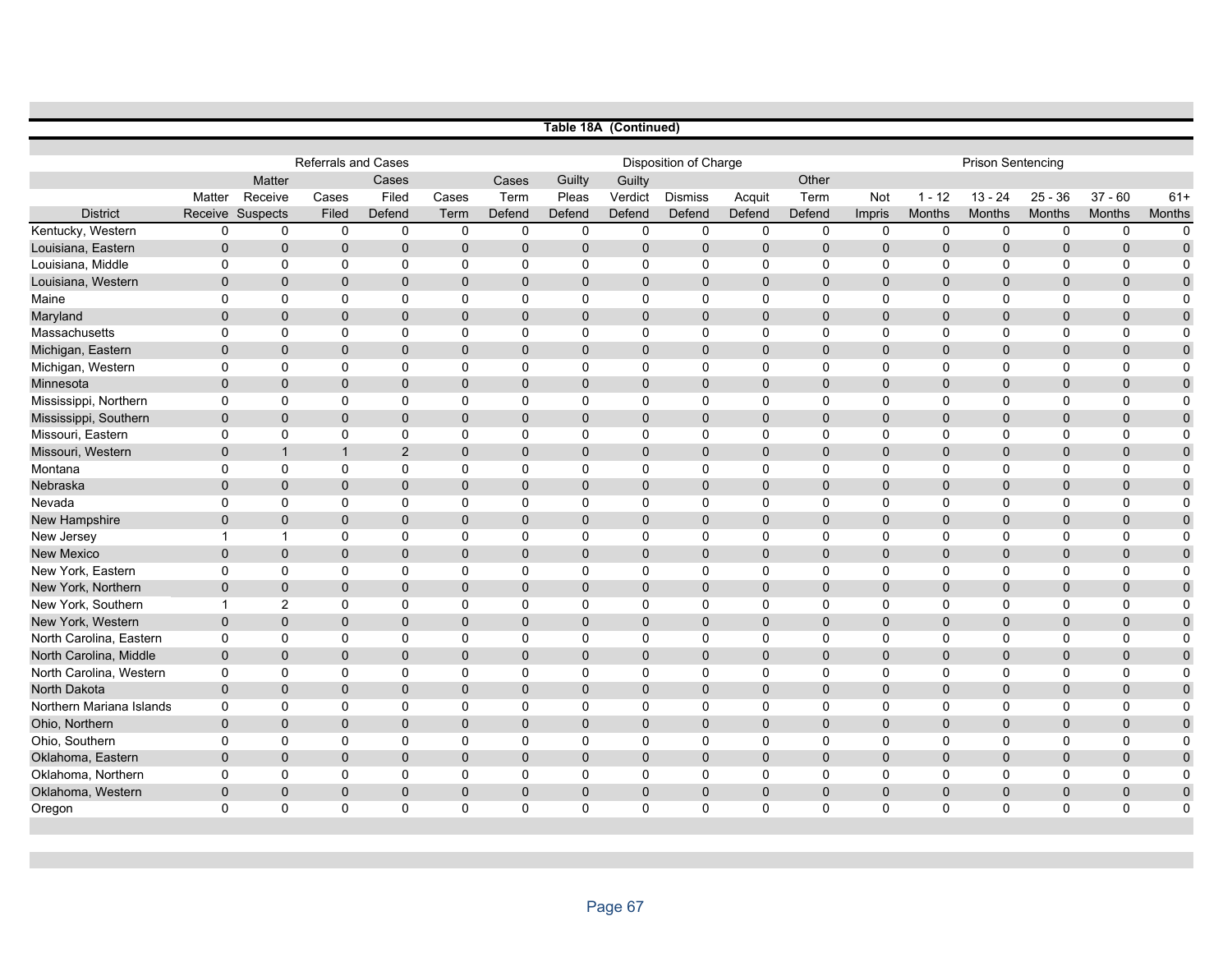|                         |              |             |                            |                |                |              |              | Table 18A (Continued) |                              |              |              |                |               |                          |              |               |                     |
|-------------------------|--------------|-------------|----------------------------|----------------|----------------|--------------|--------------|-----------------------|------------------------------|--------------|--------------|----------------|---------------|--------------------------|--------------|---------------|---------------------|
|                         |              |             | <b>Referrals and Cases</b> |                |                |              |              |                       | <b>Disposition of Charge</b> |              |              |                |               | <b>Prison Sentencing</b> |              |               |                     |
|                         |              | Matter      |                            | Cases          |                | Cases        | Guilty       | Guilty                |                              |              | Other        |                |               |                          |              |               |                     |
|                         | Matter       | Receive     | Cases                      | Filed          | Cases          | Term         | Pleas        | Verdict               | <b>Dismiss</b>               | Acquit       | Term         | Not            | $1 - 12$      | $13 - 24$                | $25 - 36$    | $37 - 60$     | $61+$               |
| <b>District</b>         | Receive      | Suspects    | Filed                      | Defend         | Term           | Defend       | Defend       | Defend                | Defend                       | Defend       | Defend       | Impris         | <b>Months</b> | <b>Months</b>            | Months       | <b>Months</b> | <b>Months</b>       |
| Pennsylvania, Eastern   | $\mathbf{0}$ | $\mathbf 0$ | $\mathbf 0$                | $\mathbf 0$    | $\mathbf{0}$   | $\Omega$     | $\mathbf{0}$ | $\mathbf{0}$          | $\mathbf{0}$                 | $\mathbf{0}$ | $\mathbf{0}$ | $\mathbf{0}$   | $\Omega$      | $\mathbf{0}$             | $\mathbf{0}$ | $\mathbf{0}$  | $\overline{0}$      |
| Pennsylvania, Middle    | 0            | $\mathbf 0$ | 0                          | $\mathbf{0}$   | 0              | $\Omega$     | 0            | 0                     | $\Omega$                     | $\Omega$     | $\Omega$     | 0              | $\Omega$      | 0                        | $\mathbf 0$  | 0             | $\mathbf 0$         |
| Pennsylvania, Western   | $\mathbf 0$  | $\mathbf 0$ | $\mathbf{0}$               | $\Omega$       | $\overline{0}$ | $\Omega$     | $\Omega$     | $\Omega$              | $\Omega$                     | $\Omega$     | $\Omega$     | $\Omega$       | $\Omega$      | $\mathbf{0}$             | $\mathbf 0$  | $\mathbf 0$   | $\mathbf 0$         |
| Puerto Rico             | 0            | 0           | $\mathbf 0$                | 0              | 0              | $\mathbf 0$  | $\mathbf 0$  | 0                     | $\mathbf 0$                  | $\Omega$     | $\Omega$     | $\Omega$       | 0             | $\mathbf 0$              | $\mathbf 0$  | 0             | 0                   |
| Rhode Island            | 0            | $\mathbf 0$ | $\mathbf 0$                | $\mathbf 0$    | $\mathbf 0$    | $\mathbf{0}$ | $\mathbf{0}$ | $\mathbf{0}$          | $\mathbf{0}$                 | $\mathbf{0}$ | $\mathbf{0}$ | $\mathbf{0}$   | $\mathbf{0}$  | $\mathbf{0}$             | $\mathbf 0$  | $\mathbf 0$   | $\mathbf 0$         |
| South Carolina          | 0            | $\mathbf 0$ | $\mathbf 0$                | $\Omega$       | 0              | $\Omega$     | $\mathbf 0$  | $\Omega$              | $\Omega$                     | $\Omega$     | $\Omega$     | 0              | 0             | 0                        | $\mathbf 0$  | 0             | 0                   |
| South Dakota            | $\mathbf{0}$ | $\mathbf 0$ | $\mathbf{0}$               | $\mathbf{0}$   | $\mathbf{0}$   | $\mathbf{0}$ | $\mathbf{0}$ | $\Omega$              | $\mathbf{0}$                 | $\mathbf{0}$ | $\mathbf{0}$ | $\mathbf{0}$   | $\Omega$      | $\mathbf{0}$             | $\mathbf{0}$ | $\mathbf 0$   | $\mathsf{O}\xspace$ |
| Tennessee, Eastern      | 0            | $\mathbf 0$ | 0                          | 0              | 0              | $\mathbf{0}$ | $\mathbf 0$  | 0                     | $\mathbf 0$                  | $\Omega$     | $\Omega$     | 0              | 0             | 0                        | $\mathbf 0$  | $\mathbf 0$   | 0                   |
| Tennessee, Middle       | $\mathbf{0}$ | $\mathbf 0$ | $\mathbf{0}$               | $\mathbf{0}$   | 0              | $\mathbf{0}$ | $\mathbf{0}$ | $\mathbf{0}$          | $\mathbf{0}$                 | $\mathbf{0}$ | $\mathbf{0}$ | $\mathbf{0}$   | $\mathbf{0}$  | $\mathbf{0}$             | $\mathbf 0$  | $\mathbf 0$   | $\mathbf 0$         |
| Tennessee, Western      | 0            | $\mathbf 0$ | $\mathbf 0$                | 0              | $\mathbf 0$    | $\Omega$     | 0            | 0                     | 0                            | $\Omega$     | $\Omega$     | 0              | 0             | 0                        | 0            | 0             | 0                   |
| Texas, Eastern          | 0            | $\mathbf 0$ | $\mathbf{0}$               | $\mathbf{0}$   | $\mathbf{0}$   | $\mathbf{0}$ | $\Omega$     | $\Omega$              | $\Omega$                     | $\Omega$     | $\Omega$     | $\mathbf{0}$   | $\Omega$      | $\mathbf{0}$             | $\mathbf 0$  | $\mathbf 0$   | $\pmb{0}$           |
| Texas, Northern         | 0            | $\mathbf 0$ | 0                          | 0              | 0              | $\Omega$     | $\mathbf 0$  | $\Omega$              | $\mathbf 0$                  | $\Omega$     | $\Omega$     | 0              | $\mathbf{0}$  | $\mathbf 0$              | $\mathbf 0$  | $\mathbf 0$   | $\mathbf 0$         |
| Texas, Southern         | $\mathbf{0}$ | $\mathbf 0$ | $\mathbf{0}$               | $\mathbf{0}$   | 0              | $\mathbf{0}$ | $\mathbf{0}$ | $\mathbf{0}$          | $\mathbf{0}$                 | $\mathbf{0}$ | $\mathbf 0$  | $\overline{0}$ | $\mathbf{0}$  | $\mathbf{0}$             | $\mathbf 0$  | $\mathbf 0$   | $\mathsf{O}\xspace$ |
| Texas, Western          | 0            | $\mathbf 0$ | $\mathbf 0$                | 0              | 0              | $\Omega$     | 0            | 0                     | 0                            | 0            | $\Omega$     | 0              | 0             | 0                        | $\mathbf 0$  | 0             | 0                   |
| Utah                    | $\mathbf{0}$ | $\mathbf 0$ | $\mathbf 0$                | $\mathbf{0}$   | $\mathbf 0$    | $\mathbf{0}$ | $\mathbf{0}$ | $\Omega$              | $\mathbf{0}$                 | $\mathbf{0}$ | $\mathbf 0$  | $\overline{0}$ | $\Omega$      | $\mathbf{0}$             | $\mathbf{0}$ | $\mathbf 0$   | $\pmb{0}$           |
| Vermont                 | 0            | $\mathbf 0$ | 0                          | 0              | 0              | 0            | $\mathbf 0$  | 0                     | $\mathbf 0$                  | 0            | $\Omega$     | 0              | 0             | $\mathbf 0$              | $\mathbf 0$  | $\mathbf 0$   | 0                   |
| Virgin Islands          | 0            | $\mathbf 0$ | $\mathbf 0$                | $\mathbf 0$    | 0              | $\mathbf{0}$ | $\mathbf 0$  | $\mathbf{0}$          | $\mathbf{0}$                 | $\mathbf{0}$ | $\mathbf 0$  | 0              | $\mathbf{0}$  | $\mathbf 0$              | $\mathbf 0$  | $\mathbf 0$   | $\pmb{0}$           |
| Virginia, Eastern       | $\Omega$     | $\mathbf 0$ | $\mathbf 0$                | $\Omega$       | $\Omega$       | $\Omega$     | $\Omega$     | $\Omega$              | $\Omega$                     | $\Omega$     | $\Omega$     | $\Omega$       | 0             | $\Omega$                 | $\Omega$     | $\mathbf 0$   | 0                   |
| Virginia, Western       | $\mathbf{0}$ | $\mathbf 0$ | $\mathbf{0}$               | $\mathbf{0}$   | $\overline{0}$ | $\mathbf{0}$ | $\mathbf{0}$ | $\mathbf{0}$          | $\mathbf{0}$                 | $\mathbf{0}$ | $\mathbf 0$  | $\overline{0}$ | $\mathbf{0}$  | $\mathbf{0}$             | $\mathbf{0}$ | $\mathbf 0$   | $\mathbf 0$         |
| Washington, Eastern     | 0            | 0           | 0                          | 0              | 0              | $\mathbf{0}$ | 0            | 0                     | 0                            | 0            | $\Omega$     | 0              | 0             | $\mathbf 0$              | $\mathbf 0$  | 0             | 0                   |
| Washington, Western     | $\mathbf 0$  | $\pmb{0}$   | $\mathbf 0$                | $\mathbf 0$    | $\mathbf 0$    | $\mathbf{0}$ | $\mathbf 0$  | $\mathbf{0}$          | $\mathbf 0$                  | $\mathbf{0}$ | $\mathbf 0$  | 0              | $\mathbf{0}$  | $\mathbf 0$              | $\mathbf 0$  | $\mathbf 0$   | $\pmb{0}$           |
| West Virginia, Northern | $\mathbf 0$  | $\mathbf 0$ | $\mathbf 0$                | 0              | $\mathbf 0$    | $\Omega$     | $\mathbf 0$  | 0                     | $\mathbf 0$                  | 0            | $\Omega$     | 0              | 0             | $\mathbf 0$              | $\mathbf 0$  | $\mathbf 0$   | 0                   |
| West Virginia, Southern | $\mathbf 0$  | $\mathbf 0$ | $\mathbf 0$                | $\mathbf 0$    | 0              | $\mathbf{0}$ | $\mathbf{0}$ | $\mathbf{0}$          | $\mathbf{0}$                 | $\mathbf{0}$ | $\mathbf{0}$ | $\mathbf{0}$   | $\mathbf{0}$  | $\mathbf 0$              | $\mathbf 0$  | $\mathbf 0$   | $\mathbf 0$         |
| Wisconsin, Eastern      | 0            | 0           | 0                          | 0              | 0              | $\Omega$     | $\mathbf 0$  | 0                     | $\mathbf 0$                  | $\Omega$     | $\Omega$     | 0              | 0             | $\mathbf 0$              | $\mathbf 0$  | $\mathbf 0$   | 0                   |
| Wisconsin, Western      | 0            | $\mathbf 0$ | $\mathbf 0$                | $\mathbf{0}$   | 0              | $\mathbf{0}$ | $\mathbf 0$  | $\mathbf{0}$          | $\mathbf{0}$                 | $\mathbf{0}$ | $\mathbf 0$  | $\overline{0}$ | $\mathbf{0}$  | $\mathbf{0}$             | $\mathbf{0}$ | $\mathbf 0$   | $\mathbf 0$         |
| Wyoming                 | 0            | 0           | 0                          | 0              | 0              | 0            | 0            | 0                     | 0                            | 0            | 0            | 0              | 0             | 0                        | 0            | 0             | 0                   |
| <b>All Districts</b>    | 3            | 5           | $\mathbf{1}$               | $\overline{2}$ | $\overline{0}$ | $\mathbf{0}$ | $\mathbf{0}$ | $\mathbf{0}$          | $\mathbf{0}$                 | $\mathbf{0}$ | $\mathbf{0}$ | $\overline{0}$ | $\mathbf{0}$  | $\mathbf{0}$             | $\mathbf{0}$ | $\mathbf 0$   | $\mathbf 0$         |

THE INFORMATION IN THIS TABLE IS PROVIDED PURSUANT TO THE STATUTORY MANDATE IN 18 U.S.C. § 2320(h), WHICH REQUIRES A REPORT OF DEPARTMENT OF JUSTICE PROSECUTIONS OF INTELLECTUAL PROPERTY CRIMES.

THE CASE MANAGEMENT SYSTEM USED BY THE U.S. ATTORNEYS' OFFICES DOES NOT BREAK OUT COPYRIGHT INFRINGEMENT CASES BY TYPE (e.g. AUDIOVISUAL, BOOKS OR VIDEO GAMES). ALSO, THE CASE

MANAGEMENT SYSTEM DOES NOT SEPARATELY IDENTIFY COPYRIGHT INFRINGEMENT CASES WHERE THE INFRINGER ADVERTISES THE INFRINGING WORK ONLINE OR MAKES THE INFRINGING WORK AVAILABLE ON THE INTERNET

 FOR DOWNLOAD, REPRODUCTION, PERFORMANCE OR DISTRIBUTION BY OTHERS. DATA ON FINES, PENALTIES, SETTLEMENTS OR RESTITUTION ARE NOT INCLUDED BECAUSE THE DATA CAN NOT BE EXTRACTED FROM THE CDCS DATABASE BY STATUTE.

TABLE INCLUDES DATA ON ANY AND ALL CRIMINAL CASES OR DEFENDANTS WHERE THE SELECTED INTELLECTUAL PROPERTY STATUTES WERE BROUGHT AS ANY CHARGE AGAINST THE DEFENDANT. HOWEVER, THE STATUTES WERE RUN

TOGETHER TO ELIMINATE ANY DOUBLE COUNTING OF CASES OR DEFENDANTS WHEN MORE THAN ONE OF THE STATUTES WAS BROUGHT AGAINST THE SAME DEFENDANT.

INCLUDES TRANSFERS, DISMISSALS OTHER THAN BY COURT, PRETRIAL DIVERSIONS, AND PROCEEDINGS SUSPENDED INDEFINITELY BY COURT.

PLEASE NOTE, "GUILTY DISPOSITIONS" REPRESENT SENTENCED DEFENDANTS. THE UNDERLYING GUILTY DISPOSITION, PRIOR TO SENTENCING, MAY HAVE RESULTED FROM A GUILTY PLEA OR A GUILTY VERDICT OBTAINED IN A PRIOR FISCAL YEAR. DATA ON THIS TABLE DOES NOT INCLUDE MAGISTRATE PROCEEDINGS OR PETTY OFFENSES.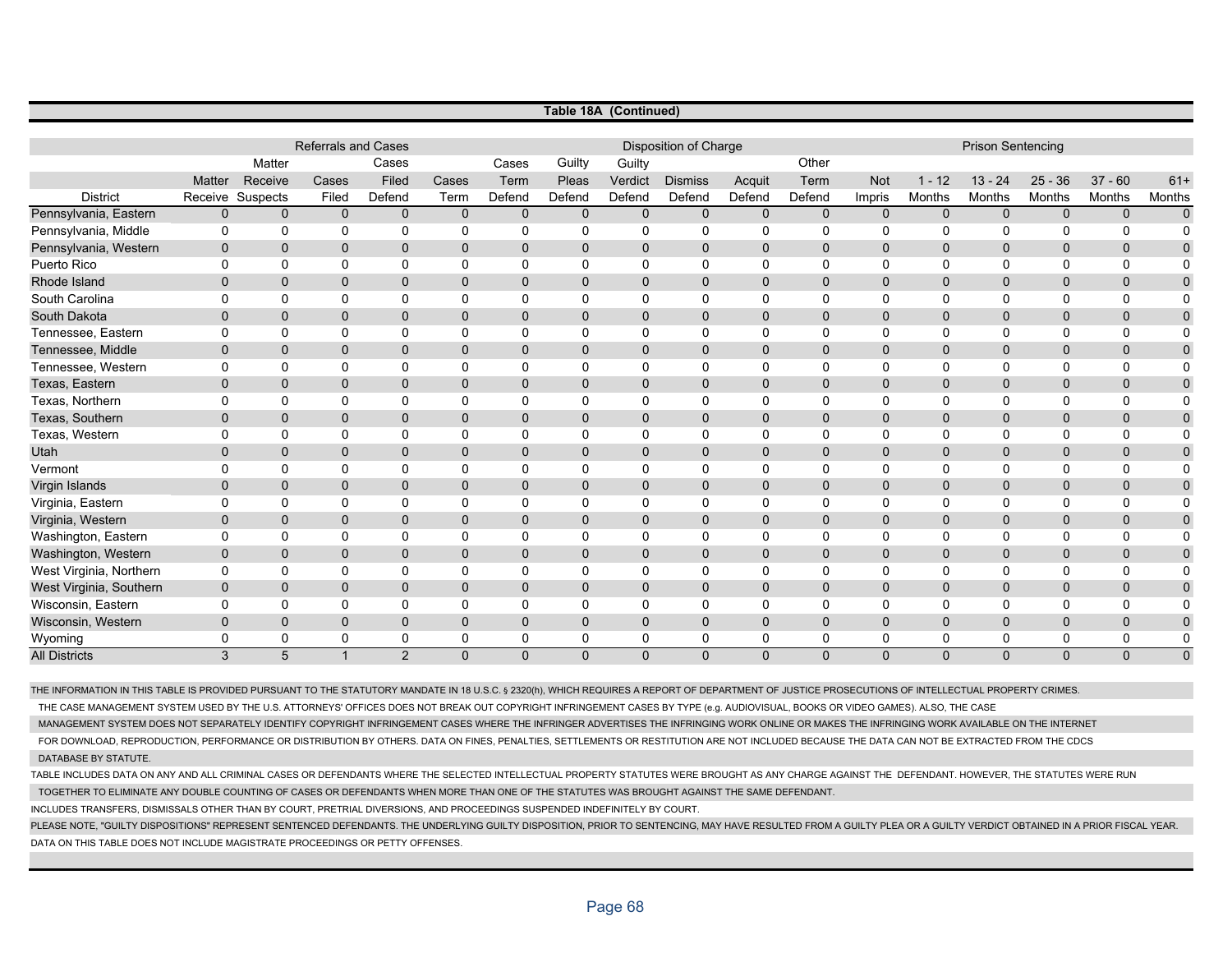|                      |                         |                            |                            |                             |                     |                   |                                     | Table 18B                  |                                                                          |                   |                             |                   |                             |                          |                             |                   |                          |
|----------------------|-------------------------|----------------------------|----------------------------|-----------------------------|---------------------|-------------------|-------------------------------------|----------------------------|--------------------------------------------------------------------------|-------------------|-----------------------------|-------------------|-----------------------------|--------------------------|-----------------------------|-------------------|--------------------------|
|                      |                         |                            |                            |                             |                     |                   | <b>Intellectual Property Report</b> |                            | 18 U.S.C. § 2319, 17 U.S.C. § 506 - Criminal Infringement of a Copyright |                   |                             |                   |                             |                          |                             |                   |                          |
|                      |                         |                            |                            |                             |                     |                   |                                     |                            | Fiscal Year Ended September 30, 2019                                     |                   |                             |                   |                             |                          |                             |                   |                          |
|                      |                         |                            |                            |                             |                     |                   |                                     |                            |                                                                          |                   |                             |                   |                             |                          |                             |                   |                          |
|                      |                         |                            | <b>Referrals and Cases</b> |                             |                     |                   |                                     |                            | Disposition of Charge                                                    |                   |                             |                   |                             | <b>Prison Sentencing</b> |                             |                   |                          |
|                      |                         | Matter                     |                            | Cases                       |                     | Cases             | Guilty                              | Guilty                     |                                                                          |                   | Other                       |                   |                             |                          |                             |                   |                          |
|                      | Matter                  | Receive                    | Cases                      | Filed                       | Cases               | Term              | Pleas                               | Verdict                    | <b>Dismiss</b>                                                           | Acquit            | Term                        | Not               | $1 - 12$                    | $13 - 24$                | $25 - 36$                   | $37 - 60$         | $61+$                    |
| <b>District</b>      |                         | Receive Suspects           | Filed                      | Defend                      | Term                | Defend            | Defend                              | Defend                     | Defend                                                                   | Defend            | Defend                      | Impris            | Months                      | <b>Months</b>            |                             | Months            | <b>Months</b>            |
| Alabama, Middle      | $\mathbf 0$             | $\mathbf 0$                | $\mathbf 0$                | $\mathbf 0$                 | $\mathbf 0$         | $\mathbf 0$       | $\mathbf 0$                         | $\mathbf 0$                | $\mathbf 0$                                                              | $\mathbf 0$       | $\mathbf 0$                 | $\mathbf 0$       | $\mathbf 0$                 | $\mathbf 0$              | Months<br>$\mathbf 0$       | $\mathbf 0$       | $\mathbf 0$              |
|                      |                         |                            |                            |                             |                     |                   |                                     |                            |                                                                          |                   |                             |                   |                             |                          |                             |                   |                          |
| Alabama, Northern    | $\pmb{0}$               | $\mathbf 0$                | $\mathbf 0$                | $\pmb{0}$                   | $\mathbf 0$         | $\mathbf 0$       | $\mathbf 0$                         | $\mathbf 0$                | $\mathbf 0$                                                              | $\mathbf 0$       | $\mathbf 0$                 | $\mathbf 0$       | $\mathbf{0}$                | $\mathbf 0$              | $\mathbf 0$                 | $\mathbf 0$       | $\pmb{0}$                |
| Alabama, Southern    | 0                       | $\mathbf 0$                | $\mathbf 0$                | 0                           | 0                   | 0                 | $\mathbf 0$                         | $\mathbf 0$                | $\mathbf 0$                                                              | 0                 | $\mathbf 0$                 | 0                 | $\mathbf 0$                 | 0                        | $\mathbf 0$                 | 0                 | $\mathbf 0$              |
| Alaska               | $\pmb{0}$               | $\pmb{0}$                  | $\mathbf 0$                | $\pmb{0}$                   | 0                   | $\mathbf 0$       | $\mathbf 0$                         | $\Omega$                   | $\mathbf{0}$                                                             | $\mathbf{0}$      | $\mathbf{0}$                | $\overline{0}$    | $\mathbf{0}$                | $\mathbf{0}$             | $\mathbf 0$                 | $\mathbf 0$       | $\mathbf 0$              |
| Arizona              | $\mathbf 0$             | $\mathbf 0$                | $\mathbf 0$                | $\mathbf 0$                 | $\mathbf{1}$        | $\mathbf{1}$      | $\overline{1}$                      | $\mathbf 0$                | $\mathbf 0$                                                              | 0                 | $\mathbf 0$                 | $\mathbf{1}$      | $\Omega$                    | 0                        | $\mathbf 0$                 | $\mathbf 0$       | $\mathbf 0$              |
| Arkansas, Eastern    | $\mathbf{0}$            | $\mathbf{0}$               | $\mathbf{0}$               | $\mathbf{0}$                | $\overline{0}$      | $\mathbf{0}$      | $\mathbf 0$                         | $\Omega$                   | $\mathbf{0}$                                                             | $\mathbf{0}$      | $\mathbf{0}$                | $\mathbf{0}$      | $\mathbf{0}$                | $\mathbf{0}$             | $\mathbf{0}$                | $\mathbf{0}$      | $\pmb{0}$                |
| Arkansas, Western    | 0                       | $\pmb{0}$                  | $\mathbf 0$                | 0                           | 0                   | 0                 | $\mathbf 0$                         | $\mathbf 0$                | $\mathbf 0$                                                              | 0                 | $\mathbf 0$                 | 0                 | 0                           | 0                        | 0                           | 0                 | 0                        |
| California, Central  | $\mathbf{1}$            | $\mathbf{1}$               | $\mathbf{1}$               | $\mathbf{1}$                | $\mathbf{1}$        | $\mathbf{1}$      | $\overline{1}$                      | $\mathbf 0$                | $\mathbf{0}$                                                             | $\mathbf 0$       | $\mathbf 0$                 | $\mathbf 0$       | $\mathbf{1}$                | $\mathbf 0$              | $\mathbf 0$                 | $\mathbf 0$       | $\mathbf 0$              |
| California, Eastern  | $\overline{\mathbf{1}}$ | $\overline{c}$             | $\mathbf 0$                | $\mathbf 0$                 | 0                   | 0                 | 0                                   | $\mathbf 0$                | $\mathbf 0$                                                              | 0                 | $\mathbf 0$                 | 0                 | 0                           | 0                        | $\mathbf 0$                 | 0                 | $\mathbf 0$              |
| California, Northern | $\mathbf{1}$            | 2                          | $\mathbf 0$                | $\mathbf{0}$                | 0                   | $\Omega$          | $\mathbf 0$                         | $\Omega$                   | $\mathbf{0}$                                                             | $\mathbf{0}$      | $\mathbf{0}$                | $\mathbf{0}$      | $\Omega$                    | $\mathbf{0}$             | $\mathbf 0$                 | $\mathbf 0$       | $\mathbf 0$              |
| California, Southern | $\mathbf 0$             | $\mathbf 0$                | $\mathbf 0$                | 0                           | 0                   | 0                 | 0                                   | 0                          | 0                                                                        | 0                 | $\mathbf 0$                 | 0                 | $\mathbf 0$                 | 0                        | 0                           | 0                 | $\mathbf 0$              |
| Colorado             | $\mathbf 0$             | $\mathbf 0$                | $\mathbf 0$                | $\mathbf{0}$                | $\overline{0}$      | $\mathbf{0}$      | $\Omega$                            | $\Omega$                   | $\mathbf{0}$                                                             | $\mathbf{0}$      | $\mathbf{0}$                | $\mathbf{0}$      | $\mathbf{0}$                | $\mathbf{0}$             | $\mathbf 0$                 | $\mathbf 0$       | $\pmb{0}$                |
| Connecticut          | $\mathbf 0$             | $\mathbf 0$                | $\mathbf 0$                | $\mathbf 0$                 | 0                   | 0                 | $\mathbf 0$                         | $\mathbf 0$                | $\mathbf 0$                                                              | 0                 | $\mathbf 0$                 | 0                 | $\mathbf 0$                 | 0                        | $\mathbf 0$                 | 0                 | $\mathbf 0$              |
| Delaware             | $\mathbf 0$             | $\mathbf 0$                | $\mathbf 0$                | $\pmb{0}$                   | 0                   | $\mathbf 0$       | $\mathbf 0$                         | $\mathbf 0$                | $\mathbf 0$                                                              | $\mathbf 0$       | $\mathbf 0$                 | $\mathbf 0$       | $\mathbf 0$                 | $\mathbf 0$              | $\mathbf 0$                 | $\mathbf 0$       | $\pmb{0}$                |
| District of Columbia | 0                       | $\mathbf 0$                | $\mathbf 0$                | $\mathbf 0$                 | $\mathbf 0$         | $\mathbf 0$       | $\mathbf 0$                         | $\mathbf 0$                | $\mathbf 0$                                                              | 0                 | $\mathbf 0$                 | $\mathbf 0$       | $\mathbf 0$                 | 0                        | $\mathbf 0$                 | 0                 | $\mathbf 0$              |
| Florida, Middle      | 0                       | $\mathbf{0}$               | $\mathbf 0$                | $\mathbf{0}$                | $\overline{0}$      | $\mathbf{0}$      | $\mathbf 0$                         | $\mathbf 0$                | $\mathbf{0}$                                                             | $\mathbf{0}$      | $\mathbf{0}$                | $\mathbf{0}$      | $\mathbf{0}$                | $\mathbf{0}$             | $\mathbf 0$                 | $\mathbf 0$       | $\mathbf 0$              |
| Florida, Northern    | $\overline{1}$          | 4                          | $\mathbf 0$                | 0                           | 0                   | 0                 | $\mathbf 0$                         | $\mathbf 0$                | $\mathbf 0$                                                              | 0                 | $\mathbf 0$                 | 0                 | $\mathbf 0$                 | 0                        | $\mathbf 0$                 | 0                 | $\mathbf 0$              |
| Florida, Southern    | $\mathbf 0$             | $\mathbf 0$                | $\mathbf 0$                | $\mathbf{0}$                | 0                   | $\mathbf{0}$      | $\Omega$                            | $\Omega$                   | $\mathbf{0}$                                                             | $\mathbf 0$       | $\mathbf{0}$                | $\mathbf{0}$      | $\mathbf{0}$                | $\mathbf{0}$             | $\mathbf 0$                 | $\mathbf 0$       | $\pmb{0}$                |
| Georgia, Middle      | $\mathbf 0$             | $\mathbf 0$                | $\mathbf 0$                | 0                           | 0                   | 0                 | $\mathbf 0$                         | $\mathbf 0$                | $\mathbf 0$                                                              | 0                 | $\mathbf 0$                 | 0                 | $\mathbf 0$                 | 0                        | $\mathbf 0$                 | 0                 | $\mathbf 0$              |
| Georgia, Northern    | $\mathbf{0}$            | $\mathbf{0}$               | $\mathbf{0}$               | $\mathbf{0}$                | $\overline{0}$      | $\mathbf{0}$      | $\mathbf 0$                         | $\Omega$                   | $\mathbf{0}$                                                             | $\mathbf{0}$      | $\mathbf{0}$                | $\mathbf{0}$      | $\mathbf{0}$                | $\mathbf{0}$             | $\mathbf 0$                 | $\mathbf 0$       | $\mathbf 0$              |
| Georgia, Southern    | 0                       | $\mathbf 0$                | $\mathbf 0$                | $\mathbf 0$                 | 0                   | 0                 | $\mathbf 0$                         | $\mathbf 0$                | $\mathbf 0$                                                              | $\mathbf 0$       | $\mathbf 0$                 | $\mathbf 0$       | $\mathbf 0$                 | 0                        | 0                           | 0                 | $\mathbf 0$              |
| Guam                 | 0<br>$\mathbf 0$        | $\mathbf 0$<br>$\mathbf 0$ | $\mathbf 0$<br>$\mathbf 0$ | $\mathbf{0}$<br>$\mathbf 0$ | $\overline{0}$<br>0 | $\mathbf{0}$<br>0 | $\mathbf 0$<br>$\mathbf 0$          | $\mathbf 0$<br>$\mathbf 0$ | $\mathbf{0}$<br>$\mathbf 0$                                              | $\mathbf{0}$<br>0 | $\mathbf{0}$<br>$\mathbf 0$ | $\mathbf{0}$<br>0 | $\mathbf{0}$<br>$\mathbf 0$ | $\mathbf{0}$             | $\mathbf{0}$<br>$\mathbf 0$ | $\mathbf{0}$<br>0 | $\pmb{0}$<br>$\mathbf 0$ |
| Hawaii<br>Idaho      | $\pmb{0}$               | $\mathbf 0$                | $\mathbf 0$                | $\pmb{0}$                   | $\Omega$            | $\Omega$          | $\mathbf 0$                         | $\Omega$                   | $\Omega$                                                                 | 0                 | $\mathbf 0$                 | $\Omega$          | $\Omega$                    | 0<br>$\Omega$            | $\mathbf 0$                 | $\mathbf 0$       | $\pmb{0}$                |
| Illinois, Central    | 0                       | $\mathbf 0$                | $\mathbf 0$                | 0                           | $\mathbf 0$         | 0                 | $\mathbf 0$                         | $\mathbf 0$                | $\mathbf 0$                                                              | $\mathbf 0$       | $\mathbf 0$                 | $\mathbf 0$       | $\mathbf 0$                 | 0                        | $\mathbf 0$                 | 0                 | $\mathbf 0$              |
| Illinois, Northern   | $\mathbf 0$             | $\mathbf{1}$               | $\mathbf{1}$               | $\mathbf{1}$                | 0                   | $\mathbf{0}$      | $\mathbf 0$                         | $\Omega$                   | $\mathbf{0}$                                                             | $\mathbf{0}$      | $\mathbf{0}$                | $\mathbf{0}$      | $\mathbf{0}$                | $\mathbf{0}$             | $\mathbf 0$                 | $\mathbf 0$       | $\mathbf 0$              |
| Illinois, Southern   | 0                       | $\mathbf 0$                | $\mathbf 0$                | $\mathbf 0$                 | $\mathbf 0$         | $\Omega$          | $\mathbf 0$                         | $\Omega$                   | $\Omega$                                                                 | $\Omega$          | $\mathbf 0$                 | $\Omega$          | $\Omega$                    | 0                        | $\mathbf 0$                 | $\mathbf 0$       | $\mathbf 0$              |
| Indiana, Northern    | $\pmb{0}$               | $\mathbf 0$                | $\mathbf 0$                | $\pmb{0}$                   | 0                   | $\mathbf 0$       | $\mathbf 0$                         | $\mathbf 0$                | $\mathbf 0$                                                              | $\mathbf{0}$      | $\mathbf{0}$                | $\mathbf{0}$      | $\mathbf{0}$                | $\mathbf{0}$             | $\mathbf 0$                 | $\mathbf 0$       | $\mathbf 0$              |
| Indiana, Southern    | $\mathbf 0$             | $\mathbf 0$                | $\mathbf 0$                | $\mathbf 0$                 | 0                   | 0                 | $\mathbf 0$                         | $\mathbf 0$                | $\mathbf 0$                                                              | 0                 | $\mathbf 0$                 | 0                 | $\mathbf 0$                 | 0                        | $\mathbf 0$                 | 0                 | $\mathbf 0$              |
| Iowa, Northern       | $\mathbf{0}$            | $\mathbf{0}$               | $\mathbf 0$                | $\mathbf{0}$                | $\overline{0}$      | $\mathbf{0}$      | $\mathbf 0$                         | $\mathbf 0$                | $\mathbf{0}$                                                             | $\mathbf{0}$      | $\mathbf{0}$                | $\Omega$          | $\Omega$                    | $\mathbf{0}$             | $\mathbf 0$                 | $\mathbf 0$       | $\mathbf 0$              |
| Iowa, Southern       | $\mathbf 0$             | $\mathbf 0$                | $\mathbf 0$                | $\mathbf 0$                 | 0                   | $\mathbf 0$       | 0                                   | $\mathbf 0$                | $\mathbf 0$                                                              | 0                 | 0                           | $\mathbf 0$       | $\mathbf 0$                 | 0                        | 0                           | $\mathbf 0$       | $\mathbf 0$              |
| Kansas               | 0                       | $\mathbf{0}$               | $\mathbf{0}$               | $\mathbf{0}$                | $\mathbf{1}$        | $\mathbf{1}$      | $\overline{1}$                      | $\mathbf 0$                | $\mathbf{0}$                                                             | $\mathbf{0}$      | $\mathbf{0}$                | $\mathbf{1}$      | $\mathbf{0}$                | $\mathbf{0}$             | $\mathbf 0$                 | $\mathbf 0$       | $\mathbf 0$              |
| Kentucky, Eastern    | $\Omega$                | $\Omega$                   | 0                          | $\Omega$                    | 0                   | $\Omega$          | $\Omega$                            | $\Omega$                   | $\Omega$                                                                 | $\Omega$          | $\Omega$                    | $\Omega$          | $\Omega$                    | $\Omega$                 | $\Omega$                    | $\Omega$          | $\mathbf 0$              |
|                      |                         |                            |                            |                             |                     |                   |                                     |                            |                                                                          |                   |                             |                   |                             |                          |                             |                   |                          |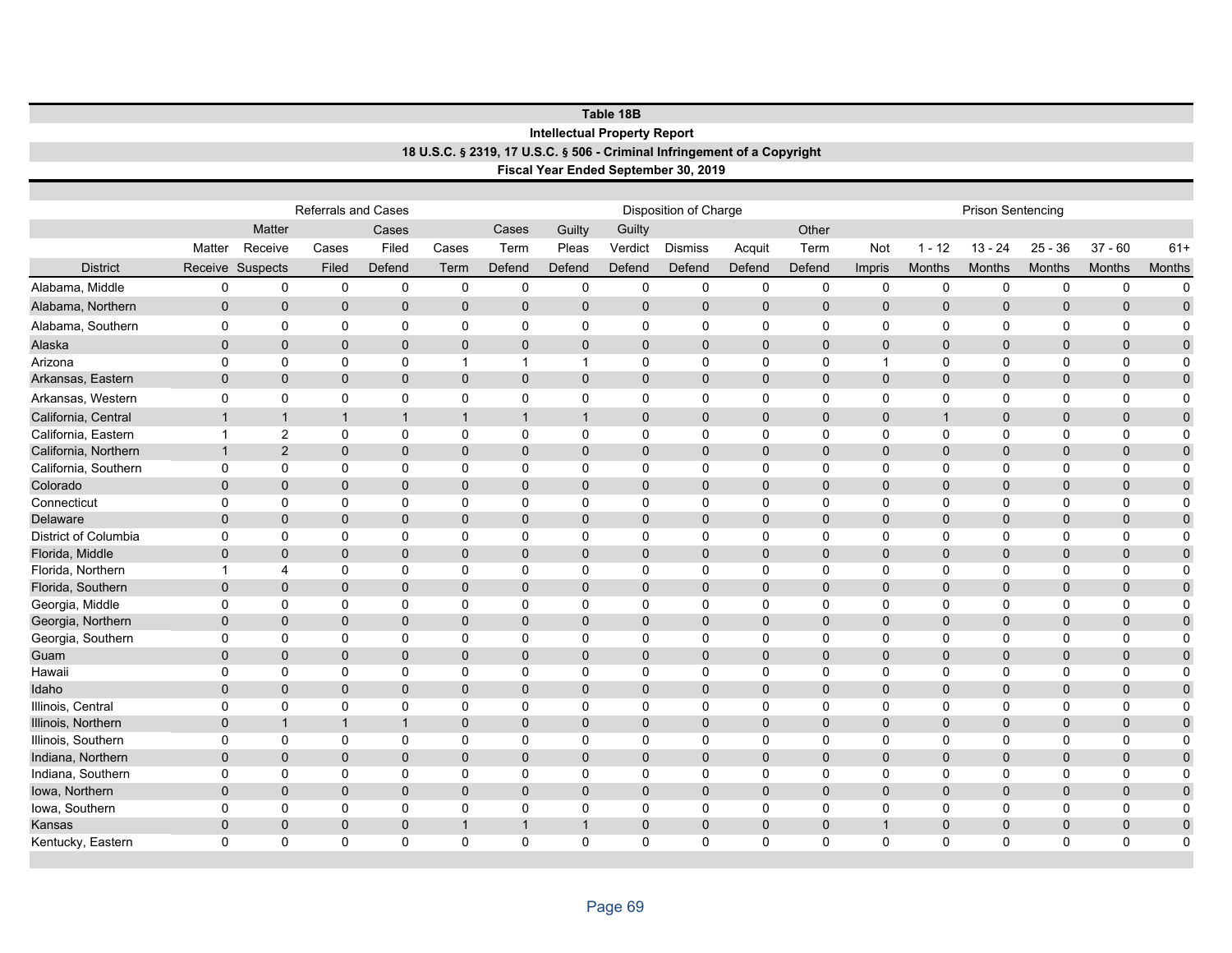|                          |                |               |                            |                |              |                |              | Table 18B (Continued) |                              |              |              |                         |               |                          |               |              |             |
|--------------------------|----------------|---------------|----------------------------|----------------|--------------|----------------|--------------|-----------------------|------------------------------|--------------|--------------|-------------------------|---------------|--------------------------|---------------|--------------|-------------|
|                          |                |               |                            |                |              |                |              |                       |                              |              |              |                         |               |                          |               |              |             |
|                          |                |               | <b>Referrals and Cases</b> |                |              |                |              |                       | <b>Disposition of Charge</b> |              |              |                         |               | <b>Prison Sentencing</b> |               |              |             |
|                          |                | <b>Matter</b> |                            | Cases          |              | Cases          | Guilty       | Guilty                |                              |              | Other        |                         |               |                          |               |              |             |
|                          | Matter         | Receive       | Cases                      | Filed          | Cases        | Term           | Pleas        | Verdict               | <b>Dismiss</b>               | Acquit       | Term         | Not                     | $1 - 12$      | $13 - 24$                | $25 - 36$     | $37 - 60$    | $61+$       |
| <b>District</b>          | Receive        | Suspects      | Filed                      | Defend         | Term         | Defend         | Defend       | Defend                | Defend                       | Defend       | Defend       | Impris                  | <b>Months</b> | <b>Months</b>            | <b>Months</b> | Months       | Months      |
| Kentucky, Western        | 0              | $\mathbf 0$   | 0                          | $\mathbf 0$    | $\mathbf 0$  | $\mathbf 0$    | $\mathbf 0$  | $\mathbf 0$           | $\mathbf 0$                  | $\mathbf 0$  | $\mathbf 0$  | $\mathbf 0$             | $\mathbf 0$   | $\mathbf 0$              | 0             | $\mathbf 0$  | $\mathbf 0$ |
| Louisiana, Eastern       | $\mathbf{0}$   | $\mathbf{0}$  | $\mathbf{0}$               | $\overline{0}$ | $\mathbf{0}$ | $\overline{0}$ | $\mathbf{0}$ | $\mathbf{0}$          | $\mathbf{0}$                 | $\mathbf{0}$ | $\Omega$     | $\Omega$                | $\mathbf{0}$  | $\mathbf{0}$             | $\mathbf{0}$  | $\mathbf{0}$ | $\mathbf 0$ |
| Louisiana, Middle        | $\mathbf 0$    | $\mathbf 0$   | $\mathbf 0$                | $\mathbf 0$    | 0            | $\mathbf 0$    | $\mathbf 0$  | $\mathbf 0$           | 0                            | $\mathbf 0$  | 0            | $\Omega$                | 0             | $\mathbf 0$              | $\mathbf 0$   | $\mathbf 0$  | $\mathbf 0$ |
| Louisiana, Western       | $\mathbf{0}$   | $\mathbf 0$   | $\overline{0}$             | $\overline{0}$ | $\mathbf{0}$ | $\Omega$       | $\mathbf 0$  | $\mathbf{0}$          | $\mathbf{0}$                 | $\mathbf 0$  | $\Omega$     | $\mathbf{0}$            | $\mathbf{0}$  | $\mathbf 0$              | $\mathbf{0}$  | $\mathbf 0$  | $\pmb{0}$   |
| Maine                    | 0              | $\mathsf 0$   | $\mathbf{1}$               | $\mathbf{1}$   | $\mathbf 0$  | $\mathbf 0$    | $\mathbf 0$  | $\mathbf 0$           | $\mathbf 0$                  | $\mathbf 0$  | 0            | 0                       | 0             | 0                        | $\mathbf 0$   | 0            | $\mathbf 0$ |
| Maryland                 | $\mathbf{0}$   | $\mathbf{0}$  | $\Omega$                   | $\Omega$       | $\Omega$     | $\Omega$       | $\mathbf{0}$ | $\mathbf{0}$          | $\mathbf{0}$                 | $\mathbf{0}$ | $\Omega$     | $\Omega$                | $\mathbf{0}$  | $\mathbf{0}$             | $\mathbf{0}$  | $\mathbf 0$  | $\mathbf 0$ |
| Massachusetts            | $\mathbf{0}$   | $\mathbf 0$   | 0                          | $\mathbf 0$    | 0            | $\mathbf 0$    | $\mathbf 0$  | $\mathbf 0$           | 0                            | $\mathbf 0$  | 0            | $\Omega$                | 0             | 0                        | $\mathbf 0$   | $\mathbf 0$  | $\mathbf 0$ |
| Michigan, Eastern        | $\mathbf{0}$   | $\mathbf{0}$  | $\Omega$                   | 0              | $\Omega$     | $\mathbf 0$    | $\mathbf 0$  | $\mathbf{0}$          | $\mathbf{0}$                 | $\mathbf 0$  | $\mathbf{0}$ | $\mathbf 0$             | $\mathbf 0$   | $\mathbf 0$              | 0             | $\mathbf 0$  | $\mathbf 0$ |
| Michigan, Western        | $\mathbf 0$    | $\mathbf 0$   | $\mathbf 0$                | $\mathbf 0$    | $\mathbf 0$  | $\mathbf 0$    | $\mathbf 0$  | $\mathbf 0$           | $\mathbf 0$                  | $\mathbf 0$  | 0            | 0                       | 0             | 0                        | 0             | 0            | 0           |
| Minnesota                | $\mathbf{0}$   | $\mathbf 0$   | $\mathbf{0}$               | 0              | $\mathbf 0$  | $\mathbf 0$    | $\mathbf{0}$ | $\mathbf{0}$          | $\mathbf 0$                  | $\mathbf 0$  | $\mathbf{0}$ | $\mathbf{0}$            | $\mathbf{0}$  | $\mathbf 0$              | $\mathbf{0}$  | $\mathbf 0$  | $\pmb{0}$   |
| Mississippi, Northern    | $\Omega$       | $\mathbf 0$   | $\Omega$                   | $\Omega$       | $\Omega$     | $\mathbf 0$    | $\Omega$     | $\Omega$              | $\Omega$                     | $\Omega$     | 0            | $\Omega$                | 0             | $\Omega$                 | $\mathbf 0$   | $\mathbf 0$  | $\mathbf 0$ |
| Mississippi, Southern    | $\mathbf{0}$   | $\mathbf 0$   | $\mathbf{0}$               | $\mathbf{0}$   | $\mathbf{0}$ | $\mathbf 0$    | $\mathbf{0}$ | $\mathbf{0}$          | $\mathbf{0}$                 | $\mathbf{0}$ | $\mathbf{0}$ | $\Omega$                | $\mathbf{0}$  | $\mathbf 0$              | $\mathbf{0}$  | $\mathbf 0$  | $\mathbf 0$ |
| Missouri, Eastern        | $\mathbf 0$    | $\mathbf 0$   | $\mathbf 0$                | $\mathbf 0$    | $\Omega$     | $\mathbf 0$    | $\Omega$     | $\mathbf 0$           | $\mathbf 0$                  | $\mathbf 0$  | $\Omega$     | $\Omega$                | $\mathbf 0$   | $\mathbf 0$              | $\mathbf 0$   | $\mathbf 0$  | $\mathbf 0$ |
| Missouri, Western        | $\mathbf 0$    | $\mathbf{1}$  | $\mathbf{1}$               | $\overline{2}$ | $\mathbf 0$  | $\mathbf 0$    | $\mathbf{0}$ | $\mathbf 0$           | $\mathbf{0}$                 | $\mathbf 0$  | $\mathbf{0}$ | $\mathbf{0}$            | $\mathbf{0}$  | $\mathbf 0$              | 0             | $\mathbf 0$  | $\pmb{0}$   |
| Montana                  | $\mathbf 0$    | $\mathbf 0$   | $\Omega$                   | $\Omega$       | $\Omega$     | $\mathbf 0$    | $\Omega$     | $\Omega$              | $\Omega$                     | $\Omega$     | $\Omega$     | $\Omega$                | 0             | $\mathbf 0$              | $\mathbf 0$   | $\mathbf 0$  | $\mathbf 0$ |
| Nebraska                 | $\mathbf{0}$   | $\mathbf{0}$  | $\mathbf{0}$               | 0              | $\mathbf 0$  | $\overline{0}$ | $\mathbf{0}$ | $\mathbf{0}$          | $\mathbf{0}$                 | $\mathbf{0}$ | $\mathbf{0}$ | $\mathbf{0}$            | $\mathbf{0}$  | $\mathbf 0$              | 0             | $\mathbf 0$  | $\mathbf 0$ |
| Nevada                   | $\mathbf 0$    | $\mathbf 0$   | $\mathbf 0$                | 0              | 0            | 0              | $\mathbf 0$  | 0                     | 0                            | 0            | 0            | $\Omega$                | 0             | 0                        | $\mathbf 0$   | $\mathbf 0$  | 0           |
| New Hampshire            | $\mathbf 0$    | $\mathbf 0$   | 0                          | 0              | $\Omega$     | $\overline{0}$ | $\mathbf{0}$ | $\mathbf{0}$          | $\mathbf 0$                  | $\mathbf 0$  | $\mathbf{0}$ | $\mathbf 0$             | $\mathbf{0}$  | $\mathbf{0}$             | $\mathbf 0$   | $\mathbf 0$  | $\pmb{0}$   |
| New Jersey               | 0              | 0             | $\mathbf 0$                | $\mathbf 0$    | $\mathbf 0$  | $\mathbf 0$    | 0            | 0                     | 0                            | 0            | 0            | 0                       | 0             | $\mathbf 0$              | 0             | 0            | $\mathbf 0$ |
| <b>New Mexico</b>        | $\mathbf{0}$   | $\mathbf{0}$  | $\mathbf{0}$               | $\mathbf{0}$   | $\mathbf{0}$ | $\overline{0}$ | $\mathbf{0}$ | $\mathbf{0}$          | $\Omega$                     | $\mathbf{0}$ | $\Omega$     | $\mathbf{0}$            | $\mathbf{0}$  | $\mathbf{0}$             | $\mathbf{0}$  | $\mathbf 0$  | $\pmb{0}$   |
| New York, Eastern        | $\Omega$       | $\mathbf 0$   | 0                          | 0              | 0            | 0              | $\mathbf 0$  | $\mathbf 0$           | $\Omega$                     | $\Omega$     | 0            | $\Omega$                | $\Omega$      | 0                        | $\mathbf 0$   | $\mathbf 0$  | $\mathbf 0$ |
| New York, Northern       | $\mathbf 0$    | $\mathbf 0$   | $\overline{0}$             | 0              | $\Omega$     | $\overline{0}$ | $\mathbf{0}$ | $\mathbf{0}$          | $\mathbf 0$                  | $\mathbf{0}$ | $\mathbf{0}$ | $\mathbf{0}$            | $\mathbf{0}$  | $\mathbf{0}$             | 0             | $\mathbf 0$  | $\pmb{0}$   |
| New York, Southern       | $\mathbf{1}$   | 3             | $\mathbf 0$                | $\mathbf 0$    | $\mathbf 0$  | $\mathbf 0$    | $\mathbf 0$  | $\mathbf 0$           | 0                            | $\mathbf 0$  | 0            | $\mathbf 0$             | 0             | $\mathbf 0$              | $\mathbf 0$   | $\mathbf 0$  | $\mathbf 0$ |
| New York, Western        | $\mathbf{0}$   | $\mathbf{0}$  | $\Omega$                   | $\Omega$       | $\Omega$     | $\overline{0}$ | $\Omega$     | $\mathbf{0}$          | $\Omega$                     | $\Omega$     | $\Omega$     | $\Omega$                | $\Omega$      | $\mathbf{0}$             | $\mathbf{0}$  | $\mathbf{0}$ | $\mathbf 0$ |
| North Carolina, Eastern  | $\mathbf 0$    | $\mathbf 0$   | $\Omega$                   | 0              | $\Omega$     | $\mathbf 0$    | $\Omega$     | $\mathbf 0$           | $\Omega$                     | $\Omega$     | 0            | $\Omega$                | 0             | 0                        | $\mathbf 0$   | $\mathbf 0$  | 0           |
| North Carolina, Middle   | $\mathbf{0}$   | $\mathbf 0$   | $\Omega$                   | 0              | $\Omega$     | $\mathbf 0$    | $\mathbf 0$  | $\mathbf{0}$          | $\mathbf{0}$                 | $\mathbf{0}$ | $\Omega$     | $\Omega$                | $\mathbf{0}$  | $\mathbf 0$              | $\mathbf{0}$  | $\mathbf 0$  | $\pmb{0}$   |
| North Carolina, Western  | 0              | $\mathbf 0$   | $\mathbf 0$                | $\mathbf 0$    | $\mathbf 0$  | $\mathbf 0$    | 0            | $\mathbf 0$           | $\mathbf 0$                  | $\mathbf 0$  | 0            | $\Omega$                | 0             | 0                        | $\mathbf 0$   | $\mathbf 0$  | $\mathbf 0$ |
| North Dakota             | $\mathbf 0$    | $\pmb{0}$     | $\overline{0}$             | 0              | $\Omega$     | $\overline{0}$ | $\mathbf{0}$ | $\mathbf 0$           | $\mathbf 0$                  | $\mathbf{0}$ | $\mathbf{0}$ | $\mathbf{0}$            | $\mathbf{0}$  | $\mathbf 0$              | $\mathbf 0$   | $\mathbf 0$  | $\mathbf 0$ |
| Northern Mariana Islands | $\mathbf 0$    | $\mathbf 0$   | 0                          | $\mathbf 0$    | 0            | $\mathbf 0$    | $\mathbf 0$  | $\mathbf 0$           | $\mathbf 0$                  | $\Omega$     | 0            | $\Omega$                | 0             | 0                        | $\mathbf 0$   | $\mathbf 0$  | $\mathbf 0$ |
| Ohio, Northern           | $\mathbf{0}$   | $\mathbf{0}$  | $\mathbf{0}$               | 0              | $\mathbf{0}$ | $\mathbf{0}$   | $\mathbf{0}$ | $\mathbf{0}$          | $\mathbf{0}$                 | $\mathbf{0}$ | $\Omega$     | $\mathbf{0}$            | $\mathbf{0}$  | $\mathbf{0}$             | $\mathbf{0}$  | $\mathbf 0$  | $\pmb{0}$   |
| Ohio, Southern           | $\mathbf 0$    | $\mathbf 0$   | $\mathbf{1}$               | 1              | 1            | -1             | $\mathbf 1$  | $\mathbf 0$           | $\mathbf 0$                  | $\mathbf 0$  | 0            | $\overline{\mathbf{1}}$ | 0             | 0                        | $\mathbf 0$   | $\mathbf 0$  | $\mathbf 0$ |
| Oklahoma, Eastern        | $\mathbf 0$    | $\mathbf 0$   | 0                          | $\mathbf 0$    | $\mathbf 0$  | $\mathbf 0$    | $\mathbf 0$  | $\mathbf 0$           | $\mathbf 0$                  | $\mathbf 0$  | $\mathbf 0$  | $\mathbf 0$             | $\mathbf 0$   | $\mathbf 0$              | 0             | $\mathbf 0$  | $\pmb{0}$   |
| Oklahoma, Northern       | $\Omega$       | $\Omega$      | $\mathbf{0}$               | $\Omega$       | $\Omega$     | 0              | $\mathbf 0$  | 0                     | $\Omega$                     | $\Omega$     | 0            | $\Omega$                | $\Omega$      | 0                        | 0             | $\Omega$     | $\mathbf 0$ |
| Oklahoma, Western        | $\mathbf{0}$   | $\mathbf 0$   | $\mathbf{0}$               | 0              | $\mathbf 0$  | $\mathbf 0$    | $\mathbf{0}$ | $\mathbf{0}$          | $\mathbf{0}$                 | $\mathbf 0$  | $\mathbf{0}$ | $\mathbf{0}$            | $\mathbf{0}$  | $\mathbf 0$              | 0             | $\mathbf 0$  | $\pmb{0}$   |
| Oregon                   | $\overline{2}$ | 3             | $\Omega$                   | $\mathbf{0}$   | $\mathbf{0}$ | $\Omega$       | $\Omega$     | $\Omega$              | $\Omega$                     | $\Omega$     | 0            | $\Omega$                | $\Omega$      | $\Omega$                 | $\Omega$      | $\Omega$     | $\mathbf 0$ |
|                          |                |               |                            |                |              |                |              |                       |                              |              |              |                         |               |                          |               |              |             |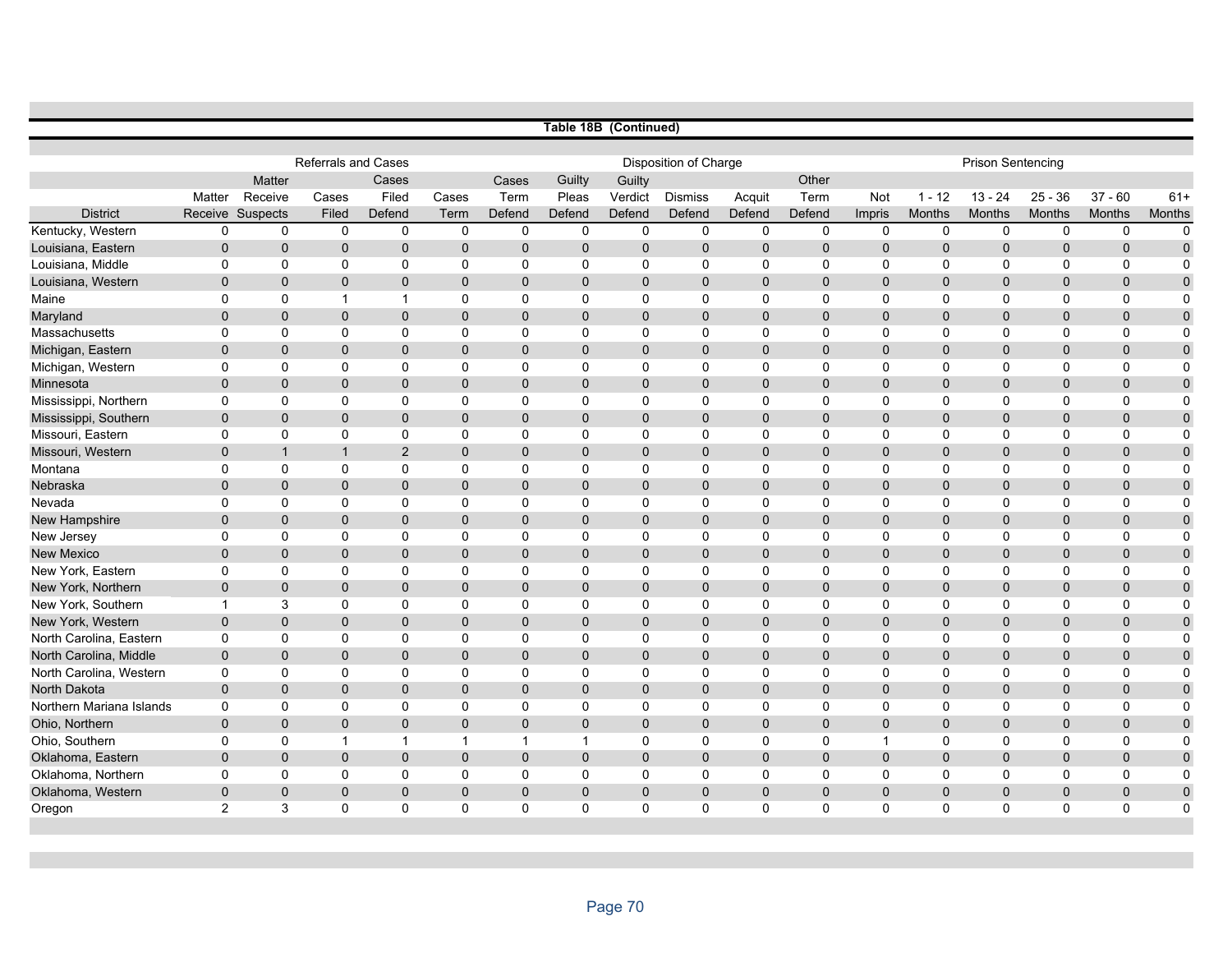|                             |                               |                            |                             |                             |                  |                      |                         | Table 18B (Continued)    |                         |                          |                          |                          |                      |                          |                  |                            |                  |
|-----------------------------|-------------------------------|----------------------------|-----------------------------|-----------------------------|------------------|----------------------|-------------------------|--------------------------|-------------------------|--------------------------|--------------------------|--------------------------|----------------------|--------------------------|------------------|----------------------------|------------------|
|                             |                               |                            |                             |                             |                  |                      |                         |                          |                         |                          |                          |                          |                      |                          |                  |                            |                  |
|                             |                               |                            | <b>Referrals and Cases</b>  |                             |                  |                      |                         |                          | Disposition of Charge   |                          |                          |                          |                      | <b>Prison Sentencing</b> |                  |                            |                  |
|                             |                               | Matter                     |                             | Cases                       |                  | Cases                | Guilty                  | Guilty                   |                         |                          | Other                    |                          |                      |                          |                  |                            |                  |
| <b>District</b>             | Matter                        | Receive                    | Cases                       | Filed                       | Cases            | Term                 | Pleas                   | Verdict                  | <b>Dismiss</b>          | Acquit                   | Term                     | Not                      | $1 - 12$             | $13 - 24$                | $25 - 36$        | $37 - 60$                  | $61+$            |
|                             | Receive                       | Suspects                   | Filed                       | Defend                      | Term             | Defend               | Defend                  | Defend                   | Defend                  | Defend                   | Defend                   | Impris                   | Months<br>$\Omega$   | <b>Months</b>            | Months           | <b>Months</b>              | <b>Months</b>    |
| Pennsylvania, Eastern       | $\mathbf{0}$                  | $\mathbf 0$                | $\mathbf 0$                 | $\mathbf{0}$                | $\mathbf{0}$     | $\mathbf{0}$         | $\mathbf{0}$            | $\mathbf{0}$             | $\mathbf{0}$            | $\mathbf{0}$             | $\mathbf{0}$             | $\mathbf{0}$             |                      | $\mathbf 0$              | $\mathbf{0}$     | $\mathbf 0$                | $\mathbf 0$      |
| Pennsylvania, Middle        | $\mathbf 0$                   | $\mathbf 0$                | $\mathbf 0$<br>$\mathbf{1}$ | $\mathbf 0$                 | 0<br>$\Omega$    | 0                    | $\Omega$<br>$\Omega$    | 0                        | 0<br>$\Omega$           | 0                        | $\Omega$                 | 0                        | $\mathbf 0$          | 0<br>$\Omega$            | 0                | 0                          | 0                |
| Pennsylvania, Western       | $\mathbf 0$<br>$\overline{1}$ | $\overline{0}$<br>1        |                             | $\mathbf{1}$                | $\mathbf{0}$     | $\Omega$             |                         | $\mathbf{0}$             |                         | $\Omega$                 | $\Omega$                 | $\Omega$<br>$\Omega$     | $\Omega$             |                          | $\mathbf 0$      | $\mathbf 0$                | $\mathbf 0$      |
| Puerto Rico<br>Rhode Island |                               |                            | 0                           | 0                           |                  | 0                    | $\mathbf 0$             | 0                        | $\mathbf 0$             | $\mathbf 0$              | 0                        |                          | $\mathbf 0$          | $\mathbf 0$              | 0                | $\mathbf 0$                | $\mathbf 0$      |
| South Carolina              | $\mathbf 0$<br>$\mathbf 0$    | $\mathbf 0$<br>$\mathbf 0$ | $\mathbf 0$<br>$\mathbf 0$  | $\mathbf{0}$<br>$\mathbf 0$ | $\mathbf 0$<br>0 | $\Omega$<br>$\Omega$ | $\mathbf 0$<br>$\Omega$ | $\mathbf{0}$<br>$\Omega$ | $\mathbf 0$<br>$\Omega$ | $\mathbf{0}$<br>$\Omega$ | $\mathbf{0}$<br>$\Omega$ | $\mathbf{0}$<br>$\Omega$ | $\Omega$<br>$\Omega$ | $\mathbf 0$<br>$\Omega$  | $\mathbf 0$<br>0 | $\mathbf 0$<br>$\mathbf 0$ | $\mathbf 0$<br>0 |
| South Dakota                | $\mathbf{0}$                  | $\mathbf 0$                | $\mathbf 0$                 | $\mathbf{0}$                | $\mathbf 0$      | $\Omega$             | $\mathbf 0$             | $\mathbf{0}$             | $\mathbf 0$             | $\mathbf{0}$             | $\mathbf{0}$             | $\mathbf{0}$             | $\Omega$             | $\mathbf 0$              | $\mathbf{0}$     | $\mathbf 0$                | $\mathbf 0$      |
| Tennessee, Eastern          | 0                             | 0                          | $\mathbf 0$                 | 0                           | $\mathbf{0}$     | 0                    | $\mathbf 0$             | 0                        | $\mathbf 0$             | 0                        | $\Omega$                 | $\Omega$                 | $\Omega$             | $\mathbf 0$              | 0                | $\mathbf 0$                | $\mathbf 0$      |
| Tennessee, Middle           | $\mathbf{0}$                  | $\mathbf 0$                | $\mathbf 0$                 | $\mathbf{0}$                | $\mathbf{0}$     | $\mathbf{0}$         | $\mathbf 0$             | $\mathbf{0}$             | $\mathbf 0$             | $\mathbf{0}$             | $\mathbf{0}$             | 0                        | $\mathbf{0}$         | $\mathbf 0$              | $\mathbf{0}$     | $\mathbf 0$                | $\mathbf 0$      |
| Tennessee, Western          | $\mathbf 0$                   | 0                          | 0                           | 0                           | 0                | 0                    | $\Omega$                | $\Omega$                 | 0                       | $\Omega$                 | $\Omega$                 | $\Omega$                 | $\Omega$             | 0                        | 0                | 0                          | 0                |
| Texas, Eastern              | $\mathbf 0$                   | $\mathbf 0$                | $\mathbf 0$                 | $\mathbf{0}$                | $\mathbf{0}$     | $\Omega$             | $\Omega$                | $\mathbf{0}$             | $\mathbf 0$             | $\Omega$                 | $\Omega$                 | $\mathbf{0}$             | $\Omega$             | $\mathbf 0$              | $\mathbf{0}$     | $\pmb{0}$                  | $\mathbf 0$      |
| Texas, Northern             |                               | 1                          | $\mathbf{2}$                | $\overline{2}$              |                  |                      | $\Omega$                | $\Omega$                 | $\overline{1}$          | $\Omega$                 | $\Omega$                 | $\Omega$                 | 0                    | $\mathbf 0$              | 0                | $\mathbf 0$                | $\Omega$         |
| Texas, Southern             | $\mathbf{0}$                  | $\mathbf 0$                | $\mathbf 0$                 | $\overline{0}$              | $\mathbf{1}$     | $\overline{1}$       | $\overline{1}$          | $\mathbf{0}$             | $\mathbf 0$             | $\mathbf{0}$             | $\mathbf{0}$             | $\overline{0}$           | $\overline{1}$       | $\mathbf 0$              | $\mathbf{0}$     | $\mathbf 0$                | $\mathbf 0$      |
| Texas, Western              | $\overline{\mathbf{1}}$       | 2                          | $\overline{2}$              | $\overline{2}$              | 3                | 4                    | $\overline{4}$          | $\Omega$                 | 0                       | 0                        | $\Omega$                 | 2                        | 1                    | 0                        | 0                | $\overline{1}$             | 0                |
| Utah                        | $\mathbf 0$                   | $\mathbf 0$                | $\mathbf 0$                 | $\mathbf{0}$                | $\mathbf 0$      | $\mathbf{0}$         | $\mathbf 0$             | $\mathbf{0}$             | $\mathbf{0}$            | $\mathbf{0}$             | $\Omega$                 | $\overline{0}$           | $\Omega$             | $\mathbf 0$              | $\mathbf{0}$     | $\mathbf 0$                | $\pmb{0}$        |
| Vermont                     | $\mathbf 0$                   | $\mathbf 0$                | $\mathbf 0$                 | $\mathbf 0$                 | 0                | 0                    | $\mathbf 0$             | 0                        | $\mathbf 0$             | 0                        | 0                        | $\Omega$                 | $\mathbf 0$          | $\mathbf 0$              | 0                | $\mathbf 0$                | $\mathbf 0$      |
| Virgin Islands              | $\mathbf 0$                   | $\mathbf 0$                | $\pmb{0}$                   | 0                           | $\mathbf 0$      | $\mathbf{0}$         | $\mathbf 0$             | 0                        | $\mathbf 0$             | $\mathbf{0}$             | $\mathbf{0}$             | 0                        | $\mathbf{0}$         | $\mathbf 0$              | $\mathbf 0$      | $\pmb{0}$                  | $\pmb{0}$        |
| Virginia, Eastern           | $\mathbf 0$                   | $\overline{7}$             | $\overline{1}$              | 2                           | $\Omega$         | $\Omega$             | $\Omega$                | $\Omega$                 | $\Omega$                | $\Omega$                 | $\Omega$                 | $\Omega$                 | $\Omega$             | $\Omega$                 | $\Omega$         | $\mathbf 0$                | $\Omega$         |
| Virginia, Western           | $\mathbf{0}$                  | $\mathbf{0}$               | $\mathbf{0}$                | $\mathbf{0}$                | $\mathbf{0}$     | $\mathbf{0}$         | $\mathbf 0$             | $\mathbf{0}$             | $\mathbf 0$             | $\mathbf{0}$             | $\mathbf{0}$             | $\mathbf{0}$             | $\mathbf{0}$         | $\mathbf 0$              | $\mathbf{0}$     | $\mathbf 0$                | $\pmb{0}$        |
| Washington, Eastern         | 0                             | 0                          | 0                           | $\mathbf 0$                 | 0                | 0                    | 0                       | 0                        | 0                       | 0                        | $\Omega$                 | $\Omega$                 | 0                    | $\mathbf 0$              | 0                | 0                          | $\mathbf 0$      |
| Washington, Western         | $\mathbf 0$                   | $\pmb{0}$                  | $\mathbf{1}$                | $\mathbf{1}$                | $\mathbf 0$      | $\mathbf{0}$         | $\mathbf 0$             | $\mathbf 0$              | $\mathbf 0$             | $\mathbf 0$              | $\mathbf{0}$             | 0                        | $\mathbf 0$          | $\mathbf 0$              | $\mathbf 0$      | $\pmb{0}$                  | $\pmb{0}$        |
| West Virginia, Northern     | $\mathbf 0$                   | $\mathbf 0$                | $\mathbf 0$                 | 0                           | $\mathbf 0$      | $\Omega$             | $\mathbf 0$             | 0                        | $\mathbf 0$             | $\mathbf 0$              | 0                        | $\Omega$                 | 0                    | $\mathbf 0$              | 0                | $\mathbf 0$                | $\mathbf 0$      |
| West Virginia, Southern     | $\mathbf 0$                   | $\mathbf 0$                | $\mathbf 0$                 | $\mathbf 0$                 | $\mathbf 0$      | $\mathbf{0}$         | $\mathbf 0$             | $\mathbf{0}$             | $\mathbf{0}$            | $\mathbf{0}$             | $\mathbf{0}$             | 0                        | $\mathbf{0}$         | $\mathbf 0$              | $\mathbf 0$      | $\mathbf 0$                | $\pmb{0}$        |
| Wisconsin, Eastern          | 0                             | 0                          | 0                           | $\mathbf 0$                 | 0                | $\Omega$             | $\mathbf 0$             | 0                        | $\mathbf 0$             | $\Omega$                 | $\Omega$                 | 0                        | $\Omega$             | $\mathbf 0$              | 0                | 0                          | $\mathbf 0$      |
| Wisconsin, Western          | $\mathbf 0$                   | 0                          | $\mathbf 0$                 | $\mathbf{0}$                | $\mathbf 0$      | $\mathbf{0}$         | $\mathbf 0$             | $\mathbf{0}$             | $\mathbf 0$             | $\mathbf{0}$             | $\mathbf{0}$             | $\mathbf{0}$             | $\mathbf{0}$         | $\mathbf 0$              | $\mathbf{0}$     | $\mathbf 0$                | $\mathbf 0$      |
| Wyoming                     | 0                             | $\mathbf 0$                | 0                           | 0                           | 0                | 0                    | 0                       | 0                        | 0                       | 0                        | 0                        | 0                        | 0                    | 0                        | 0                | 0                          | 0                |
| <b>All Districts</b>        | 10                            | 28                         | 12                          | 14                          | 9                | 10                   | 9                       | $\mathbf{0}$             | $\mathbf{1}$            | $\mathbf{0}$             | $\mathbf{0}$             | 5                        | 3                    | $\mathbf{0}$             | $\mathbf{0}$     | $\mathbf{1}$               | $\mathbf 0$      |

THE INFORMATION IN THIS TABLE IS PROVIDED PURSUANT TO THE STATUTORY MANDATE IN 18 U.S.C. § 2320(h), WHICH REQUIRES A REPORT OF DEPARTMENT OF JUSTICE PROSECUTIONS OF INTELLECTUAL PROPERTY CRIMES.

THE CASE MANAGEMENT SYSTEM USED BY THE U.S. ATTORNEYS' OFFICES DOES NOT BREAK OUT COPYRIGHT INFRINGEMENT CASES BY TYPE (e.g. AUDIOVISUAL, BOOKS OR VIDEO GAMES). ALSO, THE CASE

MANAGEMENT SYSTEM DOES NOT SEPARATELY IDENTIFY COPYRIGHT INFRINGEMENT CASES WHERE THE INFRINGER ADVERTISES THE INFRINGING WORK ONLINE OR MAKES THE INFRINGING WORK AVAILABLE ON THE INTERNET

 FOR DOWNLOAD, REPRODUCTION, PERFORMANCE OR DISTRIBUTION BY OTHERS. DATA ON FINES, PENALTIES, SETTLEMENTS OR RESTITUTION ARE NOT INCLUDED BECAUSE THE DATA CAN NOT BE EXTRACTED FROM THE CDCS DATABASE BY STATUTE.

TABLE INCLUDES DATA ON ANY AND ALL CRIMINAL CASES OR DEFENDANTS WHERE THE SELECTED INTELLECTUAL PROPERTY STATUTES WERE BROUGHT AS ANY CHARGE AGAINST THE DEFENDANT. HOWEVER, THE STATUTES WERE RUN

TOGETHER TO ELIMINATE ANY DOUBLE COUNTING OF CASES OR DEFENDANTS WHEN MORE THAN ONE OF THE STATUTES WAS BROUGHT AGAINST THE SAME DEFENDANT.

INCLUDES TRANSFERS, DISMISSALS OTHER THAN BY COURT, PRETRIAL DIVERSIONS, AND PROCEEDINGS SUSPENDED INDEFINITELY BY COURT.

PLEASE NOTE, "GUILTY DISPOSITIONS" REPRESENT SENTENCED DEFENDANTS. THE UNDERLYING GUILTY DISPOSITION, PRIOR TO SENTENCING, MAY HAVE RESULTED FROM A GUILTY PLEA OR A GUILTY VERDICT OBTAINED IN A PRIOR FISCAL YEAR. DATA ON THIS TABLE DOES NOT INCLUDE MAGISTRATE PROCEEDINGS OR PETTY OFFENSES.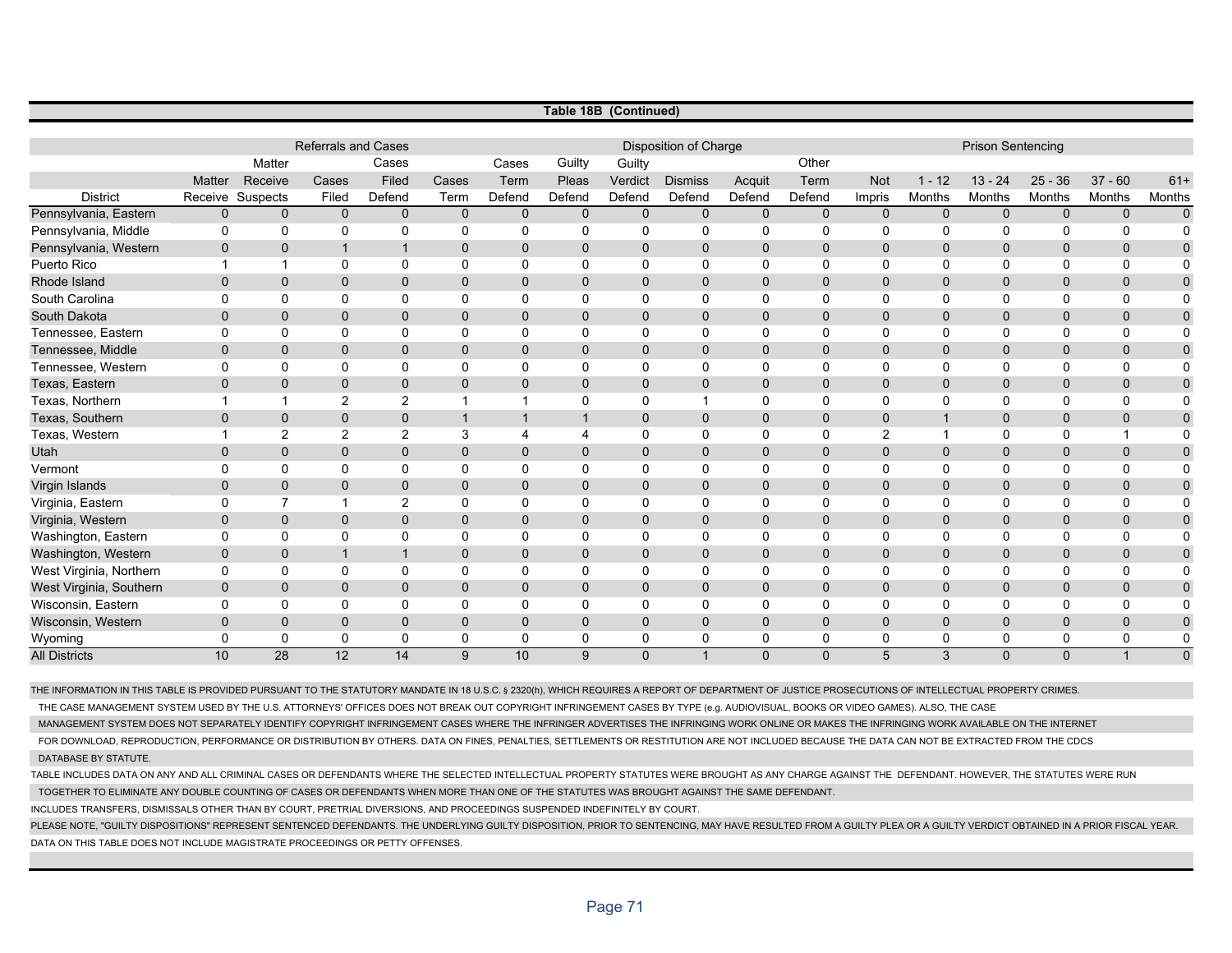| Table 18C            |                                                                                                        |                     |                            |              |                |                                    |                |                |                                      |              |              |                |              |                          |              |                |              |
|----------------------|--------------------------------------------------------------------------------------------------------|---------------------|----------------------------|--------------|----------------|------------------------------------|----------------|----------------|--------------------------------------|--------------|--------------|----------------|--------------|--------------------------|--------------|----------------|--------------|
|                      | <b>Intellectual Property Report</b><br>18 U.S.C. § 2320 - Trafficking in Counterfeit Goods or Services |                     |                            |              |                |                                    |                |                |                                      |              |              |                |              |                          |              |                |              |
|                      |                                                                                                        |                     |                            |              |                |                                    |                |                |                                      |              |              |                |              |                          |              |                |              |
|                      |                                                                                                        |                     |                            |              |                |                                    |                |                | Fiscal Year Ended September 30, 2019 |              |              |                |              |                          |              |                |              |
|                      |                                                                                                        |                     |                            |              |                |                                    |                |                |                                      |              |              |                |              |                          |              |                |              |
|                      |                                                                                                        |                     | <b>Referrals and Cases</b> |              |                |                                    |                |                | Disposition of Charge                |              |              |                |              | <b>Prison Sentencing</b> |              |                |              |
|                      |                                                                                                        | <b>Matter</b>       |                            | Cases        |                | Cases<br>Guilty<br>Guilty<br>Other |                |                |                                      |              |              |                |              |                          |              |                |              |
|                      | Matter                                                                                                 | Receive             | Cases                      | Filed        | Cases          | Term                               | Pleas          | Verdict        | <b>Dismiss</b>                       | Acquit       | Term         | Not            | $1 - 12$     | $13 - 24$                | $25 - 36$    | $37 - 60$      | $61+$        |
| <b>District</b>      |                                                                                                        | Receive Suspects    | Filed                      | Defend       | Term           | Defend                             | Defend         | Defend         | Defend                               | Defend       | Defend       | Impris         | Months       | <b>Months</b>            | Months       | <b>Months</b>  | Months       |
| Alabama, Middle      | 0                                                                                                      | 0                   | $\mathbf 0$                | $\pmb{0}$    | $\mathbf 0$    | $\mathbf 0$                        | $\mathbf 0$    | 0              | $\mathbf 0$                          | 0            | $\mathbf 0$  | 0              | $\mathbf 0$  | $\mathbf 0$              | $\mathbf 0$  | $\mathbf 0$    | $\mathbf 0$  |
| Alabama, Northern    | $\mathbf{1}$                                                                                           | $\mathbf{1}$        | $\mathbf 0$                | $\mathbf 0$  | $\mathbf{0}$   | $\mathbf 0$                        | $\mathbf{0}$   | $\mathbf 0$    | $\mathbf{0}$                         | $\mathbf{0}$ | $\mathbf 0$  | $\mathbf{0}$   | $\mathbf{0}$ | $\mathbf{0}$             | $\mathbf 0$  | $\mathbf{0}$   | $\mathbf 0$  |
| Alabama, Southern    | 0                                                                                                      | 0                   | 0                          | 0            | 0              | 0                                  | 0              | 0              | $\mathbf 0$                          | 0            | $\mathbf 0$  | 0              | 0            | $\mathbf 0$              | 0            | 0              | $\pmb{0}$    |
| Alaska               | $\mathbf 0$                                                                                            | $\mathsf{O}\xspace$ | $\mathbf 0$                | $\mathbf 0$  | 0              | $\mathbf 0$                        | $\mathbf 0$    | $\mathbf 0$    | $\mathbf{0}$                         | $\mathbf{0}$ | $\mathbf 0$  | $\mathbf 0$    | $\mathbf{0}$ | $\mathbf{0}$             | $\mathbf 0$  | $\mathbf 0$    | $\pmb{0}$    |
| Arizona              | 0                                                                                                      | 0                   | 0                          | $\pmb{0}$    | $\mathbf 1$    | 1                                  | $\mathbf 0$    | $\mathbf 0$    | $\mathbf{1}$                         | $\mathbf 0$  | $\mathbf 0$  | 0              | 0            | 0                        | 0            | 0              | $\mathbf 0$  |
| Arkansas, Eastern    | 0                                                                                                      | $\mathbf 0$         | $\mathbf 0$                | $\mathbf{0}$ | $\mathbf{0}$   | $\Omega$                           | $\mathbf 0$    | $\mathbf{0}$   | $\mathbf{0}$                         | $\mathbf{0}$ | $\mathbf{0}$ | $\mathbf{0}$   | $\mathbf{0}$ | $\mathbf{0}$             | $\mathbf 0$  | $\mathbf 0$    | $\mathbf 0$  |
| Arkansas, Western    | 0                                                                                                      | 0                   | 0                          | $\mathbf 0$  | 0              | 0                                  | 0              | 0              | 0                                    | 0            | 0            | 0              | 0            | 0                        | 0            | 0              | 0            |
| California, Central  | 5                                                                                                      | $6\phantom{1}$      | $\mathbf 0$                | $\mathbf 0$  | $\overline{2}$ | $\overline{2}$                     | $\overline{2}$ | $\mathbf 0$    | $\mathbf 0$                          | $\mathbf{0}$ | $\mathbf 0$  | $\mathbf 0$    | $\mathbf{1}$ | $\mathbf 0$              | $\mathbf 0$  | $\mathbf{1}$   | $\pmb{0}$    |
| California, Eastern  | 0                                                                                                      | $\mathbf 0$         | 0                          | $\mathbf 0$  | $\mathbf{1}$   | $\mathbf{1}$                       | $\overline{1}$ | 0              | 0                                    | 0            | $\mathbf 0$  | 0              | $\mathbf{1}$ | 0                        | $\mathbf 0$  | $\mathbf 0$    | $\mathbf 0$  |
| California, Northern | $\mathbf 0$                                                                                            | $\mathbf{1}$        | $\mathbf 0$                | $\mathbf{1}$ | $\overline{2}$ | 2                                  | $\overline{1}$ | $\mathbf{0}$   | $\overline{1}$                       | $\mathbf{0}$ | $\mathbf{0}$ | $\mathbf{1}$   | $\mathbf{0}$ | $\mathbf{0}$             | $\mathbf{0}$ | $\mathbf{0}$   | $\mathbf 0$  |
| California, Southern | $\mathbf{1}$                                                                                           | $\mathbf{1}$        | 0                          | $\pmb{0}$    | $\overline{2}$ | $\overline{2}$                     | $\overline{2}$ | $\mathbf 0$    | $\mathbf 0$                          | $\mathbf 0$  | 0            | $\overline{2}$ | $\mathbf 0$  | 0                        | 0            | 0              | $\mathbf 0$  |
| Colorado             | 0                                                                                                      | $\mathbf 0$         | 0                          | $\mathbf 0$  | $\overline{0}$ | $\mathbf{0}$                       | $\mathbf 0$    | $\Omega$       | $\mathbf{0}$                         | $\mathbf{0}$ | $\mathbf{0}$ | $\mathbf{0}$   | $\mathbf{0}$ | $\mathbf{0}$             | $\mathbf 0$  | $\mathbf{0}$   | $\mathbf 0$  |
| Connecticut          | $\mathbf{1}$                                                                                           | $\mathbf{1}$        | $\mathbf 0$                | $\mathbf 0$  | 3              | 3                                  | 3              | 0              | $\mathbf 0$                          | 0            | $\mathbf 0$  | $\mathbf{1}$   | $\mathbf{1}$ | 0                        | $\mathbf{1}$ | $\mathbf 0$    | $\Omega$     |
| Delaware             | $\pmb{0}$                                                                                              | $\mathbf 0$         | $\mathbf 0$                | $\mathbf 0$  | 0              | $\mathbf 0$                        | $\mathbf 0$    | $\overline{0}$ | $\mathbf 0$                          | $\mathbf{0}$ | $\mathbf 0$  | $\mathbf{0}$   | $\mathbf{0}$ | $\mathbf 0$              | $\mathbf 0$  | $\mathbf 0$    | $\mathbf 0$  |
| District of Columbia | $\mathbf{1}$                                                                                           | $\overline{4}$      | $\mathbf{1}$               | 3            | $\mathbf 0$    | $\mathbf 0$                        | 0              | 0              | $\mathbf 0$                          | 0            | $\mathbf 0$  | $\Omega$       | $\Omega$     | 0                        | $\mathbf 0$  | $\mathbf 0$    | $\mathbf 0$  |
| Florida, Middle      | $\overline{2}$                                                                                         | 2                   | 3                          | 3            | $\overline{1}$ | $\mathbf{1}$                       | $\overline{1}$ | $\mathbf{0}$   | $\mathbf{0}$                         | $\mathbf{0}$ | $\mathbf{0}$ | $\mathbf{1}$   | $\Omega$     | $\mathbf{0}$             | $\mathbf 0$  | $\overline{0}$ | $\mathbf{0}$ |
| Florida, Northern    | 0                                                                                                      | $\mathsf 0$         | 0                          | $\pmb{0}$    | 0              | $\mathbf 0$                        | 0              | 0              | 0                                    | $\mathbf 0$  | $\mathbf 0$  | 0              | $\mathbf 0$  | 0                        | 0            | 0              | $\mathbf 0$  |
| Florida, Southern    | $\overline{2}$                                                                                         | $\overline{2}$      | 0                          | $\mathbf 0$  | 4              | 5                                  | 3              | $\mathbf{0}$   | 2                                    | $\mathbf{0}$ | $\mathbf{0}$ | $\mathbf{1}$   | 1            | 1                        | $\mathbf 0$  | $\mathbf 0$    | $\mathbf 0$  |
| Georgia, Middle      | $\overline{c}$                                                                                         | 3                   | $\overline{1}$             | $\mathbf{1}$ | $\Omega$       | $\Omega$                           | $\mathbf 0$    | $\Omega$       | $\mathbf 0$                          | $\Omega$     | $\mathbf 0$  | $\Omega$       | $\Omega$     | $\Omega$                 | $\Omega$     | $\mathbf 0$    | $\Omega$     |
| Georgia, Northern    | $\mathbf 0$                                                                                            | $\mathbf 0$         | 0                          | $\mathbf 0$  | 0              | $\mathbf 0$                        | $\mathbf 0$    | $\mathbf 0$    | $\mathbf{0}$                         | $\mathbf{0}$ | $\mathbf 0$  | $\mathbf{0}$   | $\mathbf{0}$ | $\mathbf 0$              | $\mathbf 0$  | $\mathbf 0$    | $\pmb{0}$    |
| Georgia, Southern    | 0                                                                                                      | $\mathbf 0$         | 0                          | $\mathbf 0$  | 0              | 0                                  | $\mathbf 0$    | $\mathbf 0$    | $\mathbf 0$                          | 0            | $\mathbf 0$  | 0              | $\Omega$     | 0                        | $\mathbf 0$  | $\mathbf 0$    | $\mathbf 0$  |
| Guam                 | $\overline{0}$                                                                                         | $\mathbf{0}$        | $\mathbf{0}$               | $\mathbf{0}$ | $\mathbf{1}$   | $\mathbf{1}$                       | $\mathbf 0$    | $\mathbf{0}$   | $\mathbf{1}$                         | $\Omega$     | $\Omega$     | $\Omega$       | $\Omega$     | $\Omega$                 | $\mathbf 0$  | $\mathbf{0}$   | $\mathbf{0}$ |
| Hawaii               | 0                                                                                                      | $\mathbf 0$         | 0                          | $\mathbf 0$  | $\mathbf 0$    | $\mathbf 0$                        | 0              | $\mathbf 0$    | 0                                    | 0            | $\mathbf 0$  | 0              | 0            | 0                        | $\mathbf 0$  | 0              | $\mathbf 0$  |
| Idaho                | $\mathbf{1}$                                                                                           | $\mathbf{1}$        | 0                          | $\mathbf{0}$ | $\overline{0}$ | $\mathbf{0}$                       | $\mathbf 0$    | $\Omega$       | $\mathbf{0}$                         | $\mathbf{0}$ | $\mathbf{0}$ | $\overline{0}$ | $\Omega$     | $\mathbf{0}$             | $\mathbf 0$  | $\mathbf{0}$   | $\mathbf 0$  |
| Illinois, Central    | $\mathbf 0$                                                                                            | $\mathbf 0$         | 0                          | $\mathbf{1}$ | $\mathbf{0}$   | $\Omega$                           | $\mathbf 0$    | $\Omega$       | $\Omega$                             | $\Omega$     | $\Omega$     | $\Omega$       | $\Omega$     | $\Omega$                 | $\Omega$     | $\mathbf 0$    | $\Omega$     |
| Illinois, Northern   | $\mathbf{1}$                                                                                           | $\mathbf{1}$        | 0                          | $\mathbf 0$  | 0              | $\mathbf{0}$                       | $\mathbf 0$    | $\mathbf 0$    | $\mathbf 0$                          | $\mathbf{0}$ | $\mathbf 0$  | $\mathbf 0$    | $\mathbf 0$  | $\mathbf 0$              | $\mathbf 0$  | $\mathbf 0$    | $\mathbf 0$  |
| Illinois, Southern   | $\mathbf 0$                                                                                            | $\mathsf 0$         | 0                          | $\mathbf 0$  | 0              | 0                                  | $\mathbf 0$    | $\mathbf 0$    | $\mathbf 0$                          | 0            | $\mathbf 0$  | 0              | $\Omega$     | 0                        | $\mathbf 0$  | $\mathbf 0$    | $\mathbf 0$  |
| Indiana, Northern    | $\mathbf 0$                                                                                            | $\mathbf 0$         | $\mathbf 0$                | $\mathbf 0$  | 0              | $\Omega$                           | $\mathbf 0$    | $\mathbf 0$    | $\mathbf 0$                          | $\Omega$     | $\mathbf 0$  | $\Omega$       | $\Omega$     | $\Omega$                 | $\mathbf 0$  | $\mathbf 0$    | $\pmb{0}$    |
| Indiana, Southern    | $\mathsf 0$                                                                                            | $\mathbf 0$         | $\mathbf 0$                | $\mathbf 0$  | 0              | 0                                  | 0              | $\mathbf 0$    | $\mathbf 0$                          | 0            | $\mathbf 0$  | 0              | 0            | 0                        | $\mathbf 0$  | $\mathbf 0$    | $\mathbf 0$  |
| Iowa, Northern       | $\overline{0}$                                                                                         | $\mathbf 0$         | 0                          | $\mathbf 0$  | $\overline{0}$ | $\mathbf{0}$                       | $\mathbf 0$    | $\mathbf{0}$   | $\mathbf{0}$                         | $\mathbf 0$  | $\mathbf{0}$ | $\overline{0}$ | $\Omega$     | $\mathbf{0}$             | $\mathbf 0$  | $\mathbf{0}$   | $\mathbf 0$  |
| Iowa, Southern       | 0                                                                                                      | $\pmb{0}$           | 0                          | $\pmb{0}$    | 0              | $\Omega$                           | $\mathbf 0$    | 0              | 0                                    | $\Omega$     | 0            | $\Omega$       | $\Omega$     | $\Omega$                 | 0            | $\mathbf 0$    | 0            |
| Kansas               | $\mathbf 0$                                                                                            | $\mathbf 0$         | $\overline{0}$             | $\mathbf{0}$ | 0              | $\mathbf 0$                        | $\mathbf 0$    | $\mathbf 0$    | $\mathbf{0}$                         | $\mathbf{0}$ | $\mathbf 0$  | $\mathbf 0$    | $\mathbf{0}$ | $\mathbf{0}$             | $\mathbf 0$  | $\mathbf 0$    | $\pmb{0}$    |
| Kentucky, Eastern    | $\Omega$                                                                                               | $\mathbf 0$         | 0                          | $\Omega$     | 1              | $\mathbf{1}$                       | $\overline{1}$ | $\Omega$       | $\Omega$                             | $\Omega$     | $\Omega$     | $\Omega$       | $\mathbf 1$  | 0                        | $\Omega$     | $\mathbf 0$    | $\Omega$     |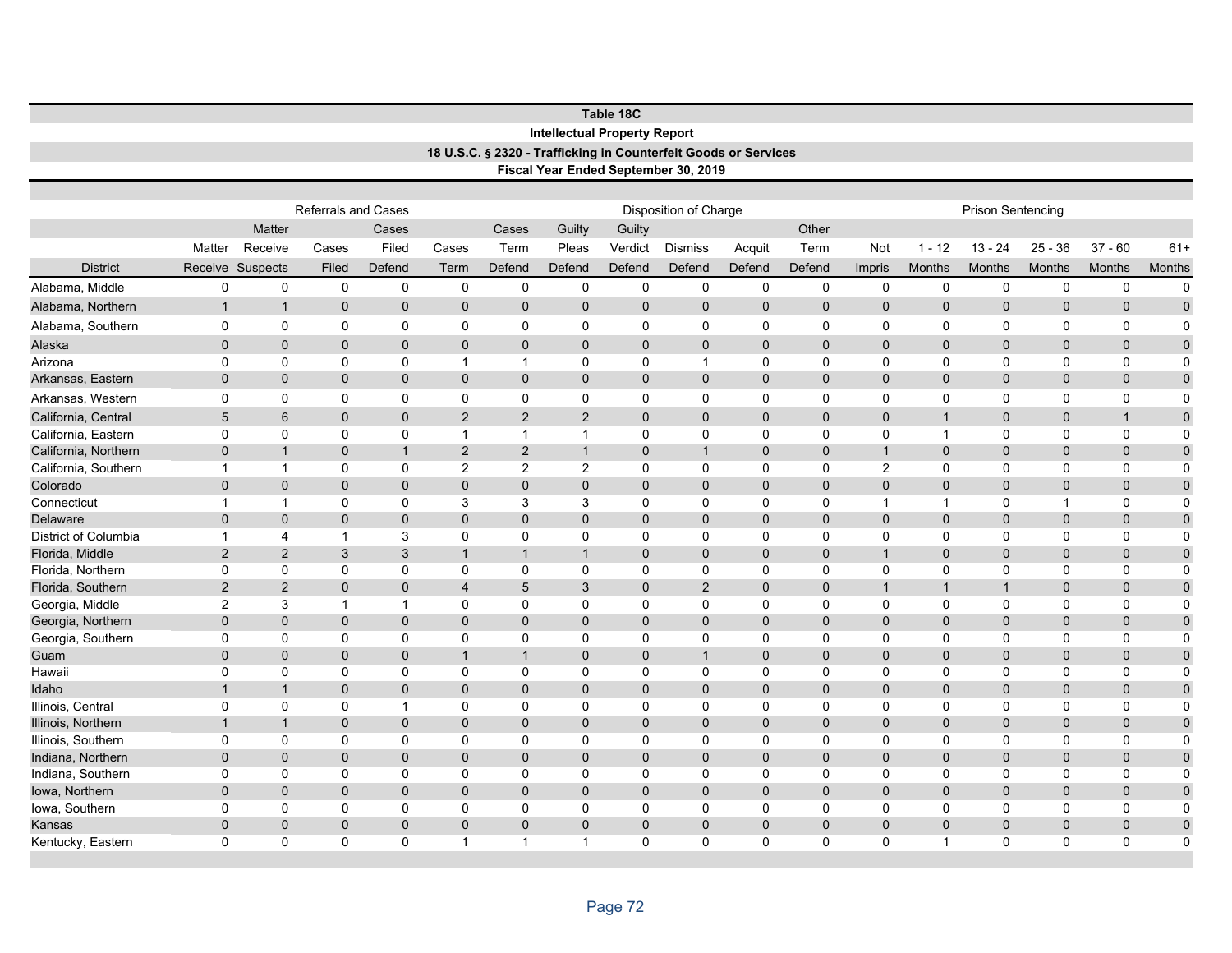| Table 18C (Continued)    |                                                            |                         |                      |                         |                          |                          |                 |                          |                       |                       |                          |                        |                              |                            |                            |                       |                 |  |  |  |  |
|--------------------------|------------------------------------------------------------|-------------------------|----------------------|-------------------------|--------------------------|--------------------------|-----------------|--------------------------|-----------------------|-----------------------|--------------------------|------------------------|------------------------------|----------------------------|----------------------------|-----------------------|-----------------|--|--|--|--|
|                          |                                                            |                         |                      |                         |                          |                          |                 |                          |                       |                       |                          |                        |                              |                            |                            |                       |                 |  |  |  |  |
|                          | <b>Referrals and Cases</b><br><b>Disposition of Charge</b> |                         |                      |                         |                          |                          |                 |                          |                       |                       |                          |                        |                              |                            |                            |                       |                 |  |  |  |  |
|                          |                                                            |                         |                      |                         |                          |                          |                 |                          |                       |                       | <b>Prison Sentencing</b> |                        |                              |                            |                            |                       |                 |  |  |  |  |
|                          |                                                            | <b>Matter</b>           |                      | Cases                   |                          | Cases                    | Guilty          | Guilty                   |                       |                       | Other                    |                        |                              |                            |                            |                       |                 |  |  |  |  |
| <b>District</b>          | Matter                                                     | Receive                 | Cases                | Filed                   | Cases                    | Term                     | Pleas<br>Defend | Verdict                  | <b>Dismiss</b>        | Acquit                | Term                     | Not                    | $1 - 12$                     | $13 - 24$<br><b>Months</b> | $25 - 36$<br><b>Months</b> | $37 - 60$             | $61+$<br>Months |  |  |  |  |
| Kentucky, Western        | Receive<br>$\mathbf 0$                                     | Suspects<br>$\mathbf 0$ | Filed<br>$\mathbf 0$ | Defend<br>$\mathbf 0$   | Term<br>$\overline{1}$   | Defend<br>$\overline{1}$ | $\mathbf 0$     | Defend<br>$\overline{1}$ | Defend<br>$\mathbf 0$ | Defend<br>$\mathbf 0$ | Defend<br>$\mathbf 0$    | Impris<br>$\mathbf{1}$ | <b>Months</b><br>$\mathbf 0$ | $\mathbf 0$                | $\mathbf 0$                | Months<br>$\mathbf 0$ | $\Omega$        |  |  |  |  |
| Louisiana, Eastern       | $\mathbf{1}$                                               | $\overline{1}$          | $\mathbf{0}$         | $\mathbf{0}$            | $\overline{\phantom{a}}$ | $\overline{1}$           | $\overline{1}$  | $\mathbf{0}$             | $\mathbf{0}$          | $\mathbf{0}$          | $\mathbf{0}$             | $\mathbf{1}$           | $\mathbf{0}$                 | $\mathbf{0}$               | $\mathbf 0$                | $\mathbf{0}$          | $\mathbf 0$     |  |  |  |  |
| Louisiana, Middle        | $\mathbf 0$                                                | $\mathbf 0$             | $\mathbf 0$          | $\mathbf 0$             | $\mathbf 0$              | $\mathbf 0$              | $\mathbf 0$     | $\mathbf 0$              | $\mathbf 0$           | $\mathbf 0$           | 0                        | $\mathbf 0$            | 0                            | $\mathbf 0$                | $\mathbf 0$                | $\pmb{0}$             | $\mathbf 0$     |  |  |  |  |
| Louisiana, Western       | $\mathbf{0}$                                               | $\mathbf 0$             | $\overline{0}$       | $\mathbf{0}$            | $\mathbf 0$              | $\Omega$                 | $\mathbf{0}$    | $\mathbf{0}$             | $\mathbf 0$           | $\mathbf 0$           | $\Omega$                 | $\mathbf{0}$           | $\mathbf{0}$                 | $\mathbf 0$                | $\mathbf 0$                | $\mathbf 0$           | $\pmb{0}$       |  |  |  |  |
| Maine                    | $\mathbf 0$                                                | $\mathbf{1}$            | $\mathbf 0$          | $\mathbf 0$             | $\mathbf 0$              | $\mathbf 0$              | $\mathbf 0$     | $\mathbf 0$              | $\mathbf 0$           | $\mathbf 0$           | 0                        | $\Omega$               | 0                            | 0                          | $\mathbf 0$                | $\mathbf 0$           | $\mathbf 0$     |  |  |  |  |
| Maryland                 | $\mathbf{0}$                                               | $\mathbf{1}$            | $\mathbf{1}$         | $\overline{2}$          | $\Omega$                 | $\mathbf 0$              | $\mathbf{0}$    | $\mathbf{0}$             | $\mathbf{0}$          | $\mathbf{0}$          | $\mathbf{0}$             | $\mathbf{0}$           | $\mathbf{0}$                 | $\mathbf 0$                | $\mathbf{0}$               | $\mathbf 0$           | $\pmb{0}$       |  |  |  |  |
| Massachusetts            | $\overline{4}$                                             | $\overline{4}$          | $\mathbf{1}$         | 1                       | $\mathbf 0$              | $\mathbf 0$              | $\mathbf 0$     | $\mathbf 0$              | $\mathbf 0$           | $\mathbf 0$           | 0                        | 0                      | 0                            | $\mathbf 0$                | $\mathbf 0$                | $\mathbf 0$           | $\mathbf 0$     |  |  |  |  |
| Michigan, Eastern        | $\mathbf{1}$                                               | $\overline{2}$          | 0                    | 0                       | $\mathbf 0$              | $\mathbf 0$              | $\mathbf 0$     | $\mathbf 0$              | $\mathbf{0}$          | $\mathbf 0$           | $\mathbf 0$              | $\mathbf 0$            | $\mathbf 0$                  | $\mathbf 0$                | 0                          | $\mathbf 0$           | $\pmb{0}$       |  |  |  |  |
| Michigan, Western        | 0                                                          | $\mathbf 0$             | $\mathbf 0$          | $\Omega$                | $\Omega$                 | 0                        | 0               | 0                        | $\Omega$              | $\mathbf 0$           | 0                        | $\Omega$               | $\Omega$                     | $\Omega$                   | 0                          | 0                     | $\mathbf 0$     |  |  |  |  |
| Minnesota                | $\mathbf{0}$                                               | $\mathbf 0$             | $\mathbf{1}$         | $\overline{1}$          | 1                        | $\mathbf{1}$             | $\mathbf{0}$    | $\mathbf{0}$             | $\mathbf{1}$          | $\mathbf{0}$          | $\mathbf{0}$             | $\Omega$               | $\mathbf{0}$                 | $\mathbf{0}$               | $\mathbf{0}$               | $\mathbf 0$           | $\pmb{0}$       |  |  |  |  |
| Mississippi, Northern    | $\mathbf 0$                                                | $\mathbf 0$             | $\mathbf 0$          | $\mathbf 0$             | -1                       | $\overline{1}$           | $\mathbf{1}$    | $\mathbf 0$              | 0                     | $\mathbf 0$           | $\Omega$                 | $\Omega$               | 0                            | $\mathbf 0$                | $\overline{1}$             | $\mathbf 0$           | $\mathbf 0$     |  |  |  |  |
| Mississippi, Southern    | $\mathbf 0$                                                | $\mathbf 0$             | $\mathbf 0$          | $\mathbf 0$             | $\mathbf 0$              | $\mathbf 0$              | $\mathbf 0$     | $\mathbf{0}$             | $\mathbf 0$           | $\mathbf{0}$          | $\mathbf{0}$             | $\mathbf{0}$           | $\mathbf{0}$                 | $\mathbf 0$                | $\mathbf 0$                | $\mathbf 0$           | $\pmb{0}$       |  |  |  |  |
| Missouri, Eastern        | $\mathbf{1}$                                               | $\mathbf{1}$            | $\mathbf 1$          | $\mathbf{1}$            | 1                        | -1                       | $\Omega$        | $\Omega$                 | $\mathbf{1}$          | $\Omega$              | $\Omega$                 | $\Omega$               | $\Omega$                     | $\Omega$                   | $\Omega$                   | $\mathbf 0$           | $\mathbf 0$     |  |  |  |  |
| Missouri, Western        | $\mathbf{0}$                                               | $\mathbf{1}$            | $\mathbf{1}$         | 2                       | $\mathbf{0}$             | $\mathbf 0$              | $\mathbf{0}$    | $\mathbf{0}$             | $\mathbf{0}$          | $\mathbf{0}$          | $\mathbf{0}$             | $\Omega$               | $\mathbf{0}$                 | $\mathbf{0}$               | $\mathbf{0}$               | $\mathbf 0$           | $\pmb{0}$       |  |  |  |  |
| Montana                  | $\pmb{0}$                                                  | $\mathbf 0$             | $\mathbf 0$          | $\mathbf 0$             | $\mathbf 0$              | $\mathbf 0$              | $\mathbf 0$     | $\mathbf 0$              | $\mathbf 0$           | $\mathbf 0$           | 0                        | 0                      | 0                            | $\mathbf 0$                | $\mathbf 0$                | $\pmb{0}$             | $\mathbf 0$     |  |  |  |  |
| Nebraska                 | $\mathbf 0$                                                | $\mathbf 0$             | 0                    | 0                       | $\mathbf 0$              | $\mathbf 0$              | $\mathbf 0$     | $\mathbf 0$              | $\mathbf 0$           | $\mathbf 0$           | $\mathbf{0}$             | $\mathbf{0}$           | $\mathbf 0$                  | $\mathbf 0$                | 0                          | $\mathbf 0$           | $\pmb{0}$       |  |  |  |  |
| Nevada                   | $\Omega$                                                   | $\mathbf 0$             | $\Omega$             | $\Omega$                | $\Omega$                 | $\mathbf 0$              | $\Omega$        | $\mathbf 0$              | 0                     | $\mathbf 0$           | $\Omega$                 | $\Omega$               | $\Omega$                     | $\mathbf 0$                | $\mathbf 0$                | $\mathbf 0$           | $\mathbf 0$     |  |  |  |  |
| New Hampshire            | $\mathbf{0}$                                               | $\Omega$                | $\Omega$             | 0                       | $\Omega$                 | $\mathbf 0$              | $\mathbf 0$     | $\mathbf 0$              | $\Omega$              | $\mathbf 0$           | $\mathbf{0}$             | $\mathbf{0}$           | $\mathbf{0}$                 | $\mathbf 0$                | $\mathbf{0}$               | $\mathbf 0$           | $\pmb{0}$       |  |  |  |  |
| New Jersey               | $\overline{2}$                                             | $\overline{4}$          | $\mathbf{1}$         | $\mathbf 1$             | $\mathbf 1$              | 9                        | 3               | $\mathbf 0$              | 6                     | $\mathbf 0$           | 0                        | $\mathbf{1}$           | 0                            | 2                          | $\mathbf 0$                | $\mathbf 0$           | $\mathbf 0$     |  |  |  |  |
| <b>New Mexico</b>        | $\overline{1}$                                             | $\overline{1}$          | $\overline{0}$       | $\mathbf{0}$            | $\mathbf{1}$             | $\overline{2}$           | $\overline{2}$  | $\mathbf{0}$             | $\mathbf 0$           | $\mathbf{0}$          | $\mathbf{0}$             | 2                      | $\mathbf{0}$                 | $\mathbf{0}$               | 0                          | $\mathbf 0$           | $\pmb{0}$       |  |  |  |  |
| New York, Eastern        | 4                                                          | 5                       | $\overline{2}$       | $\overline{2}$          | $\sqrt{2}$               | 5                        | 5               | $\Omega$                 | $\Omega$              | $\Omega$              | $\Omega$                 | 2                      | 2                            | $\mathbf 0$                | $\overline{1}$             | $\mathbf 0$           | $\mathbf 0$     |  |  |  |  |
| New York, Northern       | $\mathbf{0}$                                               | $\mathbf{0}$            | $\Omega$             | $\mathbf{0}$            | $\Omega$                 | $\overline{0}$           | $\mathbf{0}$    | $\mathbf{0}$             | $\mathbf{0}$          | $\mathbf{0}$          | $\mathbf{0}$             | $\Omega$               | $\mathbf{0}$                 | $\mathbf{0}$               | $\mathbf 0$                | $\mathbf 0$           | $\mathbf 0$     |  |  |  |  |
| New York, Southern       | 4                                                          | 5                       | $\mathbf{1}$         | 5                       | $\mathbf 0$              | $\mathbf 0$              | 0               | $\mathbf 0$              | 0                     | $\mathbf 0$           | 0                        | $\Omega$               | 0                            | $\mathbf 0$                | $\mathbf 0$                | 0                     | $\mathbf 0$     |  |  |  |  |
| New York, Western        | $\mathbf{1}$                                               | $\overline{1}$          | $\overline{0}$       | $\overline{0}$          | $\overline{2}$           | $\overline{2}$           | $\overline{2}$  | $\mathbf{0}$             | $\mathbf{0}$          | $\mathbf{0}$          | $\mathbf{0}$             | $\mathbf{0}$           | $\mathbf{1}$                 | $\mathbf{1}$               | $\mathbf 0$                | $\mathbf 0$           | $\mathbf{0}$    |  |  |  |  |
| North Carolina, Eastern  | 0                                                          | 0                       | $\mathbf{1}$         | $\overline{\mathbf{1}}$ | -1                       | -1                       | 0               | $\mathbf 0$              | $\mathbf 1$           | $\Omega$              | 0                        | $\Omega$               | 0                            | 0                          | 0                          | 0                     | 0               |  |  |  |  |
| North Carolina, Middle   | $\mathbf{0}$                                               | $\mathbf{0}$            | $\Omega$             | 0                       | $\mathbf{0}$             | $\mathbf{0}$             | $\mathbf{0}$    | $\mathbf{0}$             | $\mathbf{0}$          | $\mathbf{0}$          | $\Omega$                 | $\Omega$               | $\mathbf{0}$                 | $\mathbf{0}$               | $\mathbf{0}$               | $\mathbf 0$           | $\pmb{0}$       |  |  |  |  |
| North Carolina, Western  | 0                                                          | $\mathbf 0$             | 0                    | $\mathbf 0$             | 0                        | 0                        | $\mathbf 0$     | 0                        | 0                     | $\mathbf 0$           | 0                        | $\Omega$               | 0                            | 0                          | 0                          | 0                     | $\mathbf 0$     |  |  |  |  |
| North Dakota             | $\mathbf{0}$                                               | $\mathbf 0$             | $\mathbf{0}$         | $\overline{0}$          | $\Omega$                 | $\mathbf 0$              | $\mathbf{0}$    | $\mathbf{0}$             | $\mathbf 0$           | $\mathbf 0$           | $\mathbf{0}$             | $\mathbf{0}$           | $\mathbf{0}$                 | $\mathbf{0}$               | $\overline{0}$             | $\mathbf 0$           | $\pmb{0}$       |  |  |  |  |
| Northern Mariana Islands | $\mathbf 0$                                                | $\mathbf 0$             | $\mathbf 0$          | $\mathbf 0$             | $\mathbf 0$              | $\mathbf 0$              | $\mathbf 0$     | $\mathbf 0$              | 0                     | $\mathbf 0$           | 0                        | 0                      | 0                            | 0                          | 0                          | $\mathbf 0$           | 0               |  |  |  |  |
| Ohio, Northern           | $\mathbf{0}$                                               | $\mathbf{0}$            | $\mathbf{1}$         | $\mathbf{1}$            | 1                        | $\mathbf{1}$             | $\mathbf{1}$    | $\mathbf{0}$             | $\Omega$              | $\mathbf{0}$          | $\mathbf{0}$             | $\Omega$               | $\overline{1}$               | $\mathbf 0$                | $\mathbf{0}$               | $\mathbf 0$           | $\mathbf 0$     |  |  |  |  |
| Ohio, Southern           | 0                                                          | 0                       | $\mathbf 0$          | 0                       | 0                        | 0                        | 0               | 0                        | 0                     | 0                     | 0                        | $\Omega$               | 0                            | 0                          | 0                          | 0                     | $\mathbf 0$     |  |  |  |  |
| Oklahoma, Eastern        | $\mathbf{0}$                                               | $\mathbf 0$             | $\mathbf{0}$         | $\overline{0}$          | $\mathbf{0}$             | $\mathbf 0$              | $\mathbf{0}$    | $\mathbf{0}$             | $\mathbf{0}$          | $\mathbf 0$           | $\mathbf{0}$             | $\mathbf{0}$           | $\mathbf{0}$                 | $\mathbf 0$                | $\mathbf{0}$               | $\mathbf 0$           | $\pmb{0}$       |  |  |  |  |
| Oklahoma, Northern       | 0                                                          | 0                       | $\mathbf 0$          | 0                       | 0                        | 0                        | $\mathbf 0$     | 0                        | 0                     | 0                     | 0                        | 0                      | 0                            | $\mathbf 0$                | 0                          | $\mathbf 0$           | 0               |  |  |  |  |
| Oklahoma, Western        | $\mathbf{1}$                                               | $\overline{2}$          | $\mathbf{1}$         | $\overline{2}$          | $\mathbf{0}$             | $\mathbf 0$              | $\mathbf{0}$    | $\mathbf{0}$             | $\Omega$              | $\mathbf 0$           | $\mathbf{0}$             | $\Omega$               | $\mathbf{0}$                 | $\mathbf 0$                | $\mathbf{0}$               | $\mathbf 0$           | $\pmb{0}$       |  |  |  |  |
| Oregon                   | 2                                                          | 3                       | $\overline{2}$       | $\overline{2}$          | 2                        | 2                        | $\overline{2}$  | $\Omega$                 | $\Omega$              | $\Omega$              | $\Omega$                 | 1                      | -1                           | $\Omega$                   | $\Omega$                   | $\Omega$              | $\mathbf 0$     |  |  |  |  |
|                          |                                                            |                         |                      |                         |                          |                          |                 |                          |                       |                       |                          |                        |                              |                            |                            |                       |                 |  |  |  |  |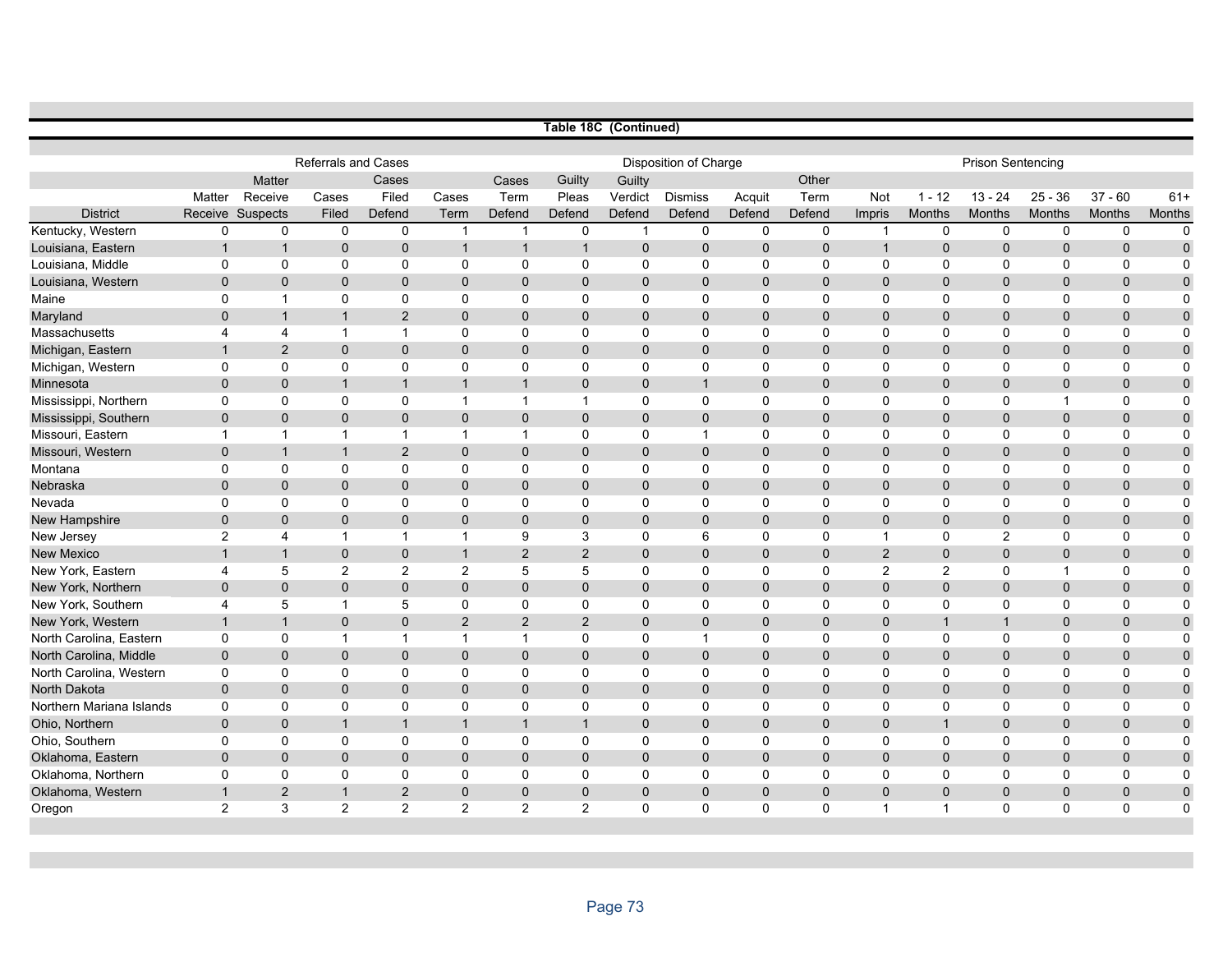| Table 18C (Continued)   |                                                            |                             |                |                 |              |                |                 |                   |                          |                  |                |                |              |                          |                     |              |                 |  |  |  |  |
|-------------------------|------------------------------------------------------------|-----------------------------|----------------|-----------------|--------------|----------------|-----------------|-------------------|--------------------------|------------------|----------------|----------------|--------------|--------------------------|---------------------|--------------|-----------------|--|--|--|--|
|                         | <b>Referrals and Cases</b><br><b>Disposition of Charge</b> |                             |                |                 |              |                |                 |                   |                          |                  |                |                |              | <b>Prison Sentencing</b> |                     |              |                 |  |  |  |  |
|                         |                                                            |                             |                | Cases           |              |                |                 |                   |                          |                  | Other          |                |              |                          |                     |              |                 |  |  |  |  |
|                         | <b>Matter</b>                                              | Matter                      | Cases          |                 | Cases        | Cases          | Guilty<br>Pleas | Guilty<br>Verdict |                          |                  |                |                | $1 - 12$     |                          |                     | $37 - 60$    |                 |  |  |  |  |
| <b>District</b>         |                                                            | Receive<br>Receive Suspects | Filed          | Filed<br>Defend | Term         | Term<br>Defend | Defend          | Defend            | <b>Dismiss</b><br>Defend | Acquit<br>Defend | Term<br>Defend | Not<br>Impris  | Months       | $13 - 24$<br>Months      | $25 - 36$<br>Months | Months       | $61+$<br>Months |  |  |  |  |
| Pennsylvania, Eastern   | $\overline{7}$                                             | 15                          | $\overline{7}$ | 14              | 2            | 2              | $\overline{2}$  | $\mathbf{0}$      | $\mathbf{0}$             | $\mathbf{0}$     | $\mathbf{0}$   |                | $\Omega$     | $\mathbf 0$              | $\mathbf{0}$        | $\mathbf 1$  | $\overline{0}$  |  |  |  |  |
| Pennsylvania, Middle    | $\mathbf 0$                                                | $\mathbf 0$                 | $\mathbf 0$    | $\mathbf 0$     | $\mathbf 0$  | 0              | $\Omega$        | 0                 | $\Omega$                 | 0                | $\Omega$       | $\Omega$       | $\Omega$     | 0                        | 0                   | $\mathbf 0$  | $\mathbf 0$     |  |  |  |  |
| Pennsylvania, Western   | $\mathbf{1}$                                               | $\mathbf{1}$                | $\mathbf 0$    | $\mathbf{0}$    | $\mathbf{0}$ | $\Omega$       | $\mathbf 0$     | $\mathbf{0}$      | $\mathbf 0$              | $\mathbf{0}$     | $\mathbf{0}$   | $\mathbf{0}$   | $\Omega$     | $\mathbf 0$              | $\mathbf 0$         | $\mathbf 0$  | $\mathbf 0$     |  |  |  |  |
| Puerto Rico             | $\mathbf 0$                                                | 0                           | $\mathbf 0$    | 0               | $\mathbf{0}$ |                | $\Omega$        | $\Omega$          | -1                       | $\Omega$         | $\Omega$       | $\Omega$       | $\Omega$     | $\Omega$                 | 0                   | $\mathbf 0$  | $\Omega$        |  |  |  |  |
| Rhode Island            | $\overline{1}$                                             | $\mathbf{1}$                | $\mathbf{1}$   | $\mathbf{1}$    | $\mathbf{1}$ | $\mathbf 1$    | -1              | $\mathbf{0}$      | $\mathbf 0$              | $\mathbf{0}$     | $\mathbf{0}$   |                | $\mathbf{0}$ | $\mathbf 0$              | $\mathbf{0}$        | $\mathbf 0$  | $\mathbf 0$     |  |  |  |  |
| South Carolina          | 1                                                          | 1                           | 0              | $\mathbf 0$     | 3            | 3              | $\overline{2}$  | $\Omega$          | $\overline{1}$           | 0                | 0              |                | 0            | 0                        | 1                   | 0            | 0               |  |  |  |  |
| South Dakota            | $\mathbf{0}$                                               | $\mathbf 0$                 | $\mathbf{0}$   | $\mathbf{0}$    | $\mathbf{0}$ | $\Omega$       | $\mathbf 0$     | $\Omega$          | $\mathbf{0}$             | $\Omega$         | $\Omega$       | $\overline{0}$ | $\Omega$     | $\mathbf 0$              | $\mathbf{0}$        | $\mathbf 0$  | $\pmb{0}$       |  |  |  |  |
| Tennessee, Eastern      | 0                                                          | 0                           | $\mathbf 0$    | $\mathbf 0$     | $\mathbf 0$  | 0              | $\mathbf 0$     | 0                 | $\mathbf 0$              | 0                | 0              | 0              | $\mathbf 0$  | $\mathbf 0$              | 0                   | $\mathbf 0$  | $\mathbf 0$     |  |  |  |  |
| Tennessee, Middle       | $\mathbf{0}$                                               | 0                           | $\mathbf 0$    | $\Omega$        | $\mathbf 0$  | $\mathbf{0}$   | $\mathbf 0$     | $\mathbf{0}$      | $\mathbf 0$              | $\mathbf{0}$     | $\mathbf{0}$   | $\overline{0}$ | $\mathbf{0}$ | $\mathbf 0$              | $\mathbf 0$         | $\mathbf 0$  | $\mathbf 0$     |  |  |  |  |
| Tennessee, Western      | $\overline{\mathbf{1}}$                                    | $\mathbf{1}$                | $\mathbf 0$    | $\Omega$        | $\Omega$     | $\Omega$       | $\Omega$        | $\Omega$          | $\Omega$                 | $\Omega$         | $\Omega$       | $\Omega$       | $\Omega$     | $\Omega$                 | $\mathbf 0$         | $\mathbf 0$  | $\mathbf 0$     |  |  |  |  |
| Texas, Eastern          | $\overline{1}$                                             | 3                           | $\mathbf{0}$   | $\overline{0}$  | $\mathbf{0}$ | $\mathbf 0$    | $\mathbf 0$     | $\mathbf{0}$      | $\mathbf 0$              | $\mathbf{0}$     | $\mathbf{0}$   | $\overline{0}$ | $\mathbf 0$  | $\mathbf 0$              | $\mathbf 0$         | $\mathbf 0$  | $\mathbf 0$     |  |  |  |  |
| Texas, Northern         | 0                                                          | 0                           | $\mathbf 0$    | $\Omega$        | $\mathbf{0}$ | 0              | $\Omega$        | 0                 | $\mathbf 0$              | 0                | $\Omega$       | 0              | 0            | $\mathbf 0$              | 0                   | $\mathbf 0$  | $\Omega$        |  |  |  |  |
| Texas, Southern         | $\mathbf 0$                                                | $\mathbf{1}$                | $\overline{2}$ | $\overline{2}$  | 2            | $\overline{2}$ | $\overline{1}$  | $\mathbf{0}$      | $\overline{1}$           | $\mathbf{0}$     | $\mathbf{0}$   | 0              | $\mathbf 0$  | $\mathbf 0$              | $\mathbf 0$         | $\mathbf{1}$ | $\pmb{0}$       |  |  |  |  |
| Texas, Western          | $\mathbf 0$                                                | 2                           | 0              | 0               | 3            | 4              | $\overline{2}$  |                   | $\overline{1}$           | 0                | 0              | 2              | 1            | $\mathbf 0$              | 0                   | 0            | 0               |  |  |  |  |
| Utah                    | $\mathbf 0$                                                | $\mathbf 0$                 | $\mathbf 0$    | $\mathbf{0}$    | $\mathbf 0$  | $\mathbf{0}$   | $\mathbf 0$     | $\mathbf{0}$      | $\mathbf{0}$             | $\mathbf{0}$     | $\mathbf{0}$   | $\overline{0}$ | $\mathbf{0}$ | $\mathbf 0$              | $\mathbf{0}$        | $\mathbf 0$  | $\pmb{0}$       |  |  |  |  |
| Vermont                 | 0                                                          | 0                           | $\mathsf 0$    | 0               | 0            | 0              | $\mathbf 0$     | 0                 | $\mathbf 0$              | 0                | 0              | 0              | $\mathbf 0$  | $\mathbf 0$              | 0                   | $\mathbf 0$  | $\mathbf 0$     |  |  |  |  |
| Virgin Islands          | $\mathbf 0$                                                | 0                           | $\mathbf 0$    | $\mathbf 0$     | $\mathbf 0$  | $\mathbf{0}$   | $\mathbf 0$     | 0                 | $\mathbf 0$              | $\mathbf 0$      | $\mathbf 0$    | 0              | $\mathbf{0}$ | $\mathbf 0$              | $\mathbf 0$         | $\mathbf 0$  | $\pmb{0}$       |  |  |  |  |
| Virginia, Eastern       | 2                                                          | 4                           | 2              | 3               | $\Omega$     | $\Omega$       | $\Omega$        | $\Omega$          | $\Omega$                 | $\Omega$         | $\Omega$       | $\Omega$       | $\Omega$     | $\Omega$                 | 0                   | $\mathbf 0$  | $\mathbf 0$     |  |  |  |  |
| Virginia, Western       | $\mathbf 0$                                                | $\mathbf{0}$                | $\mathbf 0$    | $\mathbf{0}$    | $\mathbf{0}$ | $\Omega$       | $\Omega$        | $\Omega$          | $\mathbf 0$              | $\Omega$         | $\Omega$       | $\mathbf{0}$   | $\Omega$     | $\mathbf 0$              | $\mathbf{0}$        | $\mathbf 0$  | $\pmb{0}$       |  |  |  |  |
| Washington, Eastern     | 0                                                          | 0                           | 0              | $\Omega$        | $\mathbf{0}$ | 0              | $\mathbf 0$     | 0                 | $\mathbf 0$              | 0                | 0              | 0              | $\mathbf 0$  | $\mathbf 0$              | 0                   | 0            | $\mathbf 0$     |  |  |  |  |
| Washington, Western     | $\mathbf 0$                                                | 0                           | $\pmb{0}$      | $\mathbf 0$     | $\mathbf 0$  | $\mathbf{0}$   | $\mathbf 0$     | $\mathbf{0}$      | $\mathbf 0$              | $\mathbf{0}$     | $\mathbf{0}$   | 0              | $\mathbf{0}$ | $\mathbf 0$              | $\mathbf 0$         | $\mathbf 0$  | $\pmb{0}$       |  |  |  |  |
| West Virginia, Northern | $\mathbf 0$                                                | $\mathbf 0$                 | $\mathbf 0$    | 0               | 0            | 0              | 0               | 0                 | $\mathbf 0$              | $\mathbf 0$      | 0              | $\Omega$       | 0            | 0                        | 0                   | $\mathbf 0$  | $\mathbf 0$     |  |  |  |  |
| West Virginia, Southern | $\mathbf 0$                                                | $\mathbf 0$                 | $\mathbf 0$    | $\mathbf 0$     | $\mathbf 0$  | $\mathbf{0}$   | $\mathbf 0$     | $\mathbf{0}$      | $\mathbf{0}$             | $\mathbf{0}$     | $\mathbf{0}$   | $\mathbf{0}$   | $\mathbf{0}$ | $\mathbf 0$              | $\mathbf 0$         | $\mathbf 0$  | $\pmb{0}$       |  |  |  |  |
| Wisconsin, Eastern      | $\mathbf 0$                                                | 0                           | $\mathbf 0$    | 0               | 0            | 0              | 0               | 0                 | $\Omega$                 | 0                | $\Omega$       | $\Omega$       | $\Omega$     | 0                        | 0                   | 0            | $\mathbf 0$     |  |  |  |  |
| Wisconsin, Western      | $\mathbf 0$                                                | $\mathbf{0}$                | $\mathbf 0$    | $\overline{0}$  | $\mathbf 0$  | $\mathbf{0}$   | $\mathbf 0$     | $\mathbf{0}$      | $\mathbf 0$              | $\mathbf{0}$     | $\mathbf{0}$   | $\mathbf{0}$   | $\mathbf{0}$ | $\mathbf 0$              | $\mathbf{0}$        | $\mathbf 0$  | $\pmb{0}$       |  |  |  |  |
| Wyoming                 | $\mathbf 0$                                                | $\mathbf 0$                 | 0              | 0               | $\mathbf{0}$ | 0              | 0               | 0                 | 0                        | 0                | 0              | 0              | 0            | 0                        | 0                   | 0            | 0               |  |  |  |  |
| <b>All Districts</b>    | 53                                                         | 84                          | 31             | 50              | 44           | 59             | 39              | 2                 | 18                       | $\mathbf{0}$     | $\mathbf{0}$   | 19             | 11           | $\overline{4}$           | $\overline{4}$      | $\mathbf{3}$ | $\mathbf 0$     |  |  |  |  |

THE INFORMATION IN THIS TABLE IS PROVIDED PURSUANT TO THE STATUTORY MANDATE IN 18 U.S.C. § 2320(h), WHICH REQUIRES A REPORT OF DEPARTMENT OF JUSTICE PROSECUTIONS OF INTELLECTUAL PROPERTY CRIMES.

THE CASE MANAGEMENT SYSTEM USED BY THE U.S. ATTORNEYS' OFFICES DOES NOT BREAK OUT COPYRIGHT INFRINGEMENT CASES BY TYPE (e.g. AUDIOVISUAL, BOOKS OR VIDEO GAMES). ALSO, THE CASE

MANAGEMENT SYSTEM DOES NOT SEPARATELY IDENTIFY COPYRIGHT INFRINGEMENT CASES WHERE THE INFRINGER ADVERTISES THE INFRINGING WORK ONLINE OR MAKES THE INFRINGING WORK AVAILABLE ON THE INTERNET

 FOR DOWNLOAD, REPRODUCTION, PERFORMANCE OR DISTRIBUTION BY OTHERS. DATA ON FINES, PENALTIES, SETTLEMENTS OR RESTITUTION ARE NOT INCLUDED BECAUSE THE DATA CAN NOT BE EXTRACTED FROM THE CDCS DATABASE BY STATUTE.

TABLE INCLUDES DATA ON ANY AND ALL CRIMINAL CASES OR DEFENDANTS WHERE THE SELECTED INTELLECTUAL PROPERTY STATUTES WERE BROUGHT AS ANY CHARGE AGAINST THE DEFENDANT. HOWEVER, THE STATUTES WERE RUN

TOGETHER TO ELIMINATE ANY DOUBLE COUNTING OF CASES OR DEFENDANTS WHEN MORE THAN ONE OF THE STATUTES WAS BROUGHT AGAINST THE SAME DEFENDANT.

INCLUDES TRANSFERS, DISMISSALS OTHER THAN BY COURT, PRETRIAL DIVERSIONS, AND PROCEEDINGS SUSPENDED INDEFINITELY BY COURT.

PLEASE NOTE, "GUILTY DISPOSITIONS" REPRESENT SENTENCED DEFENDANTS. THE UNDERLYING GUILTY DISPOSITION, PRIOR TO SENTENCING, MAY HAVE RESULTED FROM A GUILTY PLEA OR A GUILTY VERDICT OBTAINED IN A PRIOR FISCAL YEAR. DATA ON THIS TABLE DOES NOT INCLUDE MAGISTRATE PROCEEDINGS OR PETTY OFFENSES.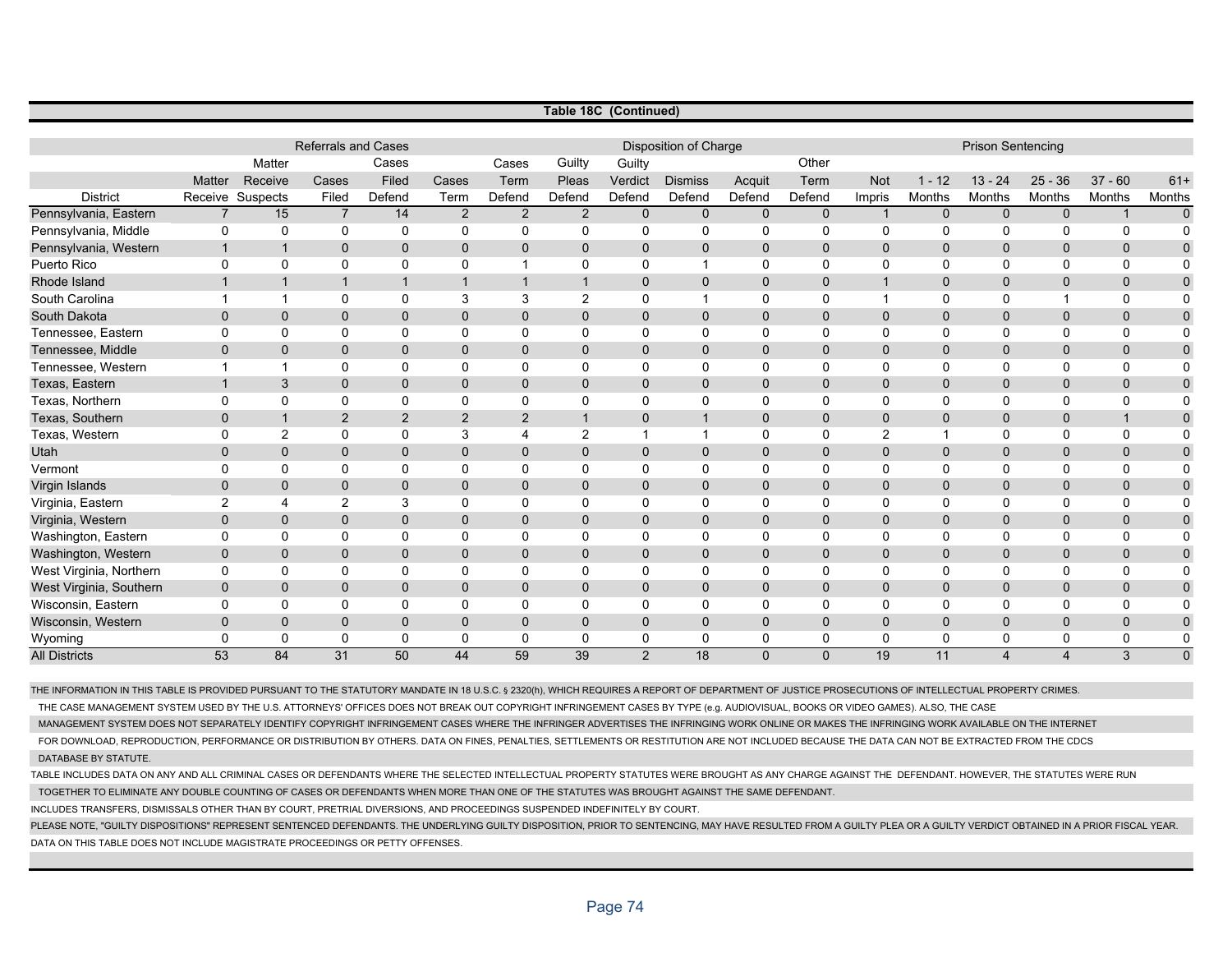|                      |                  |                  |                            |                                                                                                                  |                |                |                                     | Table 18D      |                                                                   |              |              |              |                |                          |              |                |                |
|----------------------|------------------|------------------|----------------------------|------------------------------------------------------------------------------------------------------------------|----------------|----------------|-------------------------------------|----------------|-------------------------------------------------------------------|--------------|--------------|--------------|----------------|--------------------------|--------------|----------------|----------------|
|                      |                  |                  |                            |                                                                                                                  |                |                | <b>Intellectual Property Report</b> |                |                                                                   |              |              |              |                |                          |              |                |                |
|                      |                  |                  |                            |                                                                                                                  |                |                |                                     |                | 18 U.S.C. § 2318, 2319, 2319A, 2320, and 17 U.S.C. § 506 Combined |              |              |              |                |                          |              |                |                |
|                      |                  |                  |                            | For the United States Bureau of Customs & Border Protection and Bureau of Immigration & Customs Enforcement Only |                |                |                                     |                |                                                                   |              |              |              |                |                          |              |                |                |
|                      |                  |                  |                            |                                                                                                                  |                |                |                                     |                | Fiscal Year Ended September 30, 2019                              |              |              |              |                |                          |              |                |                |
|                      |                  |                  |                            |                                                                                                                  |                |                |                                     |                |                                                                   |              |              |              |                |                          |              |                |                |
|                      |                  |                  | <b>Referrals and Cases</b> |                                                                                                                  |                |                |                                     |                | Overall Disposition of the Defendant                              |              |              |              |                | <b>Prison Sentencing</b> |              |                |                |
|                      |                  | Matter           |                            | Cases                                                                                                            |                | Cases          | Guilty                              | Guilty         |                                                                   |              |              |              |                |                          |              |                |                |
|                      | Matter           | Receive          | Cases                      | Filed                                                                                                            | Cases          | Term           | Pleas                               | Verdict        | <b>Dismiss</b>                                                    | Acquit       | Term         | <b>Not</b>   | $1 - 12$       | $13 - 24$                | $25 - 36$    | $37 - 60$      | $61+$          |
| <b>District</b>      |                  | Receive Suspects | Filed                      | Defend                                                                                                           | Term           | Defend         | Defend                              | Defend         | Defend                                                            | Defend       | Defend       | Impris       | Months         | Months                   | Months       | Months         | Months         |
| Alabama, Middle      | $\pmb{0}$        | $\mathbf 0$      | $\mathbf 0$                | $\mathbf 0$                                                                                                      | $\mathbf 0$    | $\mathbf 0$    | $\mathbf 0$                         | $\mathbf 0$    | $\mathbf 0$                                                       | $\mathbf 0$  | $\mathbf 0$  | $\mathbf 0$  | $\mathbf 0$    | $\mathbf 0$              | $\mathbf 0$  | $\mathbf 0$    | $\mathbf 0$    |
| Alabama, Northern    | 1                | $\mathbf{1}$     | 0                          | 0                                                                                                                | $\mathbf 0$    | 0              | $\mathbf 0$                         | $\mathbf 0$    | $\mathbf 0$                                                       | $\mathbf 0$  | $\mathbf 0$  | $\mathbf 0$  | 0              | $\mathbf 0$              | $\mathbf 0$  | $\mathbf 0$    | $\Omega$       |
| Alabama, Southern    | $\pmb{0}$        | $\mathbf 0$      | $\mathbf{0}$               | $\mathbf{0}$                                                                                                     | $\mathbf{0}$   | $\Omega$       | $\Omega$                            | $\Omega$       | $\mathbf 0$                                                       | $\mathbf 0$  | $\mathbf{0}$ | $\mathbf 0$  | $\mathbf{0}$   | $\mathbf 0$              | $\mathbf 0$  | $\overline{0}$ | $\Omega$       |
| Alaska               | 0                | 0                | $\mathbf 0$                | 0                                                                                                                | 0              | 0              | 0                                   | 0              | 0                                                                 | 0            | 0            | 0            | 0              | 0                        | 0            | 0              | 0              |
| Arizona              | $\mathbf 0$      | 0                | $\mathbf 0$                | $\overline{0}$                                                                                                   | $\mathbf{0}$   | $\Omega$       | $\Omega$                            | $\Omega$       | $\mathbf 0$                                                       | $\mathbf 0$  | 0            | $\mathbf 0$  | $\overline{0}$ | $\mathbf{0}$             | $\mathbf{0}$ | $\mathbf 0$    | $\mathbf 0$    |
| Arkansas, Eastern    | $\mathbf 0$      | $\mathbf 0$      | $\mathbf 0$                | 0                                                                                                                | $\mathbf 0$    | 0              | $\mathbf 0$                         | $\mathbf 0$    | $\mathbf 0$                                                       | $\mathbf 0$  | 0            | $\Omega$     | $\Omega$       | $\Omega$                 | 0            | $\mathbf 0$    | $\mathbf 0$    |
| Arkansas, Western    | $\mathbf{0}$     | $\mathbf{0}$     | $\mathbf{0}$               | $\mathbf{0}$                                                                                                     | $\mathbf{0}$   | $\Omega$       | $\Omega$                            | $\Omega$       | $\mathbf{0}$                                                      | $\mathbf 0$  | $\mathbf{0}$ | $\Omega$     | $\mathbf{0}$   | $\Omega$                 | $\mathbf{0}$ | $\overline{0}$ | $\overline{0}$ |
| California, Central  | $\boldsymbol{2}$ | 3                | $\mathbf 0$                | 0                                                                                                                | $\overline{1}$ | 1              | $\overline{1}$                      | $\mathbf 0$    | $\mathbf 0$                                                       | $\mathbf 0$  | 0            | $\Omega$     | $\mathbf 1$    | $\Omega$                 | 0            | $\mathbf 0$    | $\mathbf 0$    |
| California, Eastern  | $\mathbf 0$      | 0                | $\mathbf 0$                | $\pmb{0}$                                                                                                        | $\mathbf 0$    | $\mathbf 0$    | $\mathbf 0$                         | $\mathbf 0$    | 0                                                                 | $\mathbf{0}$ | 0            | $\mathbf 0$  | $\mathbf 0$    | $\mathbf{0}$             | $\mathbf 0$  | $\mathbf 0$    | $\overline{0}$ |
| California, Northern | 0                | $\overline{1}$   | $\mathsf 0$                | $\mathbf{1}$                                                                                                     | $\mathbf 0$    | 0              | $\mathbf 0$                         | $\mathbf 0$    | 0                                                                 | $\mathbf 0$  | 0            | $\mathbf 0$  | 0              | $\mathbf 0$              | 0            | 0              | $\mathbf 0$    |
| California, Southern | $\mathbf{1}$     | $\mathbf{1}$     | $\mathbf 0$                | $\mathbf 0$                                                                                                      | $\mathbf{1}$   |                | $\overline{1}$                      | $\Omega$       | $\mathbf 0$                                                       | $\Omega$     | $\Omega$     | $\mathbf{1}$ | $\Omega$       | $\Omega$                 | $\mathbf 0$  | $\mathbf 0$    | $\Omega$       |
| Colorado             | 0                | 0                | $\mathbf 0$                | 0                                                                                                                | $\mathbf 0$    | 0              | 0                                   | $\mathbf 0$    | $\mathbf 0$                                                       | 0            | 0            | 0            | 0              | 0                        | 0            | $\mathbf 0$    | 0              |
| Connecticut          | $\mathbf 0$      | $\mathbf 0$      | $\mathbf 0$                | $\mathbf 0$                                                                                                      | $\mathbf 0$    | $\overline{0}$ | $\mathbf 0$                         | $\Omega$       | $\mathbf 0$                                                       | $\mathbf 0$  | $\mathbf{0}$ | $\mathbf{0}$ | $\mathbf{0}$   | $\mathbf{0}$             | $\mathbf 0$  | $\mathbf 0$    | $\mathbf 0$    |
| Delaware             | $\mathbf 0$      | $\mathbf 0$      | $\mathbf 0$                | 0                                                                                                                | $\mathbf 0$    | 0              | $\Omega$                            | $\mathbf 0$    | $\mathbf 0$                                                       | $\Omega$     | $\Omega$     | $\Omega$     | $\Omega$       | $\Omega$                 | 0            | $\mathbf 0$    | $\Omega$       |
| District of Columbia | $\pmb{0}$        | 0                | $\mathbf 0$                | $\overline{0}$                                                                                                   | $\mathbf{0}$   | $\Omega$       | $\Omega$                            | $\Omega$       | $\mathbf{0}$                                                      | $\mathbf 0$  | $\mathbf{0}$ | $\mathbf 0$  | $\Omega$       | $\Omega$                 | $\Omega$     | $\mathbf 0$    | $\mathbf 0$    |
| Florida, Middle      | $\overline{2}$   | $\overline{c}$   | $\mathbf{1}$               | $\mathbf{1}$                                                                                                     | $\mathbf{1}$   | -1             | $\overline{1}$                      | $\mathbf 0$    | $\mathbf 0$                                                       | $\mathbf 0$  | 0            | $\mathbf{1}$ | 0              | $\mathbf 0$              | 0            | 0              | $\mathbf 0$    |
| Florida, Northern    | $\mathbf{0}$     | $\mathbf{0}$     | $\mathbf{0}$               | $\mathbf{0}$                                                                                                     | $\mathbf{0}$   | $\mathbf{0}$   | $\Omega$                            | $\Omega$       | $\mathbf{0}$                                                      | $\mathbf{0}$ | $\mathbf{0}$ | $\mathbf{0}$ | $\mathbf{0}$   | $\mathbf{0}$             | $\mathbf{0}$ | $\mathbf 0$    | $\overline{0}$ |
| Florida, Southern    | $\pmb{0}$        | 0                | $\mathbf 0$                | $\mathbf 0$                                                                                                      | $\mathbf{1}$   | 1              | $\overline{1}$                      | $\mathbf 0$    | $\mathbf 0$                                                       | $\mathbf 0$  | 0            | $\mathbf 0$  | $\mathbf{1}$   | $\Omega$                 | 0            | 0              | 0              |
| Georgia, Middle      | $\mathbf 0$      | $\mathbf 0$      | $\mathbf 0$                | $\mathbf 0$                                                                                                      | $\mathbf 0$    | $\mathbf{0}$   | $\mathbf 0$                         | $\mathbf 0$    | $\mathbf{0}$                                                      | $\mathbf 0$  | $\mathbf{0}$ | $\mathbf{0}$ | $\mathbf{0}$   | $\mathbf{0}$             | $\mathbf{0}$ | $\mathbf 0$    | $\overline{0}$ |
| Georgia, Northern    | 0                | 0                | 0                          | 0                                                                                                                | $\mathbf 0$    | 0              | $\Omega$                            | $\mathbf 0$    | 0                                                                 | 0            | 0            | $\Omega$     | 0              | $\Omega$                 | 0            | $\mathbf 0$    | $\Omega$       |
| Georgia, Southern    | $\mathbf 0$      | 0                | $\mathbf{0}$               | $\mathbf{0}$                                                                                                     | $\Omega$       | $\Omega$       | $\Omega$                            | $\Omega$       | $\mathbf{0}$                                                      | $\mathbf 0$  | $\mathbf{0}$ | $\mathbf 0$  | $\mathbf{0}$   | $\Omega$                 | $\Omega$     | $\mathbf 0$    | $\mathbf 0$    |
| Guam                 | 0                | 0                | 0                          | 0                                                                                                                | $\mathbf 0$    | 0              | $\mathbf 0$                         | $\mathbf 0$    | $\mathbf 0$                                                       | $\mathbf 0$  | 0            | $\mathbf 0$  | 0              | $\mathbf 0$              | 0            | 0              | $\overline{0}$ |
| Hawaii               | $\mathbf{0}$     | $\mathbf{0}$     | $\mathbf{0}$               | $\mathbf{0}$                                                                                                     | $\mathbf{0}$   | $\mathbf{0}$   | $\Omega$                            | $\Omega$       | $\mathbf{0}$                                                      | $\mathbf 0$  | $\mathbf{0}$ | $\Omega$     | $\mathbf{0}$   | $\Omega$                 | $\mathbf{0}$ | $\mathbf 0$    | $\overline{0}$ |
| Idaho                | 0                | $\mathbf 0$      | $\mathbf 0$                | 0                                                                                                                | 0              | 0              | 0                                   | 0              | 0                                                                 | 0            | 0            | $\Omega$     | 0              | $\Omega$                 | 0            | 0              | 0              |
| Illinois, Central    | $\mathbf 0$      | $\mathbf 0$      | $\mathbf 0$                | $\mathbf{0}$                                                                                                     | $\mathbf{0}$   | $\Omega$       | $\overline{0}$                      | $\overline{0}$ | $\mathbf{0}$                                                      | $\mathbf 0$  | $\mathbf{0}$ | $\mathbf{0}$ | $\mathbf{0}$   | $\mathbf{0}$             | $\mathbf{0}$ | $\mathbf 0$    | $\overline{0}$ |
| Illinois, Northern   | $\mathbf 0$      | $\mathbf 0$      | $\mathbf 0$                | 0                                                                                                                | $\mathbf 0$    | 0              | $\mathbf 0$                         | $\mathbf 0$    | $\mathbf 0$                                                       | $\mathbf 0$  | 0            | $\Omega$     | 0              | $\Omega$                 | 0            | $\mathbf 0$    | 0              |
| Illinois, Southern   | $\mathbf 0$      | 0                | $\mathbf 0$                | $\pmb{0}$                                                                                                        | $\mathbf 0$    | $\Omega$       | $\mathbf 0$                         | $\Omega$       | $\mathbf{0}$                                                      | $\mathbf{0}$ | $\mathbf{0}$ | $\mathbf 0$  | $\mathbf{0}$   | $\Omega$                 | $\mathbf{0}$ | $\mathbf 0$    | $\mathbf 0$    |
| Indiana, Northern    | 0                | 0                | 0                          | 0                                                                                                                | $\mathbf 0$    | 0              | $\mathbf 0$                         | $\mathbf 0$    | 0                                                                 | 0            | 0            | $\mathbf 0$  | 0              | $\mathbf 0$              | 0            | 0              | $\overline{0}$ |
| Indiana, Southern    | $\mathbf 0$      | 0                | $\mathbf 0$                | $\mathbf 0$                                                                                                      | $\mathbf 0$    | $\mathbf 0$    | $\mathbf 0$                         | $\mathbf 0$    | $\mathbf 0$                                                       | $\Omega$     | $\mathbf 0$  | $\Omega$     | $\mathbf 0$    | $\Omega$                 | $\mathbf 0$  | $\mathbf 0$    | $\Omega$       |
| Iowa, Northern       | 0                | 0                | $\mathbf 0$                | 0                                                                                                                | 0              | 0              | 0                                   | 0              | 0                                                                 | 0            | 0            | 0            | 0              | $\Omega$                 | 0            | 0              | $\mathbf 0$    |
| Iowa, Southern       | $\mathbf 0$      | 0                | $\mathbf 0$                | $\mathbf{0}$                                                                                                     | $\mathbf{0}$   | $\mathbf{0}$   | $\overline{0}$                      | $\Omega$       | $\mathbf 0$                                                       | $\mathbf 0$  | $\mathbf{0}$ | $\mathbf 0$  | $\mathbf{0}$   | $\Omega$                 | $\mathbf{0}$ | $\mathbf 0$    | $\overline{0}$ |
| Kansas               | $\Omega$         | $\Omega$         | $\Omega$                   | $\Omega$                                                                                                         | $\mathbf{0}$   | $\Omega$       | $\Omega$                            | $\Omega$       | $\Omega$                                                          | $\Omega$     | 0            | $\Omega$     | $\Omega$       | 0                        | $\Omega$     | $\Omega$       | $\Omega$       |
| Kentucky, Eastern    | $\Omega$         | $\Omega$         | $\Omega$                   | $\Omega$                                                                                                         | $\Omega$       | $\Omega$       | $\Omega$                            | $\Omega$       | $\Omega$                                                          | $\Omega$     | $\Omega$     | $\Omega$     | $\Omega$       | $\Omega$                 | $\Omega$     | $\Omega$       | $\Omega$       |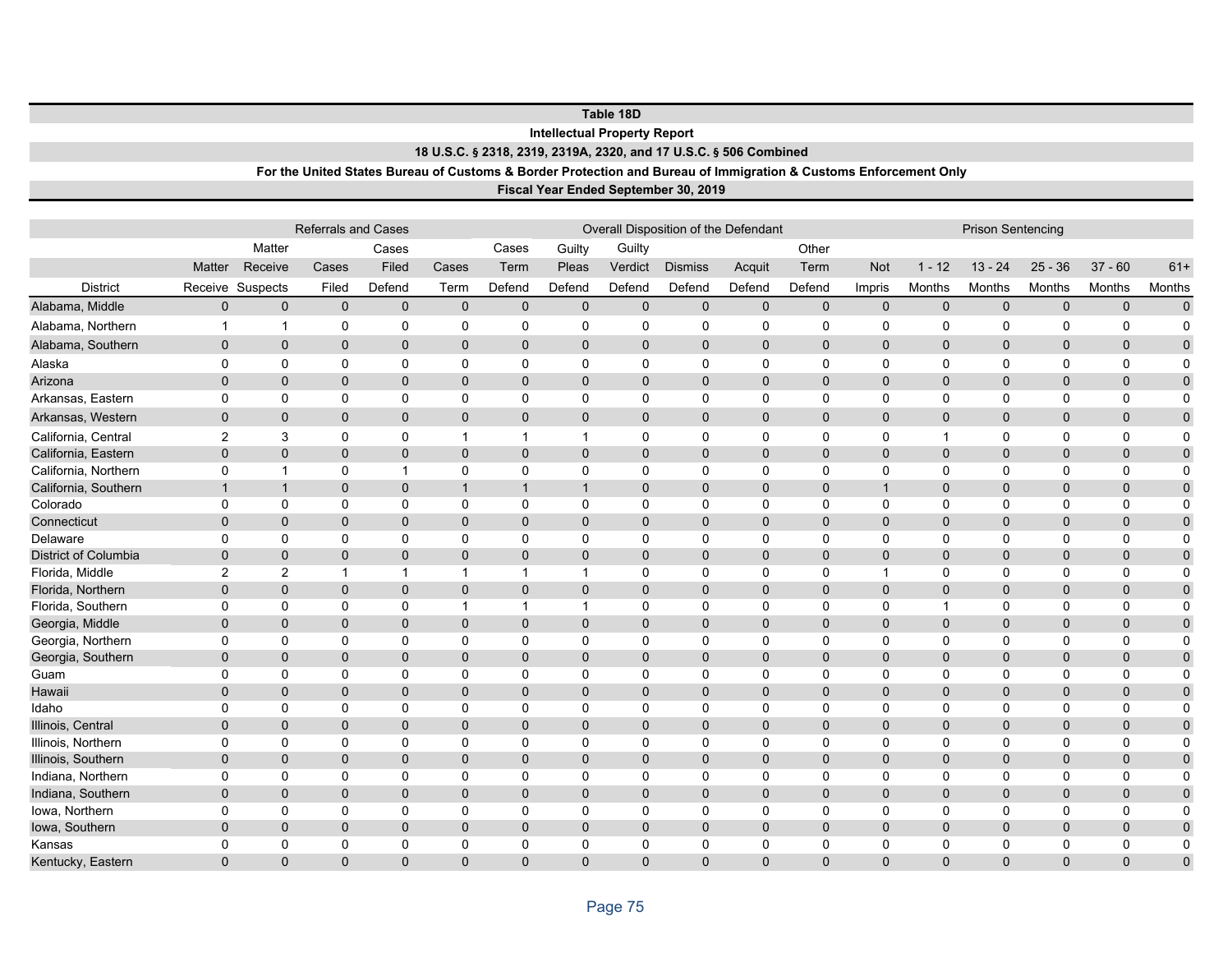|                          |                |                  |                            |                |                         |                |                | Table 18D (Continued) |                                      |              |              |                |                          |                |              |                |              |  |  |
|--------------------------|----------------|------------------|----------------------------|----------------|-------------------------|----------------|----------------|-----------------------|--------------------------------------|--------------|--------------|----------------|--------------------------|----------------|--------------|----------------|--------------|--|--|
|                          |                |                  |                            |                |                         |                |                |                       |                                      |              |              |                |                          |                |              |                |              |  |  |
|                          |                |                  | <b>Referrals and Cases</b> |                |                         |                |                |                       | Overall Disposition of the Defendant |              |              |                | <b>Prison Sentencing</b> |                |              |                |              |  |  |
|                          |                | Matter           |                            | Cases          |                         | Cases          | Guilty         | Guilty                |                                      |              | Other        |                |                          |                |              |                |              |  |  |
|                          | Matter         | Receive          | Cases                      | Filed          | Cases                   | Term           | Pleas          | Verdict               | <b>Dismiss</b>                       | Acquit       | Term         | <b>Not</b>     | $1 - 12$                 | $13 - 24$      | $25 - 36$    | $37 - 60$      | $61+$        |  |  |
| <b>District</b>          |                | Receive Suspects | Filed                      | Defend         | Term                    | Defend         | Defend         | Defend                | Defend                               | Defend       | Defend       | Impris         | Months                   | Months         | Months       | Months         | Months       |  |  |
| Kentucky, Western        | $\mathbf{0}$   | $\mathbf{0}$     | $\mathbf 0$                | $\overline{0}$ | $\mathbf{0}$            | $\mathbf{0}$   | $\mathbf{0}$   | $\mathbf{0}$          | $\mathbf{0}$                         | $\mathbf{0}$ | $\mathbf 0$  | $\mathbf{0}$   | $\mathbf 0$              | $\mathbf 0$    | $\mathbf{0}$ | $\mathbf 0$    | $\mathbf{0}$ |  |  |
| Louisiana, Eastern       | $\mathbf{1}$   | $\mathbf{1}$     | 0                          | 0              | $\overline{\mathbf{1}}$ | $\mathbf{1}$   | $\overline{1}$ | 0                     | $\mathbf 0$                          | $\mathbf 0$  | $\mathbf 0$  | $\mathbf{1}$   | $\mathbf 0$              | 0              | 0            | 0              | $\mathbf 0$  |  |  |
| Louisiana, Middle        | $\mathbf{0}$   | $\mathbf{0}$     | $\mathbf{0}$               | $\mathbf{0}$   | $\mathbf{0}$            | $\mathbf{0}$   | $\mathbf{0}$   | $\mathbf{0}$          | $\mathbf{0}$                         | $\mathbf{0}$ | $\Omega$     | $\Omega$       | $\Omega$                 | $\mathbf{0}$   | $\mathbf{0}$ | $\mathbf{0}$   | $\pmb{0}$    |  |  |
| Louisiana, Western       | 0              | $\mathbf 0$      | $\mathbf 0$                | 0              | $\mathbf 0$             | 0              | $\mathbf 0$    | 0                     | 0                                    | 0            | 0            | 0              | 0                        | 0              | $\mathbf 0$  | $\mathbf 0$    | $\mathbf 0$  |  |  |
| Maine                    | $\mathbf 0$    | $\mathbf{1}$     | $\mathbf{1}$               | $\mathbf{1}$   | $\mathbf{0}$            | $\mathbf{0}$   | $\mathbf{0}$   | $\mathbf{0}$          | $\mathbf{0}$                         | $\mathbf{0}$ | $\mathbf 0$  | $\Omega$       | $\mathbf{0}$             | $\mathbf 0$    | $\mathbf 0$  | $\mathbf 0$    | $\mathbf 0$  |  |  |
| Maryland                 | $\mathbf 0$    | $\mathbf 0$      | $\mathbf 0$                | 0              | $\Omega$                | $\mathbf 0$    | $\mathbf 0$    | 0                     | $\mathbf 0$                          | $\mathbf 0$  | $\mathbf 0$  | 0              | 0                        | $\mathbf 0$    | $\mathbf 0$  | $\mathbf 0$    | $\mathbf 0$  |  |  |
| Massachusetts            | $\mathbf 0$    | $\mathbf{0}$     | $\mathbf 0$                | $\mathbf{0}$   | $\mathbf{0}$            | $\mathbf{0}$   | $\mathbf 0$    | $\mathbf{0}$          | $\mathbf{0}$                         | $\mathbf{0}$ | $\mathbf{0}$ | $\overline{0}$ | $\mathbf{0}$             | $\mathbf 0$    | $\mathbf{0}$ | $\mathbf 0$    | $\mathbf 0$  |  |  |
| Michigan, Eastern        | $\mathbf 0$    | 0                | $\mathbf 0$                | 0              | $\mathbf 0$             | 0              | $\mathbf 0$    | 0                     | $\mathbf 0$                          | $\mathbf 0$  | $\mathbf 0$  | 0              | 0                        | $\mathbf 0$    | 0            | $\mathbf 0$    | $\mathbf 0$  |  |  |
| Michigan, Western        | $\mathbf{0}$   | $\mathbf{0}$     | $\mathbf{0}$               | $\mathbf{0}$   | $\mathbf{0}$            | $\mathbf{0}$   | $\mathbf 0$    | $\mathbf{0}$          | $\Omega$                             | $\mathbf{0}$ | $\mathbf{0}$ | $\Omega$       | $\mathbf{0}$             | $\mathbf{0}$   | $\mathbf{0}$ | $\mathbf{0}$   | $\mathbf 0$  |  |  |
| Minnesota                | $\mathbf 0$    | $\mathbf 0$      | $\mathbf 0$                | 0              | $\Omega$                | 0              | 0              | 0                     | $\Omega$                             | 0            | $\Omega$     | 0              | 0                        | 0              | 0            | $\mathbf 0$    | $\mathbf 0$  |  |  |
| Mississippi, Northern    | $\mathbf 0$    | $\mathbf 0$      | $\mathbf 0$                | $\overline{0}$ | $\mathbf{1}$            | $\overline{1}$ | $\overline{1}$ | $\mathbf{0}$          | $\mathbf{0}$                         | $\mathbf{0}$ | $\mathbf 0$  | $\overline{0}$ | $\mathbf{0}$             | $\mathbf 0$    | $\mathbf{1}$ | $\mathbf 0$    | $\mathbf 0$  |  |  |
| Mississippi, Southern    | $\mathbf 0$    | 0                | $\mathbf 0$                | $\Omega$       | $\Omega$                | $\Omega$       | $\Omega$       | $\Omega$              | $\Omega$                             | $\Omega$     | $\Omega$     | $\Omega$       | 0                        | $\mathbf 0$    | $\mathbf 0$  | $\mathbf 0$    | $\mathbf 0$  |  |  |
| Missouri, Eastern        | $\mathbf 0$    | $\mathbf{0}$     | $\mathbf{0}$               | $\mathbf{0}$   | $\mathbf{0}$            | $\mathbf{0}$   | $\mathbf{0}$   | $\mathbf{0}$          | $\Omega$                             | $\mathbf{0}$ | $\mathbf 0$  | $\overline{0}$ | $\mathbf{0}$             | $\mathbf{0}$   | $\mathbf{0}$ | $\mathbf 0$    | $\mathbf 0$  |  |  |
| Missouri, Western        | $\mathbf 0$    | $\mathbf{1}$     | $\mathbf{1}$               | 2              | $\mathbf 0$             | $\mathbf 0$    | $\mathbf 0$    | 0                     | $\mathbf 0$                          | $\mathbf 0$  | $\mathbf 0$  | 0              | 0                        | $\mathbf 0$    | $\mathbf 0$  | $\mathbf 0$    | $\mathbf 0$  |  |  |
| Montana                  | $\mathbf 0$    | $\mathbf{0}$     | $\mathbf{0}$               | $\overline{0}$ | $\mathbf{0}$            | $\Omega$       | $\mathbf{0}$   | $\mathbf{0}$          | $\mathbf{0}$                         | $\mathbf{0}$ | $\mathbf 0$  | $\overline{0}$ | $\mathbf{0}$             | $\mathbf{0}$   | $\mathbf{0}$ | $\pmb{0}$      | $\pmb{0}$    |  |  |
| Nebraska                 | $\mathbf 0$    | 0                | $\mathbf 0$                | 0              | $\Omega$                | 0              | $\mathbf 0$    | 0                     | $\mathbf 0$                          | 0            | 0            | 0              | 0                        | 0              | $\mathbf 0$  | $\mathbf 0$    | $\mathbf 0$  |  |  |
| Nevada                   | $\mathbf 0$    | $\mathbf{0}$     | $\mathbf 0$                | $\mathbf{0}$   | $\mathbf{0}$            | $\mathbf{0}$   | $\mathbf{0}$   | $\mathbf{0}$          | $\mathbf 0$                          | $\mathbf{0}$ | $\mathbf 0$  | $\overline{0}$ | $\mathbf{0}$             | $\mathbf 0$    | $\mathbf 0$  | $\mathbf 0$    | $\pmb{0}$    |  |  |
| New Hampshire            | $\mathbf 0$    | $\mathbf 0$      | $\mathsf 0$                | 0              | $\mathbf 0$             | 0              | $\mathbf 0$    | 0                     | $\mathbf 0$                          | $\mathbf 0$  | $\mathbf 0$  | 0              | 0                        | $\mathbf 0$    | $\mathbf 0$  | $\mathbf 0$    | $\mathbf 0$  |  |  |
| New Jersey               | $\mathbf{0}$   | $\mathbf{0}$     | $\mathbf{0}$               | $\mathbf{0}$   | $\Omega$                | $\overline{2}$ | $\overline{2}$ | $\mathbf{0}$          | $\mathbf 0$                          | $\mathbf{0}$ | $\Omega$     | 1              | $\Omega$                 | $\overline{1}$ | $\mathbf{0}$ | $\mathbf{0}$   | $\mathbf 0$  |  |  |
| New Mexico               | $\overline{1}$ | $\mathbf{1}$     | $\mathbf 0$                | 0              | $\mathbf{1}$            | $\overline{c}$ | $\overline{2}$ | 0                     | $\mathbf 0$                          | 0            | 0            | $\overline{2}$ | 0                        | 0              | $\mathbf 0$  | $\mathbf 0$    | $\mathbf 0$  |  |  |
| New York, Eastern        | $\mathbf{1}$   | $\mathbf{1}$     | $\mathbf{1}$               | $\mathbf{1}$   | $\mathbf{1}$            | $\overline{2}$ | $\overline{2}$ | $\mathbf{0}$          | $\mathbf{0}$                         | $\mathbf{0}$ | $\mathbf 0$  | $\overline{0}$ | $\mathbf{1}$             | $\mathbf 0$    | $\mathbf{1}$ | $\mathbf 0$    | $\pmb{0}$    |  |  |
| New York, Northern       | $\mathbf 0$    | 0                | $\mathbf 0$                | 0              | $\Omega$                | 0              | $\mathbf 0$    | $\Omega$              | $\Omega$                             | $\Omega$     | $\Omega$     | $\Omega$       | 0                        | $\mathbf 0$    | $\mathbf 0$  | $\mathbf 0$    | $\mathbf 0$  |  |  |
| New York, Southern       | $\mathbf 0$    | $\mathbf 0$      | $\mathbf 0$                | $\mathbf{0}$   | $\mathbf{0}$            | $\mathbf{0}$   | $\mathbf{0}$   | $\mathbf{0}$          | $\mathbf{0}$                         | $\mathbf{0}$ | $\mathbf{0}$ | $\Omega$       | $\Omega$                 | $\mathbf 0$    | $\mathbf 0$  | $\mathbf 0$    | $\mathbf 0$  |  |  |
| New York, Western        | 0              | 0                | 0                          | 0              | $\mathbf 0$             | $\mathbf 0$    | $\mathbf 0$    | 0                     | $\mathbf 0$                          | $\mathbf 0$  | $\mathbf 0$  | 0              | 0                        | $\mathbf 0$    | 0            | 0              | $\mathbf 0$  |  |  |
| North Carolina, Eastern  | $\mathbf{0}$   | $\mathbf{0}$     | $\mathbf{0}$               | $\mathbf{0}$   | $\mathbf{0}$            | $\mathbf{0}$   | $\mathbf{0}$   | $\mathbf{0}$          | $\Omega$                             | $\mathbf{0}$ | $\Omega$     | $\Omega$       | $\Omega$                 | $\mathbf{0}$   | $\mathbf{0}$ | $\mathbf{0}$   | $\mathbf 0$  |  |  |
| North Carolina, Middle   | $\mathbf 0$    | $\mathbf 0$      | $\mathbf 0$                | 0              | 0                       | 0              | 0              | 0                     | 0                                    | 0            | 0            | 0              | 0                        | 0              | $\mathbf 0$  | $\mathbf 0$    | $\mathbf 0$  |  |  |
| North Carolina, Western  | $\mathbf 0$    | $\mathbf{0}$     | $\mathbf 0$                | 0              | $\mathbf{0}$            | $\mathbf{0}$   | $\mathbf{0}$   | $\mathbf{0}$          | $\mathbf{0}$                         | $\mathbf{0}$ | $\mathbf 0$  | $\Omega$       | $\mathbf{0}$             | $\mathbf 0$    | $\mathbf{0}$ | $\mathbf 0$    | $\pmb{0}$    |  |  |
| North Dakota             | $\mathbf 0$    | $\mathbf 0$      | $\mathbf 0$                | 0              | $\Omega$                | 0              | 0              | 0                     | $\Omega$                             | $\mathbf{0}$ | $\Omega$     | 0              | $\Omega$                 | 0              | 0            | $\mathbf 0$    | $\mathbf 0$  |  |  |
| Northern Mariana Islands | $\mathbf{0}$   | $\mathbf{0}$     | $\mathbf 0$                | $\mathbf{0}$   | $\mathbf{0}$            | $\mathbf{0}$   | $\mathbf{0}$   | $\mathbf{0}$          | $\mathbf{0}$                         | $\mathbf{0}$ | $\mathbf{0}$ | $\mathbf{0}$   | $\mathbf{0}$             | $\mathbf{0}$   | $\mathbf{0}$ | $\mathbf{0}$   | $\mathbf 0$  |  |  |
| Ohio, Northern           | $\mathbf 0$    | $\mathbf 0$      | $\mathbf 0$                | 0              | $\mathbf{1}$            | $\mathbf{1}$   | $\mathbf{1}$   | 0                     | $\mathbf 0$                          | $\mathbf 0$  | $\mathbf 0$  | 0              | $\mathbf 1$              | $\mathbf 0$    | $\mathbf 0$  | $\mathbf 0$    | $\mathbf 0$  |  |  |
| Ohio, Southern           | $\mathbf{0}$   | $\mathbf{0}$     | $\mathbf{0}$               | $\mathbf{0}$   | $\mathbf{0}$            | $\mathbf{0}$   | $\mathbf{0}$   | $\mathbf{0}$          | $\Omega$                             | $\mathbf 0$  | $\mathbf 0$  | $\overline{0}$ | $\mathbf{0}$             | $\mathbf{0}$   | $\mathbf{0}$ | $\mathbf{0}$   | $\pmb{0}$    |  |  |
| Oklahoma, Eastern        | $\mathbf 0$    | 0                | $\mathbf 0$                | 0              | $\mathbf{0}$            | 0              | $\Omega$       | 0                     | 0                                    | 0            | $\Omega$     | 0              | $\Omega$                 | 0              | 0            | $\mathbf 0$    | $\mathbf 0$  |  |  |
| Oklahoma, Northern       | $\mathbf 0$    | $\mathbf 0$      | $\mathbf 0$                | $\overline{0}$ | $\mathbf{0}$            | $\mathbf{0}$   | $\mathbf 0$    | $\mathbf{0}$          | $\mathbf 0$                          | $\mathbf 0$  | $\mathbf 0$  | $\overline{0}$ | $\mathbf{0}$             | $\mathbf 0$    | $\mathbf 0$  | $\mathbf 0$    | $\mathbf 0$  |  |  |
| Oklahoma, Western        | $\pmb{0}$      | 0                | 0                          | 0              | $\mathbf 0$             | 0              | 0              | 0                     | 0                                    | 0            | 0            | 0              | 0                        | $\mathbf 0$    | 0            | $\mathbf 0$    | $\pmb{0}$    |  |  |
| Oregon                   | $\mathbf{1}$   | $\overline{2}$   | 2                          | $\overline{2}$ | 2                       | $\overline{2}$ | $\overline{2}$ | $\mathbf{0}$          | $\Omega$                             | $\Omega$     | $\mathbf 0$  | $\mathbf{1}$   |                          | $\mathbf{0}$   | $\mathbf 0$  | $\overline{0}$ | $\Omega$     |  |  |